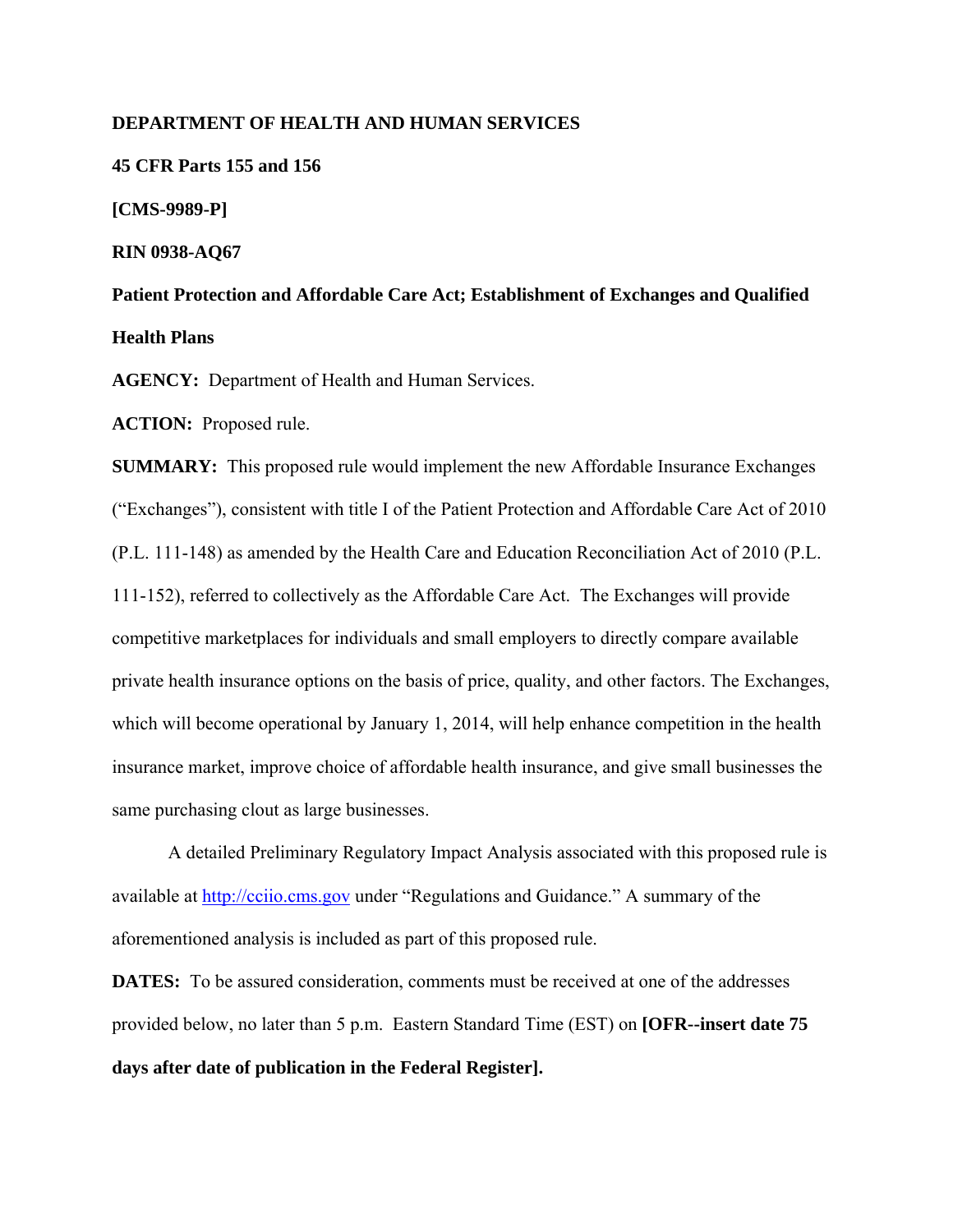**ADDRESSES:** In commenting, please refer to file code CMS-9989-P. Because of staff and resource limitations, we cannot accept comments by facsimile (FAX) transmission.

 You may submit comments in one of four ways (please choose only one of the ways listed):

1. Electronically. You may submit electronic comments on this regulation to

**http://www.regulations.gov**. Follow the instructions under the "More Search Options" tab.

2. By regular mail. You may mail written comments to the following address ONLY:

Centers for Medicare & Medicaid Services,

Department of Health and Human Services,

Attention: CMS-9989-P,

P.O. Box 8010,

Baltimore, MD 21244-8010.

Please allow sufficient time for mailed comments to be received before the close of the comment period.

3. By express or overnight mail. You may send written comments to the following address ONLY:

Centers for Medicare & Medicaid Services,

Department of Health and Human Services,

Attention: CMS-9989-P,

Mail Stop C4-26-05,

7500 Security Boulevard,

Baltimore, MD 21244-1850.

4. By hand or courier. If you prefer, you may deliver (by hand or courier) your written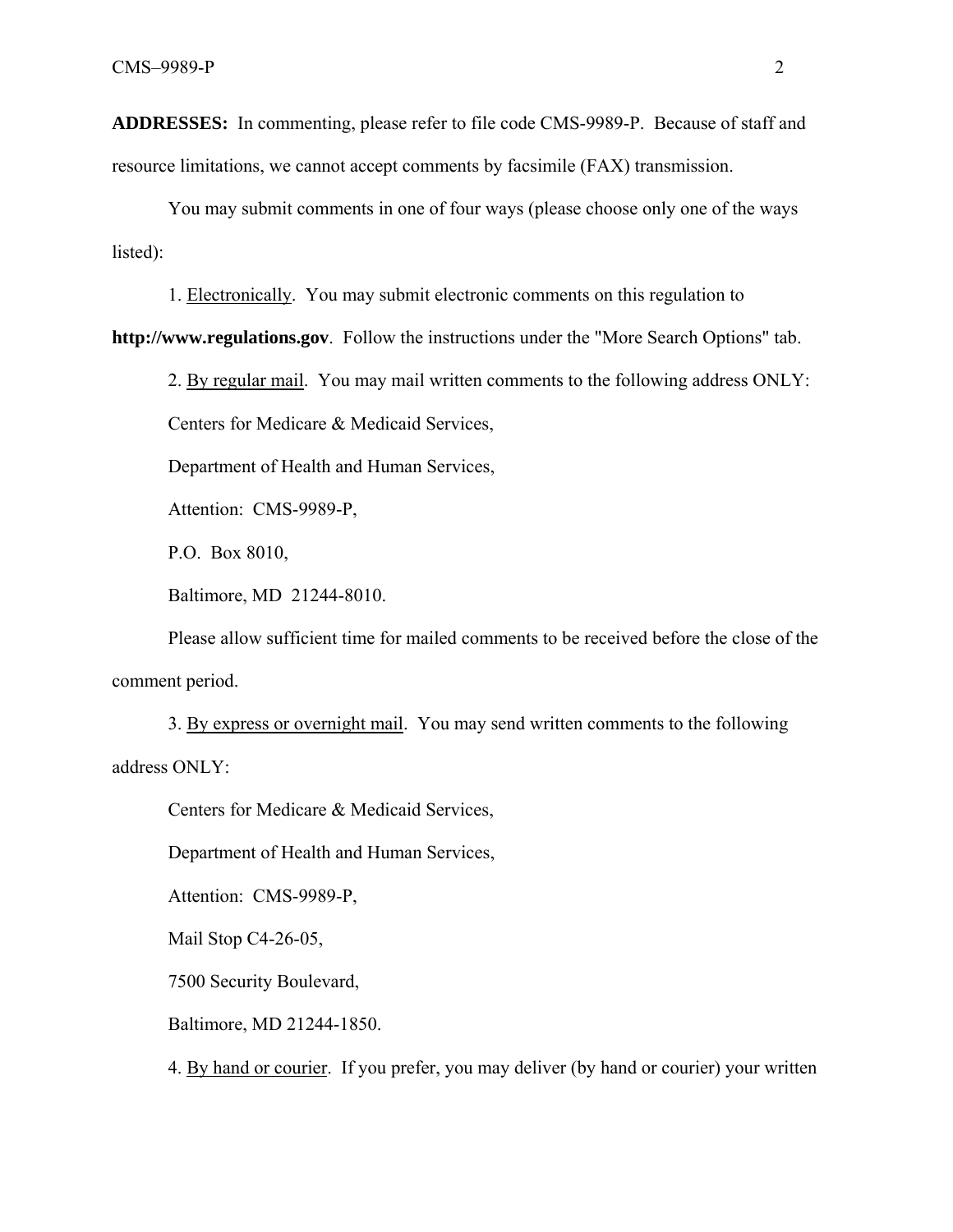comments before the close of the comment period to either of the following addresses:

a. For delivery in Washington, DC--

Centers for Medicare & Medicaid Services,

Department of Health and Human Services,

Room 445-G, Hubert H. Humphrey Building,

200 Independence Avenue, S.W.,

Washington, DC 20201.

(Because access to the interior of the Hubert H. Humphrey Building is not readily available to persons without Federal government identification, commenters are encouraged to leave their comments in the CMS drop slots located in the main lobby of the building. A stampin clock is available for persons wishing to retain a proof of filing by stamping in and retaining an extra copy of the comments being filed.)

b. For delivery in Baltimore, MD--

Centers for Medicare & Medicaid Services,

Department of Health and Human Services,

7500 Security Boulevard,

Baltimore, MD 21244-1850.

If you intend to deliver your comments to the Baltimore address, please call telephone number (410) 786-9994 in advance to schedule your arrival with one of our staff members.

 Comments mailed to the addresses indicated as appropriate for hand or courier delivery may be delayed and received after the comment period.

Submission of comments on paperwork requirements. You may submit comments on this document's paperwork requirements by following the instructions at the end of the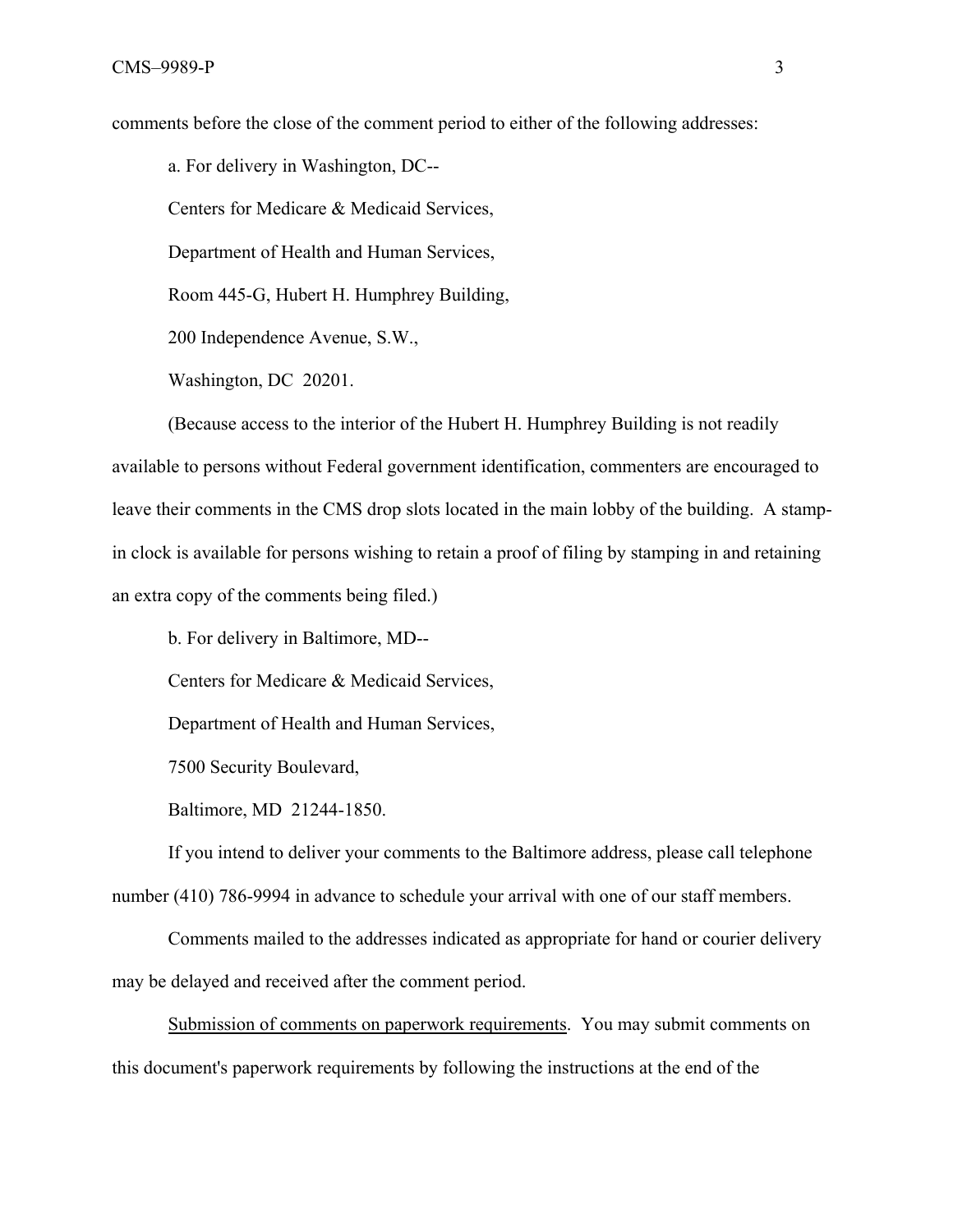"Collection of Information Requirements" section in this document.

For information on viewing public comments, see the beginning of the "SUPPLEMENTARY

INFORMATION" section.

# **FOR FURTHER INFORMATION CONTACT:**

Laurie McWright at (301) 492-4372 for general information matters.

Alissa DeBoy at (301) 492-4428 for general information and matters related to part 155.

Michelle Strollo at (301) 492-4429 for matters related to enrollment.

Pete Nakahata at (202) 680-9049 for matters related to part 156.

## **SUPPLEMENTARY INFORMATION:**

## **Abbreviations:**

Affordable Care Act - The Affordable Care Act of 2010 (which is the collective term for the

Patient Protection and Affordable Care Act (Pub. L. 111-148) and the Health Care and Education

Reconciliation Act (Pub. L. 111-152))

| <b>BHP</b>   | Basic Health Program                                                          |
|--------------|-------------------------------------------------------------------------------|
| <b>CAHPS</b> | Consumer Assessment of Healthcare Providers and Systems                       |
| <b>CHIP</b>  | Children's Health Insurance Program                                           |
| <b>CMS</b>   | Centers for Medicare & Medicaid Services                                      |
| <b>DOL</b>   | U.S. Department of Labor                                                      |
| <b>ERISA</b> | Employee Retirement Income Security Act (29 U.S.C. section 1001, et seq.)     |
| <b>FEHBP</b> | Federal Employees Health Benefits Program                                     |
| <b>HEDIS</b> | Healthcare Effectiveness Data and Information Set                             |
| <b>HHS</b>   | U.S. Department of Health and Human Services                                  |
| <b>HIPAA</b> | Health Insurance Portability and Accountability Act of 1996 (Pub. L. 104-191) |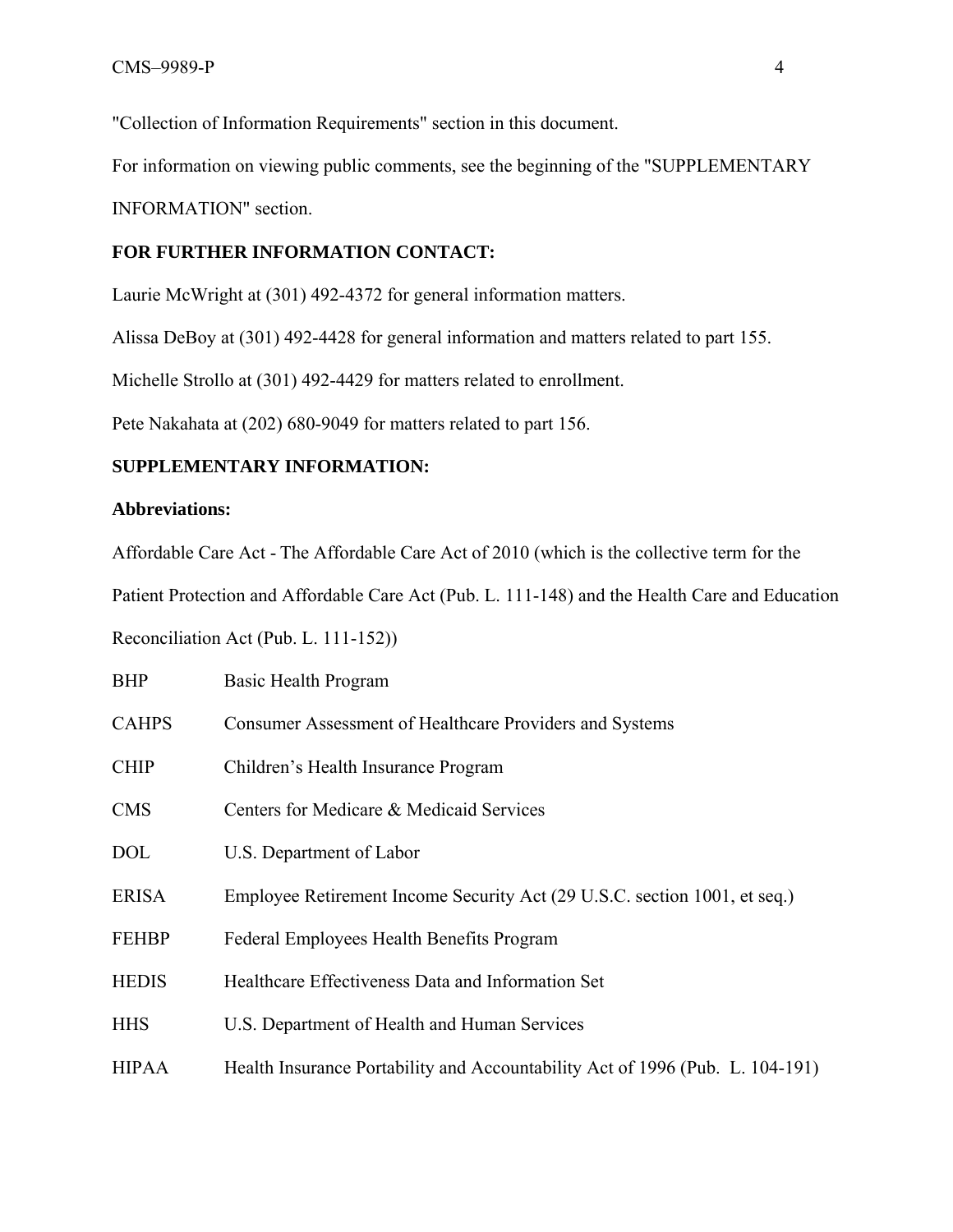#### CMS–9989-P 5

| <b>HMO</b>  | Health Maintenance Organization                 |
|-------------|-------------------------------------------------|
| <b>IHS</b>  | Indian Health Service                           |
| <b>IRS</b>  | <b>Internal Revenue Service</b>                 |
| <b>NAIC</b> | National Association of Insurance Commissioners |
| <b>NCQA</b> | National Committee for Quality Assurance        |
| <b>OMB</b>  | Office of Management and Budget                 |
| <b>OPM</b>  | Office of Personnel Management                  |
| <b>PBM</b>  | <b>Pharmacy Benefit Manager</b>                 |
| PHS Act     | Public Health Service Act                       |
| <b>PPO</b>  | Preferred Provider Organization                 |
| QHP         | Qualified Health Plan                           |
| <b>SHOP</b> | <b>Small Business Health Options Program</b>    |
| <b>SSA</b>  | Social Security Administration                  |
| The Act     | Social Security Act                             |
|             |                                                 |

The Code Internal Revenue Code of 1986

Executive Summary:Starting in 2014, individuals and small businesses will be able to purchase private health insurance through State-based competitive marketplaces called Affordable Insurance Exchanges, or "Exchanges." Exchanges will offer Americans competition, choice, and clout. Insurance companies will compete for business on a level playing field, driving down costs. Consumers will have a choice of health plans to fit their needs. And Exchanges will give individuals and small businesses the same purchasing clout as big businesses. The Departments of Health and Human Services, Labor, and the Treasury (the Departments) are working in close coordination to release guidance related to Exchanges in several phases. The first in this series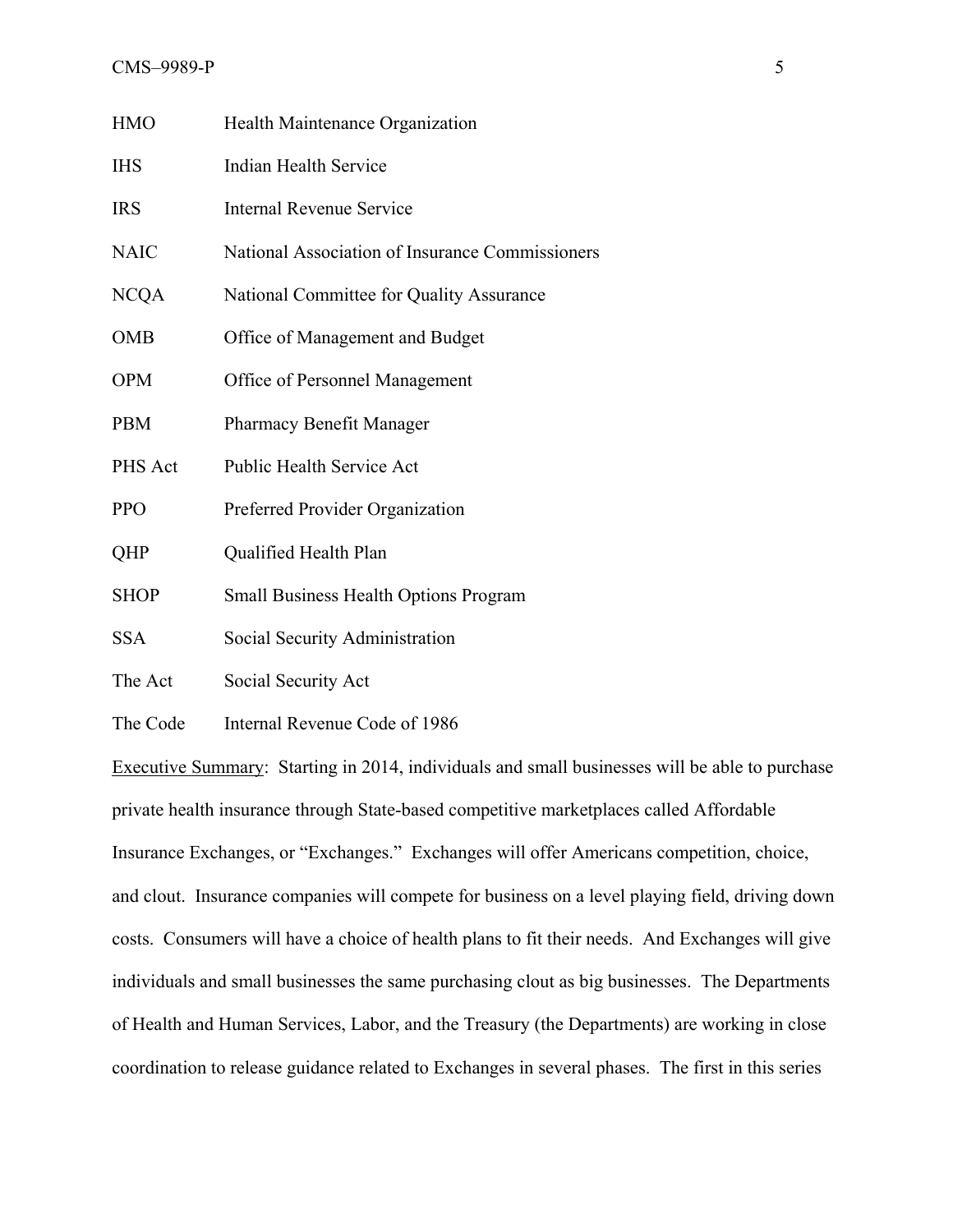was a Request for Comment relating to Exchanges, published in the **Federal Register** on August 3, 2010 (75 FR 45584). . Second, Initial Guidance to States on Exchanges was issued on November 18, 2010. Third, a proposed rule for the application, review, and reporting process for waivers for State innovation was published in the **Federal Register** on March 14, 2011 (76 FR 13553). Fourth, two proposed regulations, including this one, are published in this issue of the Federal Register to implement components of the Exchange and health insurance premium stabilization policies in the Affordable Care Act.

 This proposed rule: (1) sets forth the Federal requirements that States must meet if they elect to establish and operate an Exchange; (2) outlines minimum requirements that health insurance issuers must meet to participate in an Exchange and offer qualified health plans (QHPs); and (3) provides basic standards that employers must meet to participate in the Small Business Health Options Program (SHOP). The intent of this proposed rule is to afford States substantial discretion in the design and operation of an Exchange. Greater standardization is proposed where required by the statute or where there are compelling practical, efficiency or consumer protection reasons. This proposed rule does not address all of the Exchange provisions in the Affordable Care Act; additional guidance on the establishment and operation of Exchanges will be provided in forthcoming proposed rules.

Submitting Comments*:* We welcome comments from the public on all issues set forth in this proposed rule to assist us in fully considering issues and developing policies. Comments will be most useful if they are organized by the section of the proposed rule to which they apply. You can assist us by referencing the file code [CMS-9989-P] and the specific "issue identifier" that precedes the section on which you choose to comment.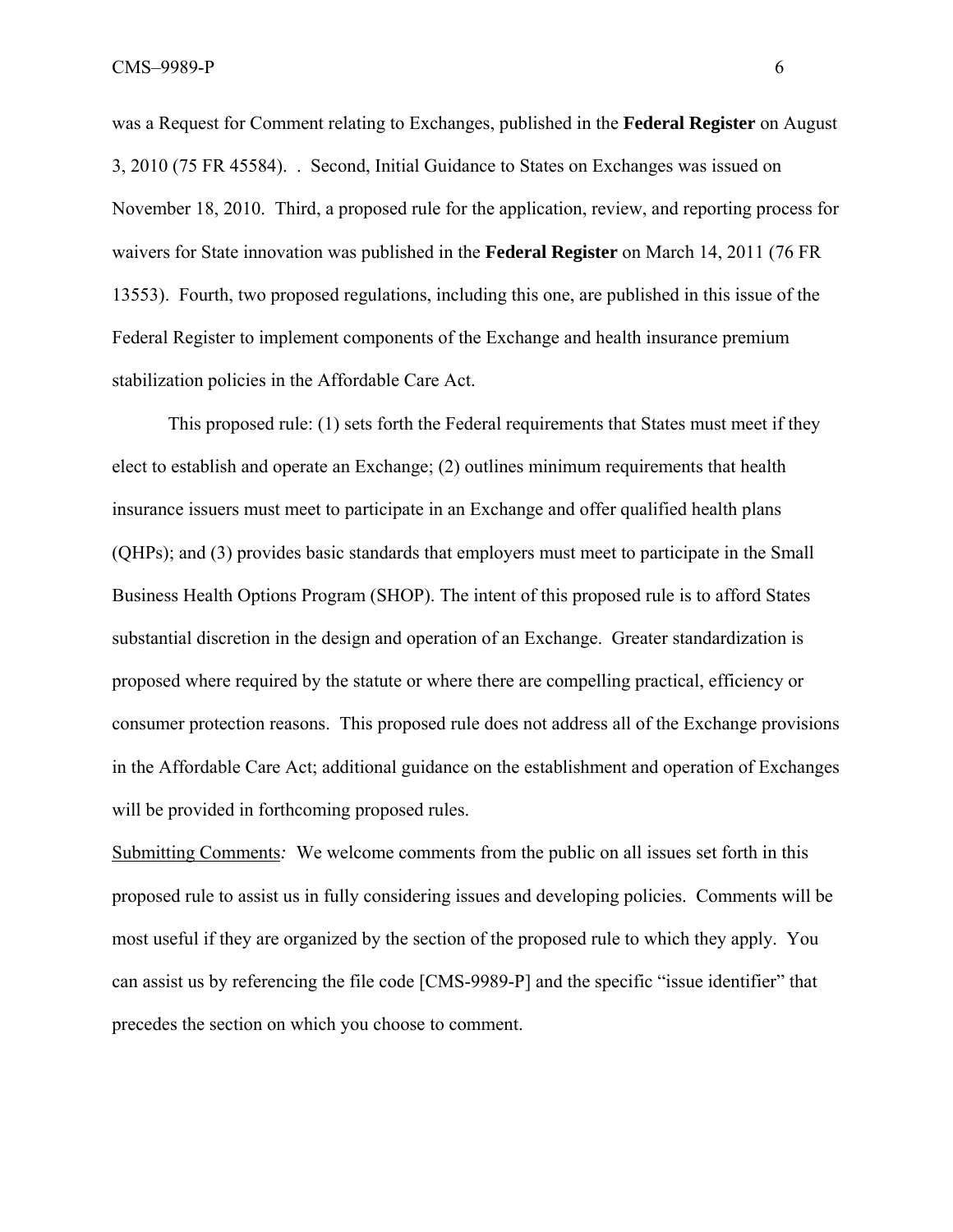Inspection of Public Comments*:* All comments received before the close of the comment period are available for viewing by the public, including any personally identifiable or confidential business information that is included in a comment. We post all electronic comments received before the close of the comment period on the following public website as soon as possible after they have been received: http://www.regulations.gov*.* Follow the search instructions on that website to view public comments. Comments received timely will be available for public inspection as they are received, generally beginning approximately 3 weeks after publication of a document, at Room 445–G, Department of Health and Human Services, Hubert H. Humphrey Building, 200 Independence Avenue, S.W., Washington, DC 20201, Monday through Friday of each week from 8:30 a.m. to 4 p.m. to schedule an appointment to view public comments, call 1– 800–743–3951.

#### **Table of Contents**

- I. Background
	- A. Legislative Overview
		- 1. Legislative Requirements for Establishing Exchanges
		- 2. Legislative Requirements for Related Provisions
	- B. Request for Comment
	- C. Structure of the Proposed Rule

### II. Provisions of the Proposed Regulation

A. Part 155 - Exchange Establishment Standards and Other Related Standards under the

## Affordable Care Act

- 1. Subpart A General Provisions
- 2. Subpart B General Standards Related to the Establishment of an Exchange by a State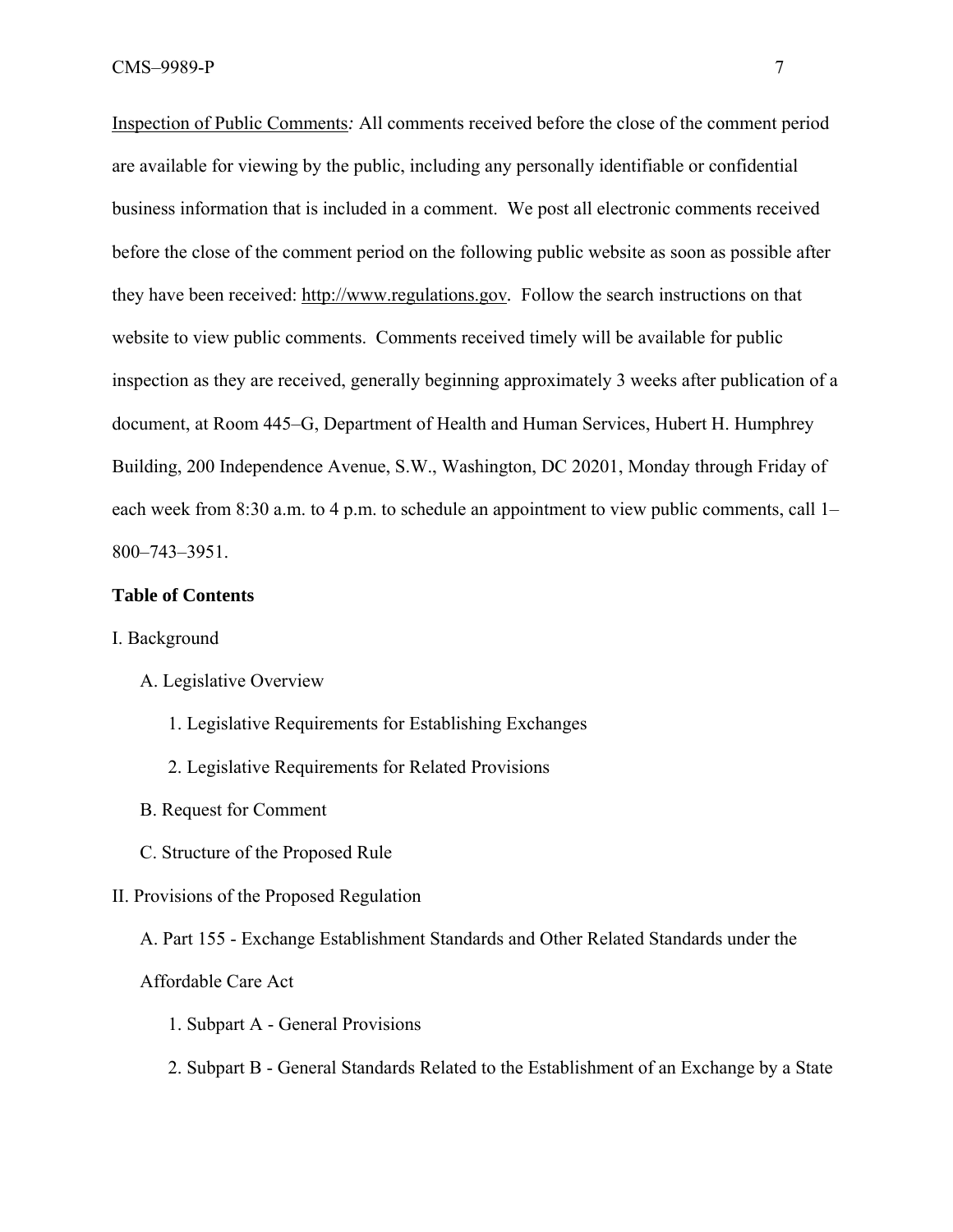- 3. Subpart C General Functions of an Exchange
- 4. Subpart D Reserved
- 5. Subpart E Exchange Functions in the Individual Market: Enrollment in Qualified Health Plans
- 6. Subpart F Reserved
- 7. Subpart G Reserved
- 8. Subpart H Exchange Functions: Small Business Health Options Program (SHOP)
- 9. Subpart I Reserved
- 10. Subpart J Reserved
- 11. Subpart K Exchange Functions: Certification of Qualified Health Plans
- B. Part 156 Health Insurance Issuer Standards under the Affordable Care Act, including

Standards Related to Exchanges

- 1. Subpart A General Provisions
- 2.Subpart B Reserved
- 3. Subpart C Qualified Health Plan Minimum Certification Standards
- III. Collection of Information Requirements
- IV. Summary of Regulatory Impact Analysis
- V. Regulatory Flexibility Act
- VI. Unfunded Mandates
- VII. Federalism
- VIII. Regulations Text

#### **I. Background**

A. Legislative Overview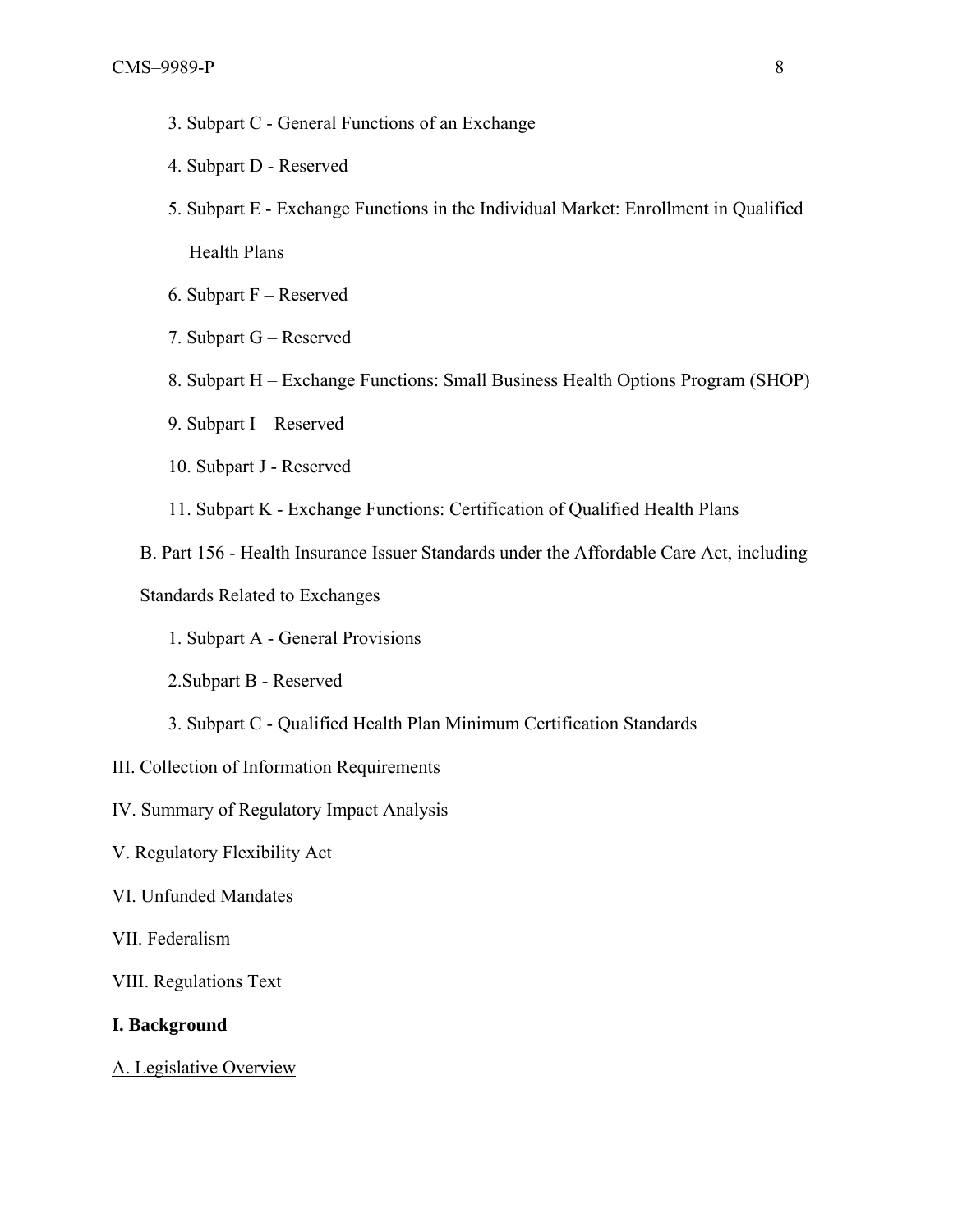1. Legislative Requirements for Establishing Exchanges

Section 1311(b) and section 1321(b) of the Affordable Care Act provide that each State has the opportunity to establish an Exchange(s) that: (1) facilitates the purchase of insurance coverage by qualified individuals through qualified health plans (QHPs); (2) assists qualified employers in the enrollment of their employees in QHPs; and (3) meets other requirements specified in the Affordable Care Act.

Section 1321 of the Affordable Care Act discusses State flexibility in the operation and enforcement of Exchanges and related requirements. In this proposed rule, we aim to encourage State flexibility within the boundaries of the law. Each State electing to establish an Exchange must adopt the Federal standards contained in this law and in this proposed rule, or have in effect a State law or regulation that implements these Federal standards. Section 1311(k) further specifies that Exchanges may not establish rules that conflict with or prevent the application of regulations promulgated by the Secretary. Section 1311(d) describes the minimum functions of an Exchange, including the certification of QHPs.

Section  $1321(c)(1)$  requires the Secretary to establish and operate such Exchange within States that either: (1) do not elect to establish an Exchange, or (2) as determined by the Secretary on or before January 1, 2013, will not have an Exchange operable by January 1, 2014. Section 1321(a) also provides broad authority for the Secretary to establish standards and regulations to implement the statutory requirements related to Exchanges, QHPs, and other components of title I of the Affordable Care Act.

Unless otherwise specified, the provisions in this proposed rule related to the establishment of minimum functions of an Exchange are based on the general authority of the Secretary under section 1321(a)(1) of the Affordable Care Act. Section 1321(a)(2) requires the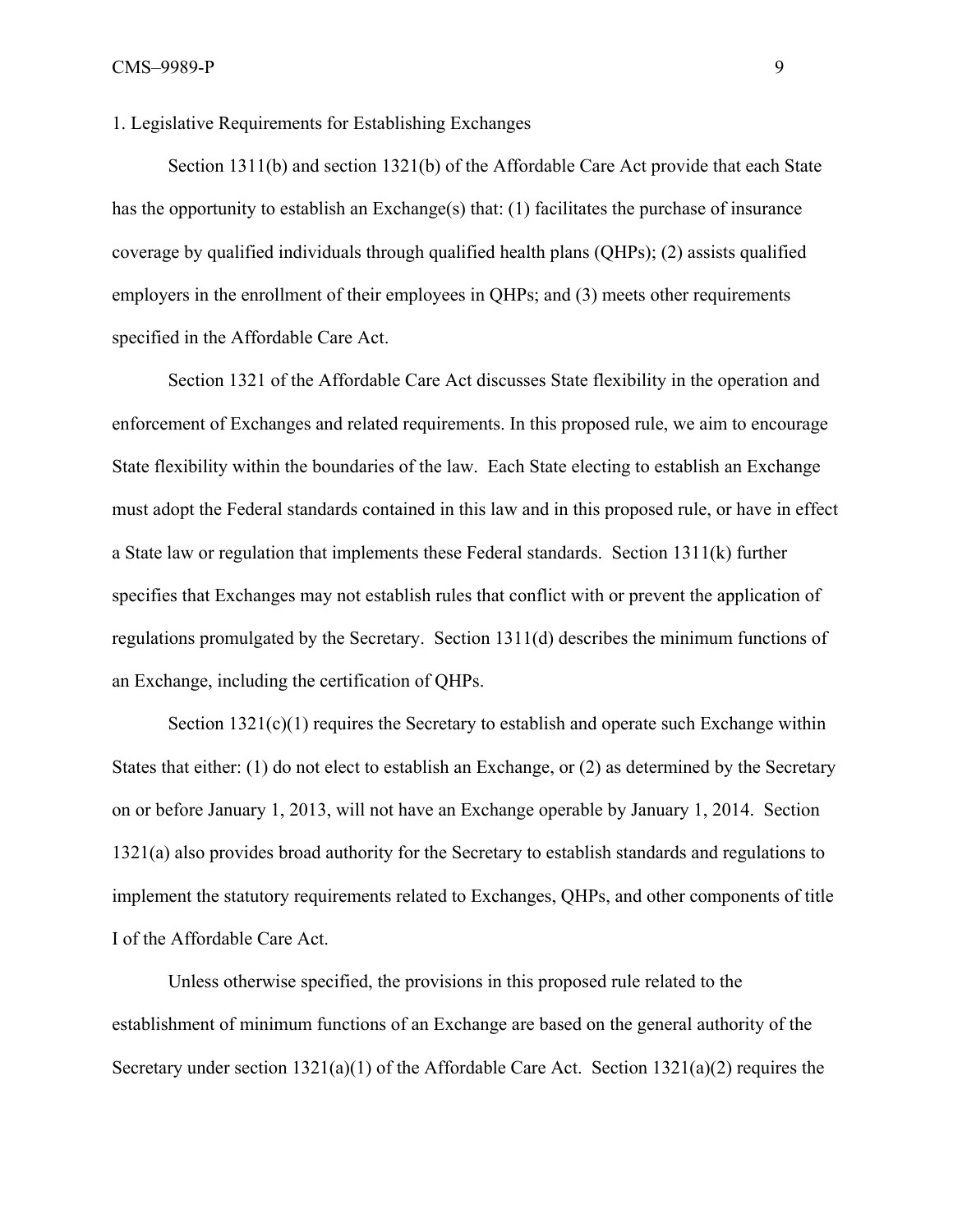Secretary to engage in consultation to ensure balanced representation among interested parties. We describe the consultation activities the Secretary has undertaken later in this introduction.

2. Legislative Requirements for Related Provisions

Subtitle K of title II of the Affordable Care Act, Protections for American Indians and Alaska Natives, section 2901, extends special benefits and protections to Indians including limits on cost sharing and payer of last resort requirements for health programs operated by the Indian Health Service (IHS), Indian tribes, tribal organizations, and urban Indian organizations. We propose some provisions under this authority in subpart C of part 156, and we expect to address others in future rulemaking.

Section 6005 of the Affordable Care Act creates new section 1150A of the Act, which requires QHP issuers, and sponsors of certain plans offered under part D or title XVIII of the Act, to provide data on the cost and distribution of prescription drugs covered by the plan. We propose to codify these requirements under this authority in part 156, subpart C.

#### B. Stakeholder Consultation and Input

On August 3, 2010, HHS published a Request for Comment (the RFC) inviting the public to provide input regarding the rules that will govern the Exchanges. In particular, HHS asked States, tribal representatives, consumer advocates, employers, insurers, and other interested stakeholders to comment on the types of standards Exchanges should be required to meet. The comment period closed on October 4, 2010. This proposed rule does not directly respond to comments from the RFC; however, the comments received are described at the beginning of each subpart and referred to, where applicable, when discussing specific regulatory proposals.

 The public response to the RFC yielded comment submissions from consumer advocacy organizations, medical and health care professional trade associations and societies, medical and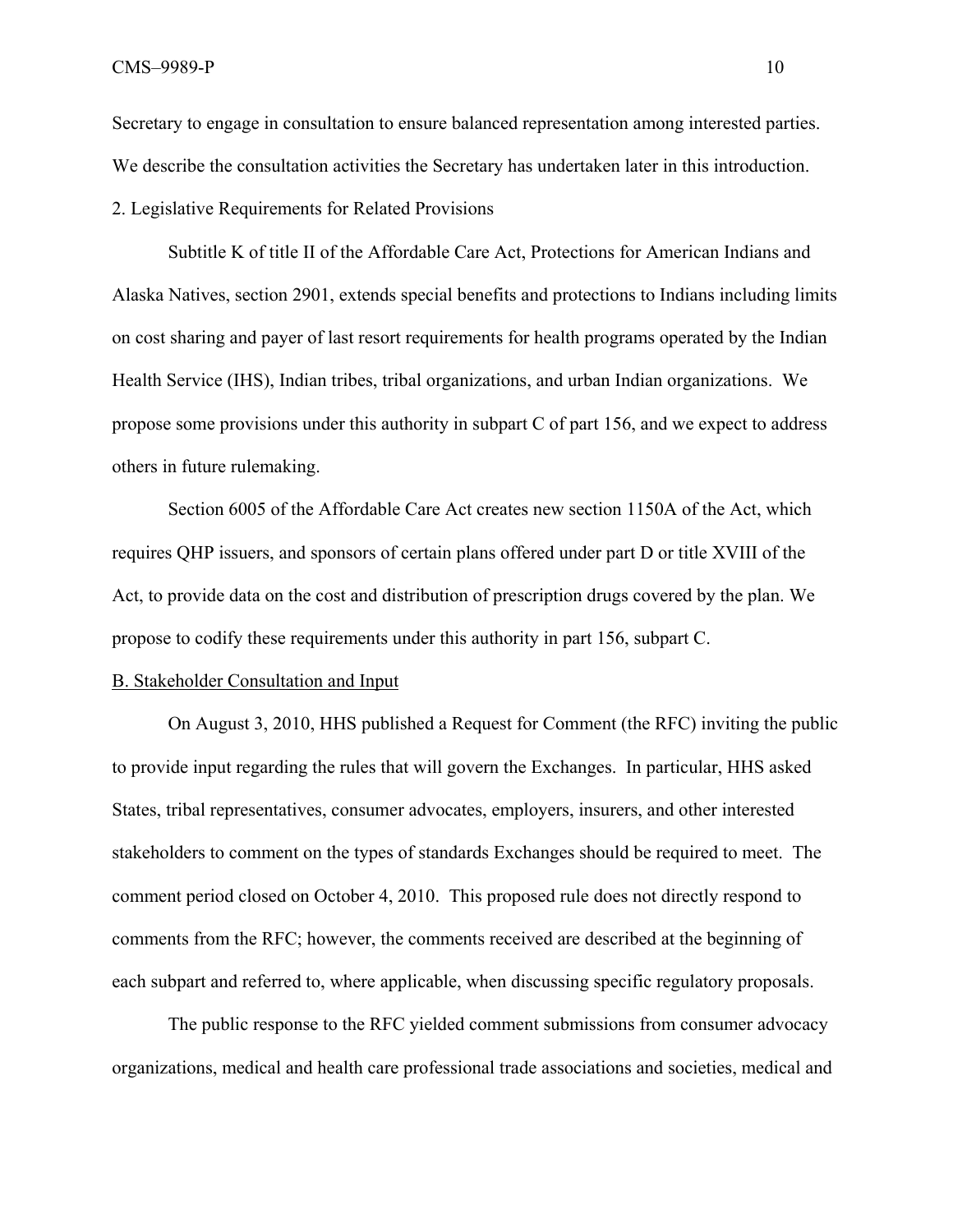health care professional entities, health insurers, insurance trade associations, members of the general public, and employer organizations. The majority of the comments were related to the general functions and requirements for Exchanges, QHPs, eligibility and enrollment, and coordination with Medicaid. We intend to respond to comments from the RFC, along with comments received on this proposed rule, as part of the final rule.

 In addition to the RFC, HHS has consulted with stakeholders through weekly meetings with the National Association of Insurance Commissioners (NAIC), regular contact with States through the Exchange grant process, and meetings with tribal representatives, health insurance issuers, trade groups, consumer advocates, employers, and other interested parties. This consultation will continue throughout the development of Exchange guidance.

#### C. Structure of the Proposed Rule

The regulations outlined in this notice of proposed rulemaking will be codified in the new 45 CFR parts 155 and 156. Part 155 outlines the proposed standards for States relative to the establishment of Exchanges and outlines the proposed standards required of Exchanges related to minimum Exchange functions. Part 156 outlines the proposed standards for health insurance issuers with respect to participation in an Exchange, including the minimum certification requirements for QHPs. Many provisions in part 155 have parallel requirements under part 156 because the Affordable Care Act creates complementary responsibilities for Exchanges and QHP issuers. Where possible, there are cross-references between parts 155 and 156 to avoid redundancy.

Subjects included in the Affordable Care Act to be addressed in separate rulemaking include but are not limited to: (1) standards for individual eligibility for participation in the Exchange, advance payments of the premium tax credit, cost-sharing reductions, and related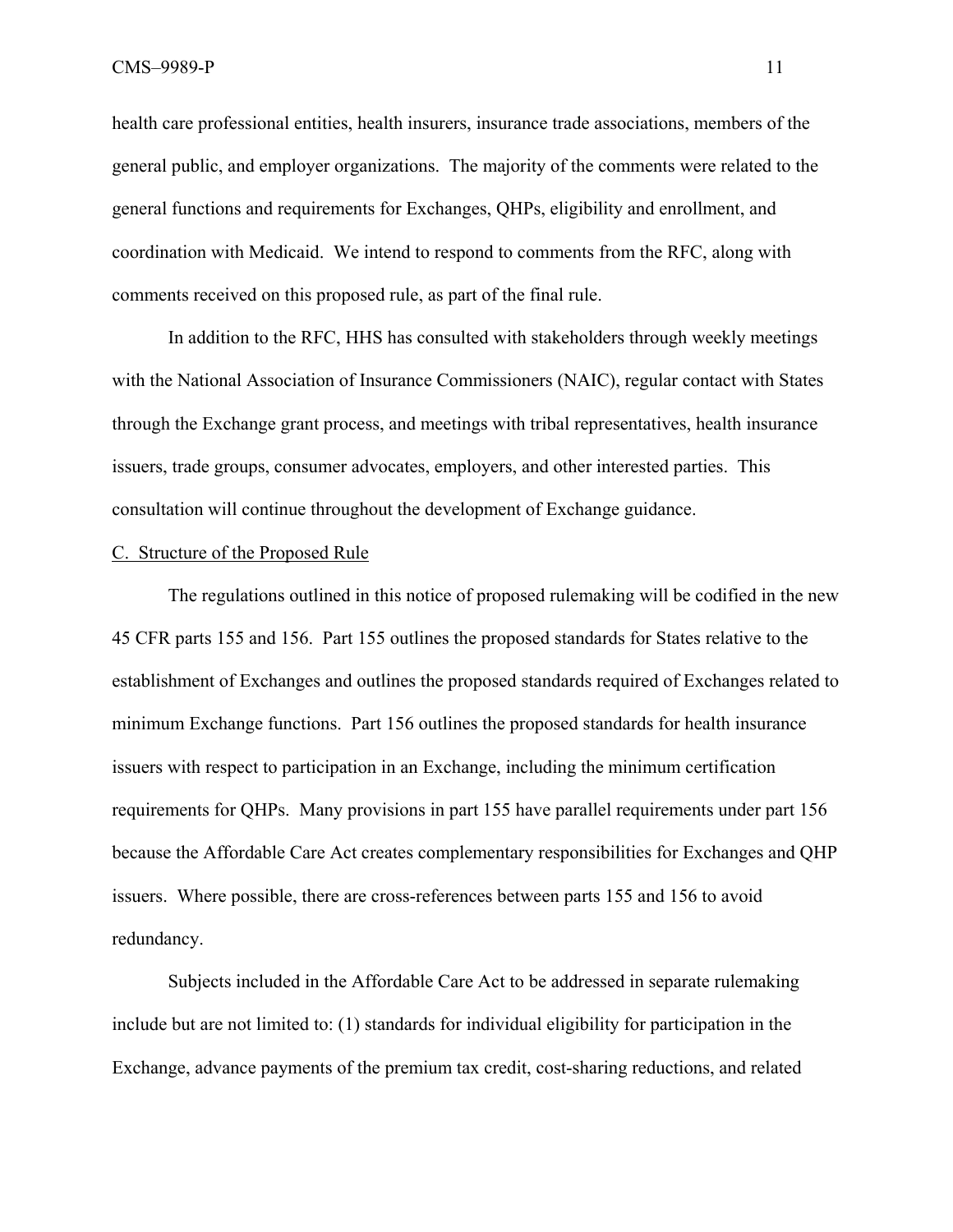health programs and appeals of eligibility determinations; (2) standards outlining the Exchange process for issuing certificates of exemption from the individual responsibility requirement and payment under section  $1411(a)(4)$ ; (3) defining essential health benefits, actuarial value and other benefit design standards; and (4) standards for Exchanges and QHP issuers related to quality.

We note that the health plan standards set forth under this proposed rule are, for the most part, strictly related to QHPs offered through the Exchange and not the entire individual and small group market. Various sections added to the Public Health Service (PHS) Act, and incorporated by reference into ERISA and the Code, by the Affordable Care Act extend some of the requirements in this proposed rule to the non-QHP market. Such requirements for the entire individual and small and large group markets already have been, and will continue to be, addressed in separate rulemaking issued by HHS, and the Departments of Labor and the Treasury.

#### **II. Provisions of the Proposed Regulation**

# A. Part 155 - Exchange Establishment Standards and Other Related Standards under the Affordable Care Act

- 1. Subpart A General Provisions
- a. Basis and Scope (§155.10)

Section 155.10 of subpart A specifies the general statutory authority for and scope of standards proposed in part 155 that establish minimum requirements for the State option to establish an Exchange, minimum Exchange functions, enrollment periods, minimum SHOP functions, and certification of QHPs. In general, this NPRM is based on the broad rulemaking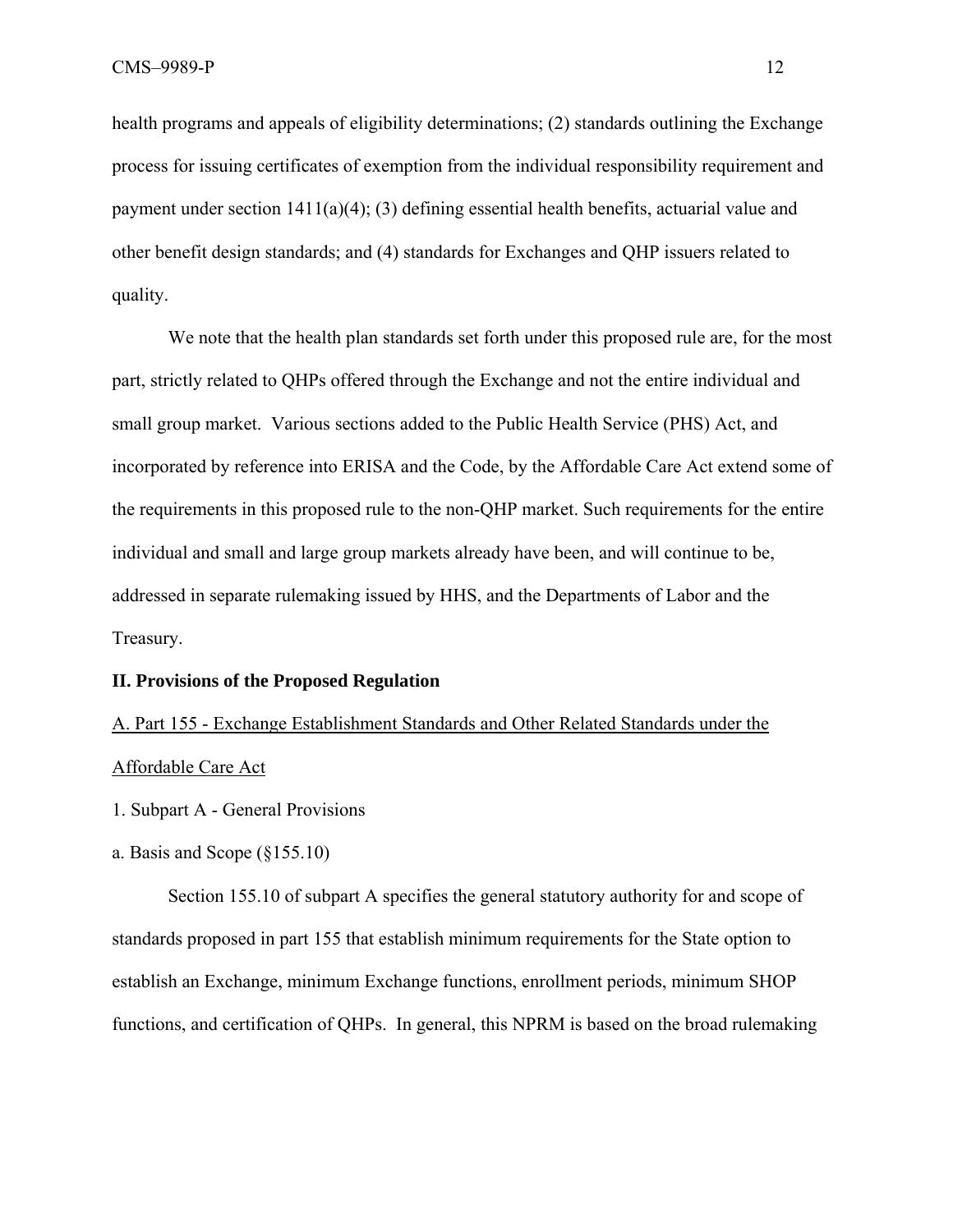authority of  $1321(a)(1)$  as well as other specific statutory provisions identified in the preamble where appropriate.

## b. Definitions (§155.20)

Under §155.20, we set forth definitions for terms that are used throughout part 155. For the most part, the definitions presented in §155.20 are taken directly from the Affordable Care Act or from existing regulations, unless otherwise specified. Some new definitions were created for the purposes of carrying out regulations proposed in part 155. When a term is defined in part 155 other than in subpart A, the definition of the term is applicable only to the relevant subpart or section. The application of the terms defined in this section is limited to this proposed rule.

Several terms are defined by the Affordable Care Act, including "individual market" (section  $1304(a)(2)$ ), "small group market" (section  $1304(b)(2)$ ), "qualified employer" (section 1312(f)(2)), "qualified individual" (section 1312(f)(1)), "qualified health plan" (section  $1301(a)(1)$ , "cost sharing" (section  $1302(c)(3)$ ), "Navigator" (section  $1311(i)$ ), "plain language" (section  $1311(e)(3)(B)$ ), "health plan" (section  $1301(b)(1)$ ), "eligible employer-sponsored plan" and "minimum essential coverage" (section 5000A(f)(1) of the Code, as added by section 1501(f)), "large employer" and "small employer" (section 1304(b)), and "State" (section 1304(d)). The term "Code" refers to the Internal Revenue Code of 1986.

The definition for an "Exchange" in §155.20 is drawn from the statutory text in section  $1311(d)(1)$  and  $1311(d)(2)(A)$ . We interpret section  $1321(c)$  of the Affordable Care Act to mean that this definition includes an Exchange established or operated by the Federal government if a State does not establish an Exchange. Also, pursuant to section  $1311(b)(1)(B)$ , we interpret the term "Exchange" to be inclusive of the operation of a SHOP, which we define based on that section as well.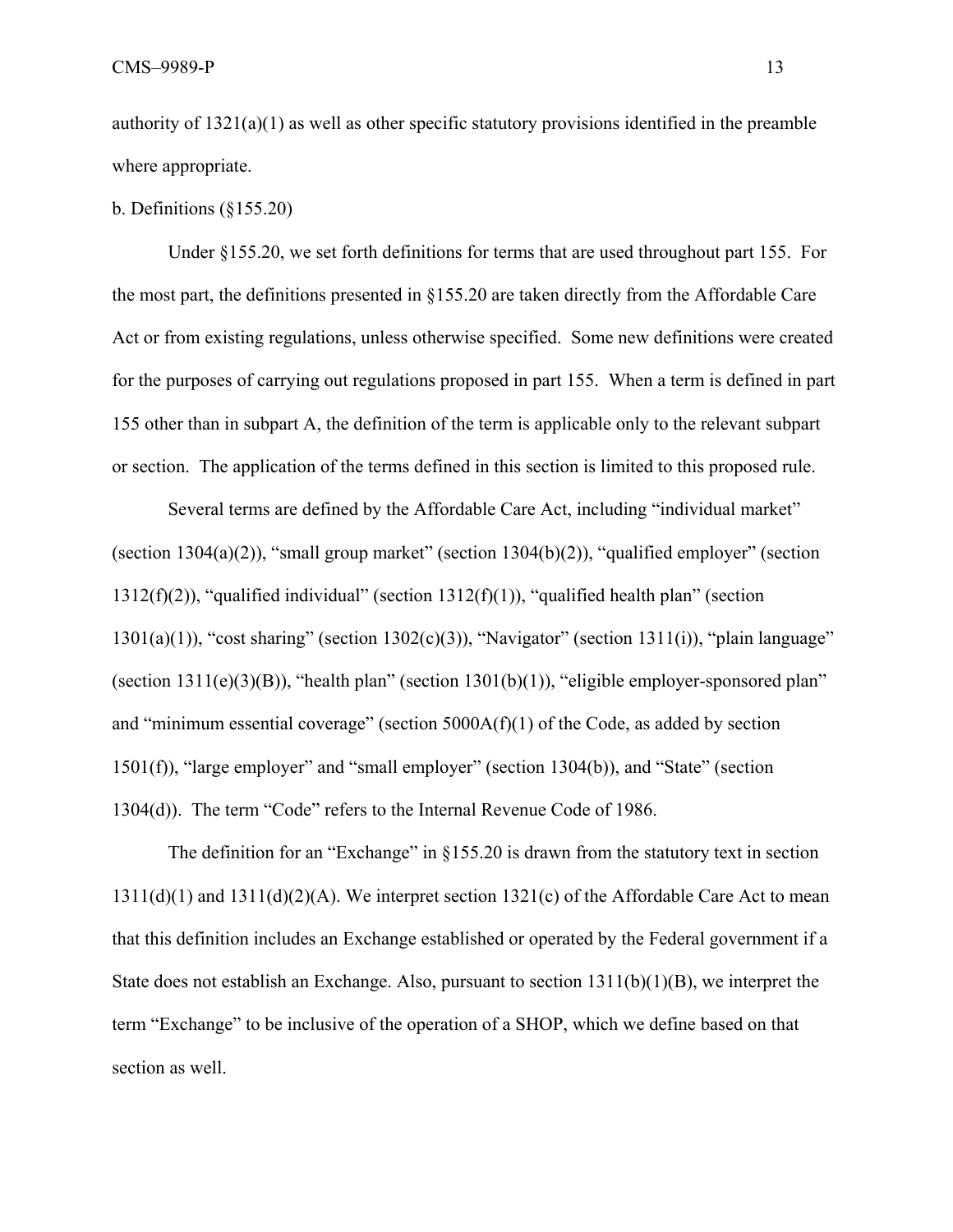Some definitions were taken from other interim final regulations issued previously pursuant to the Affordable Care Act, including the term "lawfully present" from §152.2 of this chapter and the term "grandfathered plan" from §147.140 of this chapter. The definitions for the terms "group health plan," "health insurance issuer," and "health insurance coverage" are crossreferenced to the definitions established in §144.103. The definition for the term "employee" is taken from the PHS Act, which refers to section 3(6) of ERISA. Under ERISA, the term employee means any individual employed by an employer. The definition of "employer" is taken as well from the PHS Act, which refers to section 3(5) of ERISA. We note that coverage for only a sole proprietor, certain owners of S corporations, and certain relatives of each of the above would not constitute a group health plan under ERISA section 732(a) (29 U.S.C. section 1191a(a)) and would not be entitled to purchase in the small group market under Federal law.

We create several definitions regarding eligibility and enrollment for the purpose of this proposed rule, including "advance payments of the premium tax credit," "annual open enrollment period," "applicant," "cost-sharing reductions," "initial enrollment period," and "special enrollment period." Several other definitions used throughout this proposed rule are established for various purposes, including the terms: "agent or broker," "benefit year," "enrollee," "plan year," and "Exchange service area."

In the following paragraphs, we discuss the proposed definitions where more clarity is warranted. We note that we interpret the term "cost sharing" as defined in section  $1302(c)(3)$  of the Affordable Care Act to apply to payments for deductibles, copayments, coinsurance or similar charges related to the essential health benefits only. This is consistent with the definition of actuarial value in section 1302(d)(2) of the Affordable Care Act, which specifies that actuarial value shall apply only to the essential health benefits; section  $1402(c)(4)$ , which applies cost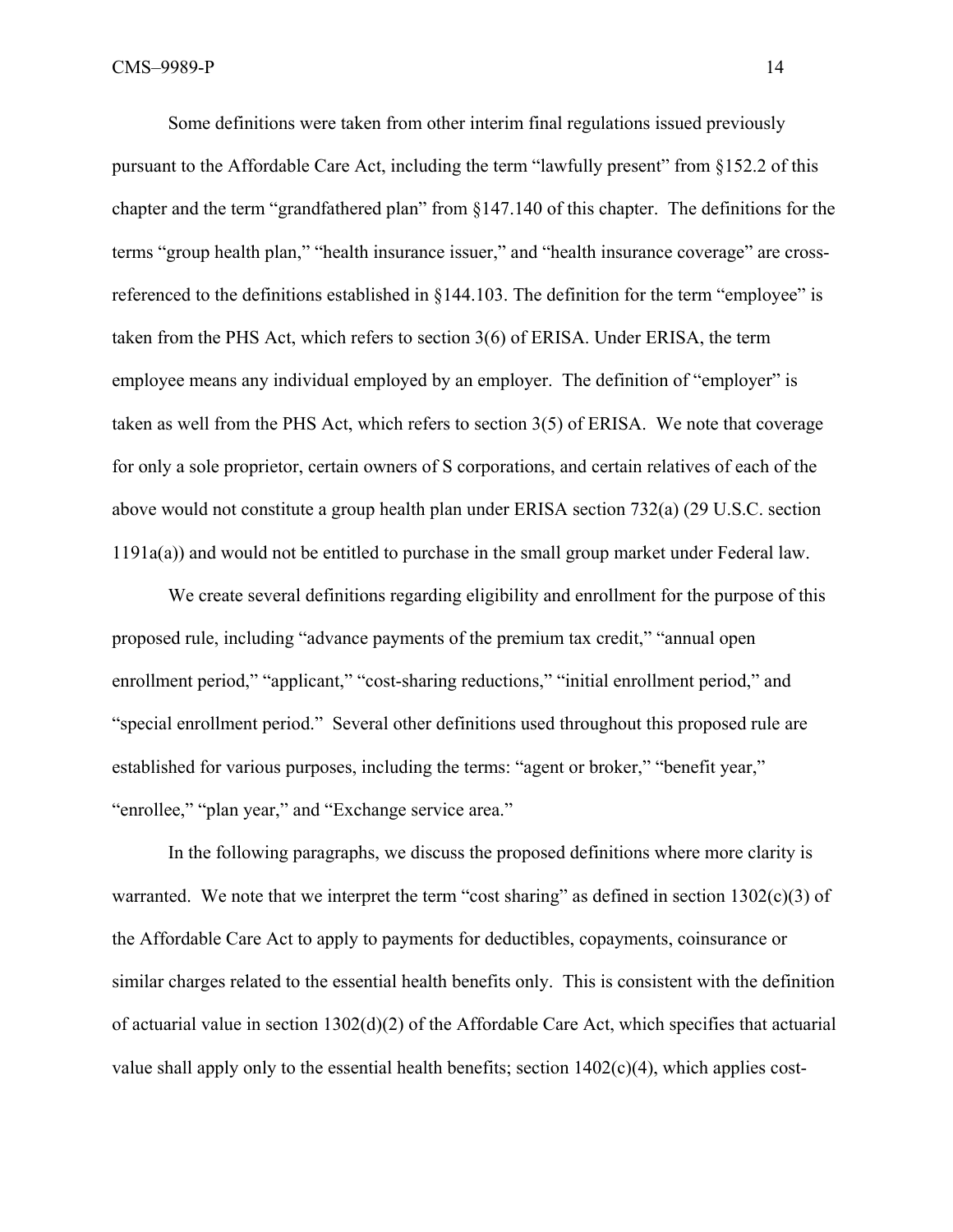sharing reductions only to essential health benefits; and section  $1302(c)(3)(ii)$ , which applies any other payments only to essential health benefits.

The term "qualified employer" is defined in section 1312(f)(2) of the Affordable Care Act as a small employer that elects to make, at a minimum, all full-time employees eligible for coverage in a qualified health plan. While the definition indicates that a qualified employer is a "small employer," the Affordable Care Act provides that, beginning in 2017, States will have the option to allow issuers to offer QHPs in the large group market through the SHOP. The Affordable Care Act also defines a small employer, for the purposes of health coverage, as an employer with at least one but not more than 100 employees. Pursuant to 1304(b)(3), each State has the option to limit small employers to having no more than 50 employees until 2016. We clarify that the scope of the term qualified employer is expected to vary among States and over time. The term "qualified employee" refers to employees offered coverage through a SHOP by a qualified employer.

We propose several terms to define an individual's participation in an Exchange at different periods in the process for individuals, employers, or employees. The terms are "applicant," "qualified individual/qualified employer/qualified employee," and "enrollee." An applicant is an individual who is seeking an eligibility determination to enroll in a QHP in the Exchange, to receive advance payments of the premium tax credit or cost-sharing reductions, or to receive benefits through other State health programs. In the context of a SHOP, the term applicant indicates an employer or employee. The term "qualified individual" is based on section 1312(f)(1) of the Affordable Care Act. Although the Affordable Care Act does not specifically indicate in section  $1312(f)(1)$  that a qualified individual is one who has been determined eligible to participate in an Exchange, we have interpreted it and propose to use the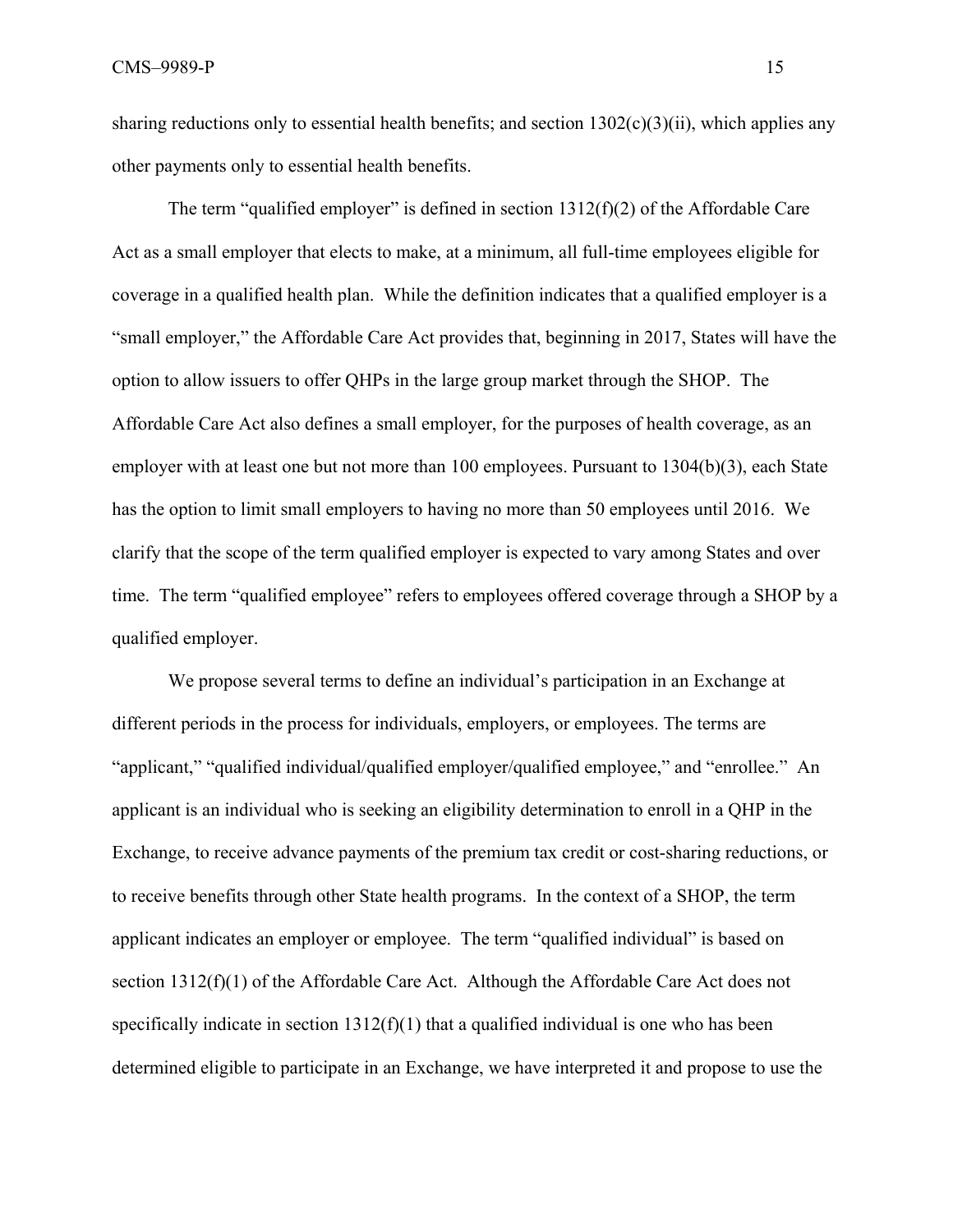CMS–9989-P 16

term to mean that the individual has been determined eligible based on the context in which the term is used in other provisions. For example, section  $1312(d)(3)(C)$  states that "a qualified individual may enroll in any qualified health plan" and section  $1311(d)(2)$  states that "an Exchange shall make available qualified health plans to qualified individuals and qualified employers." These provisions suggest that a qualified individual is one who is already determined eligible to participate in an Exchange. Similarly, "qualified employee" and "qualified employer" are terms to indicate an employee or employer that has been determined eligible to participate in a SHOP.

We propose to use the term "enrollee" to describe a qualified individual or qualified employee who has enrolled in a QHP. Although not a defined term, we use the word "consumer" throughout discussion in this NPRM. We generally use the term to mean qualified individuals, qualified employers, or qualified employees, as indicated by the context. In some places, the term may be used to generally describe any potential purchaser of health coverage.

For the purposes of this proposed rule, any reference to the term "issuer," meaning a health insurance issuer, qualified health plan issuer, or QHP issuer, is used in making reference to requirements on or actions taken by the entity that offers health plans. A "health plan," "qualified health plan," or "QHP" is defined as a discrete combination of benefits and costsharing that is offered by a health insurance issuer and in which an individual or group can enroll.

We propose to define "health plan" in accordance with section 1301(b)(1) of the Affordable Care Act to encompass health insurance coverage and a group health plan. The Affordable Care Act specifies that, except to the extent specified, the term "health plan" shall not include a group health plan or multiple employer welfare arrangement (MEWA) to the extent the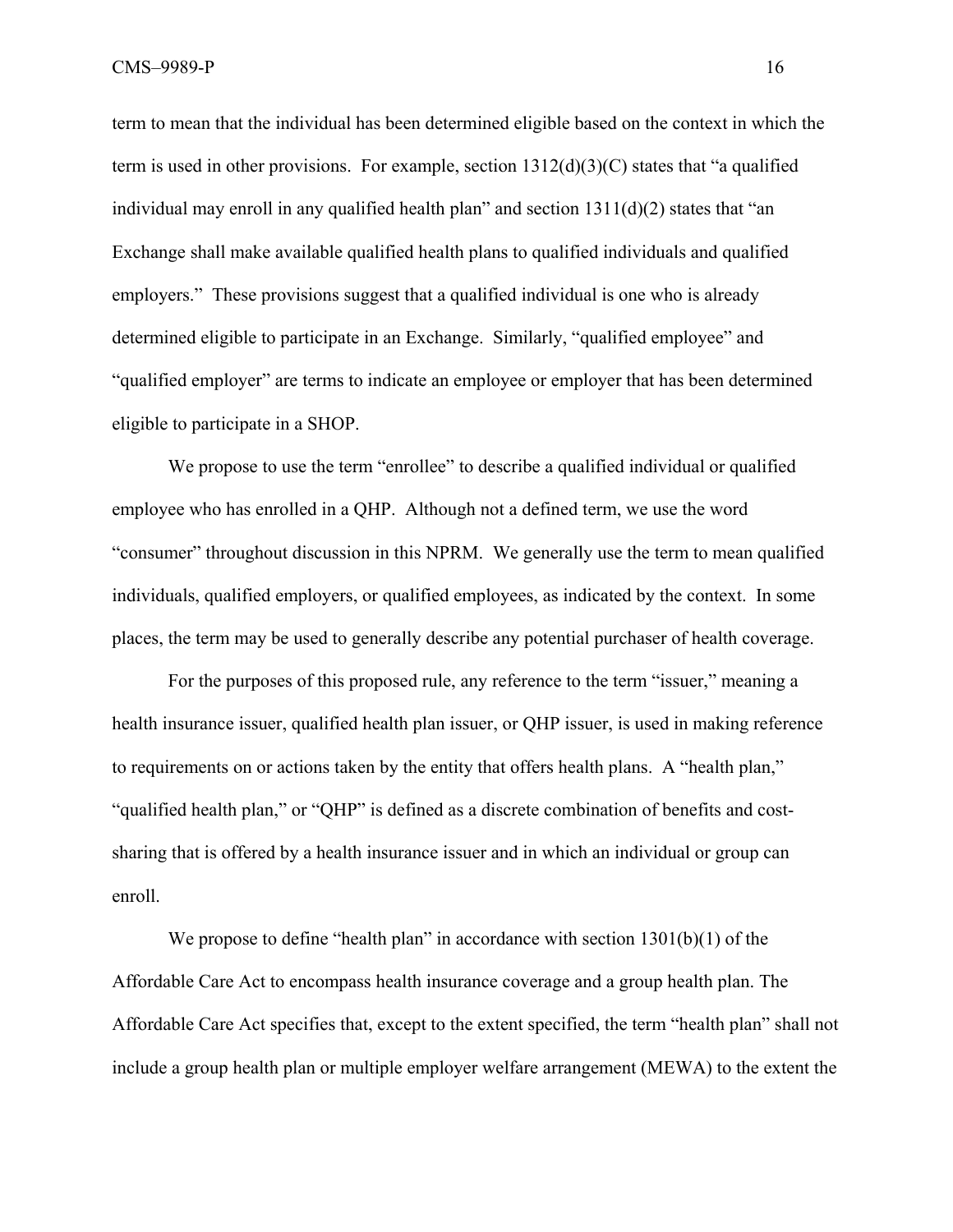plan or arrangement is not subject to State insurance regulation under section 514 of ERISA. However, we recognize that section 514 of ERISA allows State regulations of MEWAs, provided that such regulation does not conflict with standards of ERISA. We request comment on how to reconcile this inconsistency. We have also received questions about whether Taft-Hartley plans and church plans can participate in the Exchange. We request comment on how such plans could potentially provide coverage opportunities through the Exchange.

We recognize that the term health plan is sometimes used colloquially in a way that is interchangeable with health insurance issuer, but for the sake of clarity we refer to the entity offering coverage as the issuer and the coverage being purchased as the health plan within this proposed rule.

For the purposes of this proposed rule, the term "qualified health plan" denotes a health plan that is certified to be offered through an Exchange as a QHP, while a "qualified health plan issuer" is an issuer that is subject to requirements in this proposed rule related to the offering of QHPs through the Exchange. We note that "QHP issuer" and "health insurance issuer" generally refer to the same entity, but the former is used to describe a health insurance issuer that is offering a QHP through an Exchange, and therefore, must meet the requirements set forth in this NPRM related to such offerings. As a general theme, we use the word "qualified" to denote an individual or an entity eligible to participate, where applicable, in an Exchange or a product eligible to be offered through the Exchange. In this proposed rule, "qualified health plan" only refers to those QHPs that are certified by and offered through an Exchange; however, a QHP issuer is not precluded from offering the certified QHP outside of an Exchange.

We include two separate terms related to defining the time an individual or family is covered by health insurance: "benefit year" and "plan year." Benefit year refers to coverage that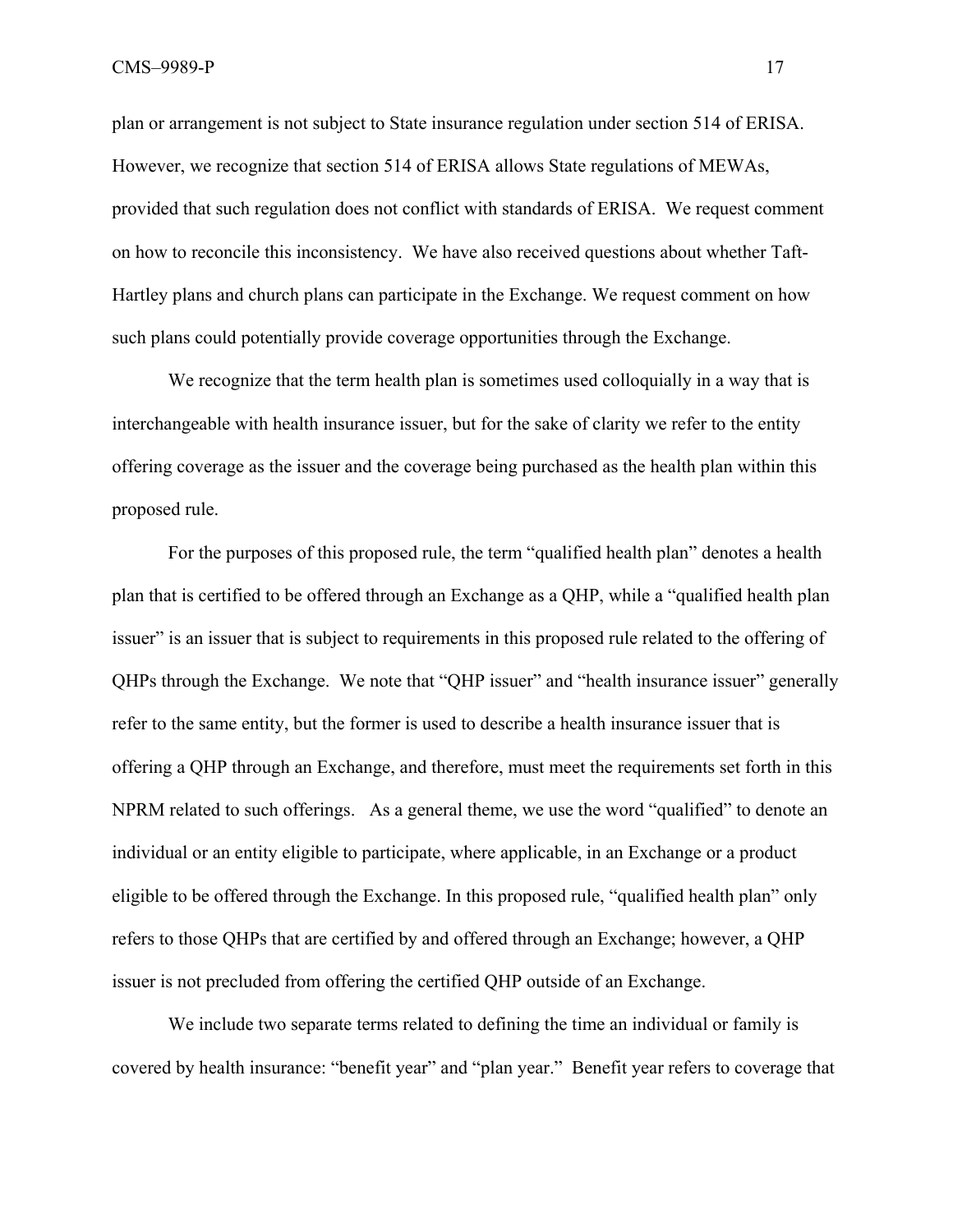CMS–9989-P 18

begins on January 1 and lasts for the duration of a calendar year. This is typically used to refer to coverage in the individual market. "Plan year" is used to refer to any rolling consecutive 12 month period of coverage. This is typically used when referring to coverage through the small group market, which becomes effective on a rolling basis depending on when the small employer first offers or purchases the health plan.

 The terms "eligible employer-sponsored plan" and "minimum essential coverage" have the meaning provided in statute and applicable regulations. In accordance with section 36B(c)(2)(B) of the Code, as added by section 1401(a) of the Affordable Care Act, an individual is ineligible for advance payments of the premium tax credit if he or she is eligible for "minimum essential coverage" (other than coverage in the individual market), which includes coverage through an "eligible employer-sponsored plan." However, section 36B(c)(2)(C) of the Code specifies exceptions under which an individual who is eligible for an "eligible employersponsored plan" is eligible for advance payments of the premium tax credit; specifically, if such coverage is unaffordable or does not meet a minimum value requirement.

2. Subpart B - General Standards Related to the Establishment of an Exchange by a State

The Affordable Care Act sets forth general standards related to the establishment of a State Exchange and provides a number of areas where States that choose to operate an Exchange may exercise discretion in making decisions about Exchange operations. Under the statute, States have choices regarding the structure and governance of their Exchanges. For example, a State may establish an Exchange as a State agency or as a non-profit organization, and may choose to contract with other eligible entities to carry out various functions of the Exchange. A State may also choose to partner with other States to form a regional Exchange, or may establish one or more subsidiary Exchanges within the State. This subpart sets forth approval standards for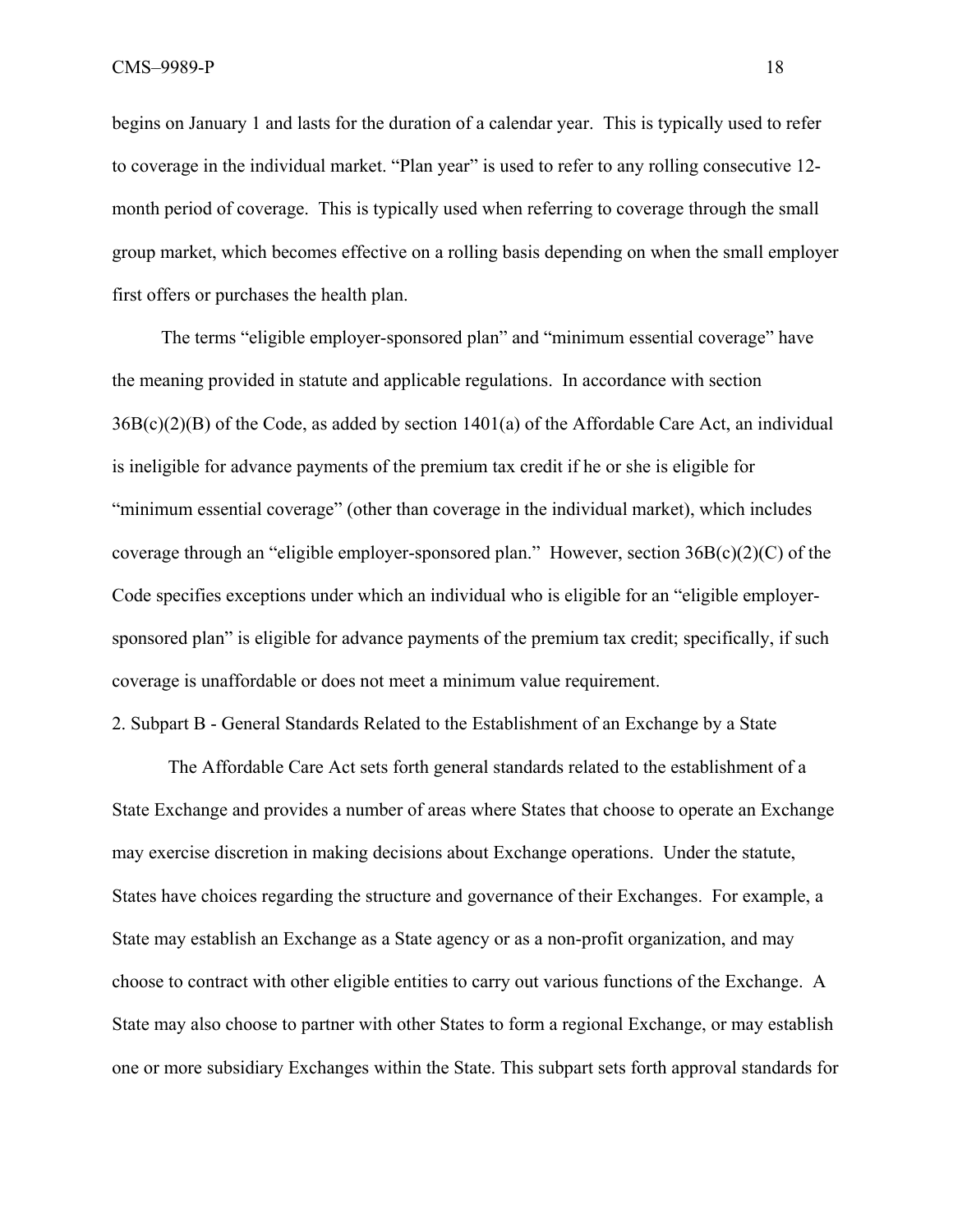CMS–9989-P 19

State Exchanges as well as the process by which HHS will determine whether a State Exchange meets those standards.

HHS has pursued various forms of collaboration with the States to facilitate, streamline and simplify the establishment of an Exchange in every State. These efforts have made it clear that for a variety of reasons including reducing redundancy, promoting efficiency, and addressing the tight implementation timelines authorized under the Affordable Care Act, States may find it advantageous to draw on a combination of their own work plus business services developed by other States and the Federal government as they move toward certification. Some States have expressed a preference for a flexible State partnership model combining Statedesigned and operated business functions with Federally-designed and operated business functions. Examples of such shared business functions might include eligibility and enrollment, financial management, and health plan management systems and services. We note that States have the option to operate an exclusively State-based Exchange. HHS is exploring different partnership models that would meet the needs of States and Exchanges.

In response to the RFC, we received numerous comments related to the establishment of State Exchanges. In general, the comments focused on how to balance the need for State flexibility against the need for consistency. We also received numerous comments related to the governance structure of the Exchanges and the establishment of regional or subsidiary Exchanges. We considered these comments as we developed the proposed rule. a. Establishment of a State Exchange (§155.100)

 Sections 1311(b) and 1321(b) of the Affordable Care Act provide each State with the option to elect to establish an Exchange for the individual and small group markets. We propose to codify this option in paragraph (a).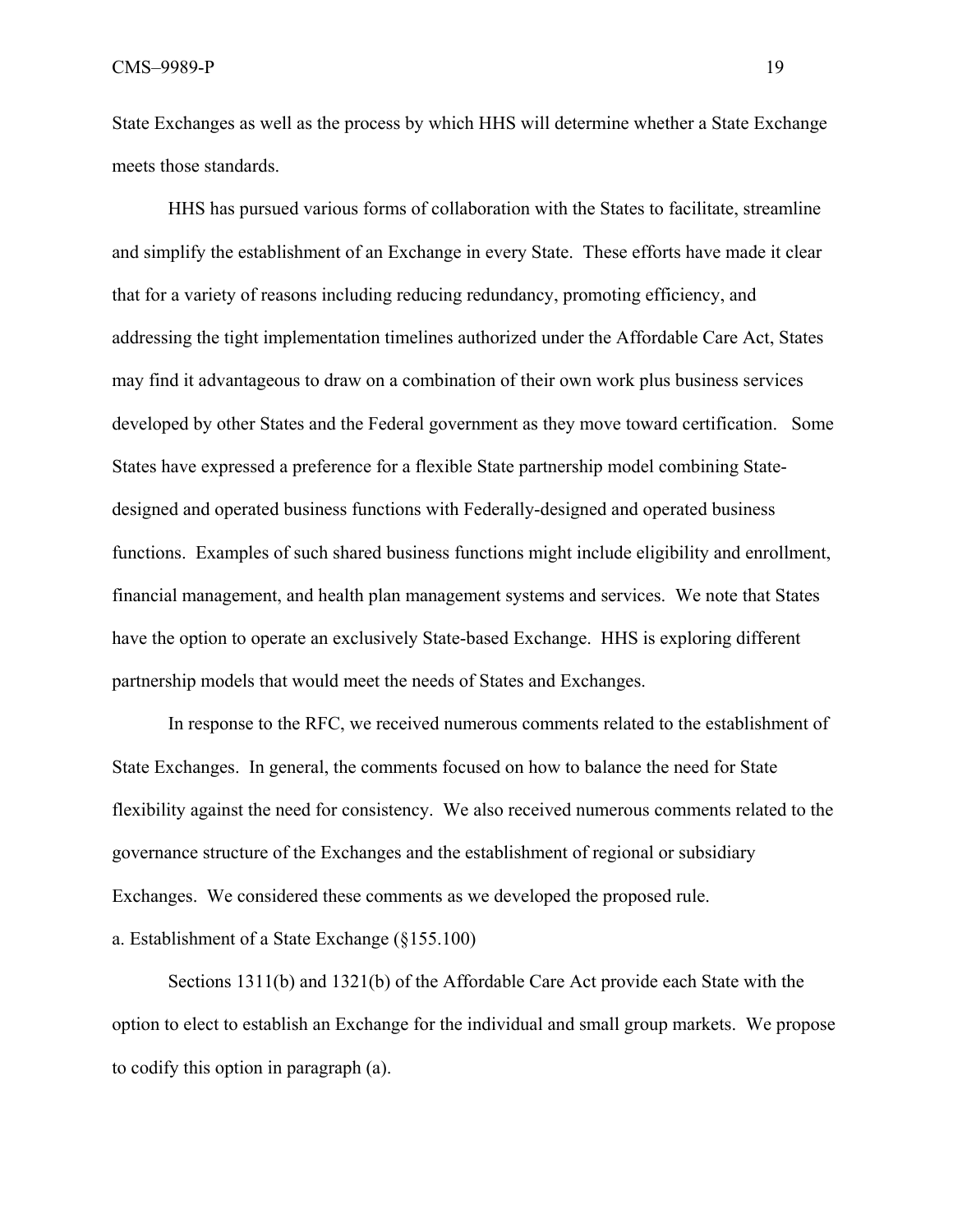In paragraph (b), we propose to codify section  $1311(d)(1)$  of the Affordable Care Act that an Exchange must be a governmental agency or non-profit entity established by the State. We also propose that the governance structure of the Exchange must be established and operated consistent with the requirements in §155.110. A governmental agency could be an existing State executive branch agency or an independent public agency. When reviewing the types of governmental agencies that could serve as an Exchange, States should consider the costs and benefits of utilizing the accountability structure within an existing agency versus the need to establish a governing body for an independent public agency. Additionally, each State will need to follow its own laws related to the establishment of non-profit organizations. A State could operate an Exchange through an existing non-profit that was established by a State, or by establishing a new non-profit organization or corporation. Under any scenario, the management structure of the Exchange must be accountable for Exchange oversight and performance.

While a number of commenters on the RFC expressed concern over the operation of Exchanges by non-profit entities, we do not propose to limit the States' discretion to choose this type of entity beyond the minimum standards proposed in §155.110. However, we note that States should consider the relative merits of operating an Exchange through a non-profit entity. Non-profit entities may be able to operate without some of the restrictions that can limit the flexibility of governmental agencies; however, non-profit entities may face limitations performing functions that are typically governmental in nature. In light of these concerns, we note suggestions by some commenters that States consider establishing independent public/governmental agencies with flexible hiring and operational practices or establishing nonprofit entities with governing bodies that are appointed and overseen by States.

b. Approval of a State Exchange (§155.105)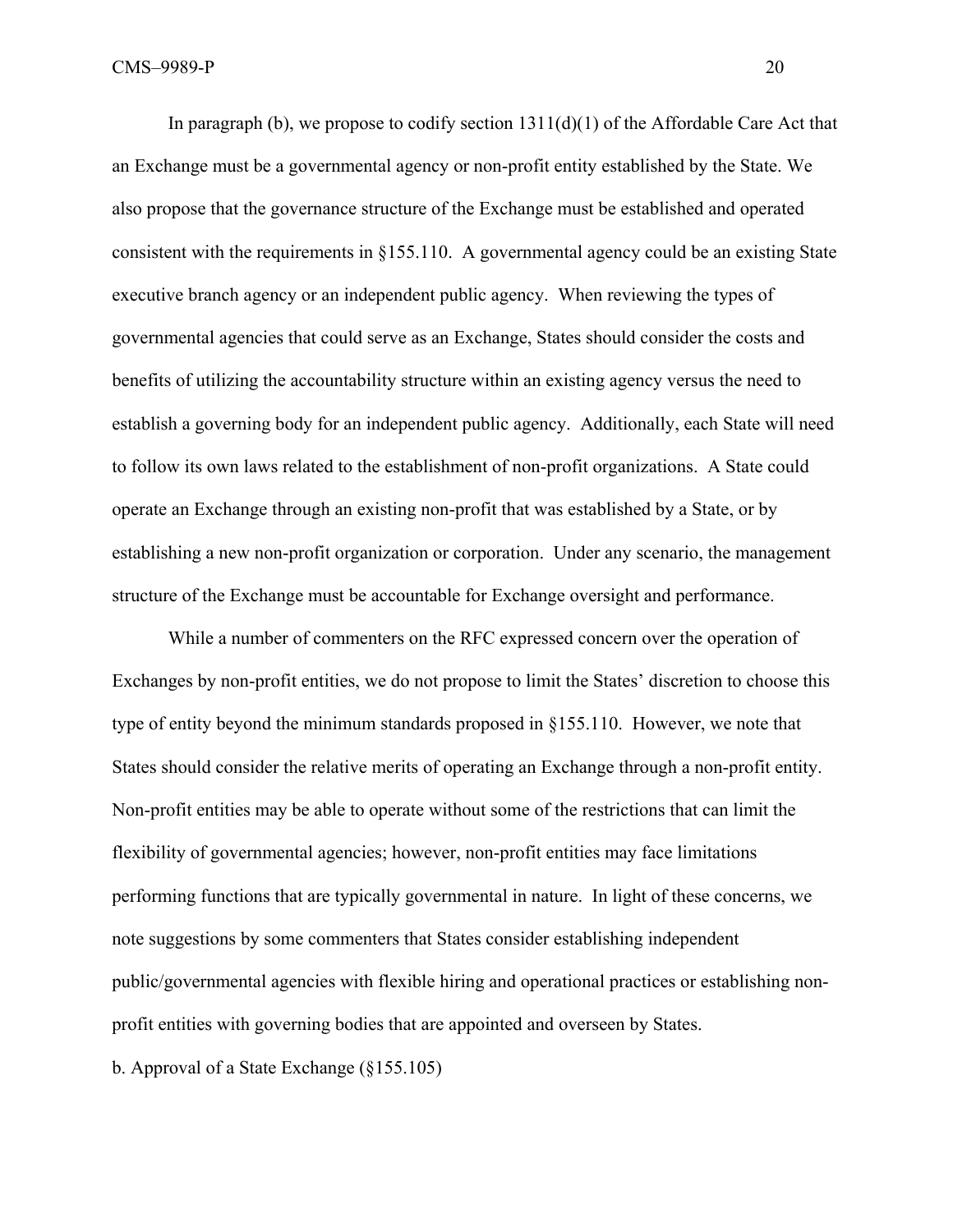In paragraph (a) of proposed §155.105*,* we propose to codify section 1321(c)(1)(B) of the Affordable Care Act that directs the Secretary to determine by January 1, 2013 whether a State's Exchange will be fully operational by January 1, 2014. We believe that "fully operational" means that an Exchange is capable of beginning operations by October 1, 2013 to support the initial open enrollment period proposed in §155.410. HHS will make this determination through applying the State Exchange approval standards and process established in this section.

In paragraph (b), we outline the standards upon which HHS will approve a State Exchange. First, an Exchange must be established consistent with this subpart and be capable of carrying out the required functions of an Exchange consistent with the subparts contained within this part, including: subpart C related to minimum Exchange functions; subpart E related to enrollment; subpart H related to the operation of a SHOP; and subpart K related to certification of QHPs. Second, an Exchange must be able to comply with the information requirements established pursuant to section 36B of the Code with respect to advance payments of the premium tax credit and in accordance with future rulemaking. Third, a State seeking approval of an Exchange must agree to perform its responsibilities related to the operation of a reinsurance program, set forth in the proposed rule, the Affordable Care Act; Standards Related to Reinsurance, Risk Corridors and Risk Adjustment published in this issue of the Federal Register. According to section 1341 of the Affordable Care Act, each State must include in the standards it adopts under section 1321(b) related to the election to operate a State Exchange the Federal requirements for State reinsurance programs, and must also establish or enter into a contract with one or more applicable reinsurance entities to carry out the reinsurance program.

 Finally, the entire geographic area of a State must be covered by one or more Exchanges. A State could meet this requirement by having a combination of a regional Exchange and one or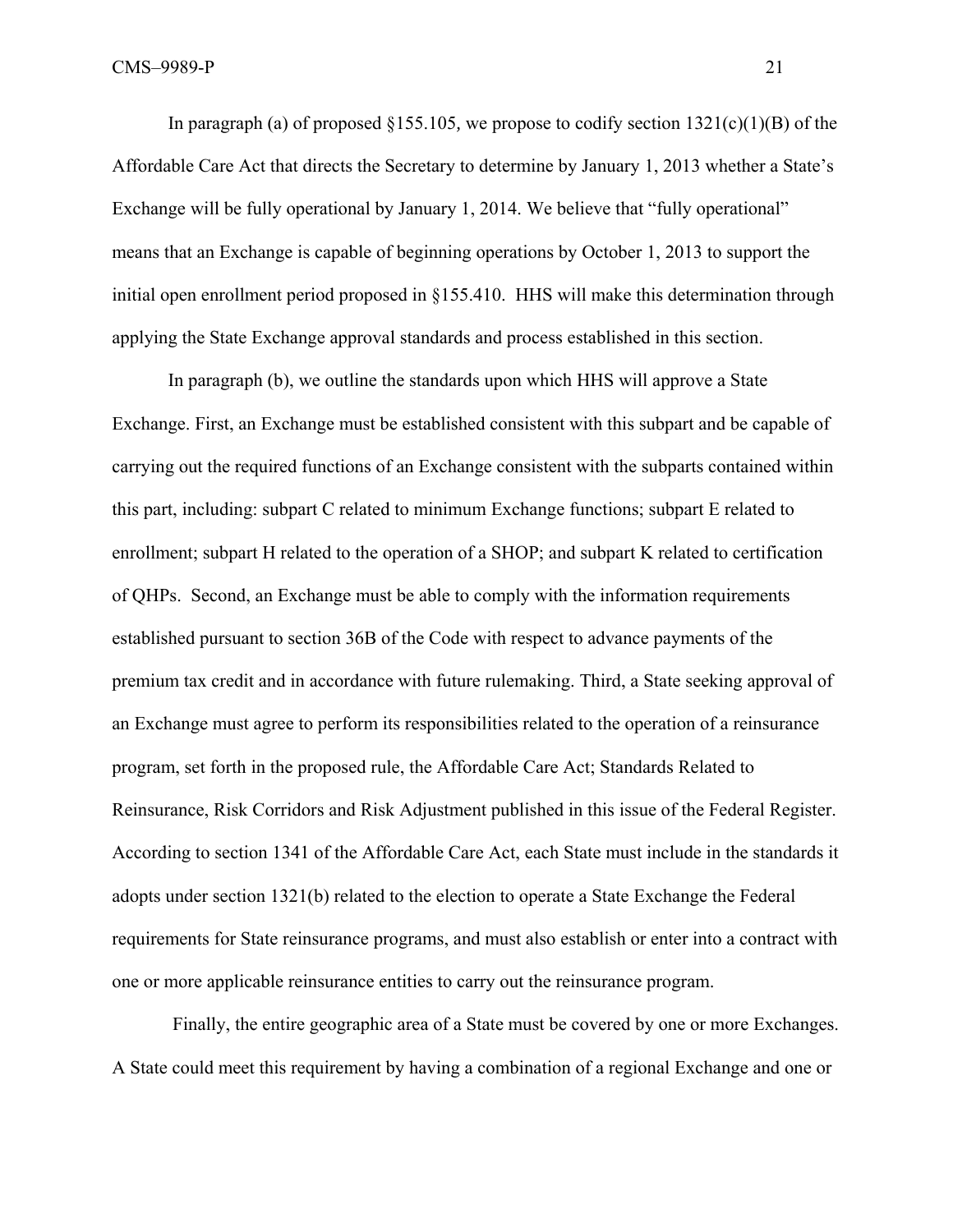CMS–9989-P 22

more subsidiary Exchanges although to minimize consumer confusion, only one Exchange may operate in each geographically distinct area. To the extent that more than one Exchange is established in a State, we encourage each Exchange to ensure that consumers understand which Exchange they should utilize to access health insurance coverage.

In paragraph (c), we outline the process through which HHS will approve a State Exchange. In paragraph  $(c)(1)$ , we propose that to initiate the State Exchange approval process, a State must elect to establish an Exchange by submitting an Exchange Plan to HHS, which constitutes the State's application for approval of its Exchange. The Exchange Plan will be submitted through a procedure to be described in additional guidance. As part of the Exchange Plan, the State will be asked to provide detailed information on how it will meet each of the standards described in paragraph (b) of this section. We expect that the Exchange Plan will include copies of any agreements into which the Exchange has entered to carry out one or more of the Exchange's responsibilities in accordance with §155.110, as well as additional supporting documentation. We plan to issue a template outlining the required components of the Exchange Plan, subject to the notice and comment process under the Paperwork Reduction Act. States are encouraged to leverage the implementation plans that are required as part of reporting on State Exchange grant awards when preparing to submit an Exchange Plan.

In paragraph  $(c)(2)$ , we propose that each State applying for approval of its Exchange be subject to an assessment to be carried out by HHS to evaluate a State's operational readiness to execute its Exchange Plan. HHS will coordinate the readiness assessment process with the grants monitoring process under the State planning and establishment grants. This process may include meetings with State and Exchange officials as well as conference calls and on-site visits. HHS will issue additional guidance on the structure for and schedule of these assessments.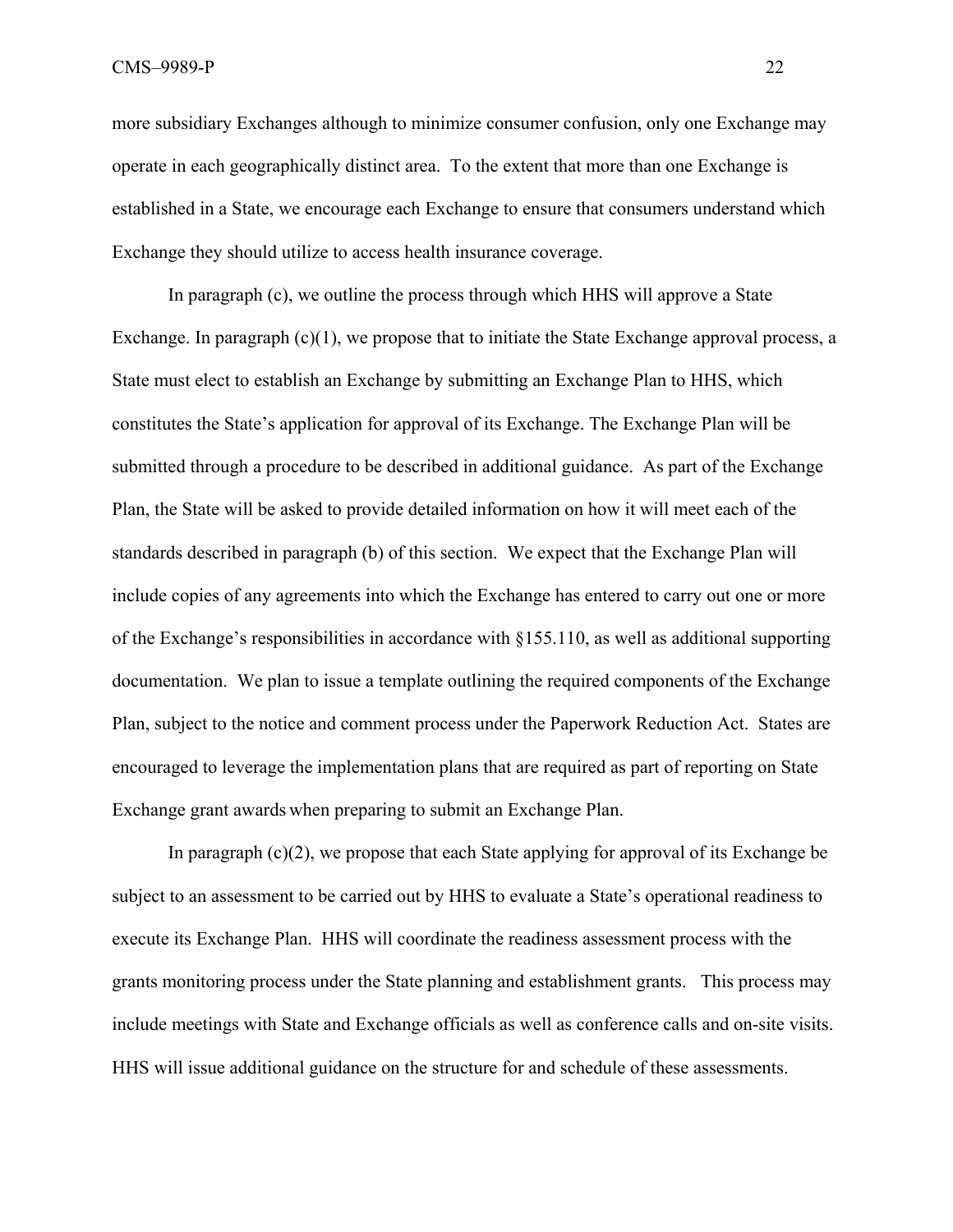In paragraph (d), we propose that each State must receive written approval or conditional approval of its Exchange Plan in order to be approved to operate. If approved, the Exchange Plan will constitute an agreement between HHS and the Exchange to adhere to the contents of the Exchange Plan. We also note that, although the statute requires HHS to approve State Exchanges no later than January 1, 2013, there will be systems development and contracting activities that continue to occur in 2013 after the statutory deadline for approval. In order to accommodate States that are making progress towards the operational date of January 1, 2014, HHS may issue a conditional approval. The conditional approval would presume that the State's Exchange would be operational by January 1, 2014 even if it cannot demonstrate complete readiness on January 1, 2013. HHS would continue to work with and monitor the progress of States with conditional approval until a determination of full approval is made, or until the conditional approval is revoked.

We also note that we are considering establishment of a review process for the Exchange Plan that is similar to Medicaid and CHIP for which there would be 90 days to review the plan for either approval or denial, or to request comment. If additional information is requested and received from the State, HHS would have 90 days to either approve or disapprove the plan. We seek comments on the appropriateness of this process and timeline.

 In paragraph (e), we propose that a State must notify HHS before significant changes are made to the Exchange Plan and that an Exchange must receive written approval of significant changes from HHS before they may be effective. We are considering utilizing the State Plan Amendment process in place for Medicaid and CHIP. We seek comment on this approach. By establishing an ongoing dialogue with each State, HHS will be able to provide technical assistance and support to ensure that each Exchange is operating in compliance with Federal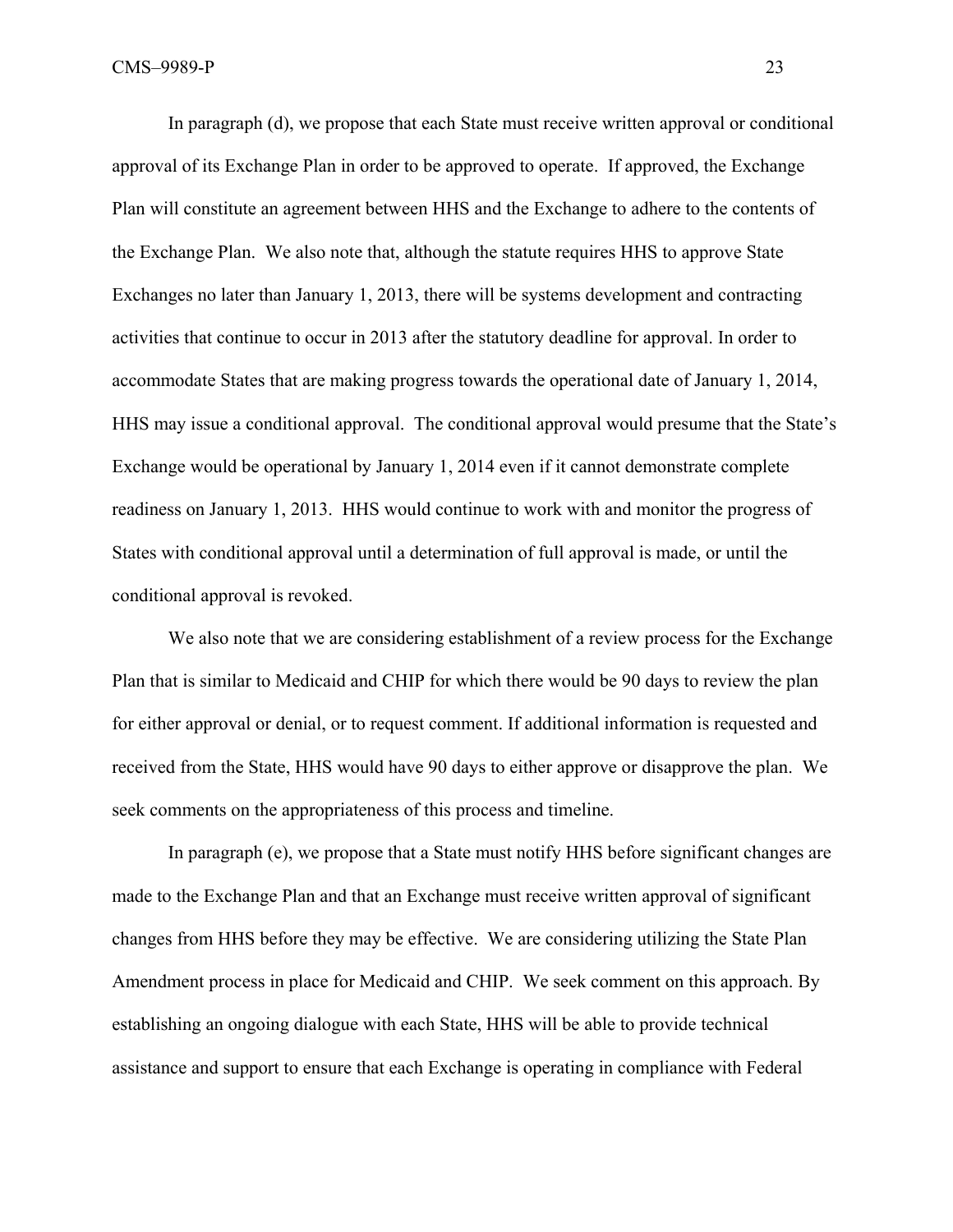requirements. Significant changes could include altering a key function of the Exchange operations, changing a crucial timeframe for certain functions, or other changes to the Exchange Plan that would have an impact on the operation of the Exchange. While not exhaustive, changes within this scope could also include changes to: (1) Exchange governance structure, (2) State laws or regulations, (3) IT systems or functionality, (4) the QHP certification process, and (5) the process for enrollment into a QHP. We expect to issue further guidance on this process.

In paragraph (f), we propose to codify the statutory requirement in section  $1321(c)(1)$  of the Affordable Care Act that if a State elects not to establish an Exchange, or if the State's Exchange is not approved, HHS, either directly or through agreement with a non-profit entity, must establish and operate an Exchange in that State. We also identify the standards in this proposed regulation that would apply to a Federally-facilitated Exchange, which generally include all requirements of this part except for Exchange approval requirements and other specific State Exchange requirements.

c. Election to operate an Exchange after 2014 (§155.106)

 In paragraph (a), we propose an approval process for a State that does not have in place an approved or conditionally approved Exchange Plan and operational readiness assessment by January 1, 2013. We propose to allow States the flexibility of seeking approval to operate an Exchange even if a State is not approved to operate by January 1, 2013. We propose in paragraph (a)(1) that a State electing to seek initial approval of its Exchange after January 1, 2013 must comply with the standards and process set forth in §155.105. We propose in paragraph (a)(2) that a State electing to operate an Exchange after 2014 must have in effect an approved or conditionally approved Exchange Plan at least 12 months prior to the first effective date of coverage. We assume that the first effective date of coverage will fall on January 1 of any given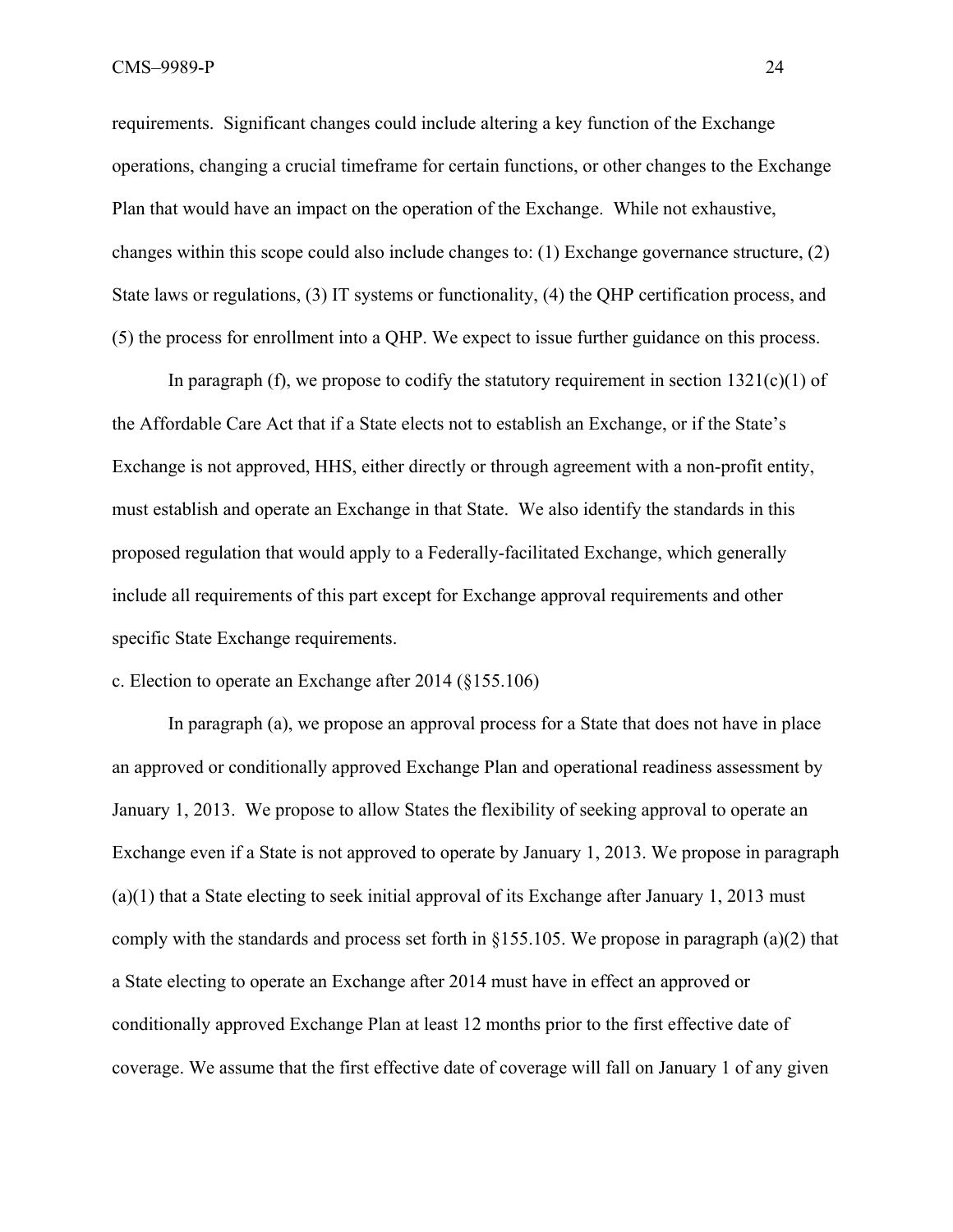year because of the standardized annual open enrollment periods, so the approval or conditional approval would have to be in effect by January 1 of the prior year; these dates would align future Exchange Plan approvals with the initial approval timeline set forth in statute. We note that we expect that an Exchange would have an open enrollment period prior to the first effective date of coverage.

In paragraph (a)(3), we propose that such a State must work with HHS to develop a plan to transition from a Federally-facilitated Exchange to a State Exchange. We anticipate that this would include the smooth transition of operational functions from the Federally-facilitated Exchange to the State Exchange, including transitioning enrollees from QHPs certified by the Federally-facilitated Exchange to QHPs certified by a State Exchange, which may or may not differ.

 In paragraph (b), we propose a process to allow a State-operated Exchange to cease its operations after January 1, 2014 and to elect to have the Federal government establish and operate an Exchange within the State. If a State determines that it will no longer operate an Exchange after January 1, 2014, we propose in paragraph  $(b)(1)$  that the State must notify HHS of this determination 12 months prior to ceasing its operations. Also, we propose in paragraph (b)(2) that the Exchange must collaborate with HHS on the development and execution of a transition plan and process to facilitate operation of a Federally-facilitated Exchange. We estimate that we will need 12 months to establish a Federally-facilitated Exchange in a State due to the time required to set up the necessary information technology and QHP certification process.

d. Entities eligible to carry out Exchange functions (§155.110)

Section  $1311(f)(3)$  of the Affordable Care Act provides an Exchange with the authority to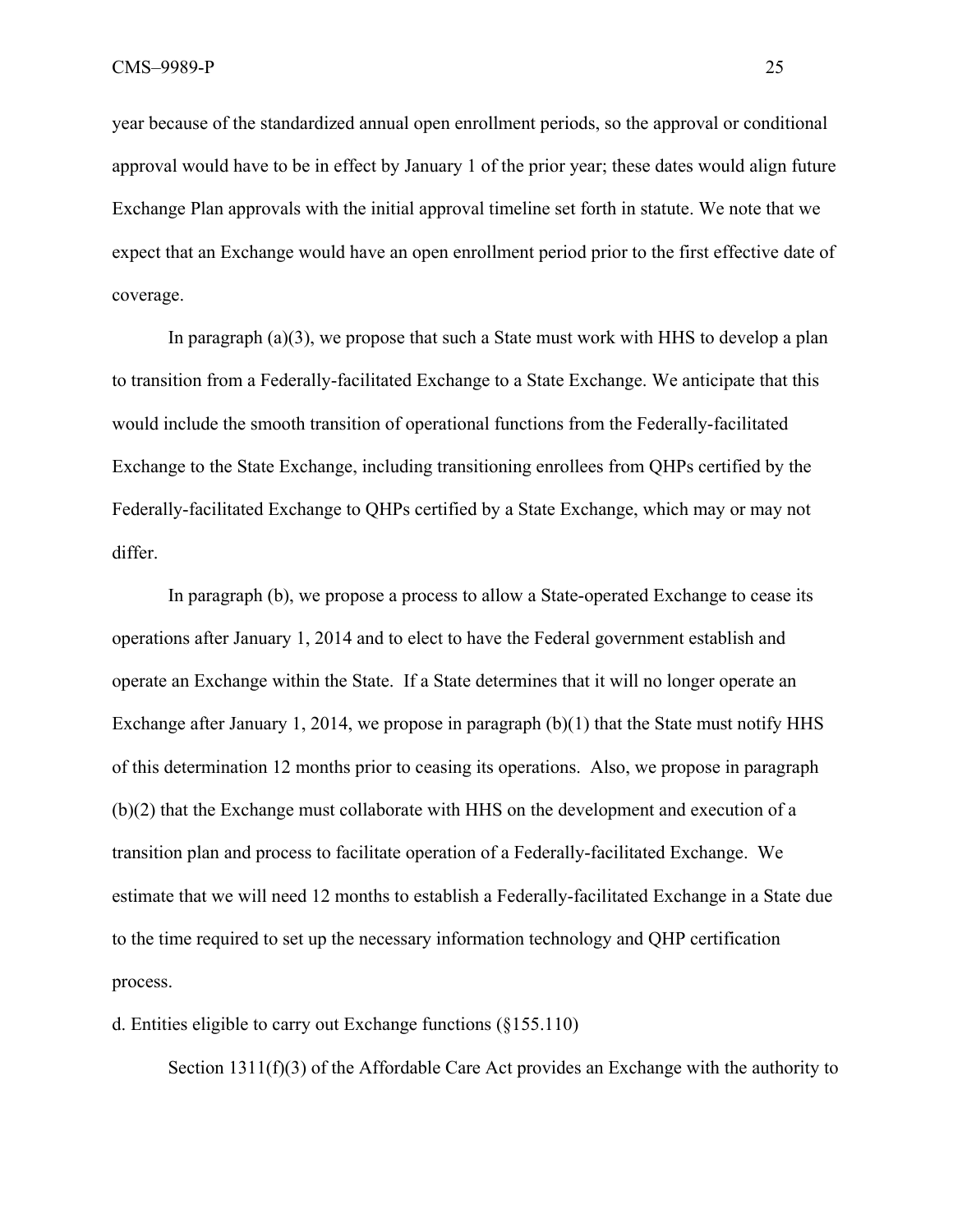CMS–9989-P 26

contract with eligible entities to carry out one or more of the responsibilities of an Exchange, which we propose to codify in paragraph (a) of  $\S155.110$ . The minimum requirements set forth in the statute, and which are proposed in paragraph (a), specify that an eligible entity is one that: (1) is incorporated under and subject to the laws of one or more States, (2) has demonstrated experience on a State or regional basis in the individual and small group markets and in benefits coverage, and (3) is not a health insurance issuer or treated as a health insurance issuer. An eligible entity also includes the State Medicaid agency. We also interpret this language as allowing an Exchange to contract with the State Medicaid agency through which the State Medicaid agency determines eligibility on behalf of the Exchange. This authority is also provided in section 1413(d)(2) of the Affordable Care Act. We note that there may be ways in which an Exchange and the Federal government can work in partnership to carry out certain activities. Underlying this NPRM and the cooperative agreement funding opportunities provided to States is a philosophy of Federal and State partnership. As States, and the Federal government in connection with the Federally-facilitated Exchange, develop expertise and implement the infrastructure for Exchange operations, we anticipate sharing of information and ideas. We welcome comment on how to implement or construct a partnership model consistent with sections 1311(f)(3) and 1311(d)(5) of the Affordable Care Act.

In paragraph (b), to the extent that the Exchange establishes contracting arrangements with outside entities, we propose that the Exchange remains responsible for meeting all Federal requirements related to contracted functions. Pursuant to these provisions, States have flexibility to determine appropriate contracting entities within legal limits. We invite comment on the extent to which we should place conflict of interest requirements on contracted entities.

In paragraph (c), we propose that if the Exchange is an independent State agency or not-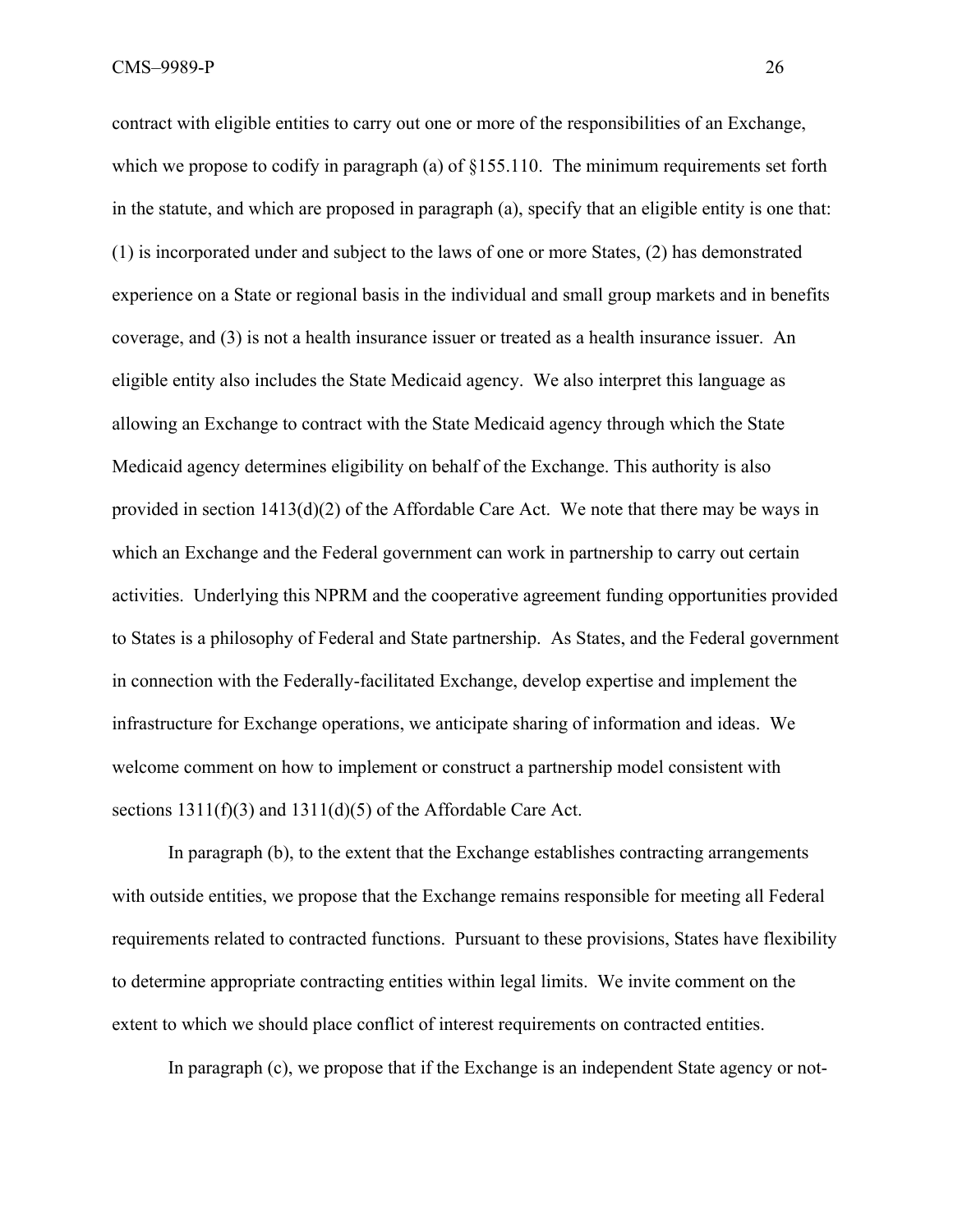for-profit entity established by the State and not an existing State agency, it must have a clearly defined governing board that meets certain minimum requirements outlined in paragraphs (c)(1) through (4). Further, the Exchange must submit detailed information on its accountability structure in its Exchange Plan, as described in §155.105(c).

In paragraph  $(c)(1)$ , we propose that the Exchange accountability structure be administered under a formal, publicly-adopted operating charter or by-laws. This provision ensures transparency of the governing board structure for the public. In paragraph  $(c)(2)$ , we propose that the Exchange board must hold regular public meetings for which the public is provided advance notice to provide them with opportunities to observe and comment on Exchange policies and procedures.

In paragraphs  $(c)(3)$  and  $(c)(4)$ , we propose standards on the membership of an Exchange governing board related to conflicts of interest and management qualifications. Exchanges are intended to support consumers, including small businesses, and as such, the majority of the voting members of governing boards should be individuals who represent their interests. We propose in paragraph  $(c)(3)$  that the voting members of an Exchange governing board represent consumer interests by ensuring that membership may not consist of a majority of representatives of health insurance issuers, agents, or brokers, or any other individual licensed to sell health insurance. We invite comment on the extent to which these categories of representatives with potential conflicts of interest should be further specified and on the types of representatives who have potential conflicts of interest. We propose these categories as a minimum Federal standard. A State may wish to adopt more stringent or specialized conflict of interest requirements than those used in connection with regular governmental operations.

In paragraph  $(c)(4)$ , we propose that the Exchange governing body ensure that a majority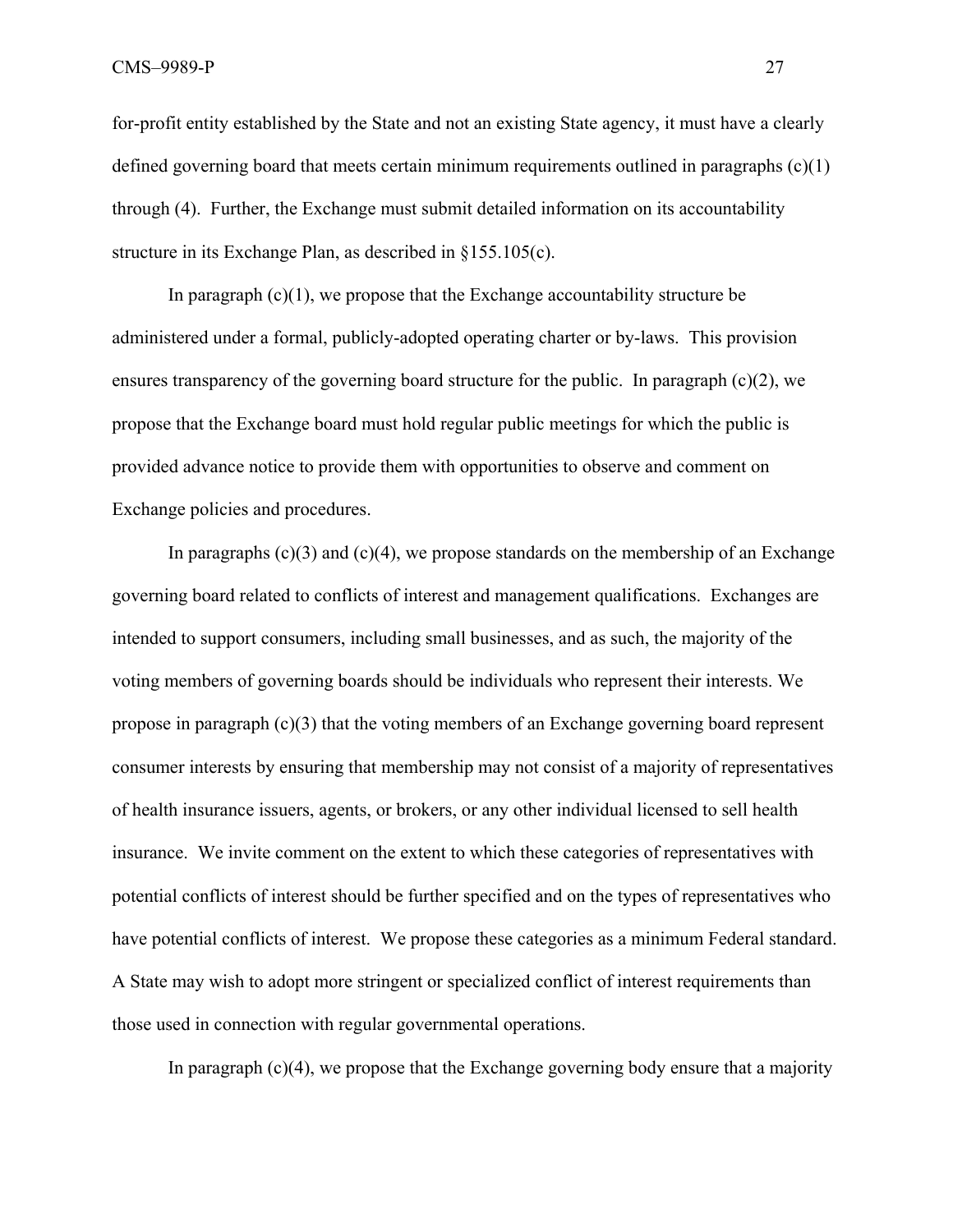of members have relevant experience in health benefits administration, health care finance, health plan purchasing, health care delivery system administration, public health, or health policy issues related to the small group and individual markets and the uninsured. We invite comment on the types of representatives that should be on Exchange governing boards to ensure that consumer interests are well-represented and that the Exchange board as a whole has the necessary technical expertise to ensure successful operations.

We considered additional options for regulating Exchange governance structures beyond the minimal requirements proposed herein. However, we propose to afford States discretion to select and appoint members of their Exchange boards. As such, a State may choose to include additional membership as long as composition of the board still meets the minimum Federal requirements.

 In paragraph (d), we propose two requirements related to governance principles of an Exchange. First, in paragraph  $(d)(1)$ , we propose that each Exchange publish a set of guiding governance principles that includes ethical and conflict of interest standards and disclosure of financial interests that are posted for public consumption. In paragraph  $(d)(2)$ , we propose to require that an Exchange have in place procedures for disclosure of financial interest by members of the governing body or governance structure of the Exchange. We invite comment on this proposal and whether additional detail should be proposed. We note that we received numerous comments in response to the RFC on Exchange governance. Some commenters suggested that we establish minimum standards because of the limited statutory requirements in this area. In contrast, other commenters suggested that HHS establish more restrictive standards, citing concerns over conflicts of interest and non-governmental entities carrying out activities that are inherently governmental.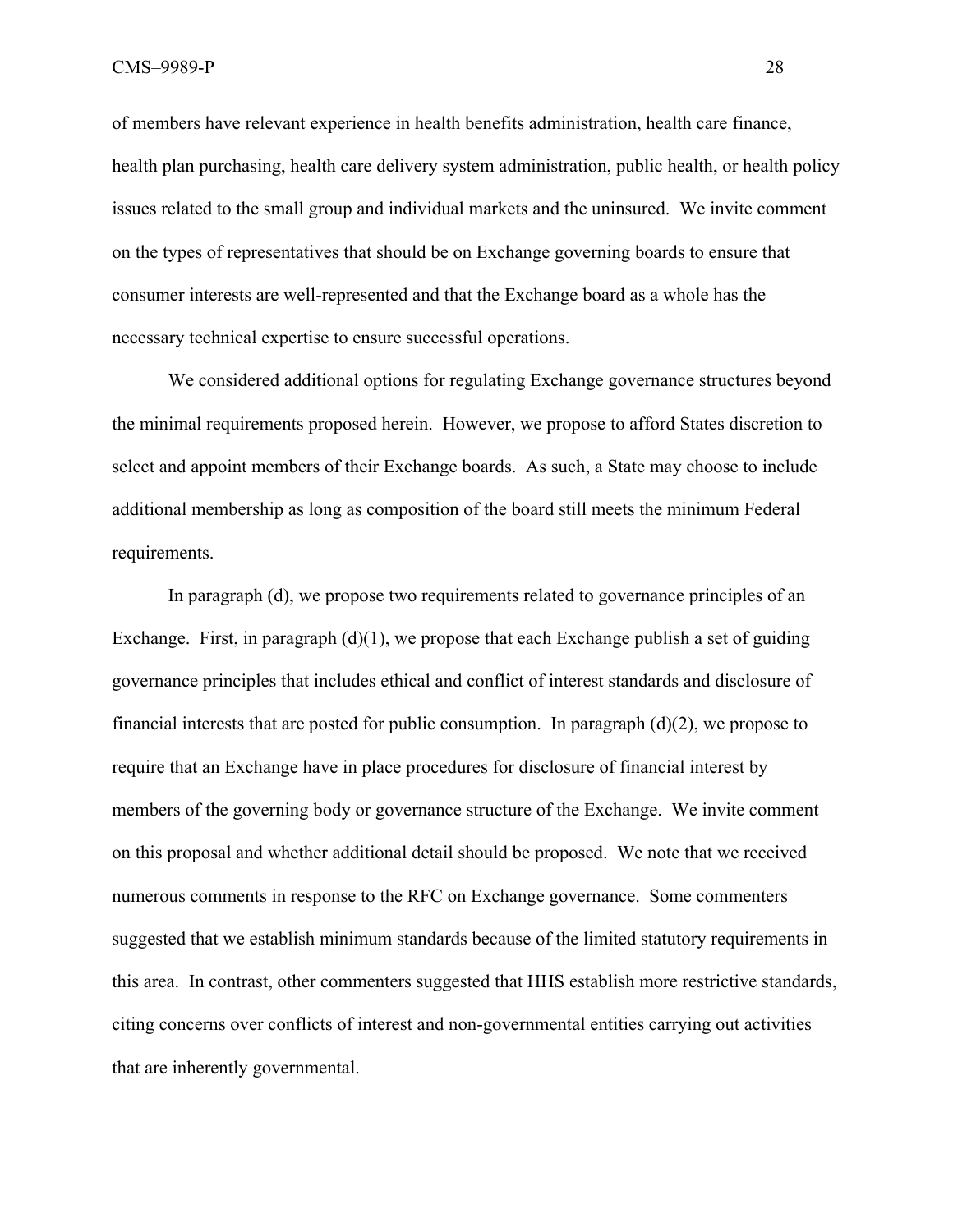In paragraph (e), we acknowledge a State's option to elect to establish a separate governance and administrative structure for the SHOP. Section 1311(b)(2) of the Affordable Care Act provides each State with flexibility to merge its individual market Exchange and SHOP under a single administrative or governance structure. We interpret this provision to also allow a State to operate these functions under separate governance or administrative structures. However, we believe that a single governance structure for both the individual market Exchange functions and SHOP will yield better policy coordination, increased operational efficiencies, and improved operational coordination. In paragraph (e)(1), we propose to allow a State to operate its individual market Exchange and SHOP under separate governance or administrative structures and also require that if it chooses to do so, it must, where applicable, coordinate and share relevant information between the two Exchange bodies. Then, we propose in paragraph  $(e)(2)$  to codify the requirement in section 1311(b)(2) of the Affordable Care Act that if a State does choose to operate its individual market Exchange and SHOP under a single governance or administrative structure, it must ensure that the Exchange has adequate resources to assist individuals and small employers.

Finally, in paragraph (f), we propose that HHS may periodically review the accountability structure and governance principles of an Exchange. We request comment on recommended frequency of these reviews.

e. Non-interference with Federal law and non-discrimination standards (§155.120)

 Section 1311(k) of the Affordable Care Act requires that an Exchange may not establish rules that conflict with or prevent the application of Exchange regulations promulgated by HHS, which we propose to codify in paragraph  $(a)$ .

Section 1321(d) of the Affordable Care Act establishes that nothing in title I may be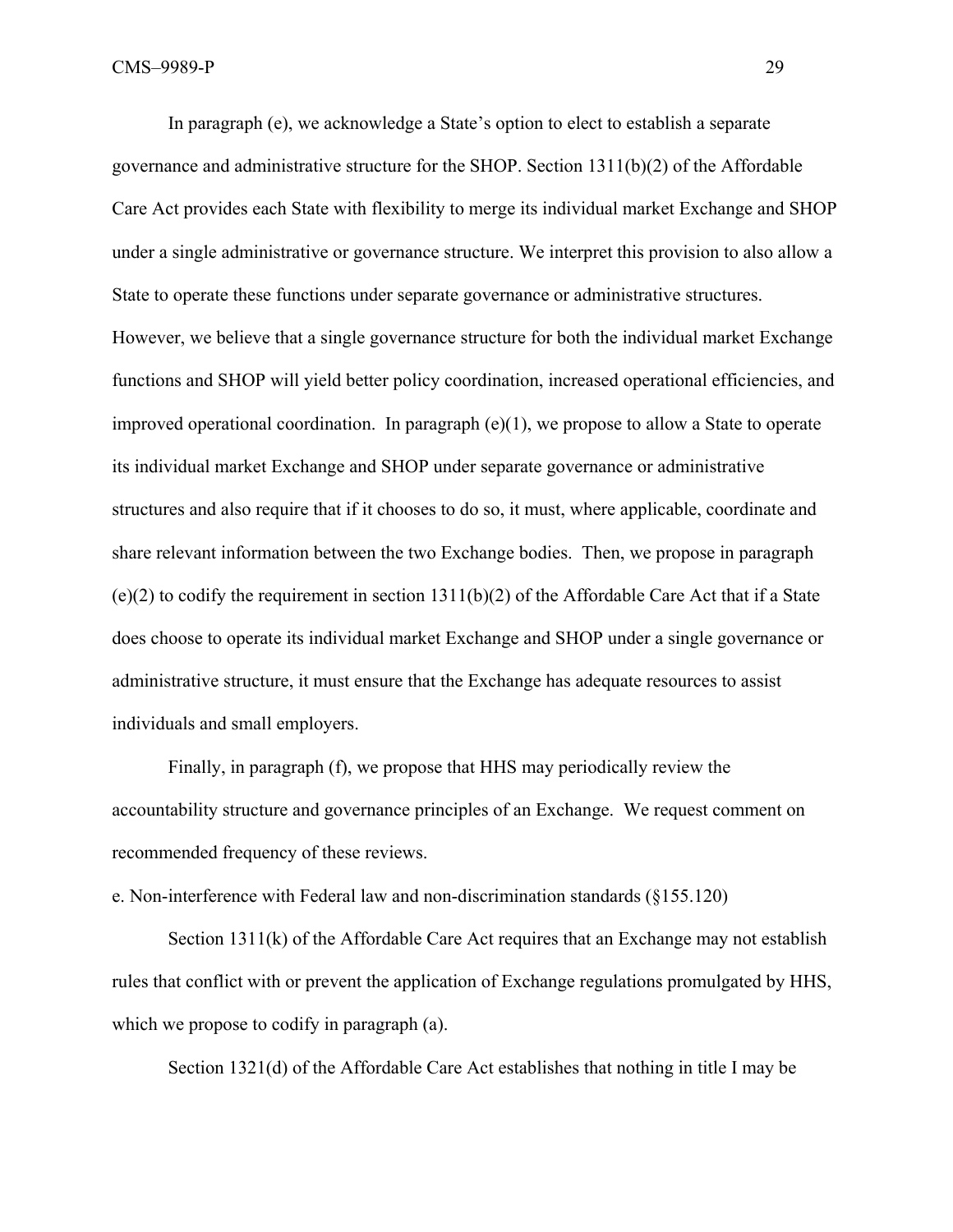construed to preempt any State law that does not prevent the application of the provisions set forth under title I of the Affordable Care Act, which we propose to codify and extend to this proposed rule in paragraph (b).

 In paragraph (c), we propose that a State must comply with any applicable nondiscrimination statutes. Specifically, pursuant to the authority provided in  $1321(a)(1)(A)$  to regulate the establishment and operation of an Exchange, we propose that an Exchange and a State, when fulfilling or carrying out the requirements of this part, must not operate an Exchange in such a way as to discriminate on the basis of race, color, national origin, disability, age, sex, gender identity, or sexual orientation. Examples of actions to which this standard applies include marketing, outreach, and enrollment.

f. Stakeholder consultation (§155.130)

According to section 1311(d)(6) of the Affordable Care Act, Exchanges are required to consult with certain groups of stakeholders as they establish their programs and throughout ongoing operations. We propose that the Exchange consult on an ongoing basis with key stakeholders, including:

- a. Educated health care consumers who are enrollees in QHPs; "educated" is the term used in Section 1311(d)(6)(A) of the Affordable Care Act to describe consumers who must be consulted. We recommend that Exchanges include in these consultations individuals with disabilities;
- b. Individuals and entities with experience in facilitating enrollment in health coverage;
- c. Advocates for enrolling hard-to-reach populations, which includes individuals with a mental health or substance abuse disorder. We also encourage Exchanges to include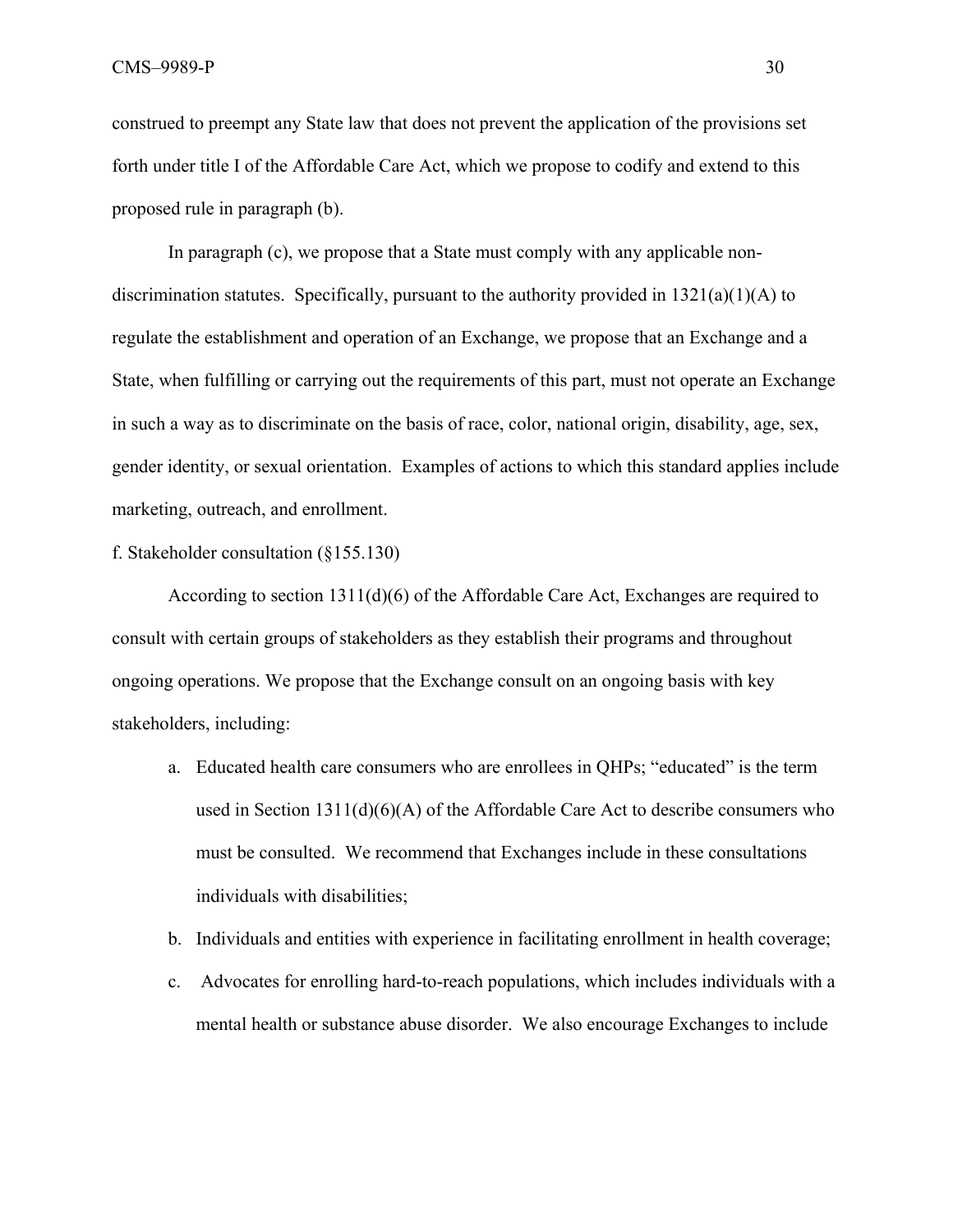advocates for individuals with disabilities and those who need culturally and linguistically appropriate services;

- d. Small businesses and self-employed individuals;
- e. State Medicaid and CHIP agencies. We also encourage Exchanges to consult with consumers who are Medicaid or CHIP beneficiaries;
- f. Federally-recognized tribe(s) as defined in the Federally Recognized Indian Tribe List Act of 1994, 25 U.S.C. §479a, located within the Exchange's geographic area;
- g. Public health experts;
- h. Health care providers;
- i. Large employers;
- j. Health insurance issuers; and
- k. Agents and brokers.

 We note that the first five groups are identified in the Affordable Care Act under section 1311(d)(6). We proposed additional groups in response to numerous comments that we received to the RFC indicating that the views of such types of organizations and entities should be considered, which we propose in (f) through (k). We believe that the inclusion of these additional groups will provide diverse input and will be informative of the viewpoints of the various groups impacted by the Exchange.

Each Exchange that has one or more Federally-recognized tribes, as defined in the Federally Recognized Indian Tribe List Act of 1994, 25 U.S.C. §479a, located within the Exchange's geographic area must engage in regular and meaningful consultation and collaboration with such tribes and their tribal officials on all Exchange policies that have tribal implications. We encourage Exchanges to also seek input from all tribal organizations and urban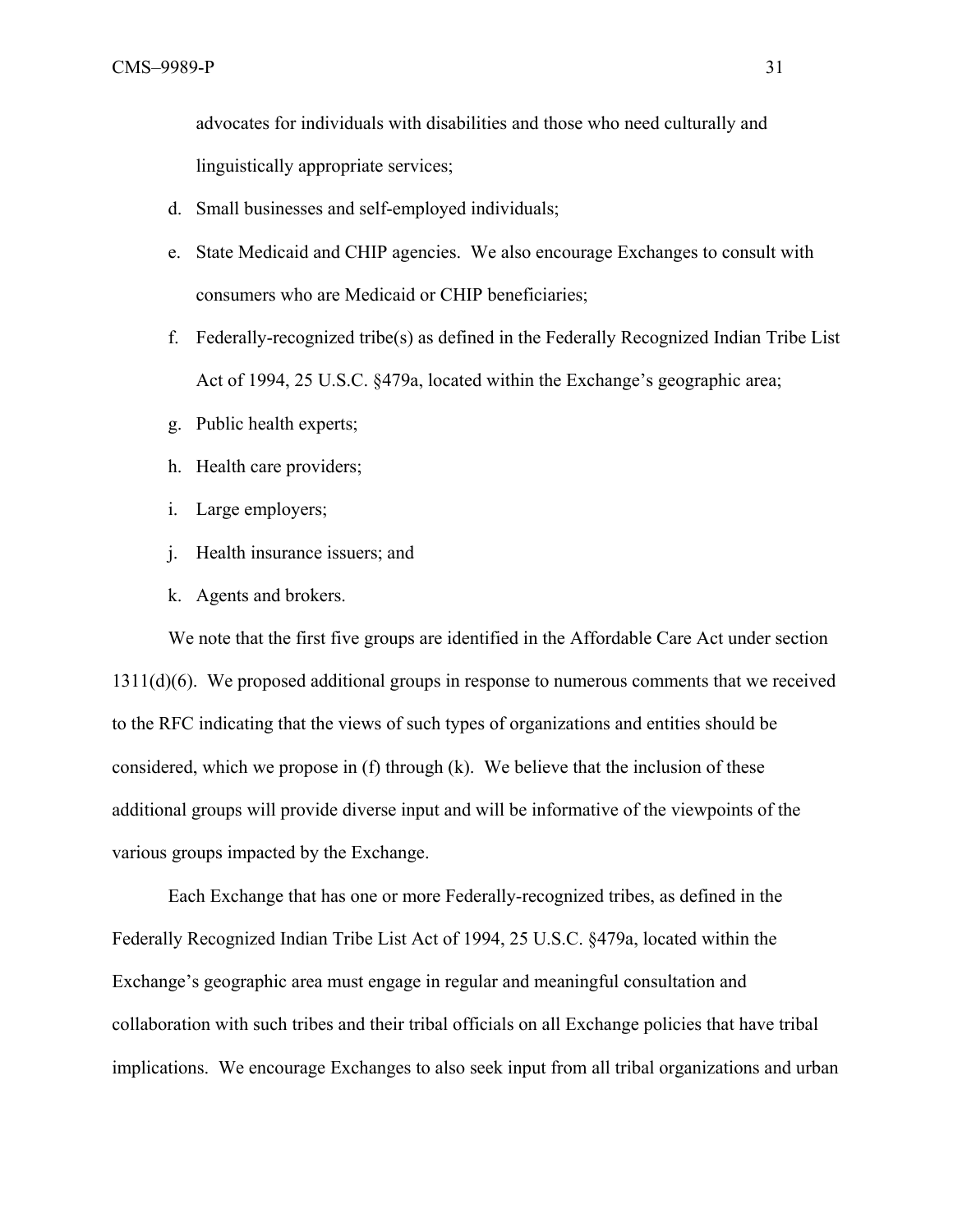Indian organizations. While the Exchanges will be charged with the consultation, tribal consultation is a government-to-government process, and therefore the State should have a role in the process. We encourage States to develop a tribal consultation policy that is approved by the State, the Exchange, and tribe(s). We anticipate providing additional guidance to both the tribes and States on how the governments may collaborate and build a strong working relationship.

g. Establishment of a regional Exchange or subsidiary Exchange (§155.140)

Section 1311(f)(1) provides for the operation of an Exchange in more than one State if each State permits such operation and the Secretary approves such an Exchange. In paragraph (a) of §155.140, we propose criteria that the Secretary will use to approve a regional Exchange. Although the statute uses the phrase "regional or interstate Exchange," we use only the term "regional Exchange" to mean an Exchange that operates in two or more States for purposes of clarity. In paragraph (a)(1), we propose that a State may participate in a regional Exchange if the Exchange spans two or more States, noting that the States need not be contiguous. In paragraph (a)(2), we propose that a regional Exchange submit a single Exchange Plan for the regional Exchange and receive approval consistent with §155.105 to demonstrate its readiness to operate an Exchange.

We encourage States to consider how a regional Exchange would meet the Exchange requirements and achieve the cooperation that must occur between the regional Exchange and each participating State's department of insurance. States should also consider how to provide a consistent level of consumer protections across the States, procedures by which a State would withdraw from a regional Exchange, and how each State would contribute to the financing of the regional Exchange.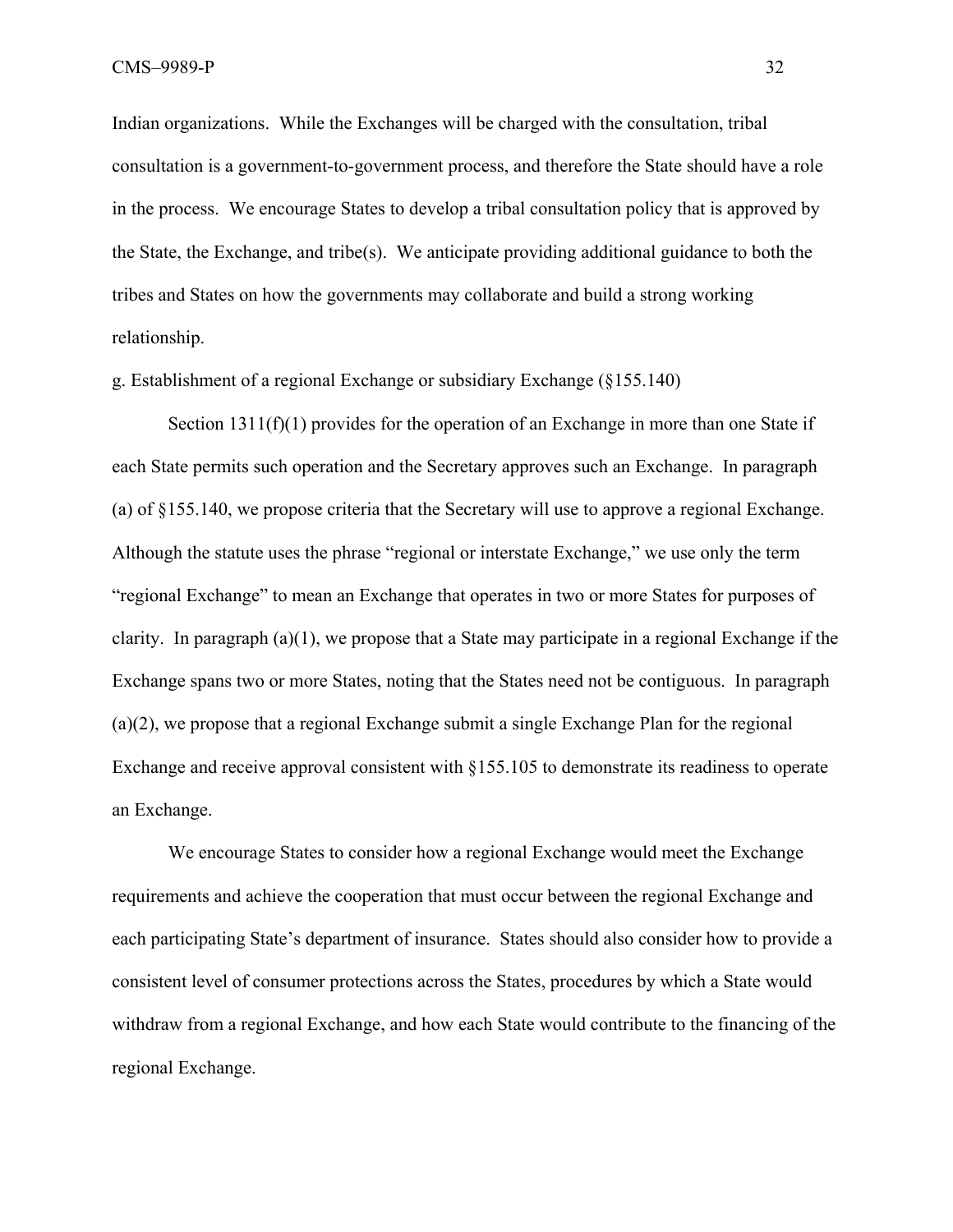Section  $1311(f)(2)$  provides that a State may establish one or more subsidiary Exchanges, which we propose to codify in paragraph (b). In paragraph  $(b)(1)$ , we propose to codify the statutory language in section  $1311(f)(2)(A)$  that a State may establish one or more subsidiary Exchanges if each such Exchange serves a geographically distinct area. In paragraph (b)(2), we propose to codify the statutory requirement that the area served by a subsidiary Exchange must be at least as large as a rating area described in section 2701(a) of the PHS Act, and referenced in section 1311(f)(2)(B) of the Affordable Care Act. We note that the Secretary will address the process for States requesting approval of rating areas in future rulemaking.

We invite comment on operational or policy concerns about the idea of subsidiary Exchanges that cover areas across State lines. We also request comment on the extent to which we should allow more flexibility in the structure of a subsidiary Exchange, for example, related to the combination of subsidiary Exchanges that would be allowed to operate in a State.

We note that several commenters suggested that we consider whether a tribal government could operate a regional or subsidiary Exchange or otherwise carry out some of the functions of an Exchange. Because an Exchange must be established by a State or by a Territory pursuant to sections 1311, 1321, and 1323 of the Affordable Care Act, or be operated by HHS consistent with 1321(c) of the Affordable Care Act, we do not believe that a tribal government itself could establish an Exchange. Instead, we believe that the tribal government could work with the State as the State establishes an Exchange.

In paragraph (c), we propose basic standards for a regional or subsidiary Exchange. First, in paragraph  $(c)(1)$ , we propose that a regional or subsidiary Exchange must meet all requirements within this part. In paragraph  $(c)(2)$ , we propose that a regional or subsidiary Exchange perform the functions of a SHOP consistent with subpart H of this part. If a regional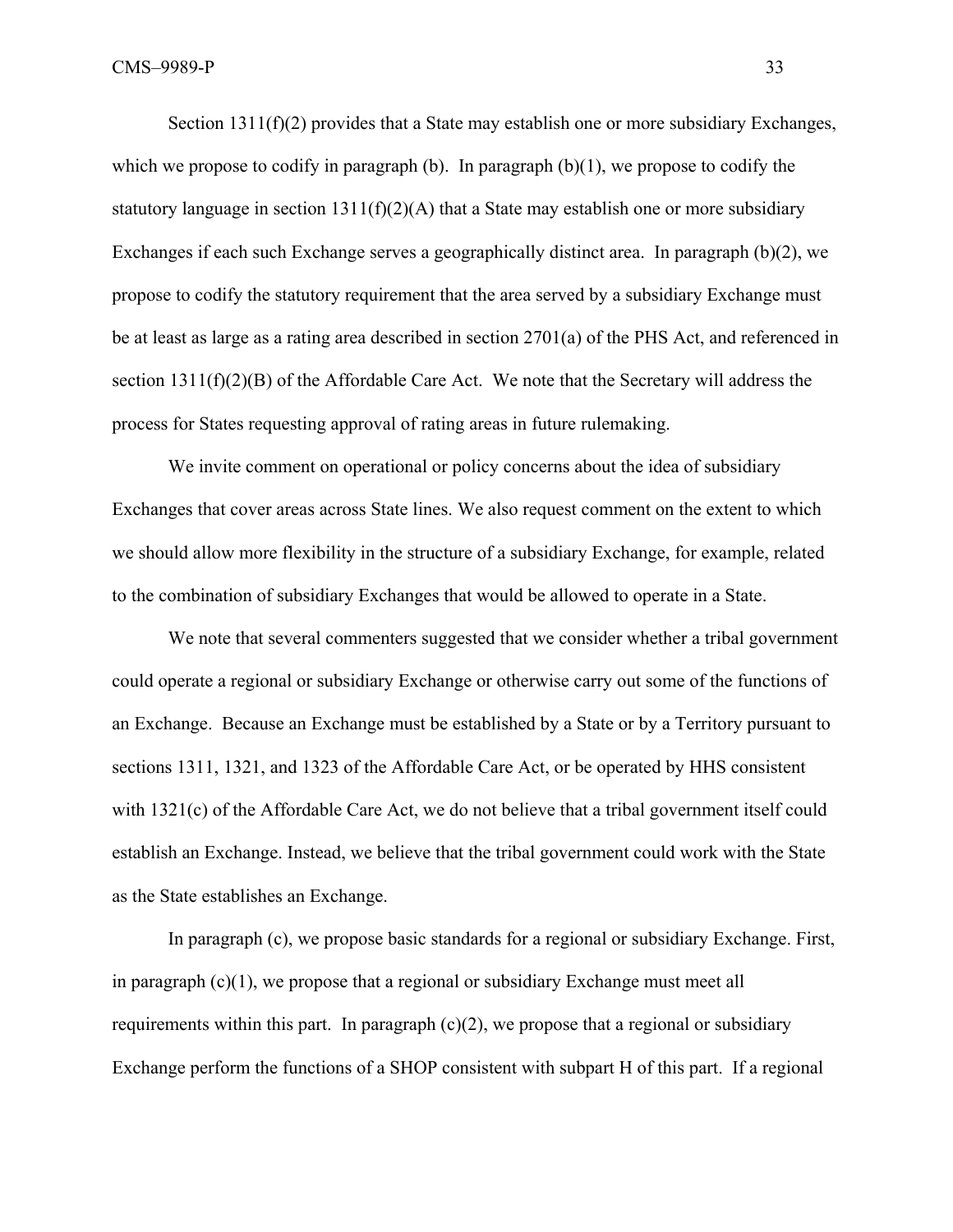or subsidiary Exchange chooses to operate a SHOP through separate governance than the individual market Exchange, we propose in paragraph (c)(2)(ii) that the geographic areas served must be the same. For example, if a State chooses to participate in a regional Exchange, it would need to do so for both the individual market and the small group market. We propose this standard as means to maximize administrative efficiency for the SHOP and to provide consistency for consumers. This consistency would also reduce the burden on entities such as QHPs that would otherwise operate in different service areas depending on whether they offer plans in the individual market or the small group market.

h. Transition process for existing State health insurance exchanges (§155.150)

 Some States have established operational health insurance exchanges that are currently providing access to health insurance coverage to certain individuals in their States. These State exchanges were established prior to passage of the Affordable Care Act and may not meet all the requirements set forth in the Affordable Care Act or this proposed rule. Section 1321(e) requires the establishment of a process for determining any areas in which the State may not be with Federal standards, which we propose in this section.

Consistent with section  $1321(e)(1)$  of the Affordable Care Act, in paragraph (a), we propose that, unless determined to be non-compliant through the process below, a State operating an exchange is presumed to be in compliance with the standards set forth in this part if: (1) the exchange was operating before January 1, 2010; and (2) the State has insured a percentage of its population not less than the percentage of the population projected to be covered nationally after the implementation of the Affordable Care Act.

 We are considering which data source to use to determine the applicable percentage of the national population projected to be insured after the implementation of the Affordable Care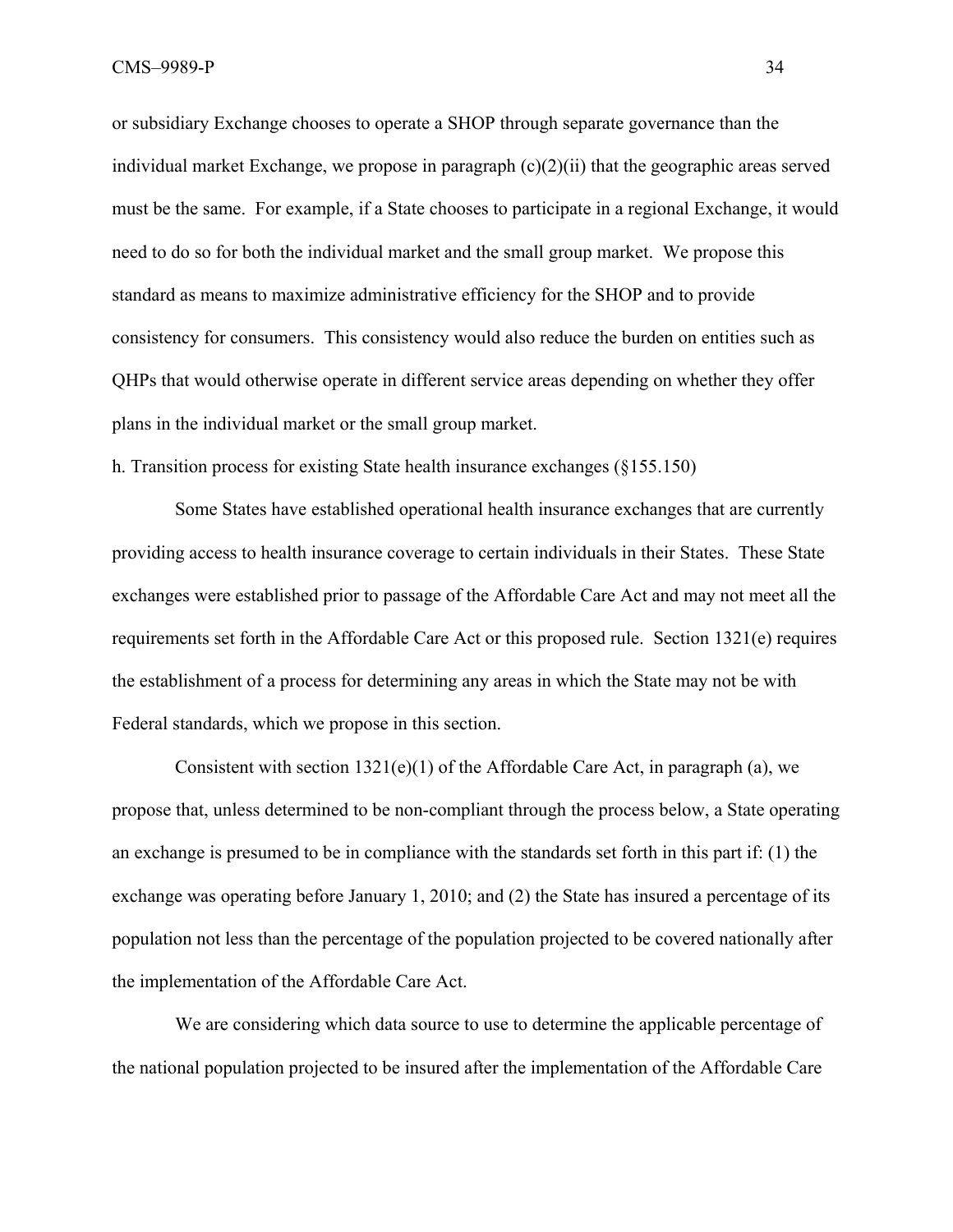$\overline{a}$ 

Act, which we propose to interpret to mean the year 2016. We consider 2016 to be the first full year after implementation of the Affordable Care Act in which health insurance coverage would achieve its steady state. We note that the CMS Office of the Actuary currently estimates that the coverage level of the U.S. population in 2016 will be 93.6 percent; the Congressional Budget Office estimates the coverage level at 95 percent.<sup>1</sup> We are considering the use of data from the CMS Office of the Actuary or the Congressional Budget Office to determine the applicable percentage. We invite comments on which proposed threshold should be used and on alternative numbers to be used.

 In paragraph (b), we propose that any State that is currently operating a health insurance exchange that meets the description of such a State under paragraph (a) must work with HHS to identify areas of non-compliance with the requirements of this part.

i. Financial support for continued operations (§155.160)

Section 1311(d)(5) of the Affordable Care Act provides that a State Exchange must be self-sustaining by January 1, 2015; the statute explicitly lists assessments and user fees on participating issuers as one potential means for a State to secure operational funding for Exchanges. In addition, section 1311(d)(5) places certain prohibitions on uses of the funds that are intended for Exchange administration and operations in order to prevent waste.

In paragraph (a), we incorporate the definition of "participating issuer" provided in §156.50 to this section. In paragraph (b) of §155.160, we propose to codify the statutory requirement that a State ensure its Exchange has sufficient funding to support ongoing operations beginning January 1, 2015. In addition, we propose that States must develop a plan for ensuring funds will be available. We note that the funding plan is a requirement of Exchange approval

<sup>1</sup> CMS Office of the Actuary, April 22, 2010: https://www.cms.gov/ActuarialStudies/Downloads/PPACA\_2010-04- 22.pdf (page 24); Congressional Budget Office, March 18, 2011: http://www.cbo.gov/budget/factsheets/2011b/HealthInsuranceProvisions.pdf (excluding unauthorized immigrants).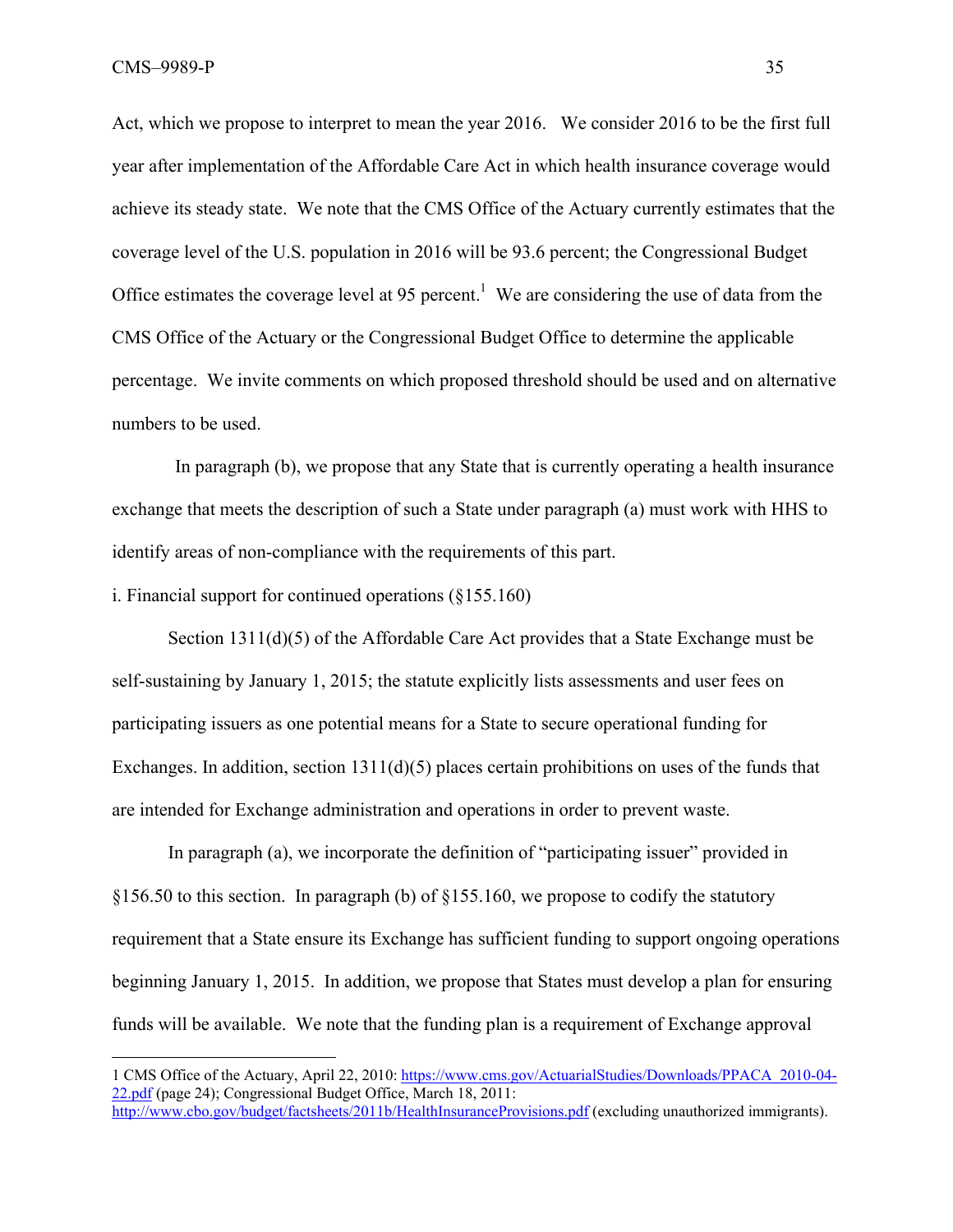under subpart B of this part.

In paragraph  $(b)(1)$ , we propose to codify the statutory flexibility in section 1311(d)(5)(A) of the Affordable Care Act that allows a State Exchange to fund its ongoing operations by charging user fees or assessments on participating issuers. In paragraph (b)(2), we propose that States may use other forms of funding for Exchange operations, consistent with the reference in section  $1311(d)(5)(A)$  that allows States to "otherwise generate funding." This language provides States with broad flexibility to generate funds beyond charging the "assessments or user fees" identified in the statute. States may use broad-based funding (which may include general State revenues, provider taxes, or other funding that spreads costs beyond imposing assessments or user fees on participating issuers), as long as the use of such funding does not violate other State or Federal laws.

In paragraph (b)(3), we propose to codify the implied statutory requirement established in section 1311(d)(5)(A) of the Affordable Care Act that a State Exchange must be self-sustaining starting on January 1, 2015. Federal funds may not be provided after that time to support its continued operations. This direction is also articulated in section  $1311(a)(4)(B)$ , which limits the duration of Federal grants to plan for and establish State Exchanges.

In paragraph (b)(4), we propose that the State Exchange announce the assessment of any user fees on health insurance issuers in advance of the plan year. We invite comment on whether the final regulation should otherwise limit how and when user fees may be charged, and whether such fees should be assessed on an annual basis.

3. Subpart C - General Functions of an Exchange

Subpart C outlines the minimum functions of an Exchange, with cross-references in some cases to more detailed standards that are described in subsequent subparts (E, H and K). The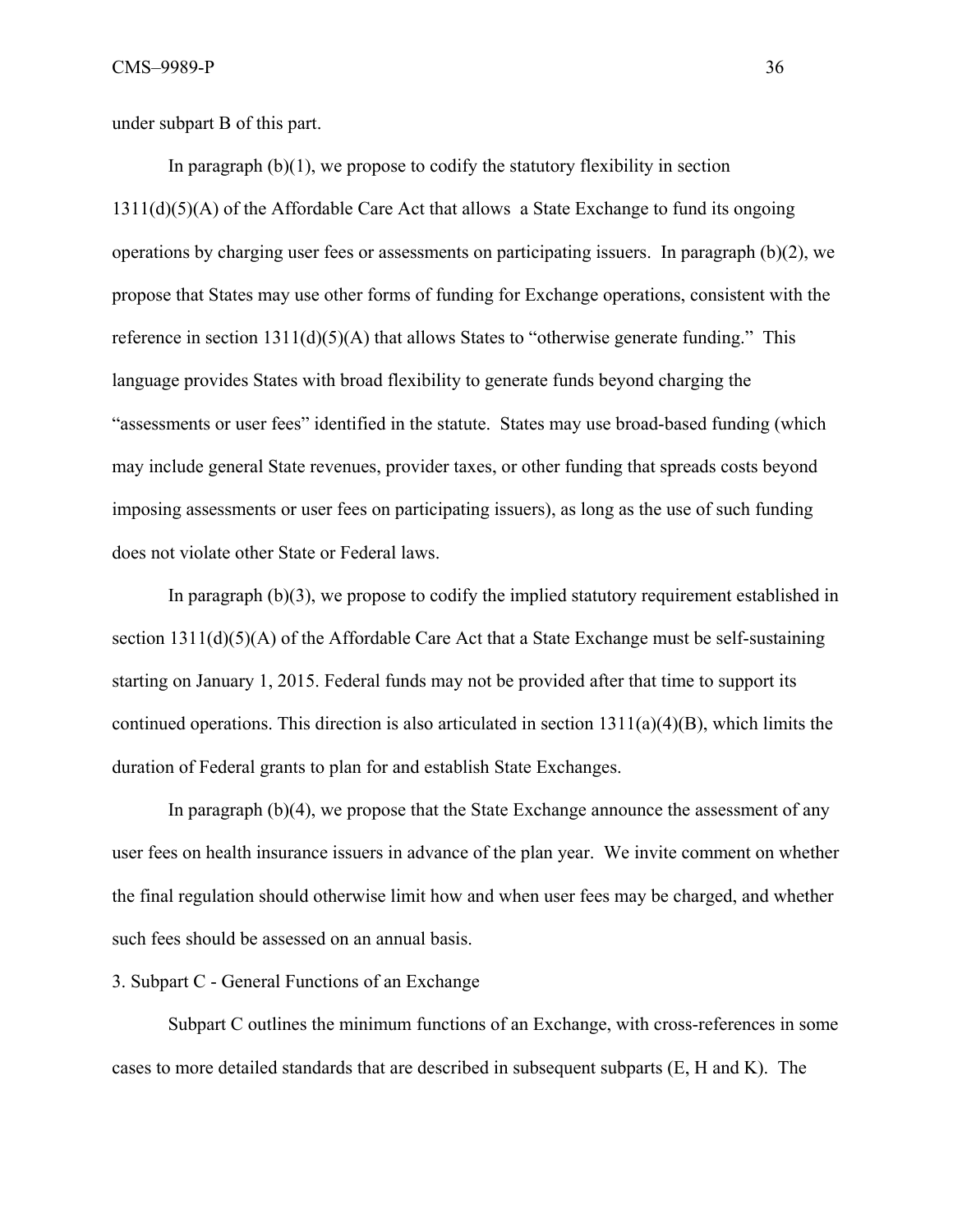proposed minimum functions are designed to provide State flexibility. Uniform standards are proposed where required by the statute or where there are compelling practical, efficiency or consumer protection reasons.

a. Functions of an Exchange (§155.200)

Proposed §155.200 identifies the minimum functions of an Exchange. These functions closely parallel sections  $1311(d)(2)$ , (4), and (6), and sections 1402 and 1411-13 of the Affordable Care Act.

In paragraph (a), we propose a general standard that an Exchange must perform the required functions set forth in this subpart and in subparts E, H, and K of this part.

In paragraph (b), we propose, consistent with our interpretation of section  $1311(d)(4)(H)$ and section 1411 of the Affordable Care Act, that an Exchange must grant certifications of exemptions from the individual responsibility requirement and payment. The specific standards and eligibility criteria that apply to such certifications will be addressed in future rulemaking.

In paragraph (c), we propose that the Exchange must perform eligibility determinations. We intend to provide specific standards and eligibility criteria for this Exchange function in future rulemaking to implement sections 1311, 1411, 1412, and 1413 of the Affordable Care Act. Further, it will support and complement rulemaking conducted by the Secretary of the Treasury with respect to section 36B of the Code, as added by section 1401(a) of the Affordable Care Act, and by the Secretary of HHS with respect to several sections of the Affordable Care Act that create new law and amend existing law regarding Medicaid and CHIP.

We note that the aforementioned sections of the Affordable Care Act create a central role for the Exchange in the process of determining an individual's eligibility for enrollment in a QHP, advance payments of the premium tax credit, cost-sharing reductions, Medicaid, CHIP and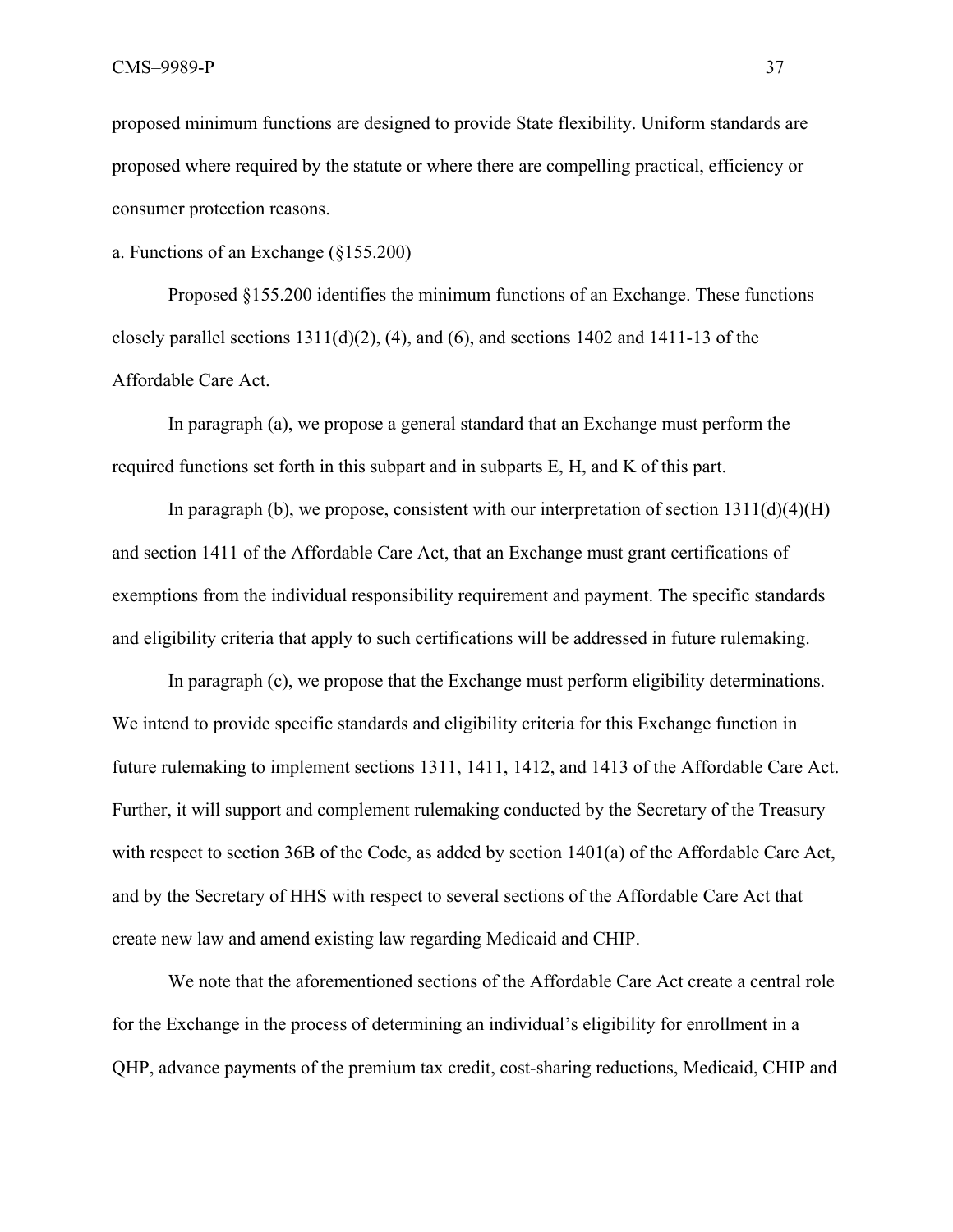the BHP, if a BHP is operating in the Exchange service area. We interpret Affordable Care Act sections  $1311(d)(4)(F)$ , and  $1413$ , and section 1943 of the Act, as added by section 2201 of the Affordable Care Act, to require the establishment of a system of streamlined and coordinated eligibility and enrollment through which an individual may apply for enrollment in a QHP, advance payments of the premium tax credit, cost-sharing reductions, Medicaid, and CHIP and receive a determination of eligibility for any such program. We also note that we interpret section 1413(b)(2) to mean that the eligibility and enrollment function should be consumeroriented, minimizing administrative hurdles and unnecessary paperwork for applicants.

In paragraph (d), we propose that each Exchange establish a process for appeals of eligibility determinations. These requirements and the appeal process generally, including the requirements of section 1411(f) of the Affordable Care Act, will be addressed in future rulemaking.

In paragraph (e), we propose that an Exchange must perform required functions related to oversight and financial integrity requirements in order to comply with section 1313 of the Affordable Care Act.

In paragraph (f), we propose that the Exchange must evaluate quality improvement strategies and oversee implementation of enrollee satisfaction surveys, assessment and ratings of health care quality and outcomes, information disclosures, and data reporting pursuant to sections  $1311(c)(1)$ ,  $1311(c)(3)$ , and  $1311(c)(4)$  of the Affordable Care Act. We anticipate future rulemaking on these topics, but propose here the basic requirement that the Exchange will have a role in the implementation, oversight, and improvement of the quality and enrollee satisfaction initiatives required by the Affordable Care Act. This will include requirements for quality data collection, standards for assessing a QHP issuer's quality improvement strategies, and details on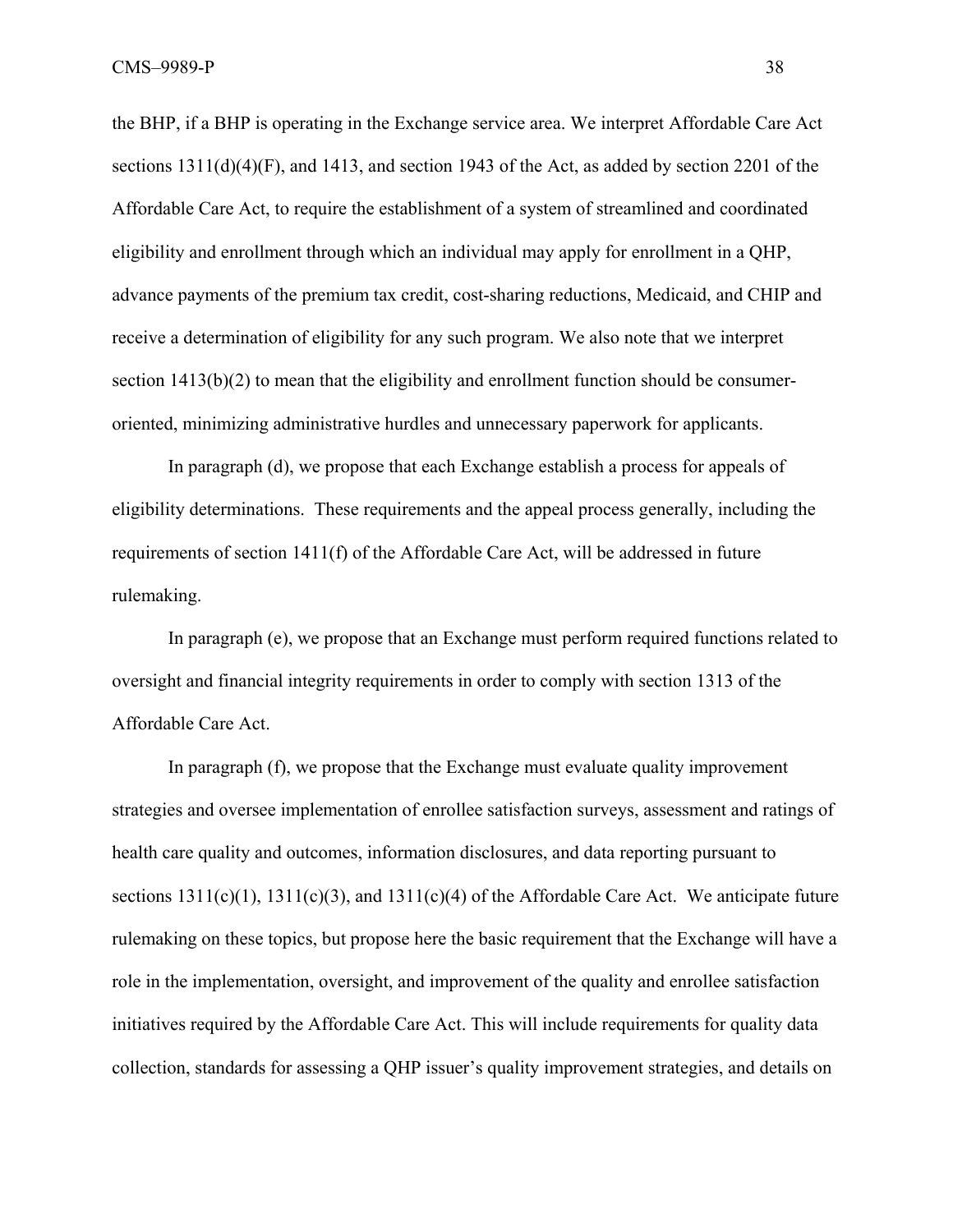how Exchanges can assess and calculate ratings of health care quality and outcomes using methodologies made available by HHS or alternatives, if applicable.

The functions of an Exchange listed in proposed §155.200 are important to the achievement of a more stable and accessible health insurance market for consumers and businesses and represent the minimum functions of an Exchange to meet that goal. We encourage States to consider supplemental standards or functionality for their Exchanges that benefit consumers and businesses, and we welcome comments regarding these and other functions that should be required of an Exchange.

b. Required consumer assistance tools and programs of an Exchange (§155.205)

 In §155.205, we outline the standards for a number of consumer assistance tools and activities that Exchanges must provide. In paragraph (a), we propose to codify section 1311(d)(4)(B) of the Affordable Care Act, which requires the Exchange to provide for the operation of a call center to respond to requests for assistance by consumers that is accessible via a toll-free telephone number.

We note that an Exchange has significant latitude in how it structures the call center. To increase accessibility to the call center, we suggest that an Exchange consider operating it outside of normal business hours and adjusting staffing levels in anticipation of periods of higher call volumes (for example, the weeks leading up to and during open enrollment). We also believe that the Exchange call center should have the capability to provide assistance to consumers and businesses on a broad range of issues, including but not limited to:

- (1) The types of QHPs offered in the Exchange;
- (2) The premiums, benefits, cost-sharing, and quality ratings associated with the QHPs offered;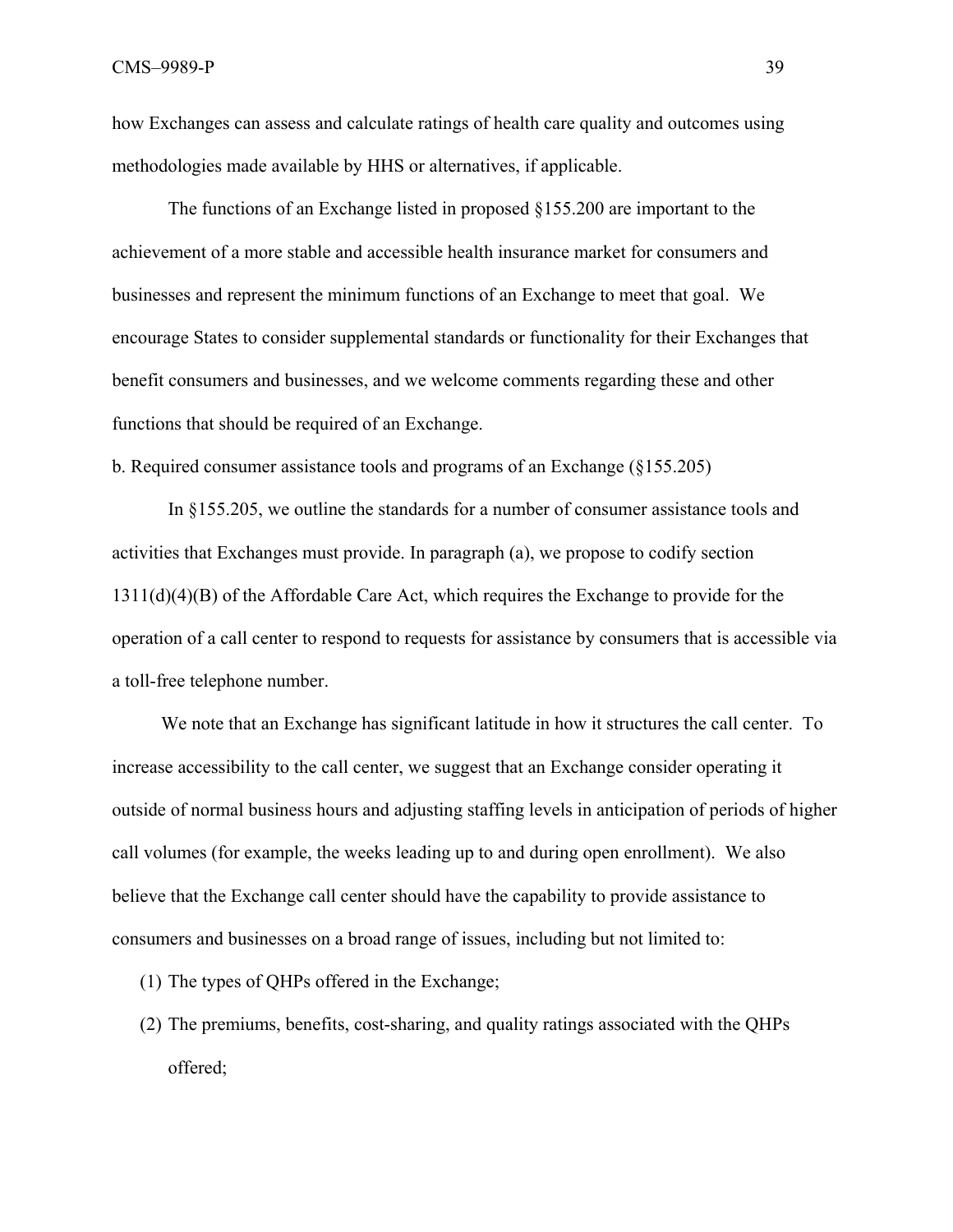- (3) Categories of assistance available, including advance payments of the premium tax credit and cost-sharing reductions as well assistance available through Medicaid and CHIP;
- (4) The application process for enrollment in coverage through the Exchange and other programs (for example, Medicaid and CHIP).

The Affordable Care Act includes several programs that aid consumers through the process of acquiring and using health insurance, including the State-based consumer assistance programs (for example, health insurance ombudsman programs created under Section 1002 of the Affordable Care Act) and the Navigator program, which we describe more fully in §155.210 below. We encourage Exchanges to use call centers as a conduit to these and any other State consumer programs, where appropriate. We also recognize there may be some instances where there is appropriate overlap between information provided by the Exchange call centers and information provided by customer service call centers operated by health insurance issuers, particularly in the area of health plan enrollment. We seek comments on ways to streamline and prevent duplication of effort by the Exchange call center and QHP issuers' customer call centers, but ensure that consumers have a variety of ways to learn about their coverage options and receive assistance on other health insurance coverage issues.

In paragraph (b), we propose to codify section  $1311(d)(4)(C)$  of the Affordable Care Act, which requires an Exchange to maintain an Internet website. The Affordable Care Act provides two key provisions related to the establishment of an Exchange website. First, section 1103(b) of the Affordable Care Act requires the Secretary to establish a standardized format for presenting coverage option information, which is utilized to present comparative health plan information on the current HealthCare.gov website. Second, section 1311(c)(5) requires the Secretary to make available to all Exchanges a model Exchange website template developed by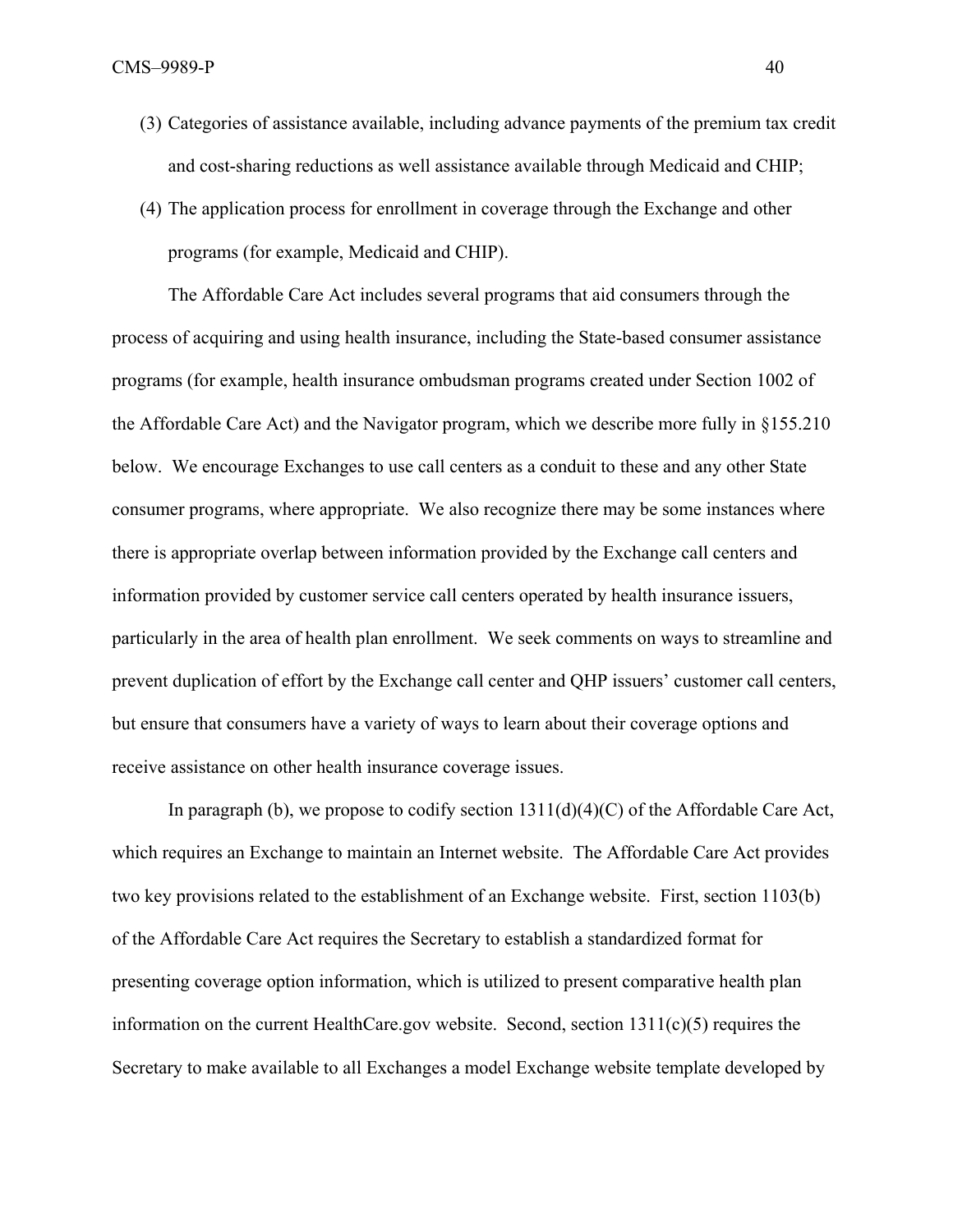<u>.</u>

the Secretary. We are currently evaluating the extent to which the Exchange website may satisfy the need to provide plan comparison functionality using HealthCare.gov, and invite comments on this issue.

Generally, we envision the Exchange website to be an easy-to-use access point that serves as a primary source of information about available QHPs, Exchange activities, and other sources of health coverage. We believe that the Exchange website is an appropriate venue to post QHP information as required by other sections of the Affordable Care Act that require disclosure of information that would be helpful for consumers in comparing QHPs, including the medical loss ratio (section 2718 of the PHS Act), transparency in coverage data (section 1311(e)(3) of the Affordable Care Act), summary of benefits and coverage (section 2715 of the PHS Act) $2$  and levels of coverage (section 1302(d) of the Affordable Care Act).

We specifically propose in  $\S 155.205(b)(1)$  through (6) that an Exchange must maintain an up-to-date Internet website that:

- 1. Presents standardized comparative information on each available QHP. Such information must include:
	- i. Premium and cost-sharing information;
	- ii. The summary of benefits and coverage required by section 2715 of the PHS Act. Exchanges may consider making this information available through a link from their website to each QHP's website or Exchanges could require QHPs to submit this information in a manner that supports a searchable format;
	- iii. The level of coverage of a QHP (that is, bronze, silver, gold, platinum, or

<sup>2</sup> The proposal here to post the summary of benefits and coverage (SBC) on the Exchange website is in addition to, and not in lieu of, any requirements regarding the manner, timing, and format for the delivery of an SBC to individuals under PHS Act section 2715. The Departments of HHS, Labor, and the Treasury are developing proposed regulations to be issued in the near future that are expected to address section 2715.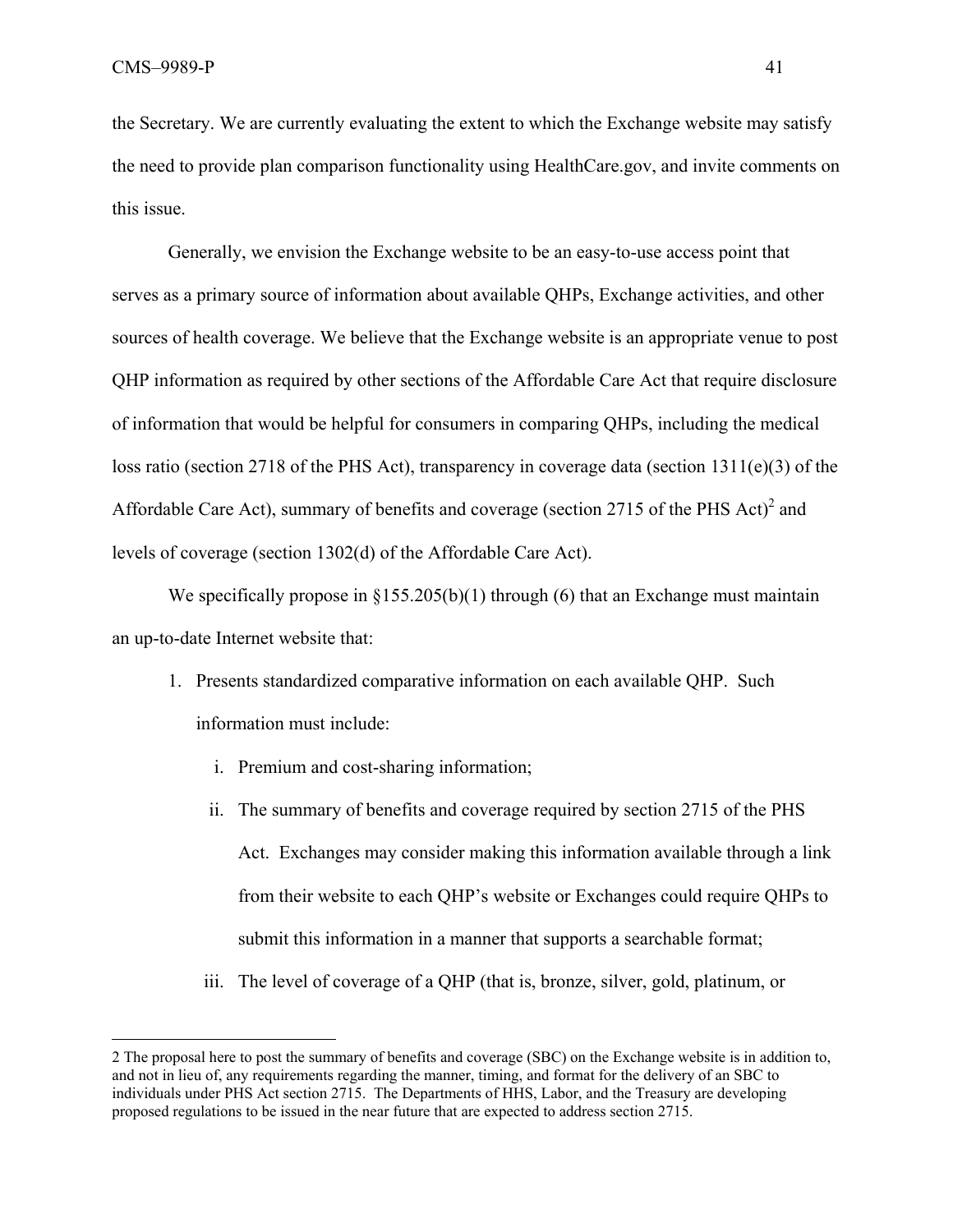catastrophic coverage consistent with section 1302(d) and 1302(e) of the Affordable Care Act);

- iv. The results of enrollee satisfaction surveys described in section  $1311(c)(4)$  of the Affordable Care Act;
- v. Quality ratings assigned to QHPs described in section  $1311(c)(3)$  of the Affordable Care Act;
- vi. The medical loss ratio as reported in accordance with interim final rule 75 FR 74921, December 1, 2010, amended 75 FR 82278, December 30, 2010;
- vii. Transparency of coverage measures reported to the Exchange as required under §155.1040; and
- viii. The provider directory reported to the Exchange during certification pursuant to §156.230;
- 2. Provides meaningful access to information for individuals with limited English proficiency. Such accessibility needs may be met by providing language assistance services, which may include translated information and "tag lines" directing individuals to translated materials and/or telephone numbers to call to reach interpreters for assistance. Websites must also be accessible to people with disabilities in accordance with the Americans with Disabilities Act and section 504 of the Rehabilitation Act. HHS has issued guidance regarding the requirements of section 504 with respect to website accessibility.<sup>3</sup> The guidance states that at this time, the Department will consider a recipient's websites, interactive kiosks, and other information systems addressed by section 508 standards as being in compliance with section 504 if such technologies meet those standards. We encourage States to follow

 $\overline{a}$ 

<sup>3</sup> http://cciio.cms.gov/resources/files/joint\_cms\_ociio\_guidance.pdf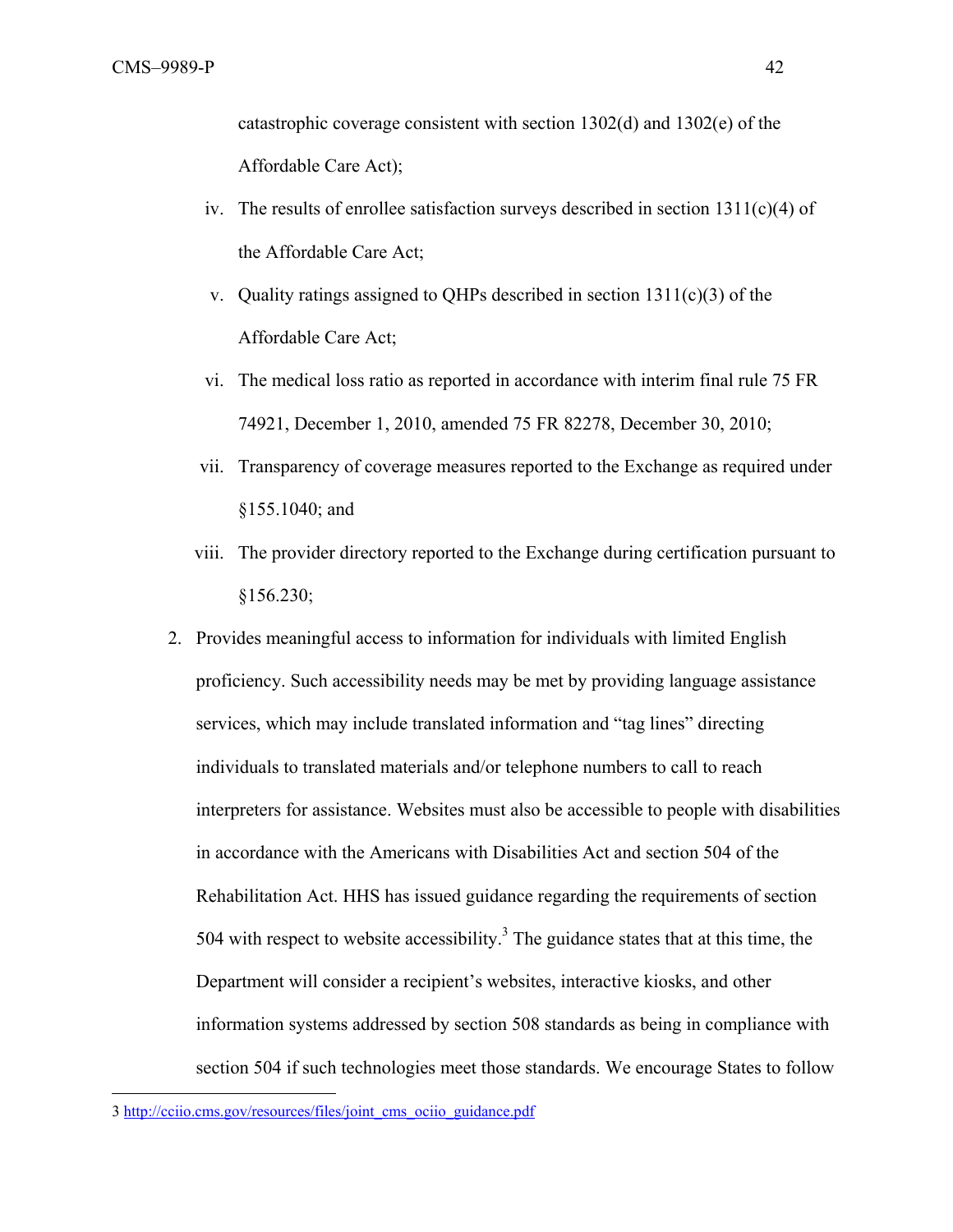either the 508 guidelines or guidelines that provide greater accessibility to individuals with disabilities. States may wish to consult the latest section 508 guidelines issued by the US Access Board or W3C's Web Content Accessibility Guidelines (WCAG)  $2.0^4$  :

- 3. Publishes the following financial information: the average cost of licensing required by the Exchange, any regulatory fees required by the Exchange, any other payments required by the Exchange, administrative costs of the Exchange, and monies lost to fraud, waste, and abuse in accordance with section 1311(d)(7) of the Affordable Care Act.
- 4. Provides contact information for Navigators and other consumer assistance services, including the telephone number of the Exchange call center;
- 5. Allows for an eligibility determination pursuant to the standards established in accordance with  $\S 155.200(c)$  of this subpart; and
- 6. Allows for enrollment in coverage pursuant to subpart E of this part.

We are considering a website requirement that would allow applicants and enrollees to store and access their personal account information and make changes, provided that the website complied with the standards developed by the Secretary pursuant to section 3021(b)(3) of the PHS Act, as added by section 1561 of the Affordable Care Act. The standards<sup>5</sup> address electronic enrollment systems for Federal and State health and human services, provide for the submission and storage of electronic documents, and permit reuse of stored information. To minimize administrative burden, we would encourage Exchanges to develop a feature whereby eligibility and enrollment experts, caseworkers, Navigators, agents and brokers, and other

 $\overline{a}$ 

<sup>4</sup> http://www.access-board.gov/sec508/guide/index.htm

<sup>5</sup> Standards accessible at: http://healthit.hhs.gov/portal/server.pt?open=512&mode=2&objID=3161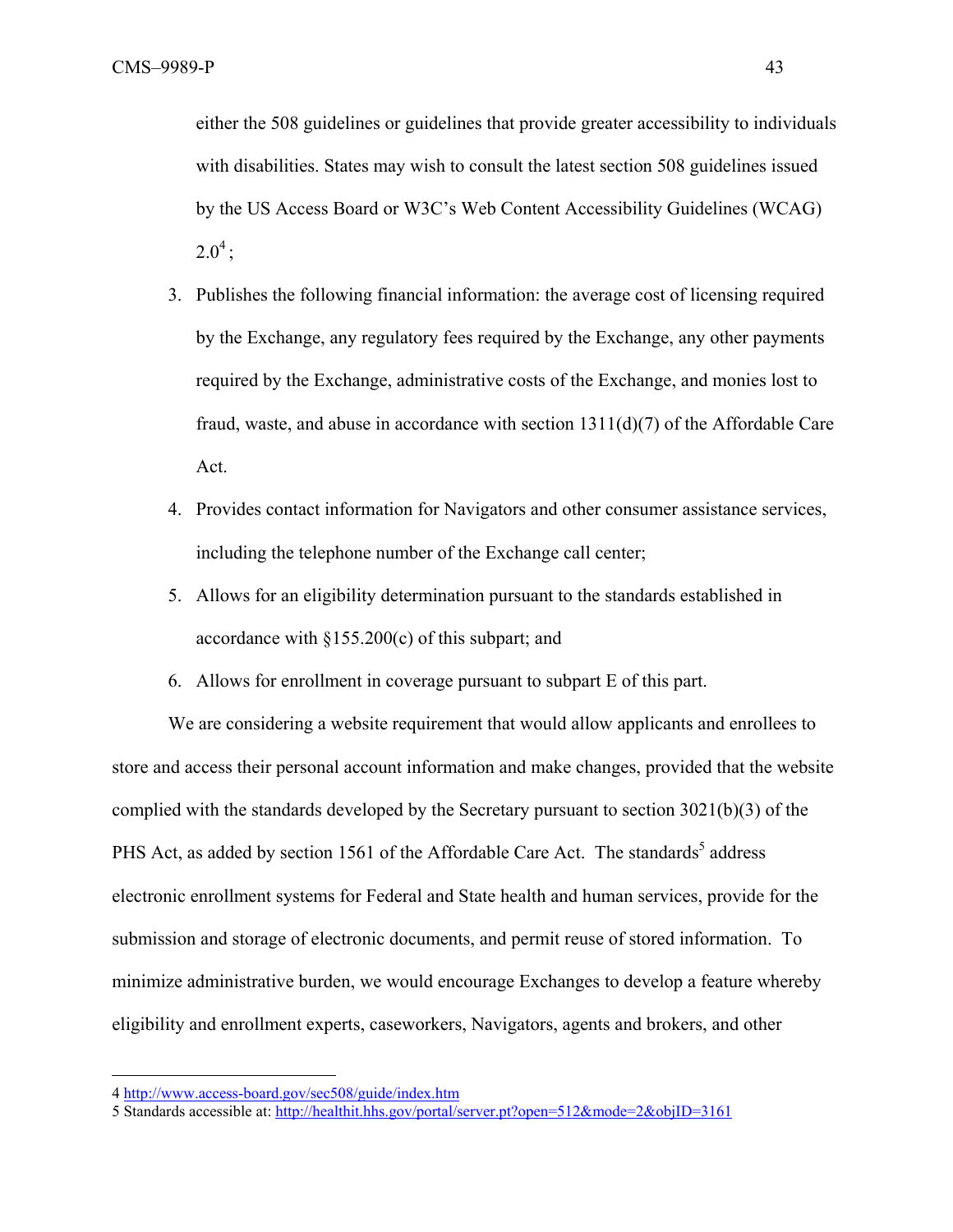application assisters are able to maintain records of individuals they have assisted with the application process. We request comment on this proposal.

In paragraph (c), we propose to codify section  $1311(d)(4)(G)$  of the Affordable Care Act that requires an Exchange to establish an electronic calculator to assist individuals in comparing the costs of coverage in available QHPs after the application of any advance payments of the premium tax credit and cost-sharing reductions. We invite comment on the extent to which States would benefit from a model calculator and suggestions on its design.

In paragraph (d), we propose that the Exchange have a consumer assistance function (including but not limited to a Navigator program described more fully in §155.210) that provides assistance services to consumers. Exchanges will receive various types of requests for assistance from consumers, including assistance with eligibility and enrollment, appeals, and handling complaints, and must be able to direct consumers accordingly. We note that if an Exchange receives complaints of race, color national origin, disability, age, or sex discrimination, it may refer these individuals to the HHS Office for Civil Rights (OCR).

In paragraph (e), we propose that the Exchange conduct outreach and education activities to educate consumers about the Exchange and to encourage participation, separate from the implementation of a Navigator program described in §155.210. Exchanges should aim to maximize enrollment of eligible individuals into QHPs to increase QHP participation and competition which in turn increases consumer choice and purchasing clout. This will also reduce the number of individuals without health insurance coverage. We encourage Exchanges to conduct outreach broadly as well as in ways that are accessible to people with disabilities, individuals with low literacy, and those with limited English proficiency. In addition, we encourage Exchanges to target specific groups including hard to reach populations and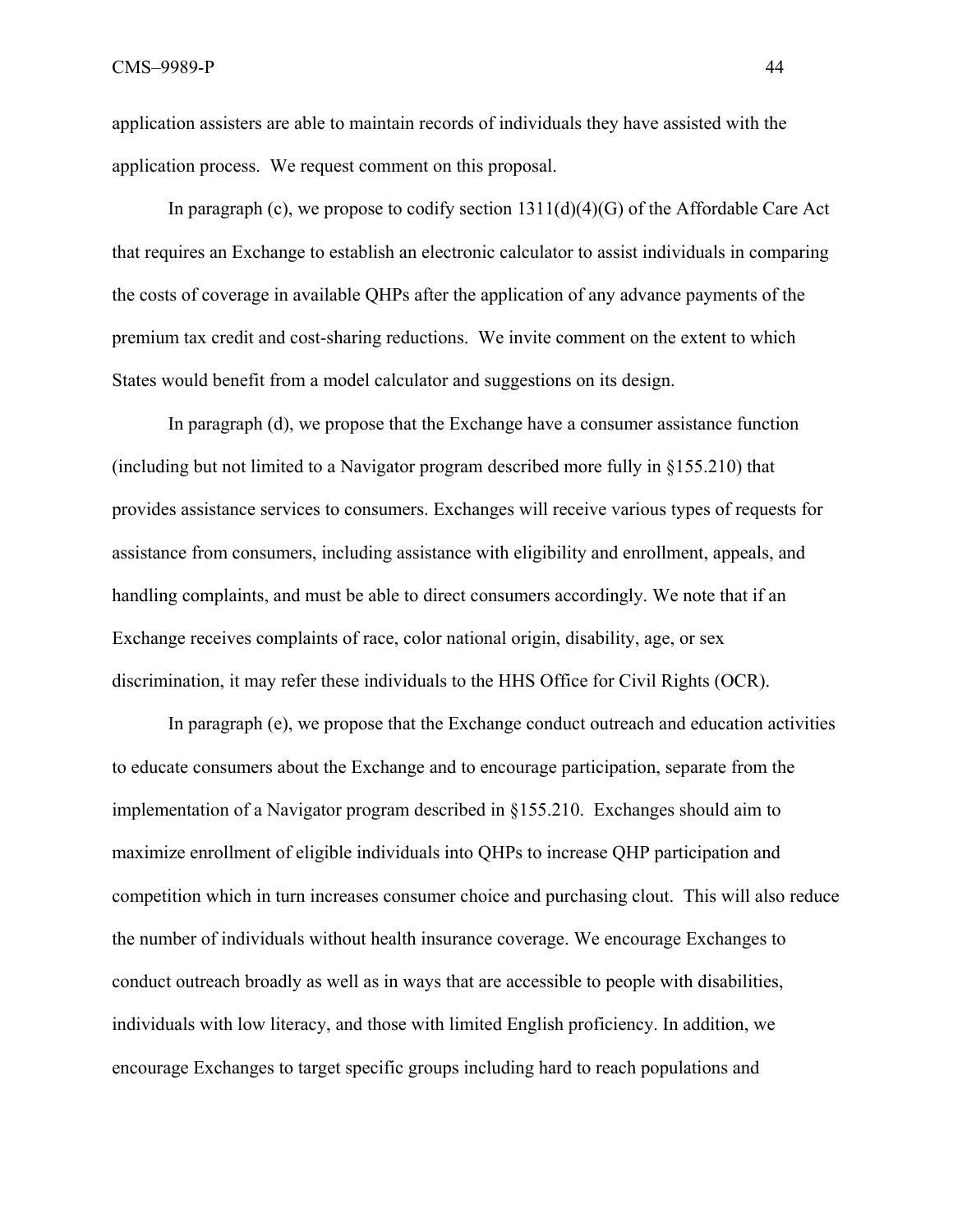populations that experience health disparities due to low literacy, race, color, national origin, or disability, including mental illnesses and substance use disorders.

c. Navigator program standards (§155.210)

In §155.210, we propose the standards for the Navigator program, consistent with section 1311(i) of the Affordable Care Act. The Navigator standards apply to the Exchange including both the individual market and SHOP. In paragraph (a), we propose the general standard that Exchanges must award grant funds to public or private entities to serve as Navigators. In paragraph (b)(1), we propose the eligibility requirements for and the types of entities to which the Exchange may award Navigator grants. We propose that Navigators must be capable of carrying out those duties established in paragraph (d) of this subsection. In addition, a Navigator must demonstrate to the Exchange, as required by section 1311(i)(2)(A) of the Affordable Care Act, that the entity has existing relationships, or could readily establish relationships with employers and employees, consumers (including uninsured and underinsured consumers), or self-employed individuals likely to be eligible to enroll in a QHP through the Exchange. We note that an entity need not have the ability to form relationships with all relevant groups in order to be eligible for Navigator funding; for example, an entity that can effectively conduct outreach to rural areas may not be as effective in urban areas.

We further propose in paragraph  $(b)(1)(iii)$  that a Navigator must meet any licensing, certification or other standards prescribed by the State or Exchange, as appropriate, consistent with section  $1311(i)(4)(A)$  of the Affordable Care Act. This will allow the State or Exchange to enforce existing licensure standards (such as verifying that agents who seek to be Navigators are licensed), certification standards, or regulations for selling or assisting with enrollment in health plans and to establish new standards or licensing requirements tailored to Navigators (such as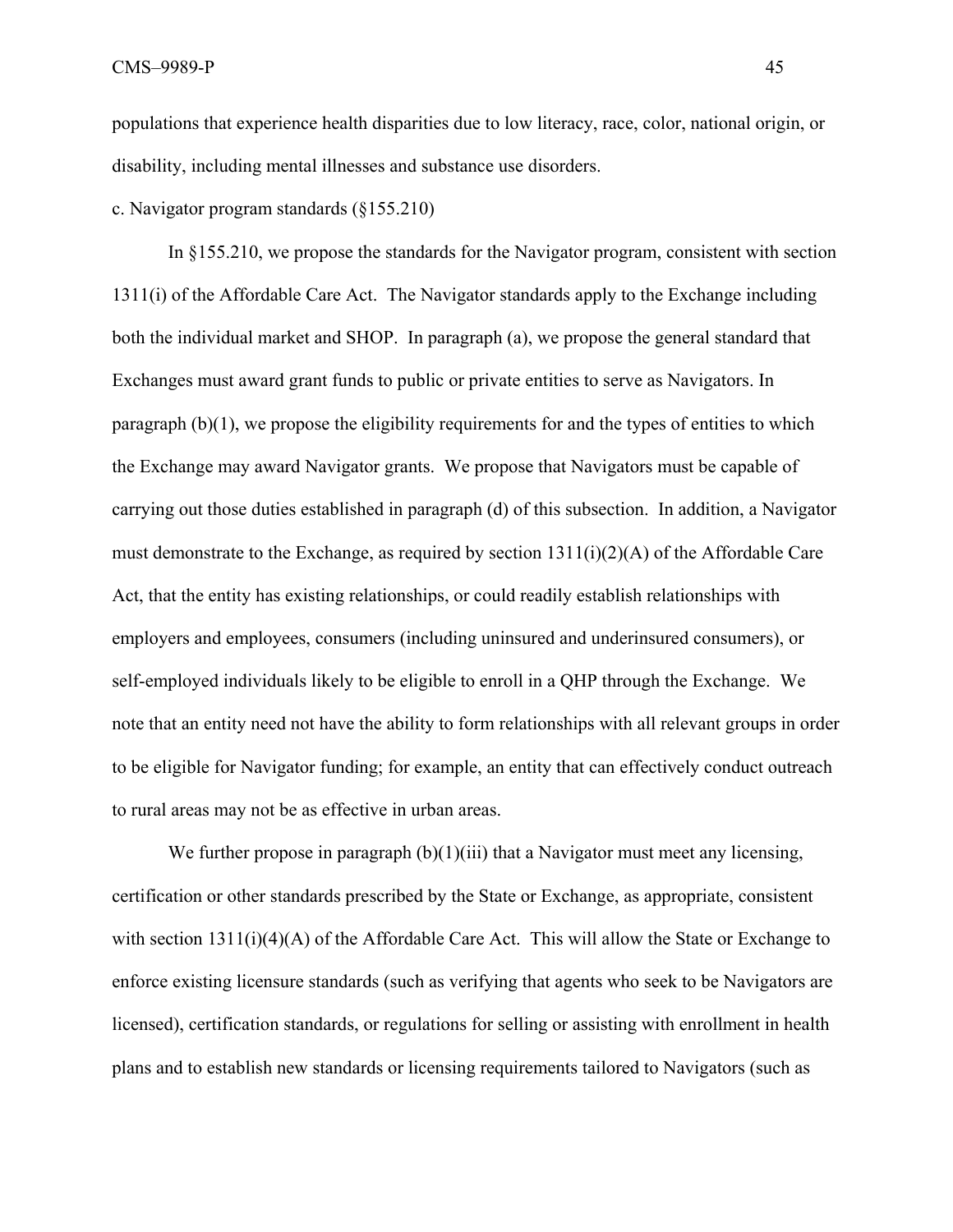participating in periodic trainings), as appropriate.

We further propose in paragraph  $(b)(1)(iv)$  that any entity that serves as a Navigator may not have conflict of interest during the term as Navigator. We specify "during the term as a Navigator" because we want to ensure that an entity that might have formerly had a conflict would not be excluded from consideration if that conflict no longer exists. We clarify that these standards would not exclude, for example, a non-profit community organization that previously received grant funding from a health insurance issuer from serving as a Navigator. We seek comment on whether we should propose additional requirements on Exchanges to make determinations regarding conflicts of interest.

Section 1311(i)(2)(B) of the Affordable Care Act identifies entities which may be eligible to serve as Navigators, including "other entities" pursuant to section 1311(i)(2)(B) insofar as they meet the requirements of section  $1311(i)(4)$ . In paragraph (b)(2), we propose that the Exchange include at least two of the types of entities listed in Section  $1311(i)(2)(B)$  as Navigators. We seek comment as to whether we should require that at least one of the two types of entities serving as Navigators include a community and consumer-focused non-profit organization, or whether we should require that Navigator grantees reflect a cross section of stakeholders. We note that Indian tribes, tribal organizations, and urban Indian organizations may be eligible, along with State or local human service agencies.

In paragraph (c), we codify the statutory prohibitions on Navigator conduct in the Exchange. Consistent with  $1311(i)(4)$  of the Affordable Care Act, health insurance issuers are prohibited from serving as Navigators and a Navigator must not receive any consideration directly or indirectly from any health insurance issuer in connection with the enrollment of any qualified individuals or qualified employees in a QHP. Such consideration includes, without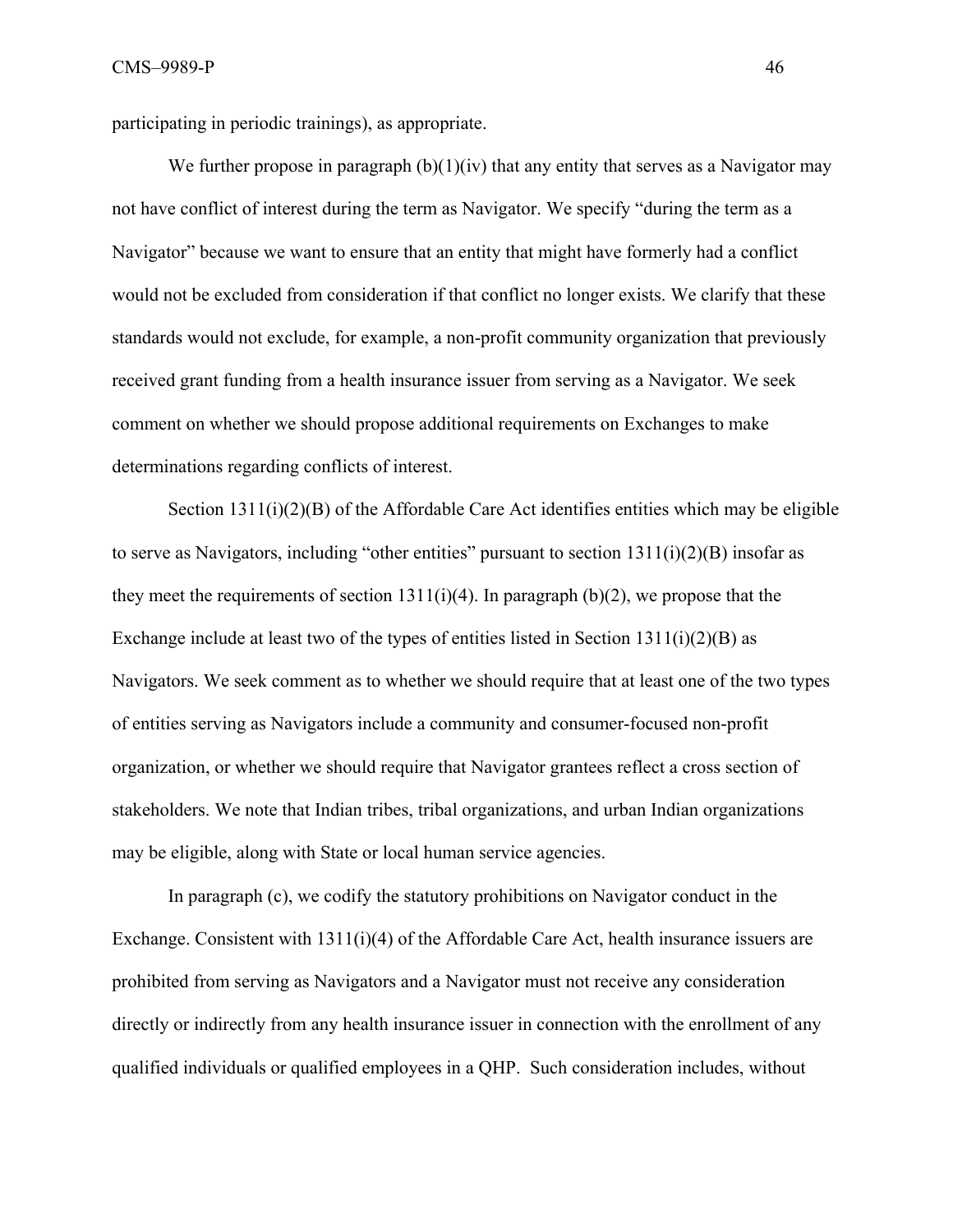limitation, any monetary or non-monetary commission, kick-back, salary, hourly-wage or payment made directly or indirectly to the entity or individual from the QHP issuer. These provisions would not preclude a Navigator from receiving compensation from health insurance issuers in connection with enrolling individuals, small employers or large employers in non-QHPs. We seek comment on this issue and whether there are ways to manage any potential conflict of interest that might arise.

In paragraph (d), we set forth the minimum duties of a Navigator. The Exchange may require that a Navigator meet additional standards and carry out duties so long as such standards are consistent with requirements set forth herein. We clarify that as part of its obligation to establish the Navigator program and oversee the grants, the Exchange must ensure that Navigators are performing their duties as required. Duties include maintaining expertise in eligibility, enrollment, and program specifications and conducting public education activities to raise awareness of the availability of QHPs.

We also propose that the information and services provided by the Navigator be fair, accurate, and impartial and acknowledge other health programs. The Affordable Care Act requires the Secretary to collaborate with the States to develop standards related to this requirement. We are considering standards related to content of information shared, referral strategies, and training requirements to include in grant award conditions. We welcome comment on potential standards to ensure that information made available by Navigators is fair, accurate, and impartial.

The Navigator must also facilitate enrollment in a QHP through the Exchange and provide referrals to any applicable office of health insurance consumer assistance or health insurance ombudsman, or any other appropriate State agency or agencies for any enrollee with a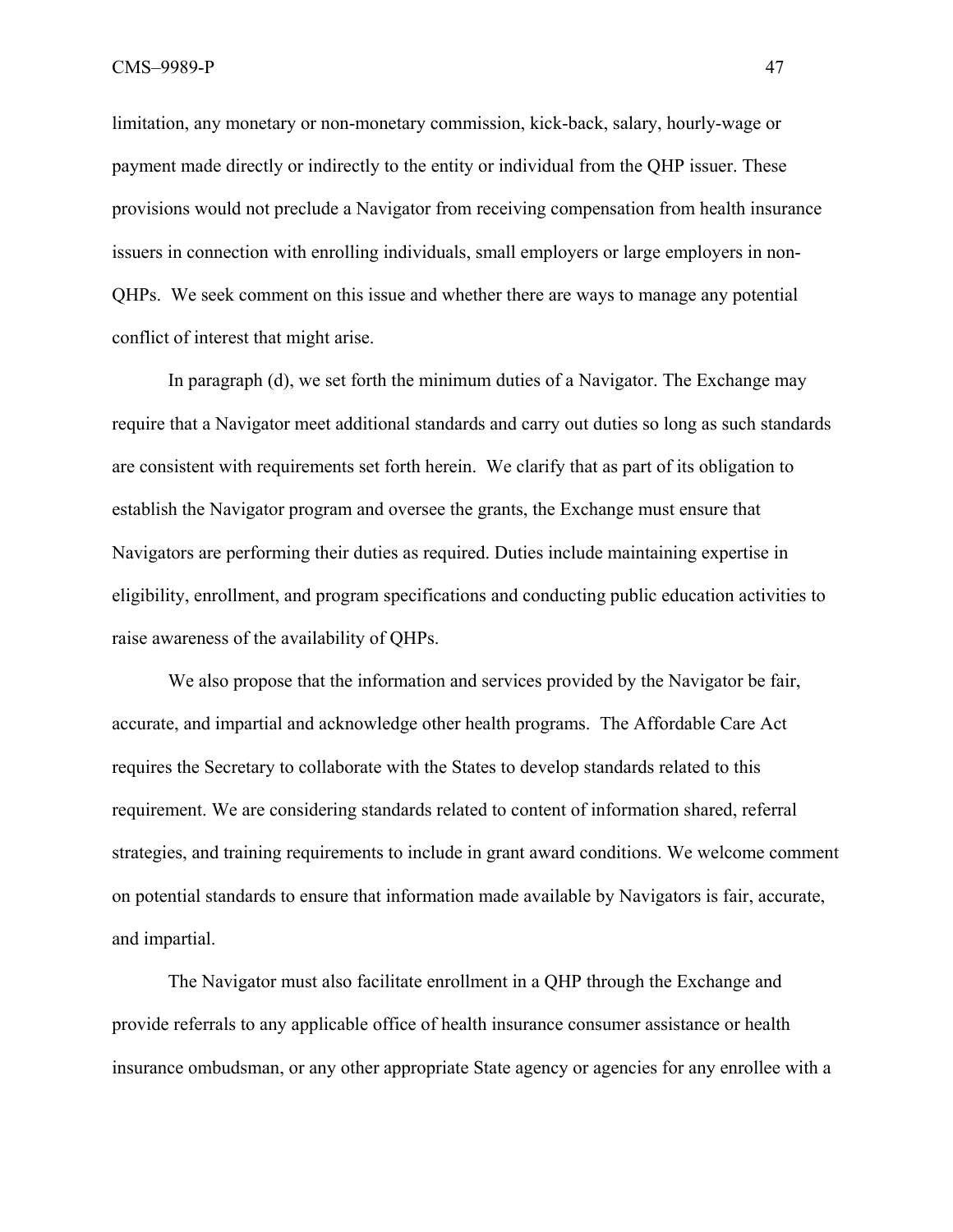grievance, complaint, or question regarding their health plan, coverage, or a determination under such plan or coverage. Further the Navigator must provide information in a manner that is culturally and linguistically appropriate to the needs of the population being served by the Exchange. We seek comment regarding any specific standards we might issue through future rulemaking or additional guidance on these proposed requirements that we might further develop.

In paragraph (e), we codify the statutory restriction from section  $1311(i)(5)$  of the Affordable Care Act that the Exchange is prohibited from supporting the Navigator program with Federal funds received by the State for the establishment of Exchanges. Thus, the Exchange must use operational funds generated through non-Federal sources (pursuant to section 1311(d)(5)) including general operating funds, to fund the Navigator program. If the State chooses to permit or require Navigator activities to address Medicaid and CHIP administrative functions, and such functions are performed under a contract or agreement that specifies a method for identifying costs or expenditures attributable to Medicaid and CHIP activities, the Medicaid or CHIP agencies may claim Federal funding for a share of expenditures incurred for such activities at the administrative Federal financial participation rate described in 42 CFR 433.15 for Medicaid and 42 CFR 457.618 for CHIP.

Finally, we are considering a requirement that the Exchanges ensure that the Navigator program is operational with services available to consumers no later than the first day of the initial open enrollment period. Since consumers will likely require significant assistance to understand options and make informed choices when selecting health coverage, we believe it is important that Exchanges begin the process of establishing the Navigator program by awarding grants and training grantees in time to ensure that Navigators can assist consumers in obtaining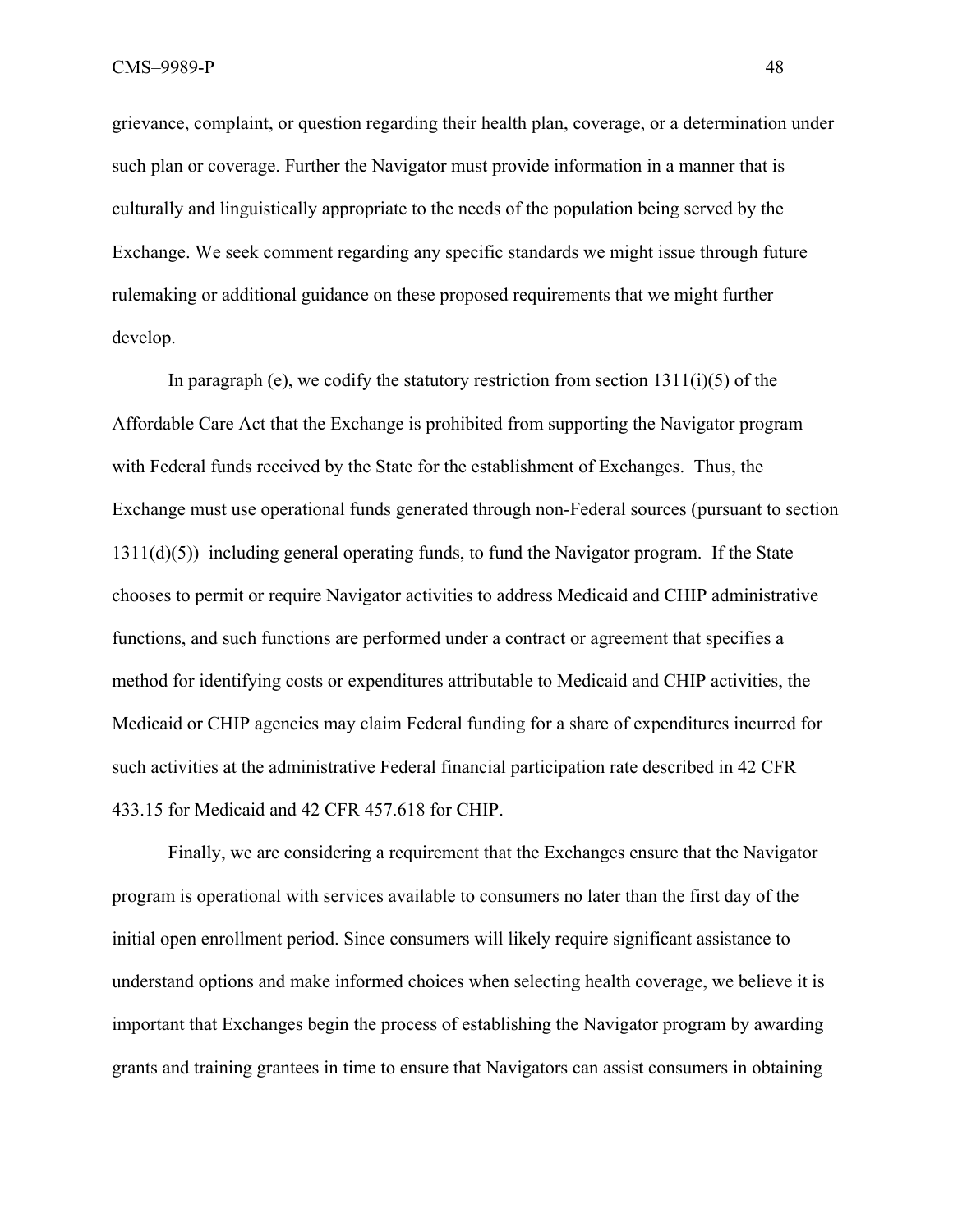coverage throughout the initial open enrollment period. We seek comment on this timeframe under consideration.

d. Ability of States to permit agents and brokers to assist qualified individuals, qualified employers, or qualified employees enrolling in QHPs (§155.220)

Section 1312(e) of the Affordable Care Act gives States the option to permit agents or brokers to assist individuals enrolling in QHPs through the Exchange. This includes allowing agents and brokers to enroll qualified individuals, qualified employers, or qualified employees in QHPs and to assist individuals with applications for advance payments of the premium tax credit and cost-sharing reductions. We propose to codify this option under paragraph (a) of §155.220.

We note that the standards described in this section would not apply to agents and brokers acting as Navigators. Any entity serving as a Navigator, including an agent or broker, may not receive any financial compensation from an issuer for helping an individual or small group select a specific QHP, consistent with §155.210. We also clarify that the statute permits agents and brokers to assist with applications for advance payments of the premium tax credit and cost-sharing reductions.

To ensure that individuals and small groups have access to information about agents and brokers should they wish to use one, in paragraph (b) we propose to permit an Exchange to display information about agents and brokers on its website or in other publicly available materials.

We recognize that there are web-based entities and other entities with experience in health plan enrollment that are seeking to assist in QHP enrollment in several ways, including: by contracting with an Exchange to carry out outreach and enrollment functions, or by acting independently of an Exchange to perform similar outreach and enrollment functions to the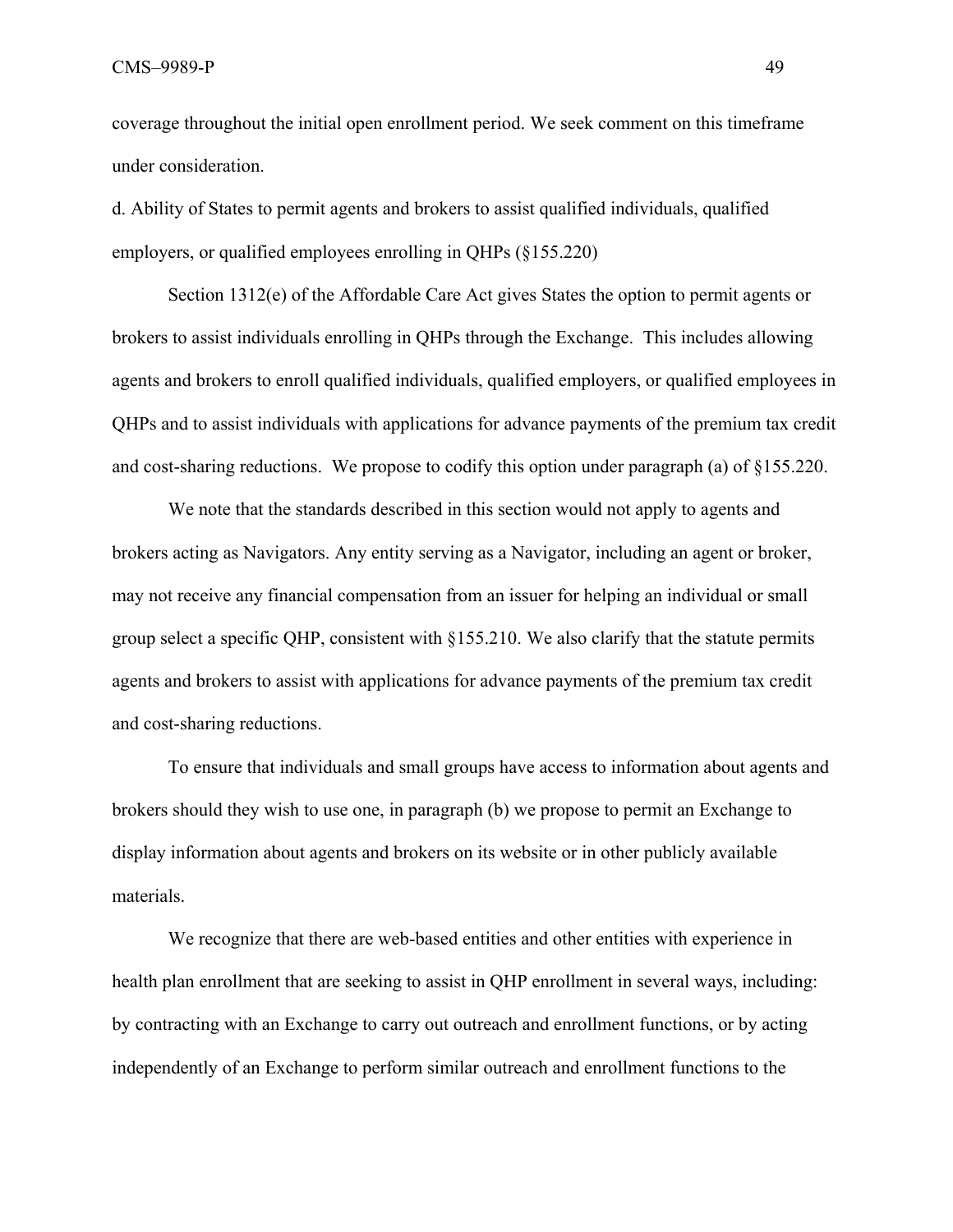Exchange. To the extent that an Exchange contracts with such an entity, the Exchange would need to adhere to the requirements proposed for eligible contracting entities at §155.110(a).

In the event that the Exchange contracts with such web-based entities, the Exchange would remain responsible for ensuring that the statutory and regulatory requirements pertinent to the relevant contracted functions are met. We understand that such entities may provide an additional avenue for the public to become aware of and access QHPs, but we also note that advance payments of the premium tax credit and cost-sharing reductions may only be accessed through an Exchange. We seek comment on the functions that such entities could perform, the potential scope of how these entities would interact with the Exchanges and what standards should apply to an entity performing functions in place of, or on behalf of, an Exchange. We also seek comment on the practical implications, costs, and benefits to an Exchange that coordinates with such entities, as well as any security- or privacy-related implications of such an arrangement.

## e. General standards for Exchange notices (§155.230)

 Notices are developed to ensure that applicants, qualified individuals, and enrollees understand their eligibility and enrollment status, including the reason for receipt of the notice and information about any subsequent action(s) they must take.

In paragraph (a), we propose that any notice sent by an Exchange pursuant to this part must be in writing and include (1) contact information for customer service resources, which might include web-based information, call center, Navigators, or consumer assistance programs; (2) an explanation of rights to appeal, if applicable; and (3) a citation to the specific regulation serving as the cause for notice.

In paragraph (b), we propose all applications, forms, and notices must be provided in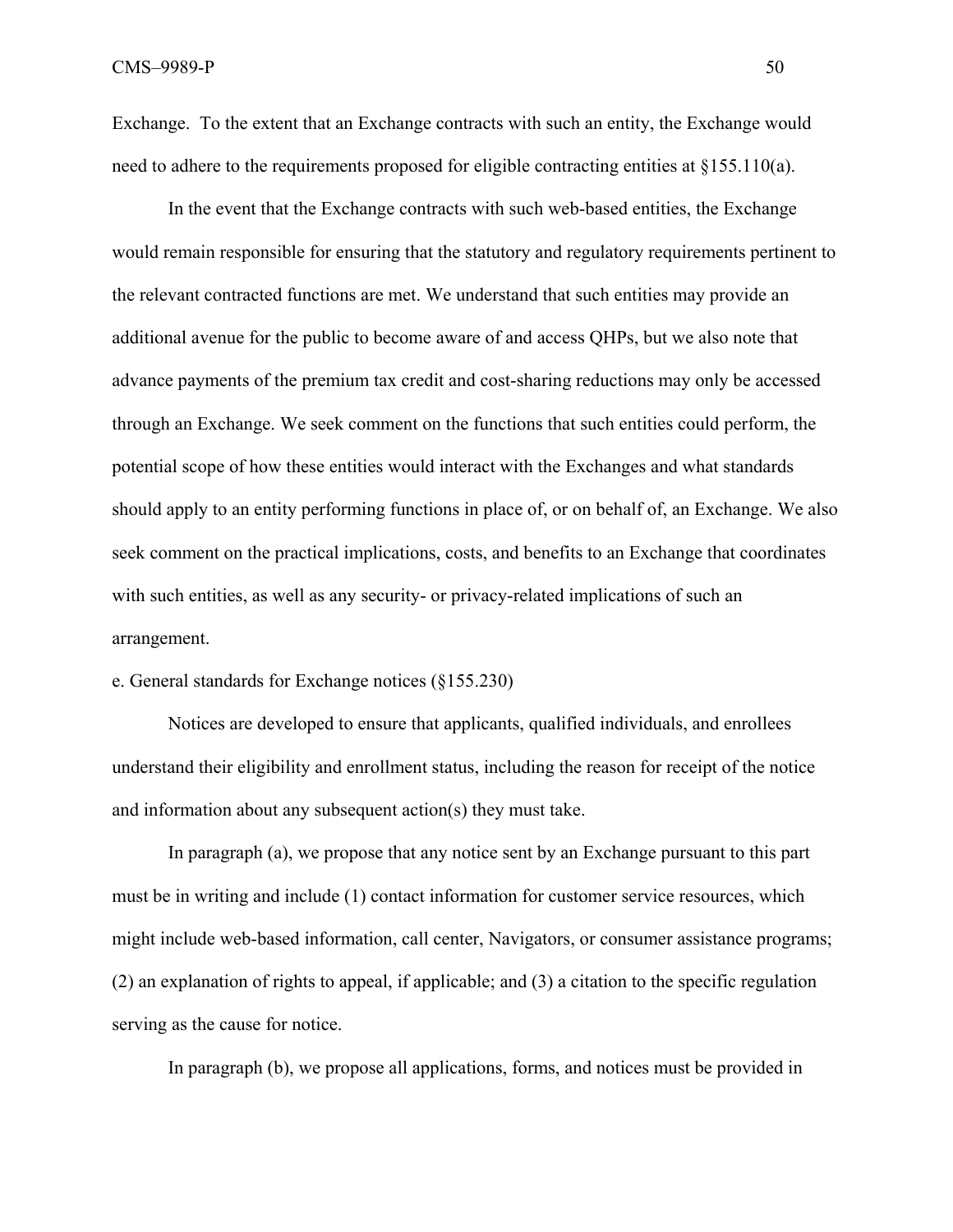plain language. In addition, applications, forms and notices should be written in a manner that meets the needs of diverse populations by providing meaningful access to limited English proficient individuals and ensuring effective communication for people with disabilities. As such, there are a number of ways that the Exchange may provide such access including provision of information about the availability and steps to obtain oral interpretation services, information about the languages in which written materials are available, and the availability of materials in alternate formats for persons with disabilities. We seek comment regarding whether we should codify these examples as requirements in the final rule as well as any other requirements we might consider to provide meaningful access to limited English proficient individuals and to ensure effective communication for people with disabilities.

 In paragraph (c), we propose that the Exchange annually re-evaluate the appropriateness and usability of the applications, forms, and notices and in consultation with HHS in instances when changes are made. As the program evolves, we anticipate that the Exchange may be able to improve the tools used to collect information and inform individuals about their eligibility and coverage options.

## f. Payment of premiums (§155.240)

The Affordable Care Act includes some references to payment of premiums through an Exchange. While we do not require or limit the methods of premium payment in connection with individual market coverage, we note that an Exchange generally has three options: (1) take no part in payment of premiums, which means that enrollees must pay premiums directly to a QHP issuer; (2) facilitate the payment of premiums by enrollees by creating an electronic "passthrough" of premiums without directly retaining any of the payments; or (3) establish a payment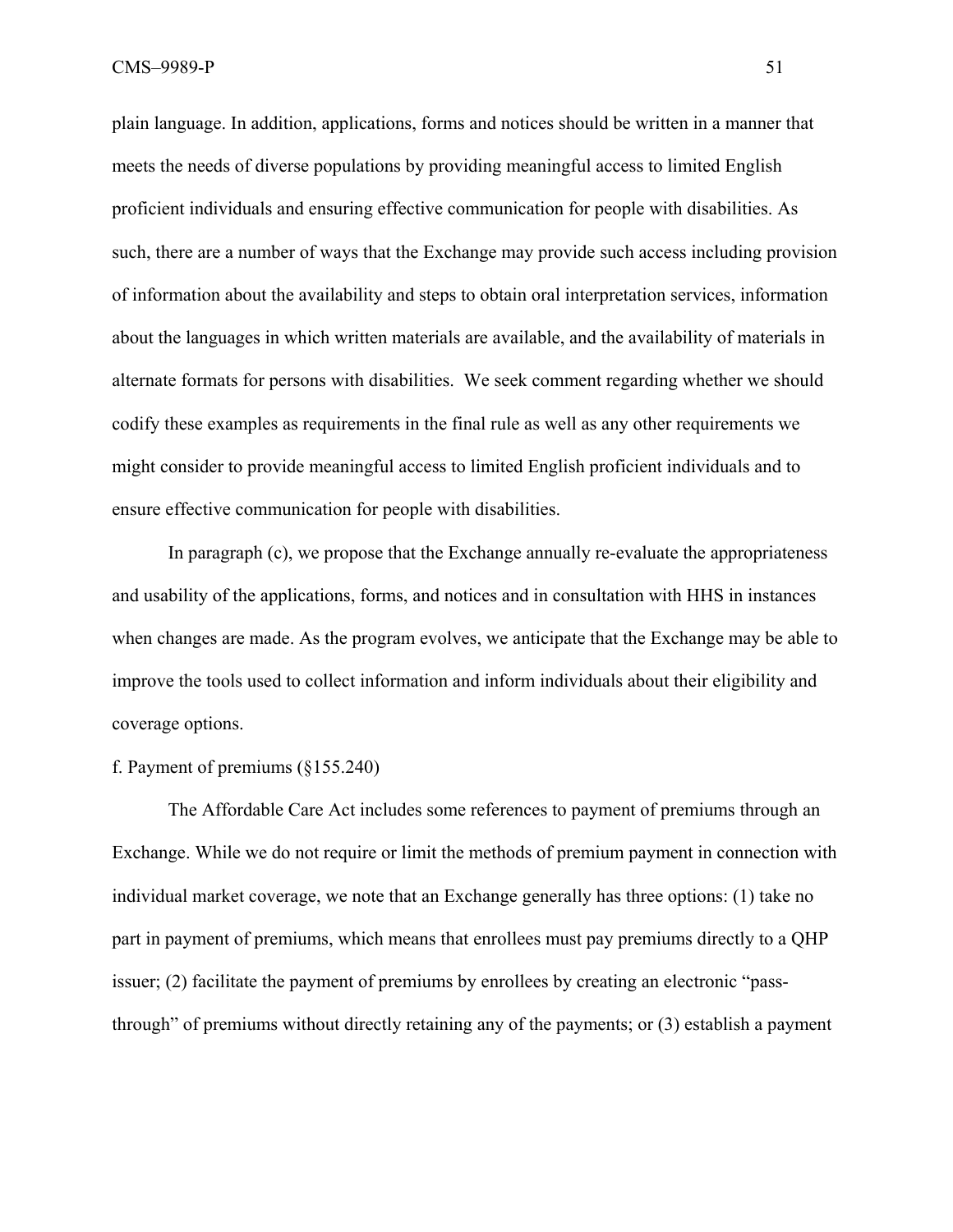option where the Exchange collects premiums from enrollees and pays an aggregated sum to the QHP issuers.

Section 1312(b) of the Affordable Care Act states that a qualified individual enrolled in a QHP may pay any applicable premium directly to the issuer. We propose to codify this Exchange requirement in paragraph (a) of §155.240. We interpret this to mean that while an Exchange may exercise any of the options listed above, pursuant to section 1312(b), it must always allow an individual to pay directly to the QHP issuer if he or she chooses, regardless of whether an Exchange has elected to establish another option for premium payment. This requirement does not preclude an Exchange from facilitating or aggregating premium payments, if it chooses to do so.

 In paragraph (b), we propose that an Exchange may permit Indian tribes, tribal organizations and urban Indian organizations to pay the QHP premiums on behalf of qualified individuals, subject to the terms and conditions determined by the Exchange. Comments in response to the November 12, 2010 HHS tribal consultation letter and the RFC suggest that premiums may present an obstacle for Indians and suggested that we consider implementation of a process for a tribe to pay premiums on behalf of its members since premiums cannot be waived for Indians.

 An Exchange may consider setting-up an upfront group payment mechanism similar to the mechanism currently used by some tribes to enroll members in the Medicare Prescription Drug Program. Under that program, tribes offer a selection of plans from which their members may choose, thus limiting the members' options. We seek comment on whether this approach would work in an Exchange and how such an approach might be tailored to fit the Exchange.

We note that section 402 of the Indian Health Care Improvement Act (IHCIA) permits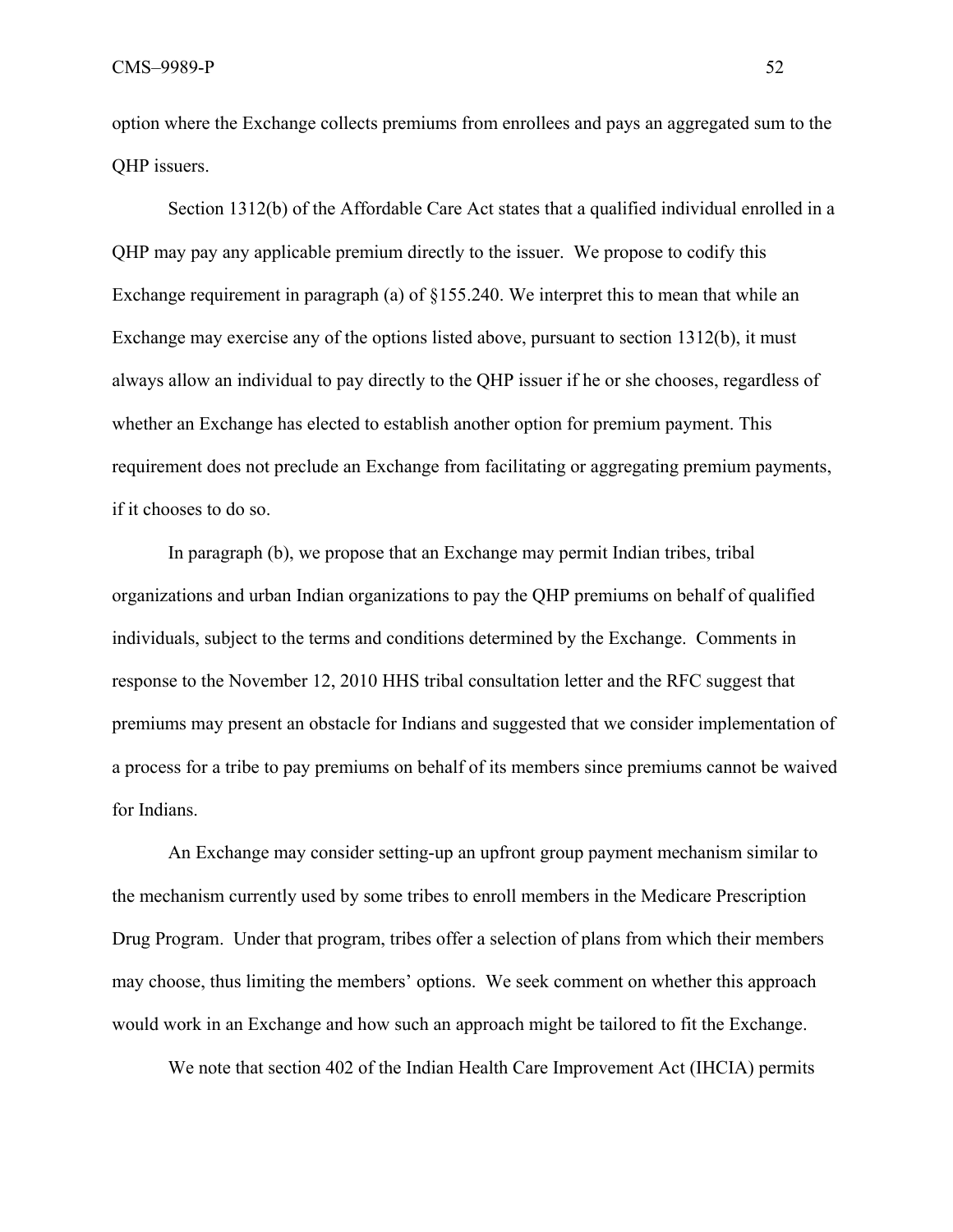Indian tribes, tribal organizations, and urban Indian organizations to purchase health benefits coverage for IHS beneficiaries. As a result, the payment of premiums that we propose under this section is more inclusive than other Exchange provisions (special enrollment periods and costsharing rules) that pertain to Indians. We invite comment on how to distinguish between individuals eligible for assistance under the Affordable Care Act and those who are not in light of the different definitions of "Indian" that apply for other Exchange provisions.

 In paragraph (c), we propose that, in the operation of a SHOP, an Exchange must accept payment of an aggregate premium by a qualified employer pursuant to the standards set forth in  $§155.705(b)(4).$ 

In paragraph (d), we propose that an Exchange may facilitate through electronic means the collection and payment of premiums. This could include the Exchange acting as a simple pass-through or the Exchange collecting and distributing premiums to QHP issuers. Additionally, we propose in paragraph (e) that an Exchange choosing to offer enrollees payment through electronic means must conform to any standards and protocols (including privacy and security) required under §155.260 and §155.270.

If an Exchange elects to facilitate the collection and payment of premiums, it must establish administrative protocols to ensure the integrity of the financial transactions. We clarify that premium collection by the Exchange does not make the Exchange liable for payment. For example, if an individual is late making a payment or misses a premium payment, the Exchange would not have to make a payment on behalf of the individual. We seek comments concerning Exchange flexibility in establishing the premium payment process and what standards would be appropriate for the Federal government to establish in regulations to ensure fiduciary accountability in the case of an Exchange that collects premiums.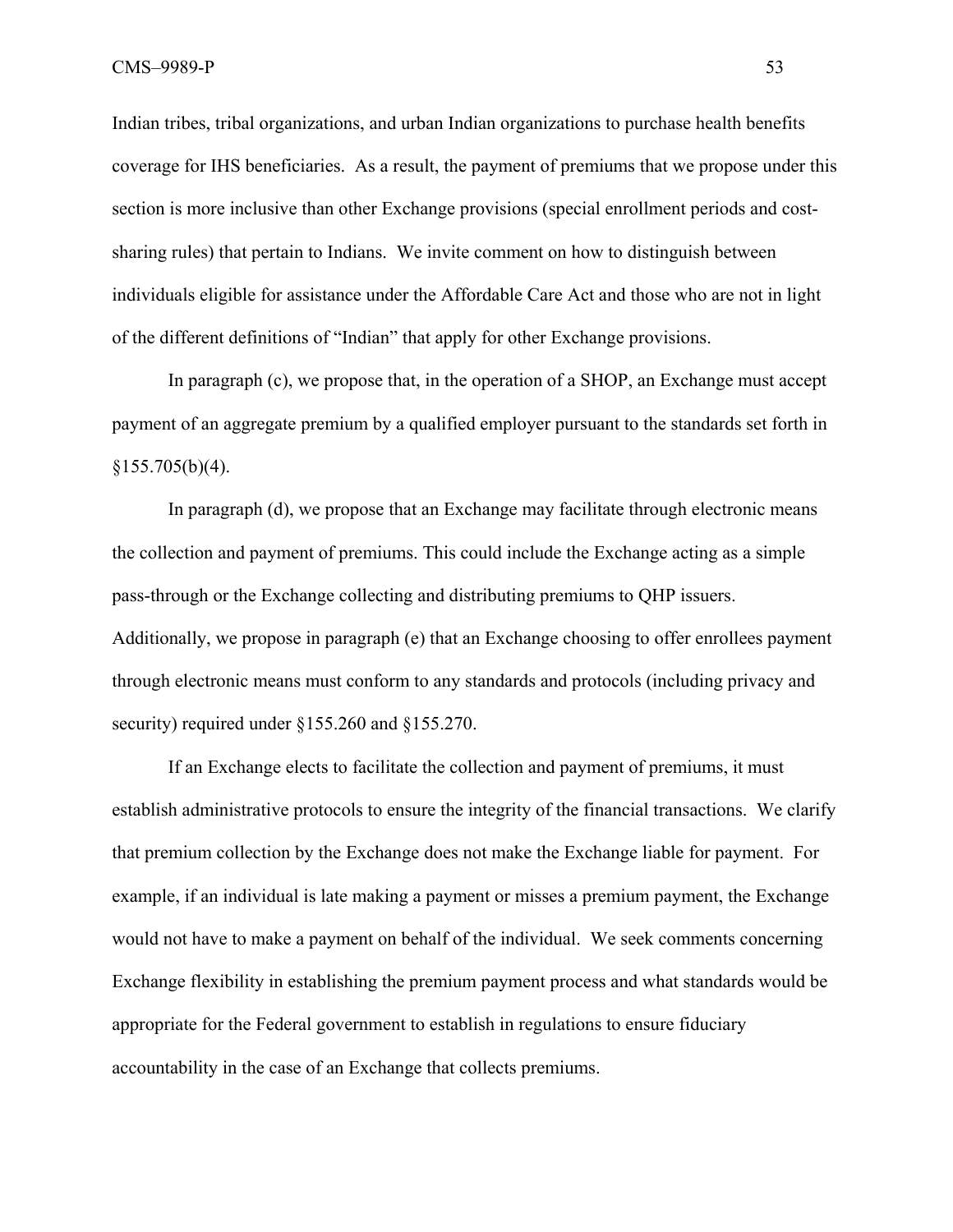g. Privacy and security of information (§155.260)

In §155.260, we address the privacy and security standards Exchanges must establish and follow. Each Exchange will need to obtain applicants' personally identifiable information, such as names, social security numbers, addresses, dates of birth, and tax returns or other financial information during the application process discussed in §155.405 as part of the eligibility determination process required by §155.200(c) of this subpart. In addition to the proposals in this part, part 156 requires QHP issuers to provide personally identifiable information to the Exchange on a regular basis. We propose to require that the Exchange apply appropriate security and privacy protections when collecting, using, disclosing or disposing of personally identifiable information it collects. In addition, we propose to require contractual terms that impose these standards on contractors or sub-contractors that fulfill Exchange functions or access information from or on behalf of the Exchange.

In paragraph (a), we propose to define the term "personally identifiable information" in this context as information that, alone or when combined with other personal or identifying information which is linked or linkable to a specific individual, can reasonably be used to distinguish or trace an individual's identity. We propose that the term applies to information collected, received or used by the Exchange as part of its operations. Consistent with section 1411(g) of the Affordable Care Act, in paragraph (b), we propose limiting the collection, use, and disclosure of personally identifiable information to what is specifically required or permitted by §155.260, other applicable law, subpart E of this part, the standards established in accordance with  $\S 155.200(c)$  of this subpart, and section 1942(b) of the Act. We note that Exchanges may not collect, use, or disclose personally identifiable information if prohibited by another law. We invite comment as to whether and how we should restrict the method of disposal in this section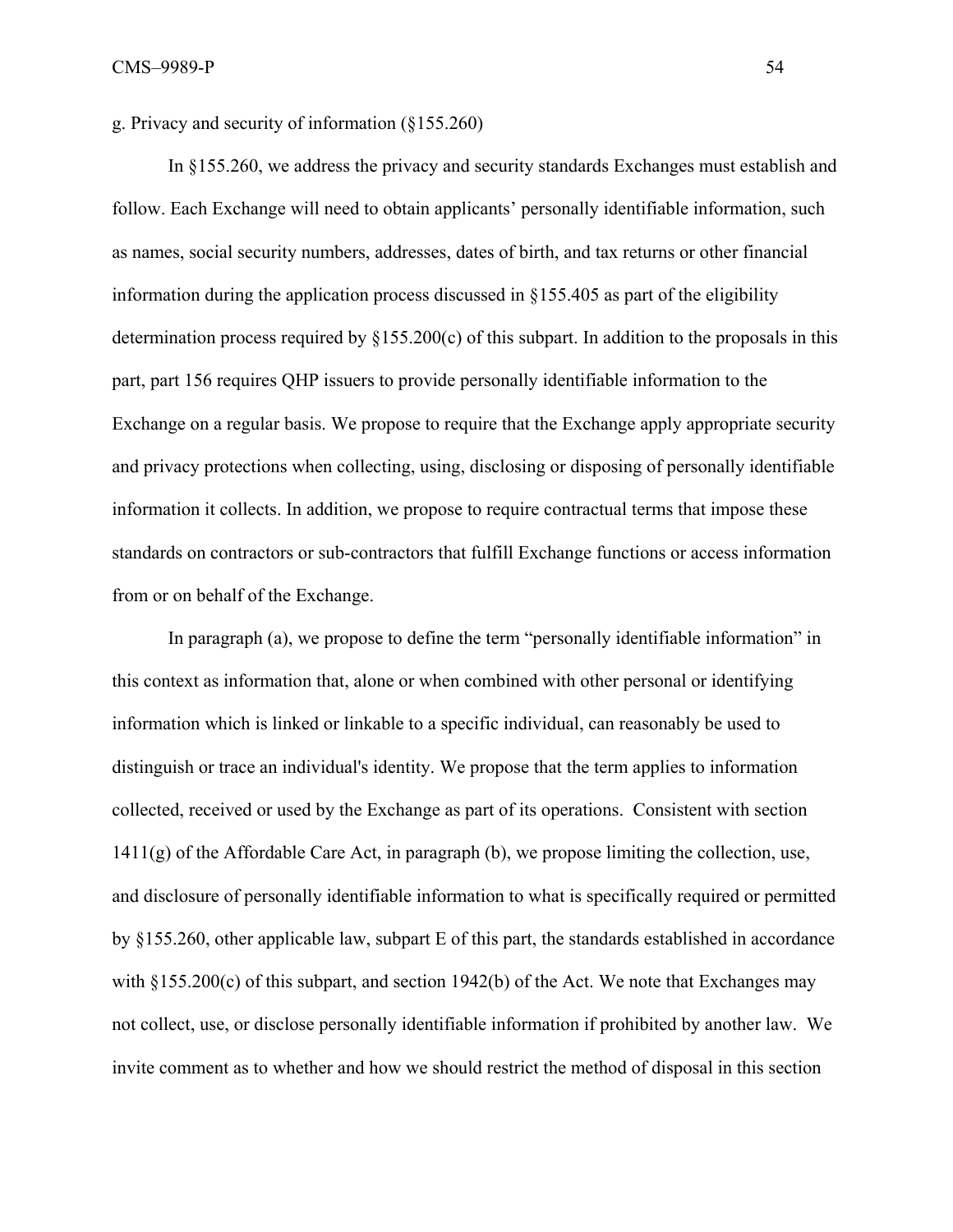as well.

The Affordable Care Act provides specific privacy and security standards at sections  $1411(g)$ ,  $1413(c)(2)$ , and  $1414(a)(1)$  for some, but not all, types of information flowing to and from the Exchange. Furthermore, we recognize that some or all of the Exchanges may be HIPAA covered entities (health plans, health care clearinghouses and health care providers that conduct certain electronic transactions covered by HIPAA) or business associates of HIPAA covered entities; in such cases, some or all Exchange privacy and security responsibilities regarding individuals' health information may be governed by HIPAA. Therefore, in addition to other standards mentioned directly by the Affordable Care Act, HIPAA may dictate the appropriate privacy and security standards for some Exchanges, and may serve as guidance on appropriate privacy and security practices for others. Each Exchange should engage in an analysis of its operations and functions and determine its HIPAA status based on the definitions in §160.103 in subchapter C of 45 CFR. That analysis will be fact-intensive and will depend heavily on the decisions of each State about how the Exchange will be set up and on the functions and services the Exchange performs, including those functions it performs with respect to QHPs, Medicaid and CHIP. Regardless of whether an Exchange is subject to HIPAA as a covered entity or as a business associate, we propose that the Exchanges implement safeguards to ensure that any and all personally identifiable information received, used, stored, transferred, or prepared for disposal by an Exchange is subject to adequate privacy and security protections. For an Exchange that is subject to HIPAA, the privacy and security standards imposed by HIPAA must be followed with respect to information that is "protected health information."

Because each Exchange may have different needs and structures and work in different capacities, it is difficult to create a uniform set of detailed privacy and security standards that we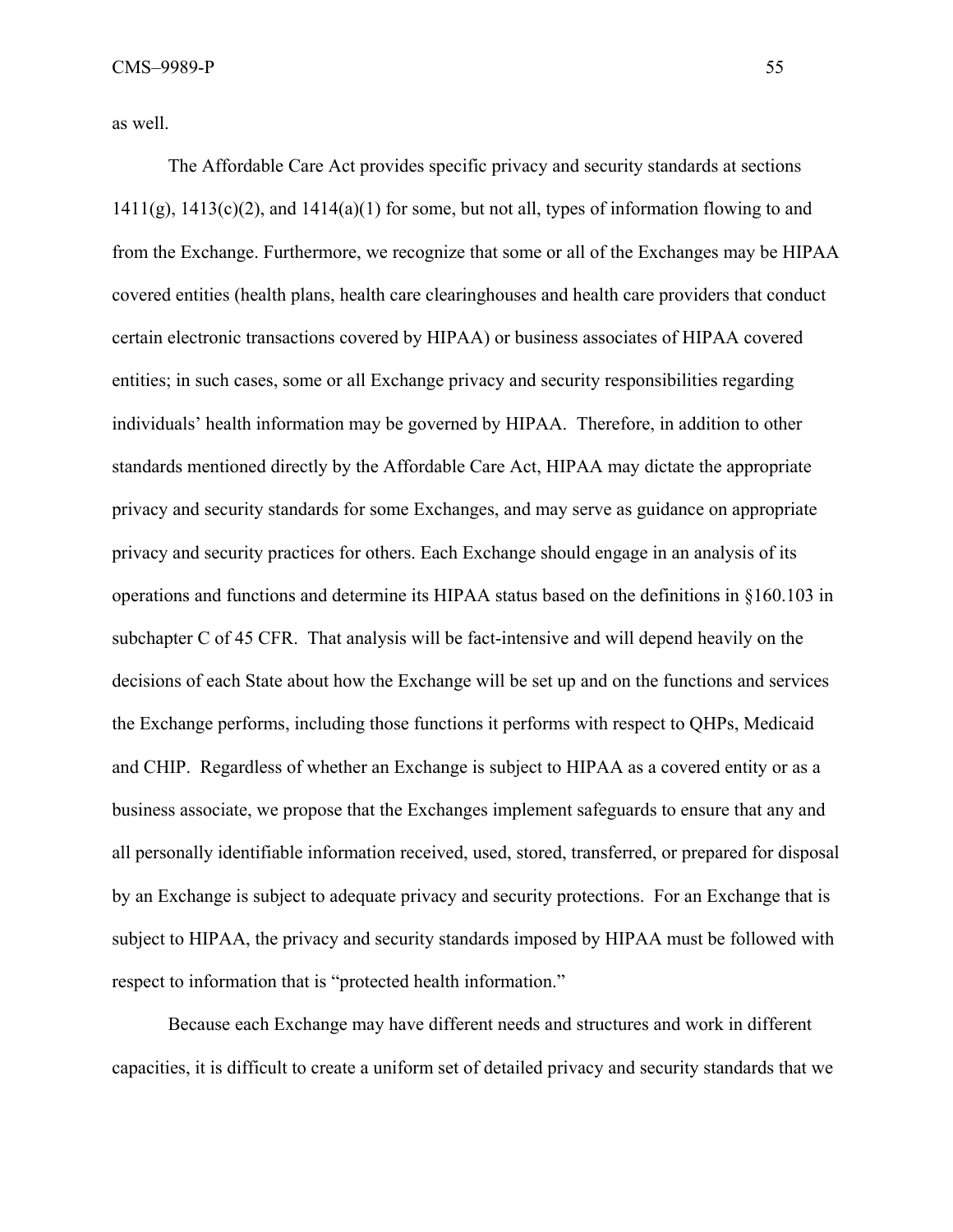CMS–9989-P 56

 $\overline{a}$ 

could propose to apply to all Exchanges. That said, we believe that HIPAA provides certain universally appropriate security standards. We therefore propose to require that the security standards of the Exchange (and which the Exchange must contractually impose on contractors and subcontractors) are consistent with HIPAA security rules described at 45 CFR §§164.306, 164.308, 164.310, 164.312, and 164.314. These rules provide tested and familiar guidelines that should ensure the proper handling of applicant and enrollee information. Again, and as explained below, we propose to require contractual requirements that apply these security standards to contractors or sub-contractors that receive information from the Exchange or fulfill Exchange functions.

Privacy policies for the Exchanges will need to allow for the appropriate collection, receipt, use, disclosure and disposal of the various kinds of information including health, financial and other types of personally identifiable information. For Exchanges not subject to HIPAA as covered entities or as business associates, while HIPAA may provide an appropriate model for the protection of the privacy of health information, we are concerned about its applicability to all data passing through Exchanges—specifically, tax return information protected by 6103 of the Code. As such, we are not proposing to adopt a selection of HIPAA privacy standards as the minimum protections for data at all Exchanges. Rather, we propose to provide States with the flexibility to create a more appropriate and tailored standard. We are considering requiring each Exchange to adopt privacy policies that conform to the Fair Information Practice Principles (FIPPs). We believe that FIPPs will afford an appropriate baseline of privacy protections regarding the use, disclosure and disposal of personally identifiable information.<sup>6</sup> The FIPPs have been incorporated into both the privacy laws of many

<sup>6</sup> In 1973, the Department of Health, Education, and Welfare (HEW) released its report, *Records, Computers, and the Rights of Citizens*, which outlined a Code of Fair Information Practices that would create "safeguard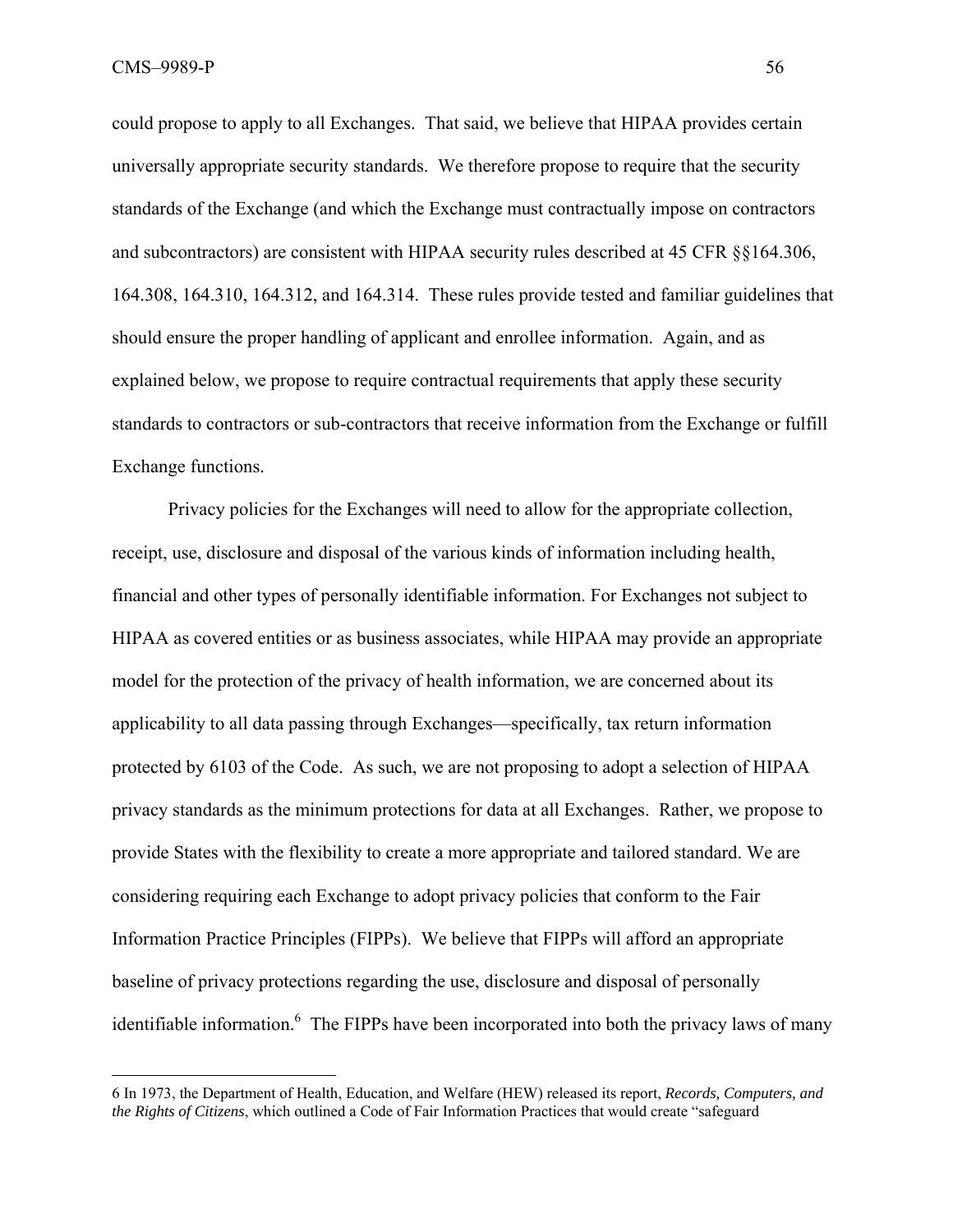States with regard to government-held records<sup>7</sup> and numerous international frameworks, including the OECD's privacy guidelines, the EU Data Protection Directive, and the APEC Privacy Framework.<sup>8</sup> Specifically, the principles include: (1) Individual **Access**; (2) Correction; (3) Openness and Transparency; (4) Individual Choice; and (5) Collection, Use, and Disclosure Limitations. We note that we plan to address collection limitations in the eligibility standards established pursuant to §155.200(c) of this part. We welcome comments on the appropriateness of the FIPPs in this context and the best means to integrate FIPPs into the privacy policies and operating procedures of individual Exchanges while allowing for adaptability to each Exchange's particular structure and operations. We also solicit comment on the aptness of adopting the HIPAA privacy model for Exchanges. Again, we note that an Exchange that is subject to HIPAA must comply with both the privacy and security standards imposed by HIPAA with respect to protected health information.

We also propose in paragraph (b) to adopt several additional requirements for the privacy and security policies and procedures of Exchanges. We propose requiring that the policies and procedures be in writing and available to the Secretary of HHS, and that this writing identify any applicable laws that the Exchange will need to follow. We also propose to require that the Exchange must, in any contract or agreement with a contractor, require that information provided to, created by, received by, and subsequently disposed of by the contractor or any of its subcontractors be protected by the same or higher privacy and security standards than are

 requirements" for certain "automated personal data systems" maintained by the Federal Government. This Code of Fair Information Practices is now commonly referred to as fair information practice principles (FIPPs) and established the framework on which much privacy policy would be built. There are many versions of the FIPPs; the principles described here are discussed in more detail in *The Nationwide Privacy and Security Framework for Electronic Exchange of Individually Identifiable Health Information*, December 15, 2008.

http://healthit.hhs.gov/portal/server.pt/community/healthit\_hhs\_gov\_\_privacy\_\_\_\_security\_framework/1173. 7 Pritts, J.L., Altered States: State Health Privacy Laws and the Impact of the Federal Health Privacy Rule (Spring 2002), 2 Yale J. Health Pol'y L. & Ethics 325.

<sup>8</sup> *See* Department of Commerce, Internet Policy Task Force, Commercial Data Privacy, and Innovation in the Internet Economy: A Dynamic Policy Framework, (Washington, D.C.: 2010).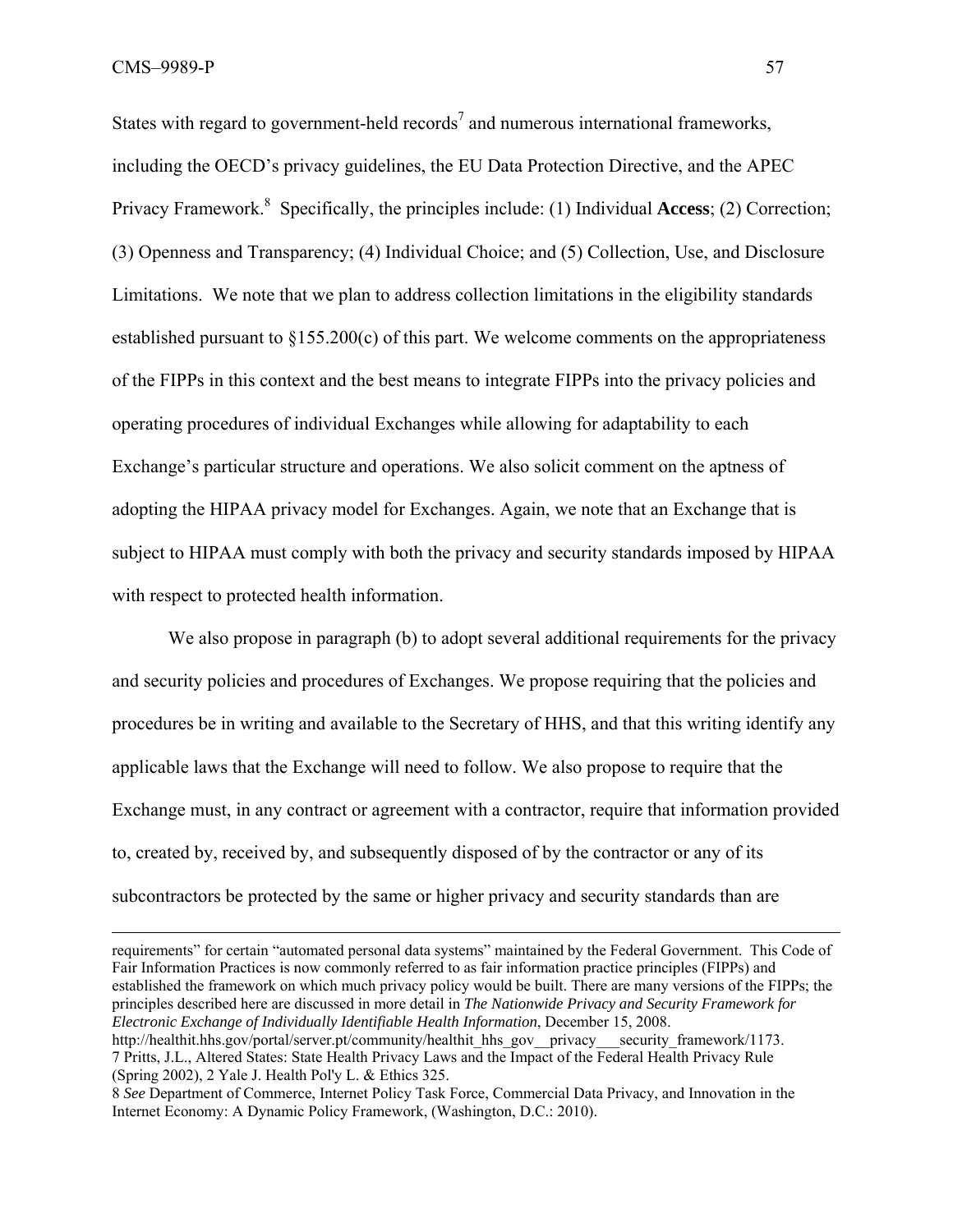applicable to the Exchange. We believe that this will ensure that all contractors and subcontractors that fulfill Exchange functions are subject to adequate privacy and security standards. Last, we are considering imposing a requirement that each Exchange implement some form of authentication procedure for ensuring that all entities interacting with Exchanges are who they claim. We are currently working with other Federal agencies to determine the best methods of authentication to ensure the identities of parties accessing information in or furnishing information to Exchanges.

In paragraph (c), we propose an additional requirement related to data matching arrangements that are made between the Exchange and agencies that administer Medicaid and CHIP in States for the exchange of eligibility information. The Exchange must participate in the data matching program required by section  $1413(c)(2)$  of the Affordable Care Act consistent with the privacy and security standards described in section 1942(b) of the Act and in other applicable laws. We expect Exchanges and the Medicaid and CHIP agencies to execute data use agreements that prevent the unauthorized use or disclosure of personally identifiable information and prohibit the Exchange or State agency from seeking to obtain or provide information that it will not, or does not reasonably expect to, use. We propose to adopt these same requirements as data privacy and security requirements for Exchanges.

In paragraph (d), we also propose to require Exchanges to adopt privacy and security policies and procedures that meet the standards in section 6103 of the Code that protect the confidentiality of tax returns and tax return information. Section  $1414(a)(1)$  of the Affordable Care Act added section 6103(l)(2) to the Code to authorize the disclosure of certain tax return information to carry out eligibility determinations for advance payments of the premium tax credit and certain other government-sponsored health programs, subject to the confidentiality and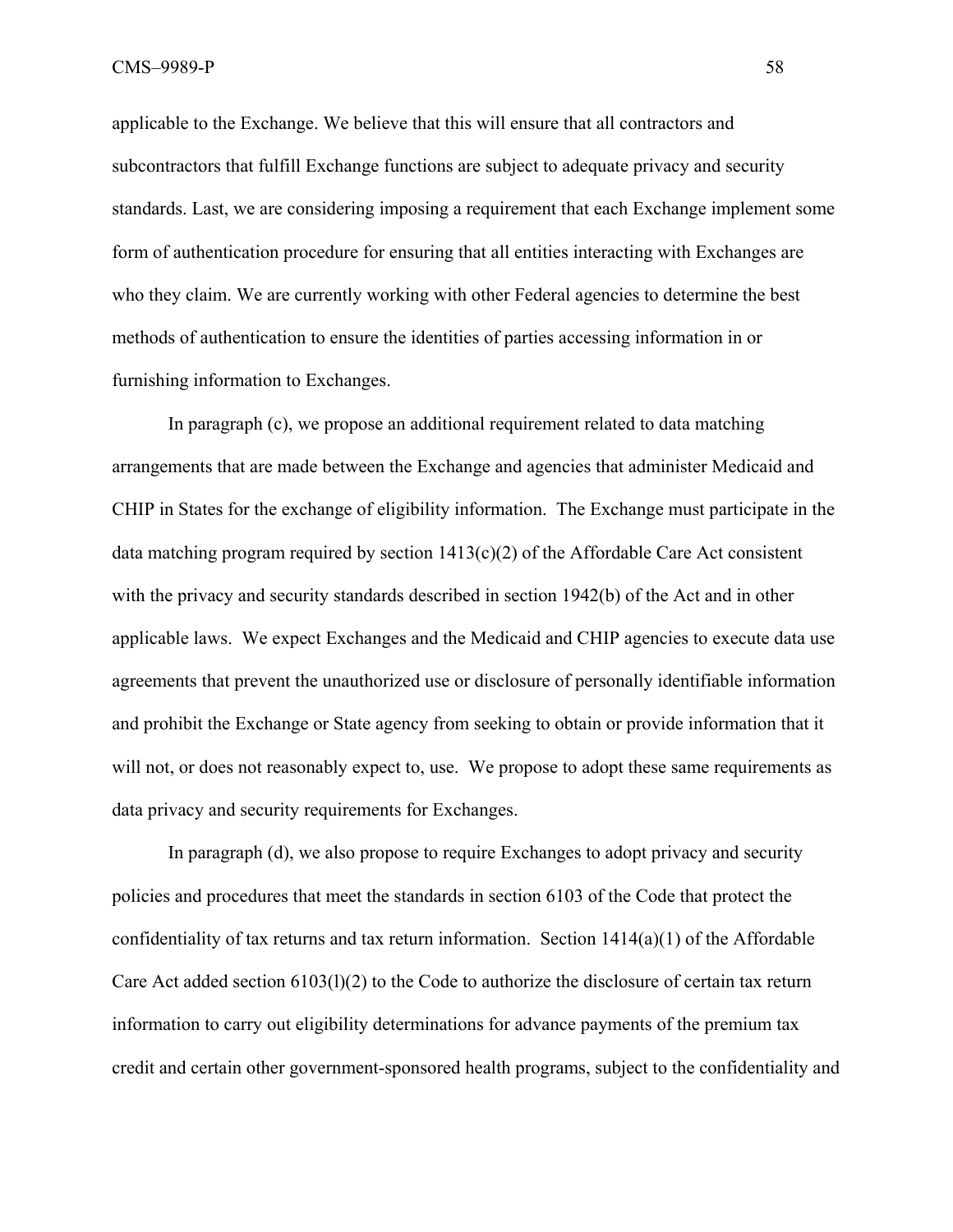safeguarding requirements of section 6103 of the Code. We are currently working with the Secretary of the Treasury and States to ensure that Treasury-required safeguards for tax information will be met across the information technology architecture.

Finally, in paragraph (e), we propose to codify the requirement in section 1411(h)(2) of the Affordable Care Act that provides that any person that knowingly and willfully uses or discloses personally identifiable information in violation of section 1411(g) of the Affordable Care Act will be subject to a civil money penalty of not more than \$25,000 per disclosure and be subject to any other applicable penalties that may be prescribed by law. We propose to interpret section 1411(h) to apply the civil money penalty of \$25,000 to each violation of section 1411(g). h. Use of standards and protocols for electronic transactions (§155.270)

 In this section, we propose to apply certain standards and protocols to the operation of Exchanges. We consider these requirements to be important considerations in the development and operation of Exchange information technology systems, and as such, propose them here as requirements for Exchanges.

In paragraph (a), we propose to apply the HIPAA administrative simplification requirements. To the extent that the Exchange performs electronic transactions with a covered entity, including State Medicaid programs and QHP issuers, the Exchange must use standards and operating rules adopted by the Secretary pursuant to 45 CFR parts 160 and 162.

In paragraph (b), we propose to codify the HIT enrollment standards and protocols that were developed pursuant to section 3021 of the PHS Act, which was added by section 1561 of the Affordable Care Act, and that were adopted by the Secretary.<sup>9</sup> Such standards and protocols will be incorporated within Exchange information technology systems as required under the Exchange cooperative agreements awarded pursuant to section 1311(a) of the Affordable Care

 $\overline{a}$ 

<sup>9</sup> http://healthit.hhs.gov/portal/server.pt?open=512&mode=2&objID=3161.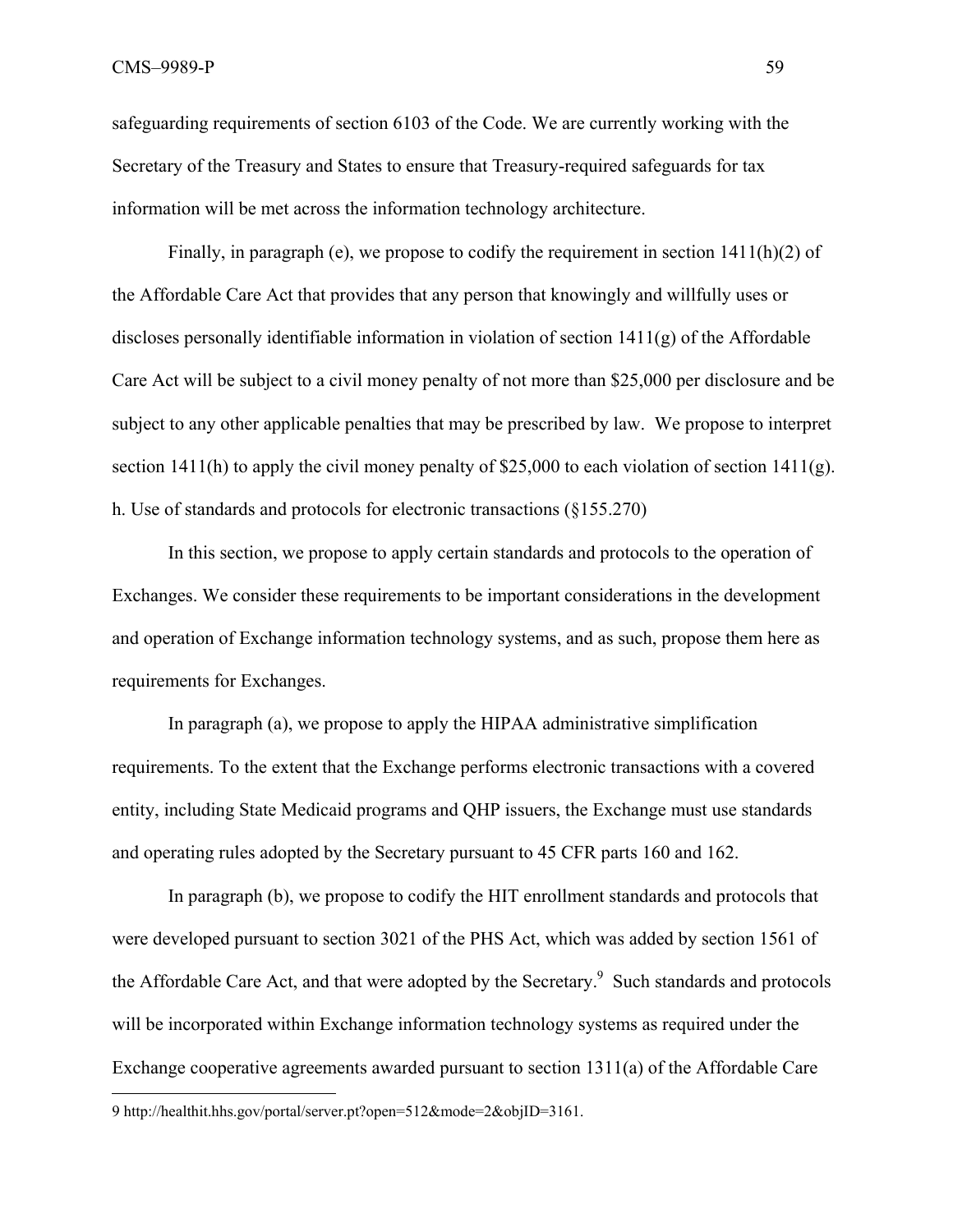Act.

4. Subpart E – Exchange Functions in the Individual Market: Enrollment in Qualified Health Plans

In subpart E, we outline the initial, annual, and special enrollment periods as well as the enrollment process and the termination of coverage process. The standards established by the Exchange in accordance with this subpart will facilitate the enrollment of qualified individuals into QHPs and the transfer of enrollees from one QHP to another. For the purposes of this subpart, any reference to enrollee means a qualified individual who enrolls in a QHP through the Exchange.

In response to the RFC, many commenters suggested that States should design systems for the Exchange by either building off of existing systems that are in place for Medicaid and CHIP or, alternatively, developing new systems that would serve the Exchange as well as advance payments of the premium tax credit, cost-sharing reductions, Medicaid and CHIP. Comments also focused on the importance of a streamlined enrollment process. In addition, many commenters recommended that the initial open enrollment period be longer and more flexible than subsequent annual open enrollment periods while others suggested enrollment periods be structured so as not to encourage migration in and out of the Exchange.

Commenters also suggested that we follow HIPAA and Medicare guidelines when establishing qualifying events that trigger special enrollment periods. Some suggested that there should not be a single open enrollment period for all eligible individuals but instead, a staggered open enrollment so as not to place excessive administrative burdens on Exchanges, States, and QHP issuers*.* We also received comments supporting a lag between enrollment periods and effective dates to provide time for enrollment, billing, and other information to be processed, as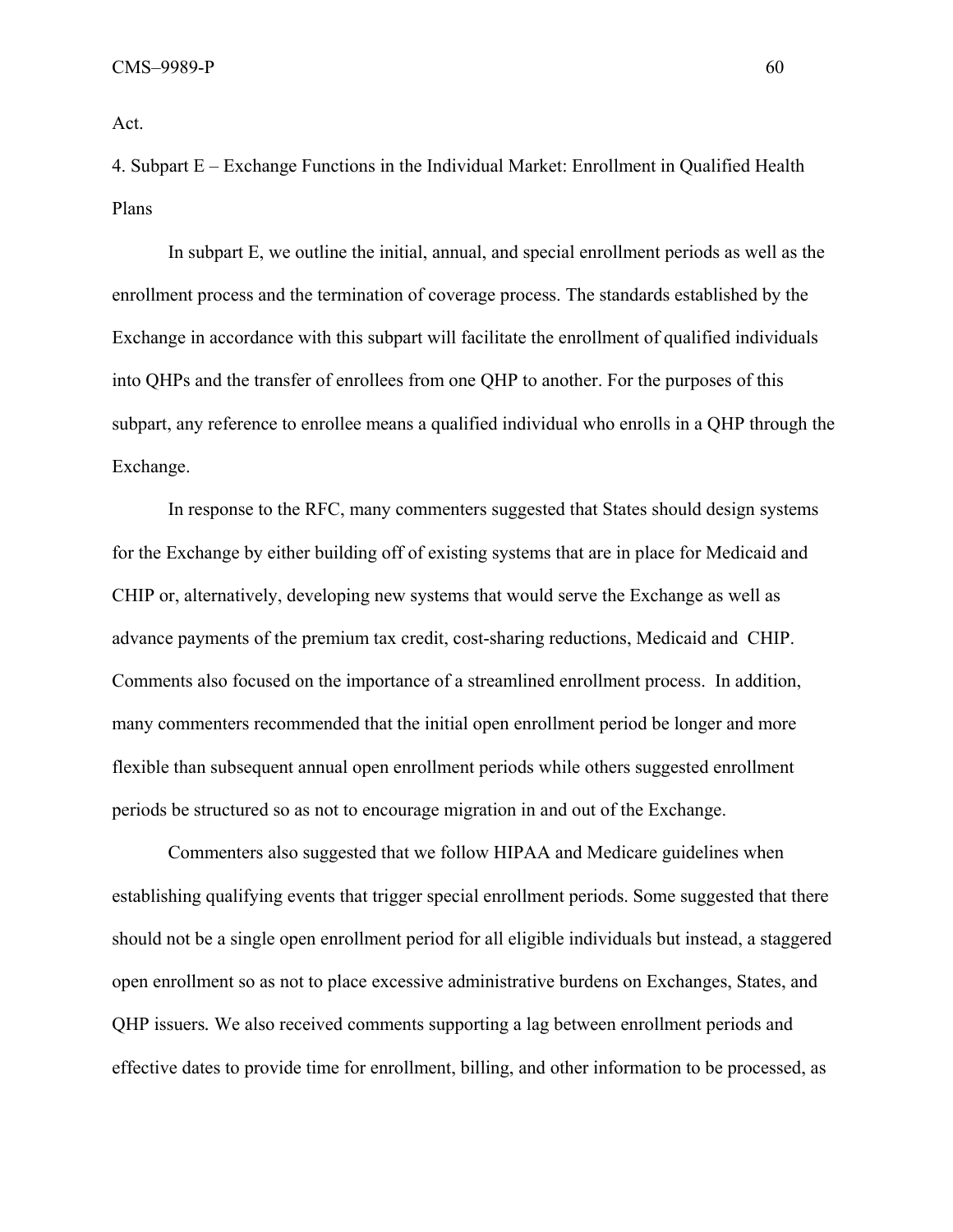well as to allow time for QHP issuers to produce and mail consumer identification cards and any necessary start-up communications.

a. Enrollment of qualified individuals into QHPs (§155.400).

Section 155.400 addresses that the Exchange must: accept a QHP selection from an applicant who is determined eligible for enrollment in a QHP, notify the issuer of the applicant's selected QHP, and transmit information necessary to enable the QHP issuer to enroll the applicant.

In paragraph (b), we propose that the Exchange must send QHP issuers enrollment information on a timely basis; we anticipate issuing further guidance on this timing. In addition, the Exchange will be required to develop a process by which QHP issuers can verify and acknowledge the receipt of enrollment information. While it would be ideal for information sharing to occur on a real-time basis, we are not certain that all parties will have the necessary functionality for real-time information sharing by 2014. As such, we encourage real-time processing and acknowledgement of enrollment information; we seek comment as to whether we should consider codifying a requirement for a specific frequency for enrollment transactions such as in real time or daily in our final rule.

To ensure that the Exchange and QHP issuers have identical plan enrollment records, we propose under paragraphs (c) and (d) that the Exchange maintain records of enrollment, submit enrollment information to HHS, and reconcile the enrollment files with the QHP issuers no less than on a monthly basis.

## b. Single streamlined application (§155.405)

Section 1413(b)(1)(A) of the Affordable Care Act requires that the Secretary develop and provide to each State a single, streamlined form that may be used to apply for advance payments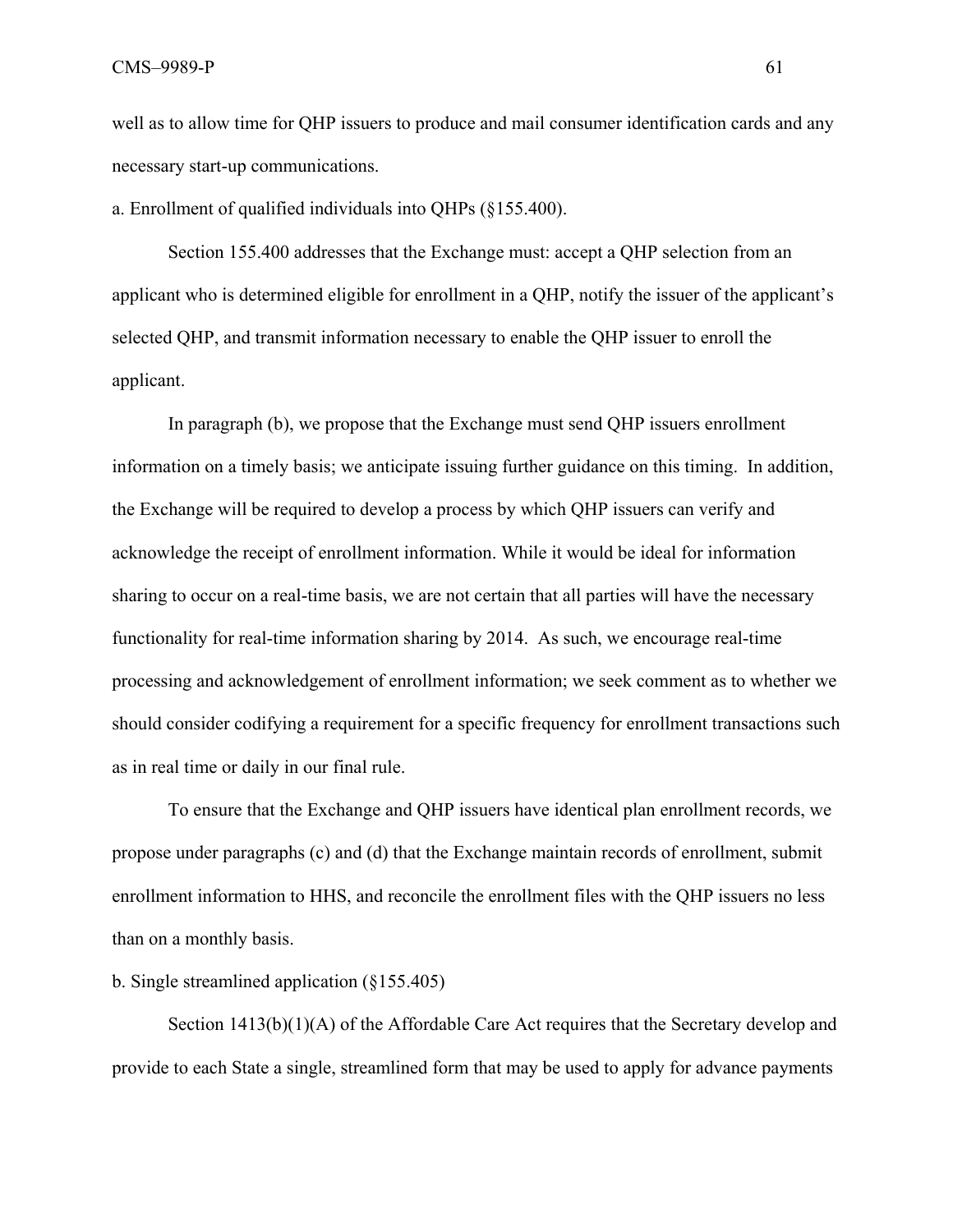CMS–9989-P 62

of the premium tax credit, cost-sharing reductions, Medicaid, CHIP, and the BHP, if a BHP is operating in the Exchange service area, and that must be structured to maximize an applicant's ability to complete the form satisfactorily, taking into account the characteristics of individuals who qualify for the programs. Section  $1311(c)(1)(F)$  of the Affordable Care Act states that an issuer shall use a uniform enrollment form for qualified individuals and employers to enroll in QHPs through the Exchange, and that the enrollment form must take into account criteria developed by the NAIC. In §155.405 we describe a single streamlined application and standards for any alternative application developed by the Exchange that incorporate both eligibility and enrollment, in order to facilitate an efficient process.

In paragraph (a), we propose that the Exchange use a single streamlined application to collect information necessary for QHP enrollment, advance payments of the premium tax credit, cost-sharing reductions, and Medicaid, CHIP, and the BHP, if a BHP is operating in the Exchange service area. We propose use of a single streamlined application to limit the amount of information and number of times an individual must make submissions to receive an eligibility determination and complete the enrollment process. HHS plans to create both a paperbased and web-based dynamic application. We anticipate that the electronic application will enable many applicants to complete the eligibility and QHP selection process in a single online session.

 In paragraph (b), we propose that if the Exchange seeks to use an alternative application it must be approved by HHS. The alternative application should collect the information necessary to support an eligibility determination and to process enrollment through the programs described in paragraph (a). Our intent is to simplify the application process and reduce, if not eliminate, the collection of extraneous information. We seek comment regarding whether we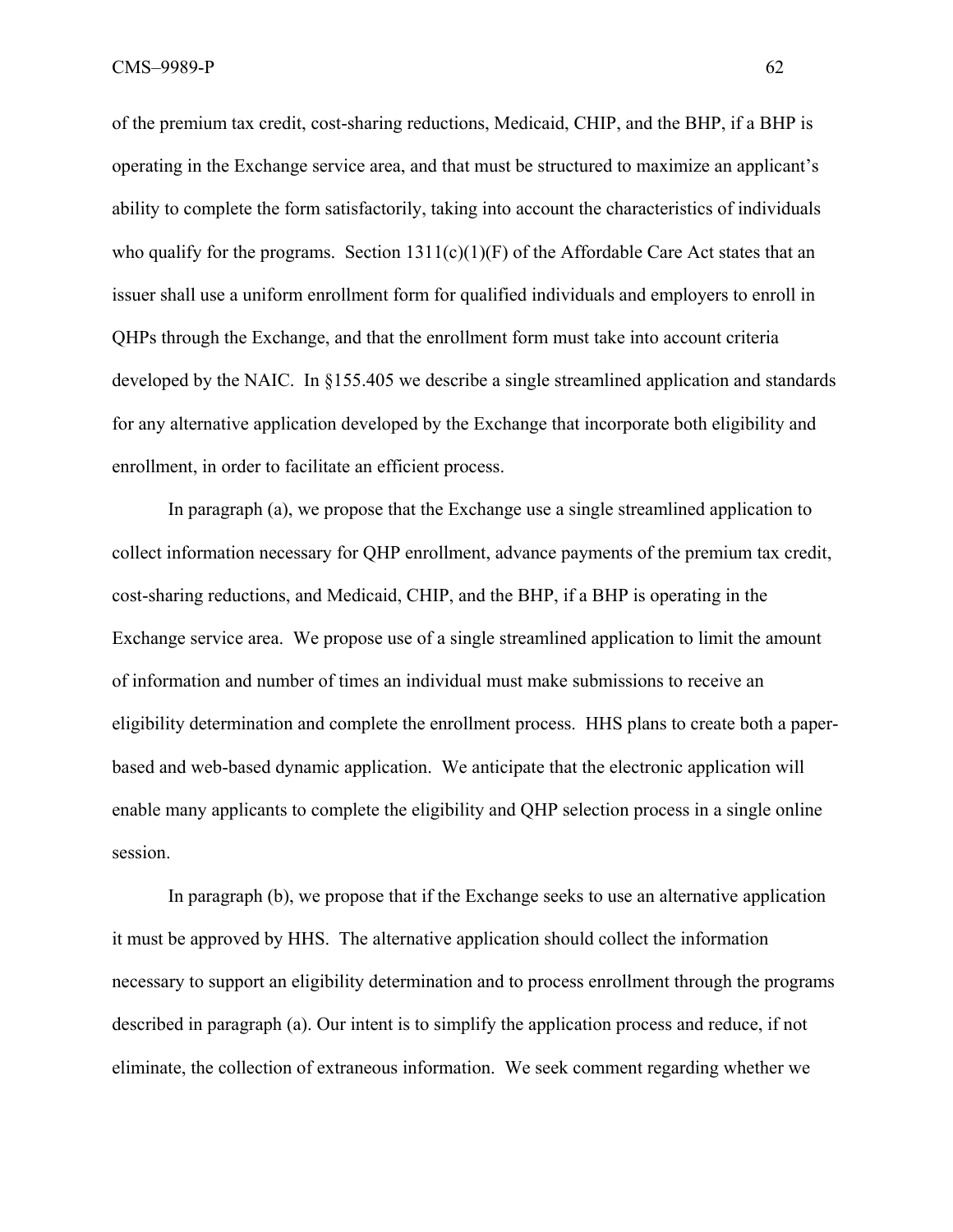should codify a requirement that applicants may not be required to answer questions that are not pertinent to the eligibility and enrollment process.

 In paragraph (c), we propose that the Exchange must accept applications from multiple sources, including the applicant; an authorized representative (we propose this to be defined by State law); or someone acting responsibly for the applicant. In addition, section 1413(b)(1)(A)(ii) of the Affordable Care Act sets forth requirements regarding mechanisms by which an individual may file an application. In paragraph  $(c)(2)$ , we propose that an individual must be able to file an application online, by telephone, by mail, or in person. We solicit comments on the requirement that an individual must be able to file an application in person.

We reserve paragraphs (d) and (e) for future rulemaking.

 In regard to requests for personally identifiable information that the Exchange will collect during the application process, we are contemplating standards for the final rule for information collection based on the Fair Information Practices Principles (FIPPs) framework. For a more detailed discussion on FIPPs, see the preamble to 155.260. According to FIPPs, applicants should be given notice of an entity's information practices before any personal information is collected from them so that they are able to make an informed decision about whether and to what extent to disclose their personal information.

c. Initial and annual open enrollment periods (§155.410)

Section 1311(c)(6) of the Affordable Care Act directs the Secretary to establish an initial open enrollment period and an annual open enrollment period. In §155.410, we propose standards for Exchanges related to the initial and annual open enrollment periods. Our proposed timeframes are informed by both the experience implementing Medicare Advantage and the Medicare Prescription Drug Benefit Program, as well as information from FEHBP.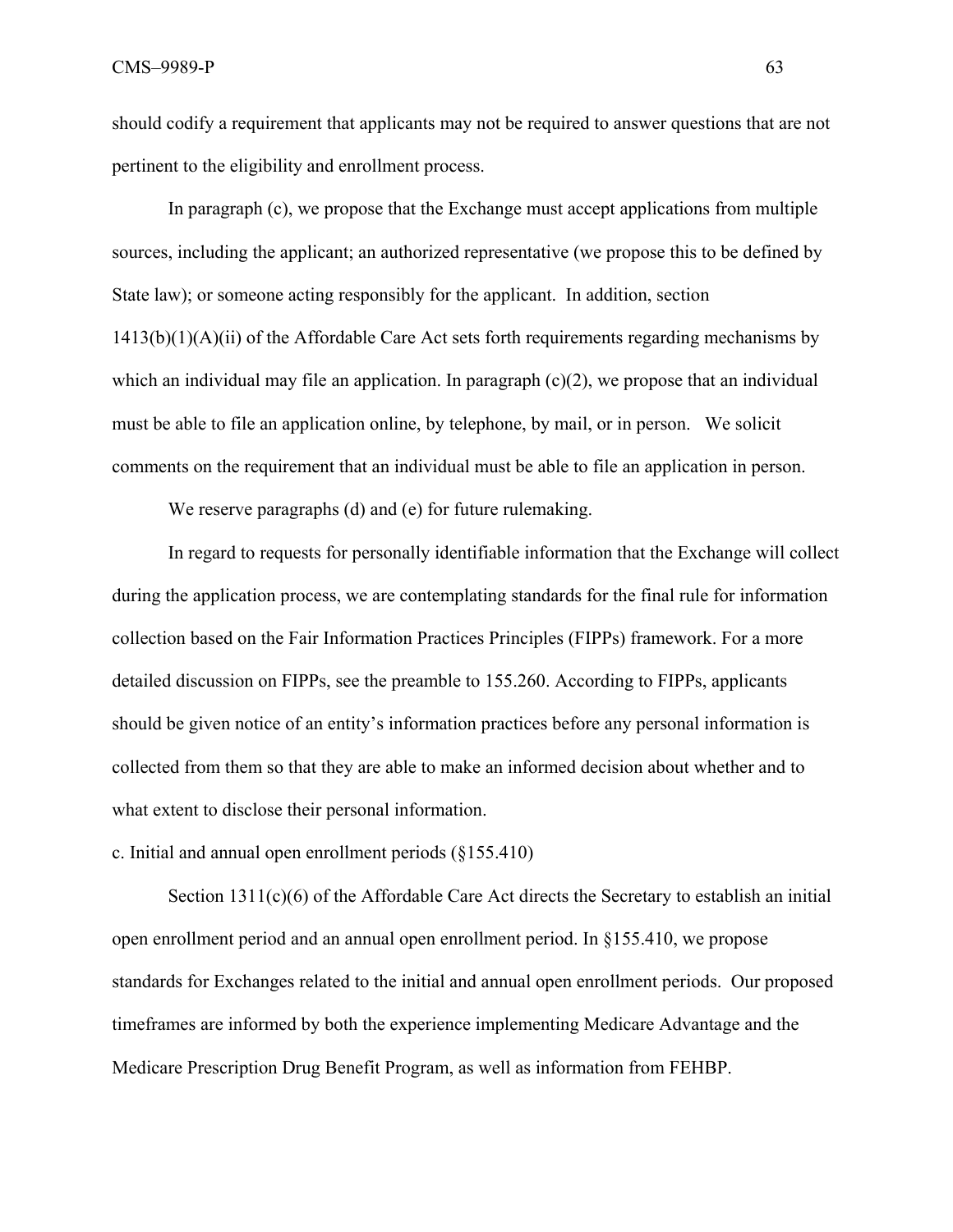In paragraph  $(a)(1)$ , we propose that the Exchange adhere to the initial and annual open enrollment periods set forth in this section and indicate that qualified individuals and enrollees may begin or change coverage in a QHP at such times. In paragraph (a)(2), we propose that the Exchange may only permit a qualified individual to enroll in a QHP or an enrollee to change QHPs during the initial open enrollment period specified in paragraph (b), the annual open enrollment period specified in paragraph (e), or a special enrollment period described in §155.420 for which the qualified individual or enrollee has been determined eligible.

In paragraph (b), we propose an initial open enrollment period that allows a qualified individual to enroll in a QHP from October 1, 2013 through February 28, 2014. We want to ensure that qualified individuals have sufficient time to learn about Exchange coverage, compare options, and ultimately enroll. In addition, we seek to provide the maximum flexibility for the information management system of the Exchange to be designed, built, tested, and ready for January 1, 2014 coverage in addition to the time needed to certify QHPs.

 We believe that consumers should have an initial open enrollment period that extends beyond January 1, 2014 to allow for outreach and education beyond the first potential date of coverage. We recognize that extending the initial open enrollment period into 2014 will require flexibility on the part of QHPs because some enrollees will have fewer than 12 months of coverage in the first year. As such, we seek to balance the needs of consumers with the interest of QHPs to have individuals enrolled for as close to a full coverage year as possible. We seek comment on the duration of the initial open enrollment period.

In paragraph (c), we propose rules regarding the effective date of coverage for the initial open enrollment period based on the date on which the Exchange receives a QHP selection from an individual, in order to allow appropriate time for QHP issuers to process QHP selections. In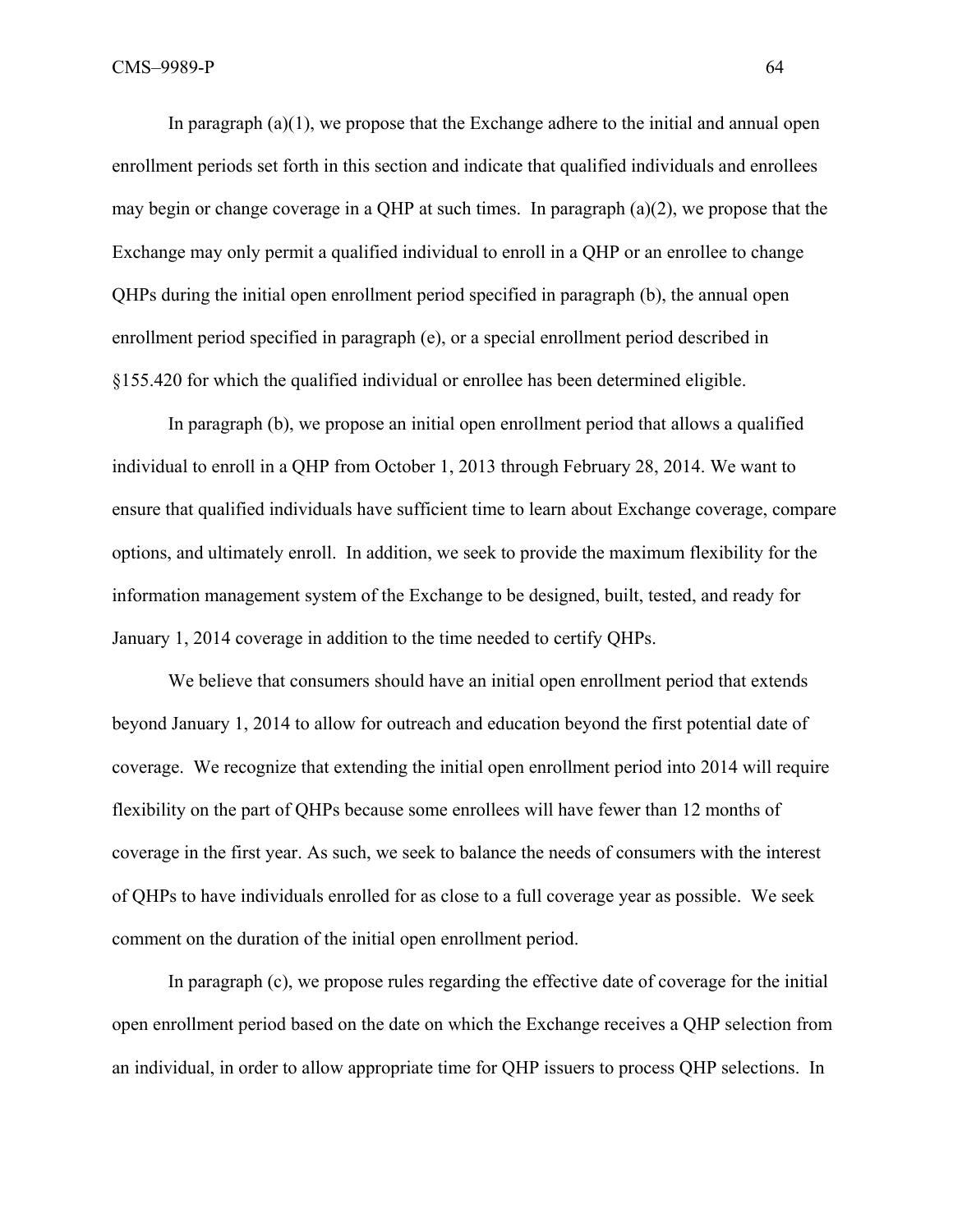paragraph  $(c)(1)$ , we propose that for a QHP selection received by the Exchange on or before December 22, 2013, the Exchange must ensure an effective date of January 1, 2014. In paragraph (c)(2), we propose that for a QHP selection received by the Exchange between the first and twenty-second day of any subsequent month during the initial open enrollment period, the Exchange must ensure an effective date on the first day of the following month. In paragraph (c)(3), we propose that for a QHP selection received by the Exchange between the twenty-third and last day of the month for any month between December, 2013 and February 28, 2014, the Exchange must ensure an effective date of either the first day of the following month or the first day of the second following month.

In general, we propose to apply this approach to effective dates for the annual open enrollment period and for special enrollment periods as well. This proposal is designed to minimize the time between enrollment and coverage effective dates, while leaving sufficient time to ensure that QHP selections can be fully processed by QHP issuers. In addition, the proposal provides the Exchange with flexibility to work with QHP issuers to implement selections received between the twenty-third and last day of the month on either the first of the following month or the first of the second following month, which allows the Exchange and QHP issuers to choose to process enrollments more quickly to the extent possible.

We note that the coverage effective date may not be set or enrollment information sent from the Exchange to the QHP until the individual is determined eligible to purchase coverage through the Exchange. Section  $36B(c)(2)(A)(i)$  of the Affordable Care Act specifies that advance payments of the premium tax credit may only be provided for an enrollee who is enrolled in a QHP on the first of the month. As such, in order to coordinate coverage in a QHP with the advance payments of the premium tax credit that support the purchase such coverage,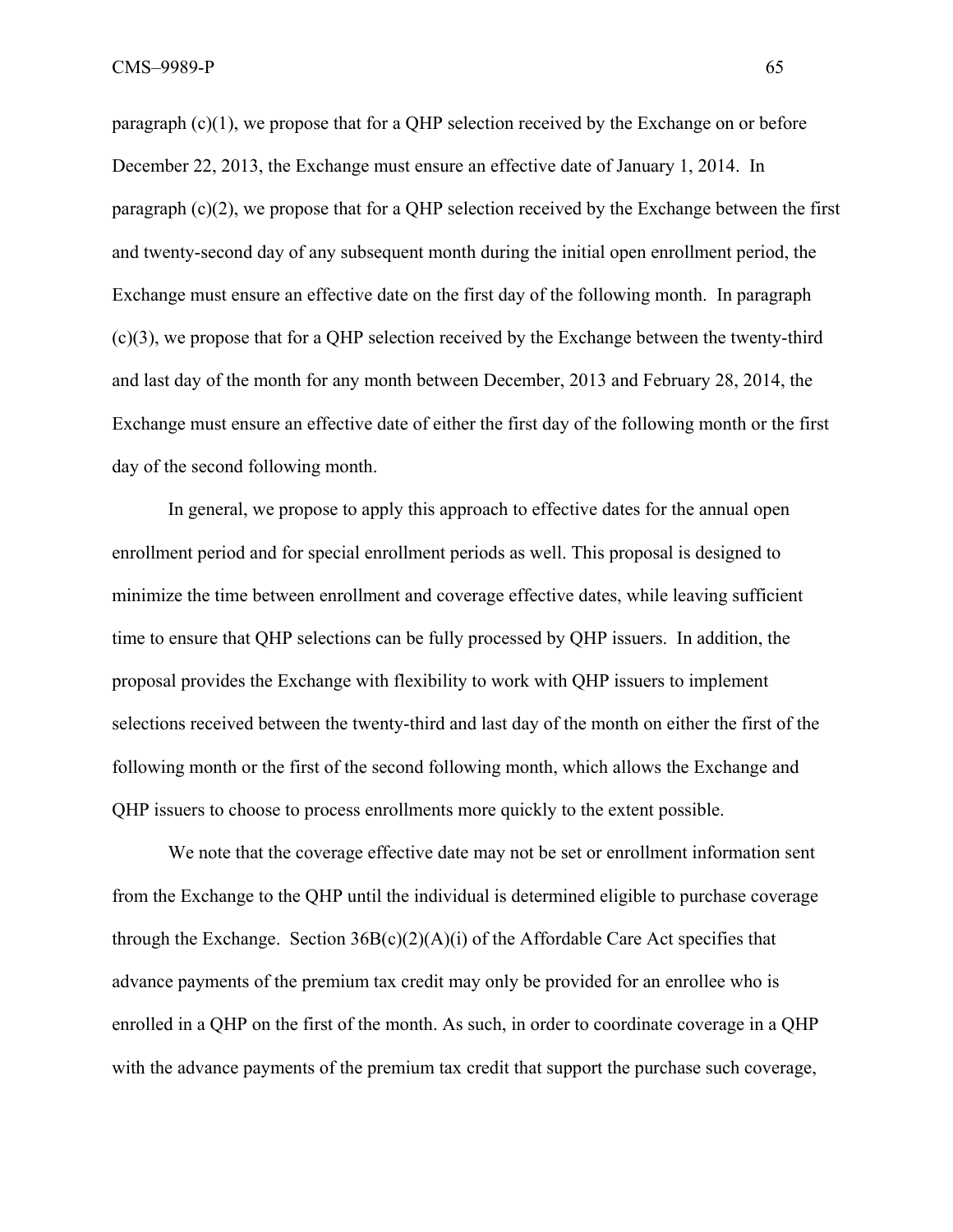CMS–9989-P 66

we propose to establish that coverage in a QHP may only begin on the first of the month. However, we seek comment as to whether we should consider allowing at least twice-monthly effective dates of coverage or complete flexibility to allow for coverage to begin any day for individuals who forego receipt of such credit for their first partial month or who are not eligible to receive advance payments of the premium tax credit.

 In paragraph (d), we propose that the Exchange must send written notification to enrollees about the annual open enrollment period. We are considering codifying the requirement that such notice must be sent no later than 30 days before the start of the annual open enrollment period in our final rule. Further, we believe the notice may require inclusion of specific information and we seek comment regarding whether we should codify such requirements for information pertaining to: (1) the date annual open enrollment begins and ends, (2) where individuals may obtain information about available QHPs, including the website, call center, and through Navigator assistance, and (3) other relevant information.

 In paragraph (e), we propose an annual open enrollment period from October 15 through December 7 of each year, starting in October 2014 for coverage beginning January 1, 2015. As an alternative annual open enrollment period, we considered November 1 through December 15 of each year to provide a 45-day window close to the end of the year that would be easy to remember. We welcome comments regarding our proposed and alternative approach for the annual open enrollment period.

In paragraph (f), we propose that the Exchange must ensure coverage is effective as of the first day of the following benefit year for a qualified individual who has made a QHP selection during the annual open enrollment period.

We seek comment regarding whether we should require Exchanges to automatically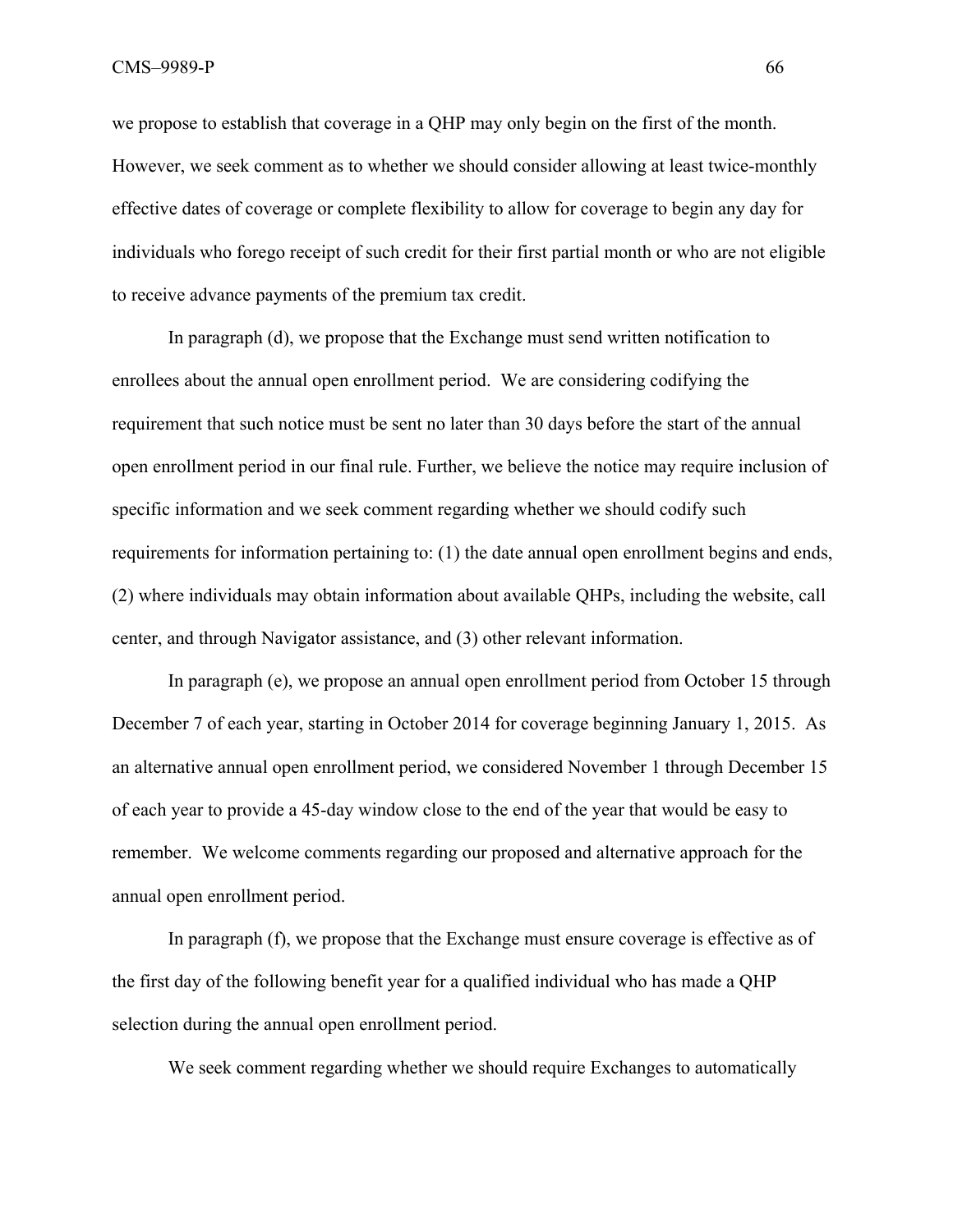enroll individuals who received advance payments of the premium tax credit and are then disenrolled from a QHP because the QHP is no longer offered if such individual does not make a new QHP selection. We also seek comment regarding whether we should codify requirements in the final rule regarding automatic enrollment of individuals into new QHPs when there are mergers between issuers or when one QHP offered through a specific issuer is no longer offered but there are other options available to the individual through the same issuer. Further, if we were to provide for automatic enrollment, we seek comment as to how far such automatic enrollment should extend.

We reserve paragraph (g) for future rulemaking.

## d. Special enrollment periods (§155.420)

In accordance with section  $1311(c)(6)(C)$  of the Affordable Care Act, the Secretary must establish special enrollment periods. The statute requires use of the special enrollment periods in section 9801 of the Code and, where relevant, special enrollment periods similar to those in the Medicare Prescription Drug Program. In §155.420, we propose standards to address this statutory requirement. In paragraph (a) of this section, we specify that the Exchange must allow a qualified individual or enrollee to enroll in a QHP or change from one QHP to another outside of the annual open enrollment period, if such individual qualifies for a special enrollment period.

In paragraph (b), we propose that, in general, the effective dates for QHP selections based on special enrollment periods follow the proposed effective dates for QHP selections during the initial or annual open enrollment periods described in §155.410(c) of this subpart. First, in paragraph (b)(1), we propose that once determined eligible for a special enrollment period, the Exchange must ensure that a qualified individual or enrollee's effective date is on the first day of the following month for all QHP selections made by the  $22<sup>nd</sup>$  of the previous month,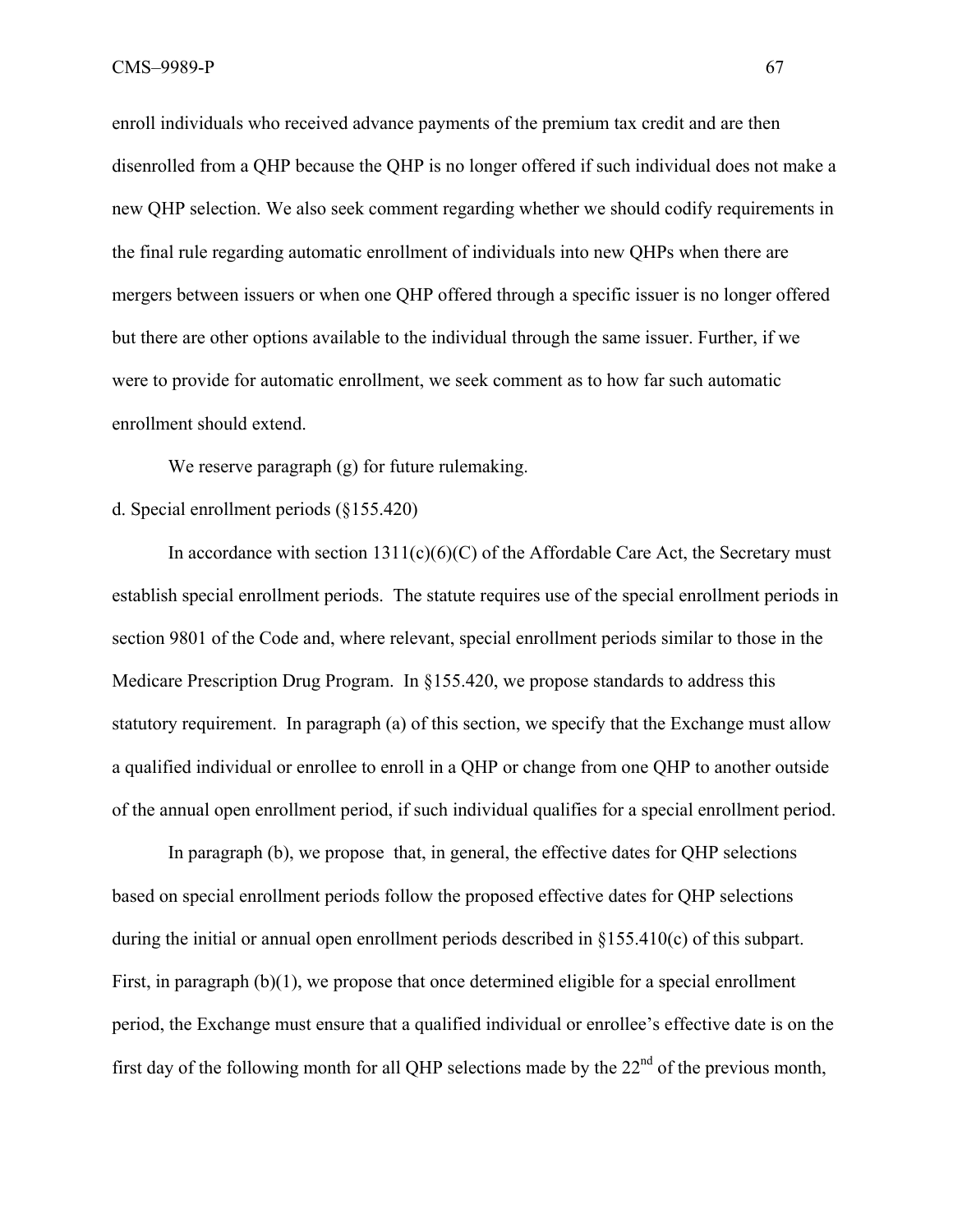and on either the first day of the following month or the first day of the second following month for all OHP selections made between the  $23<sup>rd</sup>$  and last day of a given month. We provide an exception in the case of birth, adoption or placement for adoption, for which coverage must be effective on the date of birth, adoption, or placement for adoption.

In paragraph (c), we propose a standard length of 60 days for each special enrollment period from the date of the triggering event unless the applicable regulation provides otherwise. We believe that having a standardized length for special enrollment periods will simplify administrative processes and accommodate the needs of individuals undergoing significant life changes, although we note that we raise alternatives for the special enrollment periods proposed in paragraphs  $(d)(6)$  and  $(d)(7)$  of this section in the preamble associated with those paragraphs. We request comment on the alternatives raised for the special enrollment periods described in paragraphs  $(d)(6)$  and  $(d)(7)$  and whether others, such as  $(d)(4)$ , should have an alternate start date.

 In paragraph (d), we propose specific special enrollment periods. We note that all requests for special enrollment periods must be evaluated by the Exchange as part of the eligibility determination process established pursuant to §155.200(c) of this part. For purposes of special enrollment periods provided herein, we interpret dependent to mean any individual who is or may become eligible for coverage under the terms of a QHP because of a relationship to an enrollee (including the enrollee's spouse). In paragraph  $(d)(1)$ , we propose that the Exchange permit a qualified individual and any dependents to enroll in a QHP due to loss of other minimum essential coverage. We interpret loss of coverage to include any event that triggers a loss of eligibility for other minimum essential coverage. We further propose that a dependent of a current enrollee in a QHP and the enrollee are each eligible for a special enrollment period if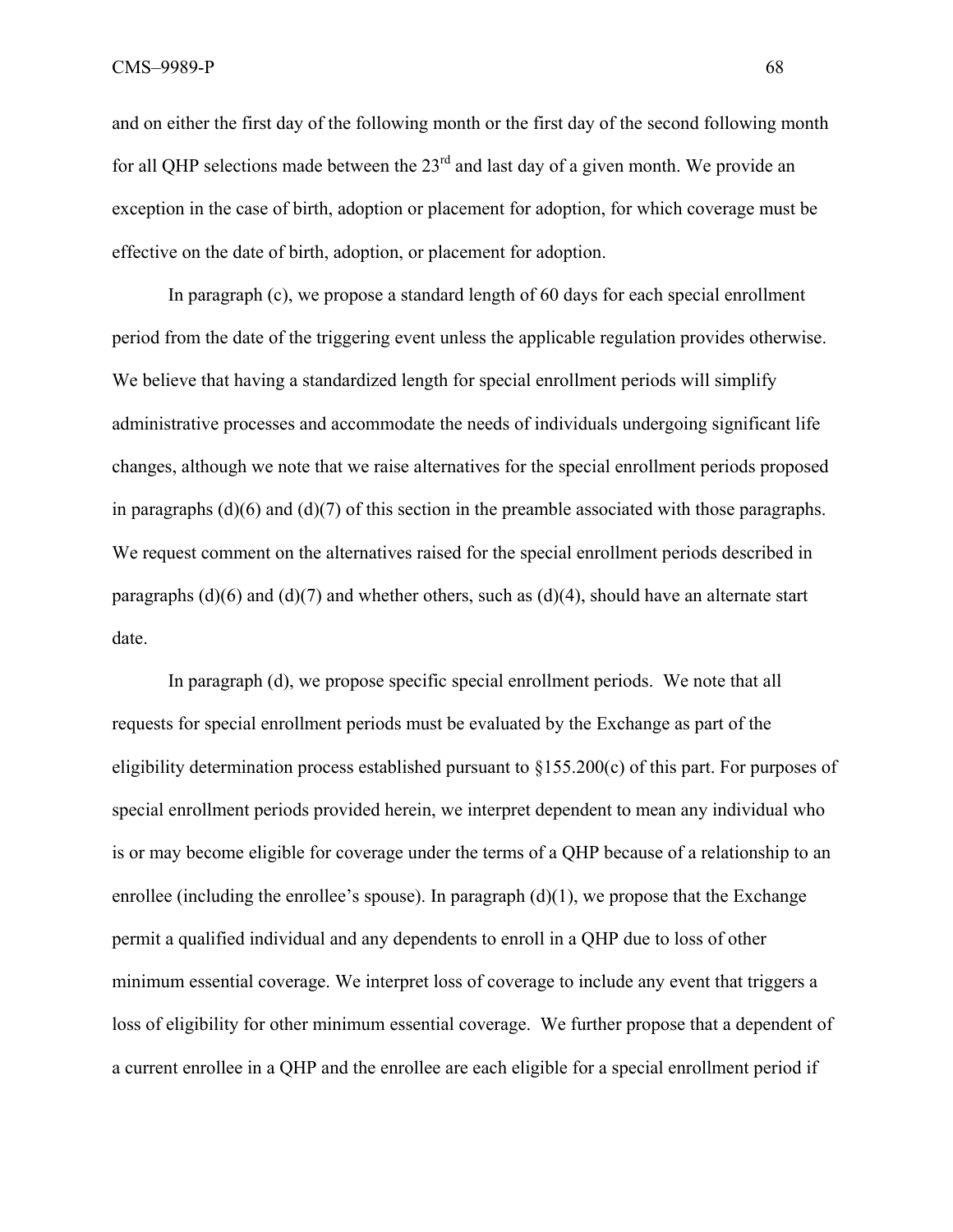the dependent loses other minimum essential coverage. Examples of loss of coverage include decertification of a QHP that occurs outside of the annual open enrollment period. In such cases, an enrollee would be allowed to select and enroll in a new QHP upon notification of plan decertification. If the enrollee does not select a new QHP before the effective date of plan termination, he or she would be provided 60 days from the date of plan termination, which is the triggering event, to select a new QHP.

Other examples of events that would qualify as loss of coverage include but are not limited to the following: legal separation or divorce ending eligibility of a spouse or step-child enrolled in other minimum essential coverage as a dependent; end of dependent status (such as attaining the maximum age to be eligible as a dependent child under the plan); death of an individual enrolled in minimum essential coverage ending eligibility for covered dependents; termination of employment or reduction in the number of hours of employment necessary to maintain coverage; or relocation outside of the service area of the QHP. Examples of relocation include relocation to the United States (US) in the case of a US citizen, national, or lawfully present individual who was not previously eligible for Exchange participation while residing outside of the US; release from incarceration; moving from the jurisdiction of one Exchange to another; or relocating outside of the individual's QHP's service area.

In accordance with section 9801(f) of the Code, we propose that loss of coverage also include: termination of employer contributions for a qualified individual or dependent who has coverage that is not COBRA continuation coverage by any current or former employee, exhaustion of COBRA continuation coverage, reaching a lifetime limit on all benefits in a grandfathered plan, and termination of Medicaid or CHIP. We vary from the Code for this first special enrollment period by specifying only loss of minimum essential coverage rather than loss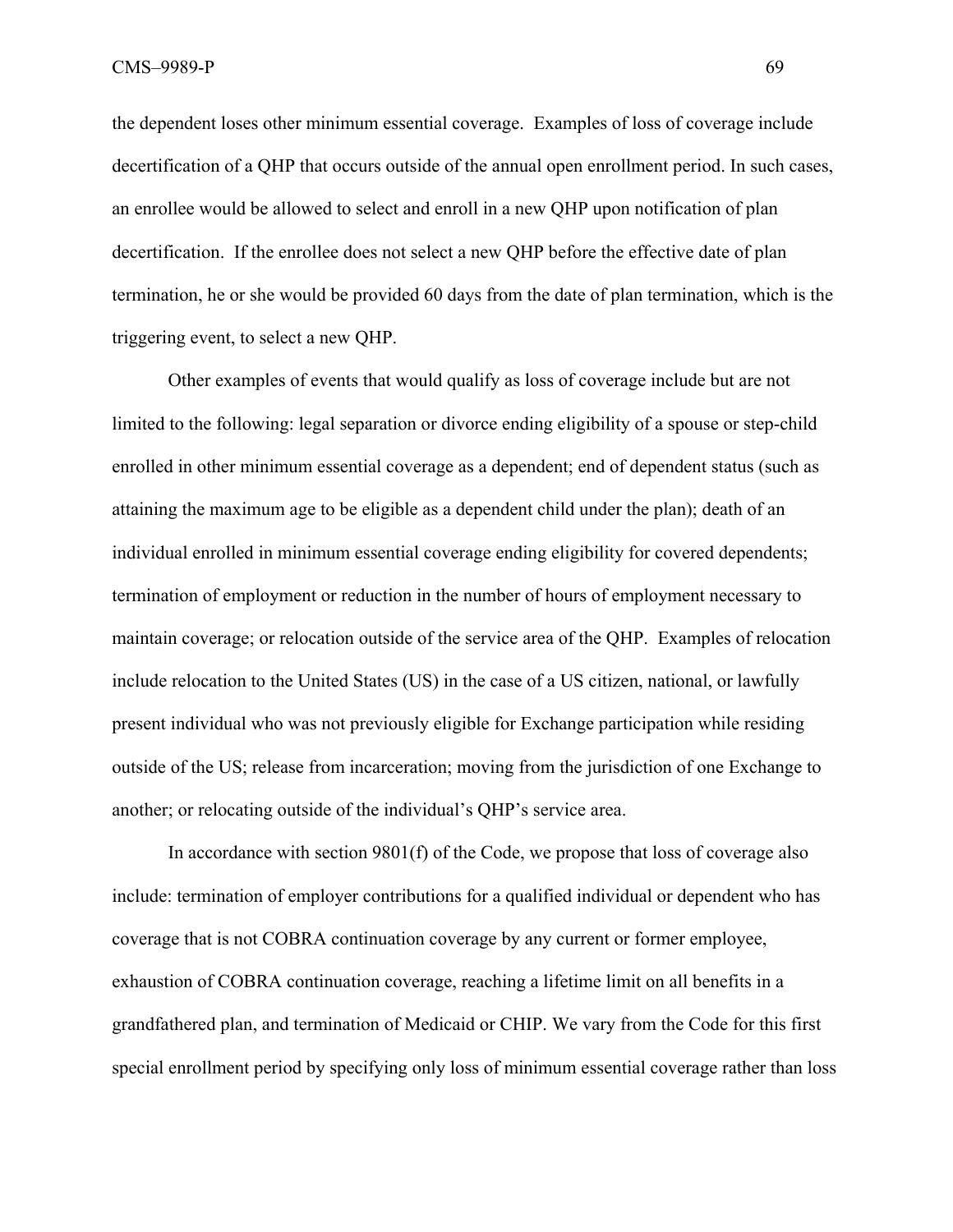of any coverage because of the requirement in section 5000A of the Affordable Care Act that qualified individuals and their dependents must maintain essential coverage. If otherwise qualified individuals who maintained less than minimum essential coverage were granted a special enrollment period based on termination of such coverage, such individuals might wait until experiencing a significant health care need to enroll in a QHP through the Exchange by using a special enrollment period. Such allowance could create a problem of adverse selection; we solicit comment on this provision.

Similar to the provisions outlined in section 9801 of the Code, we propose in paragraph (d)(2) a special enrollment period for a qualified individual who gains a dependent or becomes a dependent through marriage, birth, adoption or placement for adoption. We welcome comment as to whether States might consider expanding the special enrollment period to include gaining dependents through other life events.

Similar to when an individual is newly eligible for Medicare and has a period of time to begin coverage in Medicare and to select a Medicare Prescription Drug Plan, we propose in paragraph (d)(3) that upon gaining status as a citizen, national, or lawfully present individual in the US, a qualified individual qualifies for a special enrollment period because the individual is newly eligible to purchase coverage. We view this initial enrollment period as the functional equivalent of a special enrollment period since it occurs outside of the annual open enrollment period and provides an opportunity for eligible individuals to gain access to coverage through a QHP.

The special enrollment periods that are proposed in paragraphs  $(d)(4)$  through  $(d)(7)$  are also patterned on the Medicare Prescription Drug Program. In paragraph (d)(4), we propose that qualified individuals who experience an error in enrollment receive a special enrollment period.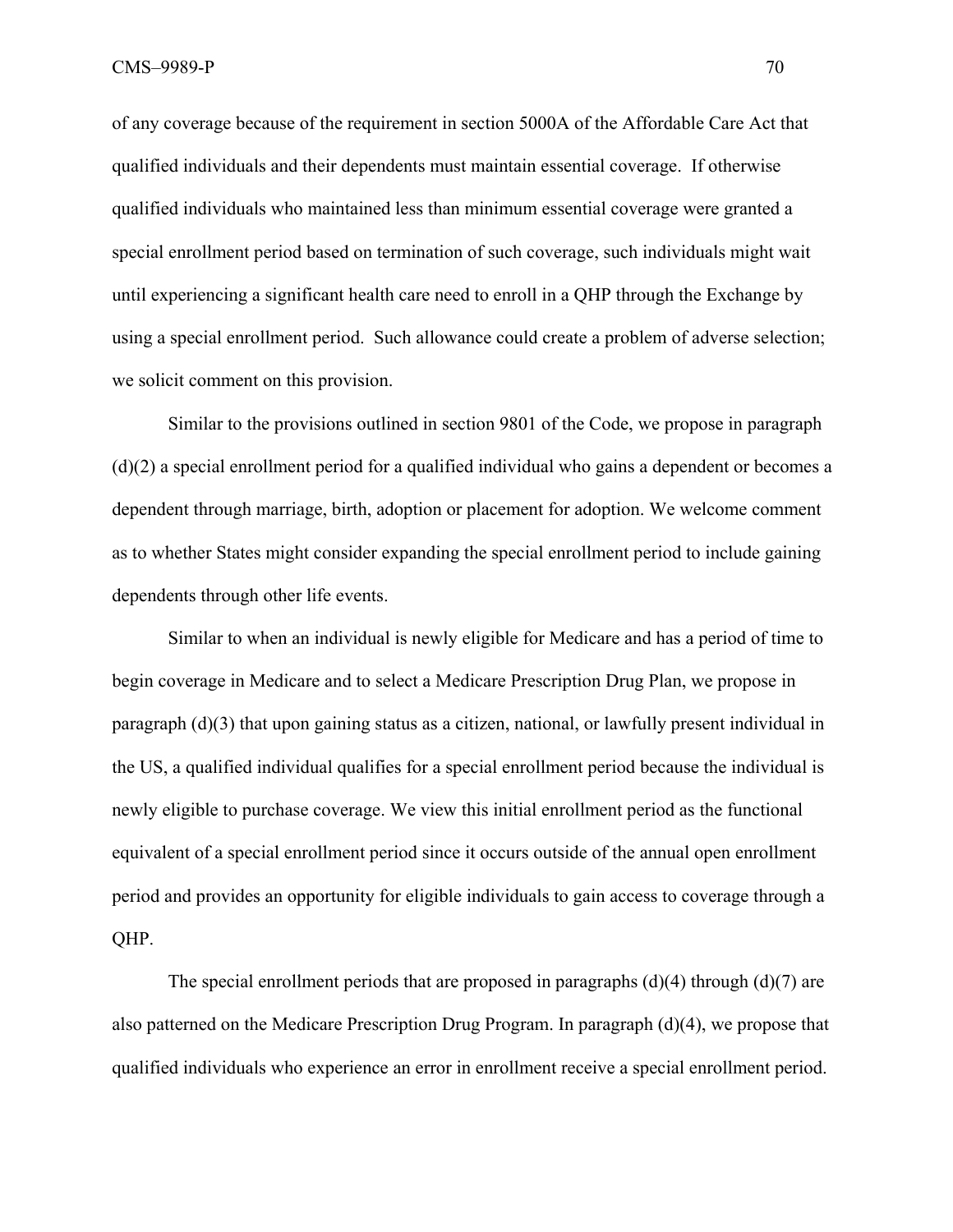This applies in any case where the Exchange finds that a qualified individual's enrollment or non-enrollment in a QHP is unintentional, inadvertent, or erroneous and is the result of the error, misrepresentation, or inaction of an officer, employee, or agent of the Exchange or HHS, or its instrumentalities as evaluated and determined by the Exchange.

In paragraph  $(d)(5)$ , we propose a special enrollment period for an individual enrolled in a QHP who adequately demonstrates to the Exchange that the QHP in which he or she is enrolled substantially violated a material provision of its contract in relation to such individual and their dependents. One example of such a violation is material misrepresentation by the QHP issuer (or its agent, representative, or plan provider) when marketing the plan to the individual.

In paragraph  $(d)(6)$ , we propose a special enrollment period for individuals who are newly eligible or newly ineligible for advance payments of the premium tax credit or have a change in eligibility for cost-sharing reductions. This proposal allows new enrollment or movement from one QHP to another. This special enrollment period would be granted for individuals who receive an eligibility determination for the first time for coverage through the Exchange or for individuals who experience a mid-year change in circumstance that changes their eligibility, including a change that ends their eligibility for advance payments of the premium tax credit. We propose this special enrollment period because we anticipate that individuals will decide whether to enroll in a QHP and choose a specific plan based in part on financial status and how financial status impacts eligibility. Additionally, qualified individuals and enrollees may wish to enroll in or change plans to take advantage of different benefit designs and plan cost structures as their eligibility changes. We seek comment as to whether the start of the 60 day special enrollment period, as discussed in 155.420(c), should be based on the date on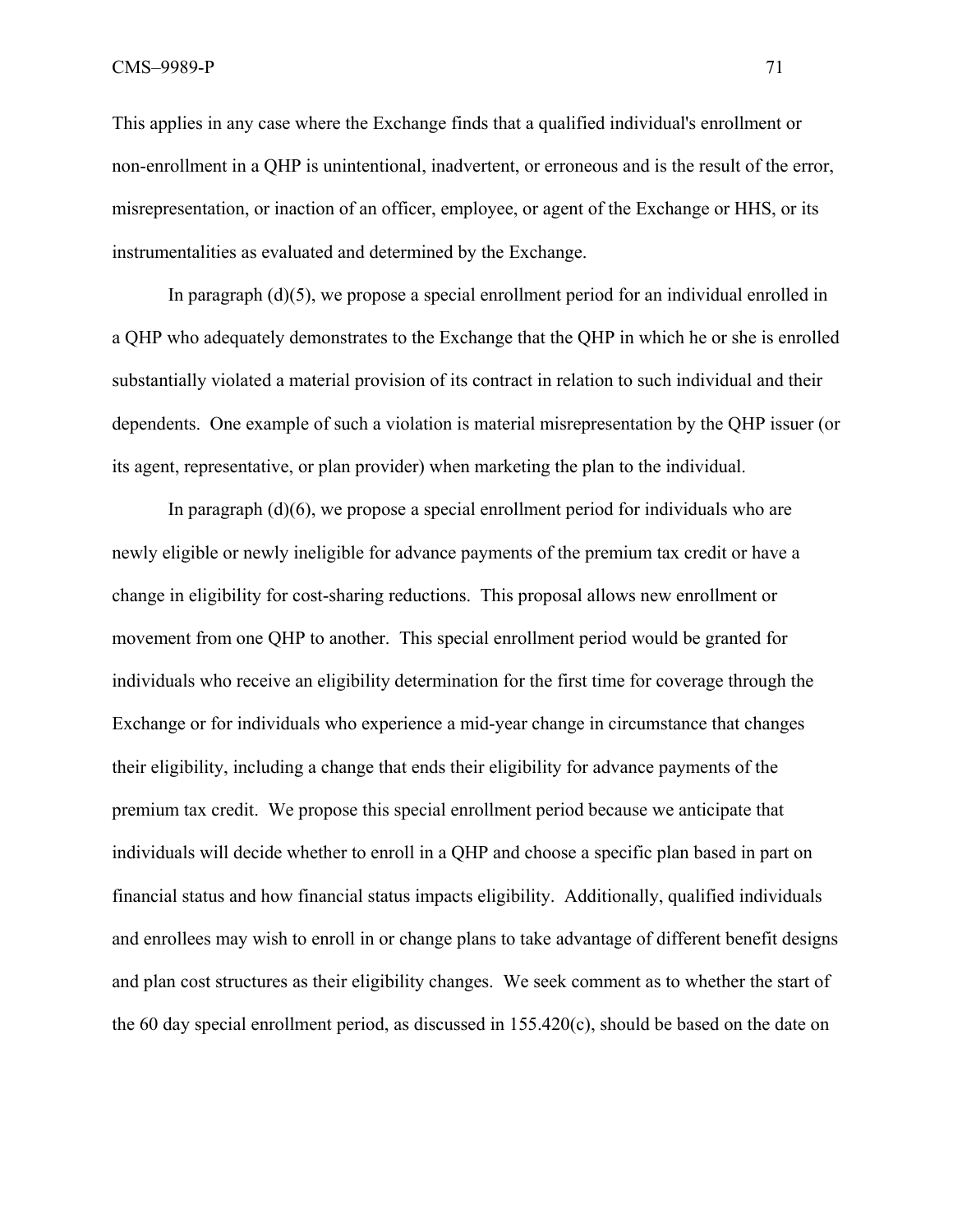which an individual experiences a change in eligibility or based upon the date of the eligibility determination.

In addition, sections  $36B(c)(2)(C)(i)$  and (ii) of the Code specify that an individual may be determined eligible for advance payments of the premium tax credit or cost-sharing reductions in situations in which minimum essential coverage offered through an eligible employer-sponsored plan, as defined in section 5000A(f)(2) of the Code, is determined to no longer meet the minimum value requirement or be affordable for the upcoming plan year. We note that even if there is a special enrollment period, advance payments of the premium tax credit only apply if the individual is not enrolled in employer coverage. The proposal in paragraph (d)(6) would allow an individual in this situation to be determined eligible for this special enrollment period during the open enrollment period for the employer-sponsored health coverage or when the employee learns of the change in his or her eligible employer-sponsored plan, even if he or she is still covered by the eligible employer-sponsored plan at the time of eligibility determination. This is designed to ensure that such individuals will not be required to be uninsured prior to receiving a determination of eligibility for a special enrollment period. We request comment on the timing of the special enrollment period in this situation and whether the 60 day period should begin when the employee learns of the change(s) in the employersponsored coverage or when the employee terminates coverage by the employer-sponsored plan.

In paragraph  $(d)(7)$ , we propose that if new QHPs offered through the Exchange are available to a qualified individual or enrollee as a result of a permanent move, such enrollee receives a special enrollment period. We propose that the special enrollment period begin on either the date of the permanent move or on the date the individual provides notification of such move and request comment on these alternatives. Individuals who move and have new QHP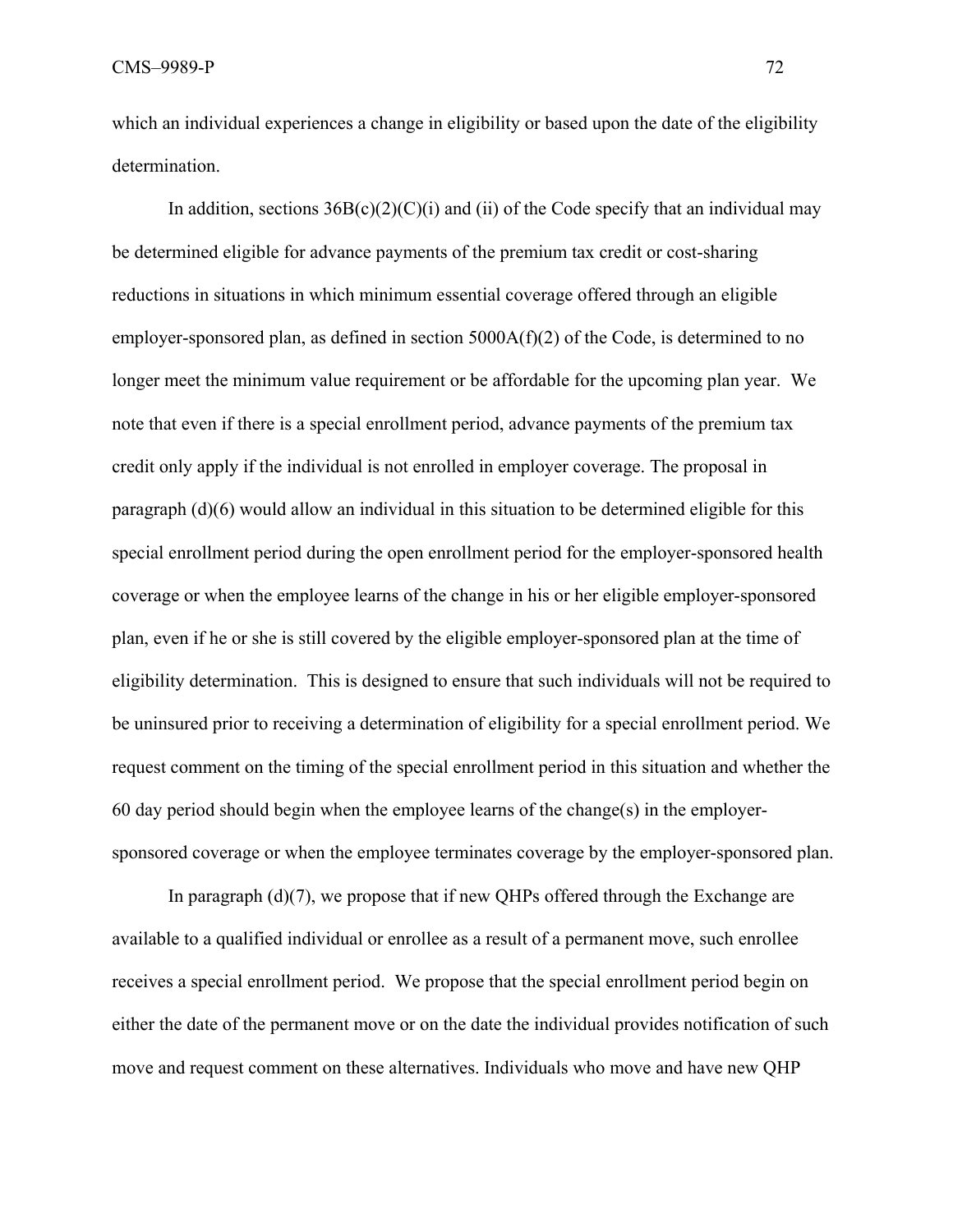available to them as a result of the move, but continue to reside in the current plan service area, may use this special enrollment period to enroll in any QHP for which they are newly eligible in their new place of residence. It is the individual's responsibility to notify the Exchange or QHP that he/she is permanently moving.

We considered several options with respect to the start date for the special enrollment period proposed in paragraph (d)(7) regarding an individual or enrollee who gains access to new QHPs as a result of a permanent move. One option that we considered for the start date of this special enrollment period was either the date of the individual's permanent move, or the date on which the individual provides notice of the move, if an individual provides notice of his or her move within a reasonable timeframe. Under this option, we could establish the length of this special enrollment period either as 60 days from the start date or as 60 days from the date of the move or his or her notice of the move, whichever is later. We solicit comments on these options.

In paragraph (d)(8), we propose to codify the statutory special enrollment period that Indians receive a monthly special enrollment period as specified in section  $1311(c)(6)(D)$  of the Affordable Care Act. We interpret the monthly special enrollment period to allow for an Indian to join or change plans one time per month. For purposes of this special enrollment period, section 1311(c)(6)(D) defines an Indian as specified in section 4 of the Indian Health Care Improvement Act (IHCIA). Section 4 of the IHCIA defines "Indian" as a member of a Federally-recognized tribe. We solicit comment on the potential implications on the process for verifying Indian status.

In paragraph  $(d)(9)$  we propose a special enrollment period for exceptional circumstances, as determined by the Exchange or HHS. This special enrollment period could be used for a variety of situations, including natural disasters such as hurricanes or floods.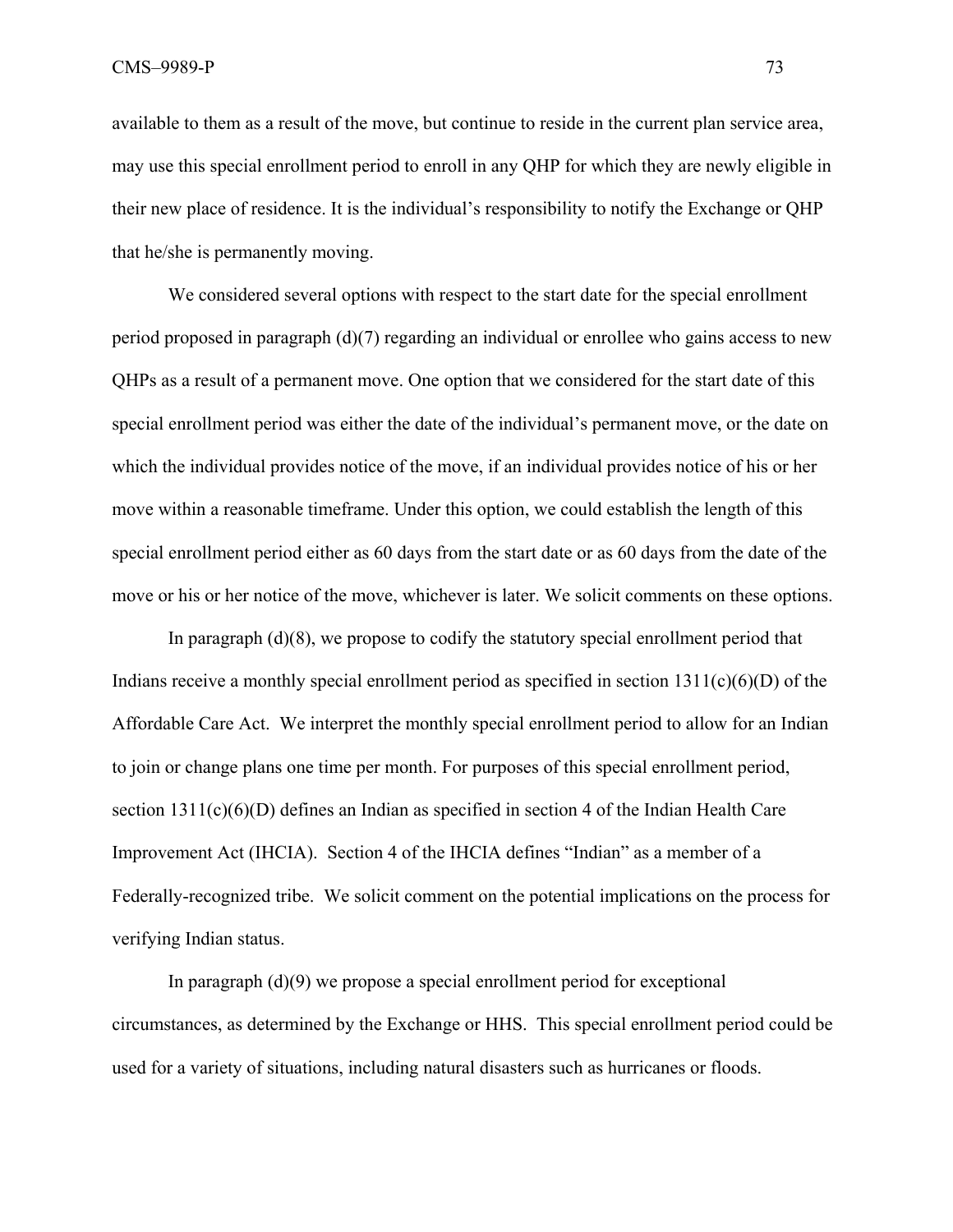Exceptional circumstances include circumstances that would impede an individual's ability to enroll on a timely basis, through no fault of his or her own.

In paragraph (e), similar to section 9801 of the Code, we propose that loss of coverage does not include failure to pay premiums on a timely basis, including COBRA premiums prior to expiration of COBRA coverage, or situations allowing for a rescission as specified in 45 CFR §147.128.

In paragraph (f) we propose that upon qualifying for a special enrollment period, the Exchange may only allow an existing enrollee of a QHP to change plans within levels of coverage as defined by 1302(d) of the Affordable Care Act. As an example, if an enrollee is in a silver level plan and gives birth to a child outside of the annual open enrollment period, the enrollee may add the child to her existing plan or change from one silver level plan to another; however, she may not move to a gold level plan. We propose this limitation to maintain a single level of coverage throughout the year to avoid adverse selection. We propose a single exception for new eligibility for advance payments of the premium tax credit or change in eligibility for cost-sharing reductions. We recognize that limiting enrollees such that they must stay within a specific coverage level during a special enrollment period could pose a challenge for an enrollee in a catastrophic plan that becomes pregnant. We request comment as to whether we should provide an exception for such circumstances.

We clarify that the Exchange will provide information, accept applications, perform eligibility determinations, and accept enrollments and send enrollment information to QHPs for individuals year round to accommodate special enrollment periods, and coverage through Medicaid and CHIP. Although most individuals will likely approach the Exchange during initial and annual open enrollment periods, individuals may approach the Exchange at all times.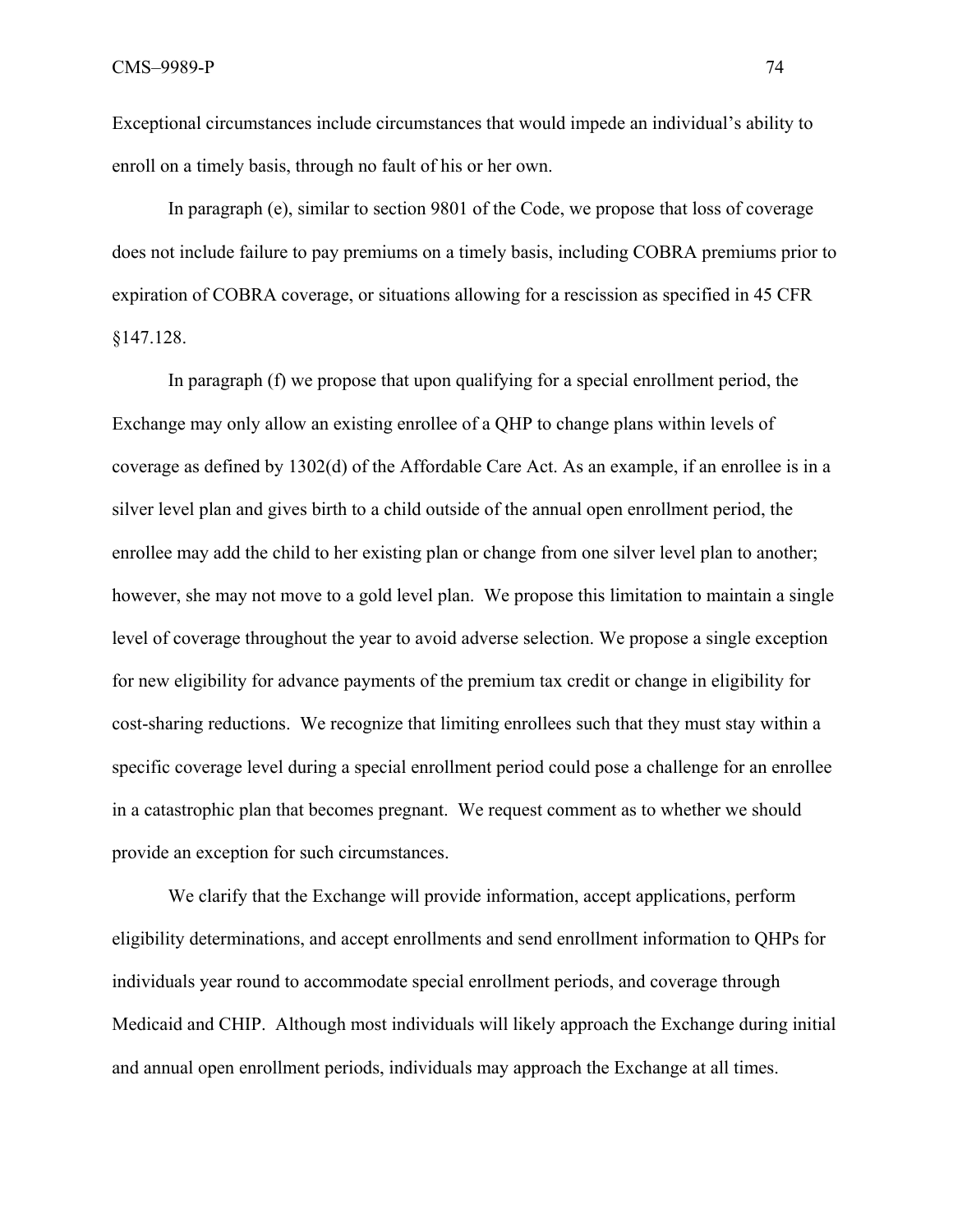Further, the special enrollment periods that are required and set forth in §155.420 are not the only applicable enrollment requirements. To the extent other law applies to require a special enrollment right from issuers, such law continues to apply. The Exchange special enrollment periods are a minimum requirement for the Exchange to permit enrollment outside of the initial and annual open enrollment periods.

## e. Termination of coverage (§155.430)

Pursuant to section  $1321(a)(1)$  of the Affordable Care Act, in paragraph (a), we propose that the Exchange must determine the form and manner in which coverage in a QHP may be terminated.

In paragraph (b), we propose a set of events that would cause an enrollee's coverage in a QHP to be terminated. In paragraph (b)(1), we propose that the Exchange must permit an enrollee to terminate his or her coverage in a QHP with appropriate notice to the Exchange or the QHP. We anticipate that these voluntary termination requests will generally occur in situations in which an enrollee in a QHP has obtained other minimum essential coverage. In paragraph  $(b)(2)$ , we propose that the Exchange may terminate an enrollee's coverage in a QHP, and must permit a QHP issuer to terminate such coverage in the following circumstances: (1) the enrollee is no longer eligible for coverage in a QHP through the Exchange; (2) the enrollee becomes covered in other minimum essential coverage; (3) payments of premiums for coverage of the enrollee cease, provided that the grace period for enrollees receiving advance payments of the premium tax credit, as specified in §156.270(d) of this chapter, has elapsed; (4) the enrollee's coverage is rescinded in accordance with §147.128 of this chapter; (5) the QHP terminates or is decertified by the Exchange as described in §155.1080; or (6) the enrollee changes from one QHP to another during the annual open enrollment period, or a special enrollment period in accordance with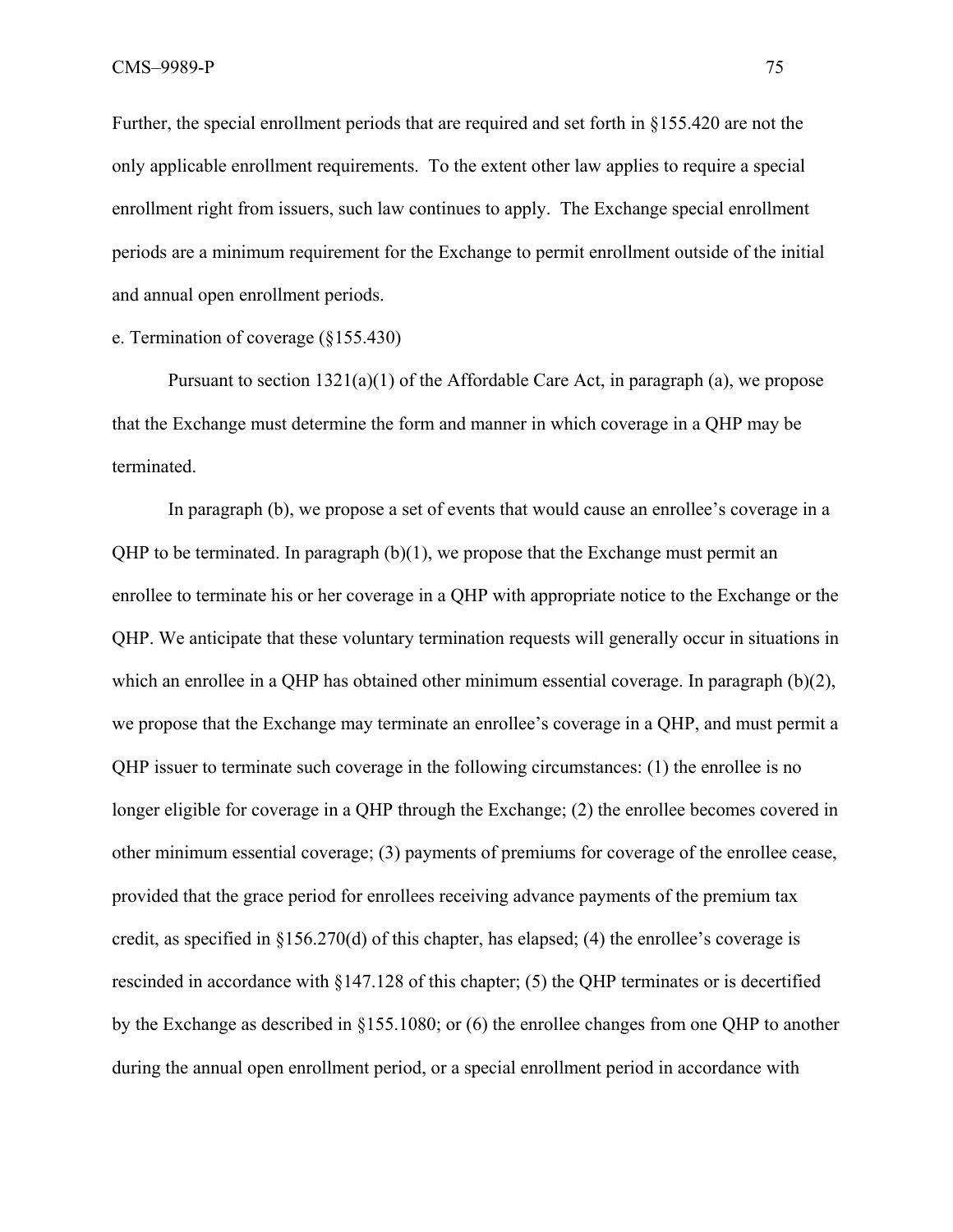## §155.410 or §155.420.

To ensure the Exchange oversees the actions related to termination of coverage undertaken by QHPs, in paragraph (c), we propose that the Exchange must establish maintenance of records procedures for termination of coverage, track the number of individuals for whom coverage has been terminated and submit that information to HHS on a monthly basis, establish terms for reasonable accommodations, and retain records in order to facilitate audit functions.

In paragraph (d), we propose standards for the effective dates for termination of coverage. In paragraph  $(d)(1)$ , we propose that in the case of a termination requested by an enrollee, the last day of coverage for an enrollee is the termination date specified by the enrollee, if the Exchange and QHP have a reasonable amount of time from the date on which the enrollee provides notice to terminate his or her coverage. We also propose that if the Exchange or the QHP do not have a reasonable amount of time from the date on which the enrollee provides notice to terminate his or her coverage, the last day of coverage is the first day after such reasonable amount of time has passed.

In paragraph  $(d)(2)$ , we propose that in the case of a termination by the Exchange or a QHP as a result of an enrollee obtaining new minimum essential coverage, the last day of coverage is the day before the effective date of the new coverage. We solicit comments regarding how Exchanges can work with QHP issuers to implement this proposal, which is intended to ensure that an enrollee is not covered under two forms of minimum essential coverage simultaneously. Among the concerns about double coverage is that it makes an individual ineligible for the premium tax credit in accordance with section  $36B(c)(2)(B)$  of the Code. We also note that as the Exchange establishes procedures for termination of coverage notification to enrollees, it should consider how it will also notify the issuer about effective dates of coverage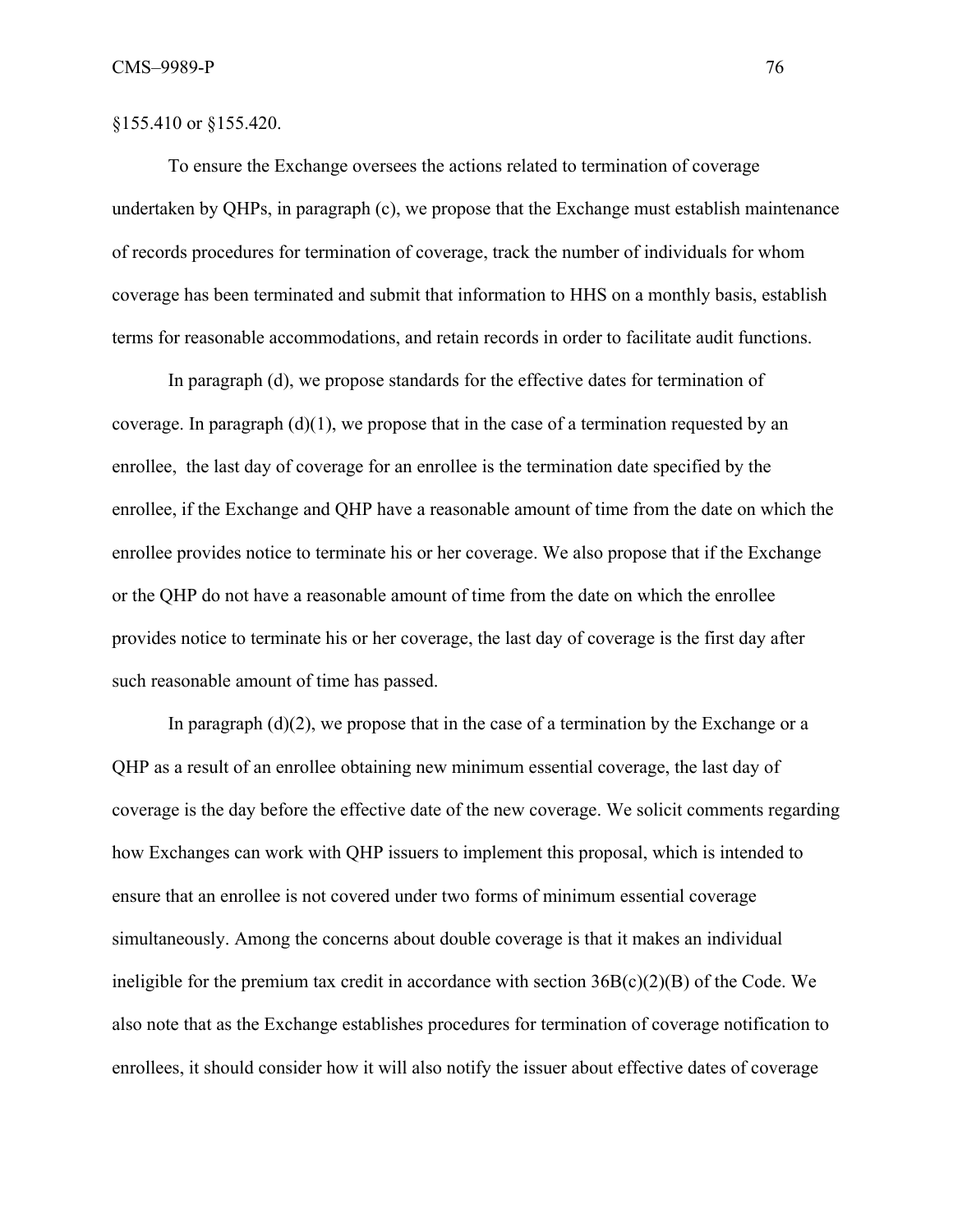termination.

In paragraph  $(d)(3)$ , we propose that in the case of a termination by the Exchange or a QHP as a result of an enrollee changing QHPs, the last day of coverage in the enrollee's prior QHP is the day before the effective date of coverage in his or her new QHP. Lastly, in paragraph  $(d)(4)$ , we propose that for a termination that is not described in paragraphs  $(d)(1)-(3)$ , the last day of coverage is the fourteenth day of the month if the notice of termination is sent by the Exchange or termination is initiated by the QHP no later than the fourteenth day of the previous month or, the last day of the month if the notice of termination is sent by the Exchange or termination is initiated by the QHP no later than the last day of the previous month. As an example, if the Exchange notifies an enrollee of his or her termination on September 12, his or her coverage will terminate on October 14.

f. Reserved (§155.440)

5. Subpart H – Exchange Functions: Small Business Health Options Program (SHOP)

Section  $1311(b)(1)(B)$  of the Affordable Care Act directs each State that chooses to operate an Exchange to establish insurance options for small businesses through a Small Business Health Options Program (SHOP). This program will enable small employers to offer affordable health plans to their employees. Subpart H of this part contains the proposed standards for Exchanges with respect to a SHOP. States that choose to operate an Exchange may also merge SHOP with the individual market Exchange.

We note that participation in a SHOP is strictly voluntary for small employers. Like the Exchange generally, the SHOP will improve access to information about plan benefits, quality, and premiums. It gives small businesses the types of choices and purchasing power that large businesses typically enjoy. Purchasing employer-sponsored coverage through the SHOP will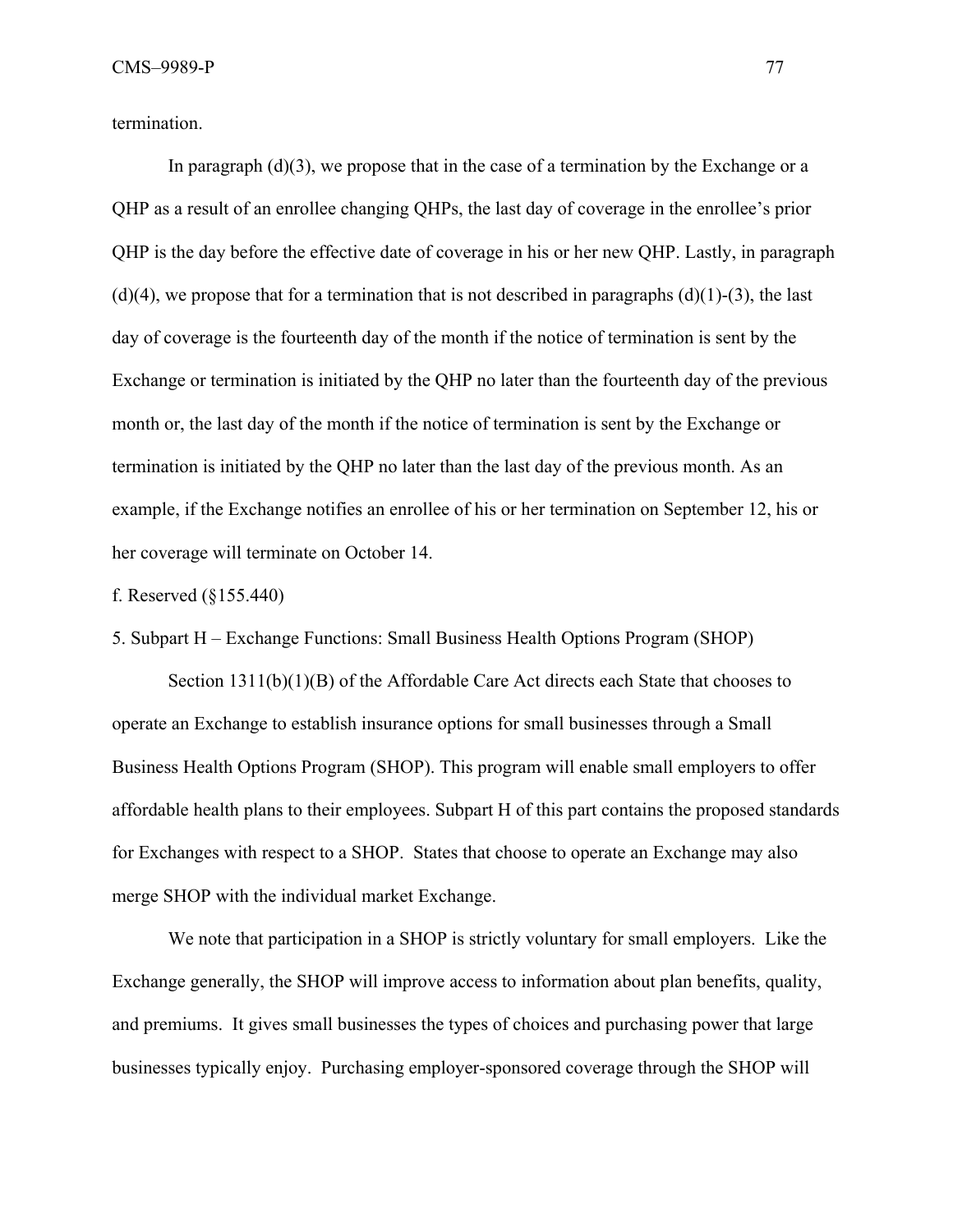also qualify certain small employers to receive a small business tax credit for up to 50 percent of the employer's premium contributions toward employee coverage pursuant to section 45R of the Code. The requirements for the small business tax credit applicable for calendar years 2014 and beyond are not within the scope of this rule, but will be addressed in separate rulemaking by the Secretary of the Treasury.

# a. Standards for the establishment of a SHOP (§155.700)

In §155.700, we propose that an Exchange must provide for the establishment of a SHOP that meets the requirements of this subpart, and is designed to assist qualified employers and facilitate the enrollment of qualified employees into qualified health plans.

b. Functions of a SHOP (§155.705)

 In §155.705, we propose the required functions of a SHOP. In paragraph (a), we propose that the SHOP must carry out all the required functions of an Exchange described in this subpart and in subparts C, E, H, and K of this part. As some of the requirements contained in those subparts are specific to the individual market, we propose the SHOP exceptions from those requirements in  $(a)(1)$  through  $(a)(5)$ .

In paragraph  $(a)(1)$ , we propose that the SHOP does not need to meet the requirements related to individual eligibility determinations described in §155.200(c) and the appeals of such determinations described in §155.200(d). In paragraph (a)(2) we clarify that the SHOP does not need to comply with the requirements related to enrollment of qualified individuals into QHPs, as described in subpart E. The enrollment requirements specific to SHOP are outlined in §155.720 of this subpart.

In paragraph (a)(3), we propose that the SHOP does not need to include the calculator described in §155.205(c) given that individuals eligible for affordable employer sponsored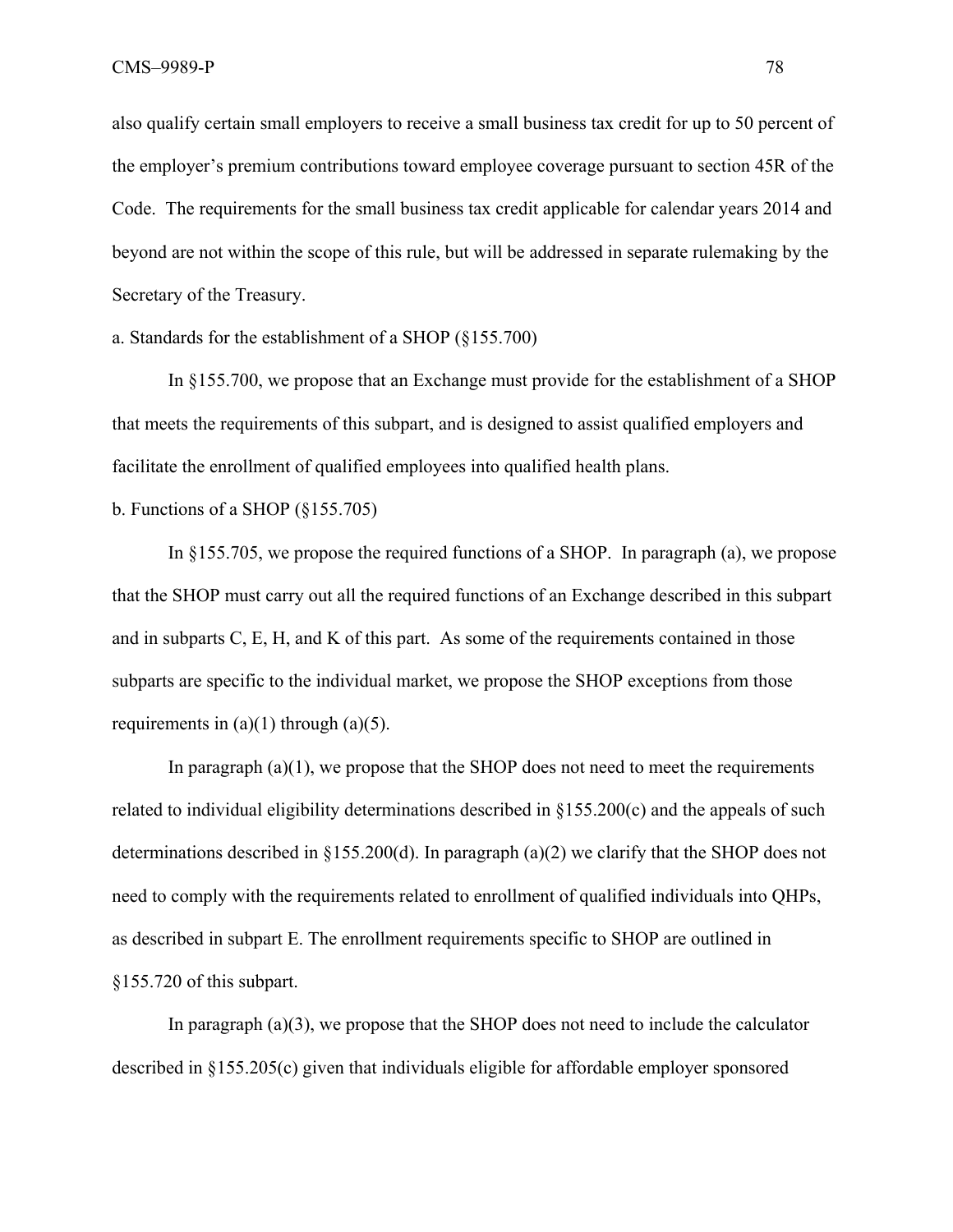coverage are not eligible for advance payments of the premium tax credit. Because of the employee choice provisions of the Affordable Care Act, we encourage a SHOP to consider options to calculate and display the net employee contribution to the premium for different plans and different family compositions, after any employer contribution has been subtracted from the full premium amount. Because conveying net premium to the employee for coverage is current market practice and is important to informed employee choice, we encourage SHOPs to use this practice.

In paragraph  $(a)(4)$ , we clarify that the SHOP does not need to certify exemptions from the individual coverage requirement as described in §155.200(b), as the Exchange will fulfill this requirement. In paragraph  $(a)(5)$ , we clarify that requirements related to the payment of premiums by individuals, Indian tribes, tribal organizations and urban Indian organizations under §155.240 do not apply to the SHOP.

In paragraph (b), we propose unique functions of the SHOP. In paragraph  $(b)(1)$ , we clarify that a SHOP must adhere to unique enrollment and eligibility requirements that are further described in §155.710, 715,720, 725, and 730. In addition, the SHOP must at a minimum facilitate the special enrollment periods described in §156.285(b)(2). We note that in the context of a SHOP, a special enrollment period allows a qualified employee to join or change plans in certain circumstances during a period other than the employer's annual open enrollment period. In paragraph  $§156.285(b)(2)$ , we propose that all of the special enrollment periods that apply in the Exchange in connection with individual market coverage apply in the SHOP, with two exceptions: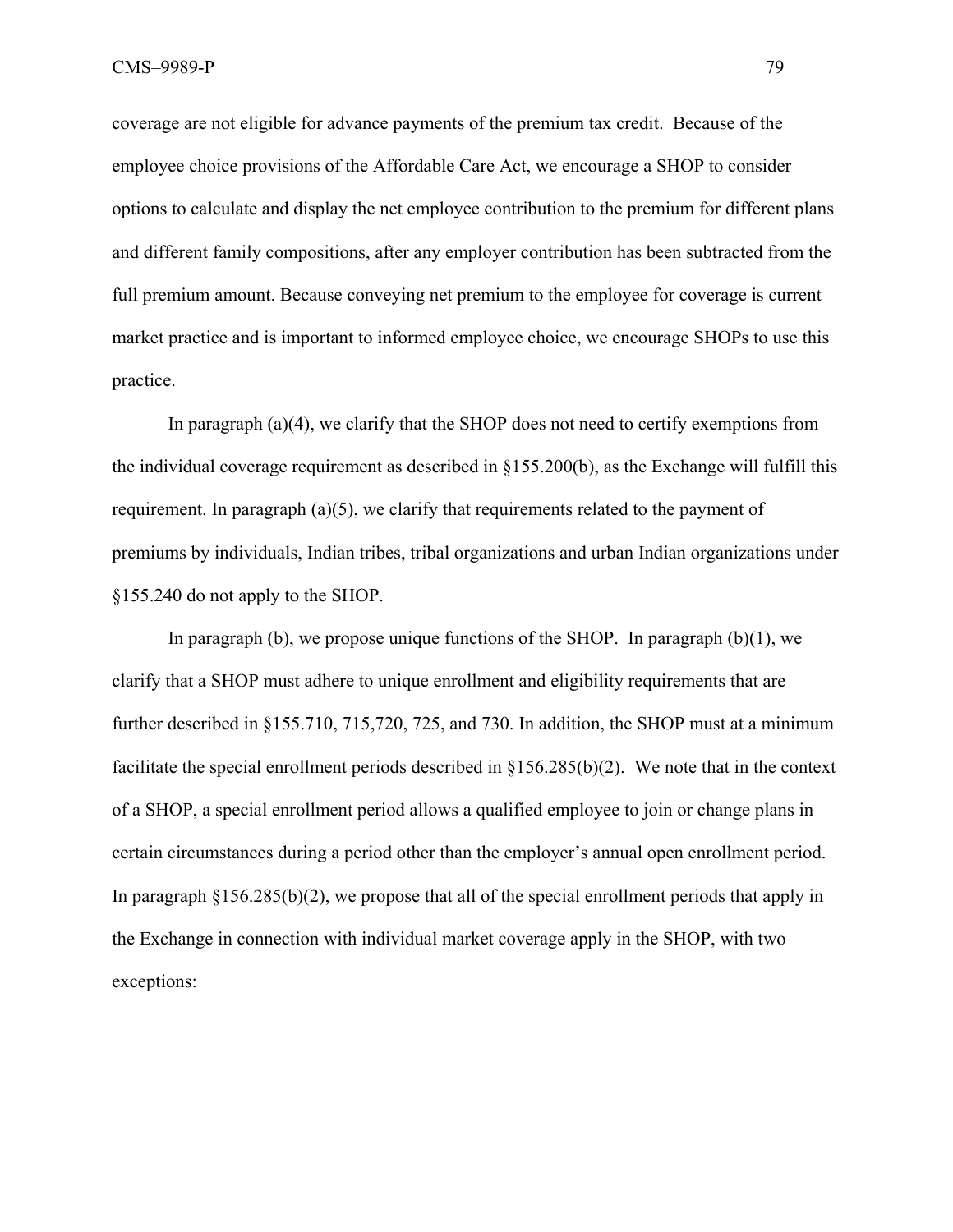- (1) Because non-lawfully present individuals employed by a small business are not eligible for the SHOP, there would be no special enrollment period associated with becoming a new citizen, national, or lawfully present individual for the SHOP;
- (2) There would be no special enrollment period in the SHOP to reflect a change in eligibility or new eligibility for advance payments of the premium tax credit or costsharing reductions since neither is available to qualified employees in the SHOP.

We recognize that other laws (including, but not limited to HIPAA (P.L. 104-191)) may require additional special enrollment periods and this proposed rule in no way eliminates those requirements. We also clarify that the two exceptions described above also apply to qualified employees in a SHOP with merged risk pools. We invite comment on special enrollment periods for the SHOP and how they might differ from those that would apply to the Exchange for the individual market.

In paragraph (b)(2) of this section, we propose to codify **s**ection 1312(a)(2) of the Affordable Care Act, which specifically provides that a qualified employer may choose a level of coverage under 1302(b), under which a qualified employee may choose an available plan at that level of coverage. We interpret the statute as requiring a SHOP to offer this specific consumer choice option to qualified employers and qualified employees.

In paragraph (b)(3), we provide flexibility for Exchanges and their SHOPs to choose additional ways for qualified employers to offer one or more plans to their employees. For example, an Exchange may (1) allow employees to choose any QHP offered in the SHOP at any level; (2) allow employers to select specific levels from which an employee may choose a QHP; (3) allow employers to select specific QHPs from different levels of coverage from which an employee may choose a QHP; or (4) allow employers to select a single QHP to offer employees.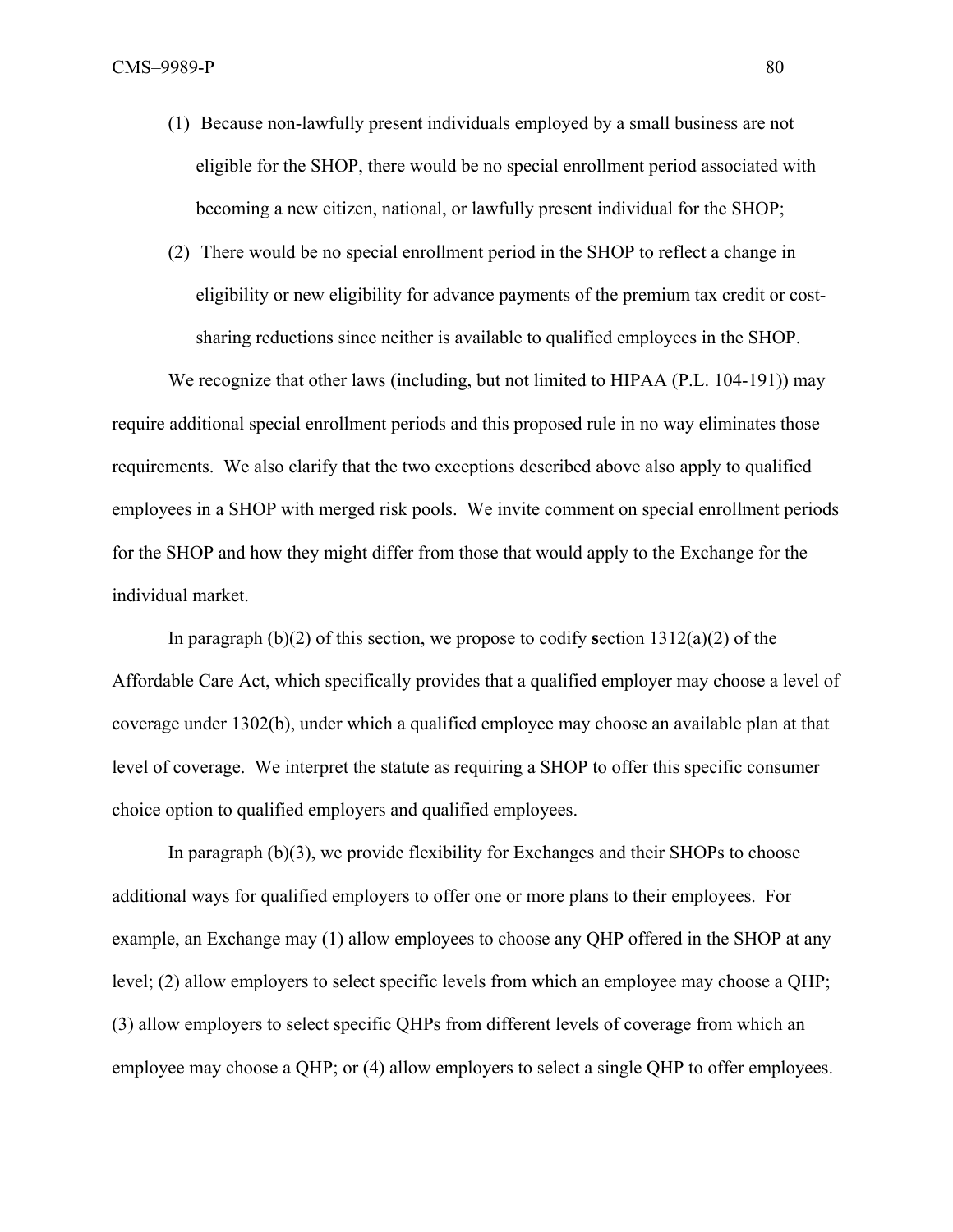With respect to the fourth potential option, we believe that section  $1312(f)(2)(B)$  of the Affordable Care Act may allow a qualified employer to select only a single QHP to make available to qualified employees. We welcome comments on the statutory interpretation of section 1312(a)(2)(A), which speaks to employer specification of a level of coverage and section 1312(f)(2)(B), which may permit a single QHP selection by an employer.

We note that allowing a qualified employee to purchase any plan across levels raises some potential for risk selection. A portion of any risk selection among plans and issuers due to employee choice of QHPs as defined in §155.705(b)(2) may be mitigated through the risk adjustment program established pursuant to section 1343 of the Affordable Care Act. We also address this by only proposing a requirement for employee choice within a level of cost sharing, while providing SHOPs the option to offer broader employee choices among plans. We invite comment on this proposed flexibility.

A common practice in the small group market is the issuers' use of minimum participation rules, as defined in 42 U.S.C.  $300gg-11(e)(2)$ . The purpose of minimum participation rules is to protect the issuer against adverse selection related to healthy employees either remaining uninsured or obtaining coverage in the individual market. The first concern is mitigated by the coverage expansion provisions in the Affordable Care Act, and the second is mitigated by the market reform provisions of the Act. Nonetheless, there may still be advantages to establishing a minimum participation rule for participation in the SHOP. Methods for calculating the participation rate may vary across States. For example, in some States, carriers may exclude certain non-participating qualified employees from the calculation if they have certain types of coverage, such as Medicare, Medicaid, or employer-sponsored health insurance obtained through a spouse. We invite comment about whether QHPs offered in the SHOP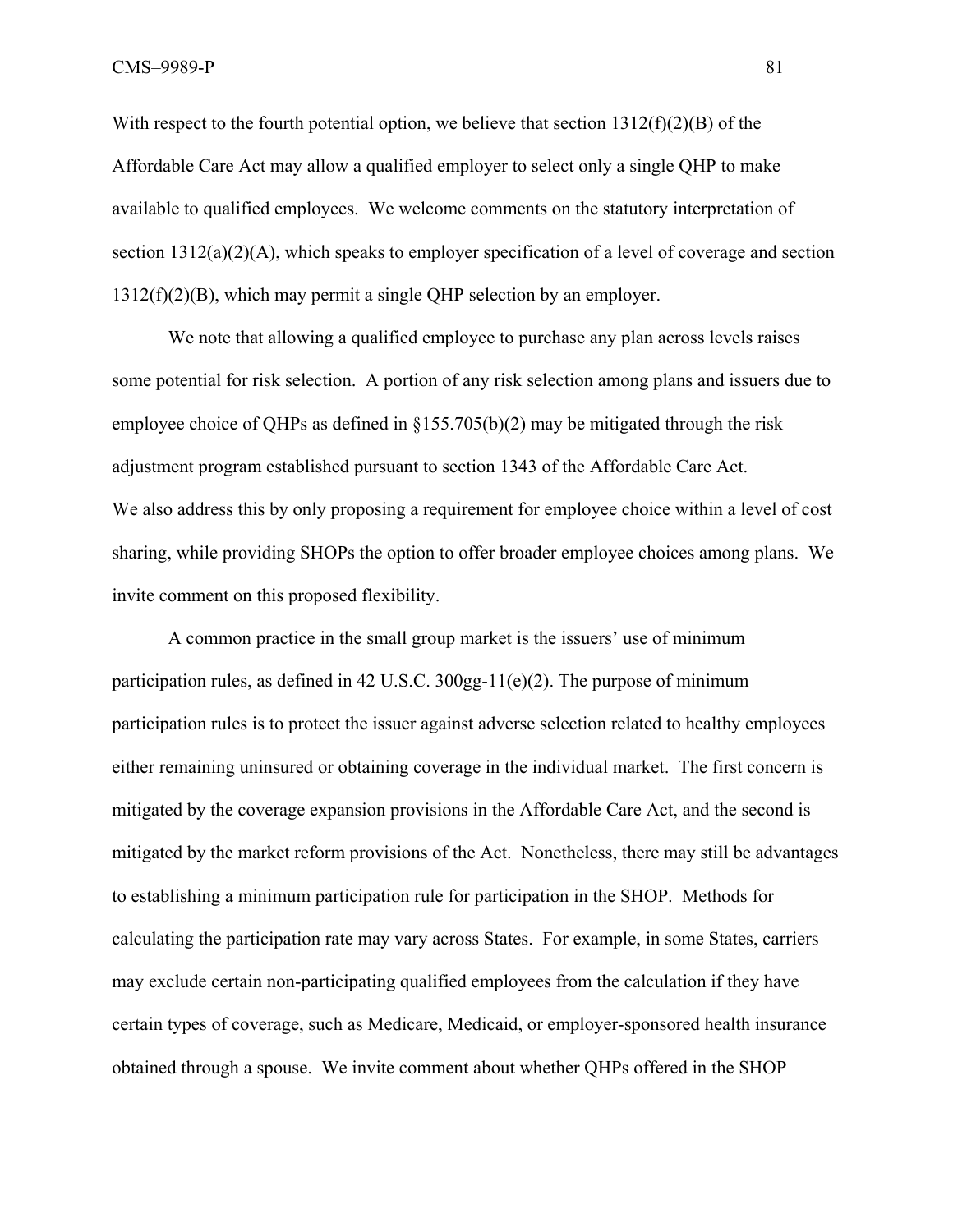should be required to waive application of minimum participation rules at the level of the QHP or issuer; whether a minimum participation rule applied at the SHOP level is desirable; and if so, how the rate should be calculated, what the rate should be, and whether the minimum participation rate should be established in Federal regulation.

 In paragraph (b)(4), we propose standards related to premium aggregation by the SHOP. To simplify the administration of health benefits among small employers, we propose that the SHOP allow qualified employers to receive a single monthly bill for all QHPs in which their employees are enrolled and to pay a single monthly amount to the SHOP. If this option were not available, a qualified employer may have to pay multiple bills from different QHP issuers each month. Therefore, we propose in paragraph  $(b)(4)(i)$  to require that the SHOP provide a monthly bill to a qualified employer that identifies the total premiums owed. We anticipate that most SHOPs will also include the employer and employee contribution for the QHP selected by each employee as a service to employers. Employers will have selected their contribution at the time of initial enrollment or renewal, and employees will have based their plan choices in part on the net cost of the QHPs they select. In paragraph (b)(4)(ii), we propose that the SHOP collect from employers offering multiple coverage options a single cumulative premium payment for all of a qualified employer's qualified employees enrolled through the employer in the SHOP. We note that the SHOP, itself, may aggregate these premium payments from employers and distribute these payments to the appropriate QHP issuers or contract with a third party to perform this function.

In paragraph (b)(5), we clarify that with respect to QHP certification, QHPs must meet the requirements described in §156.285. As described further in subpart C of part 156, the minimum Federal certification criteria for health plans participating in the SHOP are nearly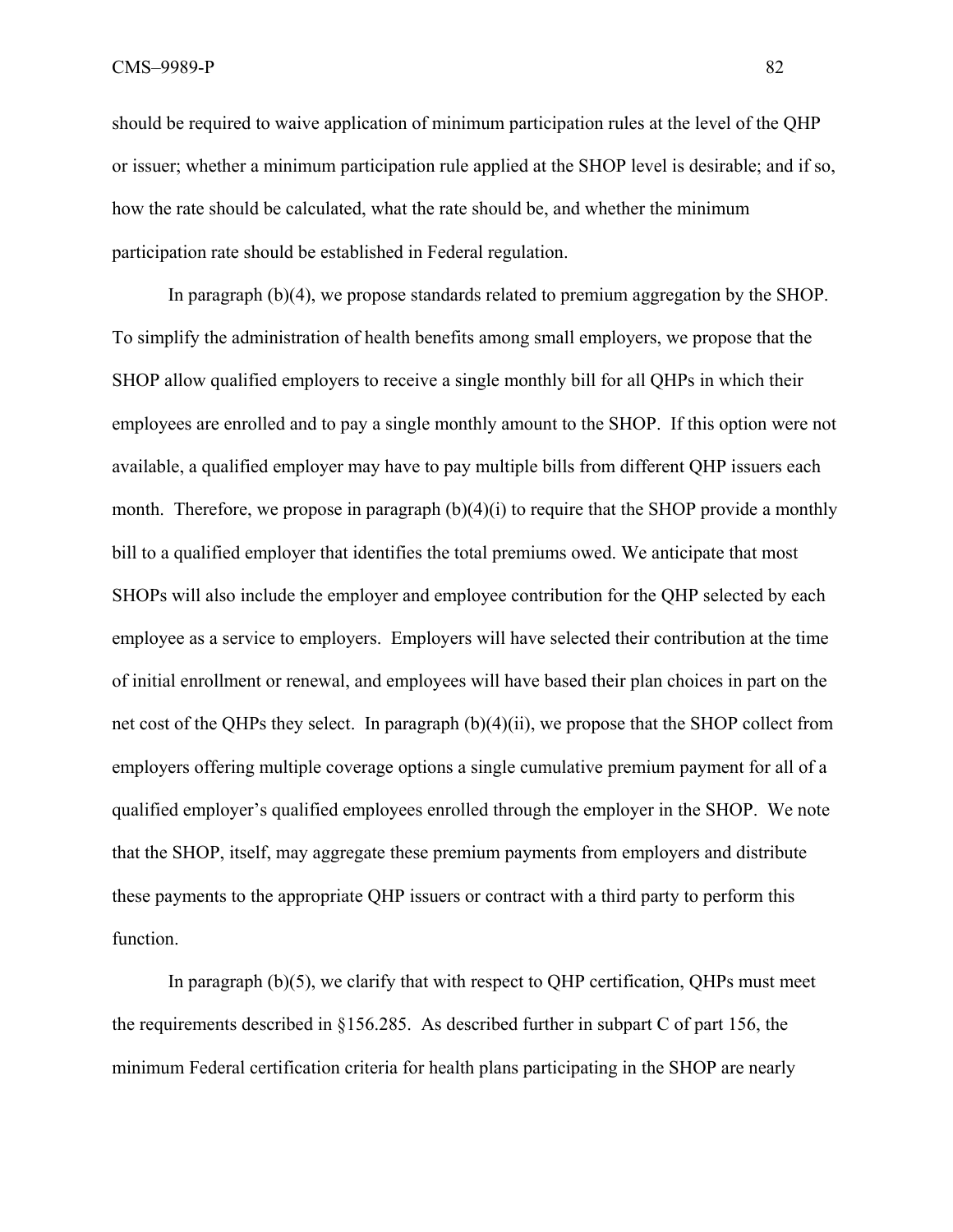identical to the certification criteria for the Exchange. However, QHP certification criteria for the SHOP do not include adherence to requirements related to the administration of advance payments of the premium tax credit and cost-sharing reductions, which are specific to the Exchange for the individual market. Additionally, there are a few certification criteria that are specific to the SHOP, including:

- Health plan rate setting and premium payment standards for the SHOP,
- Enrollment period requirements for the SHOP, and
- Enrollment process requirements for the SHOP.

In paragraph (b)(6), we propose standards for rates and rate changes. In paragraph  $(b)(6)(i)$ , we propose that the SHOP require all QHPs to make any change to rates at a uniform time that is either quarterly, monthly, or annually. As described in §155.725, we propose to permit rolling enrollment in a SHOP, which allows qualified employers to purchase coverage in QHPs at any point during the year. Because employers will purchase coverage through the SHOP at different times during the year, employers will be subject to different rates based on the month or quarter during which they purchase coverage. Although QHPs may change rates during the year, those rates only apply to new coverage and to annual renewals. Additionally, such rate changes are still subject to rate increase consideration as described in §155.1020. Paragraph  $(b)(6)(ii)$  proposes to require that the rate for a given employer not change during the employer's plan year. By providing uniform intervals for rate setting, SHOPs will experience less administrative burden and qualified employers and qualified employees will have more useful rate comparison information. We note that if an employee is hired during the plan year or changes coverage during the plan year during a special enrollment period, the rates set at the beginning of the plan year must be the rates quoted to the employee. We invite comment on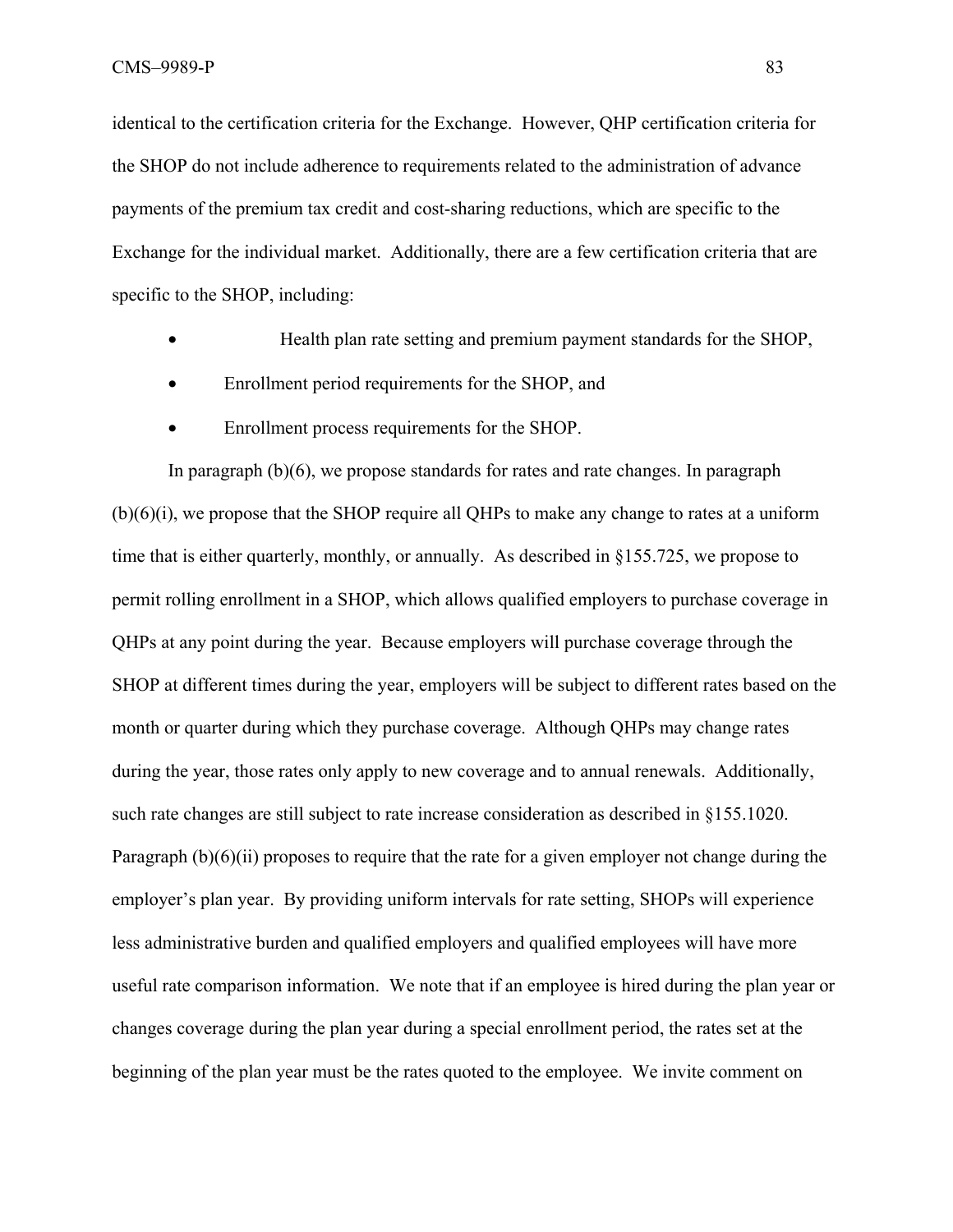whether we should allow a more permissive or restrictive timeframe than monthly, quarterly, or annually. We also invite comment on what rates should be used to determine premiums during the plan year.

In paragraph (b)(7), we propose that if a State merges the individual and small group risk pools, the Exchange may only offer employers and employees QHPs that meet the SHOP requirements for QHPs, such as the deductible maximums described in section 1302(c) of the Affordable Care Act and the employer choice requirements described in §155.705(b)(2) of the Affordable Care Act. QHPs sold in a merged market must still meet the general standards defined in §156.20. Similarly, employee choices among QHPs within and across levels may be limited or expanded by policies of the Exchange or by choices made by the employer.

 In paragraph (b)(8), we propose that if a State does not merge the individual and small group risk pools described in (b)(7), a SHOP may only make small group QHPs available to qualified employees. We note that if risk pools are not merged, allowing those in the SHOP to purchase health plans outside of the small group risk pool could result in adverse selection.

In paragraph (b)(9), we propose to codify section  $1312(f)(2)(B)$  of the Affordable Care Act, which permits States to allow insurers in the large group market to offer health plans inside of the SHOP beginning in 2017. In States that elect this option, large employers could make an employee eligible for the SHOP if it provides all full-time employees with the opportunity to enter the SHOP. Section 2794(b)(2)(B) of the PHS Act requires the State to consider excess premium growth outside of the SHOP when considering whether to allow large employers to purchase coverage inside of the SHOP.

### c. Eligibility standards for SHOP (§155.710)

In §155.710, we propose the eligibility standards for qualified employers and qualified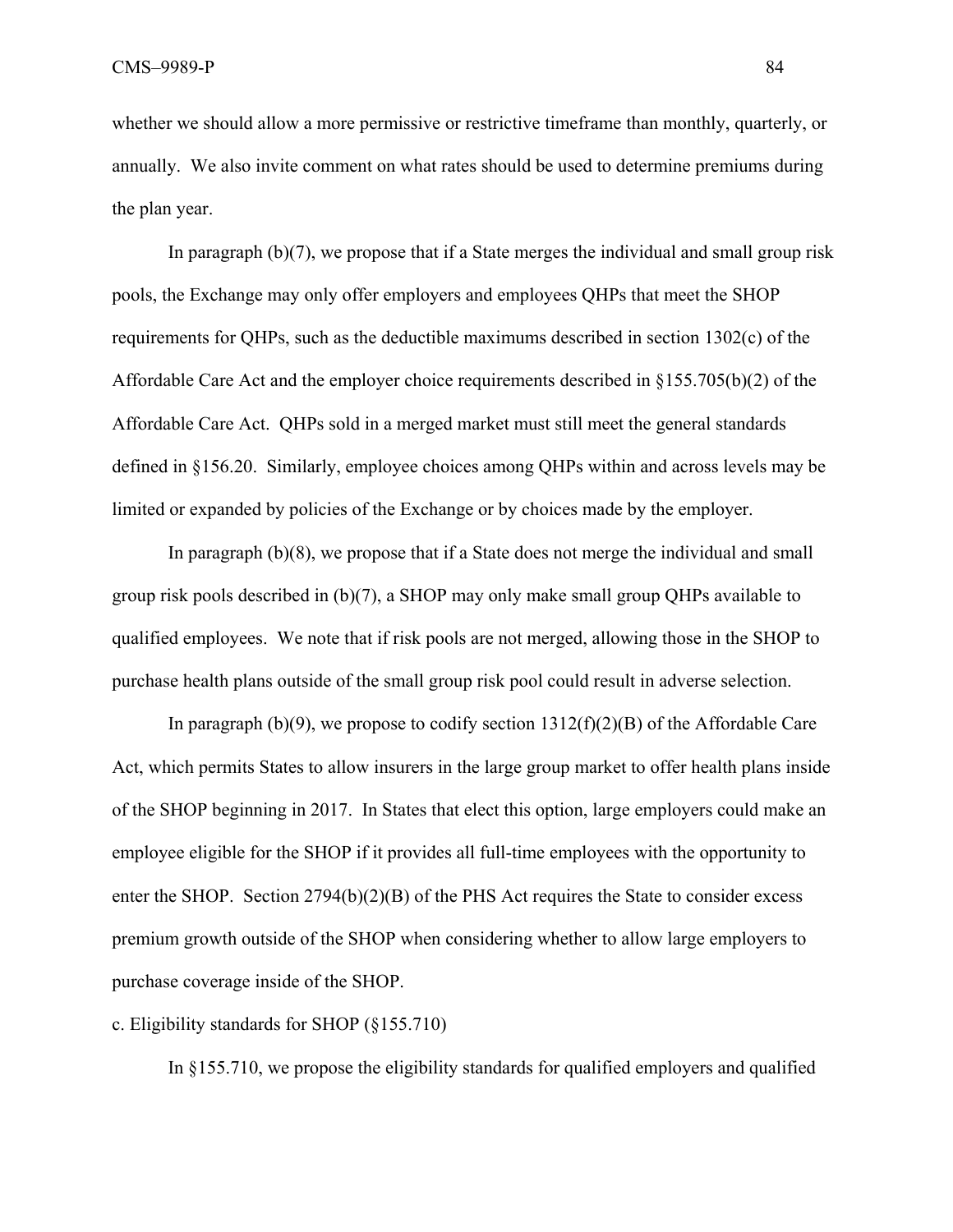employees seeking to purchase coverage through a SHOP. In paragraph (a), we propose to codify section 1311(d)(2) of the Affordable Care Act, which specifies that the SHOP make QHPs available to qualified employers. Paragraph (b) describes the eligibility criteria for qualified employers. We limit the scope of these standards to maximize the accessibility of the SHOP, streamline the enrollment process, and to minimize the burden on employers and employees.

In paragraph  $(b)(1)$ , we propose that the SHOP ensure that an entity is a small employer. Specifically, the employer must employ no more than 100 employees, with the exception that a State may elect to limit enrollment in the small group market to employers with no more than 50 employees until January 1, 2016.

Section 1304 of the Affordable Care Act defines the calculation of an employer's size based upon the average number of employees employed on business days during the preceding calendar year. The terms "employer," "small employer," and "large employer" are defined in §155.20, and are based on the definitions from the PHS Act. The PHS Act determines employer size by counting all employees, including part-time and seasonal employees, to determine an employer's size. Part-time workers would be counted in the same manner as full-time workers, while seasonal employees would be counted proportionately to the number of days they work in a year, as discussed in more detail later in this preamble. The PHS Act is in turn consistent with the definition of an employee in section 3(6) of ERISA. Because the PHS Act definition of employer and ERISA definition of group health plan refer to at least 1 employee, they exclude sole proprietors, certain owners of S corporations, and certain relatives of each of the above. The definition of "employer" in §155.20 also requires that all persons treated as a single employer under subsections (b), (c), (m) or (o) of section 414 of the Code must be treated as one employer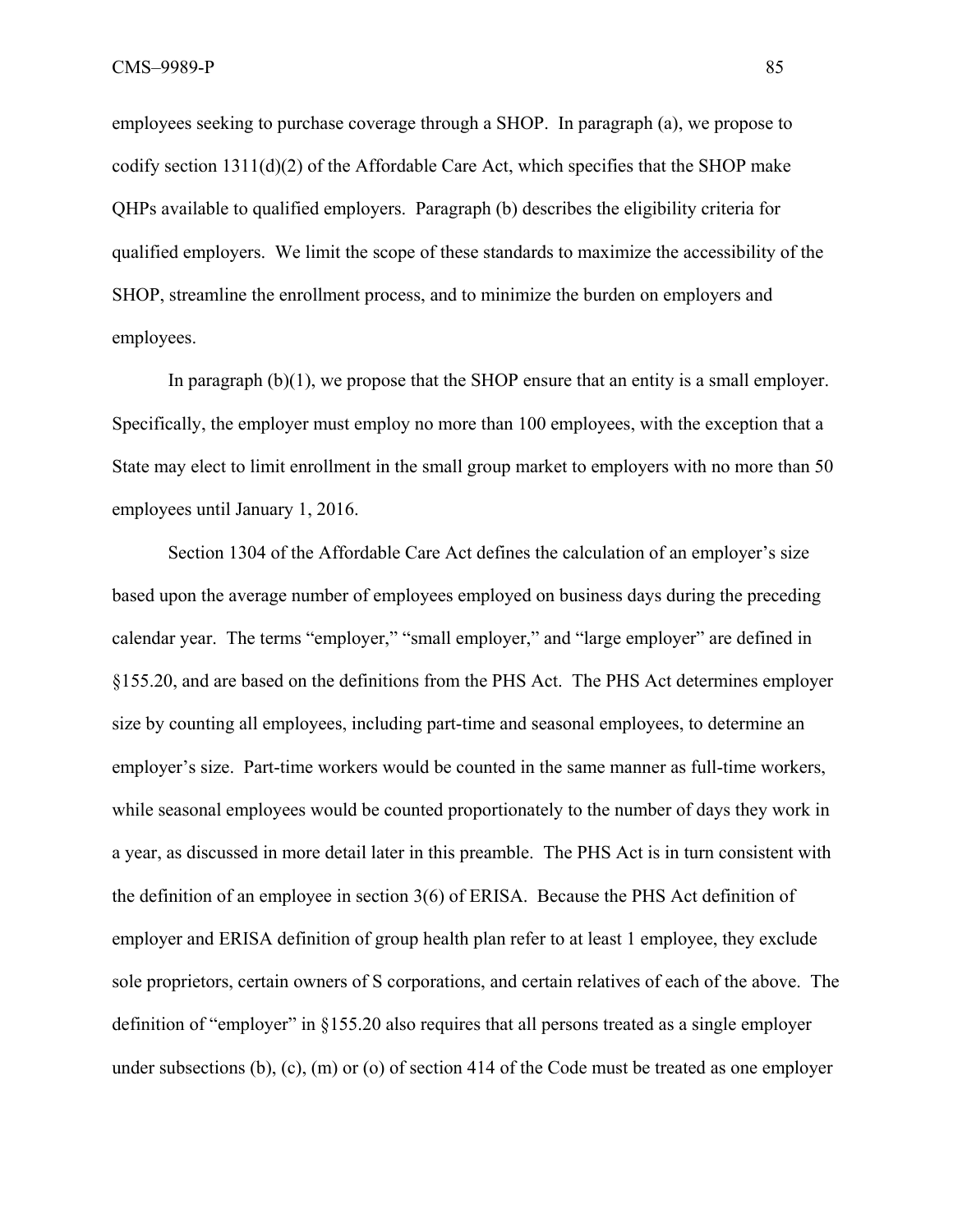when determining employer size. We note that States use a variety of methods to determine employer size with regard to eligibility for participation in the small group market, and that these State methods may, in turn, add a level of specificity not described in this method of determining employer size. We solicit comment on this approach.

In paragraph  $(b)(2)$ , pursuant to section  $1312(f)(2)(A)$  of the Affordable Care Act, we propose to codify the requirement that the SHOP ensure a qualified employer provides an offer of coverage through a SHOP to all full-time employees. In paragraph (b)(3), we propose that the employer can elect to cover all employees through the SHOP serving the employer's principal business address. An employer with worksites in different SHOP service areas can elect to offer each eligible employee coverage through the SHOP serving the employee's primary worksite.

In paragraph (c), we propose to require a SHOP to accept the application of an employer to provide coverage to eligible employees whose worksite is in the SHOP service area, if the employer elects to cover all employees through the SHOPs serving their worksites. This standard provides qualified employers with the flexibility to cover qualified employees in areas in which such employees work, and provides those employees with access to local QHPs that may best meet their needs. If a qualified employer opts to provide coverage through SHOPs in different service areas, SHOPs could establish a participation rule with respect to the number of employees employed by the employer within the service area of the SHOP.

In paragraph (d), we propose to codify section  $1304(b)(4)(D)$  of the Affordable Care Act which allows an employer participating in the SHOP to continue participating in the SHOP if the number of workers employed exceeds the level specified by the definition of a qualified employer after the employer's initial eligibility determination. This provision seeks to minimize potential disruption to qualified employees who work for growing employers. However, this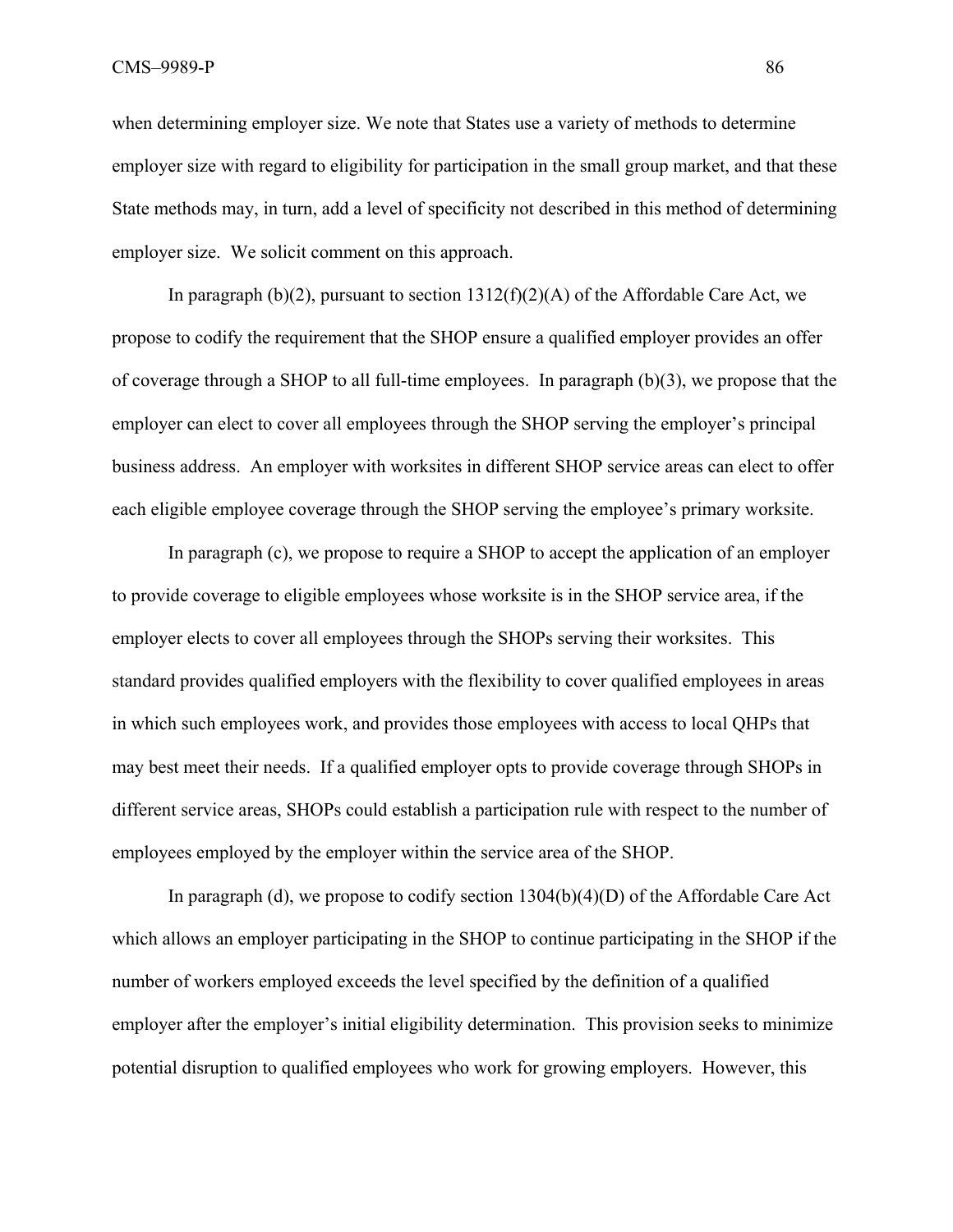provision would not apply to an employer that otherwise fails to meet the eligibility criteria for participation in the SHOP.

In paragraph (e), we propose eligibility criteria for a qualified employee. Only employees that receive an offer of coverage through the SHOP from a qualified employer may be a qualified employee.

# d. Eligibility determination process for SHOP (§155.715)

 In paragraph (a), we propose the eligibility determination process for employers seeking to offer qualified employees health coverage through a SHOP. We propose that a SHOP determine eligibility consistent with the standards described in §155.710. For both employers and employees, the information proposed to be collected is limited to the minimum information needed to determine eligibility to participate in the SHOP. One way for SHOPs to determine the size of the employer is to allow employers to self-report the size of its workforce and attest to the report's accuracy; however, SHOPs are permitted to require a more stringent determination of employer size and may require other information.

In addition to verifying the size of an employer, we propose that a SHOP must verify that a qualified employer has fulfilled all of the standards specified in §155.710, including offering all full-time employees access to health coverage through the SHOP, as well as verifying that at least one employee employed by the employer works in the SHOP's service area. We believe that a self-reported address and an attestation by the employer that it is offering coverage should be considered sufficient for verification purposes.

In paragraph (b), we propose that the SHOP use only two application forms: one for qualified employers and one for qualified employees; this is based on our interpretation of section  $1413(b)(1)(A)$ , which requires that the Secretary develop and provide to each State a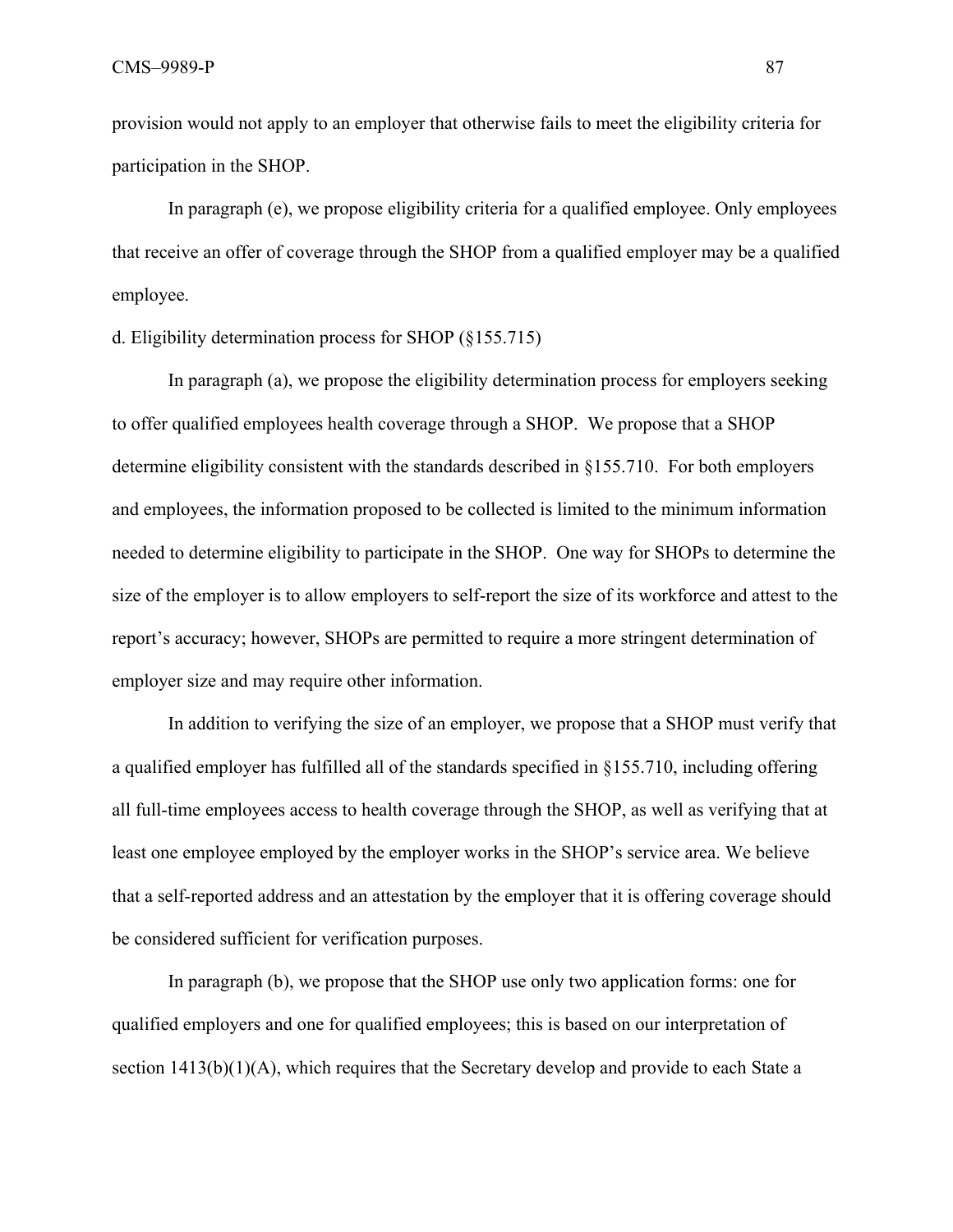single, streamlined form, and section  $1311(c)(1)(F)$ , which provides that an issuer shall use a uniform enrollment form for qualified individuals and employers to enroll in QHPs through the Exchange.

In paragraph (c), we propose that for the purpose of determining eligibility in the SHOP, the SHOP may use the information attested to by the employer or employee on the applicable application. However, the SHOP must, at a minimum, verify that an individual attempting to enter the SHOP as an employee is listed on the qualified employer's roster of employees to whom coverage is offered. Additionally, the SHOP may deny applications for which, through its verification process, it has reason to doubt the veracity of the information provided by the applicant. A SHOP may establish additional methods to verify information beyond reliance on the single employer application and the single employee application. Methods of additional verification that may lead to instances in which a SHOP may have a reason to doubt information provided by employers or employees include, but are not limited to: (1) review of quarterly wage reports suggesting the employer does not meet the State's definition of a small employer; and (2) attempts by an employer to enroll a number of employees that is greater than allowed under the State's definition of small employer, contrary to attestations made on the application. Appeals related to this process will be addressed in future rulemaking.

 In paragraph (d), we propose that the SHOP have processes to resolve occasions when the SHOP has a reason to doubt the information provided through the employer and employee applications. In such cases, the employer or employee must be notified by the SHOP. Further, the SHOP must make a reasonable effort to identify and address the cause of the doubt; contact the employee or employer to confirm the accuracy of relevant information and provide the employee or employer with a 30-day period to correct the possible error. At the end of this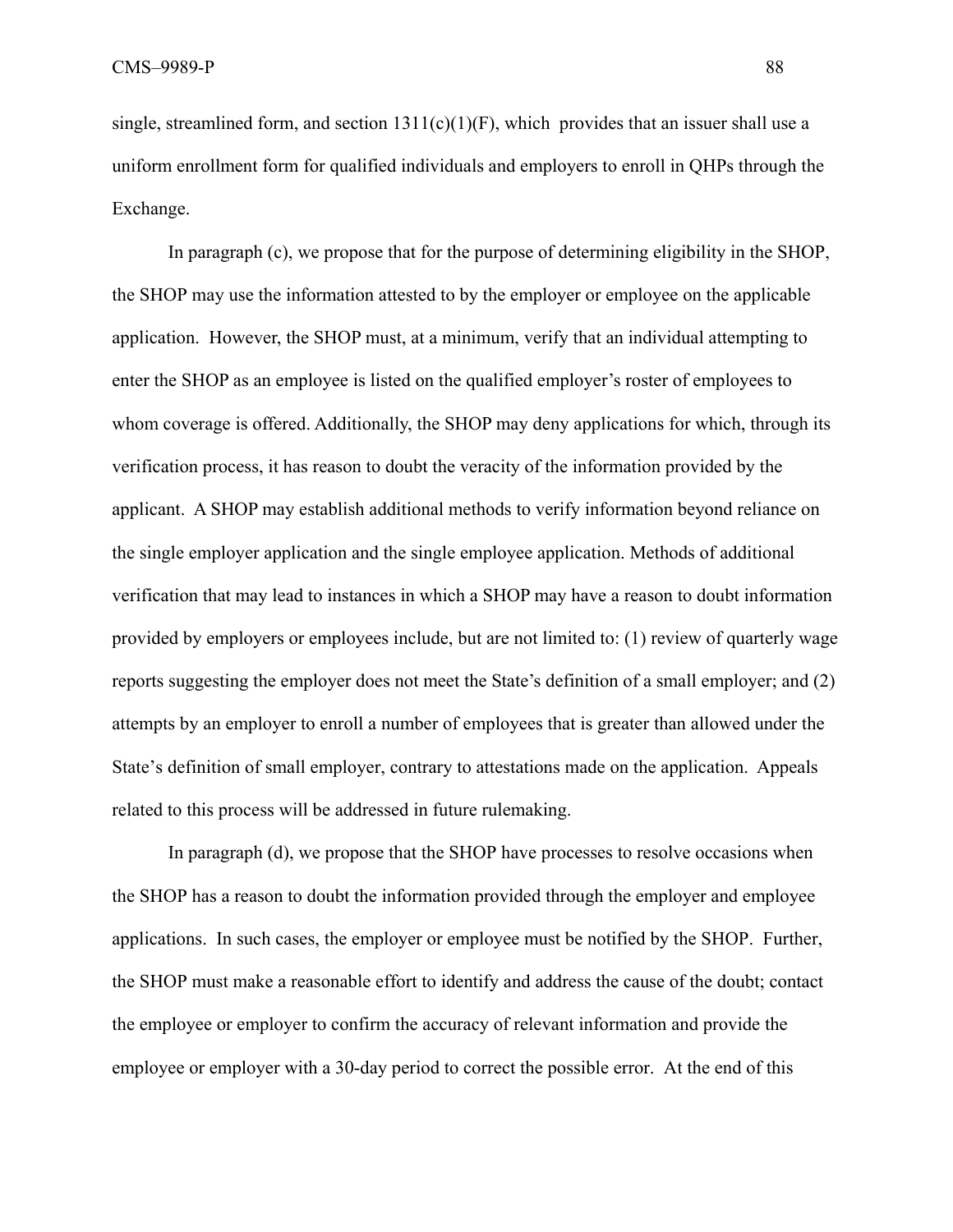period, the SHOP must notify the employee or employer of its eligibility determination and in the case of the employer, if the employer was enrolled in a plan before the completion of this verification process, discontinue the employer's participation in the SHOP (and the enrollment of any employees of that employer) at the end of the month following the month in which the notice was sent.

 In paragraph (e), we propose that the SHOP notify an employer of the SHOP's eligibility determination and the employer's right to appeal. In paragraph (f) we propose that the SHOP notify an employee of the SHOP's eligibility determination and the employee's right to appeal.

In paragraph (g), we propose that if a qualified employer ceases to purchase any coverage through the SHOP, the SHOP must ensure that: (1) each QHP terminates the coverage of the employer's qualified employees enrolled in QHPs through the SHOP; and (2) each of the employer's qualified employees enrolled in a QHP through the SHOP is notified of the employer's withdrawal and their termination of coverage prior to such withdrawal and termination. We are considering whether this notice must inform the employee about his or her eligibility for special enrollment periods in the Exchange and about the process of being determined eligible for advance payments of the premium tax credit and cost-sharing reductions, Medicaid and CHIP. We solicit comments regarding this eligibility and notification process. e. Enrollment of employees into QHPs under SHOP (§155.720)

 In §155.720 we address enrollment of employees into QHPs under SHOPs. In paragraph (a), we propose a general standard that the SHOP must process applications for enrollment from employees and facilitate enrollment of qualified employees into QHPs.

 In paragraph (b), we propose that the SHOP establish a uniform enrollment timeline and process to be followed by all employers and QHPs in the SHOP. Such timeline is for the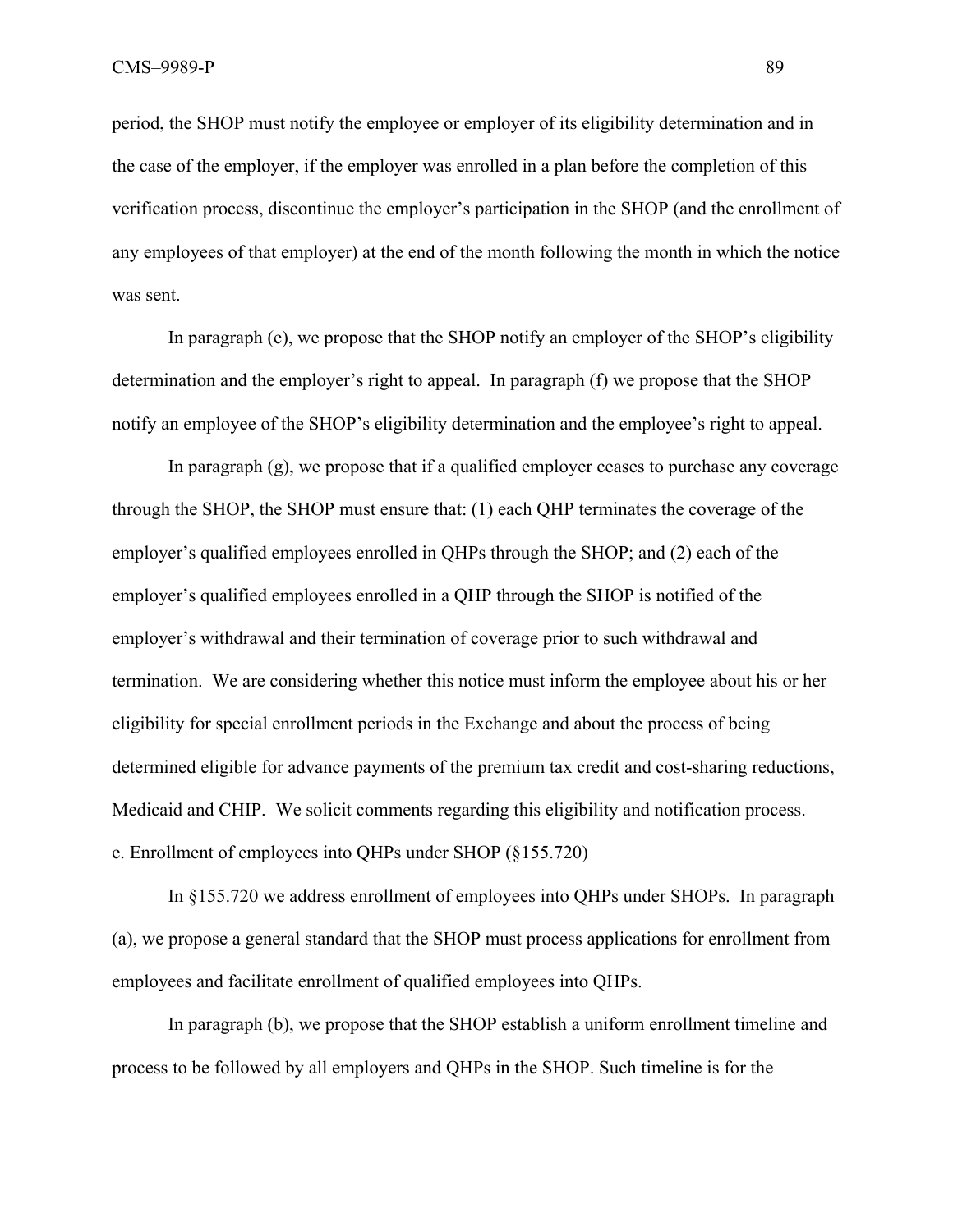following activities: (1) determination of employer eligibility to purchase coverage in the SHOP as described in §155.715; (2) qualified employer selection of QHPs offered through the SHOP to qualified employees, consistent with  $\S 155.705(b)(2)$  and (3); (3) provision of a specific timeframe during which qualified employers may select the level of coverage or QHP offering, as appropriate; (4) provision of a specific timeframe for qualified employees to complete the employee application process; (5) determination and verification of employee eligibility for enrollment through the SHOP; (6) enrollment processing of qualified employees into selected QHPs; and (7) establishment of effective dates of qualified employee coverage. We note that, pursuant to the rolling enrollment requirements of §155.725(b), the timeframe for these activities should be standardized relative to a plan year as opposed to a calendar year; while the enrollment dates qualified for employers will differ depending on when they join, the period they have to complete the steps along this process will be consistent among all employers. Ultimately, we believe that to provide a competitive shopping experience for qualified employees, it is important to have similar enrollment processes across QHPs, so qualified employees are not excluded from some QHPs due to inconsistent timing requirements.

 In paragraph (c), we propose that the SHOP must process applications in accordance with the timeline described in paragraph (b) and adhere to the requirements specified in §155.400(b) regarding relevant standards for enrollment and timing of data exchange between the SHOP and QHPs. In paragraph (d), we propose that the SHOP must adhere to standards set forth in §155.705(b)(4) regarding payment administration.

 In paragraph (e), we propose that the SHOP must ensure that qualified employees who select a QHP are notified of the effective date of coverage. The SHOP may require QHPs to officially make such notice, but we propose to make the SHOP responsible for ensuring that such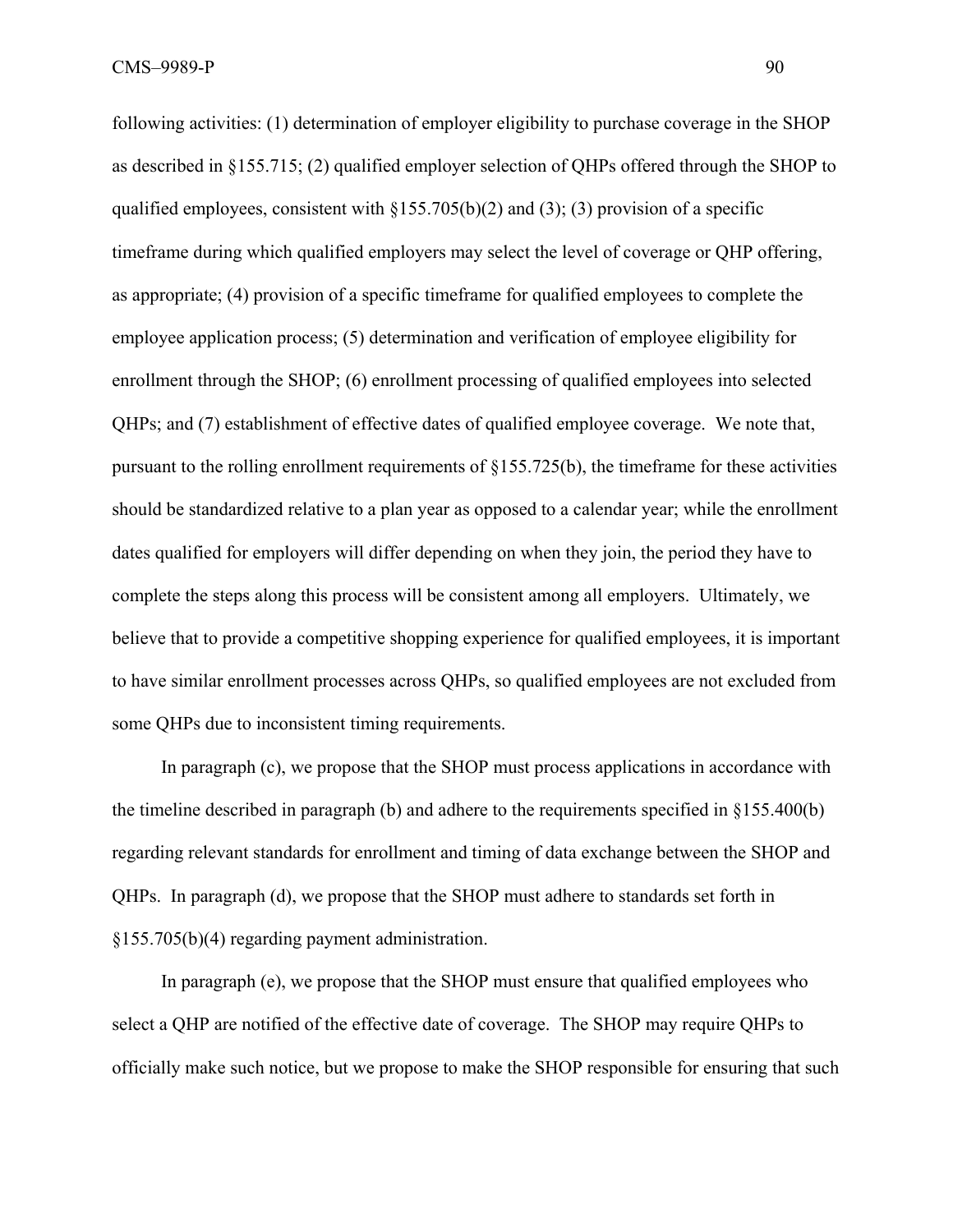notification occurs.

 In paragraphs (f) and (g), we address maintenance of enrollment records and reconciliation of enrollment information with QHPs. We propose that information maintained must include records of qualified employer participation and qualified employee enrollment in the SHOP. Such information must also be reported to HHS, consistent with the standards of §155.400(d). We propose that reconciliation of enrollment information with QHPs occur at least monthly. We provide SHOPs with discretion to conduct enrollment reconciliation processes on a more frequent basis, depending upon the technical capabilities of the SHOP and participating QHPs. We welcome comments about whether we should establish target dates or guidelines so that multi-State qualified employers are subject to consistent rules.

 In paragraph (h), we propose that if a qualified employee voluntarily terminates coverage from a QHP, the SHOP must notify the individual's employer. This ensures that the employer has the proper information for administration of the benefits provided to its employees and the payment for those benefits. Terminations by qualified employees will also be subject to requirements and limitations identified in other laws and the employer's plan; for example, cafeteria plan restrictions on mid-year changes based on the Code will remain applicable. f. Enrollment periods under SHOP (§155.725)

 In §155.725, we address enrollment periods under SHOPs consistent with section  $1311(c)(6)$  of the Affordable Care Act. In paragraph (a), we propose that the SHOP: (1) adhere to the start of the initial open enrollment period for the Exchange; and (2) ensure that enrollment transactions are sent to QHP issuers and that such issuers adhere to coverage effective dates in accordance with §156.260. We propose that the initial open enrollment for the SHOP begins on October 1, 2013 for coverage effective January 1, 2014, which is the same as the Exchange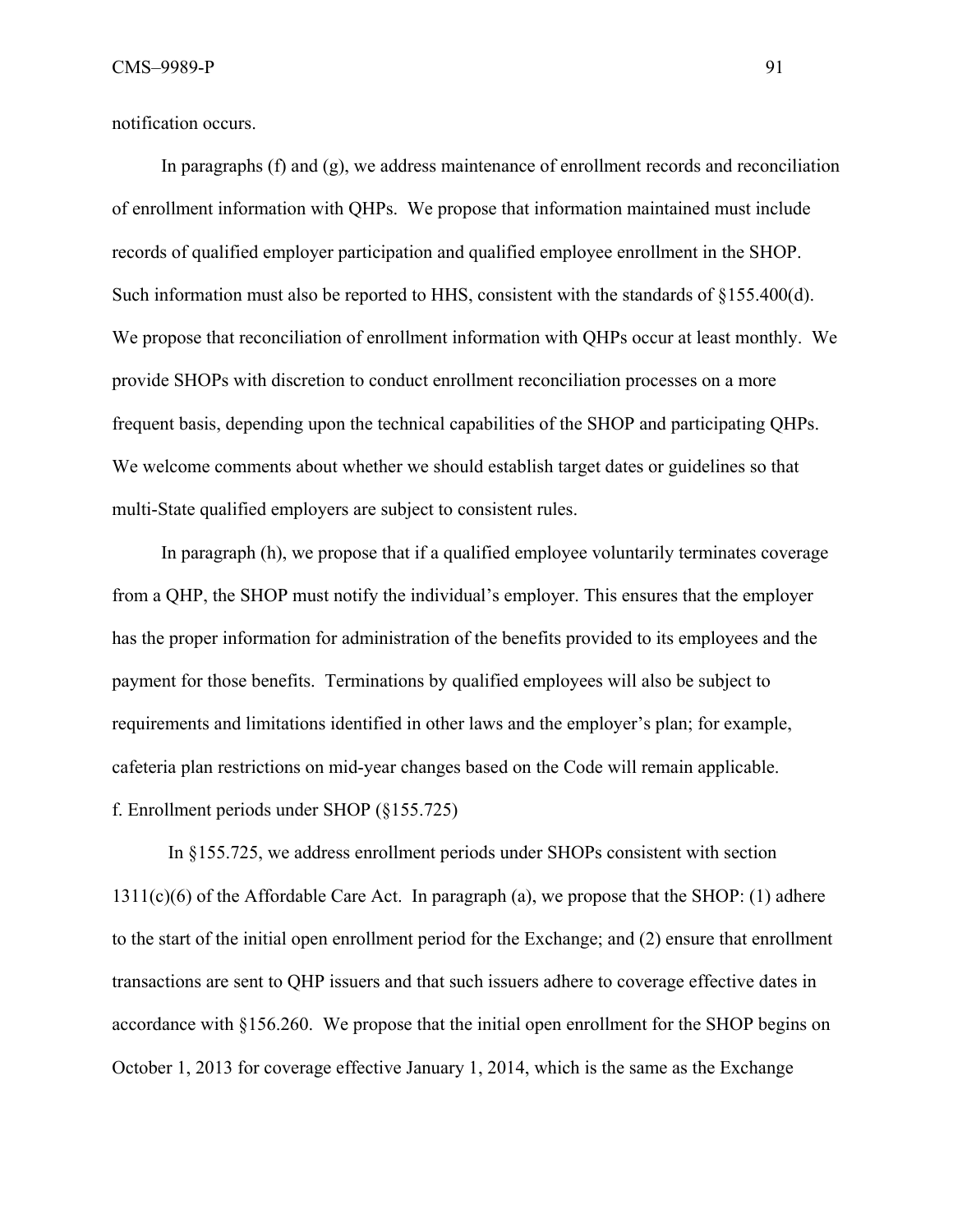serving the individual market. However, unlike the initial open enrollment period that closes after a certain date, in the SHOP, the initial open enrollment date represents the starting point for which qualified employers may begin participating in the SHOP.

 In paragraph (b), we propose a rolling enrollment process in the SHOP whereby qualified employers may begin participating in the SHOP at any time during the year. We are proposing a rolling enrollment process for the SHOP to match the enrollment process for the small group market outside of the SHOP. We believe that qualified employers will only join the SHOP if it is convenient to do so. Further, employers may be less likely to choose coverage through the SHOP if they can only enroll in the SHOP during a single annual open enrollment period.

We clarify that while a qualified employer may enter the SHOP at any time, the qualified employees will only be able to enroll or change plans (to the extent multiple QHPs are available) once a year unless such employees qualify for a special enrollment period. Additionally, we note that, consistent with current market practice, an employer's plan year may not necessarily align with the calendar year. Instead, plan years inside the SHOP must consist of the twelve month period beginning with the employer's effective date of coverage. This is different from the open enrollment period for the individual market, where a full plan year will always begin on January 1 and terminate on December 31. We invite comments on these provisions.

 In paragraph (c), we propose an annual employer election period in advance of the annual open enrollment period, during which time a qualified employer may, among other things, modify the employer contribution towards the premium cost of coverage and plan offerings. To ensure timely renewal, the qualified employer must work within the confines of the uniform enrollment timeline established by the SHOP and described in §155.720(b) to make such changes. This requires the employer to make its election before the conclusion of its current plan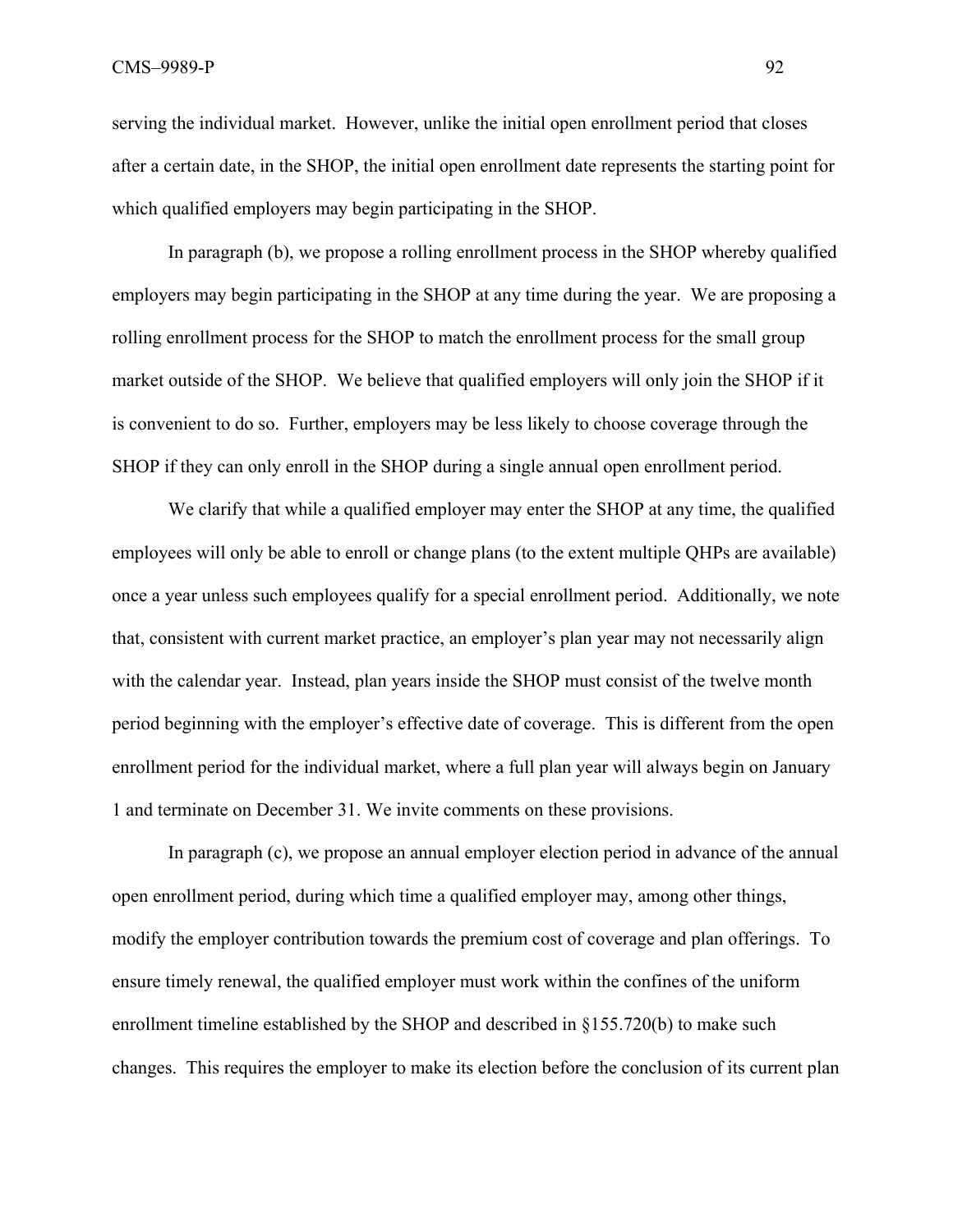year and before the annual employee enrollment period for the following plan year. Because of rolling enrollment and the non-alignment of plan years and calendar years in the SHOP, this annual election period may be specific to each qualified employer and therefore must occur at a fixed point in the plan year, for example two months before its completion, and not at a fixed point in the calendar year.

 In paragraph (d), we propose that the SHOP must notify participating employers that their annual election period is approaching. We are considering whether to require the participating employer receive 30 days advance notice that the election period is approaching. During this time, the participating employer will have the time to compare the options available and can then make any changes during the election period. We solicit comment on this notice requirement.

 In paragraph (e), we propose to require the SHOP to establish an annual employee open enrollment period for qualified employees. We note that if the SHOP were to allow a qualified employer to offer only one plan to its employees, a qualified employee will not be able to change plans during the annual open enrollment period, but could still change who is enrolled by adding and dropping dependents. As previously stated, small group markets are unique and we believe that the annual employee open enrollment period should be established by the SHOP in order to accommodate the markets that it serves. Such period must occur prior to the completion of the employer's plan year and after the employer's annual election period. Similar to the annual employer election period, because of rolling enrollment in the SHOP, the annual employee enrollment period should occur at a fixed point in during the plan year and not at a fixed point in the calendar year. We solicit comment on this provision.

 In paragraph (f), we propose that the SHOP ensure a qualified employee who is hired outside of the initial or annual open enrollment period would have a specified window set by the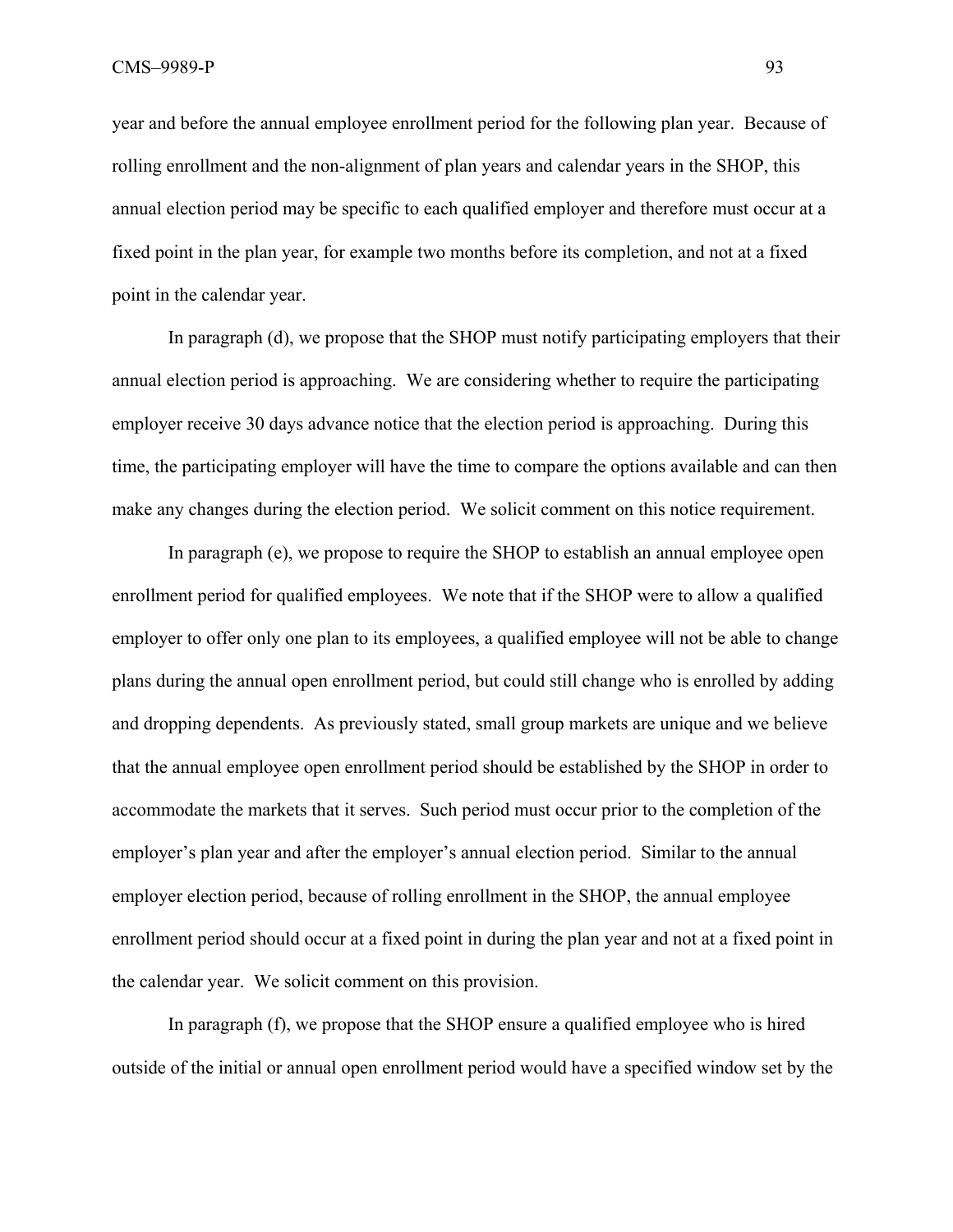SHOP to seek coverage in a QHP beginning on the first day of employment. Much like the Federal Employees Health Benefit program (which has a 60 day window), the coverage for such an employee would continue through the qualified employer's plan year. At the time of the annual open enrollment period, the employee would have the option to renew or change coverage on a similar basis as the other employees of that qualified employer covered through the SHOP. We solicit comments on these proposed notices and their interaction with existing law and regulation.

 In paragraph (g), we propose that the SHOP establish effective dates of coverage for qualified employees. In paragraph (h), we propose that if an enrollee remains eligible for coverage in a QHP through the SHOP, such individual will remain in the QHP selected during the previous plan year with limited exceptions. Exceptions would include: (1) employee termination of coverage in accordance with the standards of §155.430 for the individual market: (2) enrollment in another QHP if such option exists: or, (3) the qualified health plan in which the enrollee was enrolled is no longer available to the enrollee. In all such cases, an individual would be disenrolled from the QHP in which he or she was enrolled at the end of the coverage year.

 We welcome comments about our approach in differentiating the individual and small group market enrollment as well as specific comments concerning the proposed structure for initial, rolling, and annual open enrollment through the SHOP.

## g. Application standards for SHOP (§155.730)

 Section 155.730 outlines the specific application-related standards for participation in the SHOP, consistent with the authority under section 1311(b)(1)(B) of the Affordable Care Act. In paragraph (a), we propose a general requirement that SHOP applications must adhere to the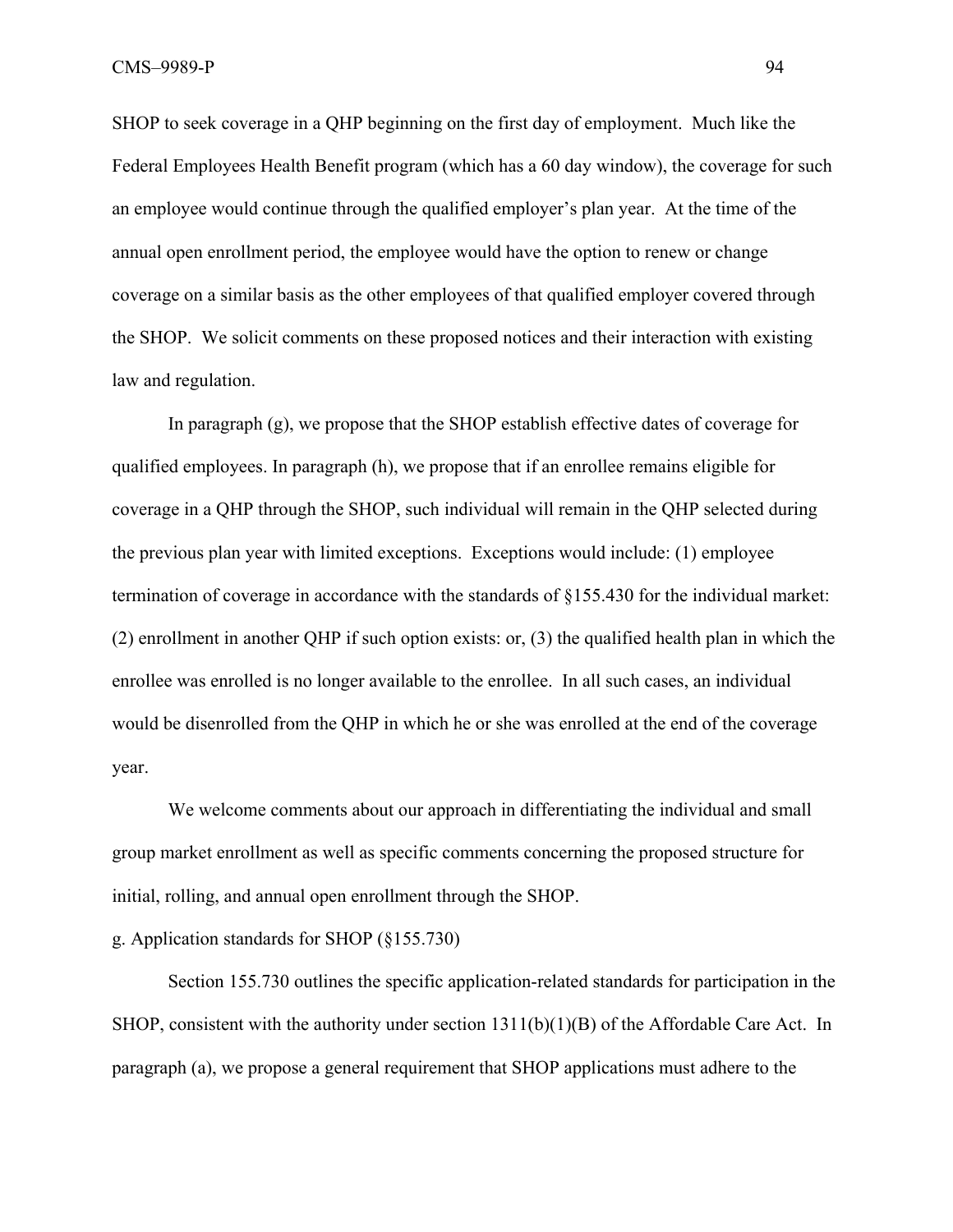application standards set forth in this section. Many of the standards in this section are quite similar to the standards of §155.405 and in places we directly reference those standards. However, we do not require that the SHOP use the same, single streamlined application as the Exchange uses in the individual market, as the SHOP is not responsible for determining eligibility for advance payments of the premium tax credit, cost-sharing reductions, Medicaid or CHIP.

 In paragraph (b), we propose that the SHOP use a single employer application to determine employer eligibility and to collect the information necessary for the employer to purchase coverage through the SHOP. We also propose the minimum employer information that SHOPs must collect on the single employer application. This information includes (1) the employer name and address of employer's; (2) number of employees; (3) Employer Identification Number (EIN); and (4) a list of qualified employees and their social security numbers. Such application may be submitted by other individuals or organizations on behalf of the employer. We welcome comments regarding other employer information we should consider requiring a SHOP to collect.

 In paragraph (c), we propose that the SHOP must use a single employee application for each employee to collect eligibility and QHP selection and enrollment information from employees seeking to enroll in a QHP. The amount of information that will be collected about employees will be significantly less than that which is collected for applicants to the individual Exchange making the wholesale reuse of the individual application burdensome. However the single, streamlined application completed by an individual seeking to enroll in the individual market may be modified and reduced to meet the needs of an employee in the SHOP. A SHOP applicant applying online should only be asked questions relevant to an employee application.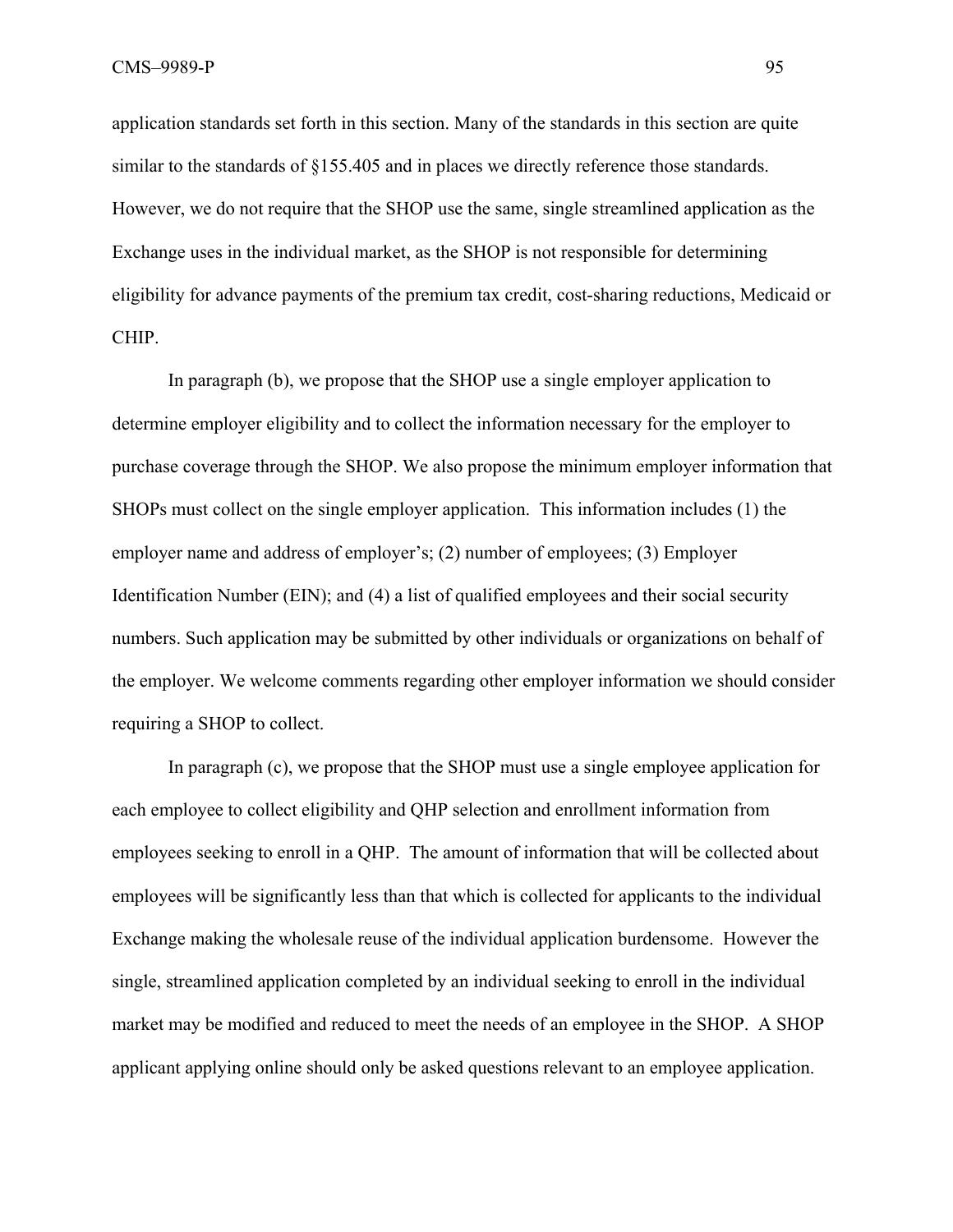Similarly, an employee applying through the paper application should receive a paper application containing only the portion relevant to eligibility and enrollment of a qualified employee in the SHOP. Using the same application foundation for employees and individuals will further streamline processes of developing applications and information sharing among the individual Exchange, SHOP, QHP issuers, and HHS. Such application may be submitted by other individuals or organizations on behalf of the employee.

 In paragraph (d), we specify that SHOPs may use a model single employer application and model single employee application created by HHS. Model applications will be proposed by HHS, after consultation with the NAIC. This process mirrors the standards in the Exchange serving the individual market. In paragraph (e), we permit a SHOP to use an alternative employer application with approval by HHS. Such application should support the information described in paragraph (b) and information relevant to determine eligibility for the programs for which the employer is applying and plan selection, where relevant. The SHOP may also use an alternative employee application, the approval by HHS. Such application requests the information necessary to establish eligibility of the employee as a qualified employee and to complete the enrollment of a qualified employee, such as a plan selection and identification of dependents to be enrolled.

 In paragraph (f), we propose that the SHOP must allow employers and employees to submit their eligibility and enrollment information consistent with §155.405(c).

6. Subpart K - Exchange Functions: Certification of Qualified Health Plans

This subpart codifies section  $1311(d)(4)(A)$  of the Affordable Care Act, which requires that Exchanges, at a minimum, implement procedures for the certification, recertification, and decertification of health plans as QHPs, consistent with guidelines developed by HHS. This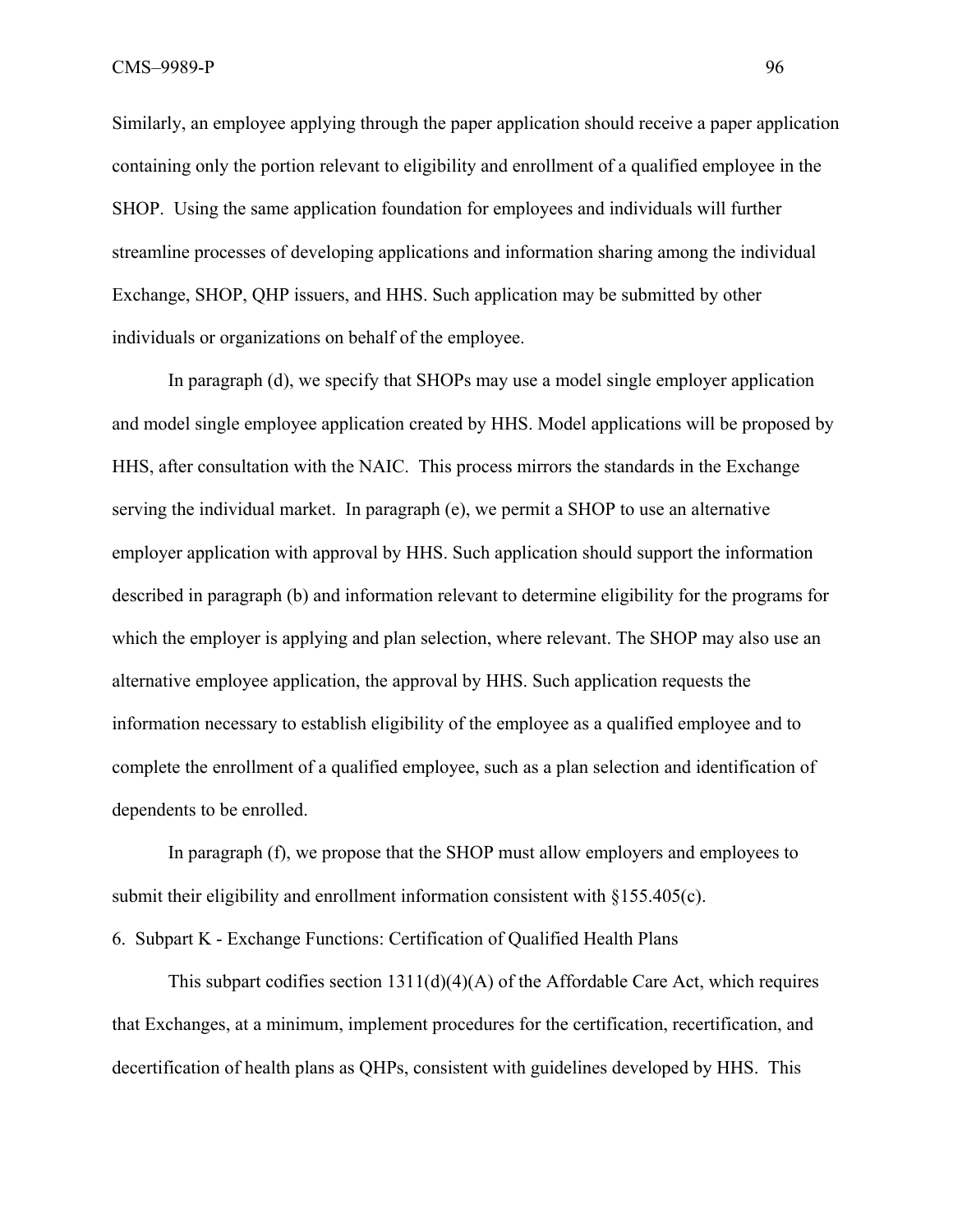subpart also distinguishes the Exchanges' responsibility related to the inclusion in the Exchange of certain multi-State plans. Standards for health insurance issuers with respect to QHP certification are contained in subpart C of part 156 of this regulation, and we cross-reference those standards where applicable in this subpart.

 When developing this subpart, we considered comments to the RFC recommending that Exchange certification of QHPs be structured in one of two ways: establish QHP certification standards that would be uniform across Exchanges, or provide each Exchange the discretion to determine certification standards and whether or not a health plan should be certified. While we recognize the importance of setting consistent consumer protections which may ensure equitable treatment across States, we also acknowledge that an Exchange may be best positioned to identify whether a particular health plan should be certified as a QHP based on the needs of consumers within the State and local market conditions. In this subpart, we seek to strike a balance between the approaches suggested by RFC commenters. In some cases, we propose setting specific requirements to ensure QHPs in all Exchanges meet a consistent minimum standard of quality and value, and in other instances, we propose allowing each Exchange the discretion to set standards for QHPs tailored to local market conditions.

### a. Certification standards for QHPs (§155.1000)

 In §155.1000, we describe the overall responsibility and requirements of an Exchange to certify QHPs, and to ensure that only QHPs are offered. In paragraph (a), we define a multi-State plan. Section 1334(a) of the Affordable Care Act establishes multi-State plans; the Office of Personnel Management (OPM) will enter into contracts with health insurance issuers to offer at least two multi-State QHPs through each Exchange in each State. Section 1334(c)(1) of the Affordable Care Act further specifies that multi-State QHP requirements are satisfied if the OPM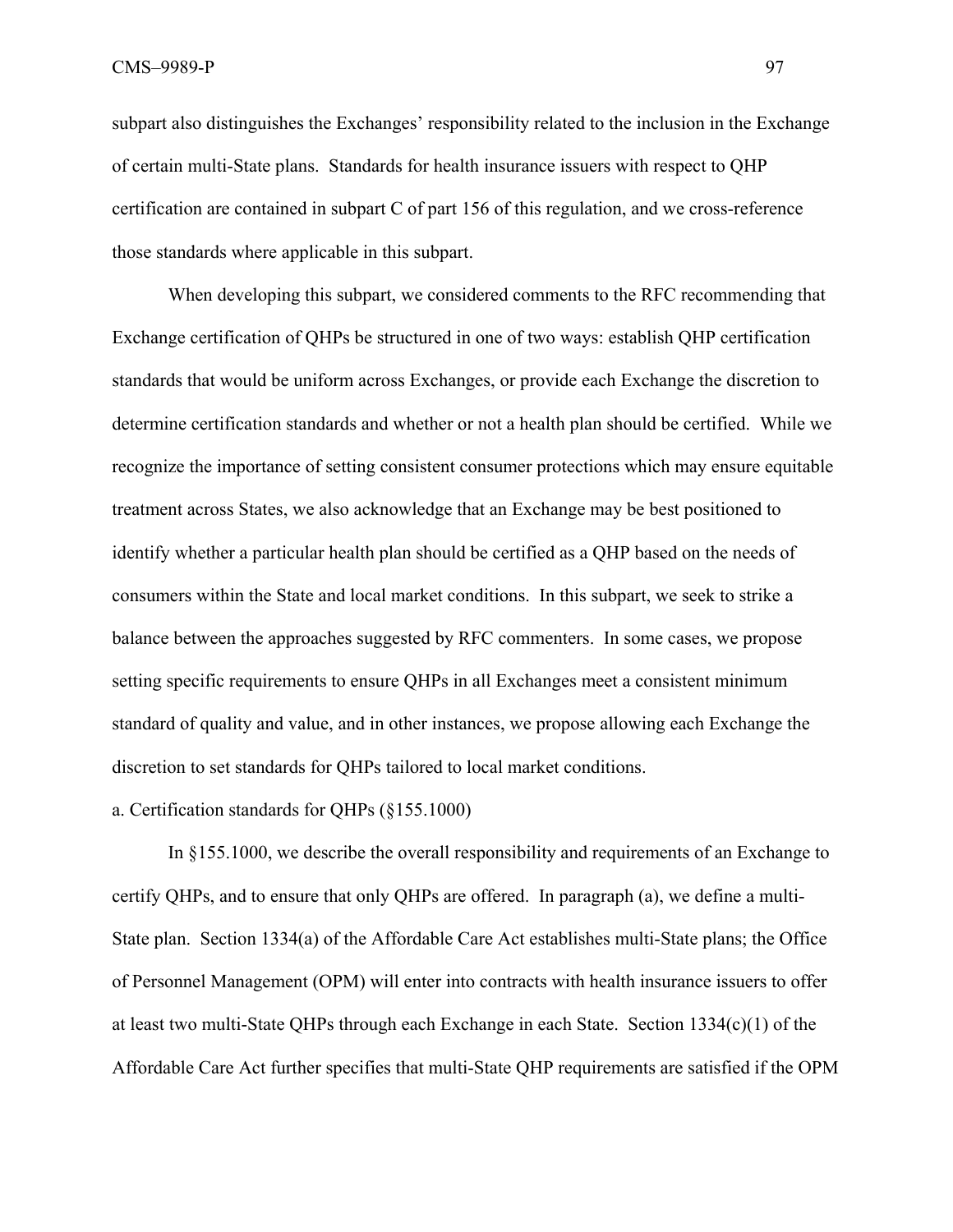Director determines the plan offers a benefits package that is uniform in each State and consists of the benefit design standards described in section 1302, meets all requirements for QHPs, and meets Federal rating requirements pursuant to section 2701 of the PHS Act, or a State's more restrictive rating requirements, if applicable.

In paragraph (b), we propose to codify section  $1311(d)(2)(B)(i)$  of the Affordable Care Act, which requires that an Exchange may not make available any health plan that is not a QHP. Offering only QHPs through an Exchange will assure consumers that the coverage options presented through the Exchange meet minimum standards. Also, consistent with the definition of QHP in §155.20, we propose to codify section  $1301(a)(1)(A)$  of the Affordable Care Act, in which QHPs must have in effect a certification issued or recognized by the Exchange as QHPs. Finally, we propose to codify section 1301(a)(2) of the Affordable Care Act, which requires any reference to QHPs to include the multi-State plans, unless specifically provided for otherwise.

In paragraph (c), we propose to codify the two basic sets of requirements that an Exchange must ensure that a health plan meets to be certified as a QHP issuer by an Exchange pursuant to section 1311(e) of the Affordable Care Act. In paragraph  $(c)(1)$ , we propose to codify section 1311(c)(1) of the Affordable Care Act, which provides for the minimum QHP certification requirements to be applied by an Exchange; these requirements are outlined in subpart C of part 156. In developing a process to certify QHPs, the Exchange should identify those standards from subpart C of part 156 with which a health insurance issuer should demonstrate compliance as a condition of certification of QHPs, as well as those standards with which a health insurance issuer should agree to comply as an ongoing condition of offering QHPs.

In paragraph (c)(2), we propose to codify section  $1311(e)(1)(B)$  of the Affordable Care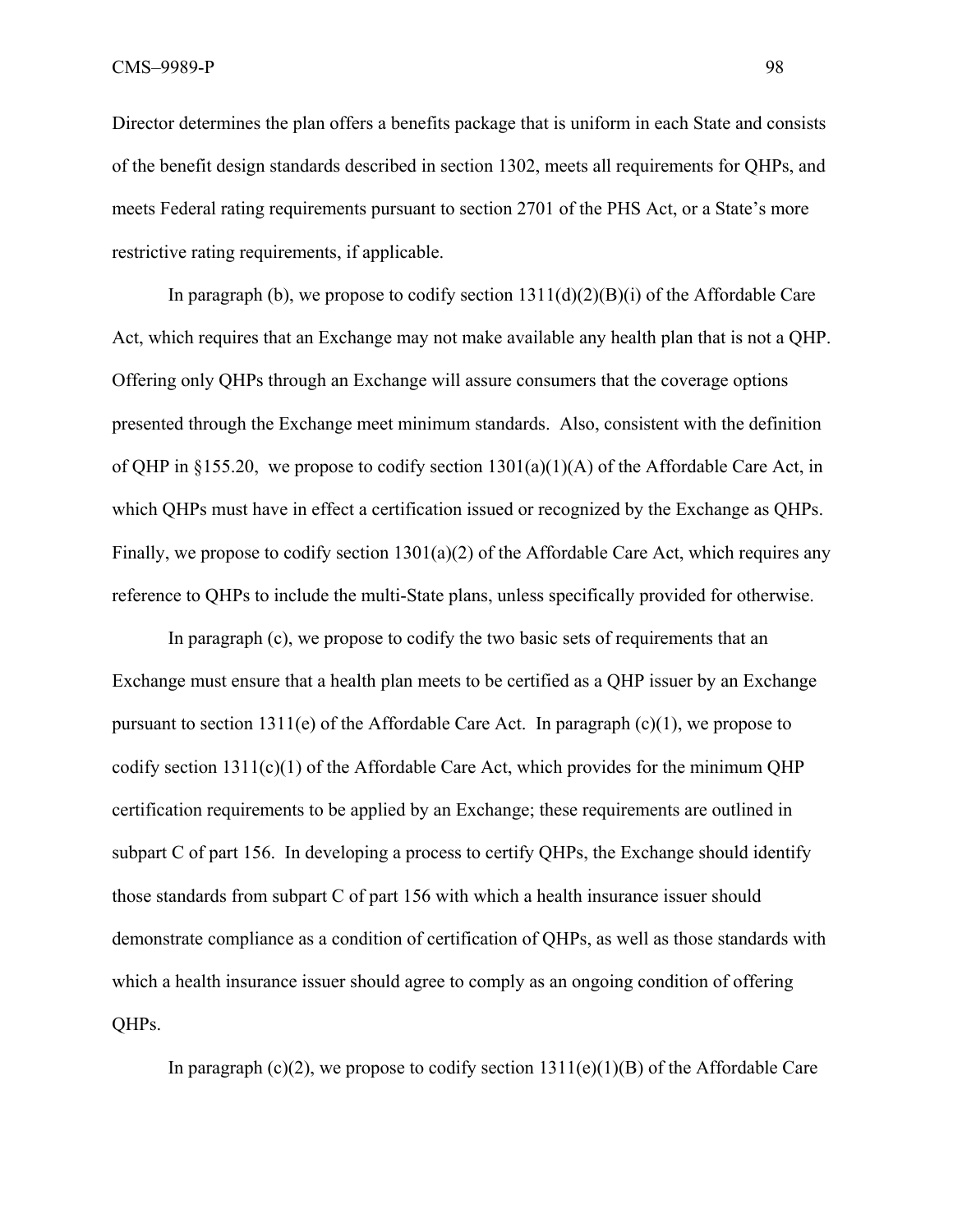Act, which allows an Exchange to certify a health plan if it determines it is in the interest of qualified individuals and qualified employers in the State. We received RFC comments regarding the extent to which Exchanges should implement an "any-willing plan" model, or implement active purchasing approaches, such as selective contracting or price negotiation. Some commenters argued that active purchasing approaches would minimize costs, improve health outcomes, and increase enrollment and coordination with other programs. Of these comments, many recommended that at a minimum, HHS should not require the Exchanges to accept all eligible plans. In contrast, advocates of the any-willing plan approach noted that State insurance departments already review and approve rates and regulate insurer solvency, and that negotiation would result in de facto premium price controls for the entire market, reduce consumer choice and competition, and result in duplicative regulatory structures.

 We provide Exchanges with discretion on how to determine whether offering health plans is in the interest of individuals and employers. An Exchange may want to choose among one of several strategies for making this determination. An Exchange may choose to utilize an "any qualified plan" strategy for certifying QHPs in its Exchange. Under this approach, an Exchange would certify all health plans as QHPs solely on the basis that such plans meet and agree to comply with the minimum certification requirements in paragraph (c)(1) of this section.

 Alternatively, an Exchange could undertake a competitive bidding or selective contracting process, and limit QHP participation to only those plans that ranked highest in terms of certain Exchange criteria. With competitive bidding, an Exchange may be able to achieve additional value and quality objectives by limiting participation and through plan competition. Since many State Medicaid programs employ selective contracting models today and have experience negotiating with health insurance issuers on Medicaid managed care plans, some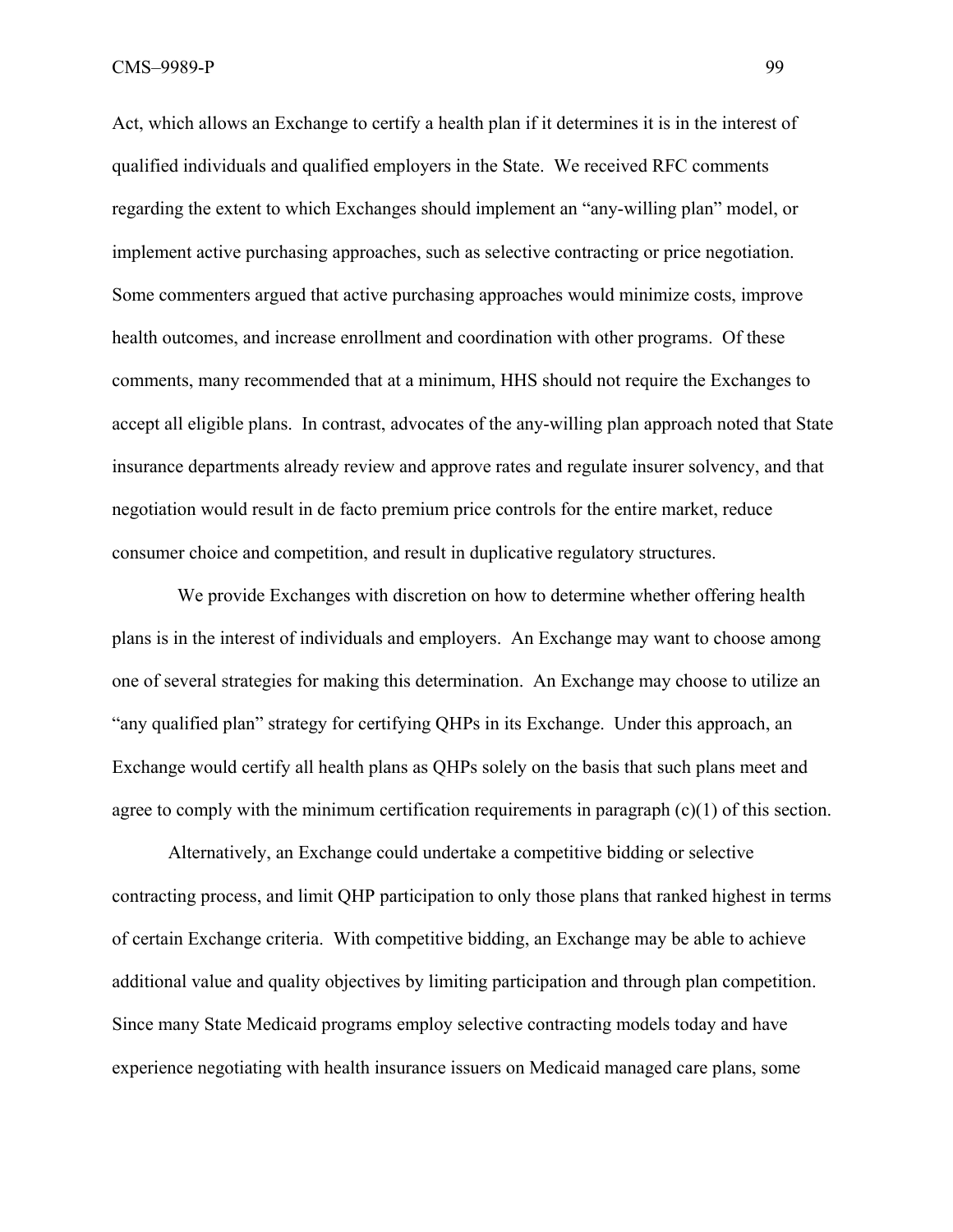State Exchanges may want to pursue similar competitive strategies when certifying QHPs.

 An Exchange may also choose to negotiate with health insurance issuers on a case-bycase basis. Under this strategy, the Exchange would request a health insurance issuer, upon meeting the minimum certification standards, to amend one or more specific health plan offerings to further the interest of qualified individuals and qualified employers served by the Exchange. Unlike the previous options, the Exchange would not need to undertake a competitive bidding process to accomplish this negotiation. Rather, it could choose to negotiate with issuers on certain criteria based on the unique market conditions within the State or region served by that same Exchange.

An Exchange may also implement selection criteria beyond the minimum certification standards in determining whether a plan is in the interests of the qualified individuals and employers. Some examples of such selection criteria include: (1) reasonableness of the estimated costs supporting the calculation of the health plan's premium and cost-sharing levels; (2) past performance of the health insurance issuer; (3) quality improvement activities; (4) enhancements of provider networks including the availability of network providers to new patients; (5) service area of the QHPs (the size of a service area and the amount of choice afforded to the consumers within that service area); and (6) premium rate increases from years preceding the Exchange operation and proposes rate increases, consistent with §155.1020.

Some of these approaches are not mutually exclusive and may be implemented in combination. How an Exchange elects to implement the "interest" determination may vary based upon a number of factors, including the size and risk profile of the Exchange's potential enrollees, concentration of the health insurance market in the area served by the Exchange, and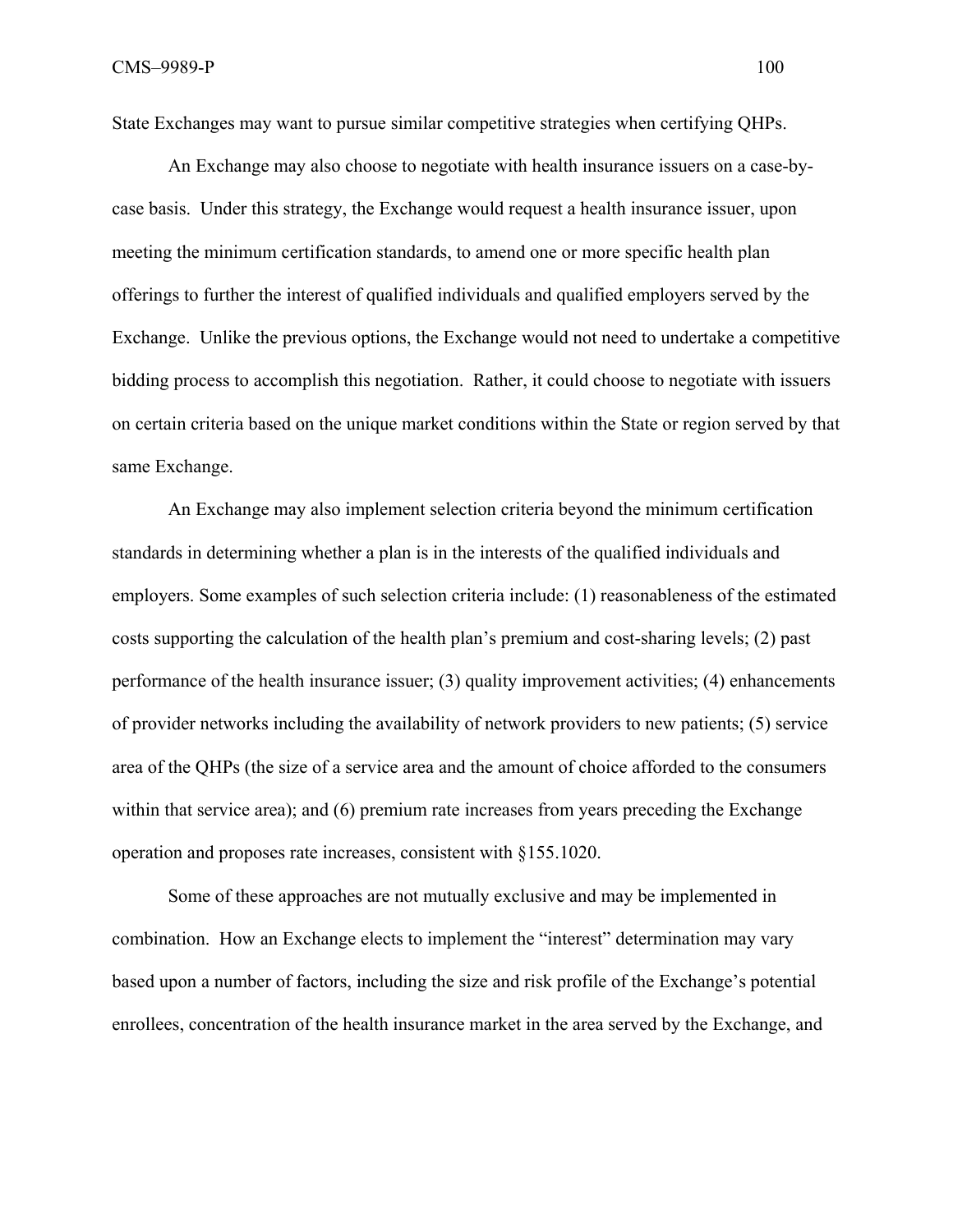the applicable State insurance rules. Each Exchange will likely need to assess these factors in selecting an approach that will promote value and quality for its enrollees.

In paragraph  $(c)(2)$  we propose to codify section  $1311(e)(1)(B)$  of the Affordable Care Act, which outlines the prohibitions on the Exchange when it is making the determination that a health plan is in the interest of qualified individuals and qualified employers. Under this authority, an Exchange is prohibited from excluding a plan: (1) on the basis that the plan is a feefor-service plan; (2) through the imposition of premium price controls; or (3) on the basis that the health plan provides treatments necessary to prevent patients' deaths in circumstances the Exchange determines are inappropriate or too costly.

## b. Certification process for QHPs (§155.1010)

 In §155.1010, we propose the required process that Exchanges must use when certifying health plans, and identify which health plans are not subject to Exchange certification. Specifically, in paragraph (a) we propose to codify section 1311(d)(4)(A) of the Affordable Care Act, which requires the Exchange to establish procedures for the certification of QHPs. We further propose that the procedures must be consistent with the certification criteria outlined in  $§155.1000(c)$ .

 In paragraph (b), we propose to codify section 1334(d) of the Affordable Care Act which requires a multi-State plan offered through OPM to be deemed as certified by an Exchange for the purposes of section  $1311(d)(4)(A)$ . We note that, pursuant to section  $1334(c)(1)(B)$ , multi-State plans will need to meet all the requirements of a QHP, as determined by OPM. We believe that the intent of the statute is that each Exchange must accept multi-State plans as QHPs without applying an additional certification process to such plans. In paragraph (c), we propose that the Exchange complete the certification of QHPs prior to the open enrollment periods established in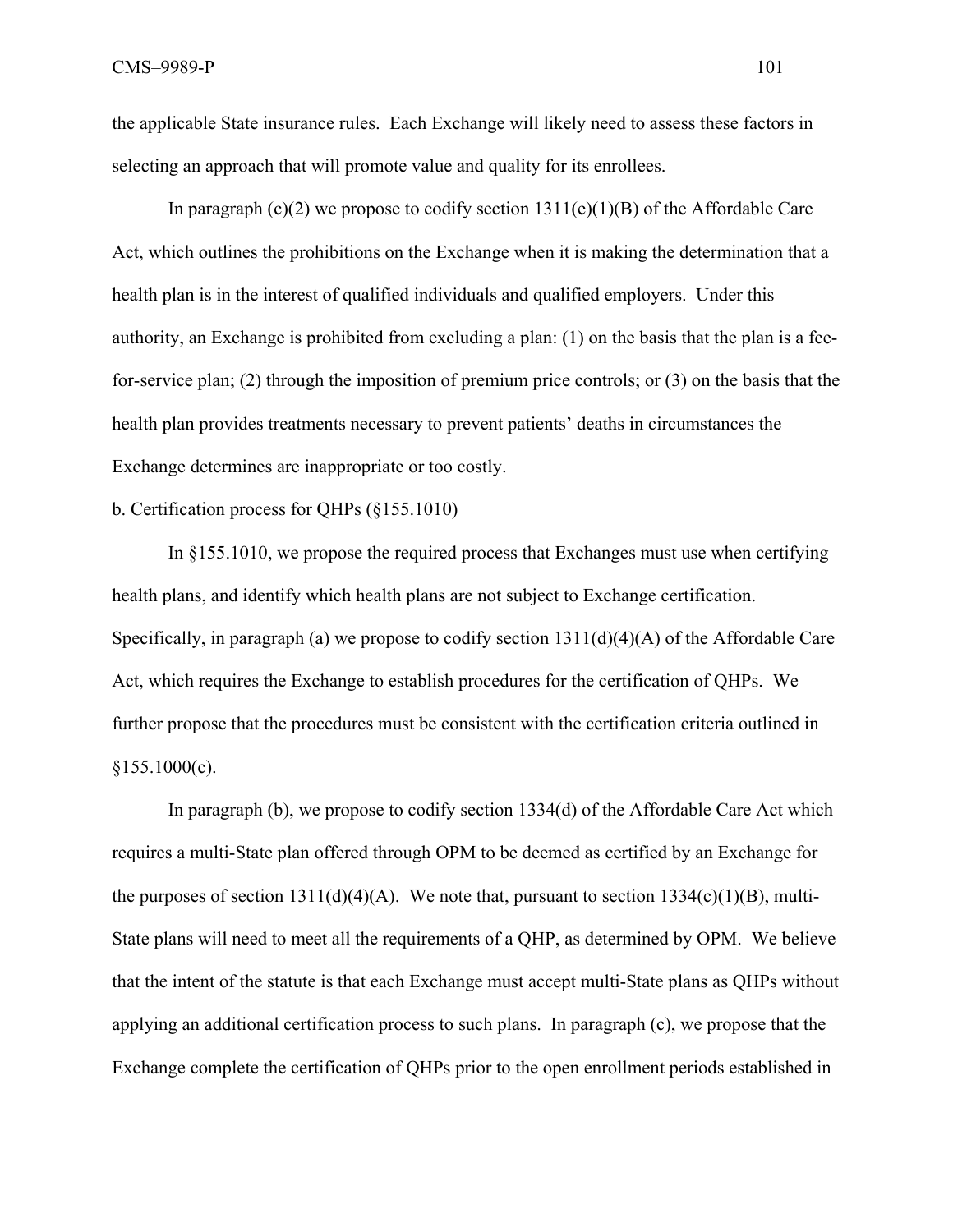§155.410. We believe this is necessary to ensure that consumers will have a robust market from which to select QHPs when the open enrollment period begins.

In paragraph (d), we propose that the Exchange must monitor the QHP issuers for demonstration of ongoing compliance with the certification requirements in  $\S 155.1000(c)$ . If the QHP issuers or their QHPs cease to demonstrate ongoing compliance, the Exchange may be inclined to seek actions against the issuers or try to remedy the situation.

c. QHP issuer rate and benefit information (§155.1020)

Section  $1311(e)(2)$  of the Affordable Care Act establishes standards for on Exchanges regarding the transparency of justifications for rate increases submitted by QHP issuers. In accordance with this section, in paragraph (a) of §155.1020, we propose that Exchanges must receive a QHP issuer's justification for a rate increase prior to the implementation of such an increase, and ensure that the QHP issuer posts the justification on its website. We recognize that QHP issuers may already submit rate increase justifications as part of the rate review process, and note that an Exchange may receive this information from the State department of insurance (or HHS, if applicable), to satisfy its obligation to receive such a justification.

Section 1311(e)(2) of the Affordable Care Act also requires an Exchange to consider rate increases in determining whether to make a health plan available on the Exchange. Several comments in response to the RFC recommended a range of purposes for the Exchange consideration of rate increases, including adequacy of claims payment, reasonableness for benefits offered based upon actuarial analysis, discriminatory practices, and unsupported excessive rate increases. Other comments noted the interaction between the State rate review process and Exchange review of premiums for QHP certification purposes. Finally, some commenters recommended transparency in review of rate justifications as well as consistent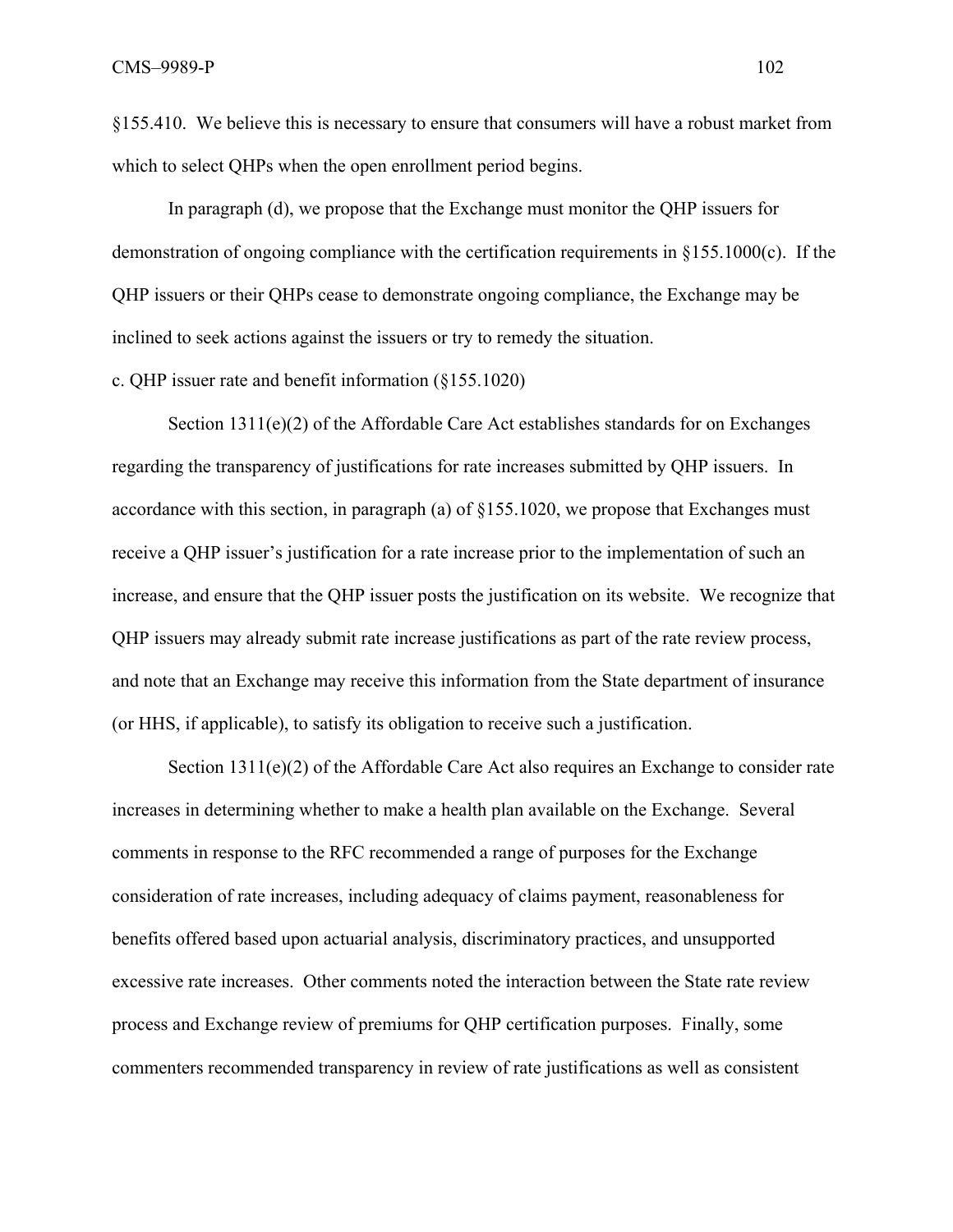criteria of "reasonableness" of increases inside and outside Exchanges.

In paragraph (b) we propose to codify the statutory requirement that an Exchange must consider the following factors related to health plan rates when determining whether to certify QHPs: (1) the justification of a rate increase prior to the implementation of the increase; (2) the recommendations provided to the Exchange by the State under section 2794(b)(1)(B) of the PHS Act; and (3) any excess rate growth outside the Exchange as compared to the rate of growth inside the Exchange, including information reported by the States. We clarify that the obligation to consider rate increases justifications is an ongoing requirement, beginning with the plan year 2014.

We seek to avoid duplicating the State rate review process in section 2794 of the PHS Act. We recognize that many States already operate an effective rate review program, collect information from issuers in the rate filing process and make a determination if the rate complies with State law. This process, when available, should be leveraged by the Exchange to avoid any duplication. For example, Exchanges may consider the preliminary justification already collected through the rate review process, and use the same format for the rate justification from health plans issuers under §154.215. Establishing consistency between the rate justification described in §154.215 and the justification required from QHP issuers by §156.210 would reduce duplication of effort for issuers and Exchanges and promote greater transparency.

We are considering a standard for the final rule in which there would be a bifurcated process for the rate increase justifications. Where section 2794 of the PHS Act applies (rates are subject to review), the Exchange may rely on the justification submitted pursuant to section 2794 of the PHS Act. Where section 2794 of the PHS Act does not apply, the Exchange could develop a less burdensome rate justification to satisfy section 1311(e)(2) of the Affordable Care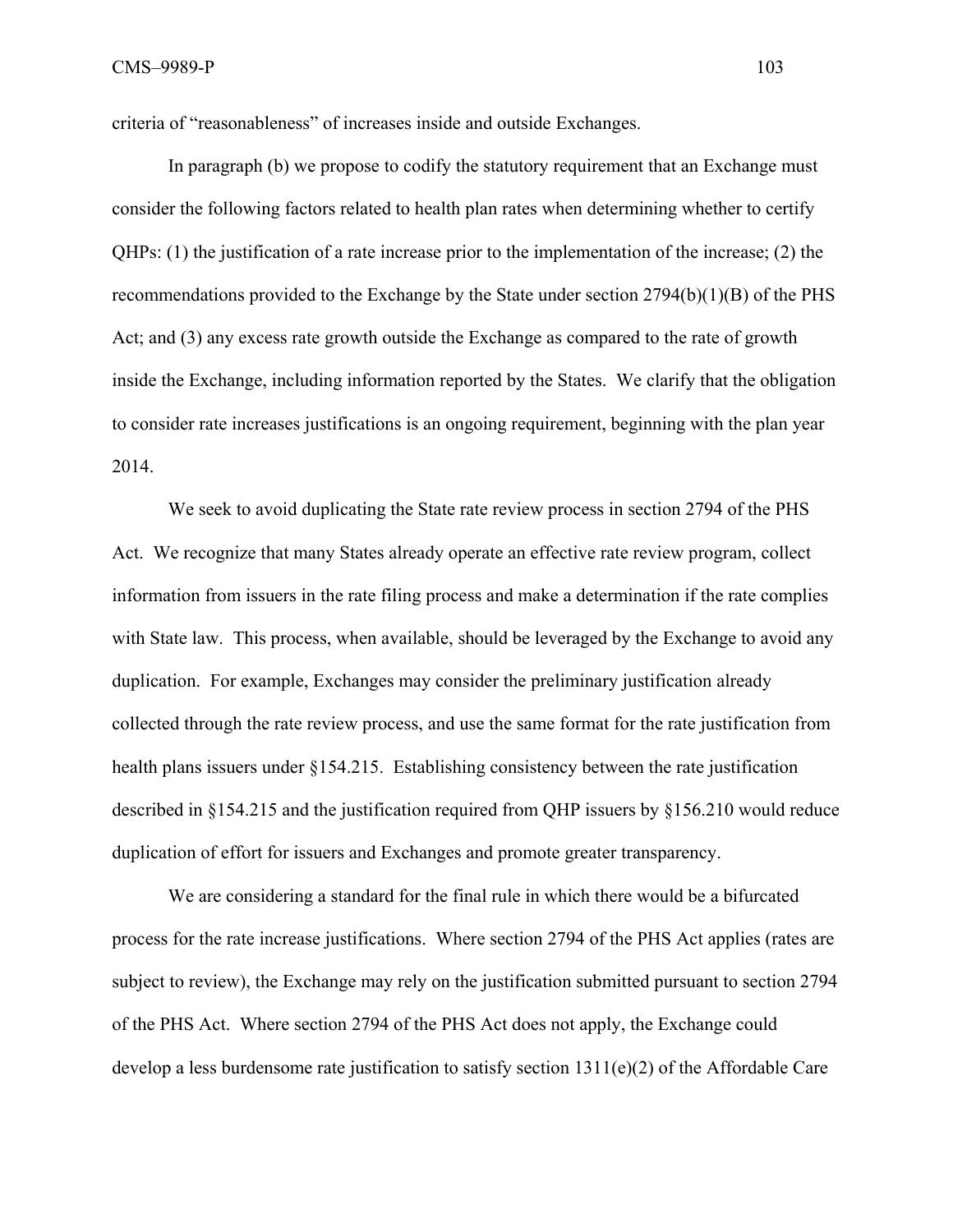Act. We are cognizant of existing State regulatory authorities; thus, we encourage the Exchange and the State department of insurance to collaborate in this process. Collaboration may include determining the form, manner, and timing of the submission of the rate justifications. We solicit comment on how to best align section 2794 of the PHS Act and section 1311(e)(2) of the Affordable Care Act.

Separate and apart from the consideration of a rate increase justification, Exchanges will need to receive rate and benefit information from QHP issuers for specific operational purposes. In paragraph (c) of §155.1020, we propose that the Exchange must at least annually receive the following information from the QHP issuers' for each QHP: rates, covered benefits and costsharing requirements. HHS will provide the form and manner for the submission of this information. We note that the Exchange will need to receive rate information from QHP issuers in order to determine premium amounts for Exchange applicants as well as for the determination of the second lowest cost silver plan benchmark for advance payments of the premium tax credit. Additionally, benefit information is needed to determine whether a QHP complies with the benefit design standards defined in §156.20 and with the actuarial value requirements for costsharing reductions as well as to display plan options on the Exchange website. Furthermore, rate information is needed to support HHS' administration of the risk corridor program.

In establishing the required rate and benefit data elements, HHS will seek to align this reporting requirement with information available through the State rate review process or through State rate filings, to the extent possible, so that an Exchange may consider leveraging already available sources.

### d. Transparency in coverage (§155.1040)

In  $\S 155.1040$ , we propose to codify section  $1311(e)(3)$  of the Affordable Care Act, which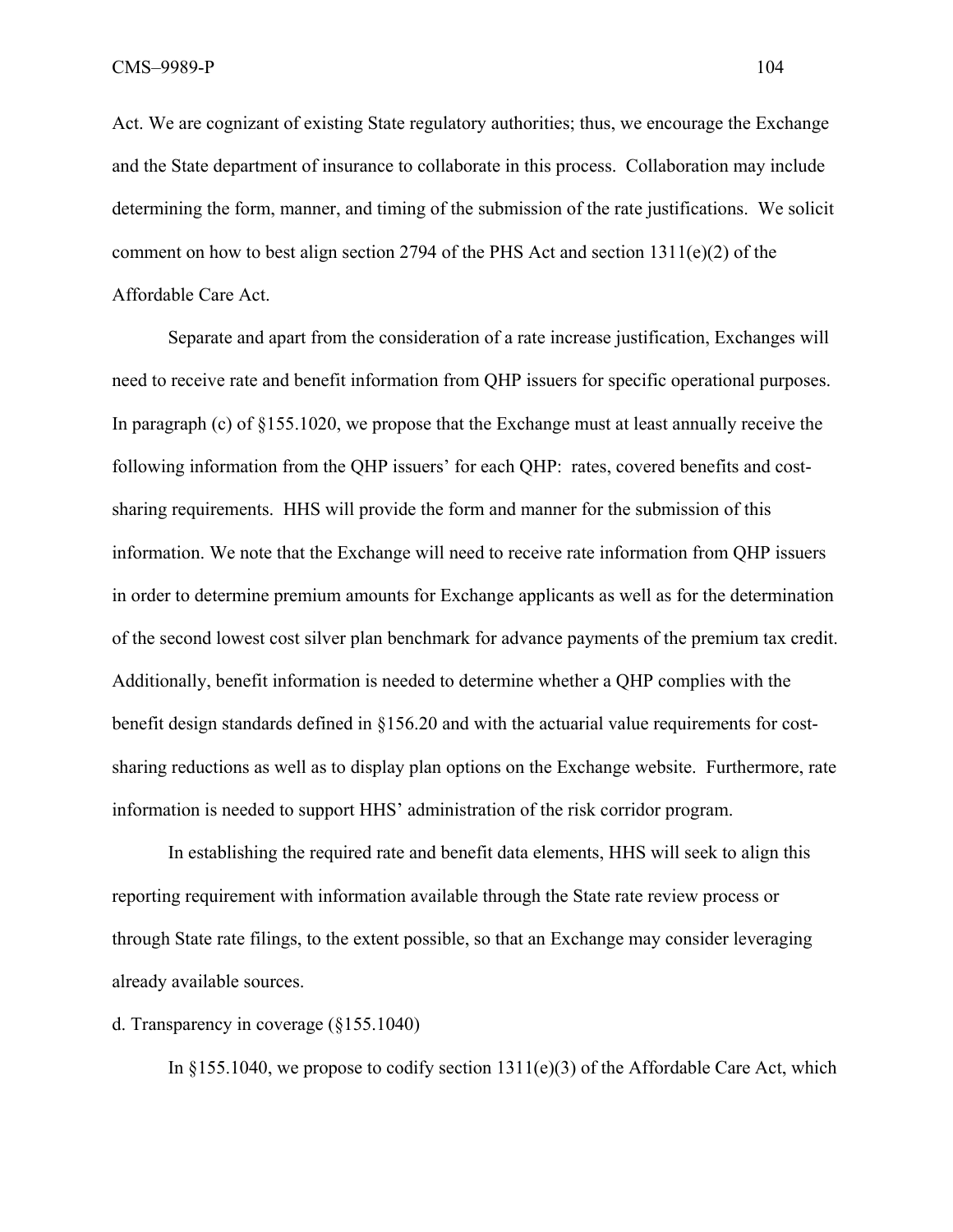establishes that Exchanges must require health plans seeking certification as QHPs to submit transparency information to the Exchange, HHS, and other entities. In paragraph (a), we require Exchanges to collect information from QHP issuers relating to coverage transparency as described in  $§156.220(a)$ .

While the transparency reporting requirements in  $\S 156.220$  apply specifically to OHPs, we note that these same requirements will also apply to all group health plans and health insurance issuers in the individual and group markets under section 2715A of the PHS Act as amended by the Affordable Care Act. As section 2715A of the PHS Act is implemented, we anticipate working closely with the Department of Labor and the Department of the Treasury in order to ensure that these reporting standards are applied appropriately across the insurance market. In addition, HHS is soliciting comments under this proposed rule as part of the process of planning for the implementation of section 1311(e)(3)(D) of the Affordable Care Act. Any comments received related to section 1311(e)(3)(D) will be shared with the Department of Labor so that it can update and harmonize its rules for group health plan disclosures.

 In paragraph (b), we require the Exchange to monitor the use of plain language by QHP issuers when making available QHP transparency data pursuant to §156.220. Section 1311(e)(3)(B) requires the Secretary of HHS and the Secretary of Labor to jointly develop and issue guidance on best practices of plain language writing. Exchanges will need to ensure that QHP issuers' use of plain language is consistent with the definition provided in §155.20 and the guidance set forth as required by section  $1311(e)(3)(B)$ .

In paragraph (c), we propose to codify section  $1311(e)(3)(C)$  of the Affordable Care Act which specifies that the Exchange require QHP issuers make available cost-sharing information to enrollees. This requirement on QHP issuers is described in §156.220(c).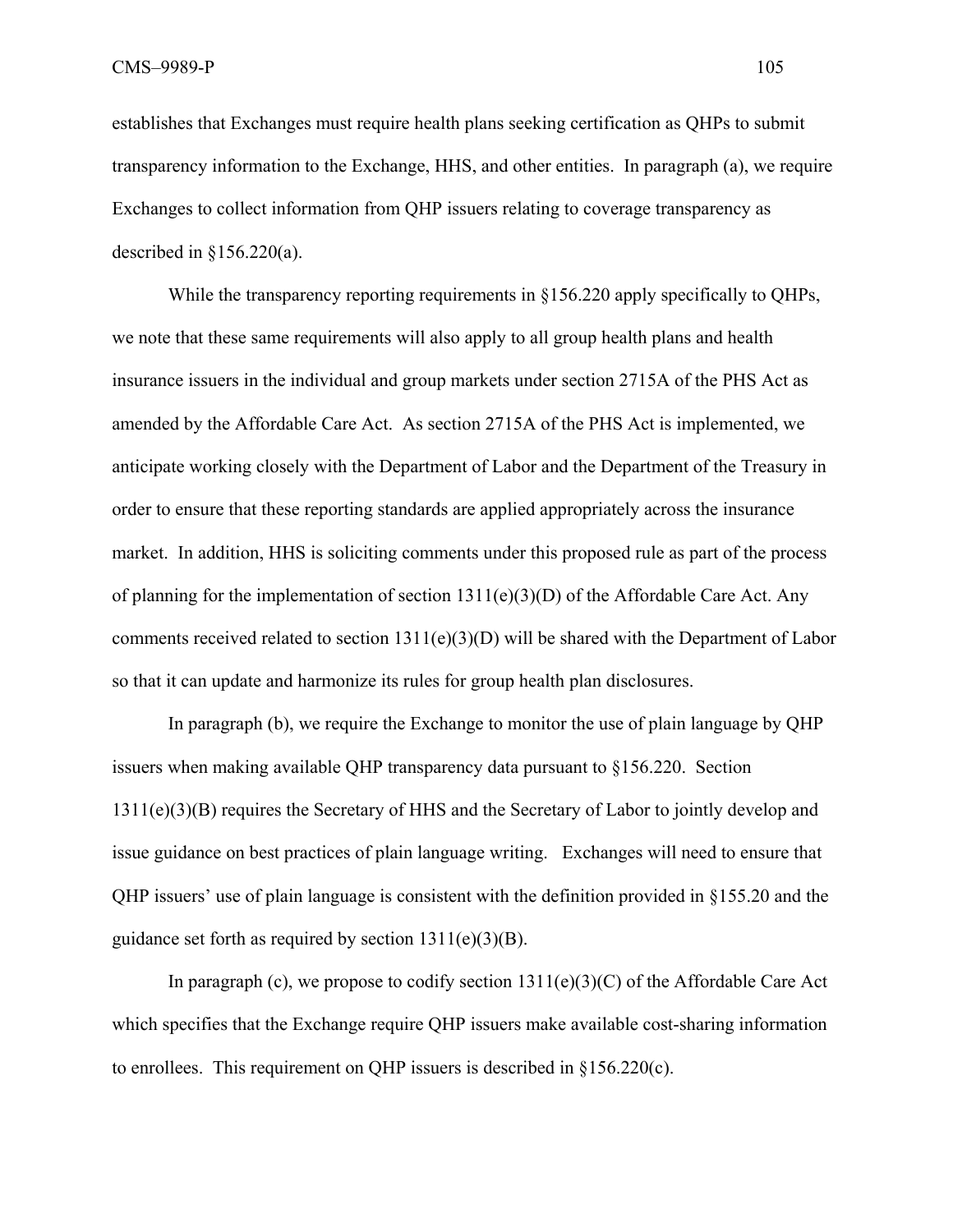We note that the information provided by QHP issuers pursuant to this section may be used by Exchanges during the certification process when determining if the health plan is in the interest of the qualified individuals served by the Exchange. Information reported under this section may inform Exchanges when considering the past performance of the health insurance issuers.

e. Accreditation timeline (§155.1045)

 In §155.1045, we propose to codify the Exchange responsibility, required by section  $1311(c)(1)(D)(ii)$  of the Affordable Care Act, to establish the time period within which any OHP issuer that is not already accredited must become accredited following certification of a QHP. Accreditation acts as a "seal of approval" to indicate to individuals and employers seeking coverage that a health insurance issuer meets minimum standards of quality and consumer protection. We note that, although section  $1311(c)(1)(D)(i)$  of the Affordable Care Act requires a health plan to be accredited to be certified as a QHP, we interpret this to mean that QHP issuers must be accredited, because accrediting entities accredit issuers, not plans. In  $\S156.275$ , we propose that all QHP issuers must be accredited with respect to their QHPs.

The Affordable Care Act does not set the deadline by which a health insurance issuer must be accredited to have a health plan certified as a QHP, nor does it establish a time period after certification of a QHP during which a QHP issuer must become accredited if it is not already accredited. A grace period may be necessary since a typical accreditation process for a health insurance issuer may take twelve to eighteen months to complete, and could be even longer for health insurance issuers seeking accreditation for the first time. We encourage the Exchanges to establish a timeline for accreditation that accommodates the length of the accreditation process, particularly for issuers seeking first-time accreditation.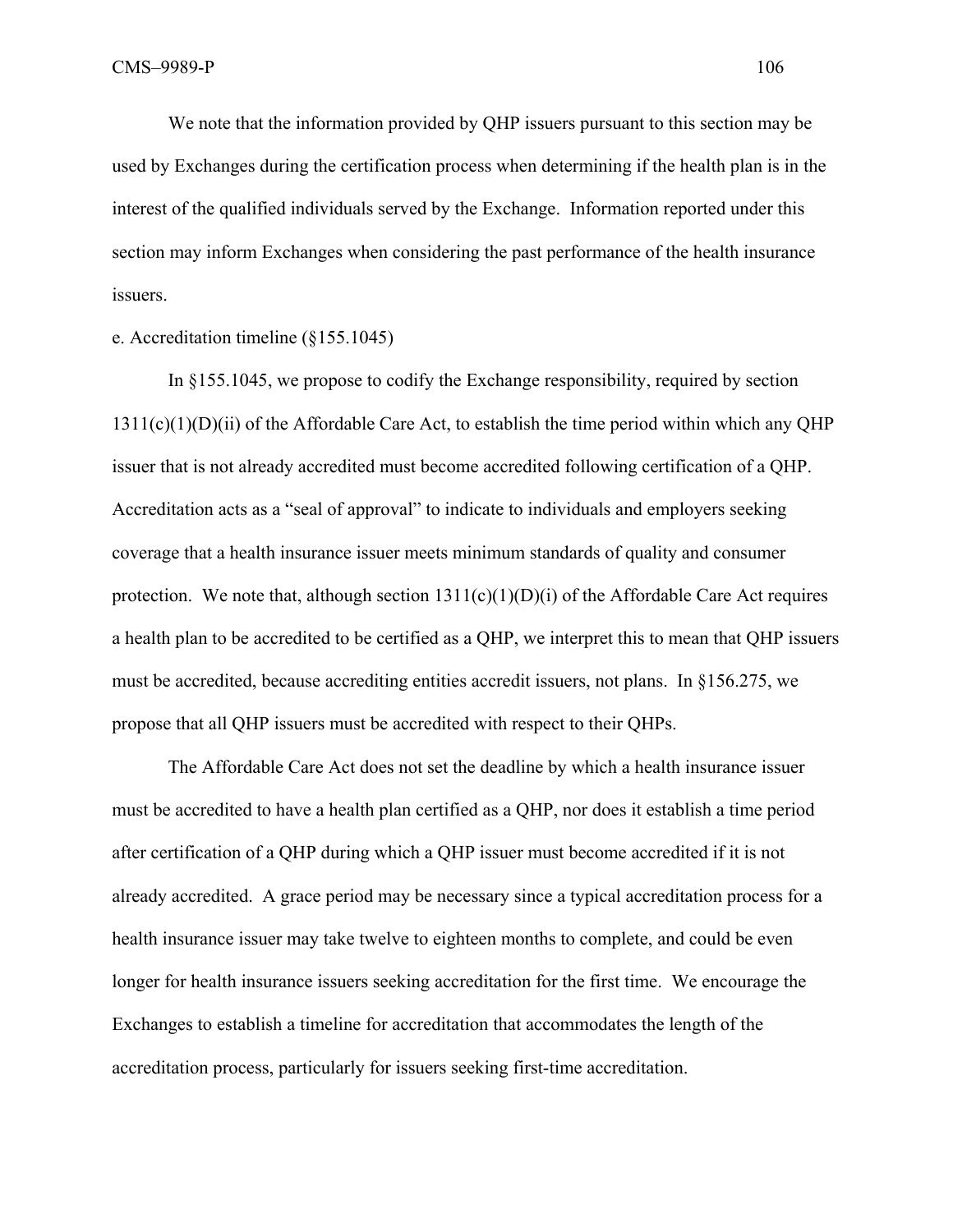We propose to require the Exchange to establish the length of time following initial certification of a QHP within which a QHP issuer must become accredited. The Exchange must establish a consistent deadline for accreditation with respect to each QHP issuer's initial participation in the Exchange; the deadline, for example, may be two years following certification of a QHP. This proposal is consistent with section  $1311(c)(1)(D)(ii)$  of the Affordable Care Act which specifies that the time period established by the Exchange must be "applicable to all QHPs." We believe this interpretation, as opposed to a single date by which all QHP issuers must be accredited in order to participate or continue participating in the Exchange, will allow for inclusion of a wider variety of QHP issuers in the Exchange.

f. Establishment of Exchange network adequacy standards (§155.1050)

 The Exchanges will make health insurance available to a variety of consumers, including those who reside or work in rural or urban areas where it may be challenging to access health care providers. Network adequacy requirements will help ensure that QHP enrollees can readily obtain services. Under section  $1311(c)(1)(B)$  of the Affordable Care Act, HHS is required to establish network adequacy requirements for health insurance issuers seeking certification of QHPs.

We recognize that network adequacy standards should be appropriate to States' particular geography, demographics, local patterns of care, and market conditions. Therefore, to ensure that Exchange network adequacy requirements are appropriate for QHP issuers and reflect local patterns of care, we propose in §155.1050 that each Exchange ensure that enrollees of QHPs have a sufficient choice of providers. This broad standard affords the Exchange significant flexibility to apply this standard to QHPs in a manner appropriate to the State's existing patterns of care, establishing specific standards where necessary and leveraging existing State oversight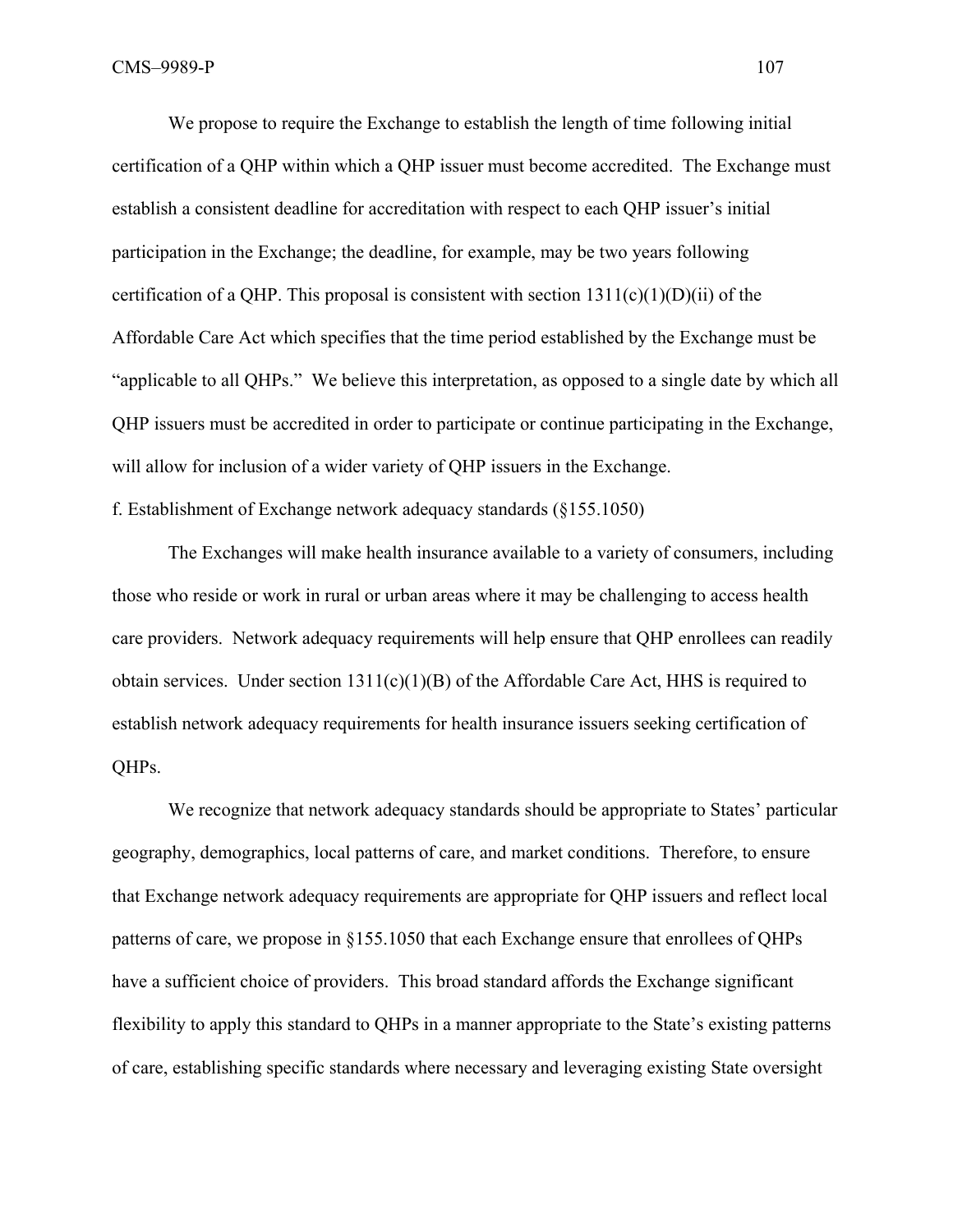and enforcement mechanisms in this area. We propose at §156.230 that QHP issuers adhere to standards set by the Exchange, as well as several statutorily required standards that would apply to all QHP issuers.

We solicit comment on additional minimum qualitative or quantitative standards for the Exchange to use in evaluating whether the QHP provider networks provide sufficient access to care. When considering our options for establishing network adequacy standards for QHP issuers, we examined typical standards employed in the existing insurance market by State departments of insurance, Medicare Advantage, TRICARE Prime and States that contract with Medicaid managed care organizations. We also examined the NAIC Managed Care Plan Network Adequacy Model Act, from which a number of States have drawn in developing their network adequacy standards for health insurance issuers. We have sought to develop a standard that balances the need for a uniform level of protection with the level of variation across States and local markets.

In particular, we seek comment on a potential additional requirement that the Exchange establish specific standards under which QHP issuers would be required to maintain the following: (1) sufficient numbers and types of providers to assure that services are accessible without unreasonable delay; (2) arrangements to ensure a reasonable proximity of participating providers to the residence or workplace of enrollees, including a reasonable proximity and accessibility of providers accepting new patients; (3) an ongoing monitoring process to ensure sufficiency of the network for enrollees; and (4) a process to ensure that an enrollee can obtain a covered benefit from an out-of-network provider at no additional cost if no network provider is accessible for that benefit in a timely manner. These standards are based in part on the NAIC Managed Care Plan Network Adequacy Model Act. This set of standards would create a baseline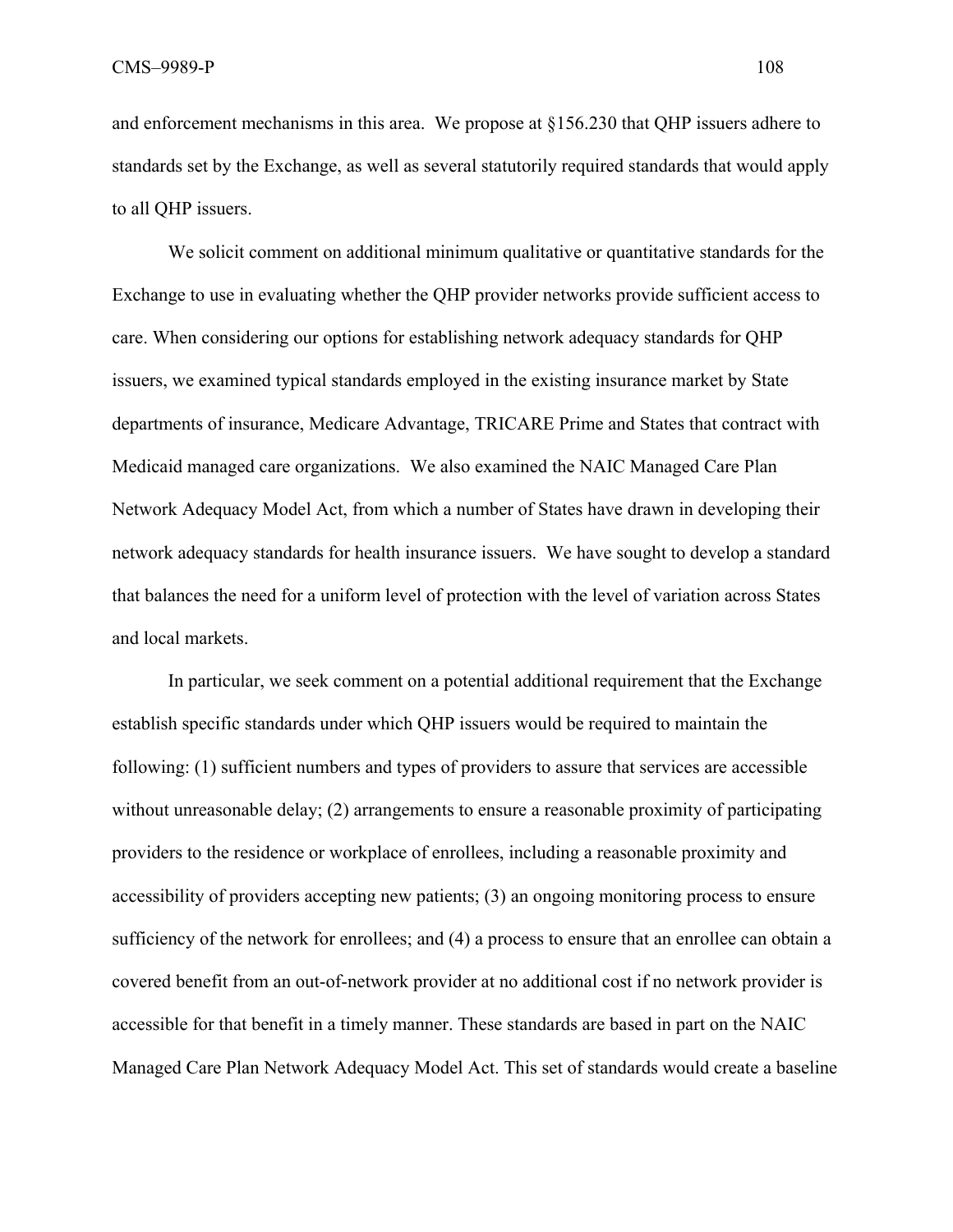that each Exchange could interpret and apply in a manner appropriate to local market conditions and patterns of care. Consistent with these basic standards, an Exchange would be able to set quantitative requirements where possible to establish clear expectations of access to care.

We also seek comment on an additional standard that the Exchange ensure that QHPs' provider networks provide sufficient access to care for all enrollees, including those in medically underserved areas. Such a requirement would protect against a network design that does not serve all enrollees' medical needs.

The standard proposed here would allow an Exchange to set standards appropriate to local patterns of care. We urge the Exchanges to consider the needs of enrollees in isolated geographic areas in particular; for example, an Exchange may want to consider the needs of American Indians and Alaska Natives residing in remote locations, given that they may often have a limited choice of providers from which to select. We also clarify that a QHP issuer's provider network must ensure reasonable access to care for all enrollees enrolled through the Exchange regardless of an enrollee's medical condition.

We recognize that primary care access is a challenge in many communities nationally, and that more consumers may seek routine primary care services in 2014 given improved access to health insurance coverage. Consistent with the goals and policies of the Affordable Care Act in supporting primary care, in establishing provider networks that ensure broad access to care, we encourage States, Exchanges and health insurance issuers to consider broadly defining the types of providers that furnish primary care services (e.g., nurse practitioners).

g. Service area of a QHP (§155.1055)

 In §155.1055, we propose that Exchanges have a process to establish or evaluate the service areas of QHPs. Under this proposed rule, an Exchange would maintain discretion to pre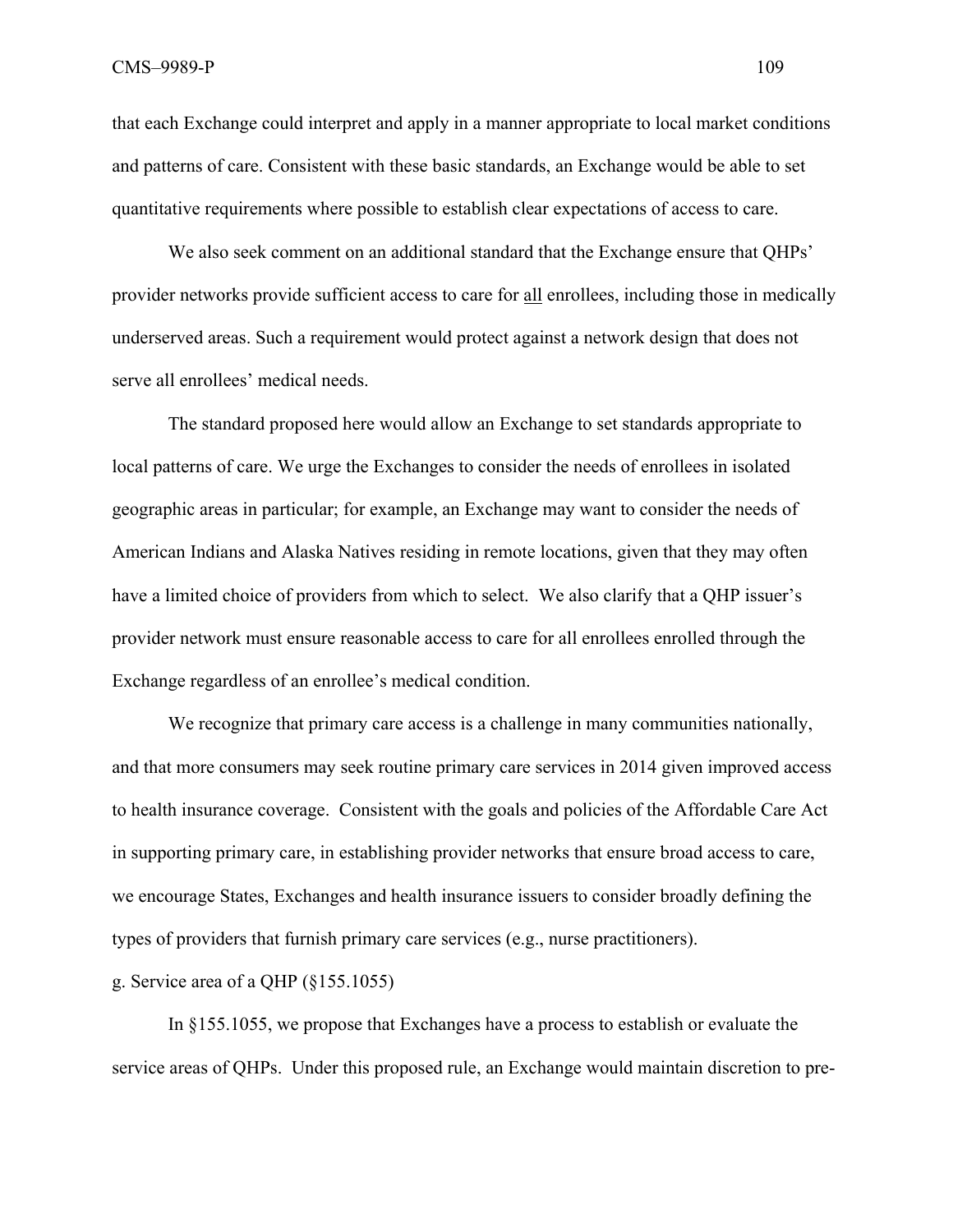determine service areas for plans to cover, permit plans to propose coverage of certain service areas, or negotiate with issuers over service areas during the certification process. This provision is intended to promote greater choice and competition as consistently as possible across a State, and to guard against discrimination, "cherry picking," "red-lining," or other similar efforts to offer health plans only in areas of low risk. We also seek to recognize that the capacity of health insurance issuers varies by region due to some factors that are outside of their control.

 In paragraph (a), we propose that an Exchange must ensure that the service area of a QHP covers at least a county, or a group of counties if the Exchange designates such a group, unless the QHP issuer demonstrates that serving a partial county is necessary, nondiscriminatory, and in the interest of qualified individuals and employers. The requirement outlined here parallels the "county integrity rule" established in Medicare Advantage, which also outlines examples for determining whether serving a partial county would fall under the "necessary" or "nondiscriminatory" standards.

 In paragraph (b), we propose that an Exchange must ensure that QHP service areas be established without regard to racial, ethnic, language and health status factors outlined in section 2705(a) of the PHS Act. This provision is intended to guard against redlining and other practices that would specifically exclude high-utilizing or high-cost populations.

h. Stand-alone dental plans (§155.1065)

In §155.1065(a), we propose to codify the requirement in section  $1311(d)(2)(B)(ii)$  of the Affordable Care Act that an Exchange allow limited scope stand-alone dental plans to be offered provided that the plan furnishes at least the pediatric essential dental benefit required in section  $1302(b)(1)(J)$  of the Affordable Care Act. We also propose to codify the requirement that the stand-alone dental plan comply with section  $9832(c)(2)(A)$  of the Code and section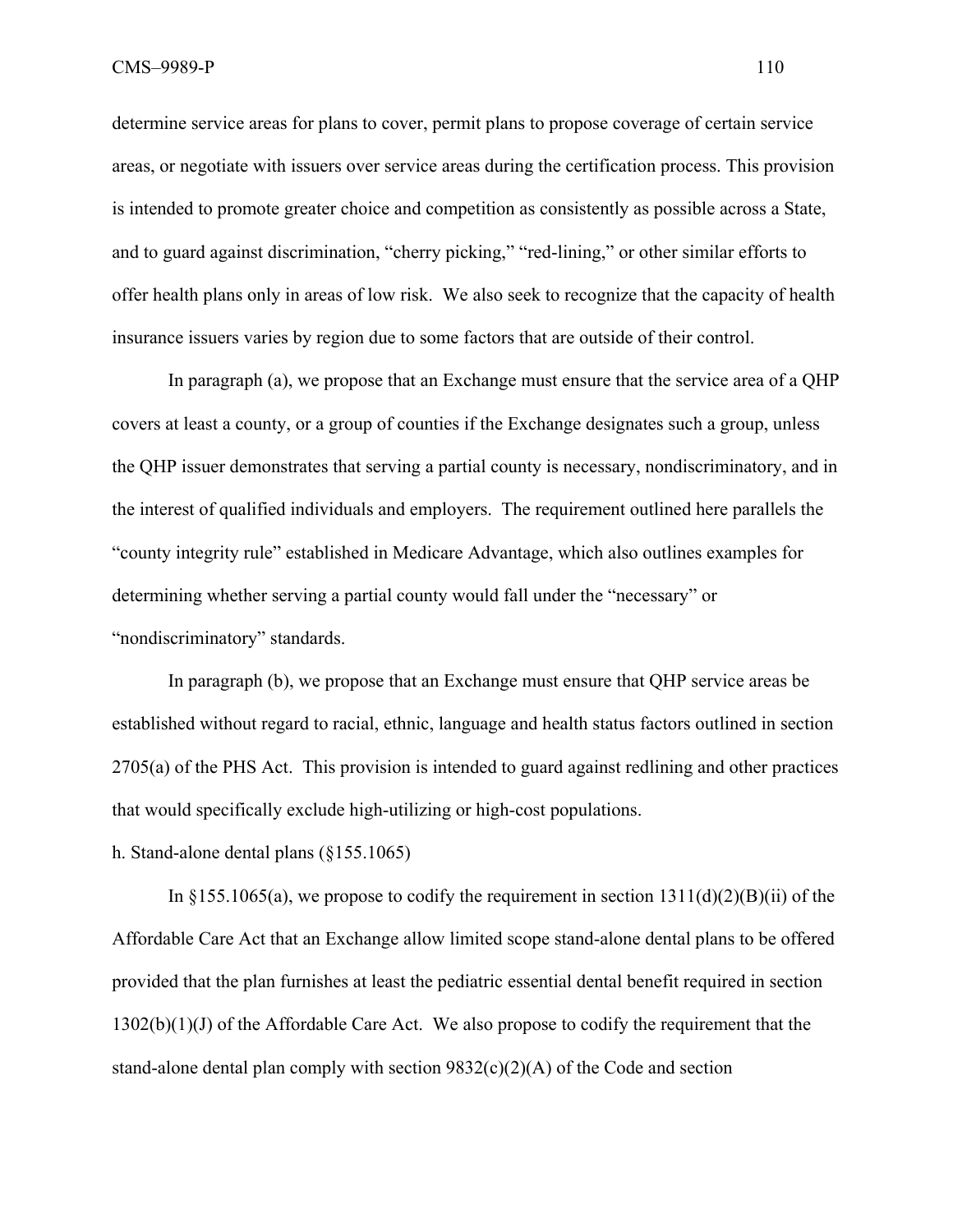$2791(c)(2)(A)$  of the PHS Act.

 In paragraph (b), we propose to codify the option for a dental plan to be offered as a stand-alone plan or in conjunction with a QHP. In paragraph (c), we propose to codify section 1302(b)(4)(F) of the Affordable Care Act that allows a health plan be certified as a QHP if it does not offer the pediatric essential dental benefit, provided that a stand-alone dental plan is offered through the Exchange. We also note that dental plan issuers would be considered participating issuers subject to any user fees specified by the Exchange, as established under §156.50 and §155.160.

 We are considering interpreting this provision such that an Exchange may require issuers of stand-alone dental plans to comply with any QHP certification requirements and consumer protections that the Exchange determines to be relevant and necessary. Potential QHP issuer standards that might be applied to stand-alone dental plans might include: quality reporting, transparency measures, summary of coverage information, provider network standard, and standards regarding the consumer's experience in comparing and purchasing dental plans. While we provide significant latitude to Exchanges regarding requirements for stand-alone dental plans, we request comment on whether some of the requirements on QHP issuers should also apply to stand-alone dental plans as a Federal minimum and what limits Exchanges may face on placing requirements on dental plans given that they are excepted benefits.

 We also request comment on whether we should set specific operational minimum standards. Substantial operational issues exist with allocating advance payments of the premium tax credit and calculating actuarial value (as defined by section 1302(d)(2) of the Affordable Care Act) when stand-alone dental plans segment coverage of the essential health benefits (as defined in 1302(b) of the Affordable Care Act). Also, a QHP issuer will have to know far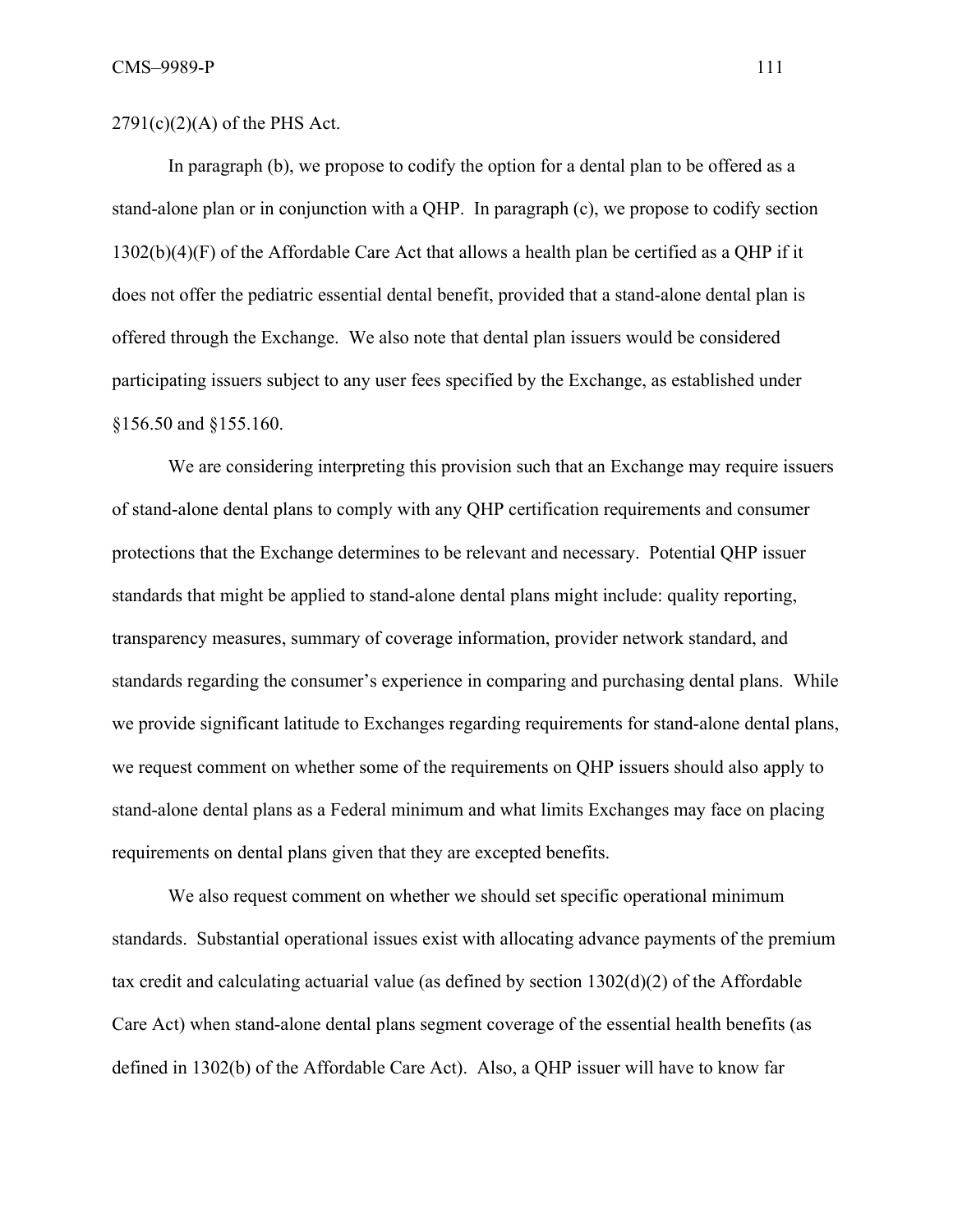enough in advance of the QHP certification process whether it needs to include pediatric dental coverage.

 Lastly, some commenters to the RFC requested that we require all dental benefits to be offered and priced separately from medical coverage, even when offered by the same issuer. Such a requirement would preclude QHP issuers from offering a "bundled" QHP that covers all essential health benefits, including the pediatric dental benefit, under one premium. While we recognize that requiring a QHP to price and offer dental benefits separately could promote comparison of dental coverage offerings, we have significant concerns about the administrative burden this could impose on Exchanges and QHP issuers. We request comment on whether either option should be required.

## i. Recertification of QHPs (§155.1075)

In  $\S 155.1075$ , we propose to codify section  $1311(d)(4)(A)$  of the Affordable Care Act, which requires the Exchange to implement procedures for the recertification of health plans as QHPs. While the Exchange must continuously ensure that QHPs are in compliance with the certification standards, recertification provides a process for an Exchange to conduct a comprehensive review of its QHPs. This process also allows for QHPs and Exchanges to terminate their relationship if intended. In paragraph (a), we provide that the Exchange must establish a process for recertification of QHPs that includes a review of the general certification criteria outlined in §155.1000(c). We note that the recertification process for the QHPs should be less intensive than the initial certification process, given that the Exchange will have an established relationship with the QHP issuer. An Exchange may also consider using this process to make modifications to any agreements between the Exchange and its QHP issuers.

We permit the Exchange to determine the frequency for recertifying QHPs. The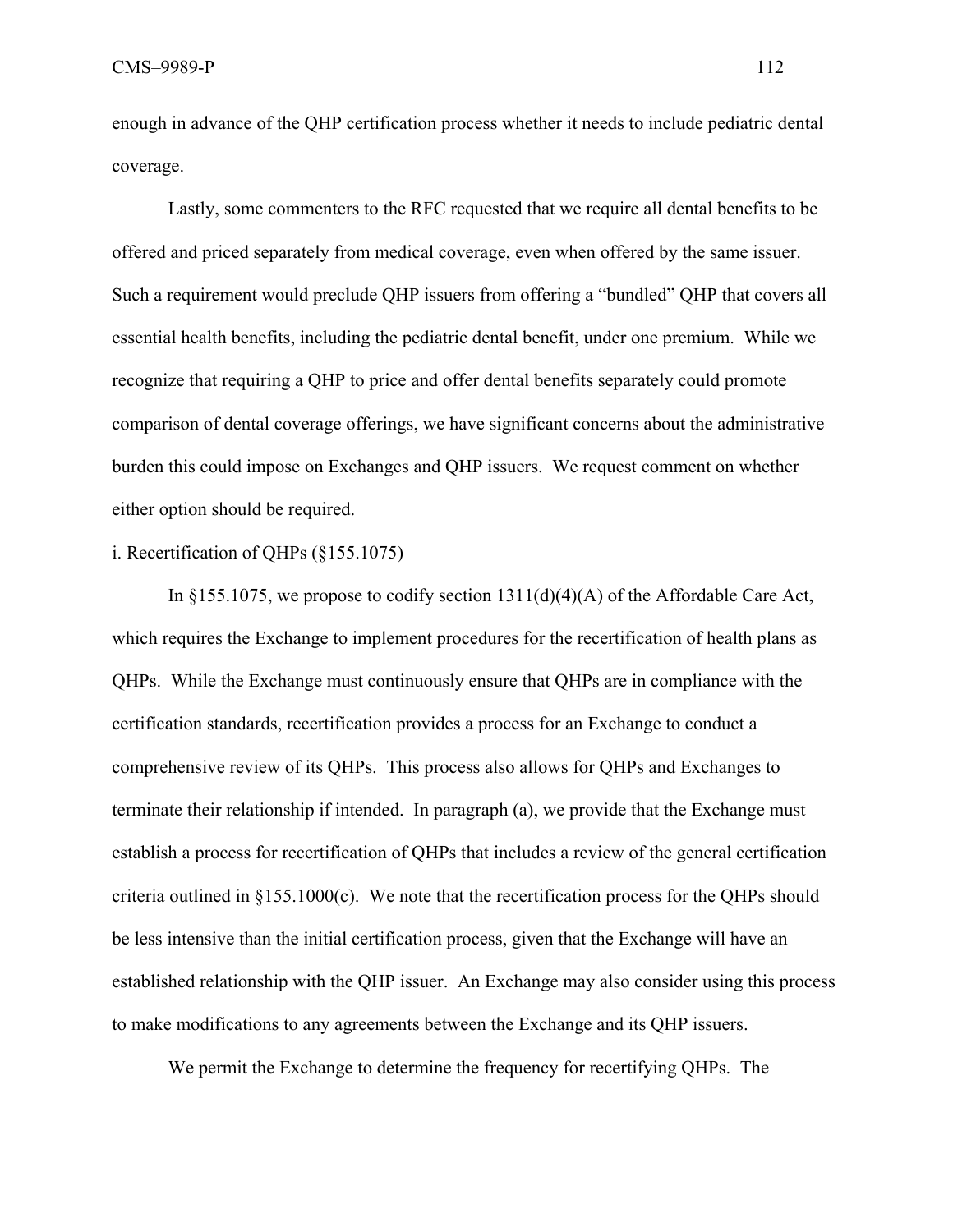Affordable Care Act does not require an Exchange to recertify QHPs on an annual basis. Therefore, an Exchange has the discretion to decide to recertify QHPs annually, or on a less frequent basis, such as every other year or every three years. Some Exchanges may choose to develop longer recertification periods to reduce the administrative costs associated with such an evaluation. By operation of §156.200, each QHP must still adhere to the requirements listed in §155.1000(c) on an ongoing basis. We invite comment as to whether we should require more specific requirements associated with the term length for recertification.

 We note that an Exchange that elects to conduct multi-year recertification will need to review certain information on a more frequent basis. For example, the Exchange will need to consider rate increase information and ensure compliance with benefit design standards annually, since issuers may alter rate and benefit design on an annual basis.

We also propose that, after reviewing all relevant information and determining whether to recertify a QHP, the Exchange notify a QHP issuer of its recertification status. If the Exchange determines that a plan should be denied recertification, the Exchange would then proceed decertifying the plan as described in §155.1080.

In paragraph (b), we propose that the Exchange must complete the recertification process on or before September 15 of the applicable calendar year. We chose this date so that the recertification process is completed in advance of the annual open enrollment period, which begins on October 15 of each year. By providing a September 15 deadline, we allow the Exchanges discretion to determine a recertification timeframe that is most suitable for its consumers and QHPs. The Exchange may choose to complete its recertification process well in advance of the September 15 deadline. We solicit comments on the appropriateness of this recertification deadline.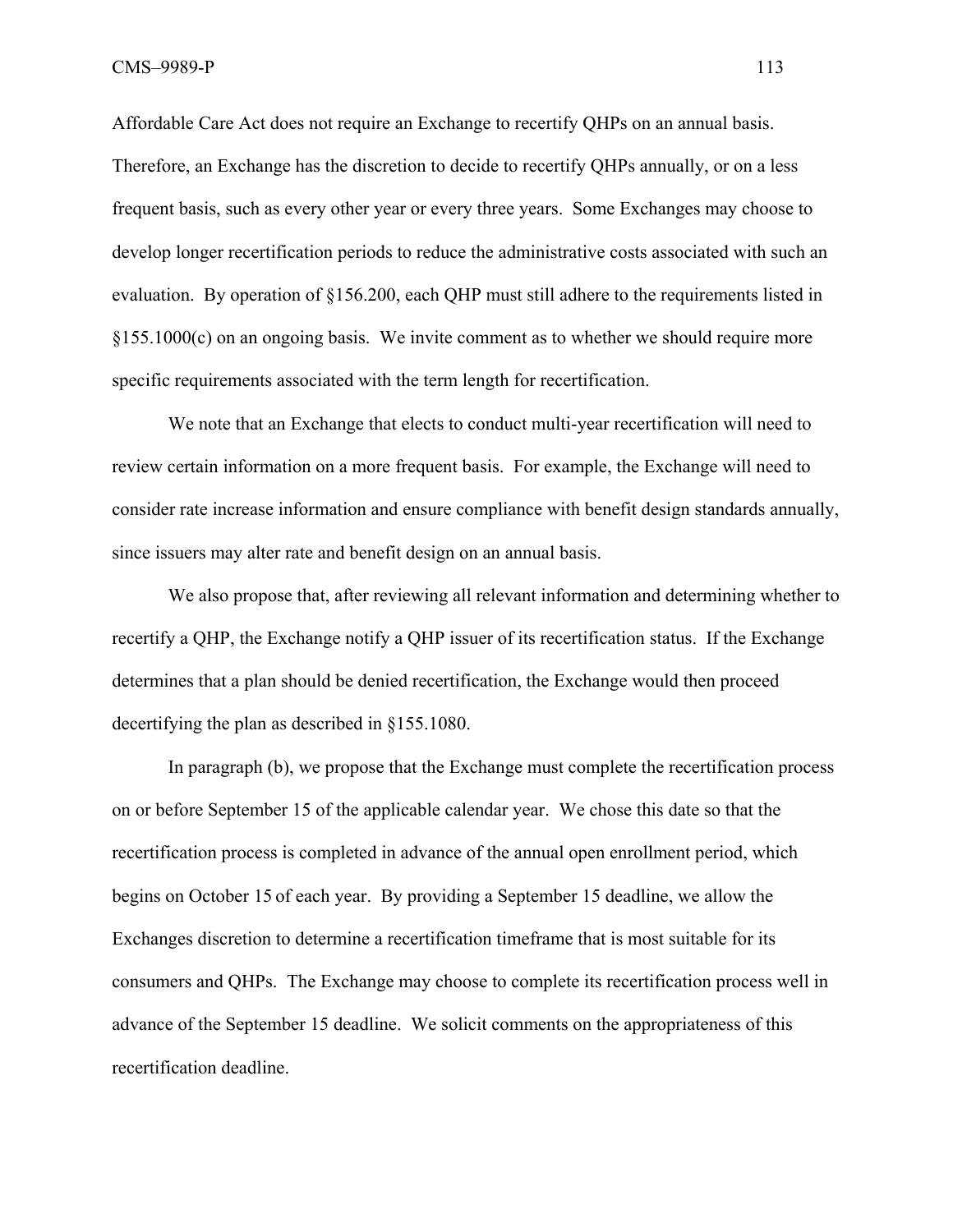## j. Decertification of QHPs (§155.1080)

In  $\S 155.1080$ , we propose to codify section  $1311(d)(4)(A)$  of the Affordable Care Act, which requires the Exchange to implement procedures for the decertification of health plans as QHPs. In paragraph (a), we define decertification as the termination by the Exchange of the certification status and offering of a QHP. We note that decertification is an action taken by the Exchange in response to the most severe actions of a QHP, or as a result of a determination not to recertify a plan. In paragraph (b), we propose to codify section  $1311(d)(4)(A)$  of the Affordable Care Act, which requires the Exchange to implement procedures for the decertification of health plans as QHPs.

 In paragraph (c), we propose that the Exchange may at any time decertify a QHP if the Exchange determines that the QHP issuer or the QHP is no longer acting in accordance with the general certification criteria outlined in §155.1000(c), including that the QHP participation is no longer in the interest of its enrollees. Similar to the certification and recertification processes, the Exchange has the ability to tailor the decertification process, within the confines of the aforementioned standards, to meet the needs of the market it serves.

 The Exchange will have discretion in determining how to implement the decertification process. We recommend that Exchanges solicit input from a broad range of stakeholders, including issuers, when determining how to implement the decertification procedures. We request comments on the creation of the decertification process and what other authorities could be extended to the Exchange to make the process more efficient.

 In paragraph (d), we propose to require that the Exchange establish an appeals process for health plans that have been decertified by the Exchange. A health plan that has been decertified should have that ability to request a second evaluation if the issuer believes that its health plan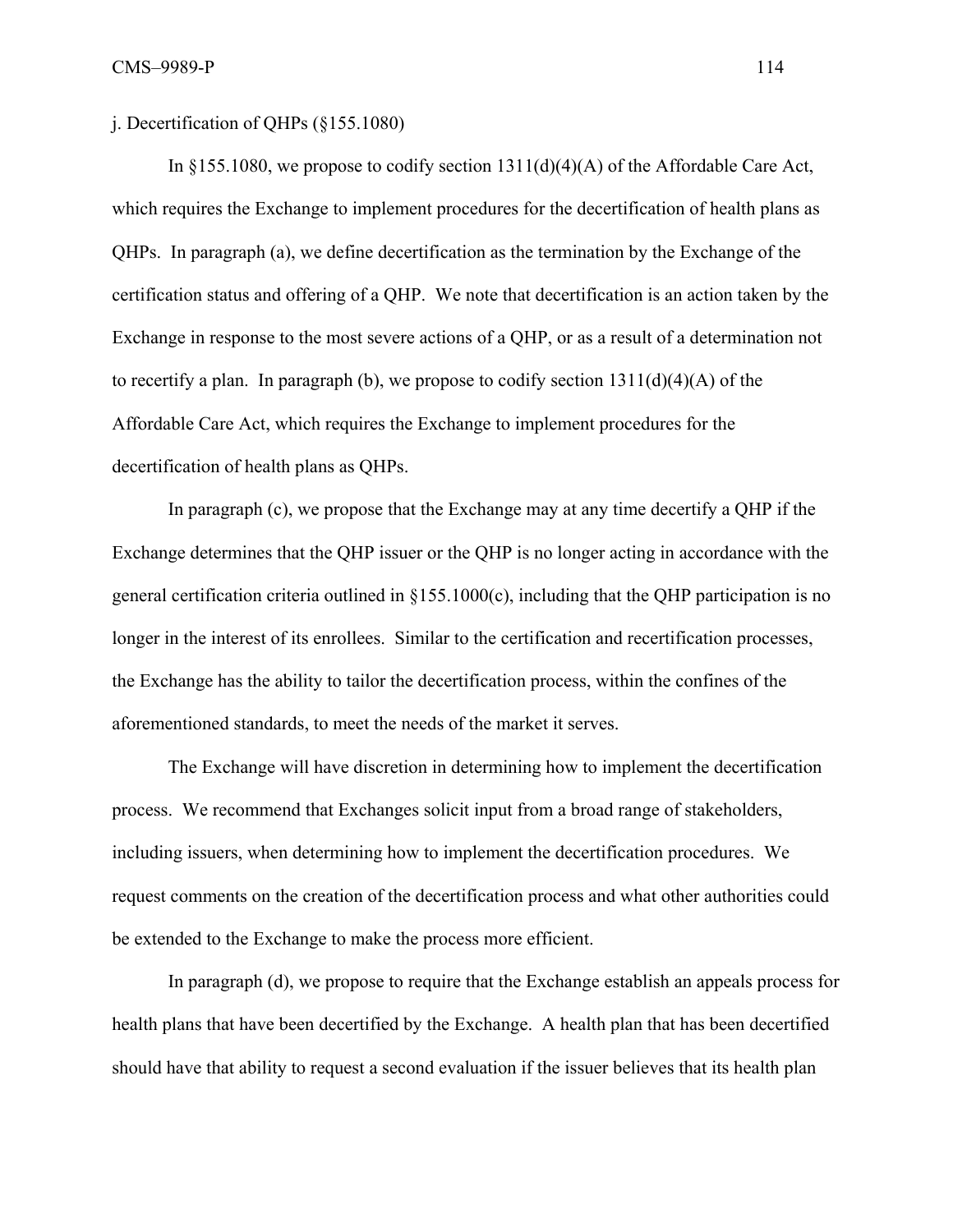has been unjustly decertified. This appeal process could be implemented in conjunction with the State department of insurance, by the Exchange on its own, or through a third party entity.

In paragraph (e), we propose that if a QHP is decertified, the Exchange must provide notice of the decertification to parties who may be affected. The decertification of a QHP will have an impact on the Exchange market, including the QHP issuer, enrollees of the decertified QHP, who must receive information about a special enrollment period as described in §155.420, HHS, and the State department of insurance.

# B. Part 156 - Health Insurance Issuer Standards under the Affordable Care Act, Including Standards Related to Exchanges

The Exchanges should be an attractive market for health insurance issuers to achieve the goal of providing consumers and employers with access to a competitive choice of affordable, high quality OHPs. Part 156 contains the proposed standards for QHPs and QHP issuers that are intended to promote robust and meaningful consumer choice. Many provisions in this part have parallel standards in part 155, because certain standards for States and Exchanges have complementary standards for health insurance issuers seeking to offer, or offering, QHPs through an Exchange. We cross-reference to minimize redundancy and avoid confusion with respect to certain proposed policies. To the extent possible, this approach to drafting is designed to avoid gaps between the minimum standards we propose for Exchanges and QHPs.

- 1. Subpart A General Provisions
- a. Basis and scope  $(\S156.10)$

Proposed §156.10 of subpart A specifies the general statutory authority for the ensuing proposed regulation and indicates that the scope of part 156 is to establish standards for health plans and health insurance issuers related to the benefit design standards and in regard to offering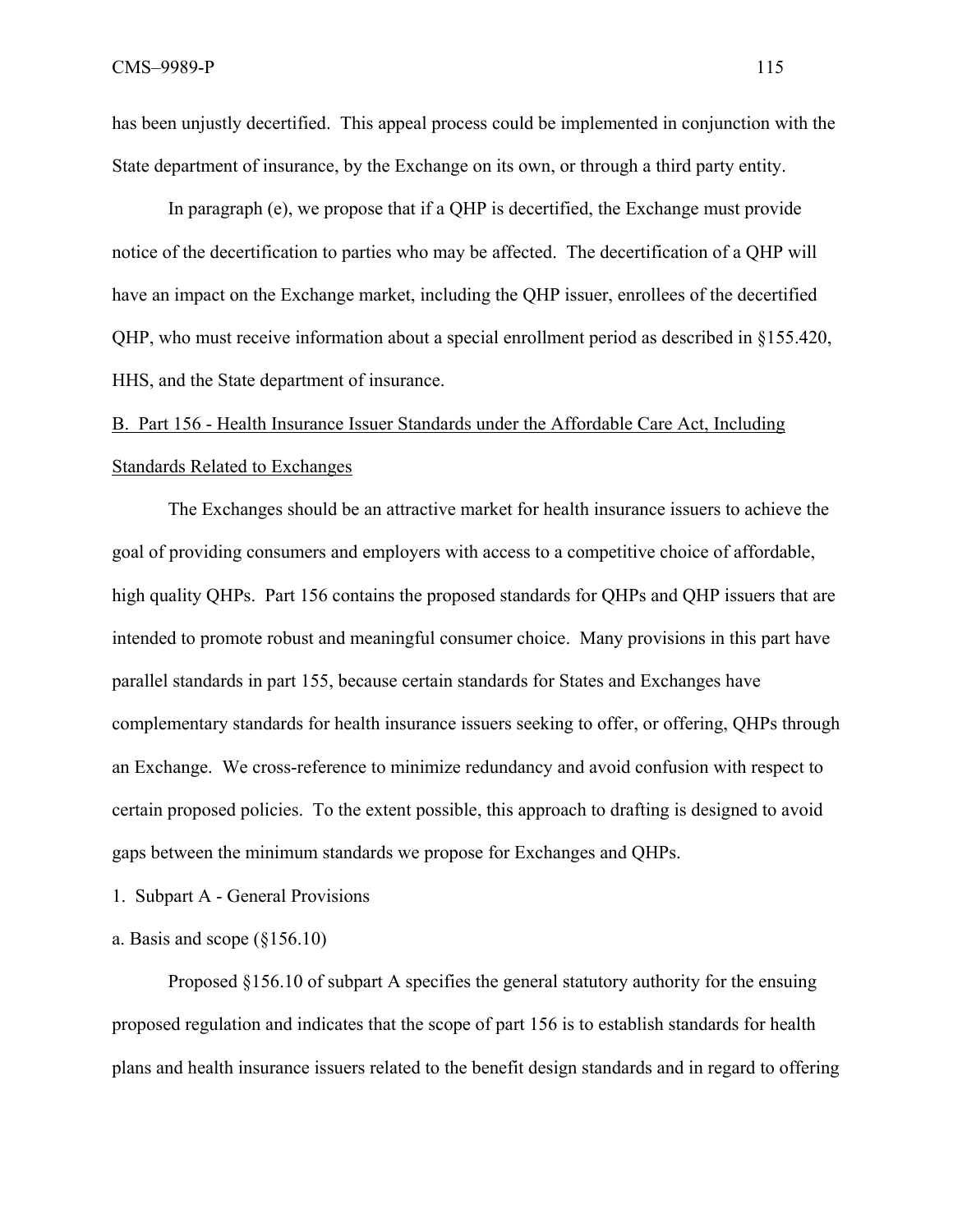QHPs through an Exchange. Under §156.20, we propose definitions for terms used in part 156. Section 156.50 proposes the user fees that participating issuers may pay to contribute to the operations of a State Exchange, and Exchange-related operations.

b. Definitions (§156.20)

Many definitions presented in §156.20 are taken directly from the Affordable Care Act or from existing regulations. The definitions set forth in subpart A reflect general meanings for the terms as they are used in part 156 unless otherwise indicated; the definitions apply strictly for the purposes of part 156. When a term is defined in part 156 other than in subpart A, the definition of the term is limited to a specified purpose in the relevant subpart or section.

 Many of the terms defined in this section refer to those defined in §155.20, including "applicant," "benefit year," "cost sharing," "cost-sharing reductions," "plan year," "qualified employer," "qualified individual," "qualified health plan or QHP," and "qualified health plan issuer or QHP issuer." We define "benefit design standards" for the purposes of the requirements related to the benefit packages outlined in the Affordable Care Act. The terms "group health plan," "health insurance coverage," and "health insurance issuer" are defined in section §144.103 of this chapter.

We propose to use the term "benefit design standards" to mean the "essential health" benefits package" defined in section 1302(a) of the Affordable Care Act. To avoid confusion with the term "essential health benefits," which refers only to the definition in section 1302(b) of the Affordable Care Act, we instead refer to the set of health plan requirements as benefit design standards for the purposes of clarity within this proposed rule.

c. Financial support (§156.50)

Section 156.50 contains requirements on participating issuers to pay user fees to support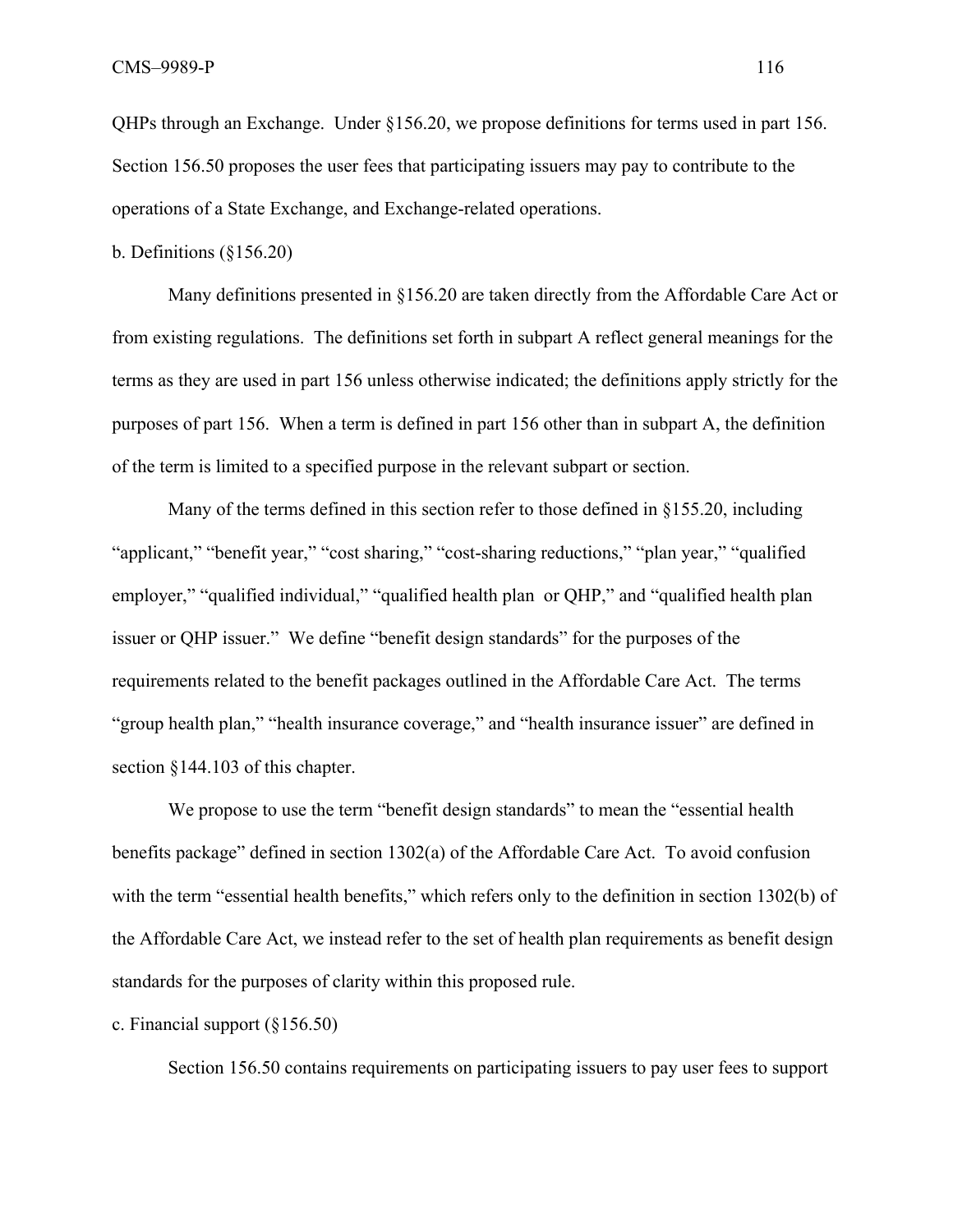ongoing operations of an Exchange, if a State chooses to impose fees. A State-operated Exchange must be self-sustaining by January 1, 2015, under section 1311(d)(5)(A), which also allows State user fee assessments on participating health insurance issuers, or other methods of funding, to support State Exchange operations.

In paragraph (a), we define the term "participating issuer" to mean an issuer offering plans that participate in the specific function that is funded by the user fee. Under this definition, a participating issuer would encompass different segments of issuers of health plans or other benefit plans depending on the Exchange function being funded by the user fee. As this term is used in section  $1311(d)(5)(A)$ , it provides an Exchange with the flexibility to collect user fees from issuers that benefit in some way from an Exchange and Exchange-related operations. We note that the term "participating issuer," for the purposes of this section, may include: health insurance issuers, QHP issuers, issuers of multi-State plans (as defined in §155.1000(a)), issuers of stand-alone dental plans (as described in §155.1065), or other issuers identified by an Exchange. In paragraph (b), we propose that participating issuers pay any fees assessed by a State Exchange, consistent with Exchange authority outlined in §155.160.

2. Subpart C—Qualified Health Plan Minimum Certification Standards

Section 1311(c)(1) authorizes the Secretary, by regulation, to establish criteria for the certification of health plans as QHPs, which are described in this subpart. The statute outlines several minimum QHP standards to be established by the Secretary that will foster direct competition on the basis of price and quality and which will increase access to high quality, affordable health care for individuals and small employers. Each Exchange will be responsible for determining whether a health plan seeking to participate meets these minimum requirements to be a QHP and will have the discretion to set additional standards to ensure that offering the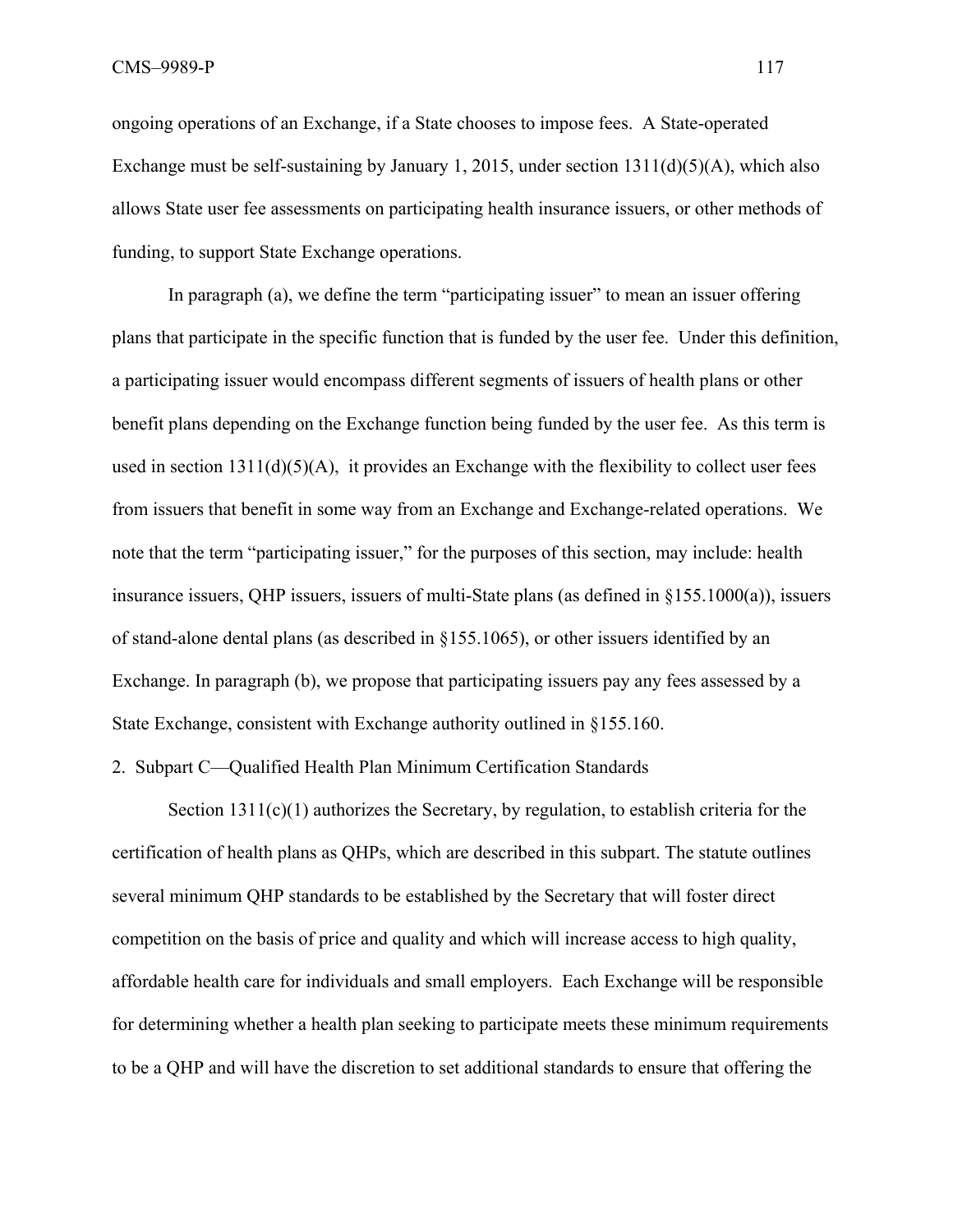plan through that Exchange is in the best interest of consumers.

 We received many comments in response to the RFC on minimum QHP certification requirements, which we describe in the preamble to subpart K of part 155 and which we considered as we developed the proposed rule. We highlight that, unless otherwise noted, the standards for QHPs proposed in this subpart do not supersede existing State laws or regulations applicable to health insurance issuers. While this subpart addresses health plan standards that States traditionally set, either through the process of granting licensure or otherwise, the standards proposed here apply specifically to the certification of QHPs for participation in the Exchange and do not exempt health insurance issuers from any State laws or regulations that generally apply to health insurance issuers in that State. We note that if a State establishes a higher standard for licensure than what we outline here as a minimum Federal requirement for health plan certification, such standard would apply.

a. QHP issuer participation standards (§156.200)

Section 156.200 outlines the requirements on QHP issuers as a condition of participation in the Exchange. States may choose to establish additional conditions for participation beyond the minimum requirements established by the Secretary.

In paragraph (a), we propose to codify section  $1301(a)(1)(A)$  of the Affordable Care Act. To participate in an Exchange, a health insurance issuer must have in effect a certification issued or recognized by the Exchange to demonstrate that each health plan it offers in the Exchange is a QHP and that the issuer meets all requirements on QHP issuers. We clarify that some requirements in this proposed rule apply to the design of the specific QHPs offered. Other requirements are placed on the issuers related to the offering of QHPs.

In paragraph (b), we outline the set of standards with which a QHP issuer must comply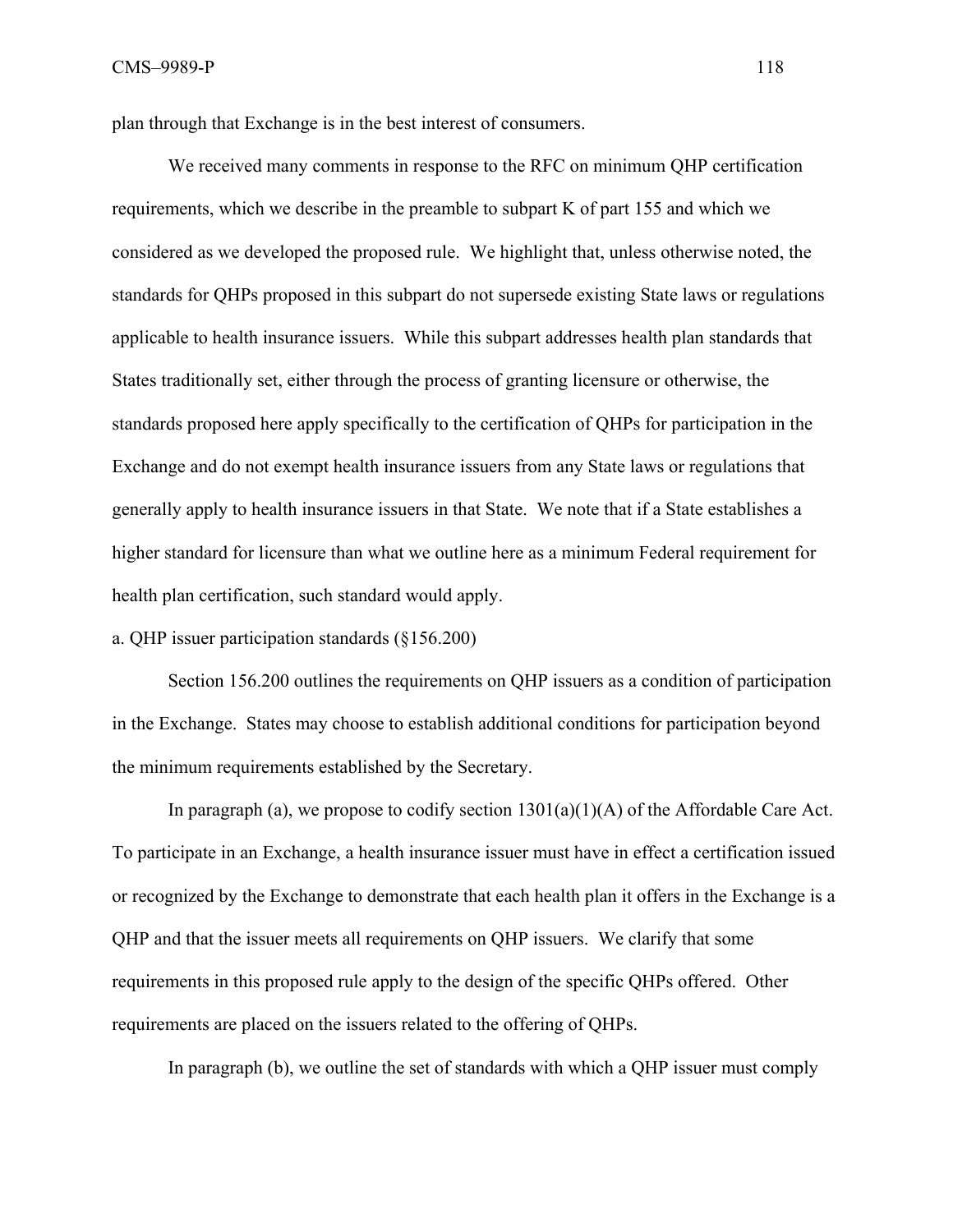related to the offering of a QHP. We propose in paragraph  $(b)(1)$  that the QHP issuer must comply with the requirements set forth in this subpart on an ongoing basis. We expect the Exchange to take into account compliance with the requirements in this subpart not only when determining whether to initially certify a health plan as a QHP, but also when reviewing QHPs for recertification.

In paragraph  $(b)(2)$ , we propose that QHP issuers must comply with any Exchange processes, procedures, and standards set forth under subpart K of part 155 and §155.705 for the small group market. We include the requirement to adhere to this certification process as a condition of participation so that the Exchange has the ability to conduct certification processes in a way that best meets the needs of the market it serves. This includes the process in which a health insurance issuer seeking initial certification of a QHP must demonstrate that it complies with the standards listed under paragraph §155.1000(c).

In paragraph (b)(3), we propose to require that a QHP issuer ensures that each QHP it offers complies with the benefit design standards defined in §156.20. Benefit design standards relate to the requirement in section  $1301(a)(1)(B)$  of the Affordable Care Act that requires that QHPs offer the essential health benefits, adhere to cost-sharing limits, and meet the levels of coverage described in 1302(a) which will be the subject of future rulemaking.

In paragraph (b)(4), we propose to codify the requirement in section  $1301(a)(1)(C)(i)$  that a QHP issuer be licensed and in good standing to offer health insurance coverage in each State in which such issuer offers health insurance coverage. We interpret the term "good standing" to mean that the issuer has no outstanding sanctions imposed by a State's department of insurance. We seek comment on this interpretation. Licensure could also mean a "certificate of authority," or any other State method of approving a health insurance issuer to offer health insurance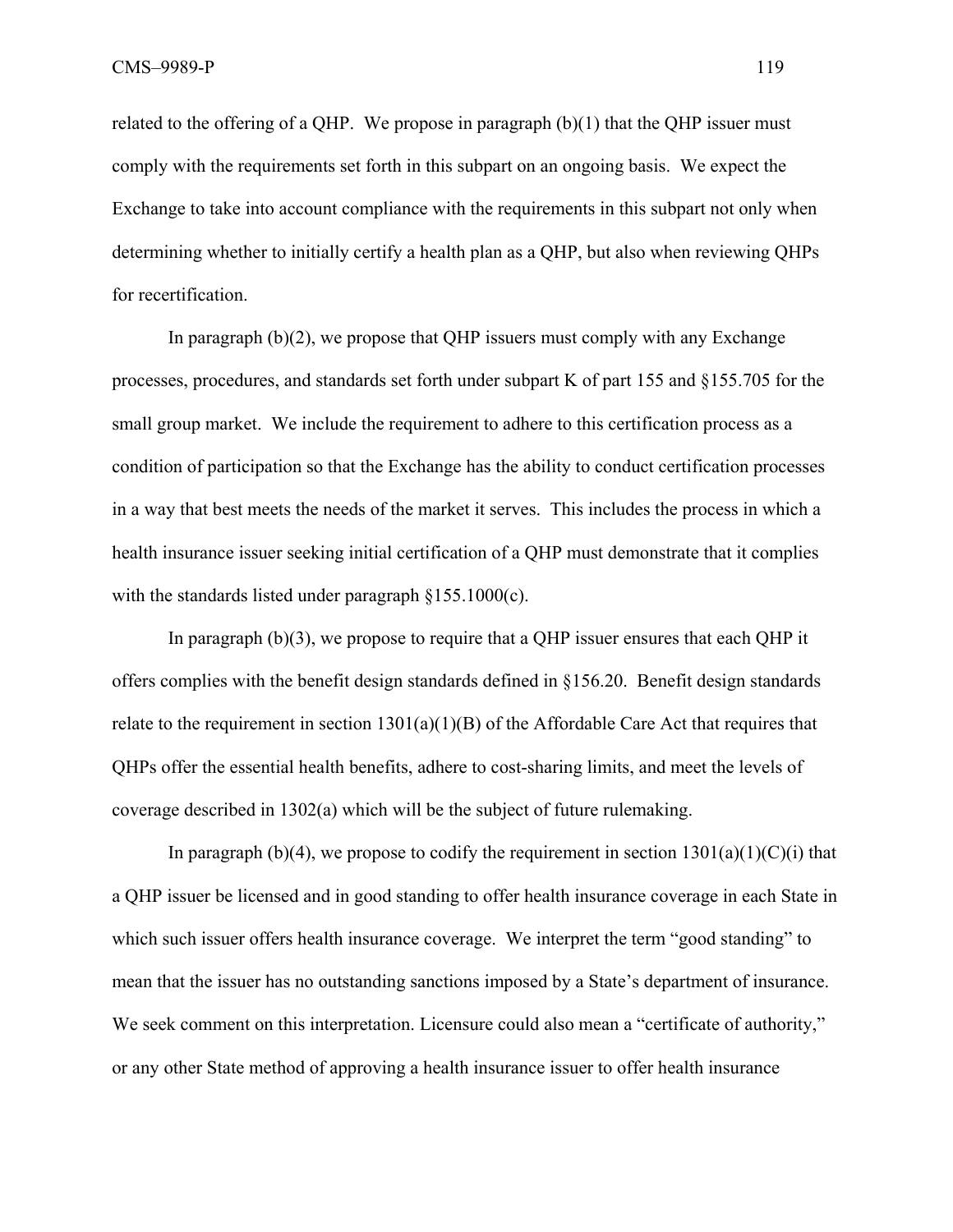coverage in the State.

In paragraph  $(b)(5)$ , we propose that QHP issuers comply with quality standards established in and pursuant to sections  $1311(c)(1)$ ,  $1311(c)(3)$ ,  $1311(c)(4)$ , and  $1311(g)$  of the Affordable Care Act. We intend to address specific requirements in future rulemaking, such as requirements for QHP issuers related to quality data reporting, quality improvement strategies, and enrollee satisfaction surveys described in these statutory provisions.

In paragraph  $(b)(6)$  and  $(b)(7)$ , we propose that QHP issuers adhere to additional proposed requirements including user fees described in subpart A of 156, if applicable, and the risk adjustment participation requirements as described in 45 CFR 153.

In paragraph (c), we outline the requirements on QHP issuers related to the offering of QHPs. In paragraph  $(c)(1)$ , we propose to codify section  $1301(a)(1)(C)(ii)$ , which requires that each QHP issuer offer at least one QHP in the silver coverage level and at least one QHP in the gold coverage level; the levels of coverage are defined in section 1302(d)(1) of the Affordable Care Act. In paragraph  $(c)(2)$ , we propose to codify section 1302(f) of the Affordable Care Act, which specifies that any QHP issuer offering a non-catastrophic health plan in the Exchange must offer the identical plan as a child-only health plan. Child-only plans are only available to individuals under the age of 21. In paragraph (c)(3), we require the QHP issuer to offer a QHP at the same premium rate consistent with the requirements described in §156.255(b).

In paragraph (d), we require that QHP issuers adhere to the requirements of this subpart and any additional participation standards that may be applied by the Exchange or the State.

In paragraph (e), pursuant to the authority to set QHP standards in section  $1321(a)(1)(B)$ , we propose that QHP issuers must not discriminate based on race, color, national origin, disability, age, sex, gender identity and sexual orientation. Such practices would include, but not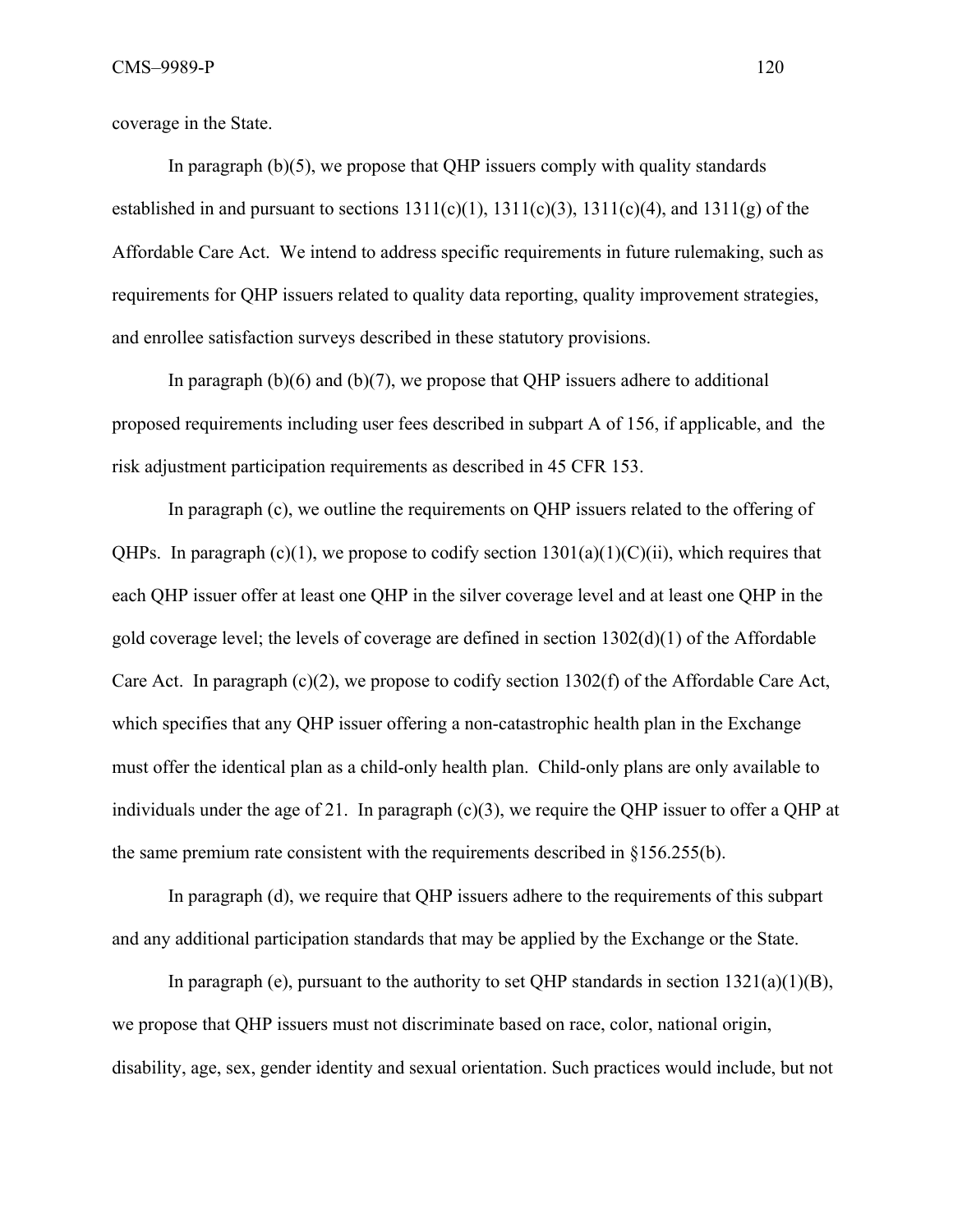be limited to marketing, outreach, and enrollment.

b. QHP rate and benefit information (§156.210)

In §156.210, we propose the requirements for QHP issuers to submit QHP rate and benefit information to the Exchange, including rate justifications. The Exchange will be responsible for ensuring that issuers adhere to this requirement during initial certification and on an annual basis, as specified in §155.1020.

 In paragraph (a), we propose that a QHP's rates must be applicable for an entire benefit year or, for the SHOP, plan year. We propose this requirement since the Exchange will have an annual open enrollment period during which qualified individuals will be able to change their QHP selection. This requirement would shield consumers from rate increases during the benefit year or, for the SHOP, the plan year. For the SHOP, the timing of the rate changes will vary by employer, since the annual open enrollment periods differ by employer. We discuss this in greater detail in §156.285.

 In paragraph (b), we require the QHP issuer to submit rate and benefit information to the Exchange as described in §155.1020(c). As noted in §155.1020(c), to the extent possible, HHS seeks to align the required data elements with information already collected as part of the rate review program and State rate filing processes. This will allow both Exchanges and QHPs to leverage already existing information collections for this purpose.

 In paragraph (c), we propose to codify the general requirement that a QHP issuer submit a justification for a rate increase prior to implementation of the rate increase as required by section  $1311(e)(2)$  of the Affordable Care Act. As noted in §155.1020, Exchanges may leverage the preliminary justification collected as part of the rate review process as described in 45 CFR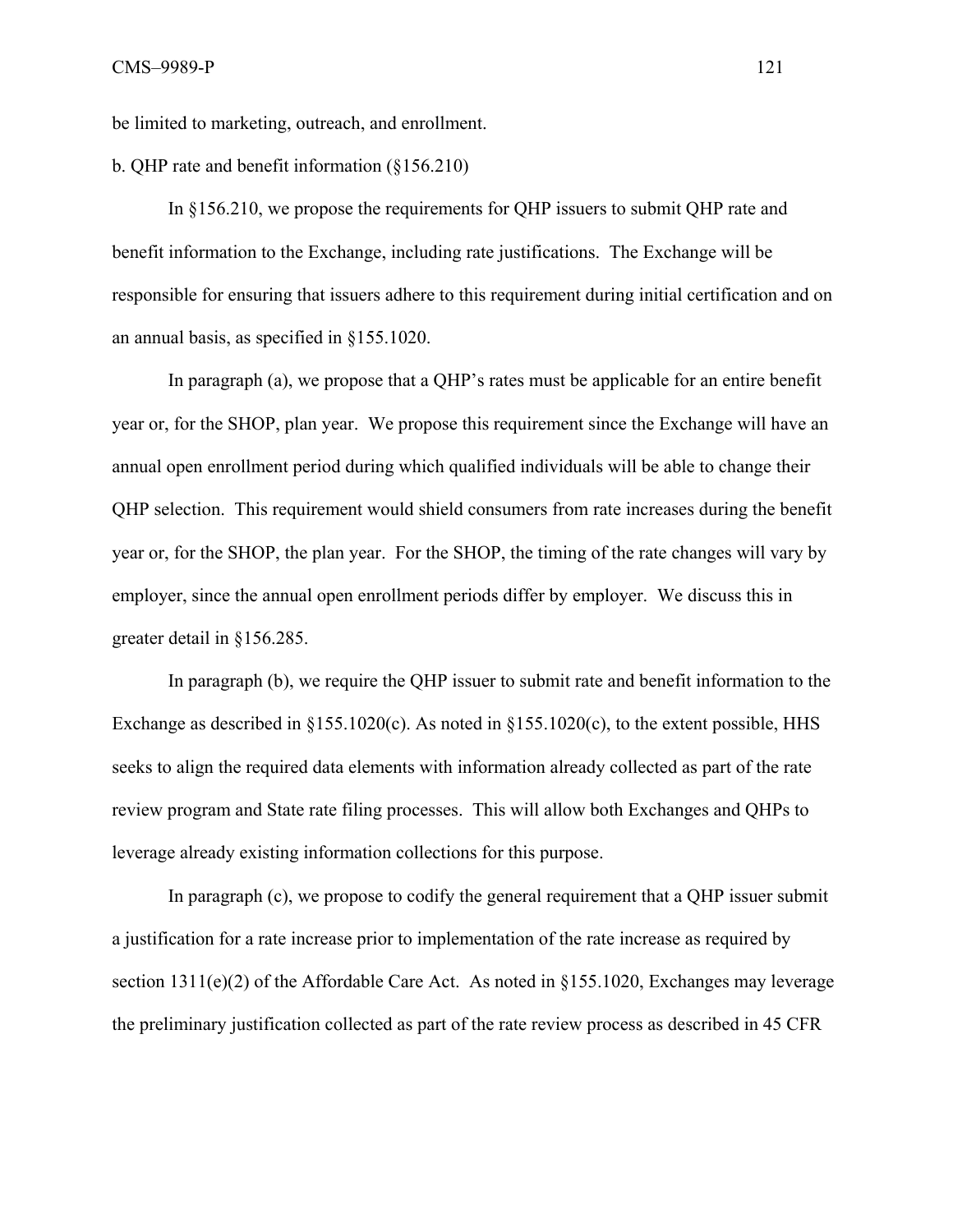154, and consider the rate justification, as appropriate. We are considering a standard in which the issuers will submit a rate justification in the form and manner determined by the Exchange.

We also propose to codify the rate transparency requirement under section  $1311(e)(2)$  of the Affordable Care Act, which requires that issuers post the rate increase justifications on their websites so they can be viewed by consumers, enrollees, and prospective enrollees. To promote consistency in how the rate increase justifications are posted on issuer websites, and to assist the consumers in understanding the rate increase justifications, we are considering whether we should develop standards for "prominently posting" rate increase justifications. Again, to avoid duplication of effort, we intend to leverage the rate increase justification provided by QHP issuers as part of the rate review process.

## c. Transparency in coverage (§156.220)

In  $\S 156.220(a)$  and (b), we propose to codify section  $1311(e)(3)(A)$  of the Affordable Care Act, which establishes a transparency standard as a condition for certification of QHPs. To receive and maintain certification, health insurance issuers must make available to the public and submit to the Exchange, the Secretary, and the State insurance commissioner a broad range of information relevant to the plan's quality and cost. The statutorily required disclosures include: (1) claims payment policies and practices; (2) periodic financial disclosures; (3) data on enrollment; (4) data on disenrollment; (5) data on the number of claims that are denied; (6) data on rating practices; (7) information on cost-sharing and payments with respect to any out-ofnetwork coverage; and (8) information on enrollee rights under title I of the Affordable Care Act. We clarify that, while the statute refers to "enrollee and participant rights," we believe our definition of enrollee is inclusive of those who may be considered "participants." We seek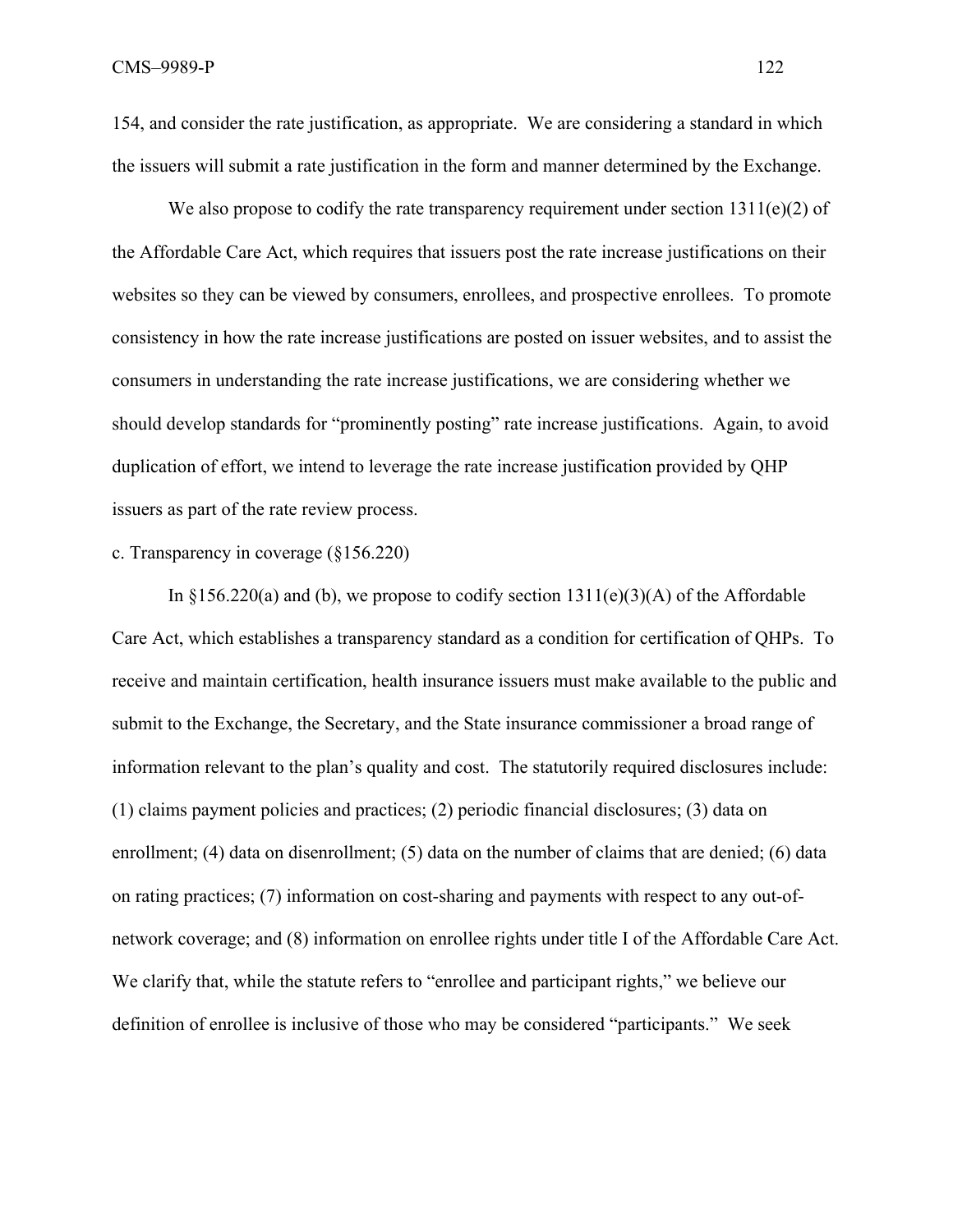comment on whether issuers should be required to submit this information to the Exchange and other entities, or to make such information available to the Exchange and other entities.

 Under paragraph (c), we propose to require QHP issuers to provide the information described in paragraph (a) in plain language. Section 1311(e)(3)(B) calls for the Secretary of HHS and the Secretary of Labor to jointly develop and issue guidance on best practices of plain language writing. QHP issuers' use of plain language should be consistent with the definition provided in §155.20 and the forthcoming guidance.

In paragraph (d) and pursuant to section  $1311(e)(3)(C)$ , we propose that QHP issuers make available to the enrollee information on cost-sharing responsibilities for a specific service by a participating provider under that enrollee's particular plan. The information must be provided upon request from the enrollee in a timely manner through a website or through other means for individuals without access to the internet.

d. Marketing of QHPs (§156.225)

Section  $1311(c)(1)(A)$  of the Affordable Care Act requires that the Secretary establish marketing requirements for QHP issuers seeking to participate in an Exchange, which we propose in §156.225.

To ensure that an Exchange's oversight of marketing by QHP issuers is consistent with those standards applied in the non-Exchange market and leverages existing State oversight mechanisms, we propose in paragraph (a) to require QHP issuers to comply with any applicable State laws and regulations regarding marketing by health insurance issuers. Though QHP issuers are not exempt from otherwise applicable State law by participating in the Exchange, we propose to apply compliance with State law as a certification standard to reinforce the coordinated efforts of the Exchange and the State department of insurance and to ensure that the Exchange considers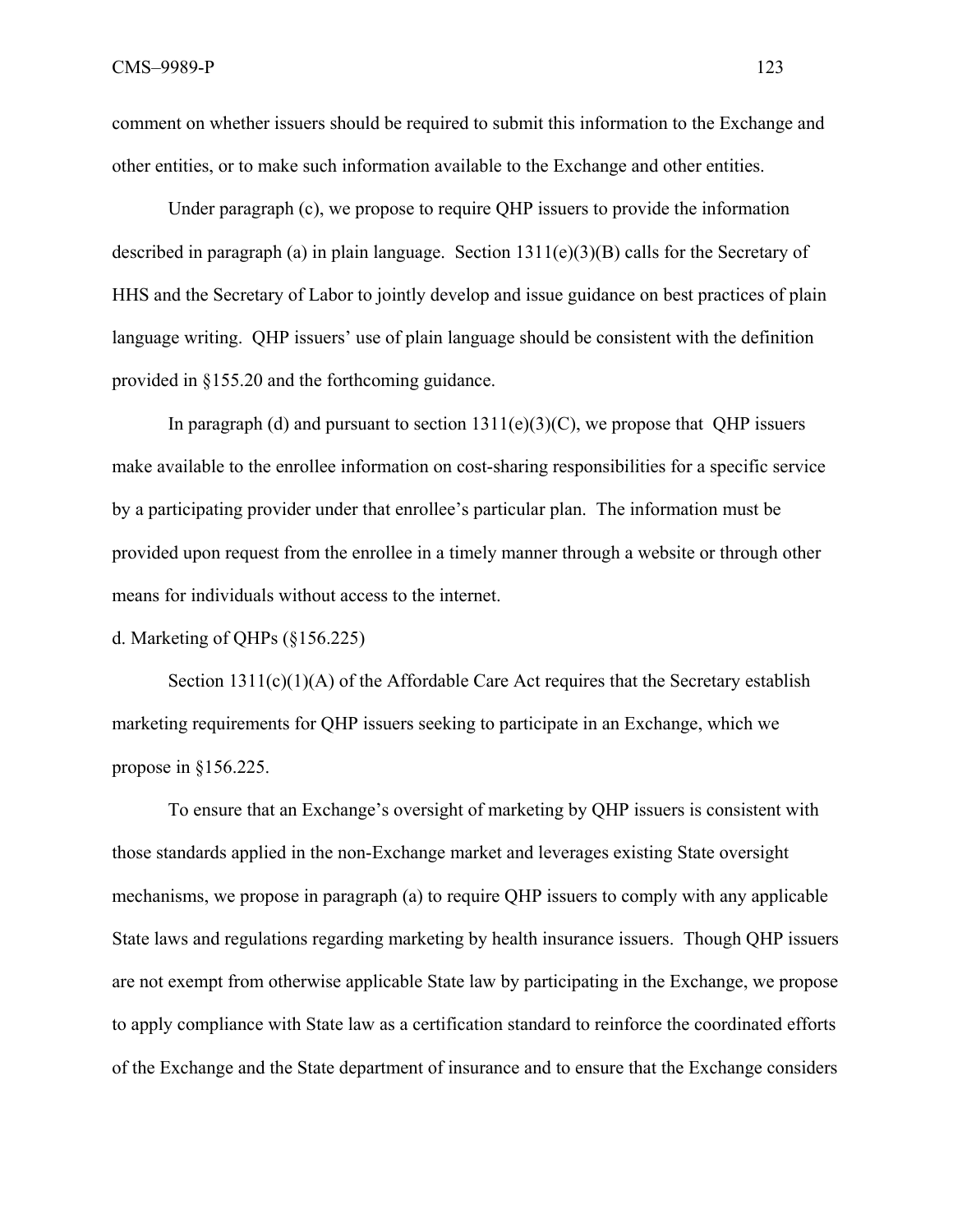a QHP issuer's marketing practices in determining whether offering a QHP is in the best interest of consumers.

In paragraph (b), we propose to codify section  $1311(c)(1)(A)$ , which prohibits OHP issuers from employing marketing practices that have the effect of discouraging enrollment of individuals with significant health needs. We seek comment on the best means for an Exchange to monitor QHP issuers' marketing practices to determine whether they have discouraged enrollment of individuals with significant health needs.

We seek comment on also applying a broad prohibition against unfair or deceptive marketing practices by all QHP issuers and their officials, agents and representatives. Such a requirement would protect consumers from deceptive and misleading marketing practices and allow an Exchange to take action to address such practices if the State's department of insurance or applicable State agency did not have the authority or capacity to do so under applicable law.

We considered setting detailed and uniform Federal standards prohibiting specific marketing practices across all QHP issuers, but were concerned about the interaction with current State marketing rules or unintentionally creating "safe harbors" that might allow issuers to technically comply with specific requirements without meeting the spirit of the broader marketing protections. We permit States and Exchanges to adopt additional requirements for the marketing of health plans that are most appropriate to the unique market dynamics in that State, both inside and outside the Exchange. Any Exchange that chooses to apply additional marketing requirements to QHP issuers should consider working closely with State insurance departments to ensure that all health insurance issuers in the State are subject to the same minimum marketing requirements in order to create a level playing field with equal consumer protections inside and outside the Exchange.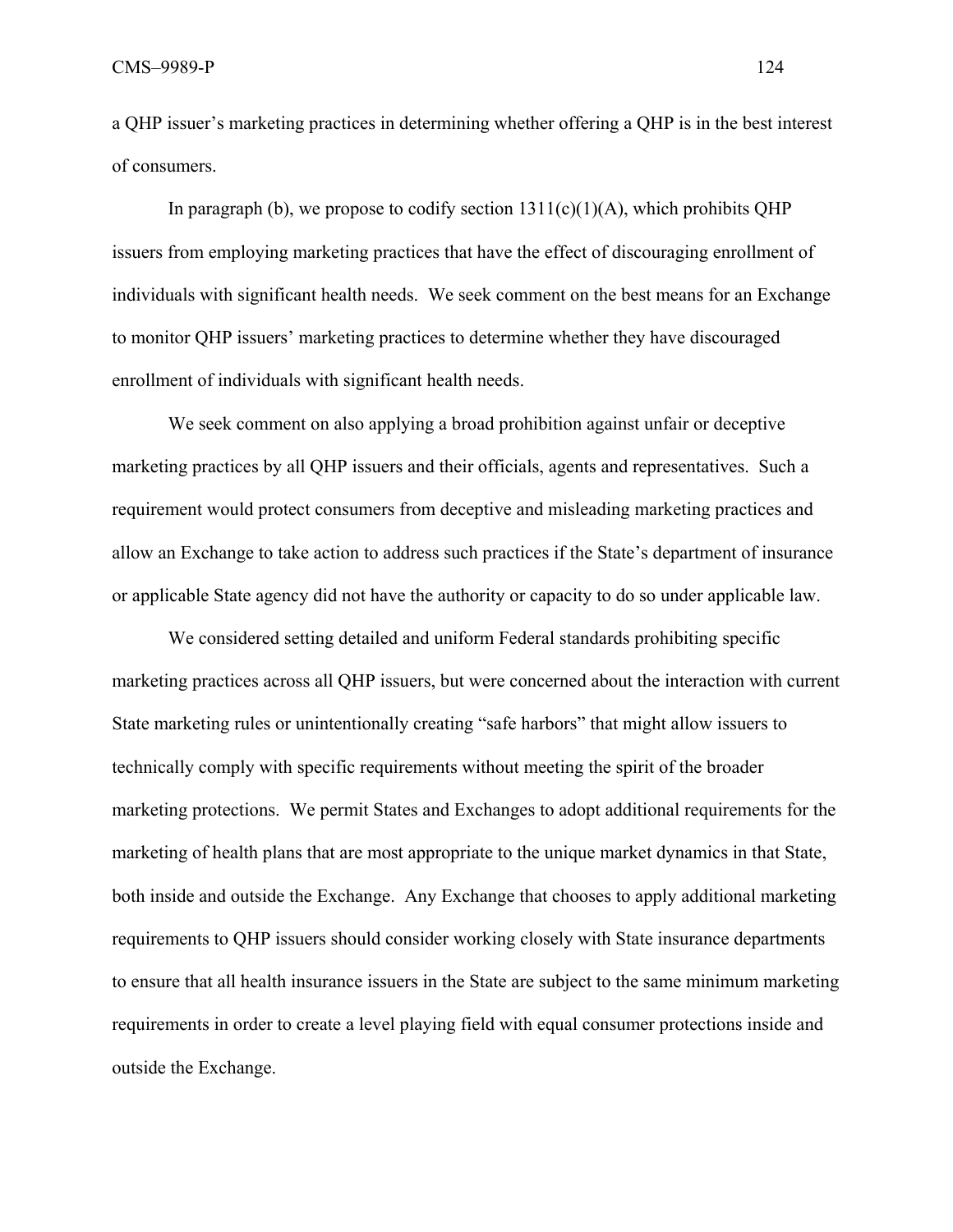One particular area of concern in regulating marketing practices of health insurance issuers is ensuring that individuals understand the coverage options made available under the Affordable Care Act. For those individuals already covered by Medicare or other third-party coverage, enrollment in a QHP could be duplicative and/or unnecessary. We are particularly concerned that QHPs may be marketed towards certain vulnerable populations, such as Medicare beneficiaries, for whom coverage from a QHP would not be necessary. We seek comment on a standard that QHP issuers do not misrepresent the benefits, advantages, conditions, exclusions, limitations or terms of a QHP.

### e. Network adequacy standards (§156.230)

In §156.230, we describe the minimum criteria for network adequacy that health plans must meet to be certified as QHPs, pursuant to section 1311(c)(1)(B) of the Affordable Care Act. We propose in paragraph (a)(1) of this section that QHP issuers must maintain networks for QHPs that include essential community providers in accordance with §156.235. We propose in paragraph (a)(2) that QHP issuers must maintain networks that comply with any network adequacy standards established by the Exchange consistent with §155.1050. We propose under paragraph (a)(3) that a QHP issuer must ensure that the provider network of its QHPs must be consistent with the provisions of 2702(c) of the PHS Act as amended by the Affordable Care Act, consistent with section  $1311(c)(1)(B)$  of the Affordable Care Act. Section 2702(c) of the PHS Act requires that health insurance issuers furnish coverage to any individual who applies for a group, small group or individual health plan, with exceptions only if the individual resides outside the plan's service area or if the health insurance issuer does not have the capacity to serve the individual because of its existing obligations to enrollees. This allows QHP issuers an exception to the guaranteed issue requirement if their provider network would not be sufficient to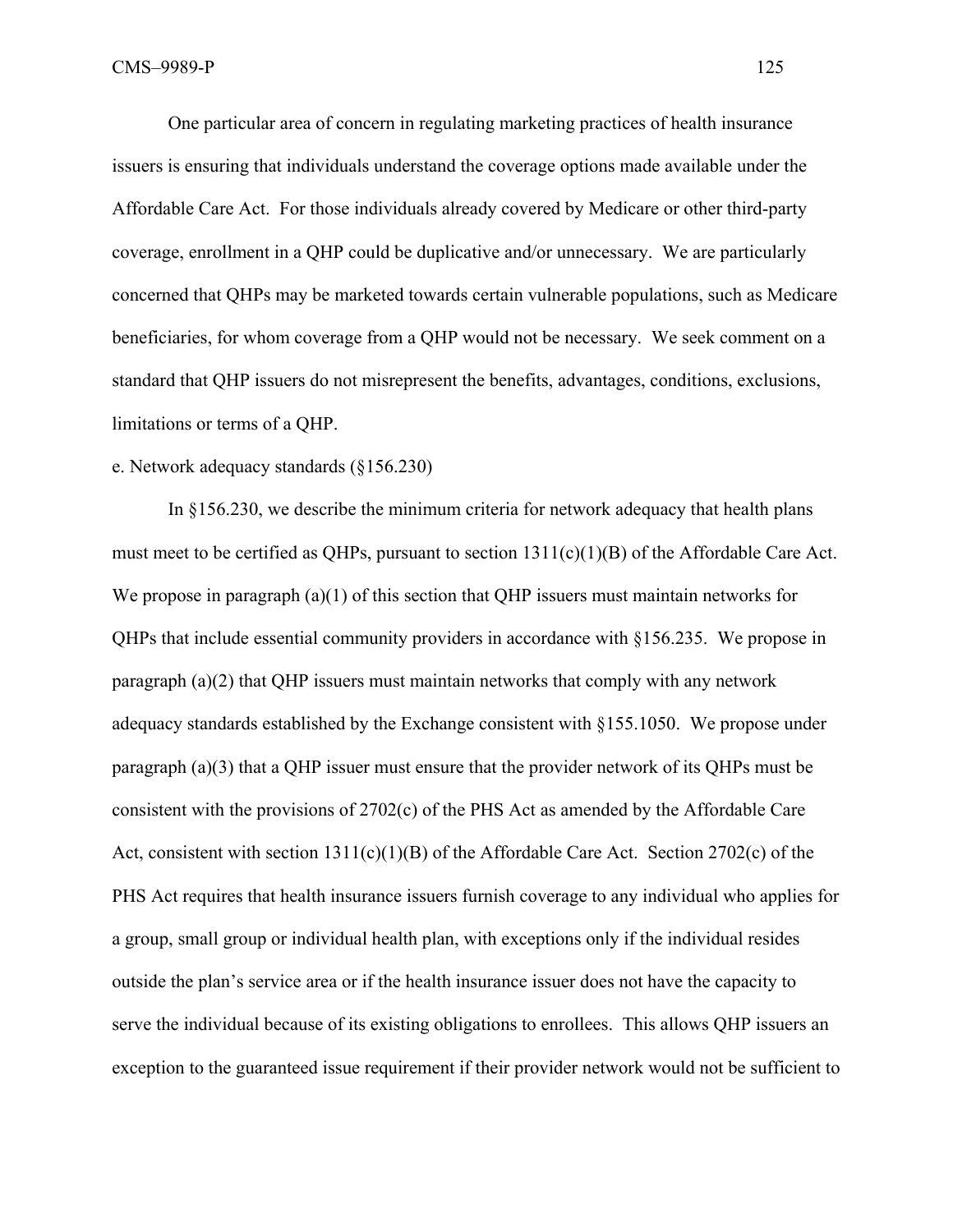serve additional potential enrollees. In such cases, an issuer must apply such an exception uniformly across all employees or individuals without regard to their claims experience or health status. We note that these standards would be applied to all QHP issuers along with any standards established by the Exchange.

 As a condition of certification of the QHP, a health insurance issuer must also provide information to potential enrollees on the availability of in-network and out-of-network providers. We propose in paragraph (b) that a QHP issuer must make its health plan provider directory available to the Exchange electronically and to potential enrollees and current enrollees in hard copy upon request. Exchanges will have discretion to determine the best way to give potential enrollees access to the provider directory for each QHP, including through a link from the Exchange's website to the issuer's website, or by establishing a consolidated provider directory through which a consumer may search for a provider across QHPs. Under paragraph (b), we also propose that the QHP issuer note providers in the directory that are no longer accepting new patients. We seek comment on standards we might set to ensure that QHP issuers maintain upto-date provider directories.

### f. Essential community providers (§156.235)

In §156.235, we propose to codify section  $1311(c)(1)(C)$  of the Affordable Care Act, which requires that a health plan's network include essential community providers who provide care to predominantly low-income and medically-underserved populations to be certified as a OHP. As specified in section  $1311(c)(1)(C)$ , essential community providers include entities specified under section 340B(a)(4) of the PHS Act and section  $1927(c)(1)(D)(i)(IV)$  of the Act as set forth by section 211 of Public Law 111-8.

We received a number of comments in response to the RFC regarding essential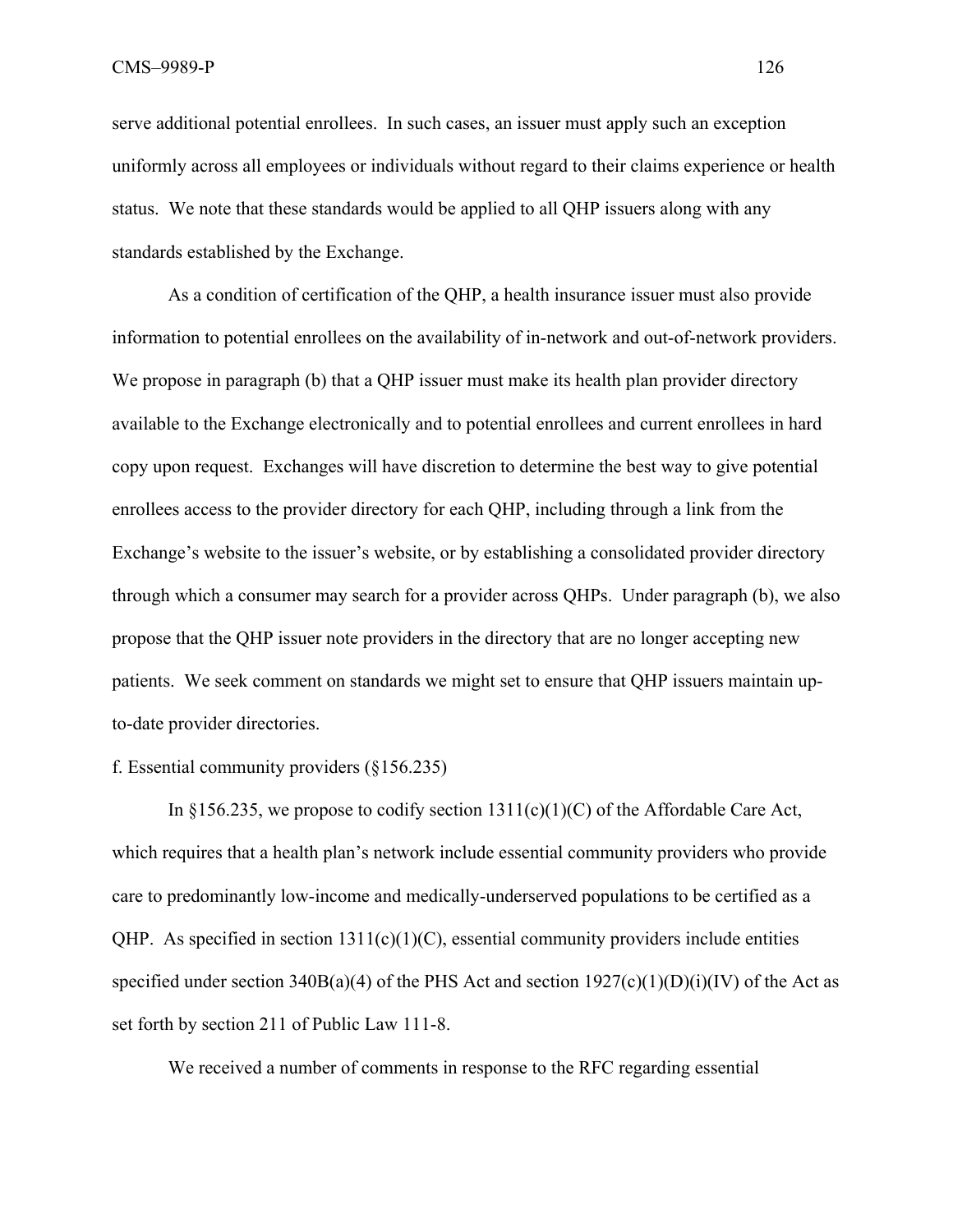community providers. In general, respondents to the RFC offered recommendations on the types of entities that might be included in the definition of an essential community provider, and essential community provider inclusion in QHP provider networks. We considered these comments in developing the standards related to essential community providers.

In paragraph (a) of this section, we require that QHP issuers include in their provider networks a sufficient number of essential community providers, where available, that serve lowincome, medically-underserved individuals. We also propose to codify the provision that nothing in this requirement shall be construed to require any QHP to provide coverage for any specific medical procedure. We interpret this to mean that while a QHP issuer must contract with essential community providers, coverage of specific services or procedures performed by an essential community provider is not required.

An important issue with respect to implementing section  $1311(c)(1)(C)$  is establishing a sufficient level of essential community provider participation in QHPs. Although the Affordable Care Act requires inclusion of essential community providers in QHP networks, the Act does not require QHP issuers to contract with or offer contracts to all essential community providers. The statute refers to "those essential community providers, where available," and "that serve predominantly low-income and medically-underserved," which suggests a requirement that QHP issuers contract with a subset of essential community providers.

We considered establishing broad contracting requirements where QHP issuers would have to offer a contract to all essential community providers in each QHP's service area, or establishing a requirement for issuers to contract with essential community providers on an anywilling provider basis. Requiring issuers to offer contracts to all essential community providers would allow continuity of service for enrollees with existing relationships especially in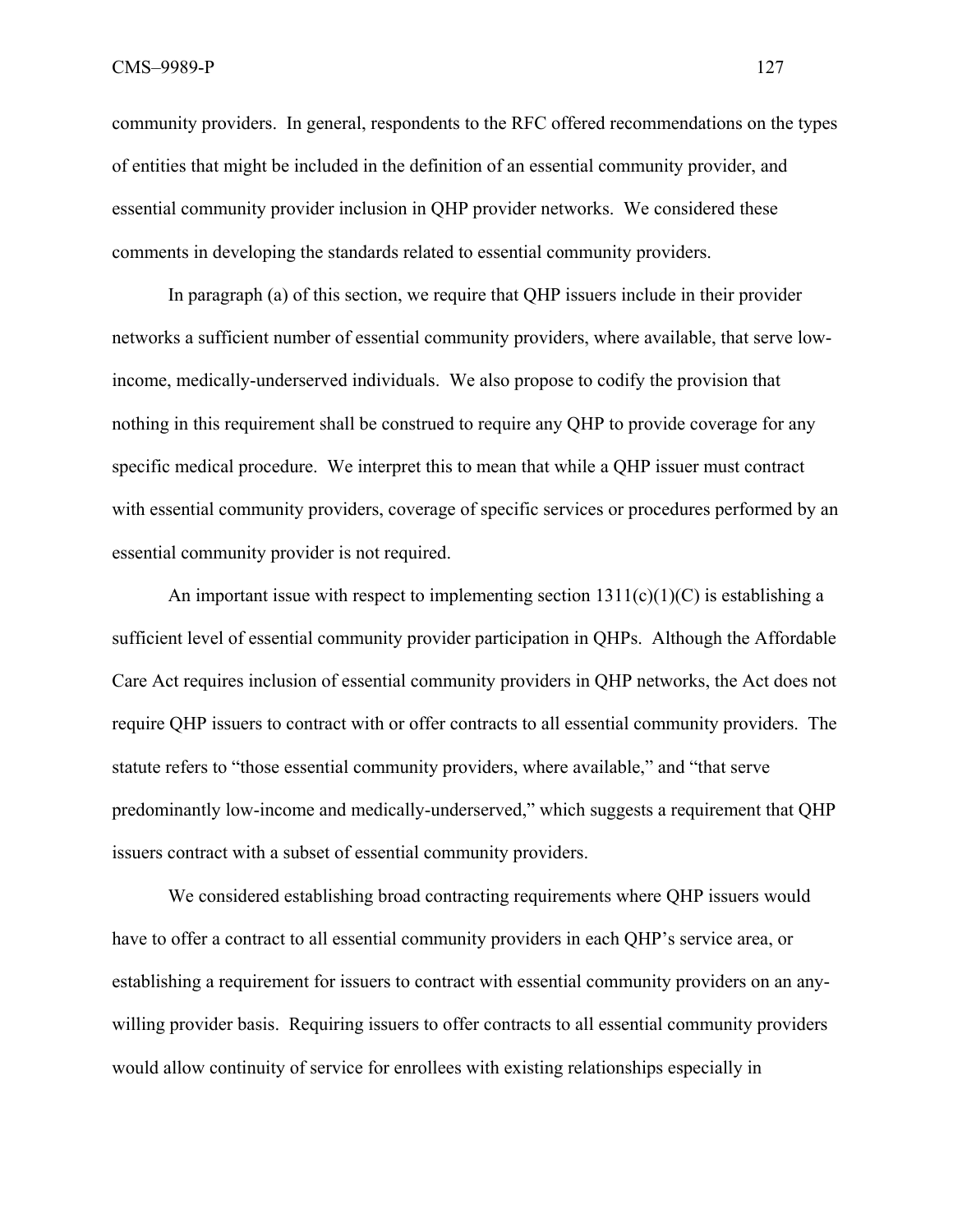communities where the essential community provider has been the only reliable source of care. However, such a requirement may inhibit attempts to use network design to incentivize higher quality, cost effective care by tiering networks and driving volume towards providers that meet certain quality and value goals.

We note that "sufficiency" could be interpreted to mean that the QHP issuer would have to demonstrate to the Exchange that it has a sufficient number and geographic distribution of essential community providers to ensure timely access for low-income, medically underserved individuals in its health plan service area, pursuant to the Exchange's applicable network adequacy and access requirements.

We solicit comment on how to define a sufficient number of essential community providers. We note that States may elect to establish more stringent participation requirements, including adoption of a blanket contracting requirement. Similarly, a potential safe-harbor strategy for QHP issuers would be to offer contracts to all essential community providers or accept any-willing essential community provider in its service area.

We are considering whether to provide separate consideration for integrated delivery network health plans where services are provided solely "in-house." This could include plans where all providers are employees of the plan ("staff model") and plans where the providers are part of an entity that furnishes all of the plan's services on an exclusive basis. We understand that the essential community provider requirements may not be compatible with the operating model of "staff model" plans and exclusive integrated delivery network plans. We seek comment on whether we should create an exemption to the essential community provider requirements for such plans. If such organizations were exempt from the essential community provider requirement, the exemption could be contingent upon the organizations meeting other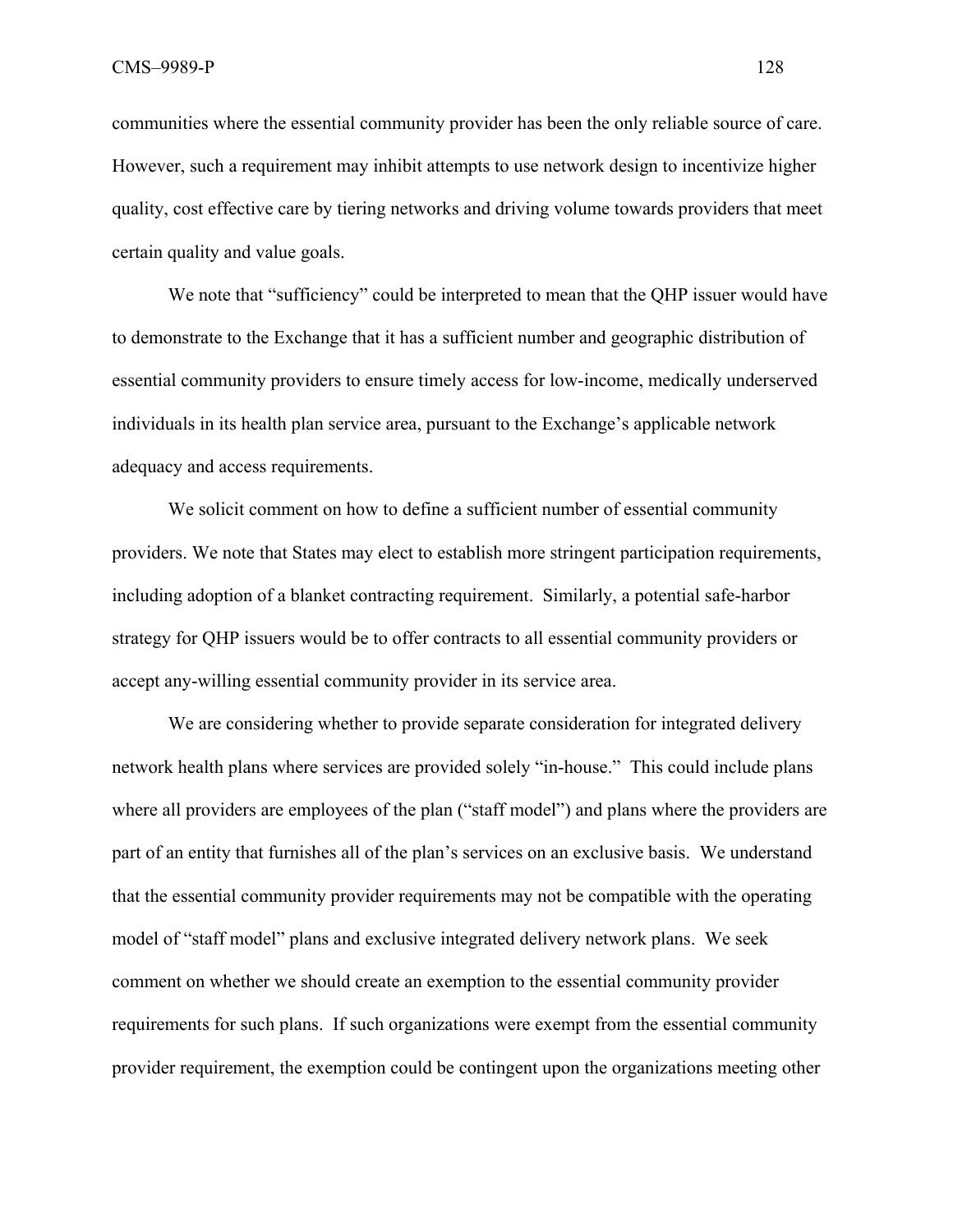criteria, such as: evidence of services provided to low-income populations; compliance with national standards for provision of culturally and linguistically appropriate services (CLAS); or implementation of a plan to address health disparities.

In paragraph (b), we specify the types of providers included in the definition of an essential community provider. We include in the definition of essential community providers those providers specifically referenced in statute. In paragraphs (b)(1) and (b)(2) of this section, we define essential community providers to include all health care providers defined in section  $340B(a)(4)$  of the PHS Act and providers described in section  $1927(c)(1)(D)(i)(IV)$  of the Act. We continue to look at other types of providers that may be considered essential community providers to ensure that we are not overlooking providers that are critical to the care of the population that is intended to be covered by this provision. We solicit comment on the extent to which the definition should include other similar types of providers that serve predominantly low-income, medically-underserved populations and furnish the same services as the providers referenced in section 340B(a)(4) of the PHS Act.

We acknowledge that two provisions of the Affordable Care Act regarding payment of essential community providers and payment of Federally Qualified Health Centers (FQHCs) may conflict. Section 1311(c)(2) of the Affordable Care Act states that nothing shall be construed to require a QHP to contract with an essential community provider if such provider refuses to accept the generally applicable payment rates of the plan. This requirement may conflict with section 1302(g) of the Affordable Care Act, which requires that a QHP issuer reimburse FQHCs at each facility's Medicaid prospective payment system (PPS) rate. The FQHC Medicaid PPS rates are facility specific rates paid on a per encounter basis, and they may be higher than the rates that a QHP issuer pays to other contracted providers for or similar services.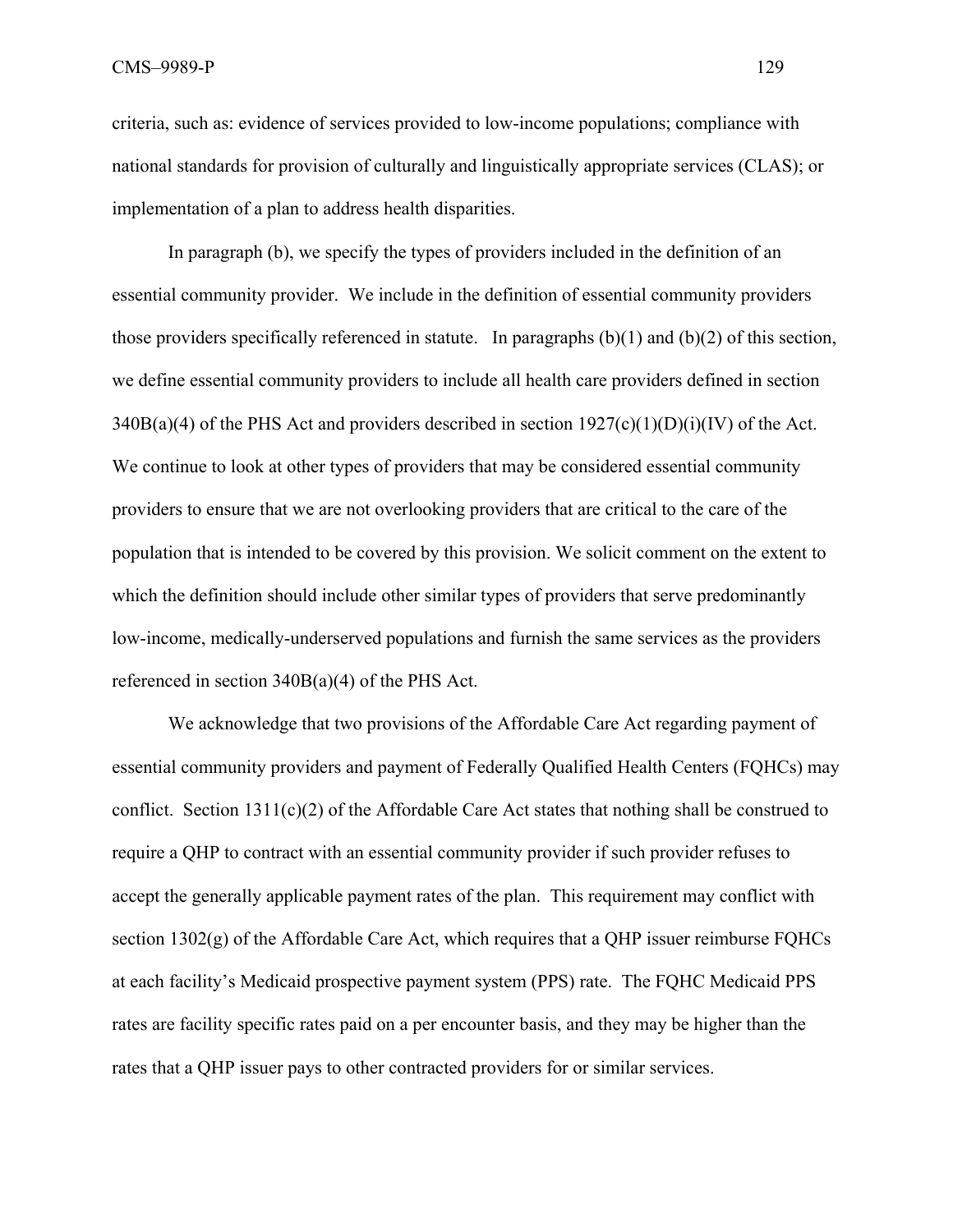One approach to reconciling these provisions would be to require QHP issuers to pay at least the Medicaid PPS rate to each FQHC that participates in the issuer's QHP network. This approach would enable FQHCs to be paid their Medicaid PPS rates for services provided to QHP enrollees. However, if FQHC Medicaid PPS rates are greater than comparable amounts paid to other providers, and if many of the enrollees in a QHP receive care at FQHCs, the costs of these QHPs may be greater than the costs of QHPs that do not have many enrollees who are seen at the centers. Also, if Medicaid prospective payment rates exceed QHPs' generally applicable payment rates, requiring QHP issuers to pay the full FQHC Medicaid PPS rate could lead insurers to minimally contract with FQHCs.

We note that there are other practical considerations regarding how issuers would pay the Medicaid PPS rate. For example, it is not clear how QHP issuers would administer the FQHC Medicaid PPS rate, since it is a facility specific rate paid on a per encounter basis for a predetermined set of covered services. Issuers would need to replicate each FQHC's Medicaid PPS rate, which may be complicated since Medicaid covered services vary by State and rates vary by FQHC.

Another potential approach to reconciling these two payment provisions would be to permit issuers to negotiate mutually agreed-upon payment rates with FQHCs, as long as they are at least equal to the issuer's generally applicable payment rates. Such an interpretation may furnish FQHCs with a degree of negotiating leverage with issuers to obtain payment rates higher than the issuer's generally applicable payment rates but not tie issuers to the full Medicaid PPS rate for in-network FQHCs. This approach would decrease the incentive to drive patients away from providers that may be best suited to their needs, while providing FQHCs with leverage to be able to negotiate payments that will allow them to continue providing the comprehensive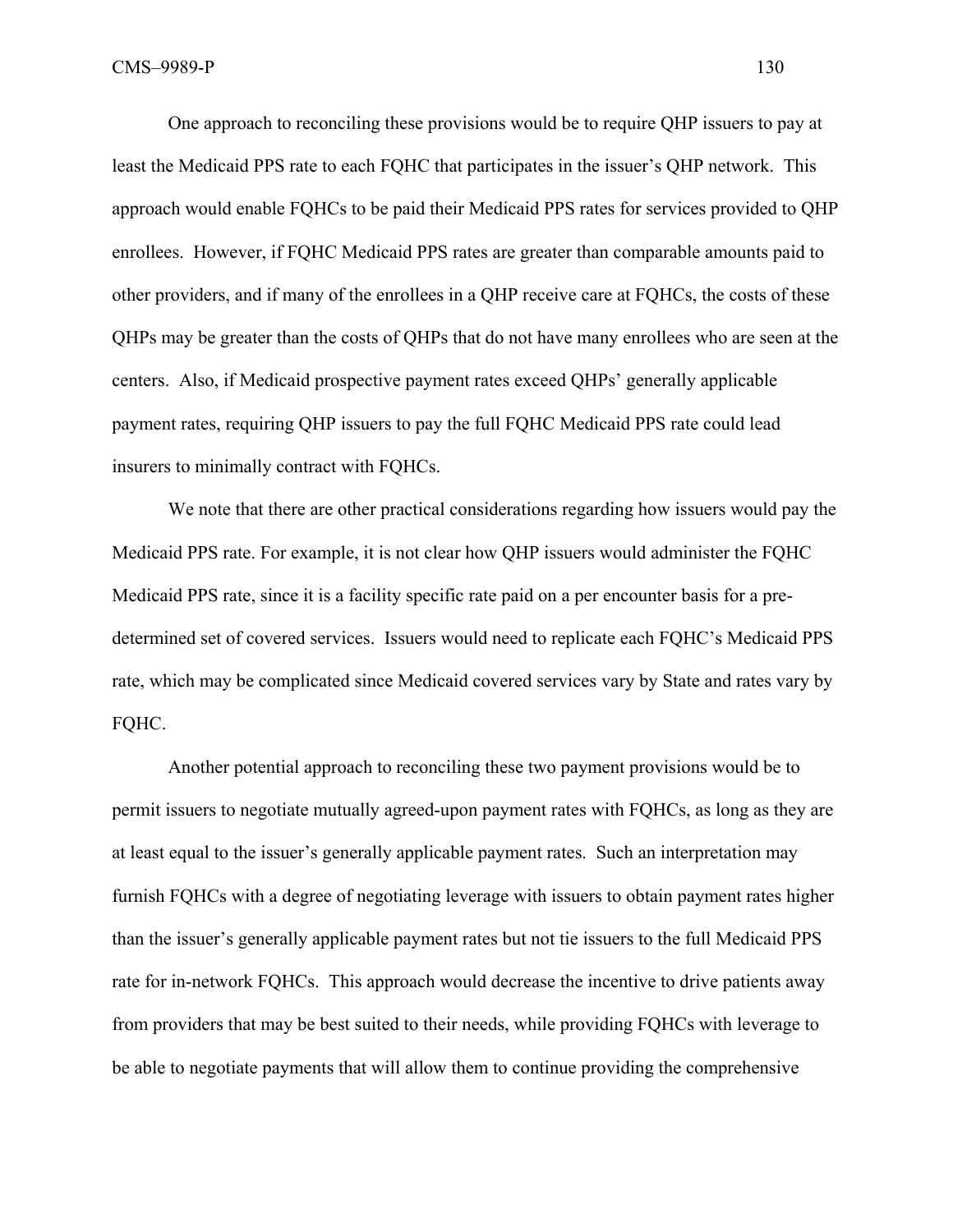services that are particularly valuable to the individuals they serve. However, this approach may result in FQHCs receiving less than their Medicaid PPS rates for in-network participation. We invite comment on the issue of FQHC payment and solicit other potential approaches for resolving these potentially conflicting provisions.

 We also invite comment on establishing requirements regarding reimbursement of Indian health providers qualifying under  $340B(a)(4)$  of the PHS Act. Section 206 of the Indian Health Care Improvement Act (IHCIA) provides that all Indian health providers have the right to recover from third party payers, including insurance companies up to the reasonable charges billed for providing health services or, if higher, the highest amount the insurer would pay to other providers to the extent that the patient or another provider would be eligible for such recoveries. This section also states that no law of any State or provision of any contract shall prevent or hinder this right of recovery. Therefore, this requirement applies whether or not there is a contract between the insurance company and the Indian health provider. We believe that payment requirements under section 206 of IHCIA apply to QHP issuers, as well as to any insurer, employee benefit plan or other third party payer. We invite comment on the payment requirement under section 206 of IHCIA, and how it might be reconciled with the essential community provider payment requirement described in section 1311(c)(2) of the Affordable Care Act.

We also invite comment on other special accommodations that must be made when contracting with Indian health providers. Indian health providers operate under or are governed by numerous federal authorities, including but not limited to the Anti-Deficiency Act, the Indian Self-Determination and Education Assistance Act, the Indian Health Care Improvement Act, the Federal Tort Claims Act, and the Federal Medical Care Recovery Act. Indian health providers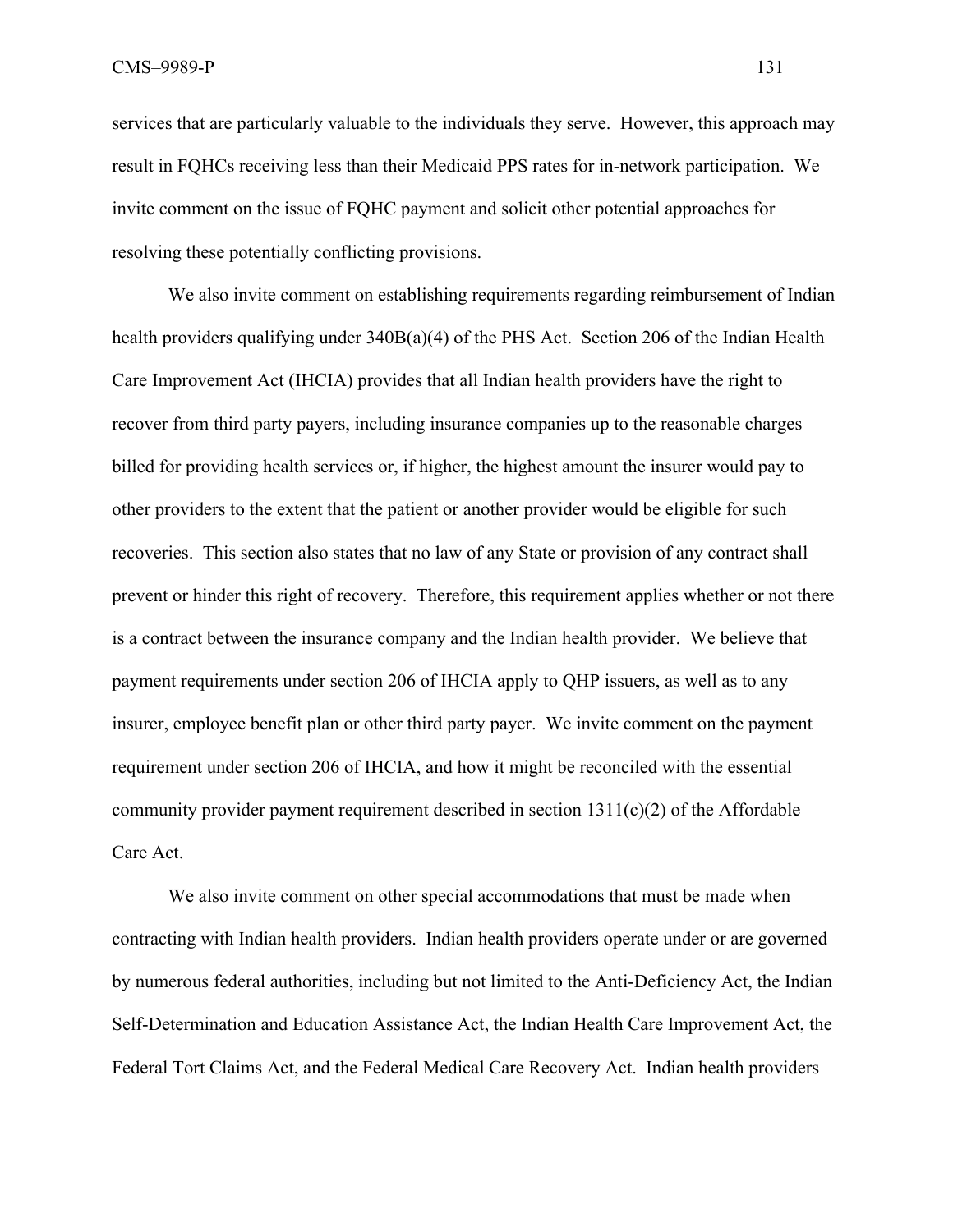serve a specific population in accordance to these and other federal laws. Some RFC commenters recommended that we consider developing a standard contract addendum containing all conditions that would apply to QHP issuers when contracting with Indian health providers. Such an addendum may be similar to the special Indian Health Addendum currently used in the Medicare Prescription Drug Program, which CMS requires all plans to use when contracting with Indian Health Service, tribal organization, and urban Indian organization (I/T/U) pharmacies and serve as a safe-harbor for all issuers contracting with Indian health providers, which would minimize potential disputes and legal challenges between Indian health providers and issuers. We invite comment on the applicability of these special requirements to QHP issuers, and the potential use of a standardized Indian heath provider contract addendum. g. Treatment of direct primary care medical home (§156.245)

In  $\S 156.245$ , we propose to codify section  $1301(a)(3)$  of the Affordable Care Act, which permits a QHP issuer to provide coverage through a direct primary care medical home that meets the requirements established by HHS, provided that the QHP meets all requirements otherwise applicable. We request comment on what standards HHS should establish under this section.

Commenters to the RFC noted that the direct primary care medical home model in the State of Washington has benefited providers by providing predictable income without added administrative costs, while consumers gain access to an affordable and reliable source of primary services that decreases reliance on emergency rooms as a source of routine care.

We interpret the phrase "direct primary care medical home plan" to mean an arrangement where a fee is paid by an individual, or on behalf of an individual, directly to a medical home for primary care services, consistent with the program established in Washington. We generally consider primary care services to mean routine health care services, including screening,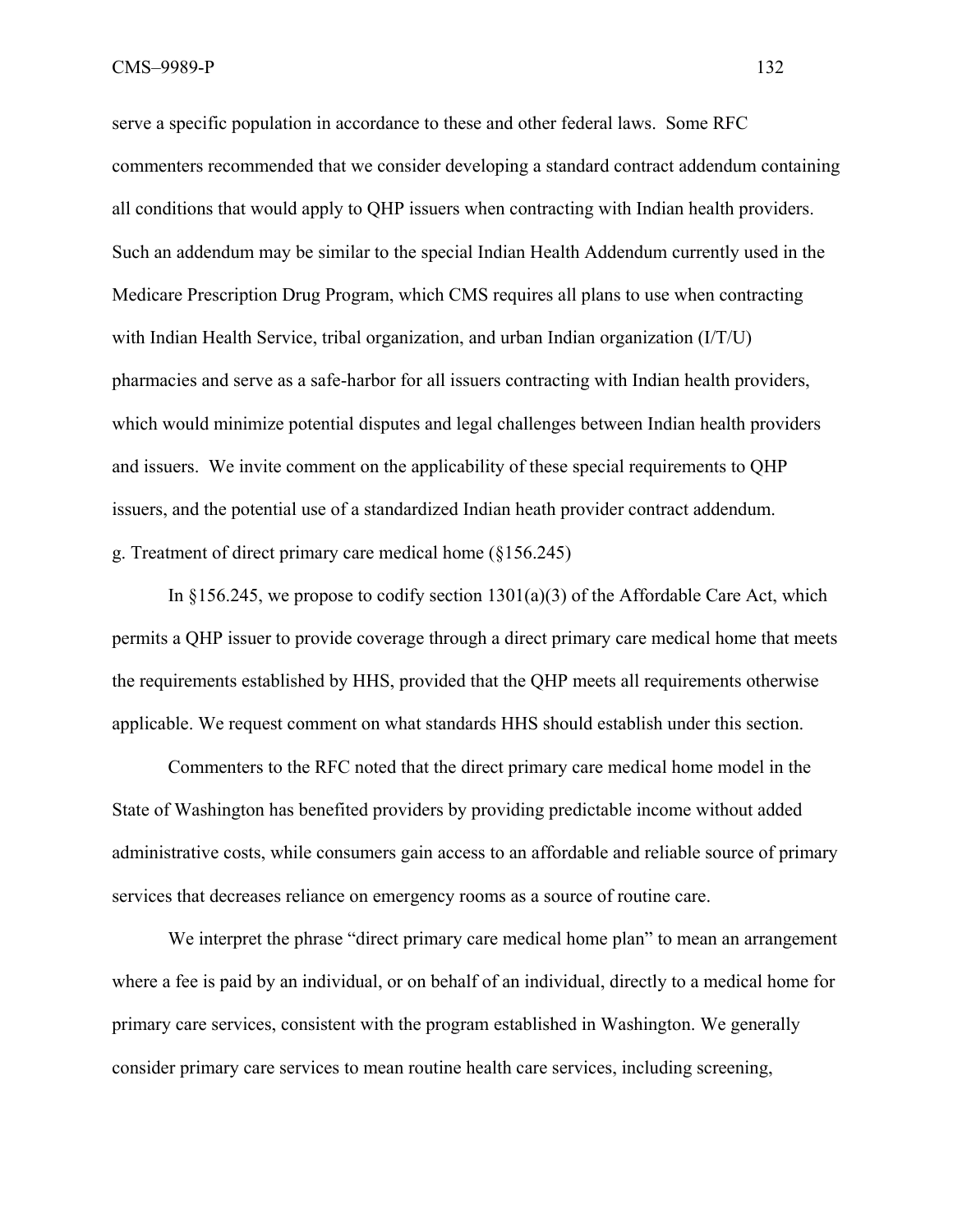assessment, diagnosis, and treatment for the purpose of promotion of health, and detection and management of disease or injury.

We considered allowing an individual to purchase a direct primary care medical home plan and separately acquire wrap-around coverage. However, direct primary care medical homes are providers, not insurance companies, which would require the Exchange to develop an accreditation and certification process that is inherently different from certifying health plans and that would significantly depart from the role of an Exchange. Furthermore, allowing a separate offering would require consumers to make two payments for full medical coverage, adding complexity to the process of acquiring health insurance, ensuring enrollee have access to the full complement of the essential health benefits to which they are entitled, and complicating the allocation of advance payments of the premium tax credit.

h. Health plan applications and notices (§156.250)

In §156.250, we establish basic standards for the format of applications and notices provided by the QHP issuer to the enrollee. QHP issuers will be required to provide enrollees with a variety of applications and notices in accordance with the standards for enrollment and termination of coverage. Since these notices will be provided to all enrollees, it is important to ensure that those enrollees with limited English proficiency (LEP) have access to translated materials and enrollees with disabilities can obtain materials in alternate formats.

We propose that QHP issuers must adhere to the standards established for notices in §155.230(b). The incorporated standard requires QHP issuers to provide meaningful access to LEP individuals and ensure effective communication for people with disabilities. This may include providing information about the availability and means to obtain oral interpretation services, languages in which written materials are available, and the availability of materials in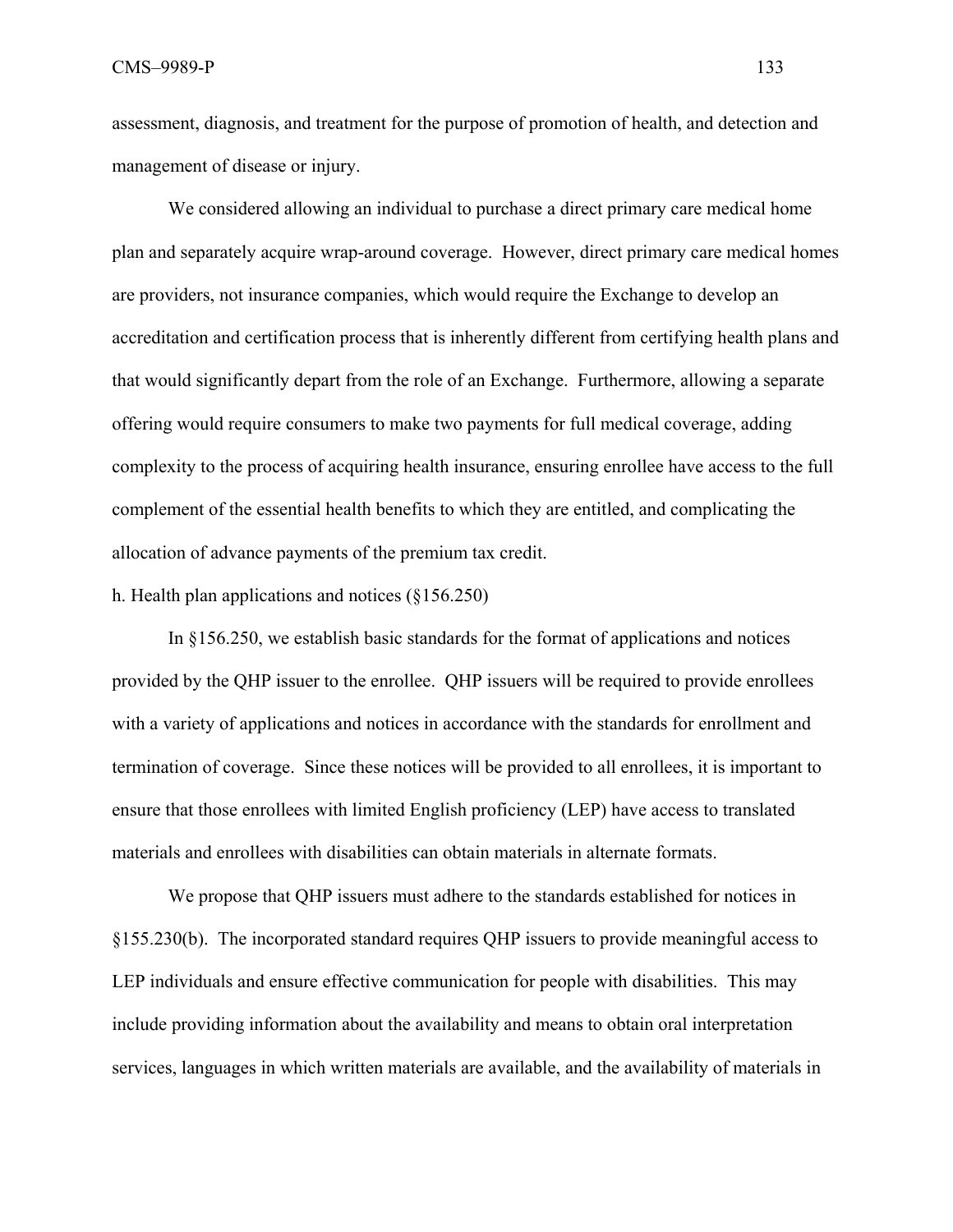alternate formats for persons with disabilities.

i. Rating variation (§156.255)

Section 2701(a)(1)(A) of the PHS Act, as revised by Section 1201 of the Affordable Care Act, limits the variation in premium rating to four factors: whether the coverage is for an individual or family; rating area; age; and tobacco use. The specific rating rules will be issued through separate regulation, but this section discusses several rate-related provisions for QHPs.

Consistent with the rating rules provision, section 1301(a)(4) of the Affordable Care Act allows QHP issuers to vary premiums by the rating areas established under section  $2701(a)(2)$ , which we propose to codify in  $\S 156.255(a)$ . Section 2701(a)(2) of the PHS Act requires that States establish one or more rating areas within a State, subject to the Secretary's approval. Permitting premium variation by geographic rating area enables health insurance issuers to account for regional variation in health care costs. Because section 1302(a)(4) of the Affordable Care Act directly references the rating areas outlined in section 2701(a)(2) of the PHS Act, we interpret that the rating areas will be applied consistently inside and outside of the Exchange.

In paragraph (b), we codify section  $1301(a)(1)(C)(iii)$  of the Affordable Care Act, which specifies that each QHP issuer must offer a QHP at the same premium rate without regard to whether the plan is offered through an Exchange or whether the plan is offered directly from the issuer or through an agent. We interpret this provision to mean that an issuer must charge a premium that uses underlying rating assumptions that account for all expected enrollees of a QHP, including individuals that enroll in the QHP outside of an Exchange, and for all methods of enrollment, including through an Exchange, an agent or broker, or the issuer itself. Thus, the resulting premium for a QHP would vary only by the rating factors listed in 2701(a) of the PHS Act.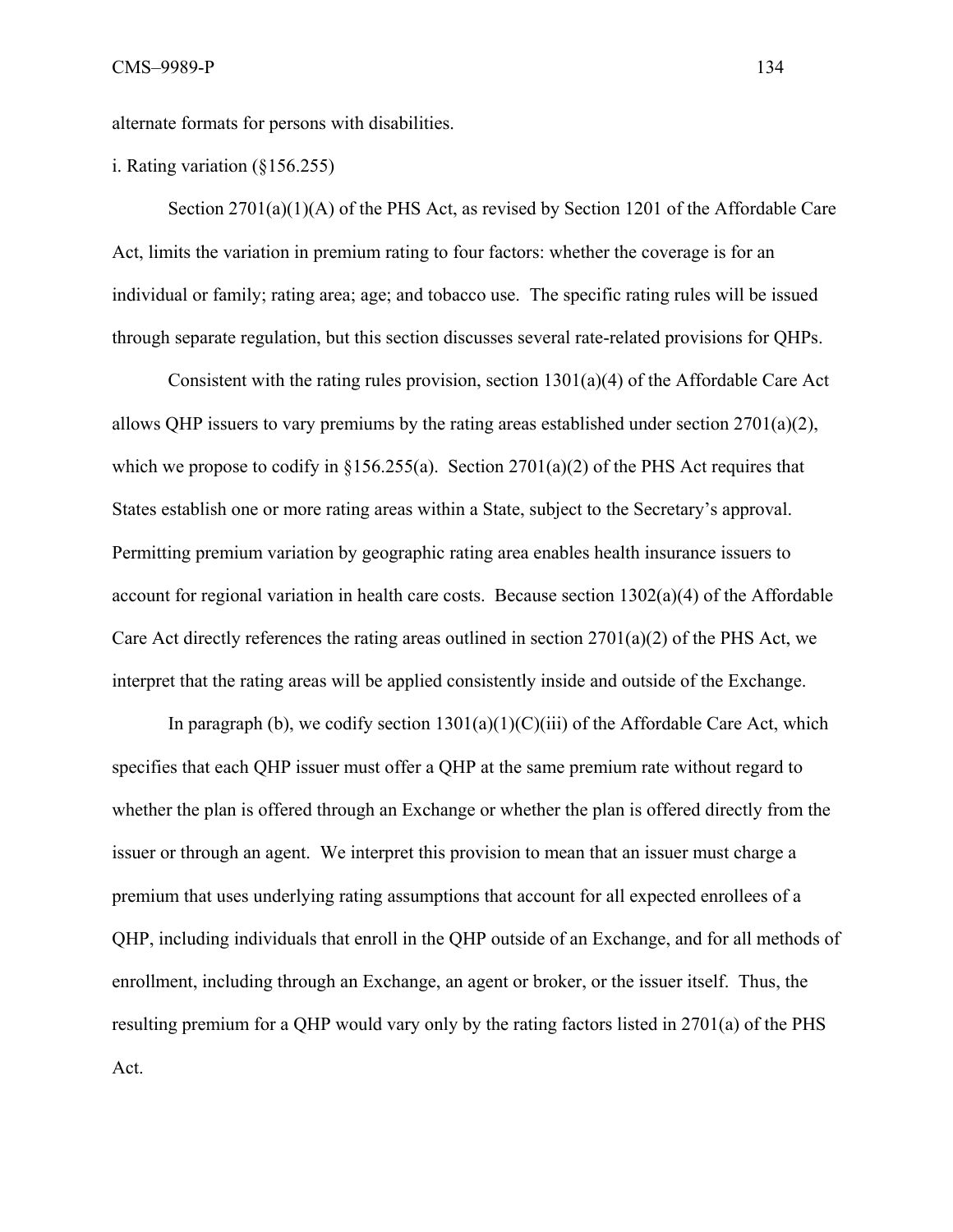We believe that the rating factor related to family size has significant implications for Exchanges. Pursuant to the Secretary's authority to regulate QHPs under section 1311(c)(1), we are considering options on how to structure family rating for QHPs that are offered in the Exchange. Offering uniform family rating categories will maximize competition between health plans based on price and quality. Our understanding is that issuers currently use multiple rating tiers in the individual market.

In paragraph (c), we propose issuers vary premiums among no more than four different types of family composition that are common used among health insurance issuers currently: individual; two adults; adult plus child or children; and a catch-all "family" category for twoadult families with a child or children and other family compositions that do not fit in the other categories. QHP issuers must cover all of these four groups, but in doing so may combine some of the identified categories; for example, a QHP issuer may combine the second and third categories to include both two-adult families and families with one adult plus child or children. We believe that such a rating structure would be beneficial to the market because it would limit premium variation within families of similar types.

We recognize that section  $2701(a)(4)$  of the PHS Act requires that any family premium using age or tobacco rating may only apply those rates to the portion of the premium that is attributable to each family member. As a result, calculating a family premium by determining the age and tobacco rated premium for one member of the family and applying a multiplier to set the rating for the entire family is not permitted. We seek comment on how we might structure family rating categories while adhering to Section 2701(a)(4) of the PHS Act. Additionally, we request comment on how to apply four family categories when performing risk adjustment. We also invite comment on alternatives to four categories for defining family composition. We seek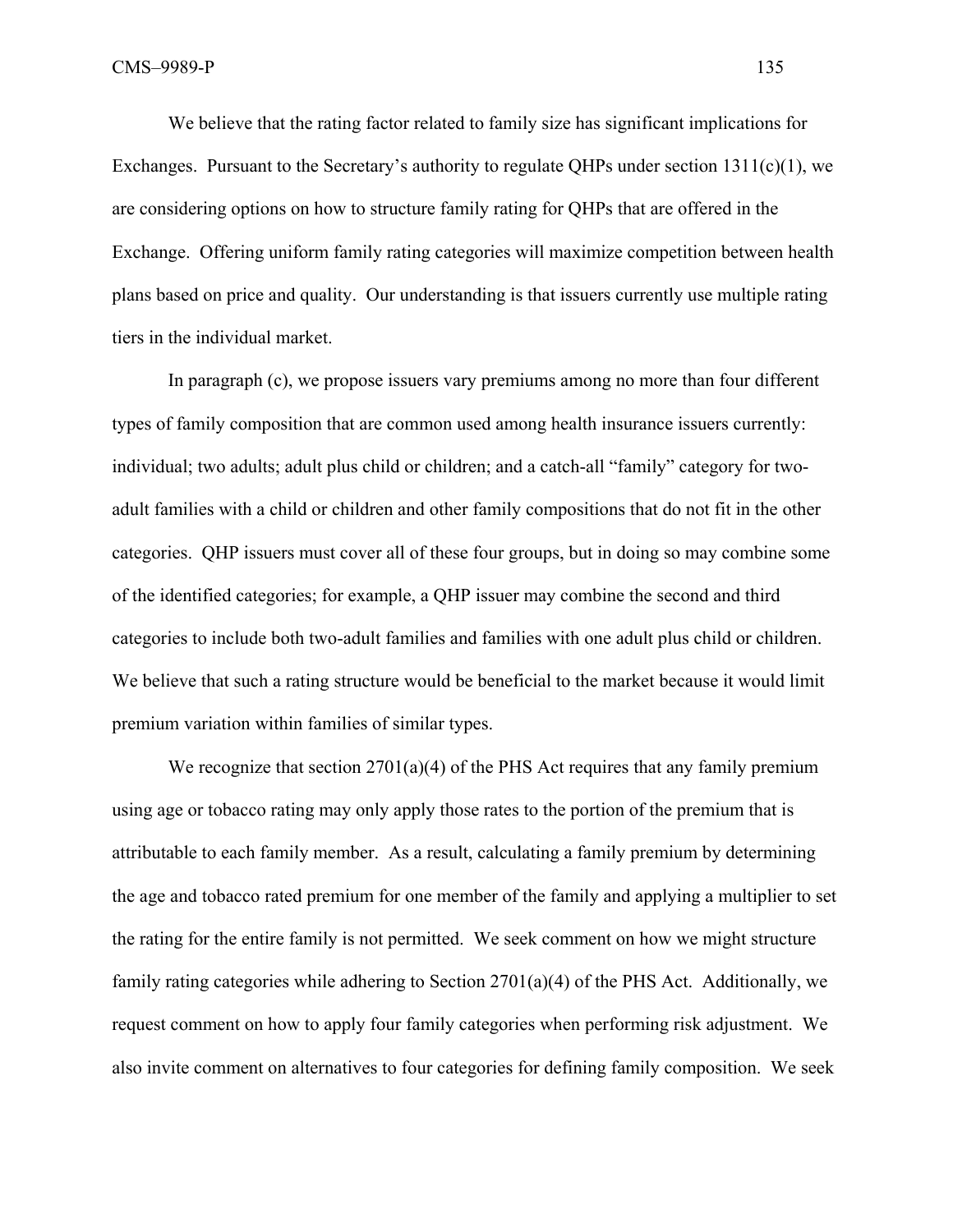comment on how to balance the number of categories offered by QHP issuers in order to reduce potential consumer confusion, while maintaining plan offerings and rating structures that are similar to those that are currently available in the health insurance market.

We are also considering whether to require QHP issuers to cover an enrollee's tax household, including for purposes of applying individual and family rates. We are considering this approach because of the potential challenge of administering the premium tax credit, particularly for families filing with non-spousal adult dependents. We note that QHP issuers would not be required to cover dependents living outside of the Exchange service area. We recognize that such an approach would add non-spousal adult dependents to the family risk pool, but the impact of this configuration may be offset through risk adjustment. We seek comment on the potential considerations of this approach.

j. Enrollment periods for qualified individuals (§156.260)

In §156.260, we propose that QHP issuers comply with the enrollment periods as a condition of offering a QHP. In paragraph (a), we propose that QHP issuers accept and enroll qualified individuals in QHPs only during the enrollment periods described in §155.410 and §155.420.

In paragraph  $(a)(1)$ , we specify that QHP issuers must accept and enroll qualified individuals during the initial enrollment period, described in §156.410(b), and during the annual open enrollment period thereafter, described in  $\S 156.410(e)$ . In paragraph (a)(2), we propose that QHP issuers accept and enroll qualified individuals in QHPs if they are granted a special enrollment period described in §155.420. QHP issuers must also abide by all other State laws that may provide an individual with an enrollment period outside of those described in §155.410 and §155.420.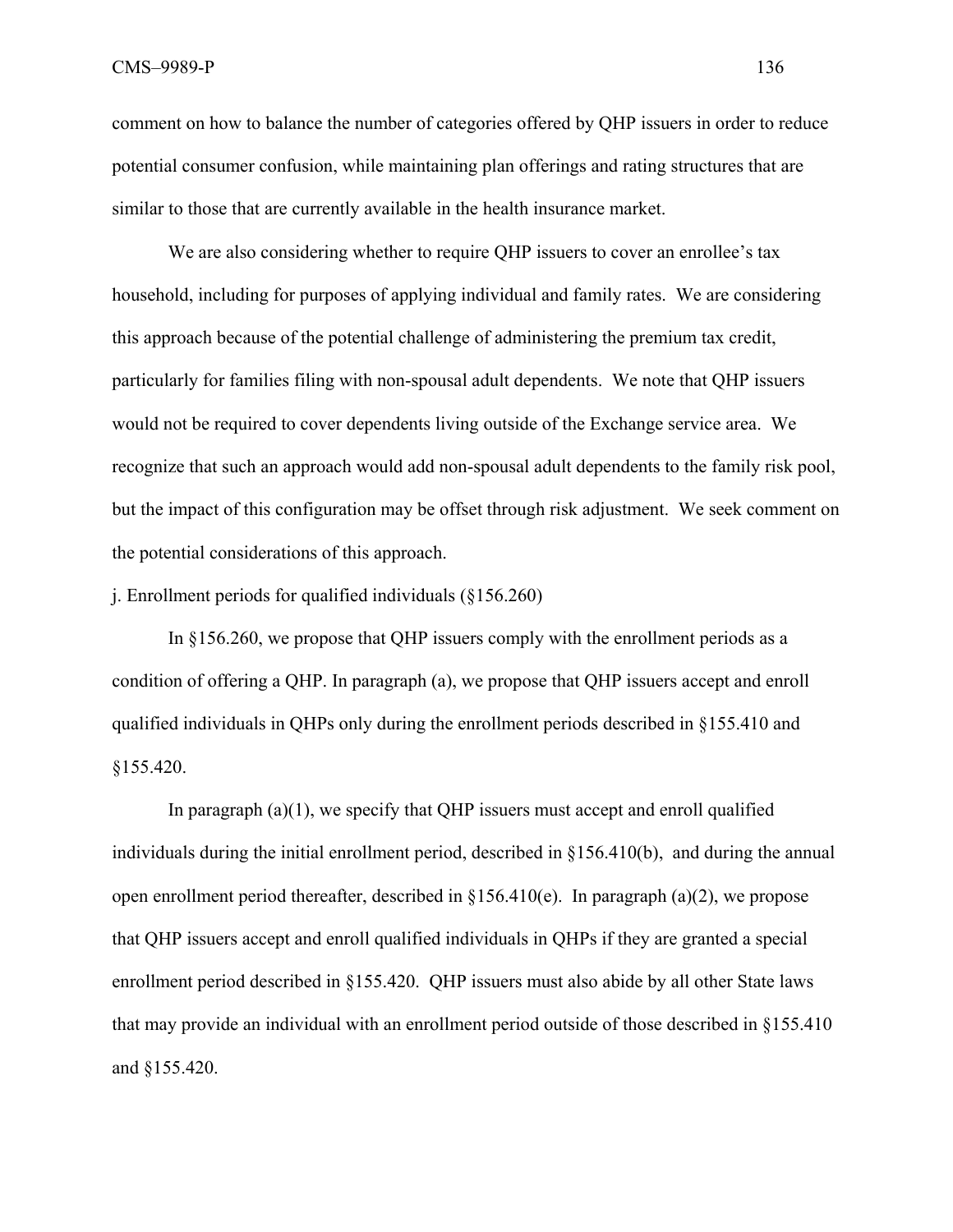For the initial, annual open, and special enrollment periods, we propose to require QHP issuers to adhere to the effective dates of coverage established in §155.410(c), §155.410(f), and §155.420. We propose that qualified individuals who make QHP selections on or before December 22, 2013 would have a coverage effective date of January 1, 2014 and qualified individuals who make a QHP selection between the twenty-third and last day of the month for any month between December of 2013 and February 2014 would have coverage effective the first day of the month immediately following the next month.

In paragraph (b) we propose to require QHP issuers to provide enrollees with notice of their effective date of coverage, and such notice must correspond with the effective dates established in  $\S 155.410(c)$ ,  $\S 155.410(f)$  and  $\S 155.420(b)$  as applicable.

k. Enrollment process for qualified individuals (§156.265)

 In §156.265, we propose that QHP issuers must accept and process enrollment of qualified individuals enrolling in a QHPs. In paragraph (a), we propose that QHP issuers must adhere to the Exchange's process for enrollment in QHPs, which includes standards for the collection and transmission of enrollment information. As a general principle, both the Exchange and the QHP issuer must use a common set of enrollment information for an enrollment to be successful.

We propose in paragraph  $(b)(1)$  that QHP issuers use the application adopted pursuant to §155.405 when accepting applications from individuals seeking to enroll in a QHP through the Exchange enrollment process. We interpret section  $1413(b)(1)(A)$ , which requires that the Secretary develop and provide to each State a single, streamlined form, together with section  $1311(c)(1)(F)$ , which states that an issuer shall use a uniform enrollment form for qualified individuals and employers to enroll in QHPs through the Exchange, to require that one single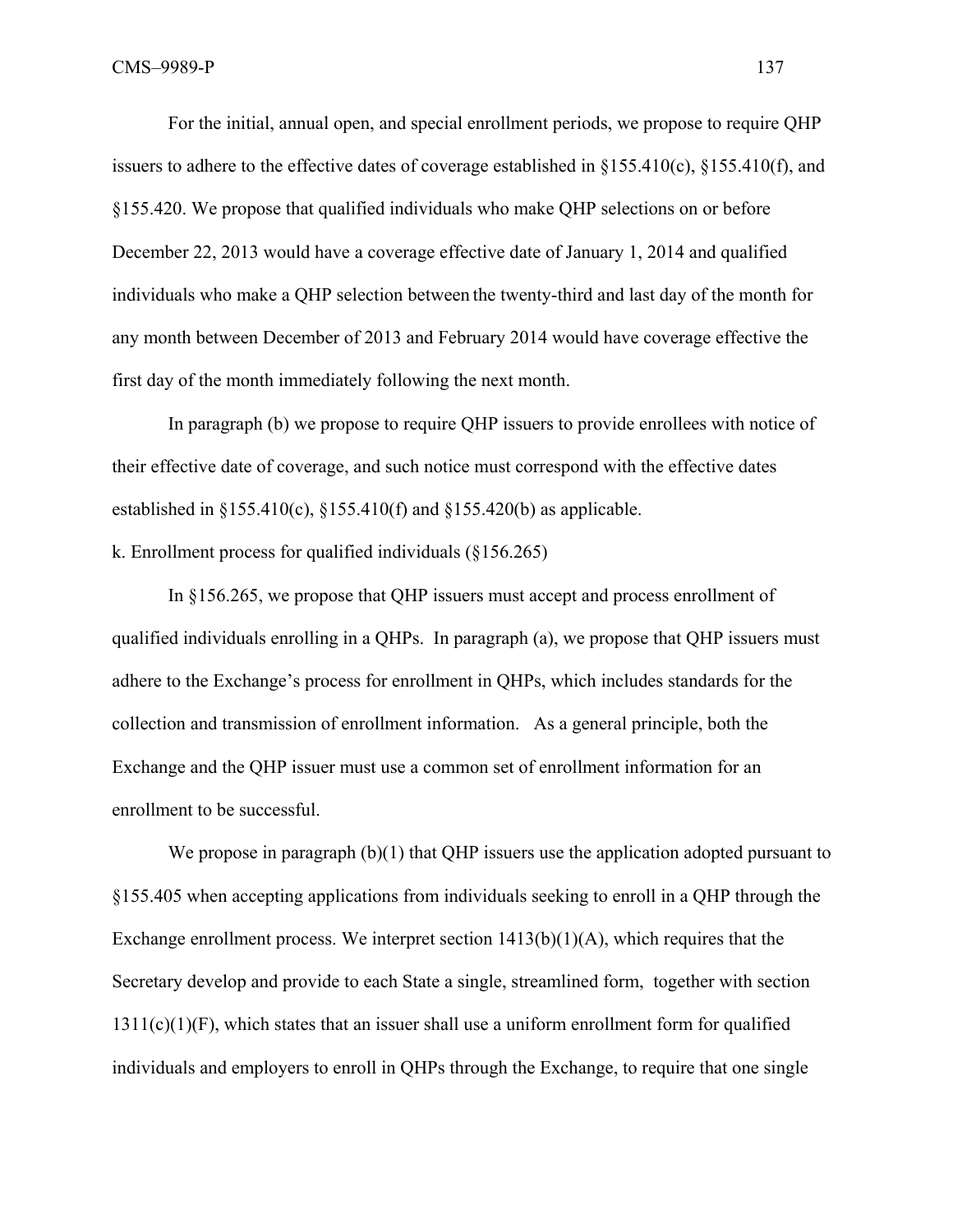streamlined application developed by HHS with recommendations from the NAIC be used for enrollment in QHPs.

In paragraph (b)(2), we propose that after collecting the uniform enrollment information from an applicant, the QHP issuer must send the information to the Exchange, in accordance with the standards established in §155.260 and, as applicable, §155.270. We clarify that the term "applicant" is used here as defined in  $\S155.20$ . In paragraph (b)(3), we permit the QHP issuer to enroll the individual in a QHP only after it has received confirmation from the Exchange that the eligibility determination is complete and the applicant is a qualified individual.

We propose in paragraph (c) that QHP issuers receive enrollment information electronically from the Exchange in a format and manner that is consistent with the standards established pursuant to §155.260 and in §155.270. We seek comment on the frequency with which plans should receive electronic enrollment information.

In paragraph (d), we propose that QHP issuers abide by the premium payment process established by the Exchange and described in §155.240.

In paragraph (e), we propose to require QHP issuers provide enrollees in the Exchange with an enrollment packet. We plan to issue standards for the content of the enrollment information package, which may include an enrollment card, information on how to access care, the summary of benefit and coverage document, and information on how to access the provider directory and drug formulary and submit a request for a hard copy. We solicit comment on the appropriateness of these documents and any other documents or information that should be included in an enrollment information package.

In paragraph (f), we propose to require QHP issuers provide the summary of benefits and coverage document to qualified individuals, similar to the requirement in section 2715 of the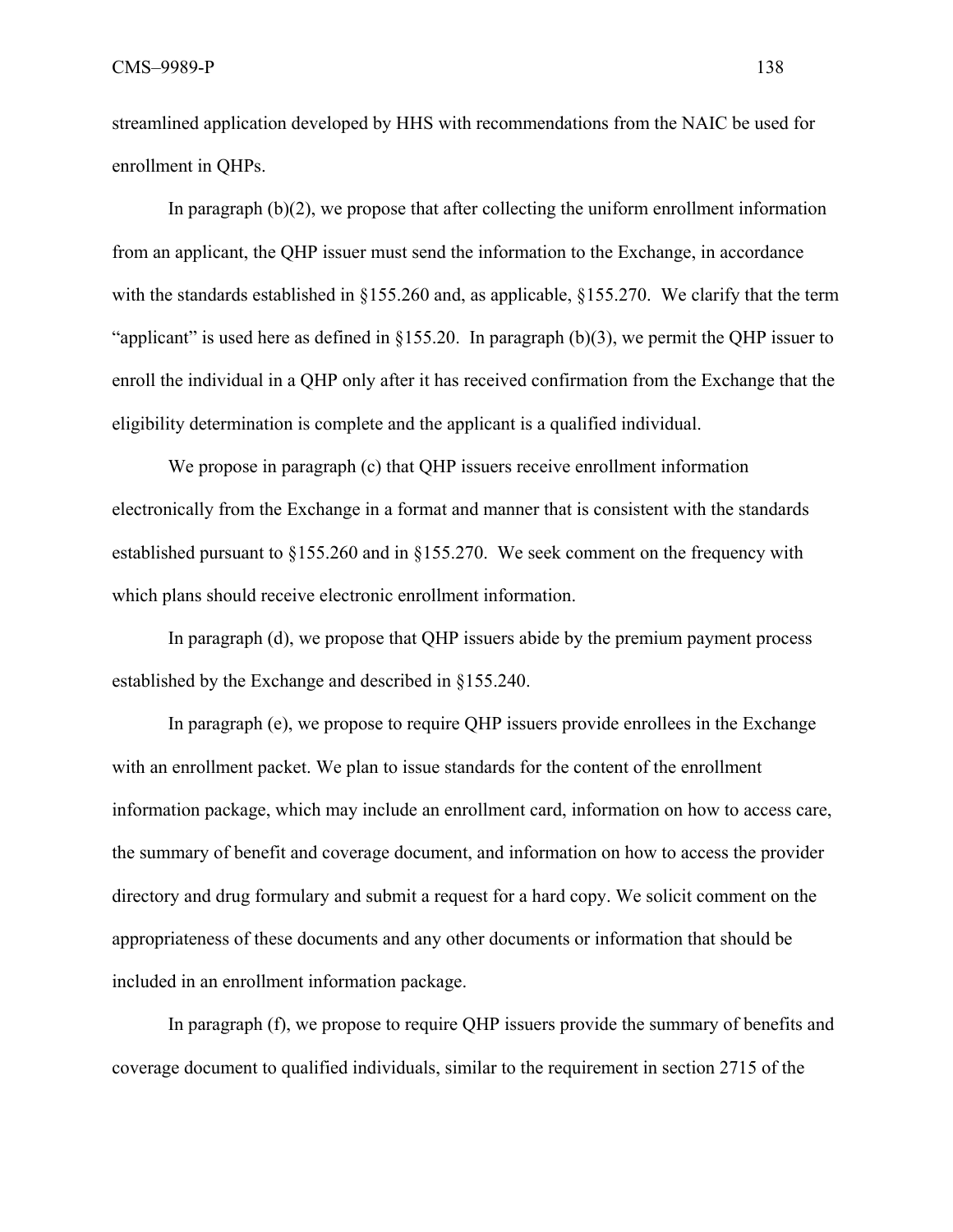PHS Act. We note that all health insurance issuers must provide such document on several occasions to potential or current enrollees as required under section 2715 of the PHS Act, for which HHS, the Department of Labor and the Treasury will issue implement regulations in the near future; this requirement is consistent with that PHS Act provision.

 In paragraph (g), we propose that QHP issuers reconcile enrollment files with the Exchange no less than once a month, consistent with the proposed standard in §155.400(d). In paragraph (h), we propose that QHP issuers acknowledge the receipt of enrollment information in accordance with Exchange standards established in  $\S155.400(b)(2)$ . These provisions will protect consumers from potential gaps in coverage that might occur due to errors in communication.

l. Termination of coverage for qualified individuals (§156.270)

A key function of an Exchange, described in §155.430, will be to verify a QHP issuer's standard operating procedures for the termination of coverage for enrollees enrolled in a QHP through the Exchange. In §156.270, we propose standards for QHP issuers regarding the termination of coverage of enrollees enrolled in QHPs through the Exchange. We propose in paragraph (a) that a QHP issuer may only terminate coverage as permitted by the Exchange in accordance with §155.430(b), which includes non-payment of premium, fraud and abuse, and relocation outside of the service area among other situations.

 In paragraph (b), we propose that QHP issuers must provide a notice of termination of coverage to the enrollee and the Exchange that is consistent with the standards for effective dates in §155.430(d). We plan to issue standards for the termination of coverage notice which may include content such as reason for termination and termination effective date. We solicit comment on other information that should be included in the termination notice.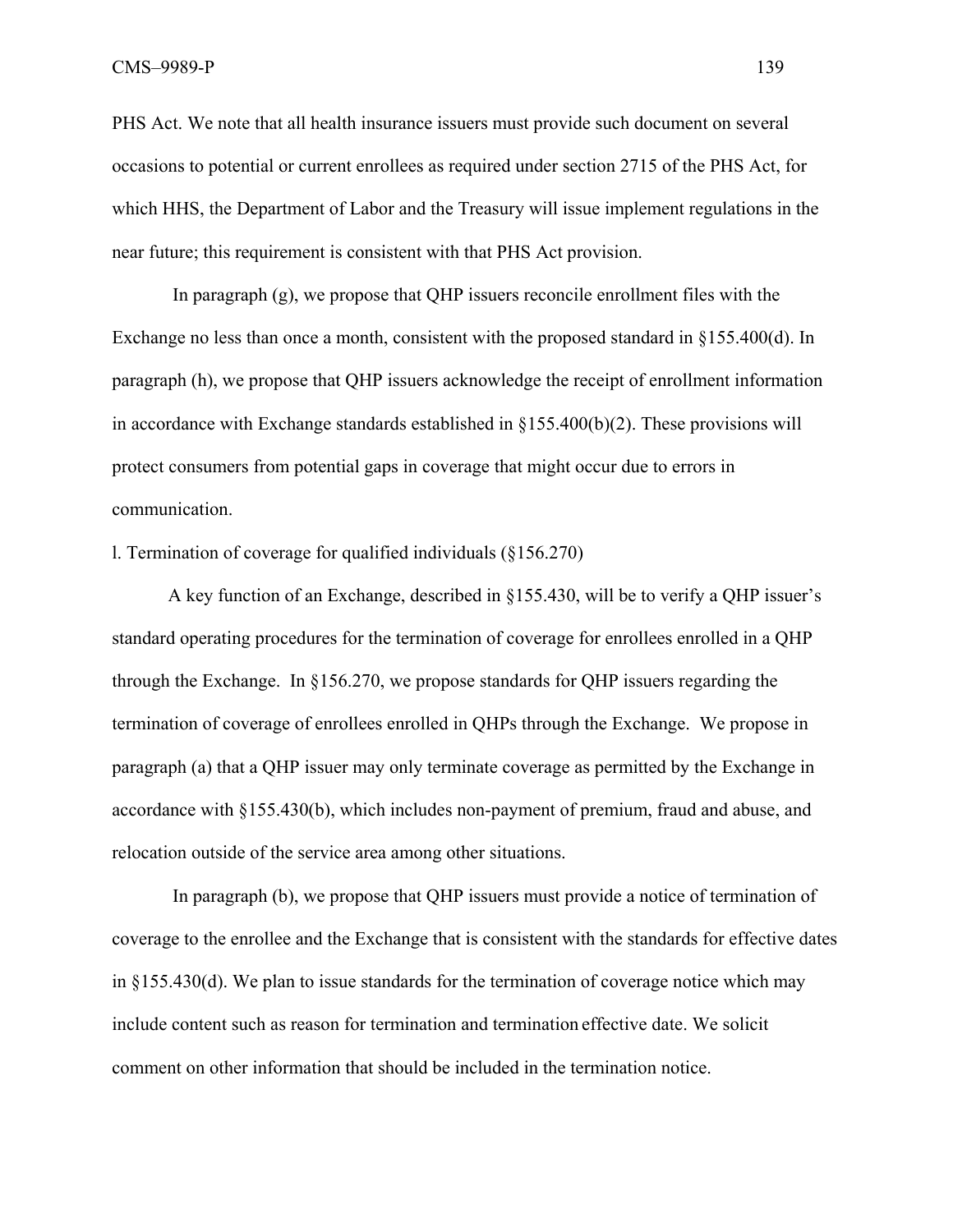In paragraph (c), we propose that QHP issuers develop a uniform policy as permitted by the Exchange for the termination of coverage due to non-payment of premium in accordance with  $\S 155.430(b)(2)(iii)$ . Section  $1412(c)(2)(B)(iv)(II)$  of the Affordable Care Act requires OHP issuers to provide enrollees receiving advance payments of the premium tax credit with a threemonth grace period for non-payment of premium prior to coverage termination, which we propose to codify in paragraph (d). This standard applies only to those enrollees receiving advance payments of the premium tax credit. There is no Federal standard requiring QHP issuers to extend this grace period to enrollees who are not receiving advance payments of the premium tax credit, although the Exchange could choose to require QHP issuers to provide all enrollees with such a grace period, regardless of advance payment status. However, QHP issuers must apply non-payment of premium policies, irrespective of Exchange standards, uniformly to all enrollees in similar circumstances.

In paragraph (d), we propose standards for the application of the three-month grace period for enrollees receiving advance payments of the premium tax credit. We interpret that the three-month grace period only applies to enrollees who have paid at least one month's worth of premiums to establish coverage to ensure that this period applies only when there is a lapse in an enrollee's payment.

During the three month grace period, we propose that the QHP issuer continue to pay all appropriate claims submitted on behalf of the enrollee. This standard ensures that providers will be reimbursed for care provided to such enrollees during the grace period. In addition, in paragraph (d)(2), we specify how payments received during the grace period would be applied. If an eligible enrollee is more than one month behind on payments, any payment paid to the QHP issuer will be applied to amounts associated with the first billing cycle in which the enrollee was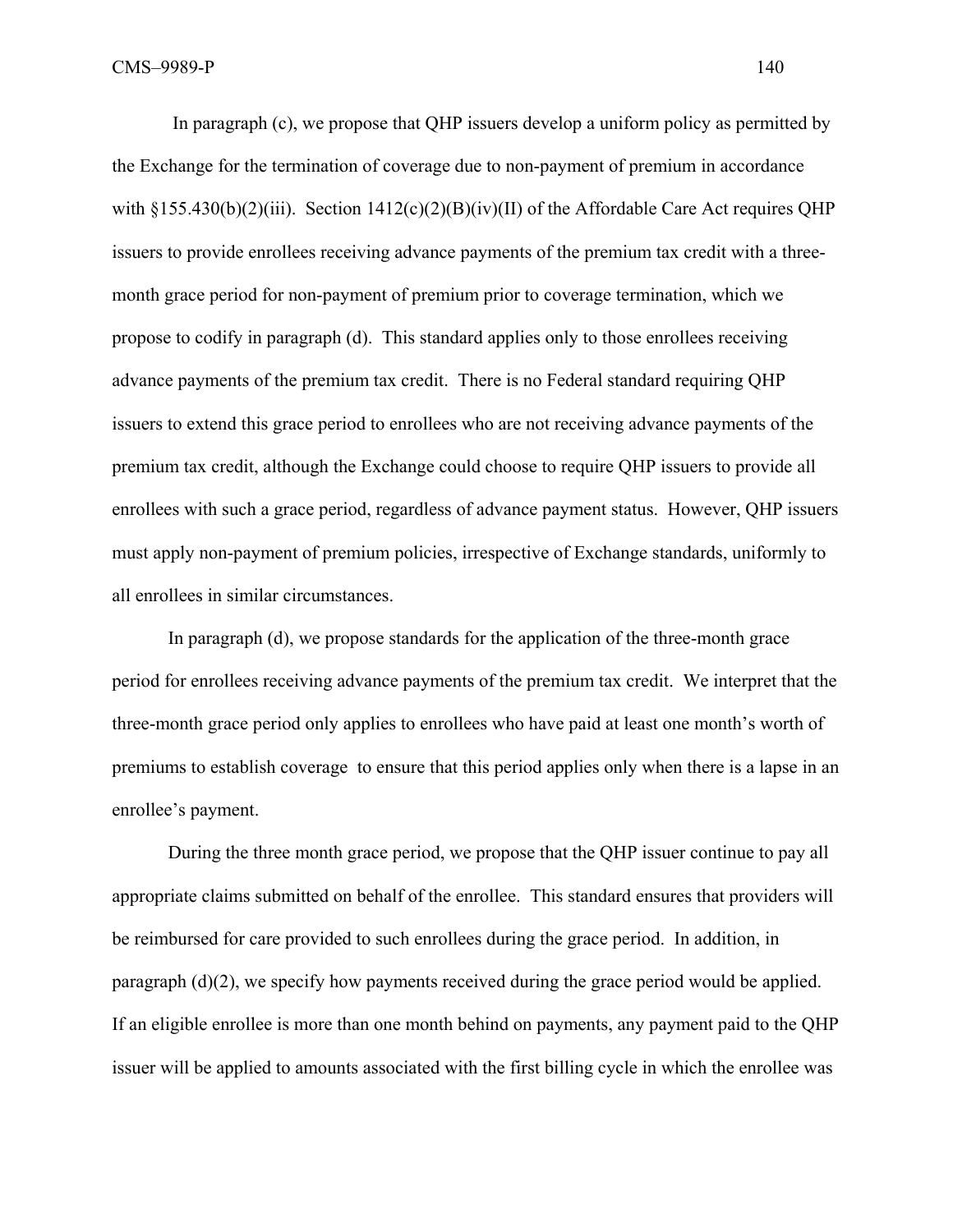delinquent. The grace period will reset only when the individual has fully paid all outstanding premiums. In paragraph  $(d)(3)$ , we propose that, during the grace period, the issuer would continue to receive a portion of the premium payment from the advance payments of the premium tax credit from the Department of the Treasury.

In paragraph (e), we propose QHP issuers to provide notice to all enrollees who are delinquent on premium payments. We plan to issue standards for content and timing of the notice. We seek comment on the potential required elements of such a notice, such as the total amount of delinquent payment, possible date of coverage termination and payment options, and the timing and frequency with which such a notice should be provided to enrollees, such as biweekly beginning with the first missed payment or more frequently.

In paragraph (f), we propose that if an enrollee receiving advance payments of premium tax credit exhausts the grace period, as provided in paragraph (d), without submitting any premium payment, the QHP issuer may terminate coverage effective at the completion of the three-month period. This termination must be preceded by the appropriate notice as referenced in paragraph (e).

 In paragraph (g), we propose to require QHP issuers to maintain records of termination of coverage in accordance with Exchange standards as established in §155.430(c). In paragraph (h), we propose that QHP issuers abide by the effective dates for termination of coverage as described in  $\S 155.430(d)$ .

### m. Accreditation of QHP issuers (§156.275)

 In §156.275, we describe the accreditation standards for QHP issuers. In paragraph (a)(1), we propose to codify the statutory requirement that a QHP issuer be accredited on the basis of local performance in each of the nine categories listed under section  $1311(c)(1)(D)(i)$  of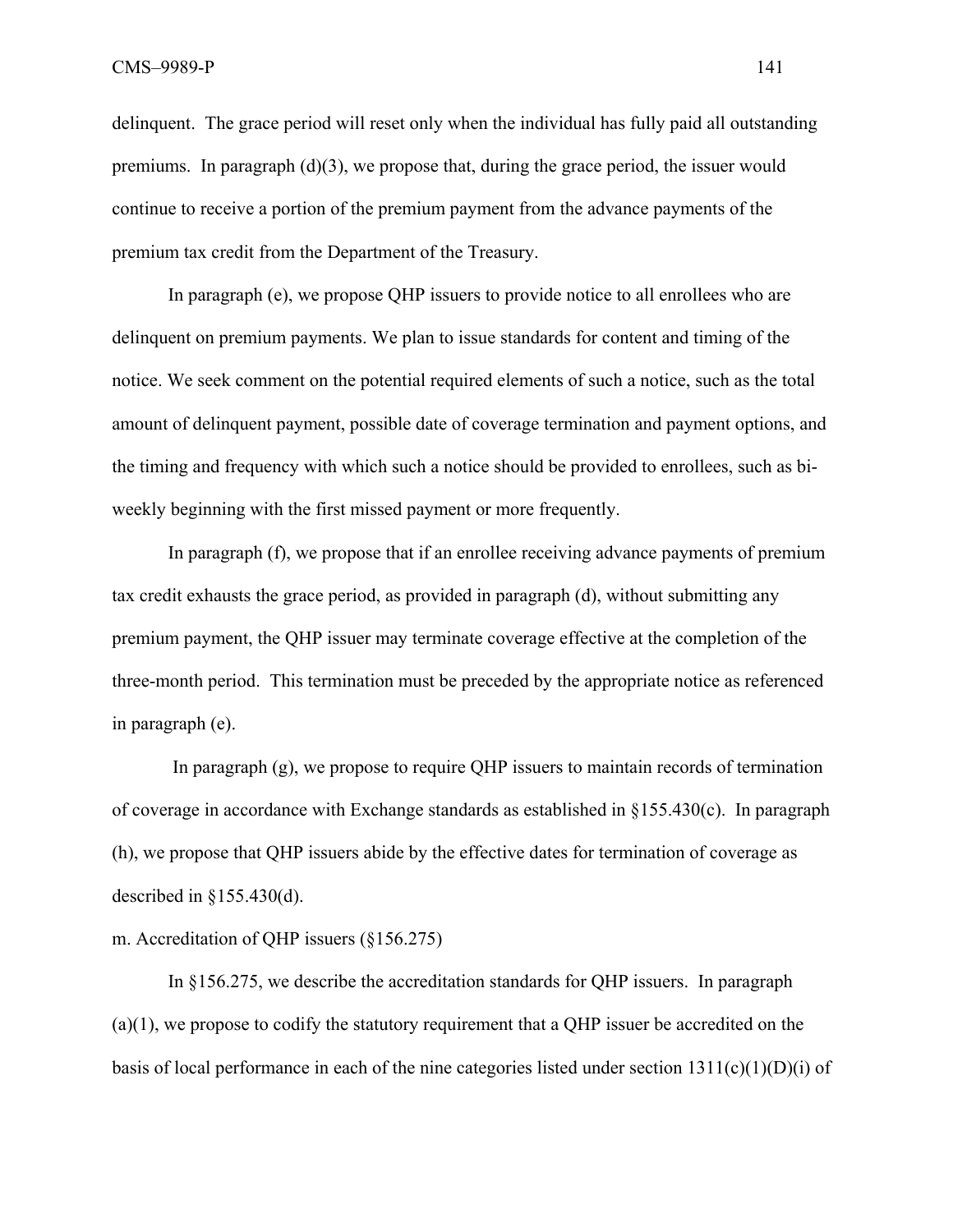the Affordable Care Act. We clarify that we interpret "local performance" to mean the performance of the QHP issuer in the State in which it is licensed. We note that, although Section  $1311(c)(1)(D)(i)$  of the Affordable Care Act requires a health plan to be accredited in order to be certified as a QHP, we interpret this to mean that QHP issuers must be accredited, since accrediting entities accredit issuers, not plans.

We also further specify that a QHP issuer must be accredited by an entity recognized by HHS. We intend to provide the standards by which HHS will recognize accrediting entities in future rulemaking. Section  $1311(c)(1)(D)(i)$  of the Affordable Care Act requires that QHP issuers be accredited by entities recognized by the Secretary with "transparent and rigorous methodological and scoring criteria." We seek comment on the standards by which HHS should recognize accrediting bodies. We may model this process in part on a similar process used by CMS to identify accrediting organizations for Medicare Advantage plans; this process can be found at 42 CFR §§422.157-158. We anticipate addressing this issue and identifying recognized accrediting entities as early as possible to give health insurance issuers seeking to participate in the Exchange the time necessary to seek accreditation from appropriate accrediting entities.

In paragraph  $(a)(2)$ , we propose to require a QHP issuer to authorize the accrediting entity to release certain materials related to the QHP issuer's accreditation (e.g., a copy of its most recent accreditation survey) to the Exchange and to HHS.

In paragraph (b), we propose to codify the requirement that a QHP issuer must obtain its accreditation within a time period established by the Exchange under §155.1045. Allowing these issuers extra time to meet the standards proposed in this section may encourage a wider variety of health insurance issuers to seek to offer QHPs through the Exchange.

n. Segregation of funds for abortion services (§156.280)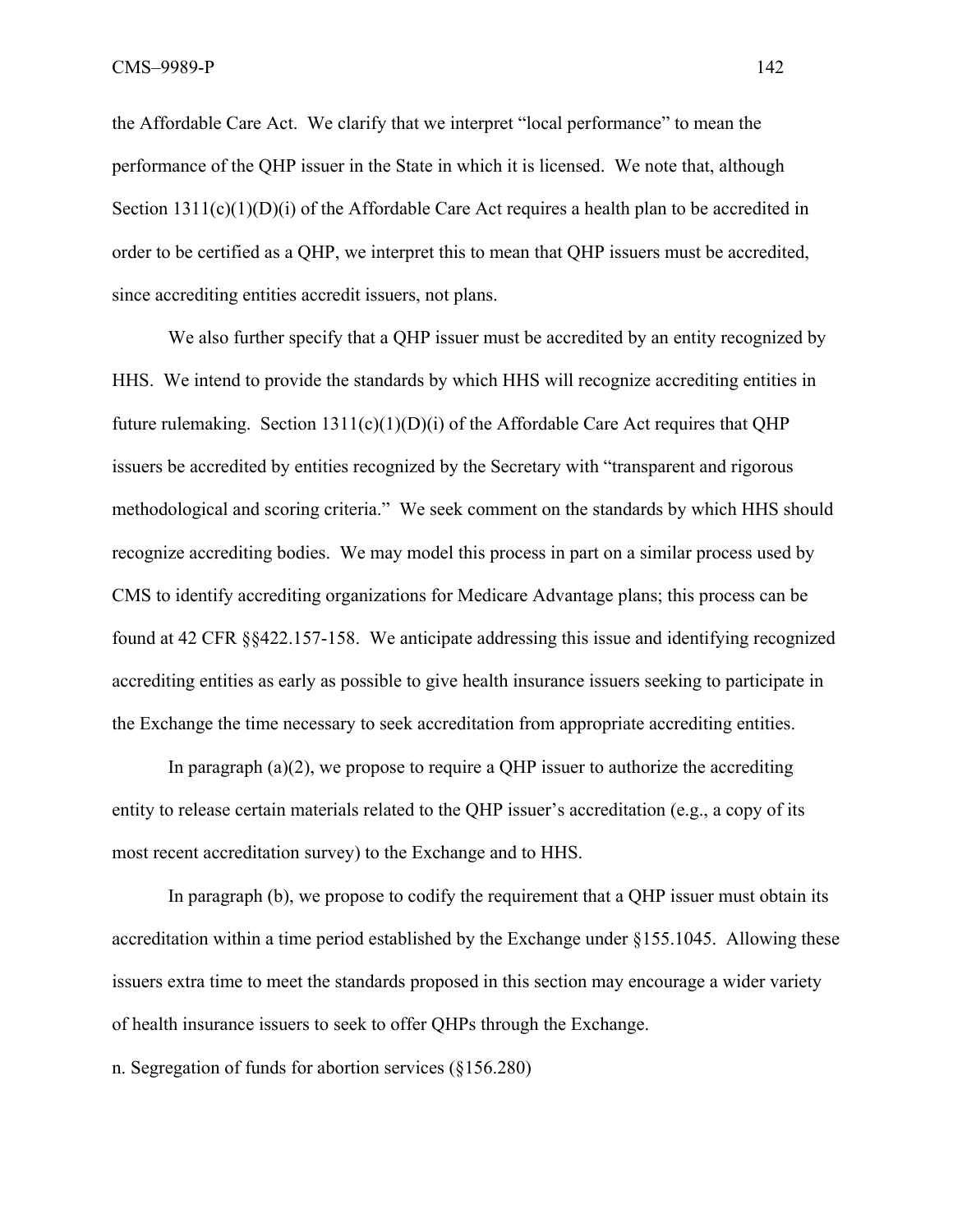Federal funds cannot be used for abortion services (except in the cases of rape or incest, or when the life of the woman would be endangered). The Affordable Care Act is fully consistent with this policy and includes additional provisions to enforce it. Section 156.280 of this proposed rule codifies section 1303 of the Affordable Care Act. This codification includes the non-discrimination clause for providers and facilities, a voluntary choice clause for issuers with respect to abortion services, the standards for the segregation of funds for QHP issuers that elect to cover abortion services for which public funding is prohibited, and the associated communication requirements related to such services. In addition, the Office of Management and Budget and HHS jointly issued "Pre-Regulatory Model Guidelines Under Section 1303 of the Affordable Care Act" on September 20,  $2010^{10}$ . This pre-regulatory guidance furnishes potential standards to meet the segregation requirements of the Affordable Care Act. We are soliciting comment on the model guidelines; we intend that the model guidelines may serve as the basis for the final rule in connection with the provisions included in section 1303 of the Affordable Care Act.

We note that, to maintain consistency with the definitions and terminology used in this part, we have substituted the term "QHP" in the regulation where "plan" is used in the statute and "QHP issuer" in the regulation where "issuer of a qualified health plan" is used in the statute. o. Additional standards specific to the SHOP (§156.285)

In §156.285, we establish requirements for QHP issuers as a condition of participating in the SHOP. In general, QHP issuers must meet the same requirements for the SHOP as the Exchange, along with the additional requirements prescribed in this section.

In paragraph (a), we propose rating and premium payment requirements for QHP issuers

 $\overline{a}$ 

<sup>10</sup> OMB and HHS Pre-Regulatory Guidance:

http://www.whitehouse.gov/sites/default/files/omb/assets/financial\_pdf/segregation\_2010-09-20.pdf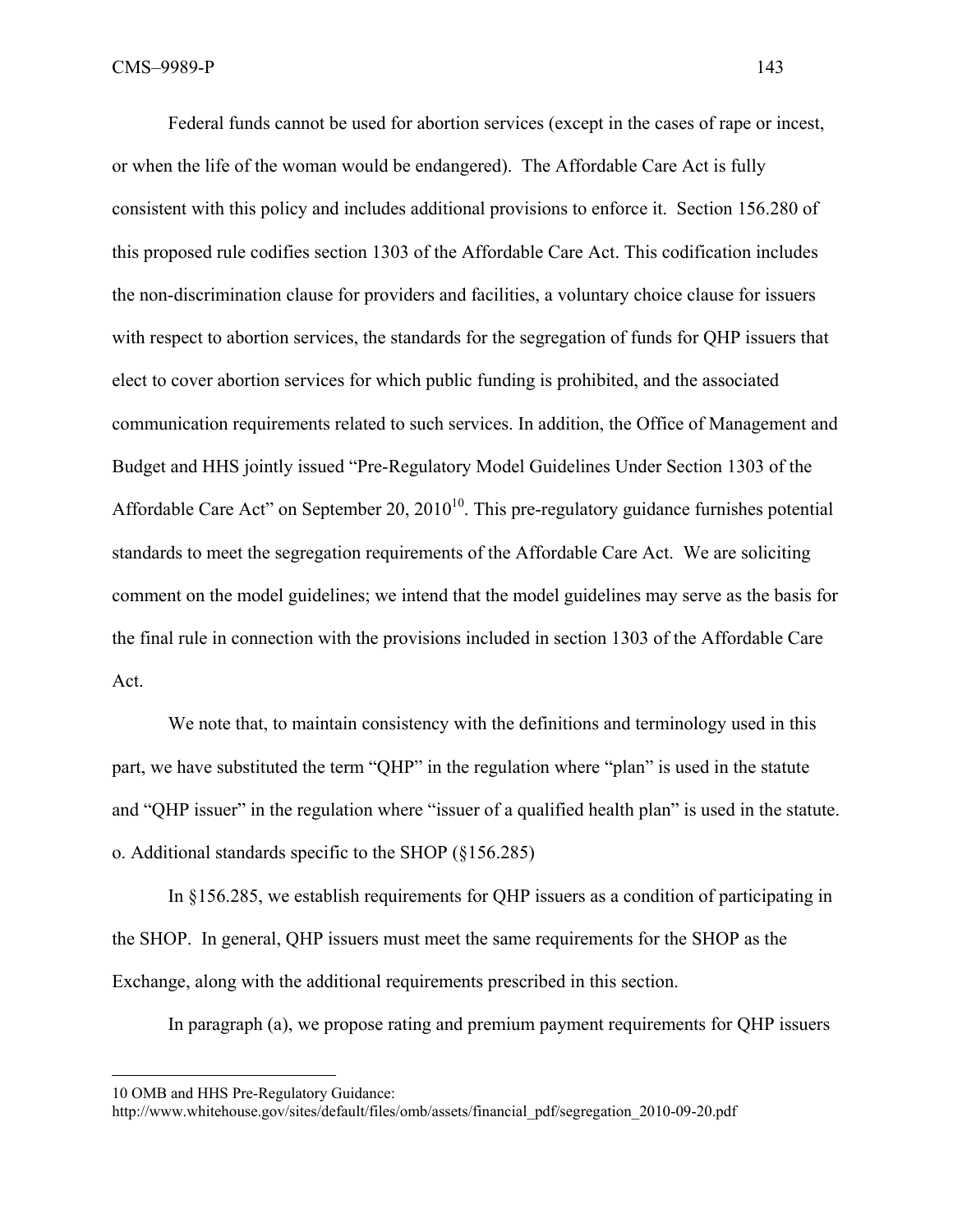in the SHOP. In paragraph  $(a)(1)$ , we specify that the QHP issuer must accept payment of premiums from the SHOP in accordance with §155.705(b)(4). We note that this proposed requirement reduces complexity by ensuring the issuer receives all payments from a single source. In paragraph  $(a)(2)$ , we propose that QHP issuers abide by the rate setting timeline established by the SHOP in §155.705(b)(5). Since the SHOP allows qualified employers to enter the SHOP on a rolling basis, QHP issuers may establish new rates on a quarterly or monthly basis in accordance with SHOP standards. In paragraph (a)(3) we propose that QHP issuers charge the same contract rate for a plan year.

 In paragraph (b), we propose requirements for QHP issuers consistent with SHOP enrollment periods. QHP issuers must accept and enroll applicants during the rolling initial enrollment period, the qualified employer's annual employee open enrollment period, and special enrollment periods for a SHOP as established in §155.725 and in §155.420 with the exception of  $(d)(3)$  and  $(d)(6)$ . In addition to the enrollment periods, we propose that QHP issuers abide by the effective dates of coverage established in §155.410(c). We are considering whether to require QHPs in the SHOP to allow employers to offer dependent coverage. We solicit comment on this potential requirement.

 In paragraph (c), we propose QHP issuers abide by the SHOP enrollment process requirements and timeline, established pursuant to  $\S155.720(b)$ . In paragraph (c)(2), we propose that QHP issuers accept electronic transmission of enrollment information frequently from the SHOP in accordance with the requirements pursuant to  $§155.260$  and  $§155.270$ . In paragraph (c)(3), we propose that QHP issuers provide all new enrollees with the enrollment information package as described in §156.265(e) In paragraph (c)(4), we proposed to require QHP issuers to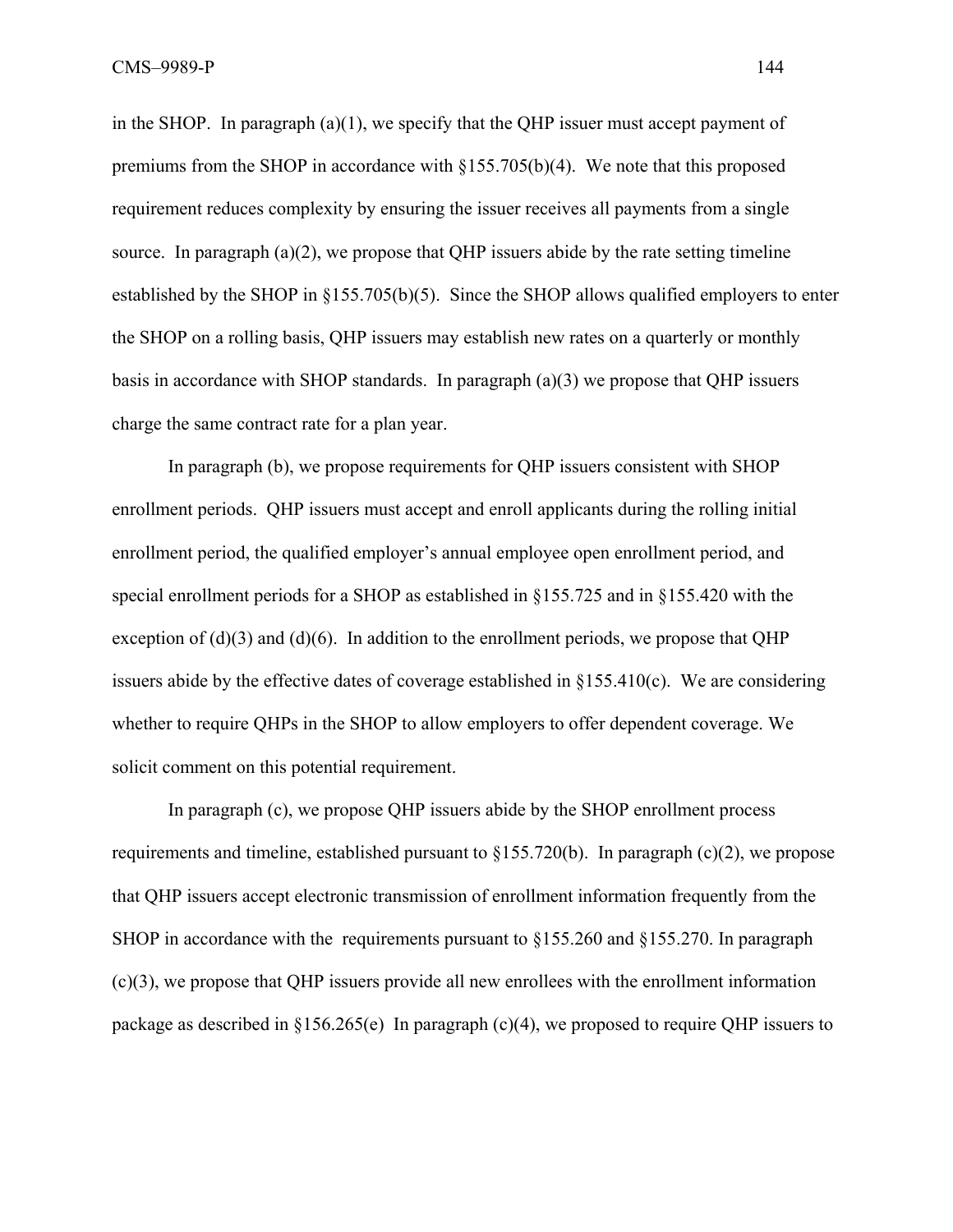provide qualified employers and employers with the summary of cost and coverage document in accordance with the standards described in §156.265(f).

In paragraph (c)(5), we propose QHP issuers reconcile enrollment files with the SHOP at least monthly. In paragraph (c)(6), we propose that the QHP issuers abide by the SHOP standards for acknowledgement of the receipt of enrollment information. In paragraph (c)(7), we propose the that QHP issuers must issue qualified employees a policy that aligns with the qualified employer's plan year and contract established in paragraph  $(a)(3)$ . For example, if an employee is hired mid-plan year, the QHP issuer would issue an abbreviated policy for the duration of the employer's plan year so the enrollee will be eligible for an annual open enrollment period at the completion of the qualified employer's plan year.

In paragraph  $(d)(1)$ , we propose general standards related to termination of coverage in the SHOP that are largely similar to the standards for the Exchange with respect to their enrollees from the individual market. However, in paragraph  $(d)(1)(ii)$ , we propose to require the QHP issuer to provide the qualified employers and employees with a notice of termination of coverage of enrollees and QHP non-renewal, as described in §156.270(a) and §156.290(b). This will ensure that the qualified employer is aware of the changes in coverage for its employees and the availability of coverage in the SHOP.

In paragraph  $(d)(2)$ , we propose that a QHP issuer terminate all enrolled qualified employees of the withdrawing employer if the employer chooses to stop participating in the SHOP since the enrollee will no longer be eligible for SHOP coverage.

p. Non-renewal and decertification of QHPs (§156.290)

In §156.290(a), we propose requirements on QHP issuers that elect to not seek recertification with the Exchange. In paragraph  $(a)(1)$ , the OHP issuer must notify the Exchange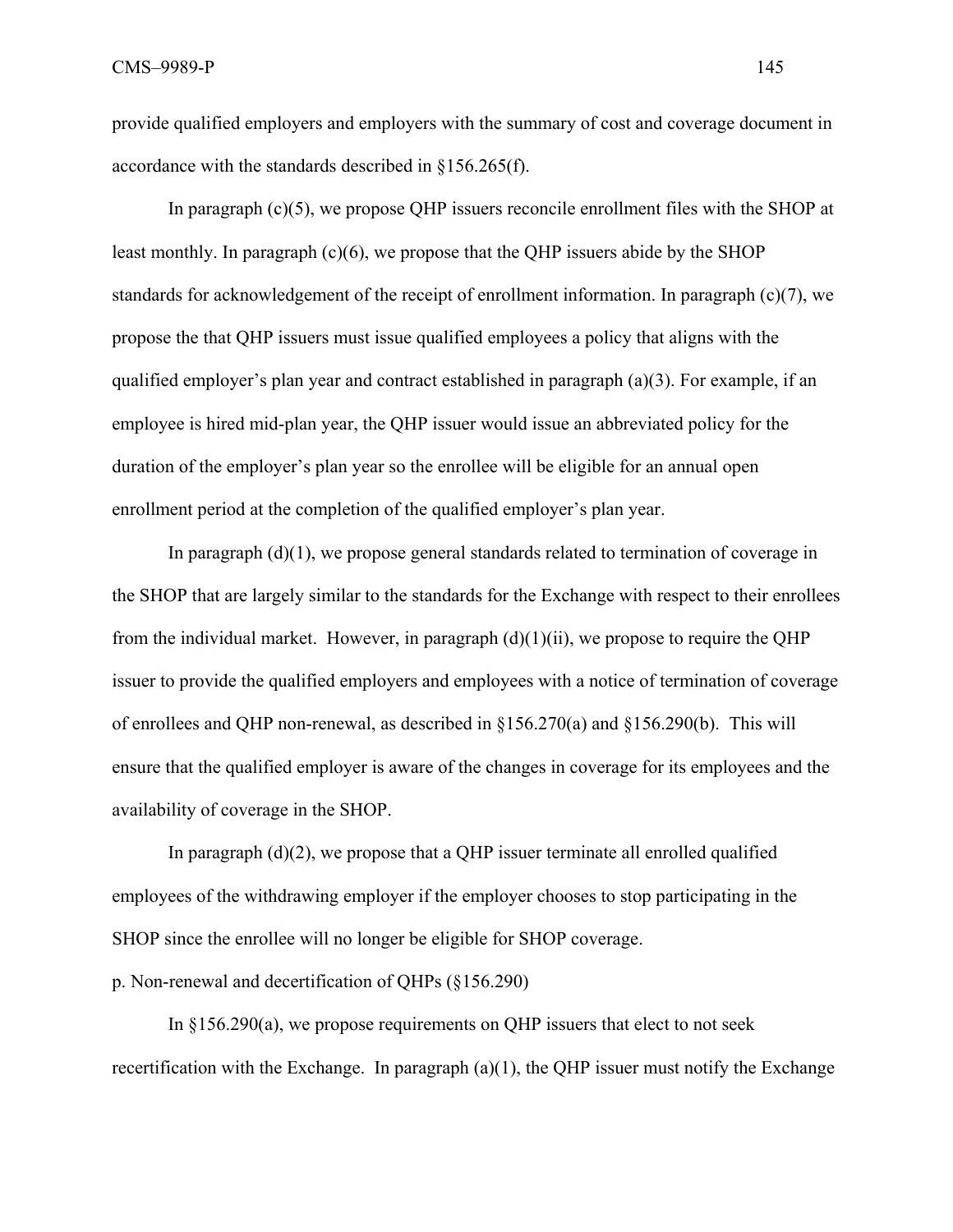of its decision prior to the beginning of the recertification process adopted by the Exchange pursuant to §155.1075. This notification will allow time for the Exchange to determine if it is in the best interest of the qualified individuals and employers to begin modifying the certification process to increase the number of QHPs offered in the Exchange. In paragraph (a)(2), we propose that QHP issuers must continue covering benefits for each enrollee until the completion of the benefit year or plan year for the SHOP. It is critical that enrollees' coverage remain unaffected during the benefit or plan year due to an issuer's decision to withdraw from the Exchange.

In paragraph  $(a)(3)$ , we propose that a QHP issuer must continue providing the Exchange with reporting information for the benefit or plan year even after withdrawing its QHP from the Exchange. We recognize that a time lag often exists in the collection of data and include this requirement to ensure the Exchange is able to compile a complete set of data records for the QHP.

In paragraph  $(a)(4)$ , we propose that a OHP issuer provide notice of the non-renewal to enrollees of the QHP, as described in paragraph (b) of this section. In paragraph (a)(5), we propose that a QHP issuer must terminate coverage for enrollees in accordance with the applicable requirements in §156.270.

In paragraph (b), we propose to require QHP issuers that elect not to seek recertification to provide a written notice to each enrollee. HHS will issue future guidance on the timing and content of the notice. In developing this notice, we may adopt some of the concepts from the Medicare Advantage non-renewal notice, in which the issuer must provide notice at least 90 days prior to the effective date of non-renewal and include information on the enrollee transition process and alternatives for other coverage through the Exchange. We solicit comment on the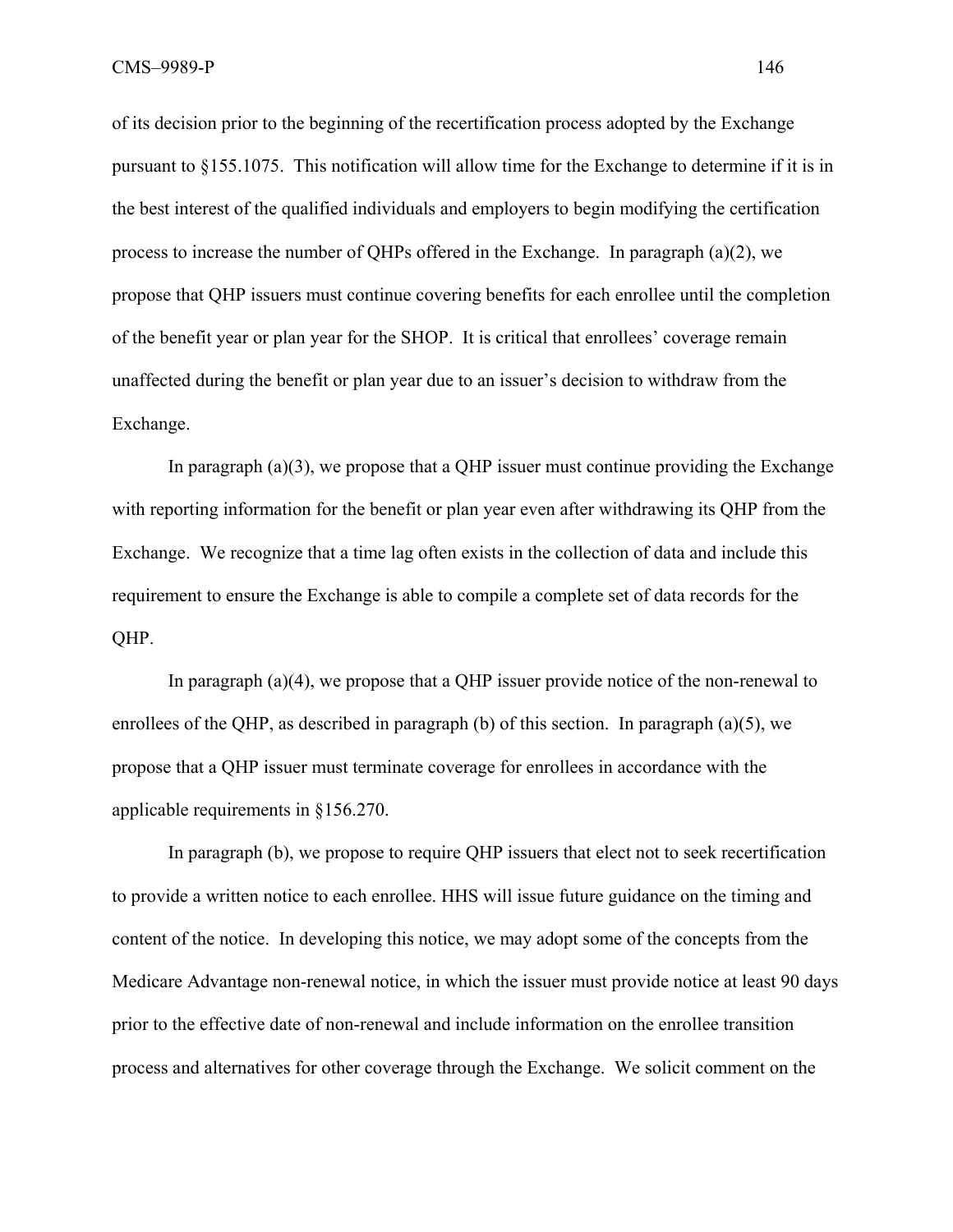CMS–9989-P 147

potential content of the non-renewal notice and any other information we should consider including.

In paragraph (c), we propose that if an Exchange decertifies a OHP, the OHP issuer must terminate coverage for the QHP enrollees only after the Exchange has notified the QHP's enrollees as described in §155.1080 and enrollees have had the opportunity to enroll in other coverage. We seek comment on the extent to which enrollees should continue to receive coverage from a decertified plan, even if it is for only a short period of time.

q. Prescription drug distribution and cost reporting (§156.295)

Section 6005 of the Affordable Care Act added section 1150A to the Act, which requires a QHP issuer to provide to HHS information on the distribution of prescription drugs, pharmacy benefit management activities, the collection of rebates and other monies in conducting these activities, and costs incurred to provide those drugs. We propose to codify the requirements contained in section 6005 here in §156.295.

In paragraph (a), we propose to codify the elements specified in section 1150A(b) of the Act that a QHP issuer must report to HHS in a form and manner to be determined by HHS. Specifically, we propose that the QHP issuer must provide the following information: (1) the percentage of all prescriptions that were provided under the contract through retail pharmacies compared to mail order pharmacies, and the percentage of prescriptions for which a generic drug was available and dispensed compared to all drugs dispensed, broken down by pharmacy type, that is paid by the QHP issuer or pharmacy benefit manager (PBM) under the contract; (2) the aggregate amount, and the type of rebates, discounts, or price concessions, with certain exceptions, that the PBM negotiates that are attributable to patient utilization under the plan, and the aggregate amount of the rebates, discounts, or price concessions that are passed through to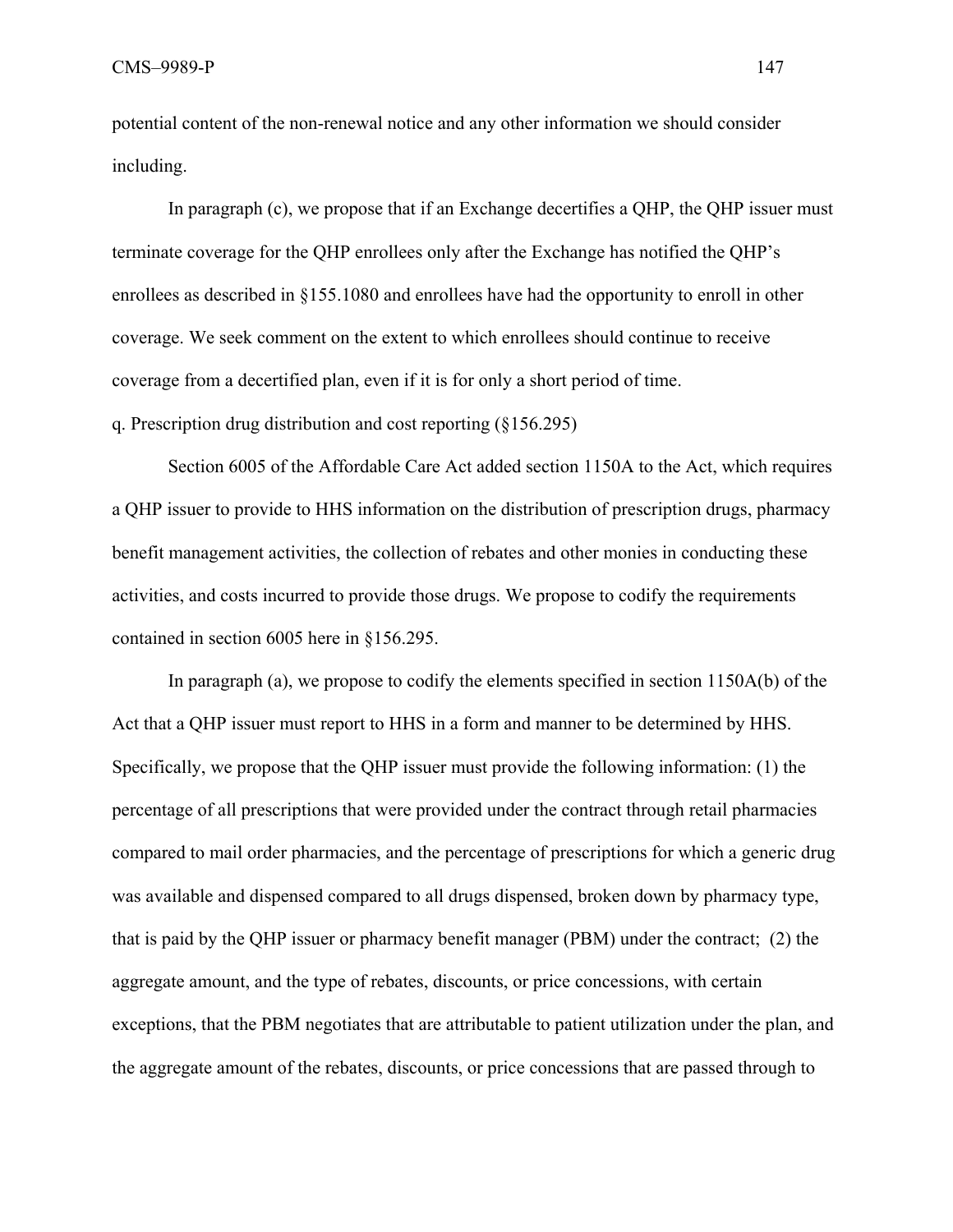the plan sponsor, and the total number of prescriptions that were dispensed; and (3) the aggregate amount of the difference between the amount the QHP issuer pays the PBM and the amounts that the PBM pays retail pharmacies, and mail order pharmacies, and the total number of prescriptions that were dispensed. We anticipate issuing guidance on these reporting requirements. We seek comment on how a QHP issuer whose contracted PBM operates its own mail order pharmacy can meaningfully report on the aggregate difference between what the QHP issuer pays the PBM and the PBM pays the mail order pharmacy.

We clarify that, for the purposes of this section, we interpret "generic drug" to have meaning given to the term in 42 CFR §423.4, which is used in the Medicare Prescription Drug Benefit Program. We seek comment on potential definitions for "rebates," "discounts" and "price concessions"; we are considering using the term "direct and indirect remuneration," a term used in regulations related to the Medicare Prescription Drug Benefit Program, to encompass these various arrangements.

The statute refers to PBMs, entities with which health insurance issuers often contract to perform activities such as prescription drug claims processing, negotiation with prescription drug manufacturers, the development and maintenance of pharmacy networks, or the distribution of prescription drugs on behalf of the health insurance issuer. We interpret the statutory references to PBMs to include any entity that performs such activities on behalf of a QHP issuer; we seek comment on this interpretation and whether we should define PBMs as such in this section. We seek comment on how to minimize the burden of these reporting requirements.

In paragraph (c) we propose to codify the confidentiality requirements to ensure that this information is not disclosed by either HHS or the QHP issuer except under specific circumstances described in the Affordable Care Act. The exceptions allow HHS to de-identify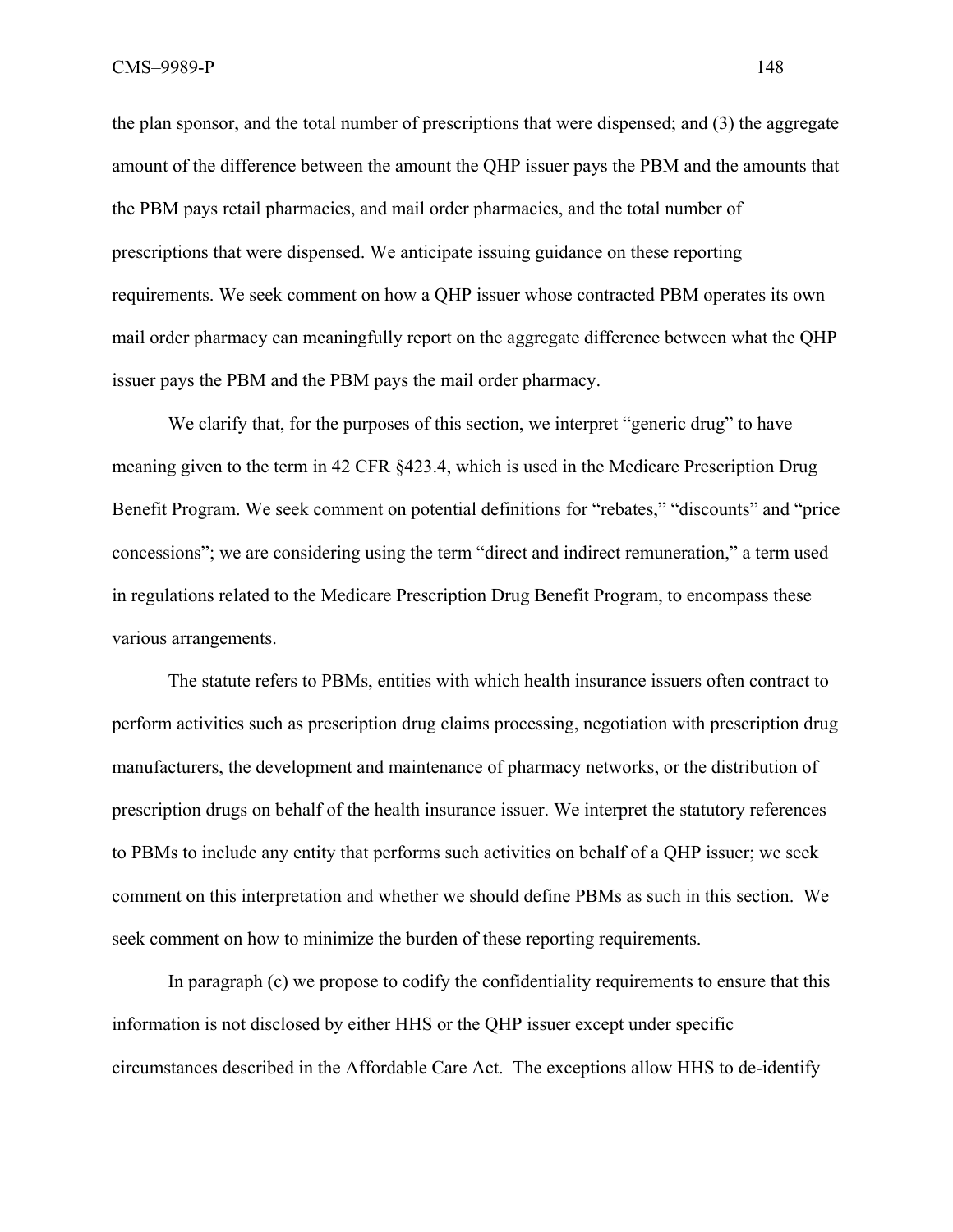and aggregate prescription drug pricing, rebate and distribution information to report it to the Comptroller General or the Congressional Budget Office.

Finally, we propose under paragraph (c) to codify the penalties for noncompliance. Specifically, a QHP issuer that does not provide HHS the information required under paragraph (b) or knowingly provides false information would be subject to the provisions of subsection (b)(3)(C) of section 1927 of the Act. Under this subsection, if the information is not provided at all, the QHP issuer would be subject to a fine that would increase \$10,000 each day that the information is not provided. If the information is not reported within 90 days of the set deadline, the QHP issuer would lose its contract with the Exchange. If the QHP issuer provides false information, it would be subject to a fine not to exceed \$100,000 for each piece of false information provided.

### **III. Collection of Information Requirements**

Under the Paperwork Reduction Act of 1995, we are required to provide 60-day notice in the **Federal Register** and solicit public comment before a collection of information requirement is submitted to the Office of Management and Budget (OMB) for review and approval. In order to fairly evaluate whether an information collection should be approved by OMB, section 3506(c)(2)(A) of the Paperwork Reduction Act of 1995 requires that we solicit comment on the following issues:

• The need for the information collection and its usefulness in carrying out the proper functions of our agency.

- The accuracy of our estimate of the information collection burden.
- The quality, utility, and clarity of the information to be collected.
- Recommendations to minimize the information collection burden on the affected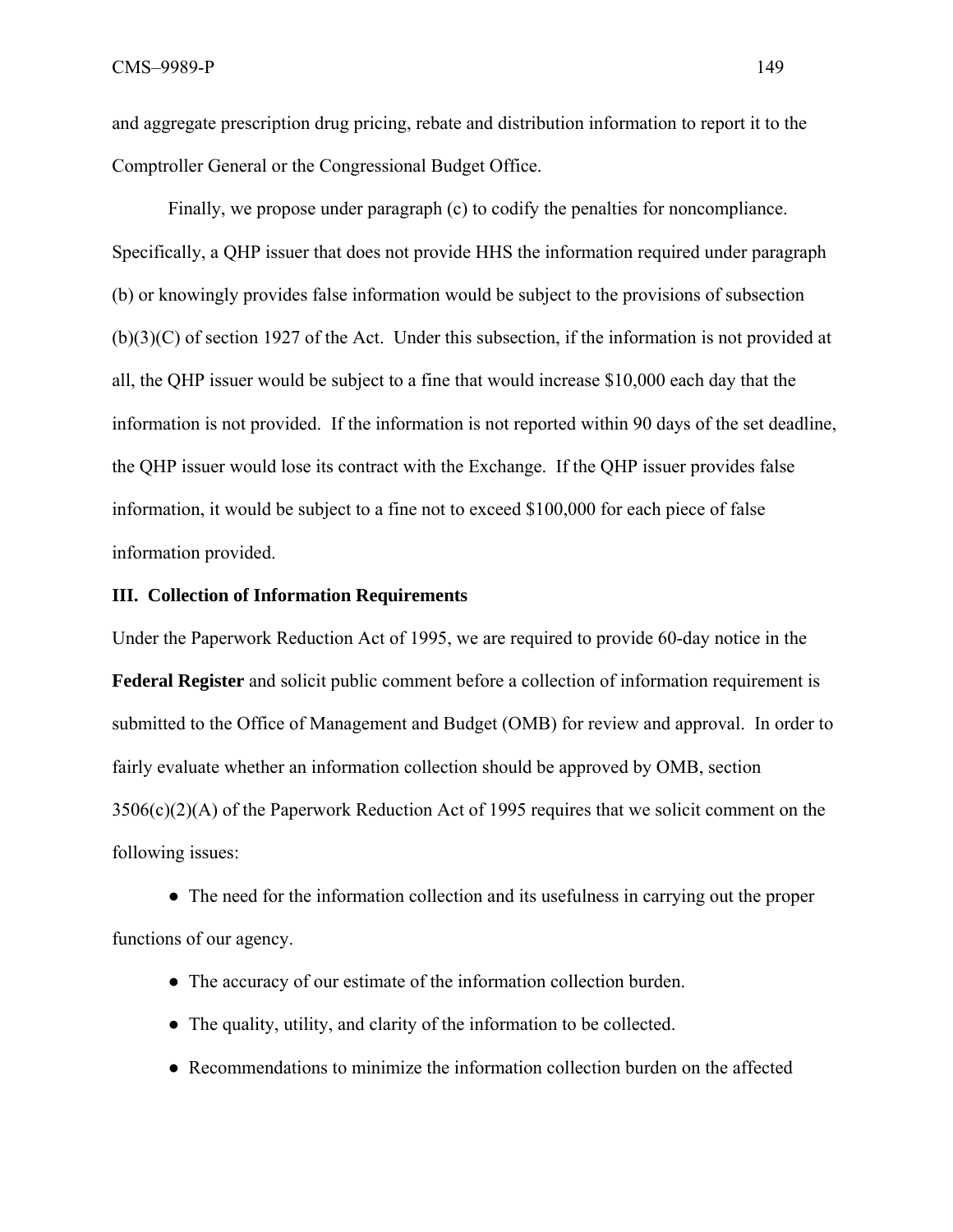public, including automated collection techniques.

Below is a partial summary of the proposed information collection requirements outlined in this regulation. Any information collection requirements in this regulation which are not outlined below will be subject to a separate notice and comment process under the Paperwork Reduction Act. We are soliciting public comment on each of these issues for the following sections of this document that contain information collection requirements (ICRs):

# A. ICRs Regarding General Standards Related to the Establishment of an Exchange (§155.105 and§155.110)

 Within Part 155, subpart B of this proposed rule, we describe reporting requirements for a State to receive approval of its Exchange Plan by January 1, 2013. For purposes of presenting an estimate of paperwork burden in part 155, we reflect full participation of all States and the District of Columbia in operating an Exchange. However, we recognize that not all States will elect to operate their own Exchanges, so these estimates should be considered an upper bound of burden estimates. These estimates may be adjusted proportionally in the final rule based upon additional information as States progress in their Exchange development processes.

 As discussed in §155.105, States are required to submit an Exchange plan to HHS. As noted above, we plan to issue a template outlining the required components of the Exchange Plan, subject to the notice and comment process under the Paperwork Reduction Act. We estimate that it will take a State approximately 160 hours (approximately one month) for the time and effort needed to develop the plan and submit to HHS. We estimate minimal burden requirements for developing the Exchange plan as States will be gathering most of the information needed for the plan through the planning grants provided by HHS. States are also required to make the governance principles available to the public. We estimate that it will take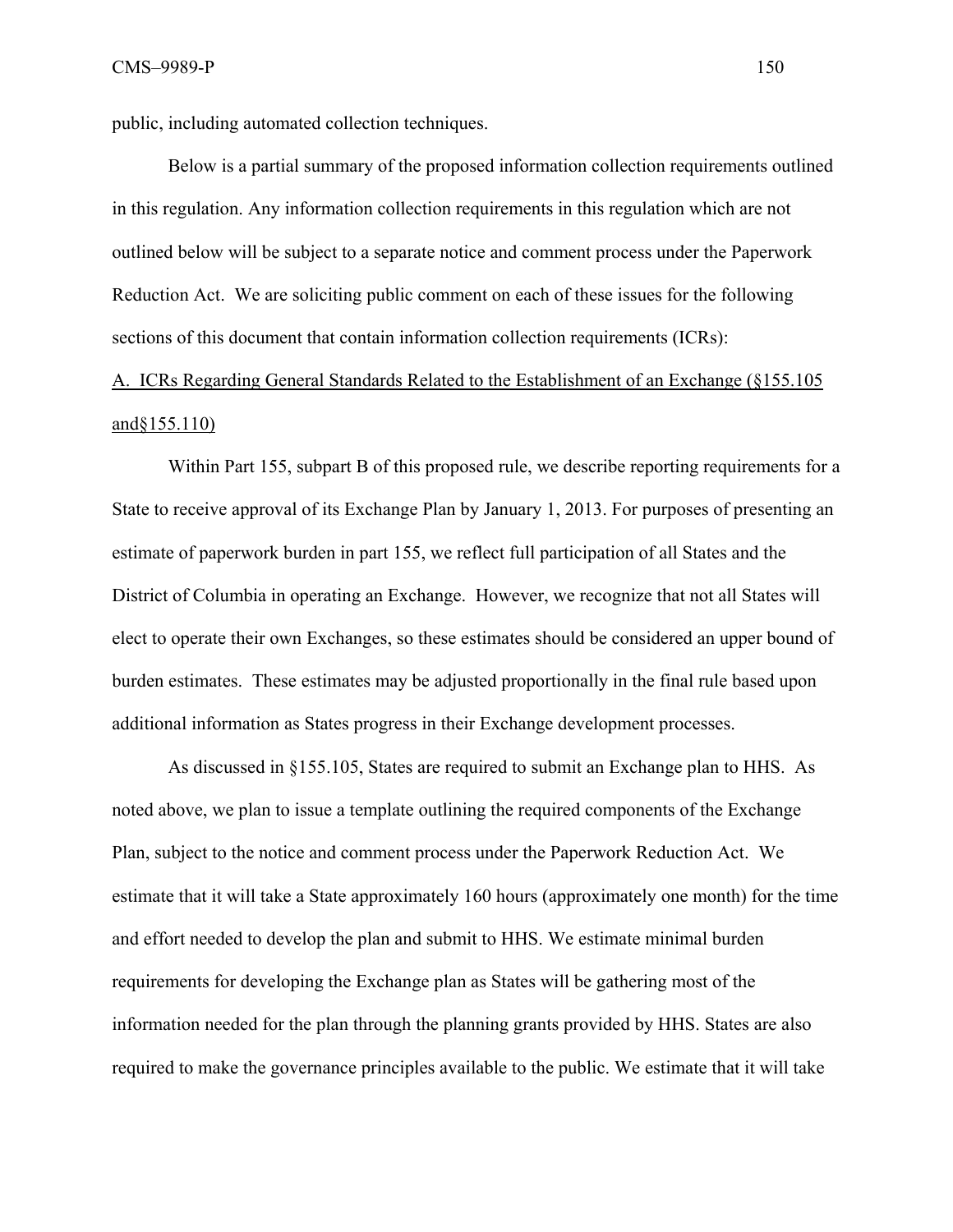States 40 hours for the time and effort to develop these principles and disclose this information to the public. This estimate is similar to estimates provided for reporting requirements for Medicare Part D as described in §423.514.

 We estimate that all 50 States and the District of Columbia will establish an Exchange and will be subject to meeting these requirements. Again, this estimate should be considered an upper bound, and we may revise these estimates in the final rule based upon additional information as States progress in their Exchange development processes. We estimate that it will take 200 hours for a State to meet these provisions. The total burden for all States and the District of Columbia is 10,200 hours. For the purposes of this estimate, we assume that meeting these requirements will take a health policy analyst 120 hours (at an average wage rate of \$43 an hour) and a senior manager 80 hours (at \$77 an hour). The wage rate estimates include a 35% fringe benefit estimate for state employees, which is based on the March 2011 Employer Costs for Employee Compensation report by U.S Bureau of Labor Statistics. This fringe benefit estimate will be used throughout this section for all presumed state personnel. The estimated cost burden for each State is \$11,320 with a total estimated burden of \$577,320.

 As described in §155.105, States must also notify CMS of any changes to its Exchange proposal. We estimate that 5 States submit changes and that it will take each state 12 hours to develop the notification and submit to CMS for a total burden of 60 hours. We presume that it will take a health policy analyst 12 hours (at \$43 an hour) to meet this requirement. The estimated burden cost per State is \$516 for a total cost burden estimate of \$2,580 for five States. B. ICRs Regarding General Functions of an Exchange (§155.205)

In Part 155, subpart C we describe the information and reporting requirements that Exchanges are required to perform. According to provisions spelled out in this subpart,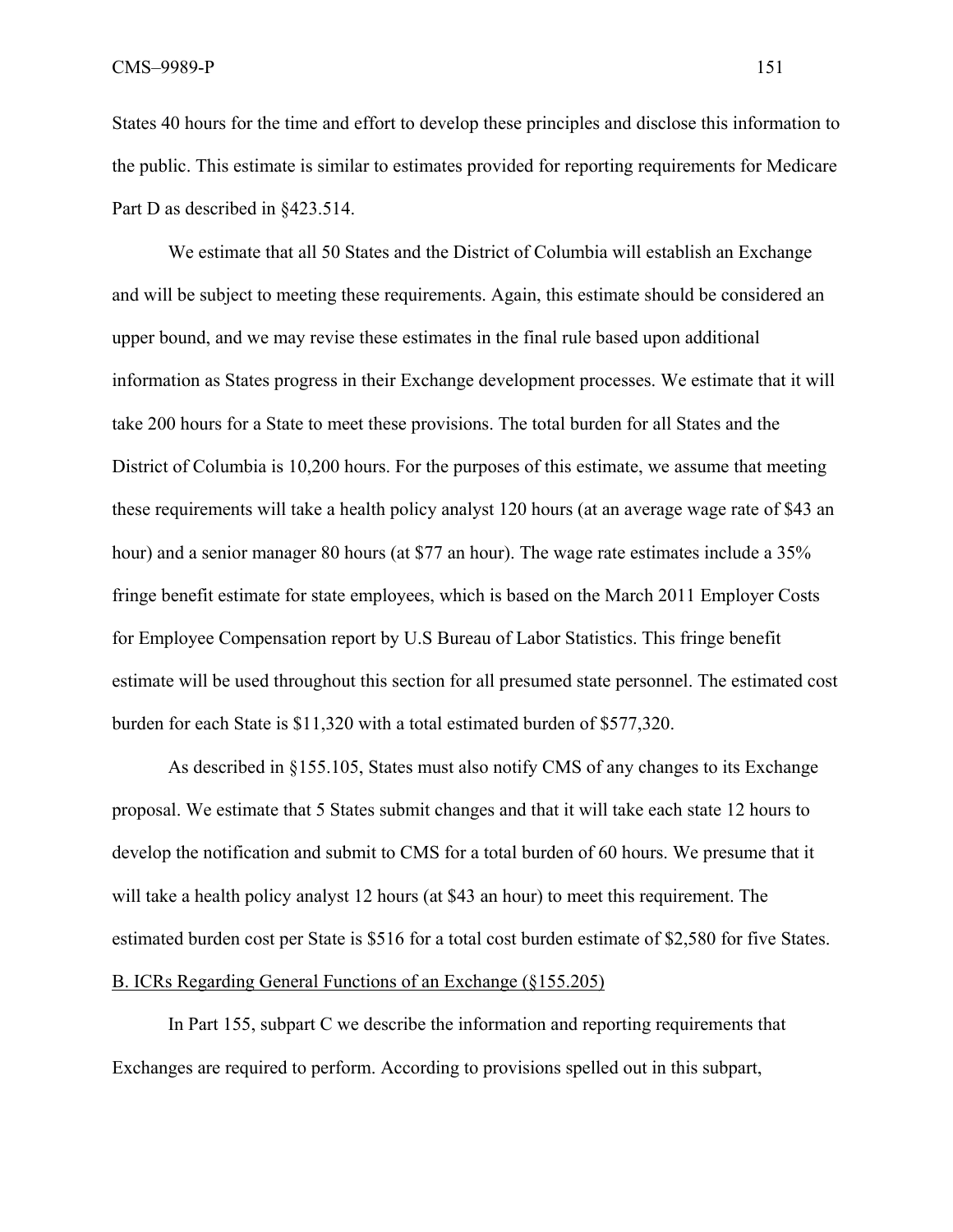Exchanges are required to collect and populate the website they develop with information on qualified health plans, premium and cost-sharing information, benefits and coverage of qualified health plans, levels of plan coverage, medical loss ratio information, transparency of coverage, and a provider directory.

The burden estimate related to the website reflects the time and effort needed to collect the information described above and disclose this information on a website; however, we understand that overall administrative burden and costs will be higher for website development and testing. These costs are reflected in the impact analysis for Exchanges. Assuming that all States and the District of Columbia establish Exchanges, an upper bound estimate, we estimate that it will take 320 hours (approximately 2 months) for each State to meet this requirement for a total estimate of 16,320 hours. We presume that it will take a health policy analyst 40 hours (at \$43 an hour), a financial analyst 90 hours (at \$62 an hour), a senior manager 50 hours (at \$77 an hour), and various network/computer administrators or programmers 140 hours (at \$54 an hour) to meet the reporting requirements for this subpart. We estimate the total cost burden for an Exchange to be \$18,710 for a total estimated burden of \$954,210 for all 50 States and the District of Columbia.

# C. ICRs Regarding Exchange Functions: Enrollment in Qualified Health Plans (§155.400 - §155.430)

Within Part 155 subpart E of this proposed rule, we describe the requirements of Exchanges in the enrollment of qualified individuals and disenrollment. As discussed in §155.400, Exchanges are required to maintain records of enrollment annually. We estimate that this will take an exchange 52 hours annually to maintain these records. This estimate is similar to Medicare Part D, where is was estimated that it will take 52 hours on an annual basis for plan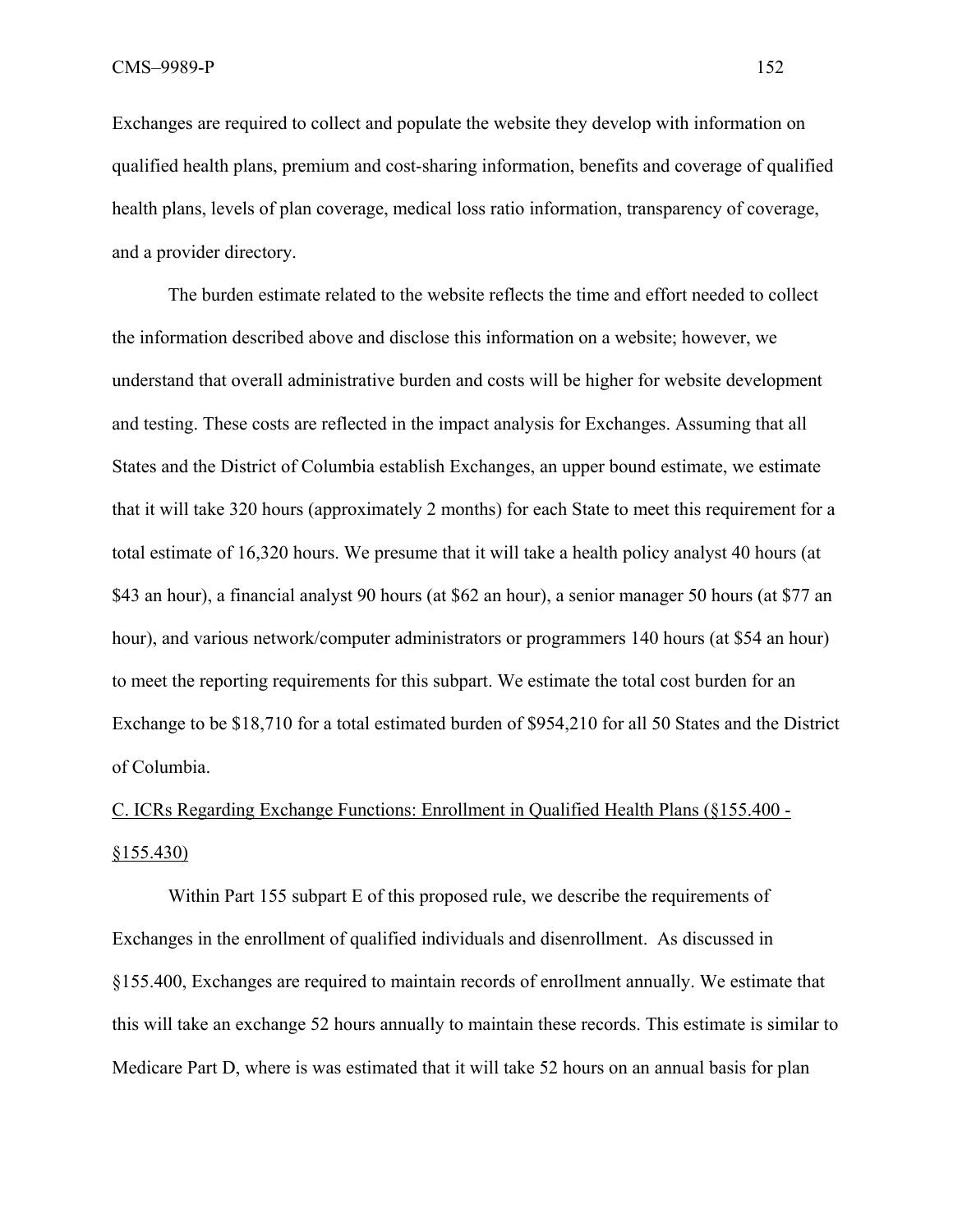sponsors to maintain books, records, and documents on accounting procedures and practices as described in §423.505. Estimates related specifically to the maintenance of records for enrollment were not provided in Medicare Part D.

Exchanges are also required to submit enrollment information to HHS on a monthly basis, and reconcile enrollment information on at least a monthly basis. We estimate that it will take an Exchange 12 hours submit this information and 12 hours to reconcile this information on a monthly basis. Exchanges are also required submit the number of coverage terminations to HHS. We estimated that it will take 12 hours for an Exchange to submit this information. These estimates are similar to estimates provided in Medicare Part D rule for data submission. For example, Medicare Part D estimated that it would take plan sponsors approximately 10 hours annually for plan sponsors to submit data on aggregated negotiated drug pricing from pharmaceutical companies described in §423.104. We provide a slightly higher estimate for the submission of data due to the complexity of the Exchange program.

Exchanges are also required to provide a notice of eligibility to the applicant and a notice of the annual open enrollment period to the applicant. Estimates related to notices in this subpart and throughout the proposed rule for Exchanges take into account the time and effort needed to develop the notice and make it an automated process to be sent out when appropriate. As such, we estimate that it will take approximately 16 hours annually for the time and effort to develop and submit a notice when appropriate. Again, this estimate is slightly higher than the 8 hours estimated for notices discussed in the Medicare Part D rule and reflects the overall complexity of the Exchange program.

States are required to maintain records of termination coverage. Again, we estimate that this will take an exchange 52 hours annually to maintain these records. We estimate that all 50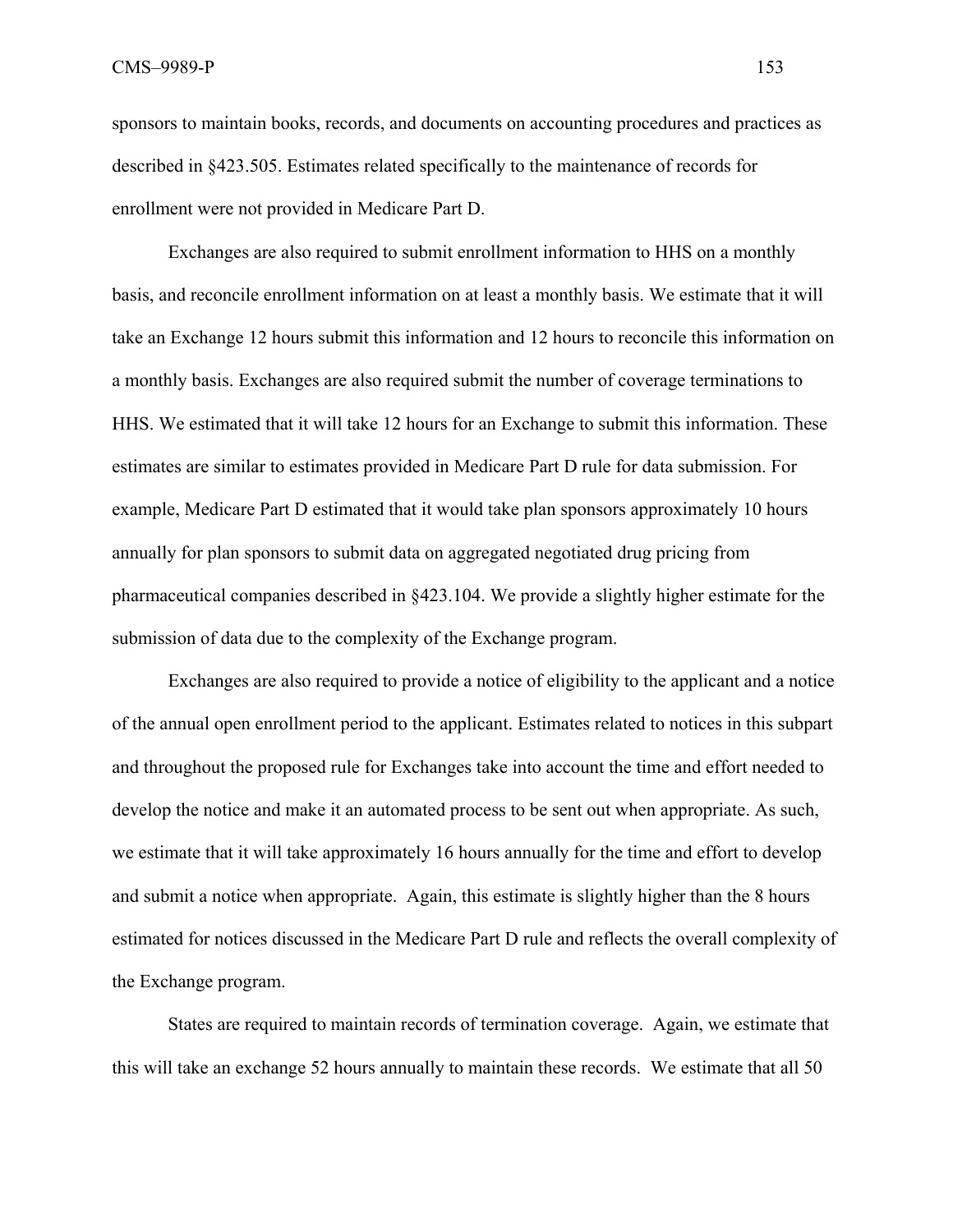States and the District of Columbia will establish an Exchange subject to these reporting requirements. This estimate is an upper bound of burden as a result of the reporting requirements in this subpart; we will revise these estimates in the final rule as States progress in their Exchange development. We estimate that it will take 436 hours for an Exchange to meet these reporting requirements for a total of 22,236 hours. We presume that it will take an operations analyst 224 hours (at \$55 an hour), a health policy analyst 119 hours (at \$43 an hour), and a senior manager 93 hours (at \$77 an hour) to meet the reporting requirements for a burden cost estimate of \$24,598 for an Exchange and total estimated burden costs of \$1,254,498 for all 50 States and the District of Columbia.

# D. ICRs Regarding Exchange Functions: Small Business Health Options Program (SHOP) (§155.715 - §155.725)

Part 155, subpart H of this proposed rule describes reporting requirements for SHOP. As described in §155.715 through §155.725, the SHOP is required to provide the following notices:

- Notice to employer of reason to doubt information submitted;
- Notice to employer of non-resolution for reason to doubt:
- Notice to individual of inability to substantiate employee status;
- Notice of employer eligibility;
- Notice of employee eligibility;
- Notice of employer withdrawal from SHOP;
- Notification of effective date to employees;
- Notice of employee termination of coverage to employer;
- Notice of annual employer election period; and
- Notice to employee of open enrollment period.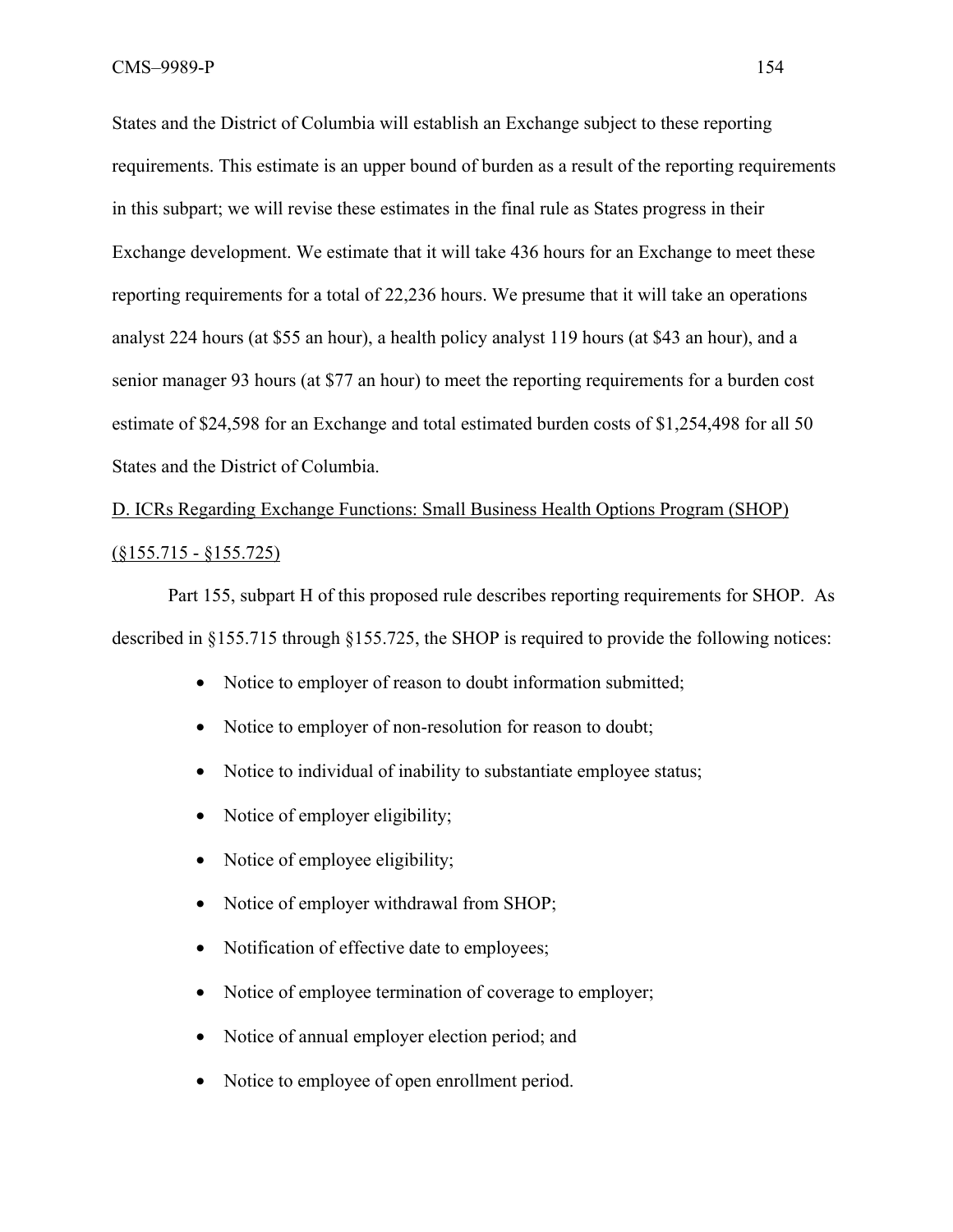As discussed previously, we estimate that it will take 16 hours annually for a SHOP to provide each notice as described in this subpart. The SHOP is also required to maintain records for SHOP enrollment and reconcile SHOP enrollment files on a monthly basis. Again, we estimate that this will take 52 hours annually for a SHOP to maintain SHOP enrollment records. This estimate is similar to Medicare Part D, where is was estimated that it will take 52 hours on an annual basis for plan sponsors to maintain books, records, and documents on accounting procedures and practices as described in §423.505. Estimates related specifically to the maintenance of records for enrollment were not provided in Medicare Part D. We also estimate that it will take 12 hours for a SHOP to reconcile this information on a monthly basis.

We estimate that that all 50 States and the District of Columbia will establish a SHOP subject to meeting these reporting requirements. This estimate is an upper bound of burden as a result of the reporting requirements in this subpart; we will revise these estimates in the final rule as States progress in their Exchange development. We estimate that it will take each SHOP 356 hours to meet these requirements for a total of 18,156 hours. We presume that it will a health policy analysts 132 hours (at \$43 an hour), a senior manager 80 hours (at \$77 an hour), and an operations analyst 144 hours (at \$55 an hour) to meet these reporting requirements for an estimated cost burden of \$19, 756 for each Exchange. The total estimated cost burden is \$1,007,556 for all 50 States and the District of Columbia.

# E. ICRs Regarding Exchange Functions: Certification of Qualified Health Plans (§155.1020, §155.1040, and §155.1080)

Within Part 155, subpart K, we describe data collection and reporting requirements for Exchanges related to the certification of qualified health plans. As described in §155.1020, §155.1040, and §155.1080, Exchanges are required to collect qualified health plan issuer reports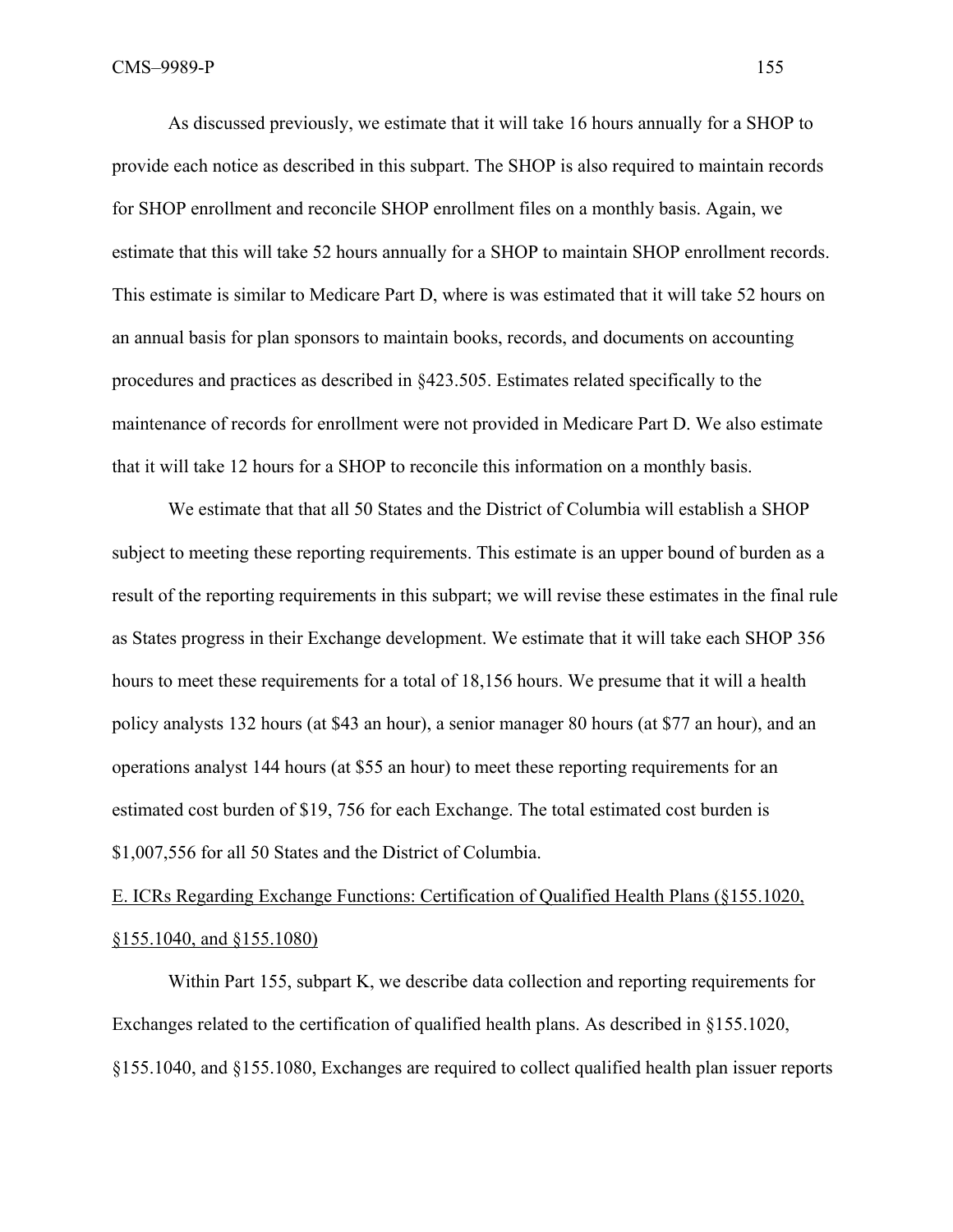on covered benefits, rates, and cost-sharing requirements. We estimate that it will take 12 hours for an Exchange to collect this information from issuers annually. This estimate is similar to estimates for data collection described in the Medicare Part D rule. Exchanges are also required to collect information on coverage transparency from issuers. Again, we estimate that it will take 12 hours for an Exchange to collect this information. Finally, Exchanges are required to provide a notice of the decertification, if applicable, of a QHP to the QHP issuer, Exchange enrollees, HHS, and the State insurance department. This burden was estimated at 16 hours for an Exchange to provide notice.

For this burden exercise, we estimate that all 50 States and the District of Columbia will establish an Exchange subject to these reporting requirements, an upper bound estimate. We further estimate that it will take 40 hours for an Exchange to meet the provisions discussed, with a total burden estimate of 2,040 hours for all 50 States and the District of Columbia. We presume that it will take an operations analyst 32 hours (at \$55 an hour) and a senior manager 8 hours (at \$77 an hour) to carry out the requirements in this subpart. HHS estimates that the cost burden for an Exchange to meet the reporting requirements in subpart K to be \$2,376 with a total cost burden estimate of \$121,176 for all 50 States and the District of Columbia.

### F. ICRs Regarding Qualified Health Plan Minimum Certification Standards (§156.210-§156.290)

Part 156, subpart C describes reporting requirements for issuers. Each qualified health plan issuer is required to report annually to the Exchange information on benefits and rates, justification of rate increases, coverage transparency, and a summary of cost and coverage documents, including notice of coverage of abortion provided by a QHP plan. Issuers are also required to make available enrollee cost sharing information, provide information to applicants and enrollees, provide enrollment packages, collect enrollment information and submit this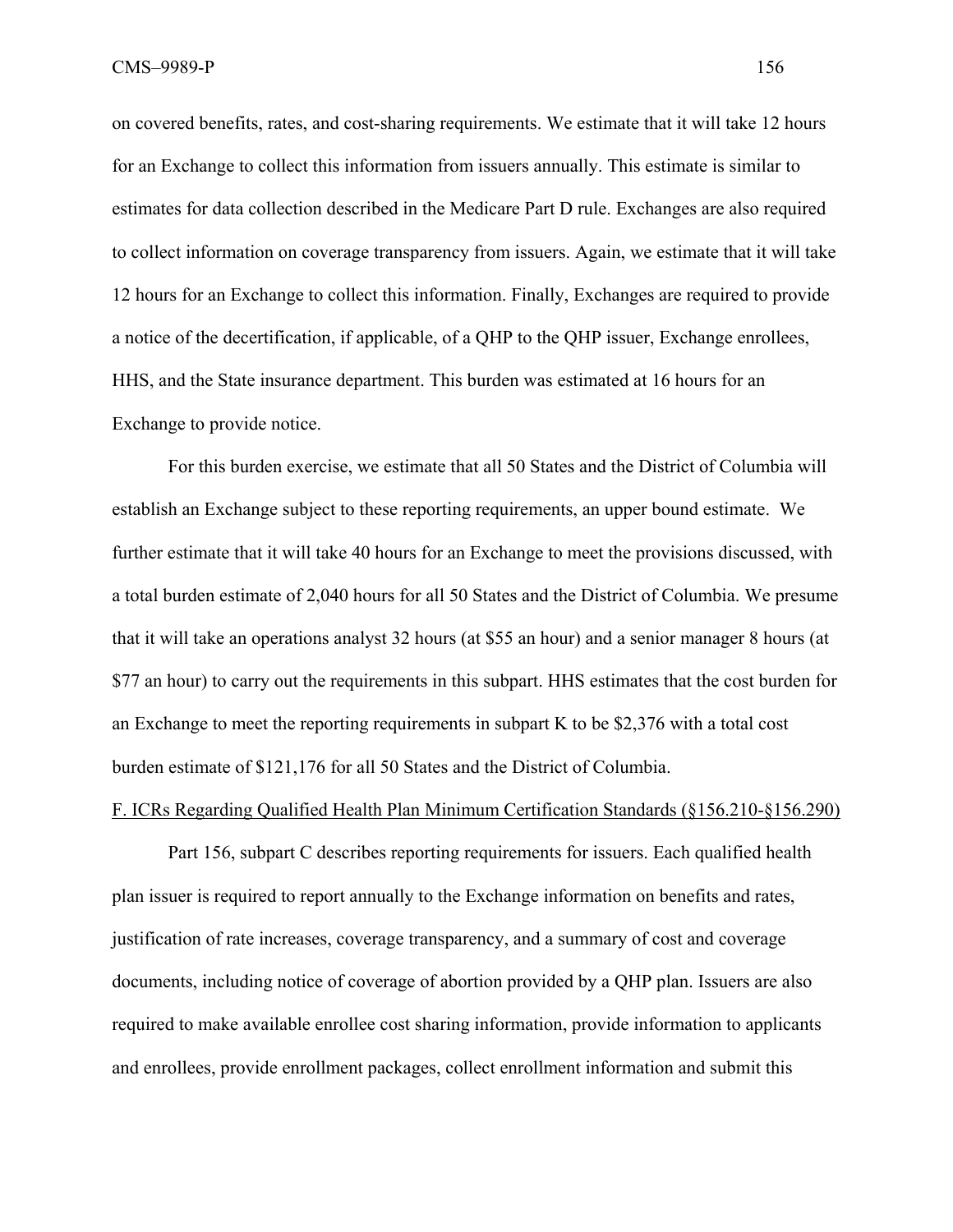CMS–9989-P 157

information to the Exchange, reconcile enrollment files on a monthly basis, and maintain records related to termination of coverage. There are also several notices that issuers must provide to enrollees related to the effective date of coverage, non-renewal of coverage, termination of coverage, and payment delinquency; and to the Exchange for non-renewal of recertification.

 As described in §156.285, for the SHOP program, issuers must provide an enrollment package to SHOP enrollees and a summary of benefits and coverage to employers and employees; reconcile enrollment files for SHOP on a monthly basis; and provide notice to SHOP enrollees of termination of coverage. As discussed previously, estimates related the collection and submission of data; maintenance of records, notices are similar to estimates provided in the Medicare Part D rule.

Qualified health plan issuers must also submit to the Exchange and HHS on annual basis information on drug distribution and costs. We estimate that it will take an issuer 24 hours to submit this data. This estimate is a slight increase from the Medicare Advantage estimate of 15 hours for submitting data for drug claims as described for §423.329 for Medicare Part D and reflects the complexity of reporting this data for the Exchange program.

 For the purpose of this estimate and whenever we refer to burden requirements for issuers, we utilize estimates of the number of issuers provided by the Healthcare.gov website as this site provides the best estimate of possible issuers at this time. Based on preliminary findings there are approximately 1827 issuers in the individual and small group markets. While we recognize that not all issuers will offer QHPs, we use the estimate of 1827 issuers as the upper bound of participation and burden.

We estimate that it will take an issuer 588 hours to meet these reporting requirements for a total burden estimate of 1,074,276 hours for all 1827 issuers. We presume that it will take at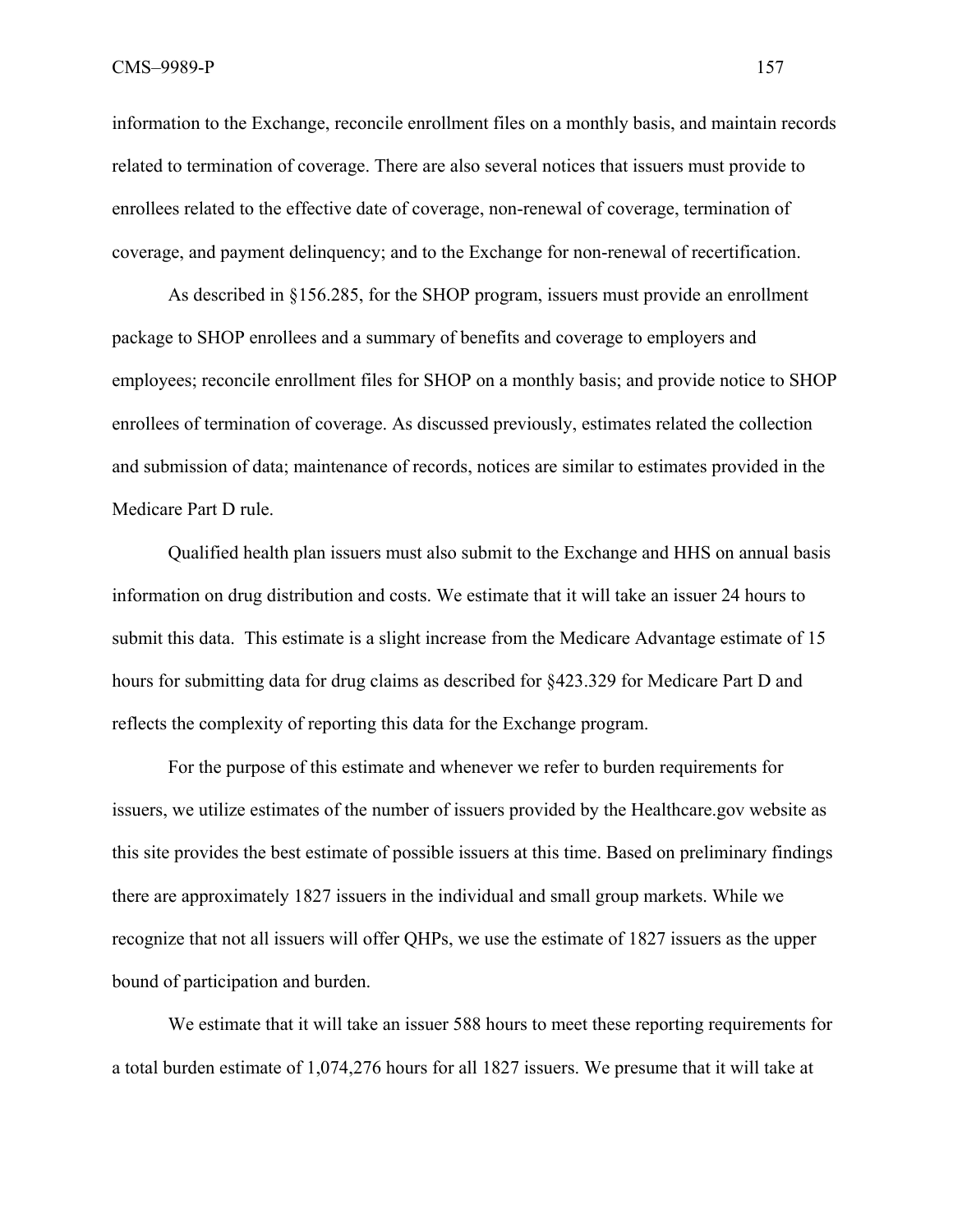least two health policy analysts 80 hours (at an average private industry rate of \$50 an hour), a financial analyst 124 hours (at \$57 an hour), an operations analyst 352 hours (at \$51 an hour), and a senior manager 32 hours (at \$72 an hour) to meet these reporting requirements. These wage estimates include a 30% fringe benefit rate for the private sector as reported by the U.S. Bureau of Labor Statistics in the March 2011 Employer Costs for Employee Compensation report. The estimated burden cost for each issuer is \$31,324. The total estimated burden cost for all issuers is \$57.2 million.

|                   |                    |                   |                 |               |                  | <b>Total</b>     |
|-------------------|--------------------|-------------------|-----------------|---------------|------------------|------------------|
|                   |                    |                   | <b>Burden</b>   | <b>Total</b>  | Labor            | Labor            |
|                   |                    |                   | per             | <b>Annual</b> | Cost of          | Cost of          |
| <b>Regulation</b> |                    |                   | <b>Response</b> | <b>Burden</b> | <b>Reporting</b> | <b>Reporting</b> |
| Section(s)        | <b>Respondents</b> | <b>Responses</b>  | (hours)         | (hours)       | \$)              | \$)              |
| 155.105-          | 51                 |                   | 200             | 10,200        | 11,320           | 577,320          |
| 155.110           |                    |                   |                 |               |                  |                  |
| 155.105           | 5                  | $\mathbf{1}$      | 12              | 60            | 516              | 2,580            |
| 155.205           | 51                 | $\mathbf{1}$      | 320             | 16,320        | 18,710           | 954,210          |
| $155.400 -$       | 51                 | $\mathbf{1}$      | 436             | 22,236        | 24,598           | 1,254,498        |
| 155.430           |                    |                   |                 |               |                  |                  |
| 155.715-          | 51                 |                   | 356             | 18,156        | 19,756           | 1,007,556        |
| 155.725           |                    | Exception:        |                 |               |                  |                  |
|                   |                    | Monthly for       |                 |               |                  |                  |
|                   |                    | <b>SHOP</b>       |                 |               |                  |                  |
|                   |                    | enrollment        |                 |               |                  |                  |
|                   |                    | reconciliation    |                 |               |                  |                  |
| 155.1020-         | 51                 |                   | 40              | 2,040         | 2,376            | 121,176          |
| 155.1080          |                    |                   |                 |               |                  |                  |
| 156.210-          | 1827               | $\mathbf{1}$      | 588             | 1,074,276     | 31,324           | 57.2 million     |
| 156.290           |                    | <i>Exception:</i> |                 |               |                  |                  |
|                   |                    | monthly for       |                 |               |                  |                  |
|                   |                    | enrollment        |                 |               |                  |                  |
|                   |                    | and SHOP          |                 |               |                  |                  |
|                   |                    | enrollment        |                 |               |                  |                  |
|                   |                    | reconciliation    |                 |               |                  |                  |

Salaries and fringe benefit estimates were taken from the Bureau of Labor Statistics website:

(http://www.bls.gov/oco/ooh\_index.htm).

If you comment on these information collection and recordkeeping requirements, please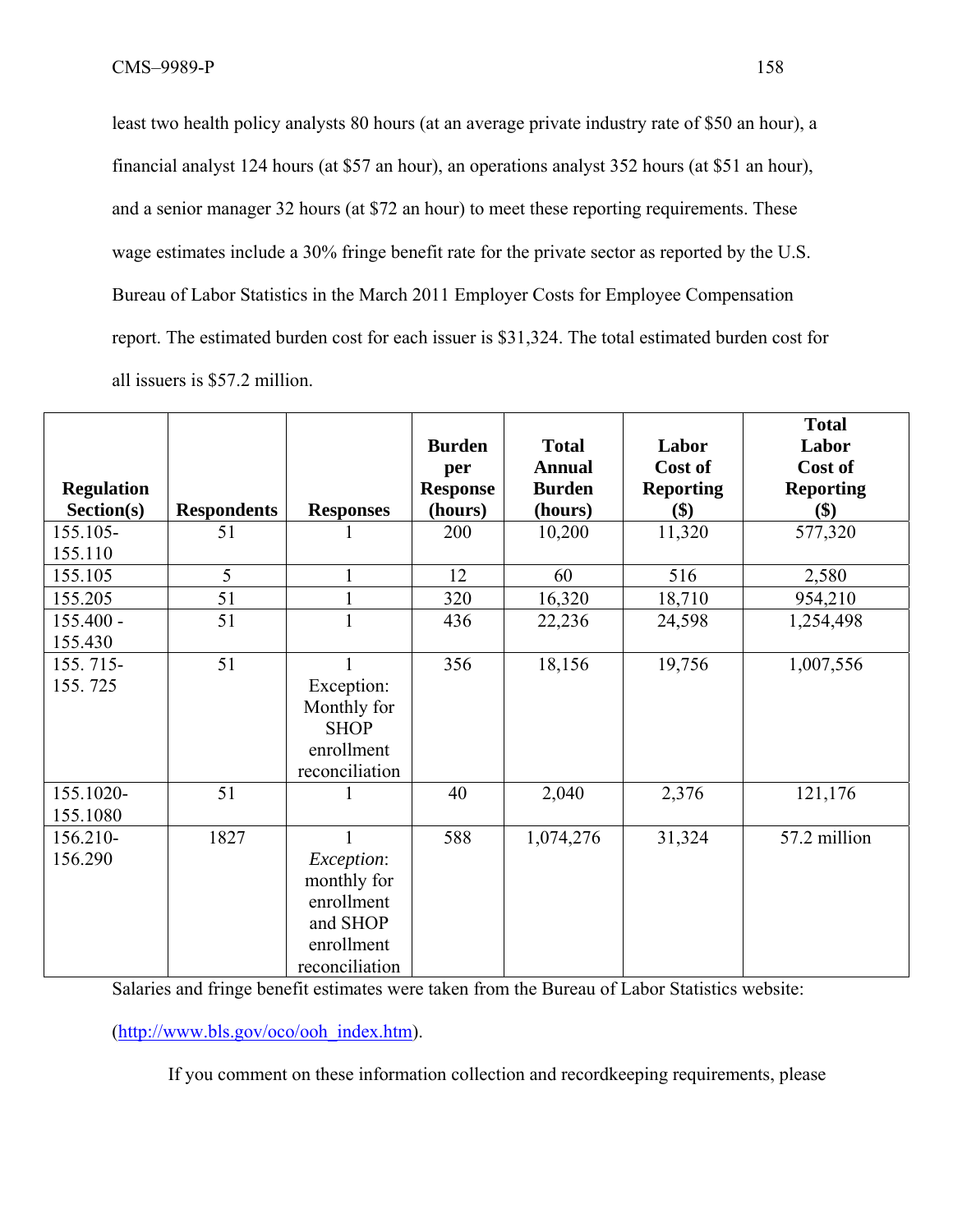do either of the following:

 1. Submit your comments electronically as specified in the ADDRESSES section of this proposed rule; or

 2. Submit your comments to the Office of Information and Regulatory Affairs, Office of Management and Budget,

Attention: CMS Desk Officer, [CMS- 9989-P]

Fax: (202) 395-5806; or

Email: OIRA submission@omb.eop.gov

#### **IV. Summary of Preliminary Regulatory Impact Analysis**

The summary analysis of benefits and costs included in this proposed rule is drawn from the detailed Preliminary Regulatory Impact Analysis, available at http://cciio.cms.gov under "Regulations and Guidance." That preliminary impact analysis evaluates the impacts of this proposed rule and a second proposed rule, "Patient Protection and Affordable Care Act; Standards Related to Reinsurance, Risk Corridors and Risk Adjustment." The second proposed rule is published elsewhere in this **Federal Register**. The following summary focuses on the benefits and costs of this proposed rule.

#### A. Introduction

HHS has examined the impacts of the proposed rule under Executive Orders 12866 and 13563, the Regulatory Flexibility Act (5 U.S.C. 601-612), and the Unfunded Mandates Reform Act of 1995 (Public Law 104-4). Executive Orders 13563 and 12866 direct agencies to assess all costs and benefits (both quantitative and qualitative) of available regulatory alternatives and, if regulation is necessary, to select regulatory approaches that maximize net benefits (including potential economic, environmental, public health and safety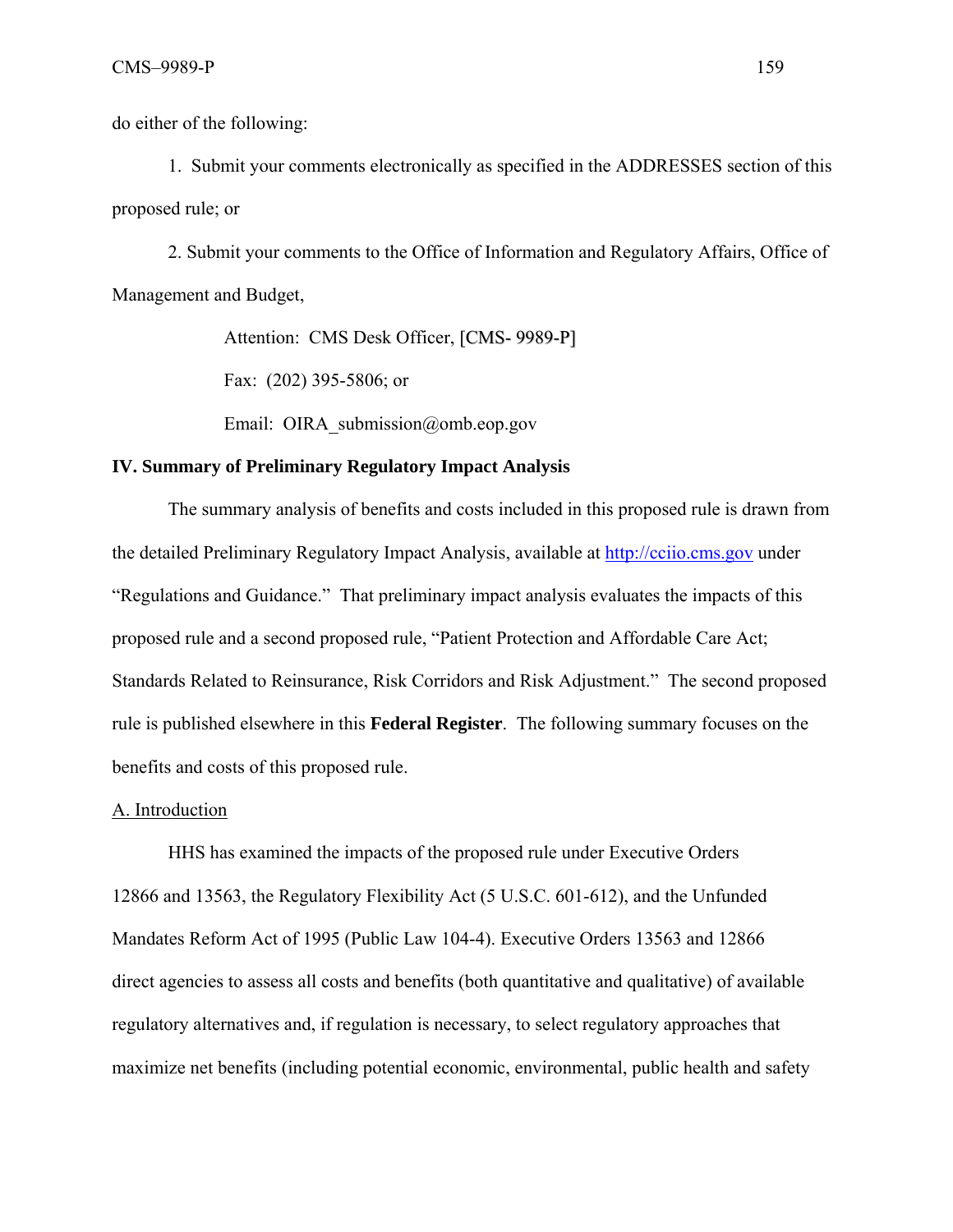effects, distributive impacts, and equity). Executive Order 13563 emphasizes the importance of quantifying both costs and benefits, of reducing costs, of harmonizing rules, and of promoting flexibility. This rule has been designated an "economically" significant rule, under section 3(f)(1) of Executive Order 12866. Accordingly, the rule has been reviewed by the Office of Management and Budget.

The Regulatory Flexibility Act requires agencies to analyze regulatory options that would minimize any significant impact of a rule on small entities. Using the Small Business Administration (SBA) definitions of small entities for agents and brokers, providers, and employers, HHS tentatively concludes that a significant number of firms affected by this proposed rule are not small businesses.

Section 202(a) of the Unfunded Mandates Reform Act of 1995 requires that agencies prepare a written statement, which includes an assessment of anticipated costs and benefits, before proposing "any rule that includes any Federal mandate that may result in the expenditure by State, local, and tribal governments, in the aggregate, or by the private sector, of \$100,000,000 or more (adjusted annually for inflation) in any one year." The current threshold after adjustment for inflation is approximately \$136 million, using the most current (2011) Implicit Price Deflator for the Gross Domestic Product. HHS does not expect this proposed rule to result in one-year expenditures that would meet or exceed this amount.

#### B. Need for This Regulation

This proposed rule would implement standards for States related to the Establishment of Exchanges and Qualified Health Plans consistent with the Affordable Care Act. The Exchanges will provide competitive marketplaces for individuals and small employers to directly compare available private health insurance options on the basis of price, quality, and other factors. The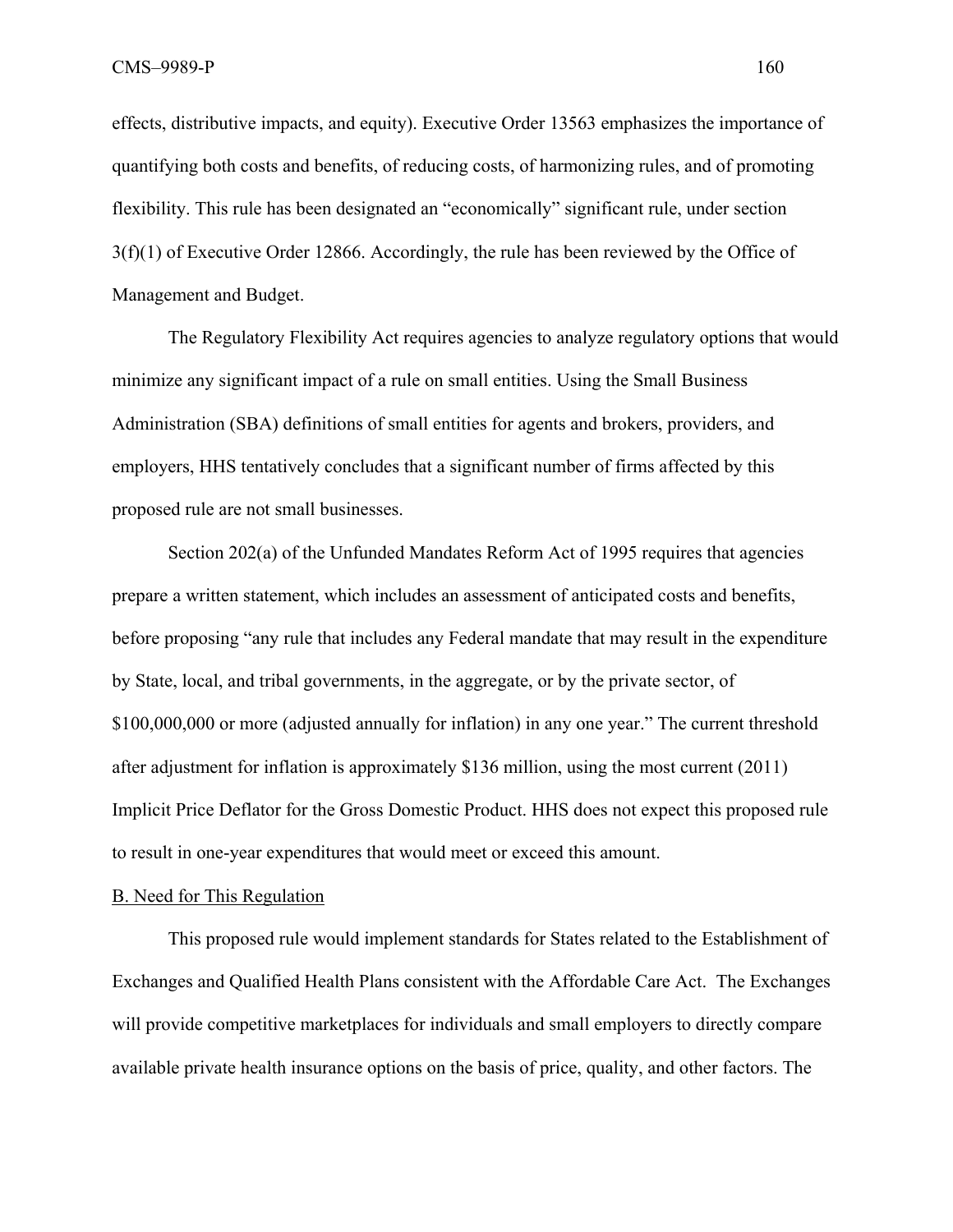Exchanges, which will become operational by January 1, 2014, will help enhance competition in the health insurance market, improve choice of affordable health insurance, and give small business the same purchasing power as large businesses.

C. Summary of Costs and Benefits of the Proposed Requirements

Two proposed regulations are being published simultaneously to implement components of the Exchange and health insurance premium stabilization policies in the Affordable Care Act. The detailed PRIA, available at http://cciio.cms.gov under "Regulations and Guidance," evaluates the impacts of both proposed rules, while this summary focuses on the benefits and costs of the proposed requirements in this Exchange NPRM.

## Benefits in response to the proposed regulation**:**

Research has consistently noted that health insurance coverage improves health outcomes. For example, individuals without health insurance are significantly more likely to be at risk of mortality.<sup>11</sup> Secondly, lack of health insurance significantly increases financial risk for individuals. Thirdly, increases in health insurance results in a decrease in uncompensated care costs. This proposed regulation is expected to decrease the level of uninsurance and therefore should produce a benefit in the form of improved health outcomes, decreased fiscal risk, and decrease in uncompensated care costs. In addition, we estimate that for individuals and some employers, risk pooling and economies of scale will reduce the administrative cost of health insurance, and competition may increase insurers' incentive to lower payments to health care providers, reducing premiums and potentially national health expenditures.

The Exchanges and policies associated with them, according to CBO, are expected to reduce premiums for the same benefits compared to prior law. It estimated that, in 2016, people purchasing non-group coverage through the Exchanges would pay 7 to 10 percent less due to the <u>.</u> 11 Franks, Peter et al "Health Insurance and Mortality" Journal of American Medical Associates. 6(737-741) 1993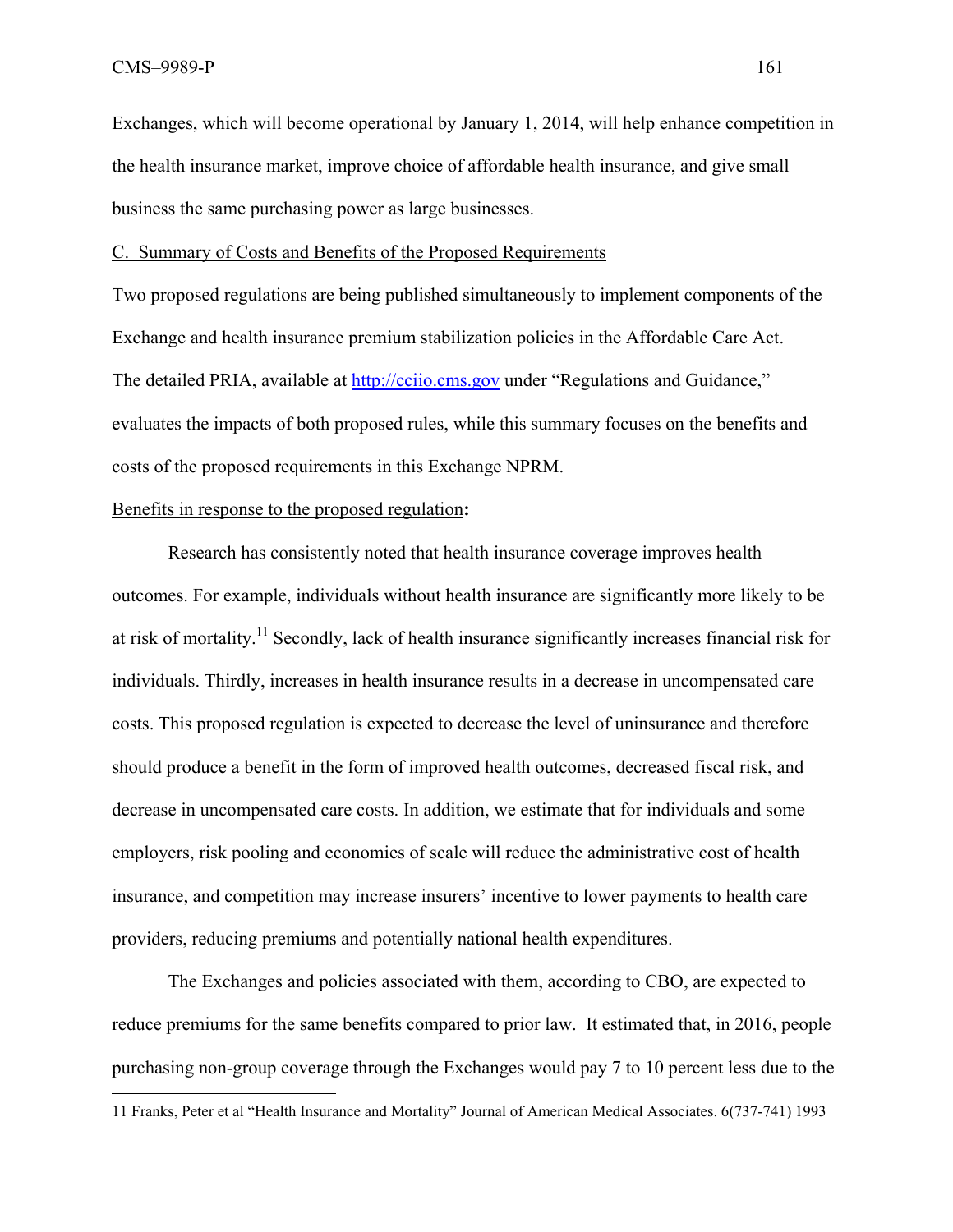healthier risk pool that results from the coverage expansion. An additional 7 to 10 percent in savings would result from gains in economies of scale in purchasing insurance and lower administrative costs from elimination of underwriting, decreased marketing costs, and the Exchanges' simpler system for finding and enrolling individuals in health insurance plans.<sup>12</sup> Costs in response to the proposed regulation

Meeting the proposed requirements will have costs on Exchanges and on issuers of qualified health plans (QHPs). The administrative costs of operating an Exchange will almost certainly vary by the number of enrollees in the Exchange due to economies of scale, variation in the scope of the Exchange's activities, and variation in average premium in the Exchange service area. However, we believe major cost components for Exchanges will include: IT infrastructure, Navigators, notifications, enrollment standards, application process, SHOP, certification of QHPs, and quality reporting. The major costs on issuers of QHPs will include: accreditation, network adequacy standards, and quality improvement strategy reporting. CBO estimates that the administrative costs to QHP issuers would be more than offset by savings resulting from lower overhead due to new policies to limit benefit variation, prohibit "riders," and end underwriting.

#### Methods of analysis

 $\overline{a}$ 

This preliminary impact analysis references the estimates of the CMS Office of the Actuary (OACT) (CMS, April 22, 2010), but primarily uses the underlying assumptions and analysis done by the Congressional Budget Office (CBO) and the staff of the Joint Committee on Taxation. Their modeling effort accounts for all of the interactions among the interlocking pieces of the Affordable Care Act including its tax policies, and estimates premium effects that

<sup>12</sup> Congressional Budget Office, "Letter to the Honorable Evan Bayh: An Analysis of Health Insurance Premiums Under the Patient Protection and Affordable Care Act " (Washington2009).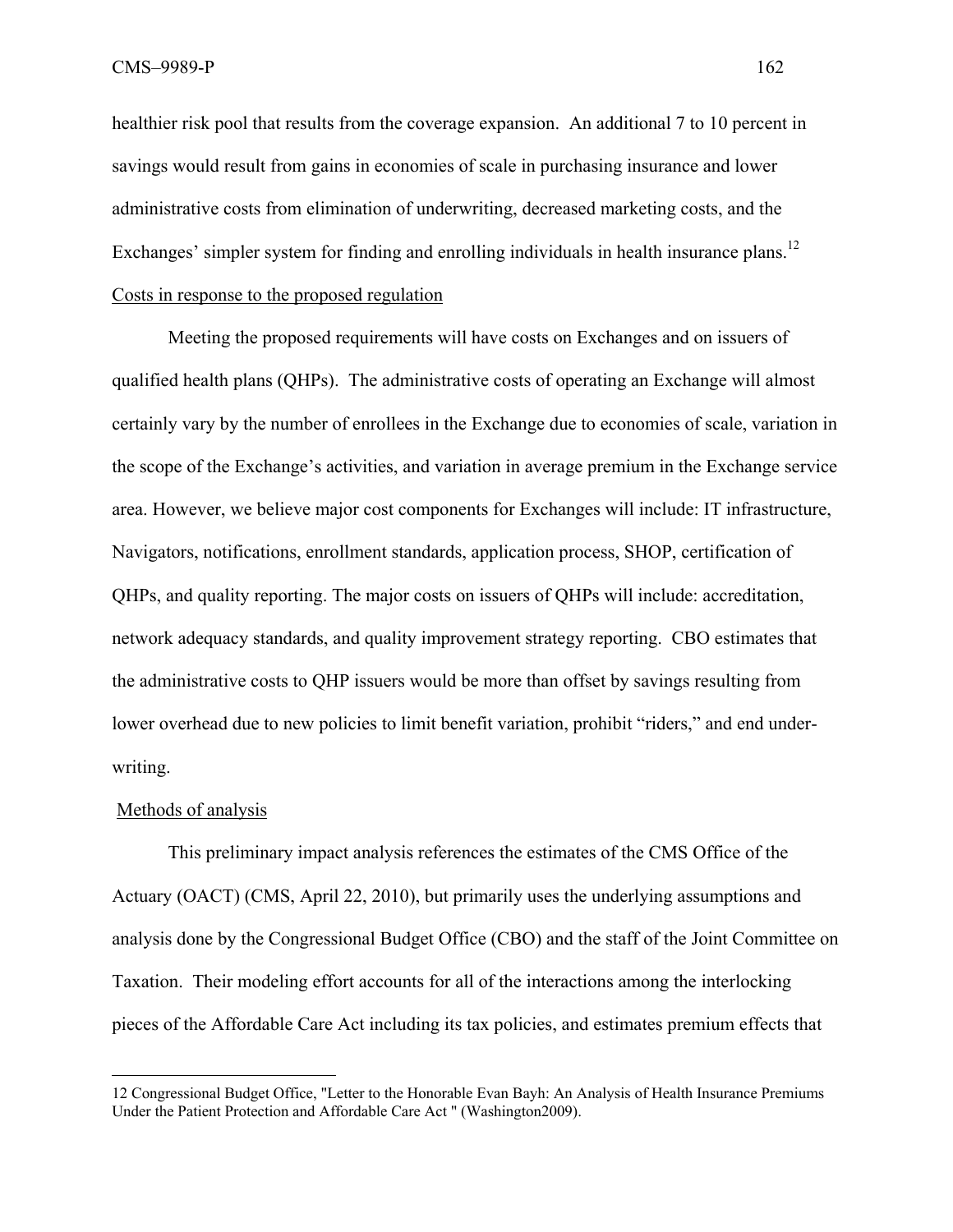are important to assessing the benefits of the NPRM. A description of CBO's methods used to estimate budget and enrollment impacts is available.13 The CBO estimates are not significantly different than the comparable components produced by OACT. Based on our review, we expect that the requirements in these NPRMs will not substantially alter CBO's estimates of the budget impact of Exchanges or enrollment. The proposed requirements are well within the parameters used in the CBO modeling of the Affordable Care Act and do not diverge from assumptions embedded in the CBO model. Our review and analysis of the proposed requirements indicate that the impacts are within the model's margin of error.

### Summary of costs and benefits

CBO estimated program payments and receipts for outlays related to grants for Exchange startup. States' initial costs to the creation of Exchanges will be funded by these grants.

# **Table 1. Estimated Outlays for the Affordable Insurance Exchanges FY 2012 - FY2016, in billions of dollars**

| Year                                       | 2012 | 2013    | 2014 | 2015 | 2016 |
|--------------------------------------------|------|---------|------|------|------|
| Grant                                      |      |         |      |      |      |
| Authority for                              |      |         |      |      |      |
| Exchange                                   |      |         |      |      |      |
| Start up                                   |      | $0.8\,$ | 0.4  |      |      |
| $-$<br>and the contract of the contract of |      |         |      |      |      |

Source: CBO

 $\overline{a}$ 

## Regulatory Options Considered

In addition to a baseline, HHS has identified two regulatory options for this propose rule as required by Executive Order 12866.

(1) Have a uniform Standard for Operations of an Exchange.

Under this alternative HHS would require a single standard for State operations of Exchanges.

The proposed regulation offers States the choice of whether to establish an Exchange, how to

<sup>13</sup> CBO. "CBO's Health Insurance Simulation Model: A Technical Description." (2007, October).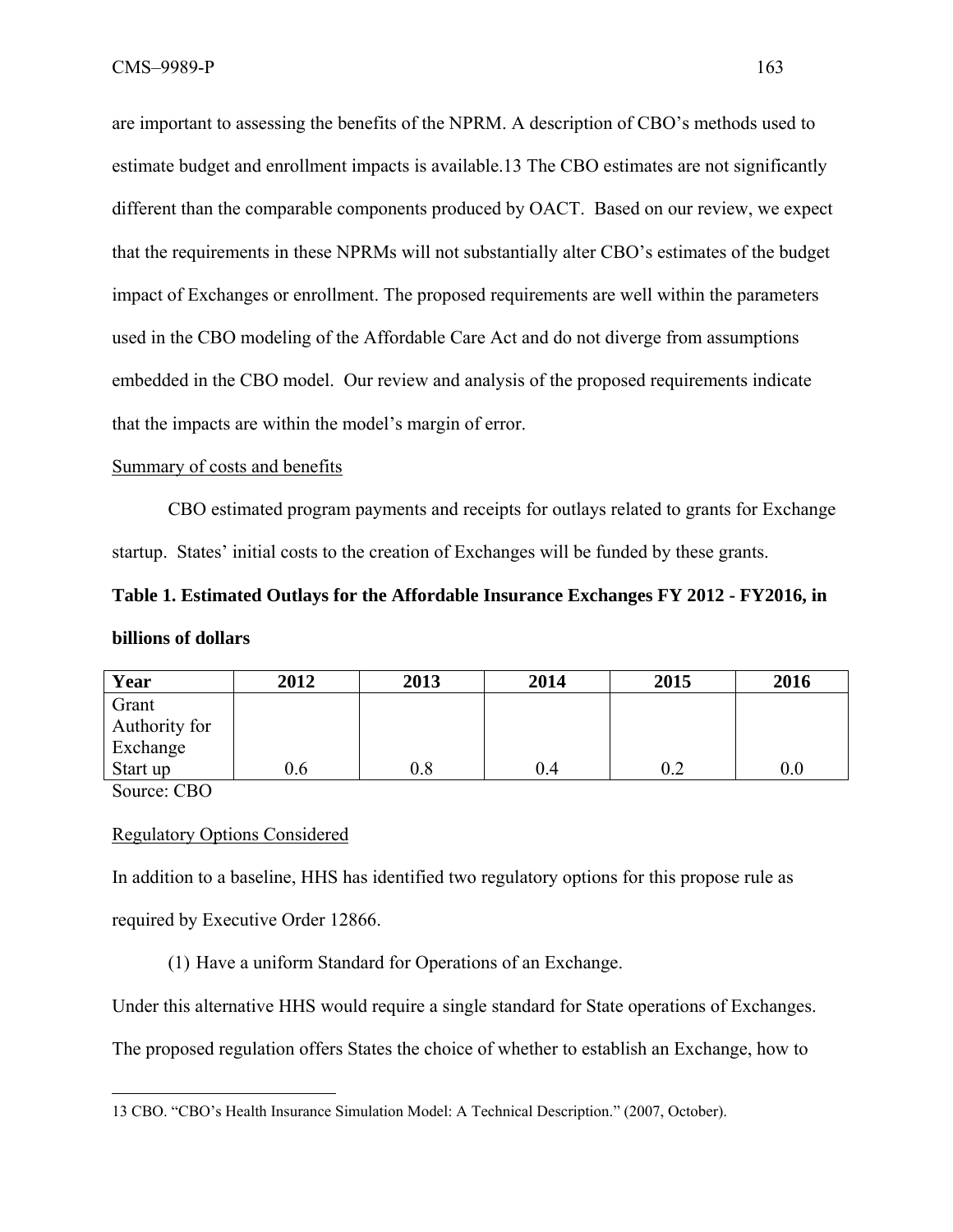structure governance of the Exchange, whether to join with other States to form a regional Exchange, and how much education and outreach to engage in, among other factors. This alternative model would restrict State flexibility to some extent, requiring a more uniform standard that States must enact in order to achieve approval of an Exchange.

(2) Uniform Standard for Health Insurance Coverage Under this alternative, there would be a single uniform standard for certifying QHPs. QHPs would need to meet a single standard in terms of benefit packages, network adequacy, premiums, etc. HHS would set these standards in advance of the certification process and QHPs would either meet those standards and thereby be certified or would fail to meet those standards and therefore would not be available to enrollees.

#### Summary of costs for each option

HHS notes that Option 1, which promotes uniformity, could produce a benefit of reduced Federal oversight cost; however this option would reduce innovation and therefore limit diffusion of successful policies and furthermore interfere with Exchange functions and needs. HHS also notes that while Option 2 could produce administrative burdens on Exchanges, this approach could reduce Exchanges' and QHP issuers' ability to innovate. These costs and benefits are discussed more fully in the detailed PRIA.

#### D. Accounting Statement

For full documentation and discussion of these estimated costs and benefits, see the detailed PRIA, available at http://cciio.cms.gov under "Regulations and Guidance."

| Category                       | <b>Primary Estimate</b> | <b>Year Dollar</b> | <b>Units Discount</b><br>Rate | <b>Period Covered</b> |
|--------------------------------|-------------------------|--------------------|-------------------------------|-----------------------|
| <b>Benefits</b>                |                         |                    |                               |                       |
| Annualized                     | Not estimated           | 2011               | 7%                            | 2012-2016             |
| Monetized<br>(\$millions/year) | Not estimated           | 2011               | 3%                            | 2012-2016             |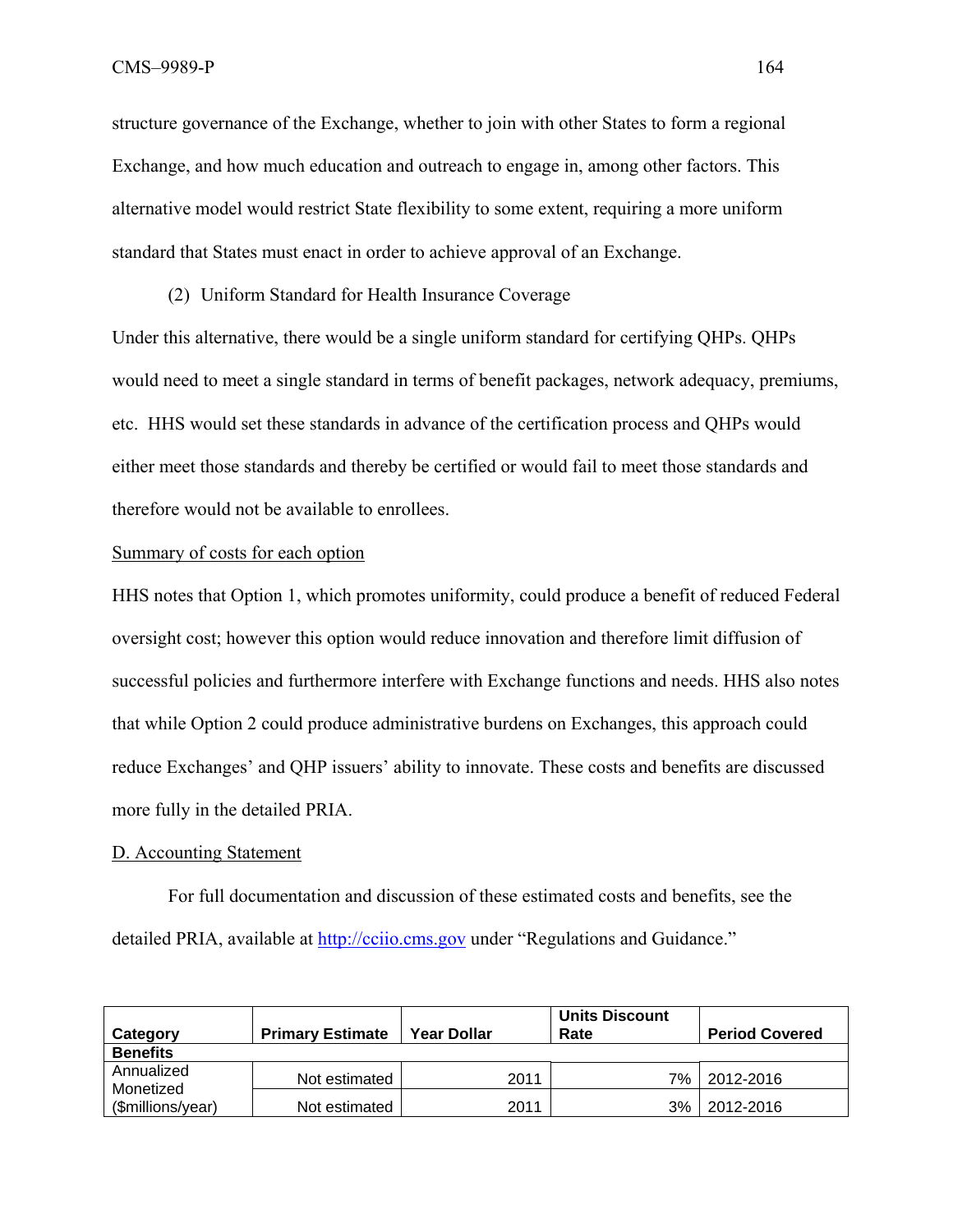| Qualitative       | The Exchanges, combined with other actions being taken to implement the<br>Affordable Care Act, will improve access to health insurance, with numerous<br>positive effects, including earlier treatment and improved morbidity, fewer<br>bankruptcies and decreased use of uncompensated care. The Exchange will also<br>serve as a distribution channel for insurance reducing administrative costs as a part<br>of premiums and providing comparable information on health plans to allow for a<br>more efficient shopping experience. |      |    |           |  |  |
|-------------------|------------------------------------------------------------------------------------------------------------------------------------------------------------------------------------------------------------------------------------------------------------------------------------------------------------------------------------------------------------------------------------------------------------------------------------------------------------------------------------------------------------------------------------------|------|----|-----------|--|--|
| <b>Costs</b>      |                                                                                                                                                                                                                                                                                                                                                                                                                                                                                                                                          |      |    |           |  |  |
| Annualized        | 424                                                                                                                                                                                                                                                                                                                                                                                                                                                                                                                                      | 2011 | 7% | 2012-2016 |  |  |
| Monetized         |                                                                                                                                                                                                                                                                                                                                                                                                                                                                                                                                          |      |    |           |  |  |
| (\$millions/year) | 410                                                                                                                                                                                                                                                                                                                                                                                                                                                                                                                                      | 2011 | 3% | 2012-2016 |  |  |
| Qualitative       | These costs include grant outlays to States to establish Exchanges.                                                                                                                                                                                                                                                                                                                                                                                                                                                                      |      |    |           |  |  |

## **V. Regulatory Flexibility Act**

The Regulatory Flexibility Act (5 U.S.C. 601 et seq.) (RFA) requires agencies to prepare an initial regulatory flexibility analysis to describe the impact of the proposed rule on small entities, unless the head of the agency can certify that the rule will not have a significant economic impact on a substantial number of small entities. The Act generally defines a "small entity" as (1) a proprietary firm meeting the size standards of the Small Business Administration (SBA), (2) a not-for-profit organization that is not dominant in its field, or (3) a small government jurisdiction with a population of less than 50,000. States and individuals are not included in the definition of "small entity." HHS uses as its measure of significant economic impact on a substantial number of small entities a change in revenues of more than 3 to 5 percent.

As discussed above, this proposed rule is necessary to implement standards related to the Establishment of Exchanges and Qualified Health Plans as authorized by the Affordable Care Act. For purpose of the Regulatory Flexibility Analysis, we expect the following types of entities to be affected by this proposed rule: (1) QHP issuers; (2) agents and brokers; and (3) employers. We believe that health insurers and agents and brokers would be classified under the North American Industry Classification System (NAICS) Codes 524114 (Direct Health and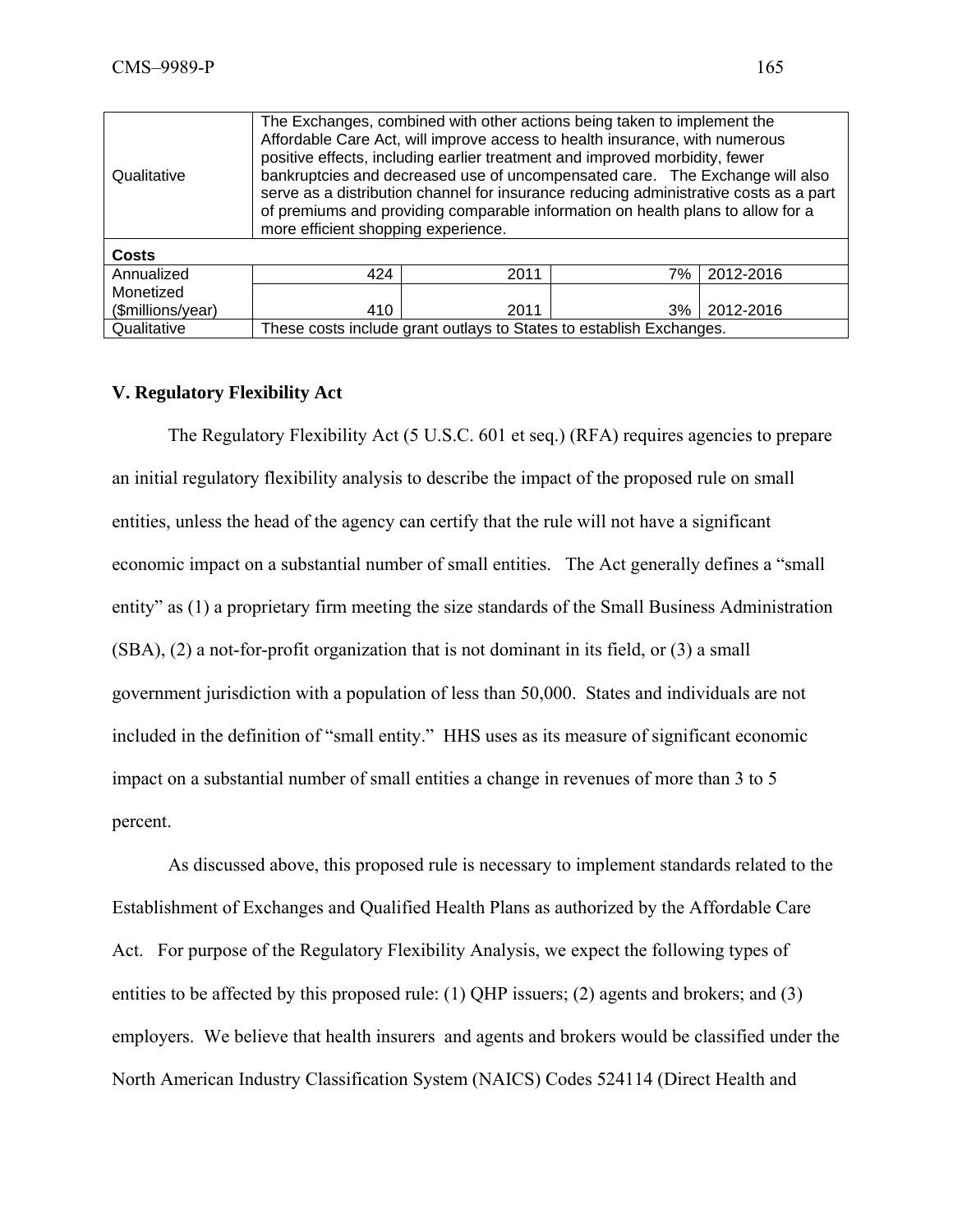1

Medical Insurance Carriers) and 524210 (Insurance Agencies and Brokers). According to SBA size standards, entities with average annual receipts of \$7 million or less would be considered small entities for both of these NAICS codes. Health issuers could possibly be classified in 621491 (HMO Medical Centers) and, if this is the case, the SBA size standard would be \$10 million or less.

As discussed in the Web Portal interim final rule (75 FR 24481), HHS examined the health insurance industry in depth in the Regulatory Impact Analysis we prepared for the proposed rule on establishment of the Medicare Advantage program (69 FR 46866, August 3, 2004). In that analysis we determined that there were few, if any, insurance firms underwriting comprehensive health insurance policies (in contrast, for example, to travel insurance policies or dental discount policies) that fell below the size thresholds for "small" business established by the SBA (currently \$7 million in annual receipts for health insurers, based on North American Industry Classification System Code 524114).[1]

Additionally, as discussed in the Medical Loss Ratio interim final rule (75 FR 74918), the Department used a data set created from 2009 National Association of Insurance Commissioners (NAIC) Health and Life Blank annual financial statement data to develop an updated estimate of the number of small entities that offer comprehensive major medical coverage in the individual and group markets. For purposes of that analysis, the Department used total Accident and Health (A&H) earned premiums as a proxy for annual receipts. The Department estimated that there were 28 small entities with less than \$7 million in accident and health earned premiums offering individual or group comprehensive major medical coverage; however, this estimate may

<sup>[1] &#</sup>x27;Table of Size Standards Matched To North American Industry Classification System Codes,'' effective November 5, 2010, U.S. Small Business Administration, available at http://www.sba.gov.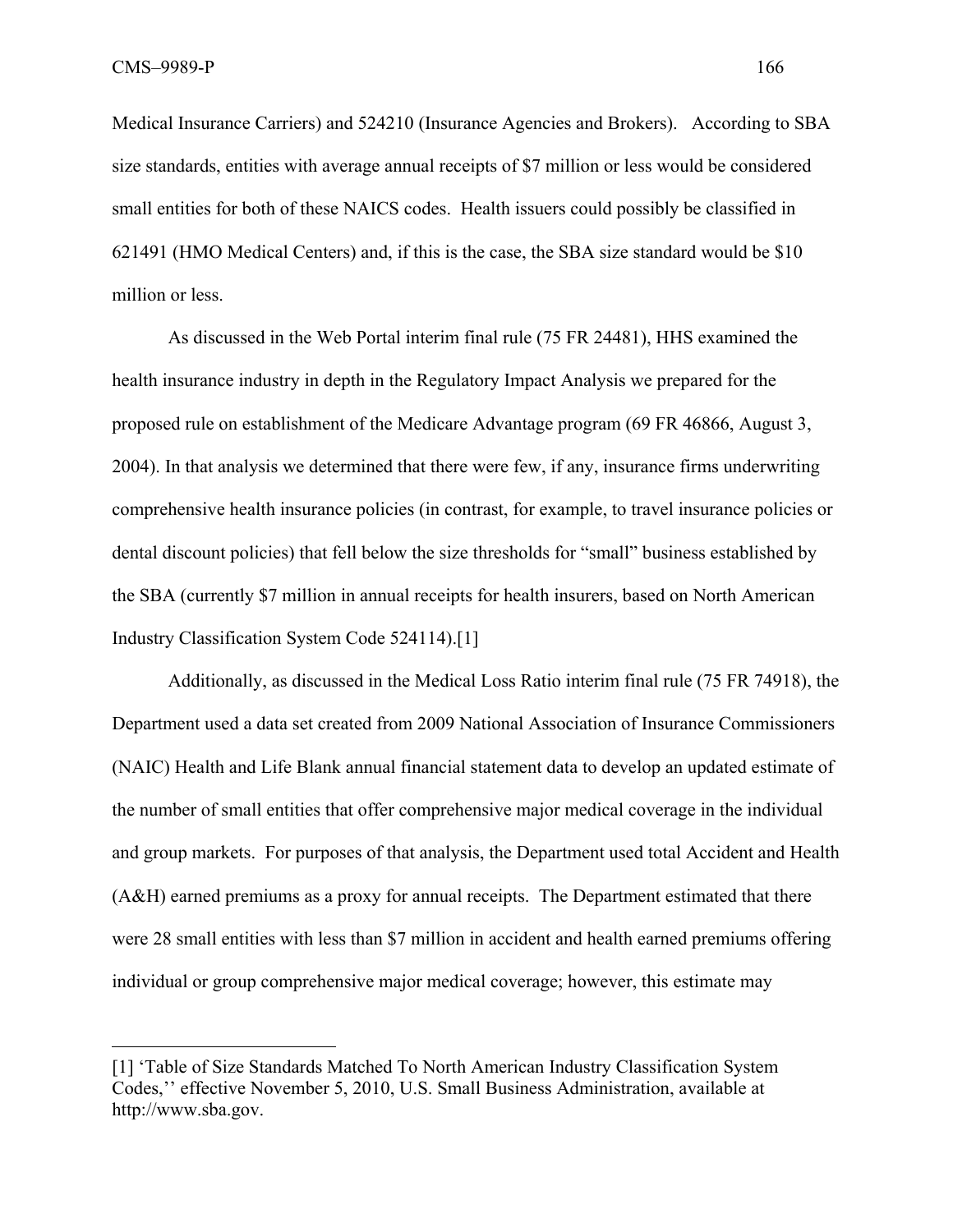overstate the actual number of small health insurance issuers offering such coverage, since it does not include receipts from these companies' other lines of business.

As discussed earlier in this summary of the PRIA, the Department is seeking comments on the potential impacts of the requirements in this proposed regulation on issuers' administrative costs. The Department is also seeking comments relating to potential impacts on small issuers.

This rule proposes Exchange standards related to offering the QHPs. These standards and the associated certification process will impose costs on issuers, but these costs will vary depending on a number of factors, including the operating model chosen by the Exchange, their current accreditation status, and the variation between the proposed standards and current practice. Some QHP issuers will be more prepared to meet the standards than others and will incur fewer costs. For example, if data reporting functions required for certification already exist at the QHP issuer, there would be no additional cost. Exchanges also have the flexibility in some cases to set requirements. For example, the rule proposes discretion for Exchanges in setting network adequacy standards for participating health insurance issuers. The cost to the issuer will depend on whether the Exchange determines that compliance with relevant State law and licensure requirements is sufficient for a QHP issuer to participate in the Exchange or whether they decide to set additional standards in accordance with current provider market characteristics and consumer needs.

The cost of participating in an Exchange is an investment for QHP issuers, with benefits expected to accrue to QHP issuers. The Exchange will function as an important distribution channel for QHPs. QHP issuers currently fund their own sales and marketing efforts. As a centralized outlet to attract and enroll consumers, the Exchanges will supplement and reduce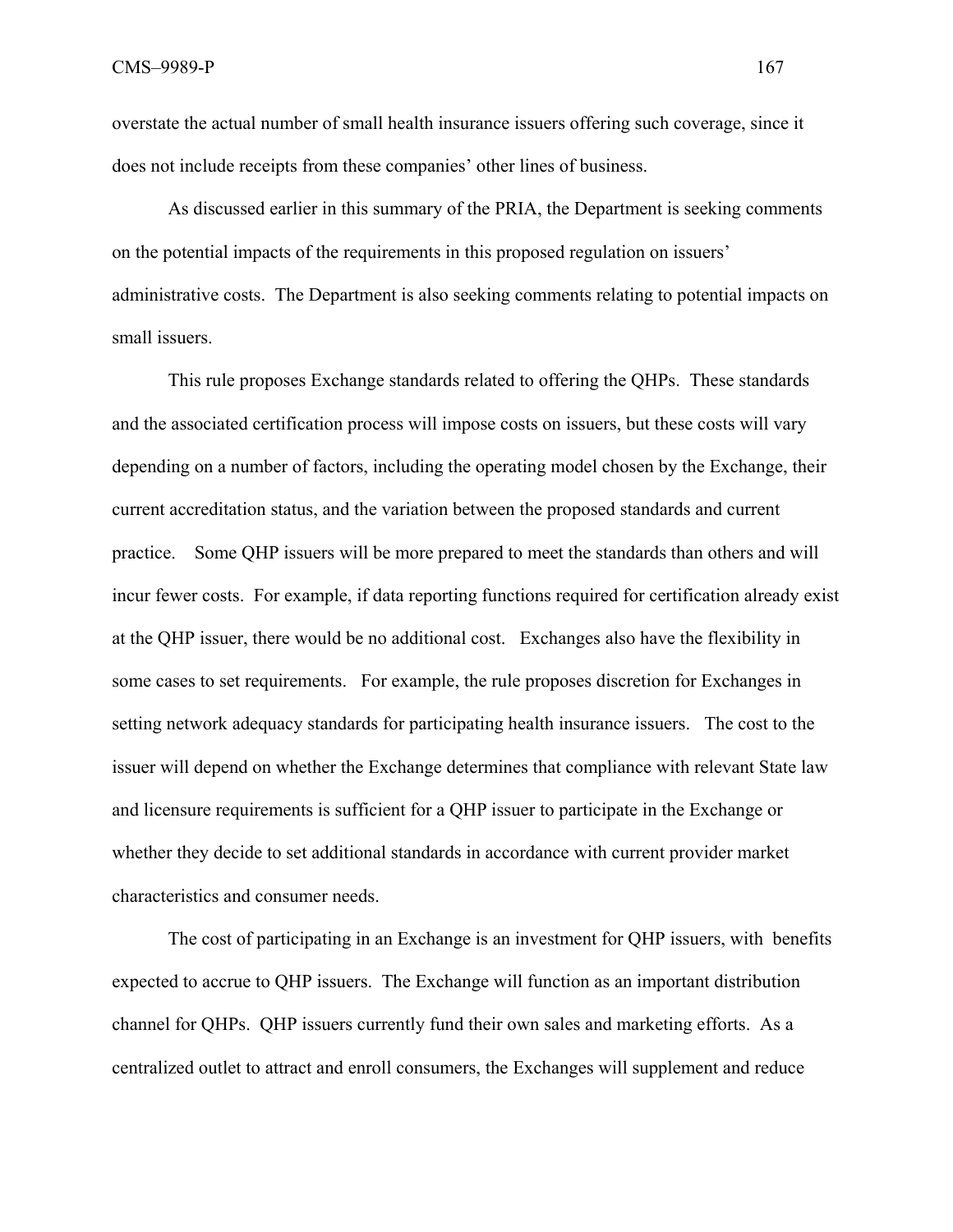incremental health plan sales and marketing costs with their consumer assistance, education and outreach functions.

We anticipate that the agent and broker industry, which is comprised of large brokerage organizations, small groups, and independent agents, will play a critical role in enrolling qualified individuals in QHPs. We are proposing to codify Section 1312(e) of the Affordable Care Act, which gives States the option to permit agents or brokers to assist individuals enrolling in QHPs through the Exchange. Agents and brokers must meet any condition imposed by the State and, as a result, could incur costs. In addition, agents and brokers who become Navigators will also agree to comply with associated requirements and are likely to incur some costs. Because the States and the Exchanges will make these determinations, we cannot provide an estimate of the potential number of small entities that will be affected or the costs associated with these decisions.

This rule proposes requirements on employers that choose to participate in a SHOP. As discussed above, the SHOP is limited by statute to employers with at least one but not more than 100 employees. For this reason, we expect that many employers would meet the SBA Standard for Small entities. We do not believe that the proposed regulation imposes requirements on employers offering health insurance through SHOP that are more restrictive than the current requirements on employers offering employer sponsored health insurance. For this reason, we also believe the processes that we have proposed constitute the minimum amount of requirements necessary to implement statutory mandates and accomplish our policy goals, and that no appropriate regulatory alternatives could be developed to lessen the compliance burden. We also expect that for some employers, risk pooling and economies of scale will reduce the administrative cost of offering coverage through the SHOP and that they will, therefore, benefit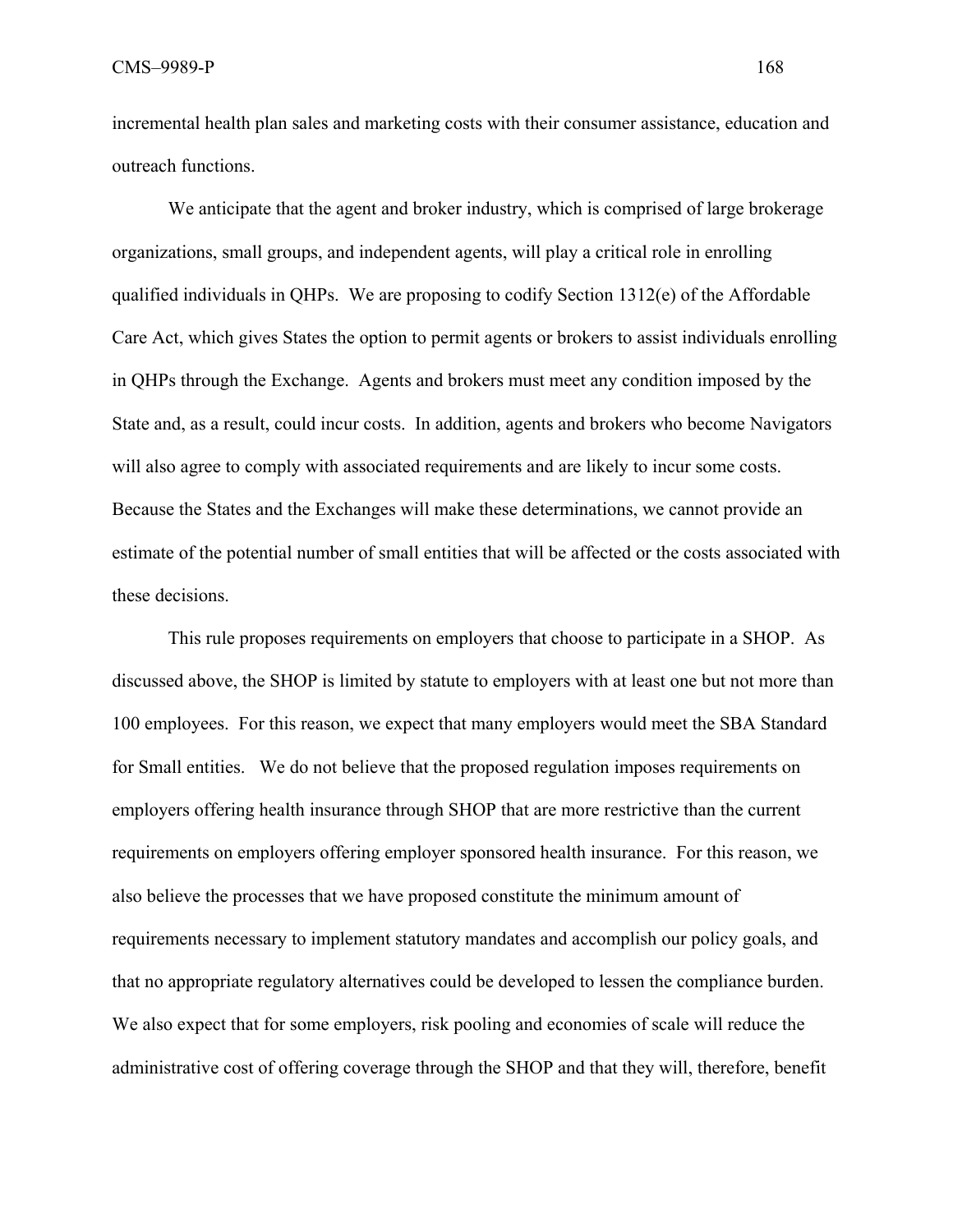from participation.

We request comment on whether the small entities affected by this rule have been fully identified. We also request comment and information on potential costs for these entities and on any alternatives that we should consider.

## **VI. Unfunded Mandates**

Section 202 of the Unfunded Mandates Reform Act of 1995 (UMRA) requires that agencies assess anticipated costs and benefits and take certain other actions before issuing proposed rule (and subsequent final rule) that includes any Federal mandate that may result in expenditures in any one year by a State, local, or tribal governments, in the aggregate, or by the private sector, of \$100 million in 1995 dollars, updated annually for inflation. In 2011, that threshold is approximately \$136 million. Because States are not required to set up an Exchange, and because grants are available for funding of the establishment of an Exchange by a State, we anticipate that this proposed rule would not impose costs above that \$136 million UMRA threshold on State, local, or tribal governments.

#### **VII. Federalism**

Executive Order 13132 establishes certain requirements that an agency must meet when it promulgates a proposed rule (and subsequent final rule) that imposes substantial direct costs on State and local governments, pre-empts State law, or otherwise has Federalism implications. Because States have flexibility in designing their Exchange, State decisions will ultimately influence both administrative expenses and overall premiums. States are not required to certify an Exchange. For States electing to create an Exchange, much of the initial costs to the creation of Exchanges will be funded by Exchange Planning and Establishment Grants. After this time,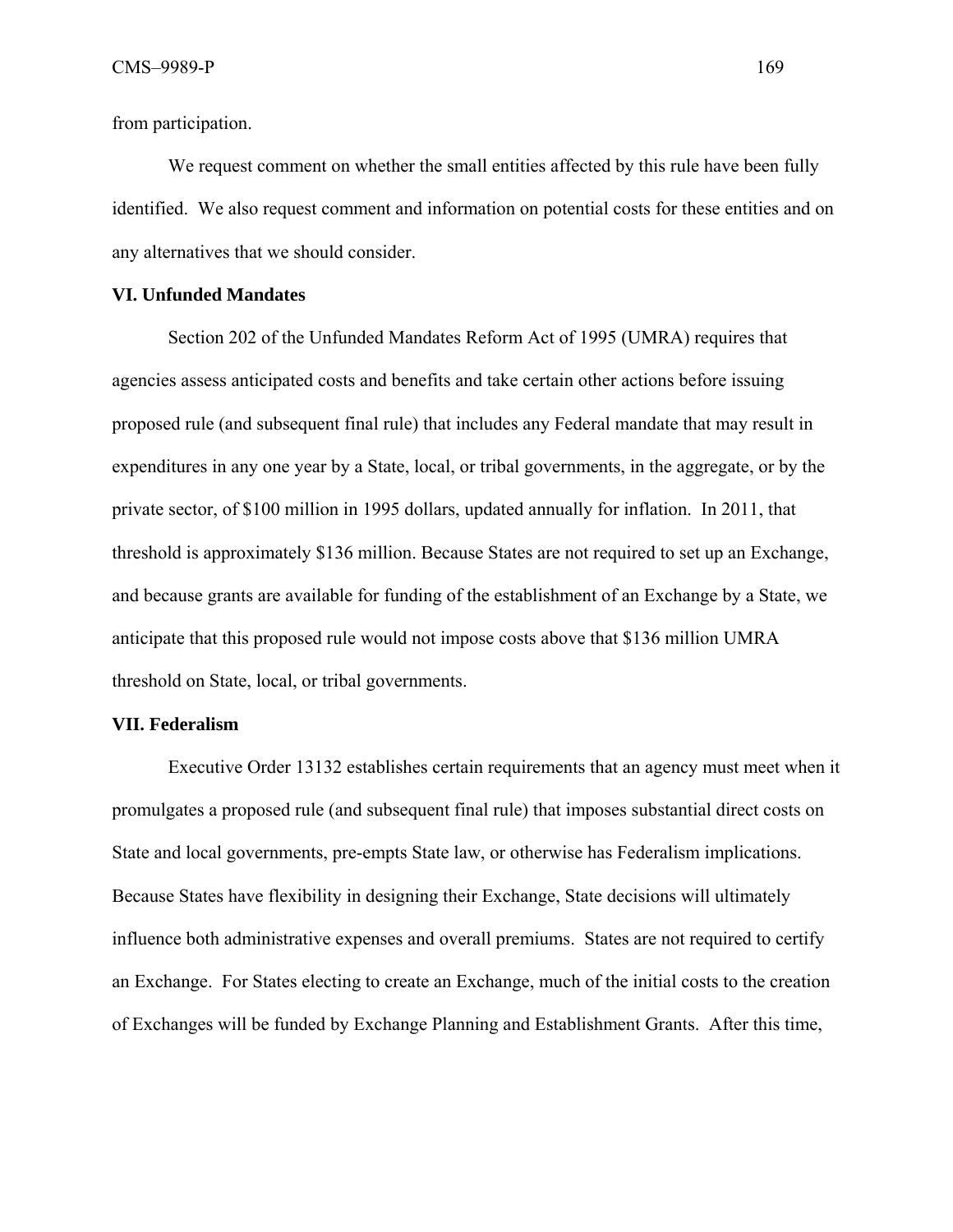Exchanges will be financially self-sustaining with revenue sources at the discretion of the State. Current State Exchanges charge user fees to issuers.

In the Department's view, while this proposed rule does not impose substantial direct requirement costs on State and local governments, this proposed regulation has Federalism implications due to direct effects on the distribution of power and responsibilities among the State and Federal governments relating to determining standards relating to health insurance coverage (i.e., for QHPs) that is offered in the individual and small group markets. Each State electing to establish an Exchange must adopt the Federal standards contained in the Affordable Care Act and in this proposed rule, or have in effect a State law or regulation that implements these Federal standards. However, the Department anticipates that the Federalism implications (if any) are substantially mitigated because under the statute, States have choices regarding the structure and governance of their Exchanges. Additionally, the Affordable Care Act does not require States to certify an Exchange; if a State elects not to establish an Exchange or the State's Exchange is not approved, HHS, either directly or through agreement with a non-profit entity, must establish and operate an Exchange in that State.

In compliance with the requirement of Executive Order 13132 that agencies examine closely any policies that may have Federalism implications or limit the policy making discretion of the States, the Department has engaged in efforts to consult with and work cooperatively with affected States, including participating in conference calls with and attending conferences of the National Association of Insurance Commissioners, and consulting with State insurance officials on an individual basis.

Throughout the process of developing this NPRM, the Department has attempted to balance the States' interests in regulating health insurance issuers, and Congress' intent to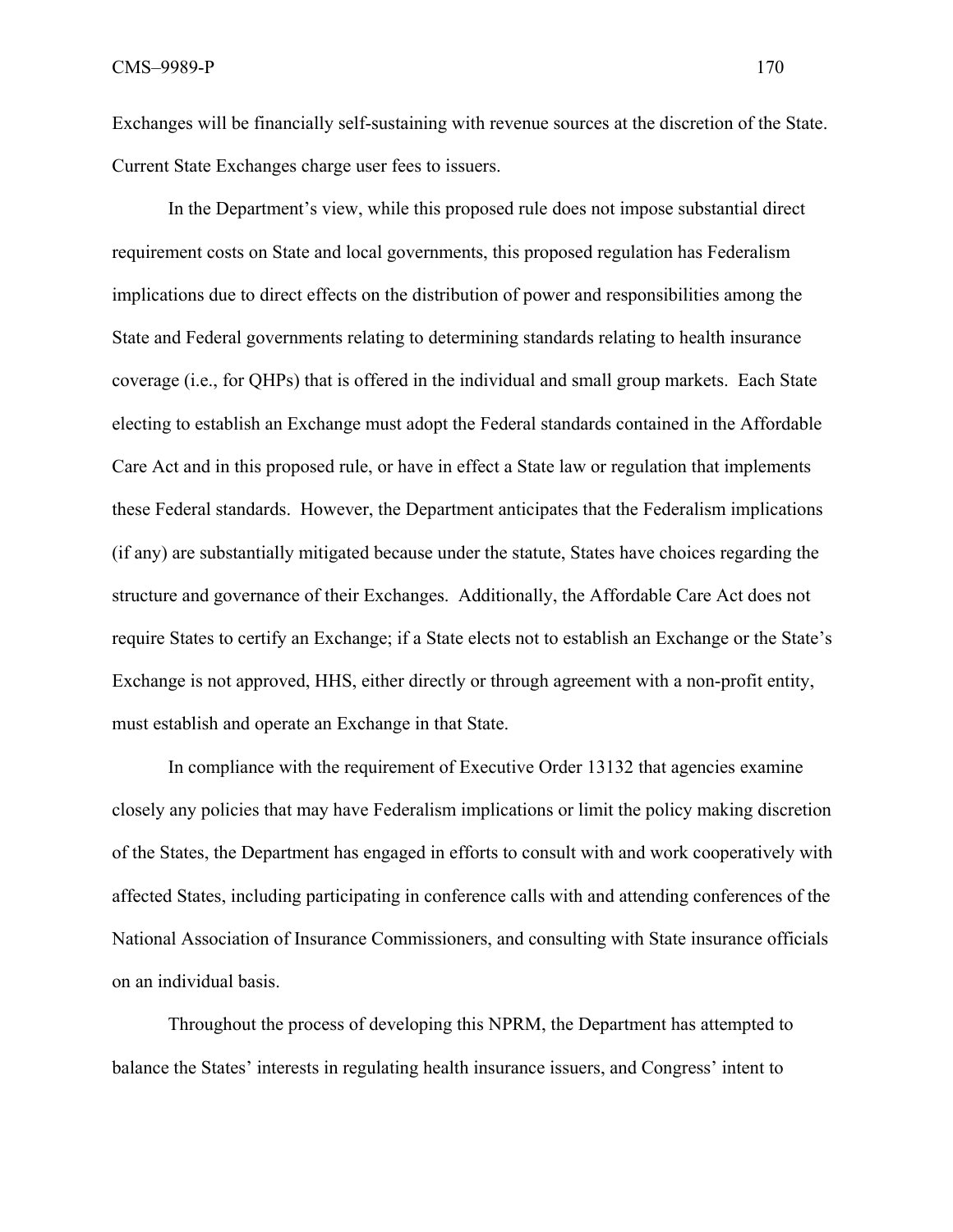provide access to Affordable Insurance Exchanges for consumers in every State. By doing so, it is the Department's view that we have complied with the requirements of Executive Order 13132.

Pursuant to the requirements set forth in section 8(a) of Executive Order 13132, and by the signatures affixed to this regulation, the Department certifies that CMS has complied with the requirements of Executive Order 13132 for the attached proposed regulation in a meaningful and timely manner.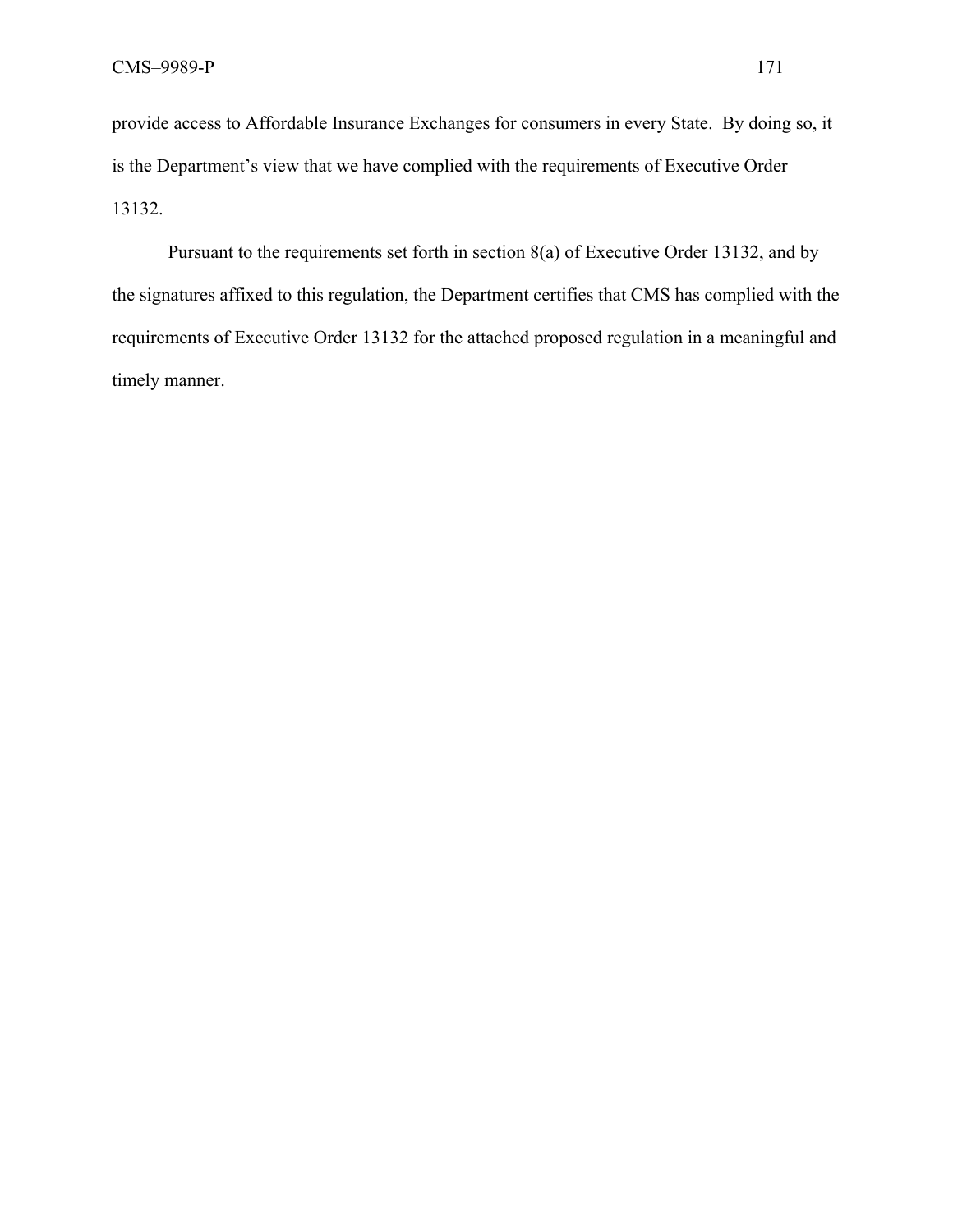## **List of Subjects**

## **45 CFR Part 155**

Administrative practice and procedure, Advertising, Brokers, Conflict of interest, Consumer protection, Grant programs-health, Grants administration, Health care, Health insurance, Health maintenance organization (HMO), Health records, Hospitals, Indians, Individuals with disabilities, Loan programs-health, Organization and functions (Government agencies), Medicaid, Public assistance programs, Reporting and recordkeeping requirements, Safety, State and local governments, Technical assistance, Women, and Youth.

### **45 CFR Part 156**

Administrative practice and procedure, Advertising, Advisory committees, Brokers, Conflict of interest, Consumer protection, Grant programs-health, Grants administration, Health care, Health insurance, Health maintenance organization (HMO), Health records, Hospitals, Indians, Individuals with disabilities, Loan programs-health, Organization and functions (Government agencies), Medicaid, Public assistance programs, Reporting and recordkeeping requirements, Safety, State and local governments, Sunshine Act, Technical Assistance, Women, and Youth.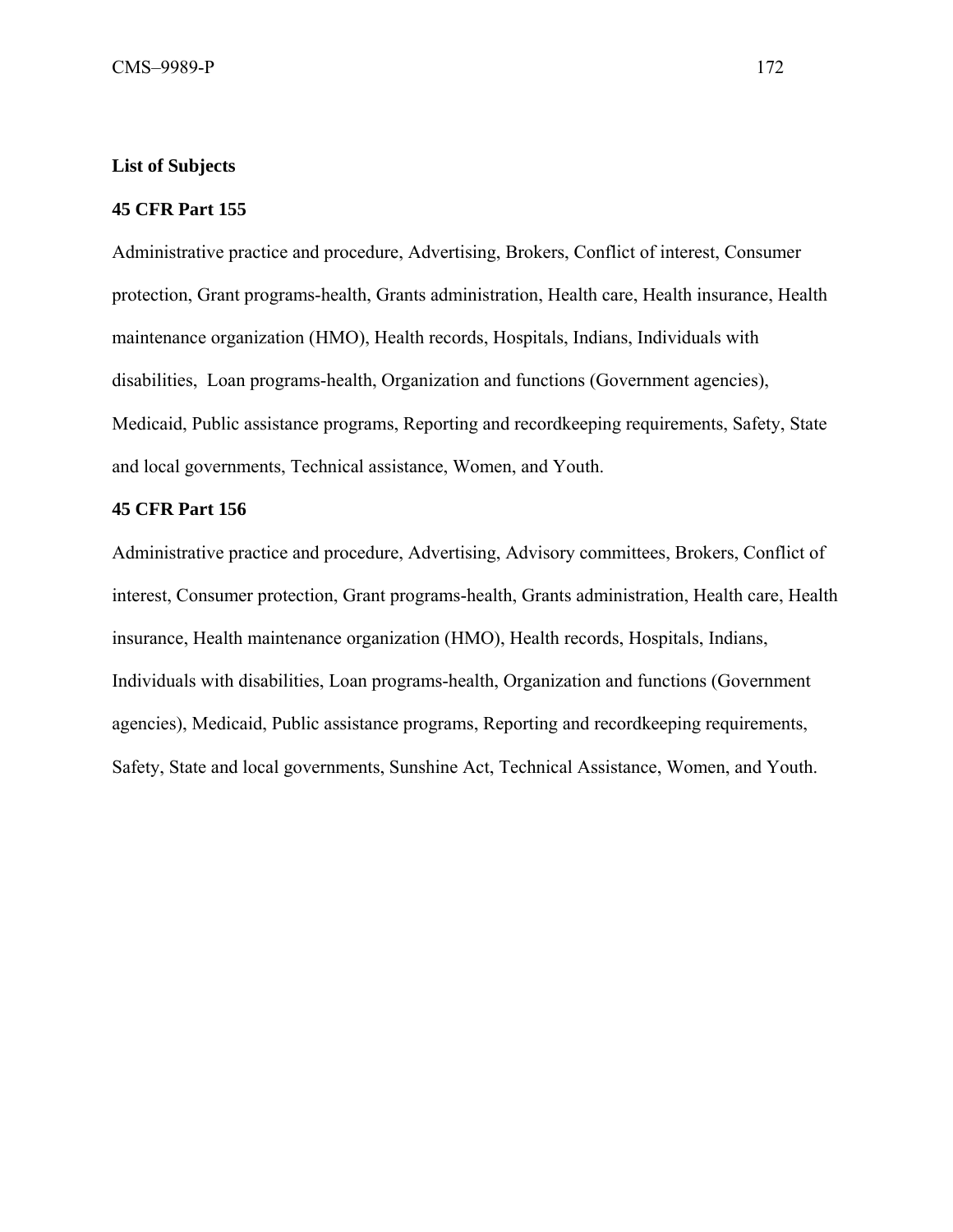For the reasons set forth in the preamble, the Department of Health and Human Services

proposes to amend 45 CFR subtitle A, subchapter B, as set forth below:

# **SUBTITLE A--DEPARTMENT OF HEALTH AND HUMAN SERVICES**

# **SUBCHAPTER B – REQUIREMENTS RELATING TO HEALTH CARE ACCESS**

1. Part 155 is added as follows:

# **PART 155** – **EXCHANGE ESTABLISHMENT STANDARDS AND OTHER RELATED**

# **STANDARDS UNDER THE AFFORDABLE CARE ACT**

## **Subpart A** – **General Provisions**

Sec.

155.10 Basis and scope.

155.20 Definitions.

## **Subpart B** – **General Standards Related to the Establishment of an Exchange by a State**

- 155.100 Establishment of a State Exchange.
- 155.105 Approval of a State Exchange.
- 155.106 Election to operate an Exchange after 2014.
- 155.110 Entities eligible to carry out Exchange functions.
- 155.120 Non-interference with Federal law and non-discrimination standards.
- 155.130 Stakeholder consultation.
- 155.140 Establishment of a regional Exchange or subsidiary Exchange.
- 155.150 Transition process for existing State health insurance exchanges.
- 155.160 Financial support for continued operations.

# **Subpart C** – **General Functions of an Exchange**

155.200 Functions of an Exchange.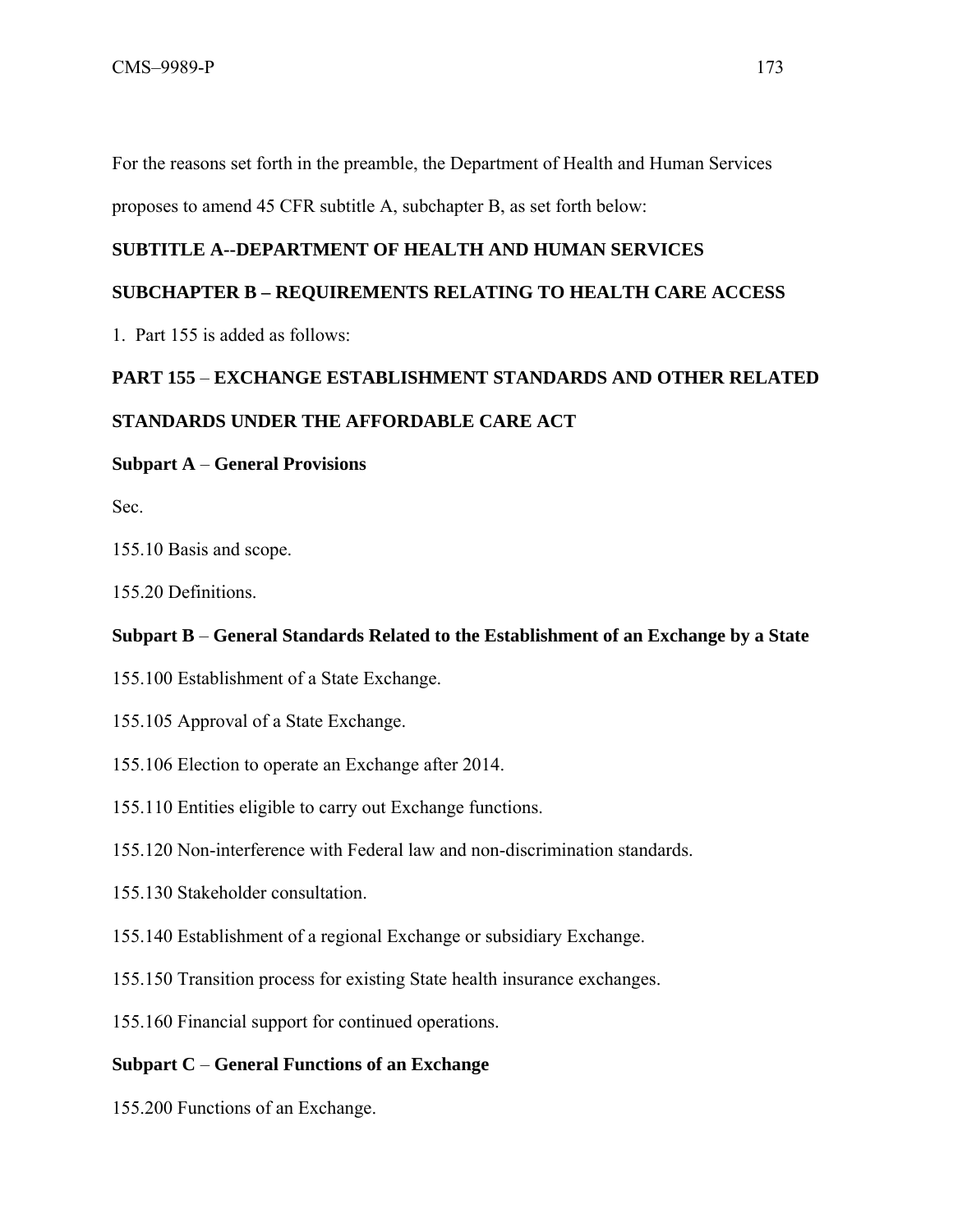155.205 Required consumer assistance tools and programs of an Exchange.

155.210 Navigator program standards.

155.220 Ability of States to permit agents and brokers to assist qualified individuals, qualified

employers or qualified employees enrolling in QHPs.

155.230 General standards for Exchange notices.

155.240 Payment of premiums.

155.260 Privacy and security of information.

155.270 Use of standards and protocols for electronic transactions.

# **Subpart E** – **Exchange Functions in the Individual Market: Enrollment in Qualified Health**

# **Plans**

155.400 Enrollment of qualified individuals into QHPs.

155.405 Single streamlined application.

155.410 Initial and annual open enrollment periods.

- 155.420 Special enrollment periods.
- 155.430 Termination of coverage.

155.440 [Reserved]

# **Subpart H – Exchange Functions: Small Business Health Options Program (SHOP)**

- 155.700 Standards for the establishment of a SHOP.
- 155.705 Functions of a SHOP.
- 155.710 Eligibility standards for SHOP.
- 155.715 Eligibility determination process for SHOP.
- 155.720 Enrollment of employees into QHPs under SHOP.
- 155.725 Enrollment periods under SHOP.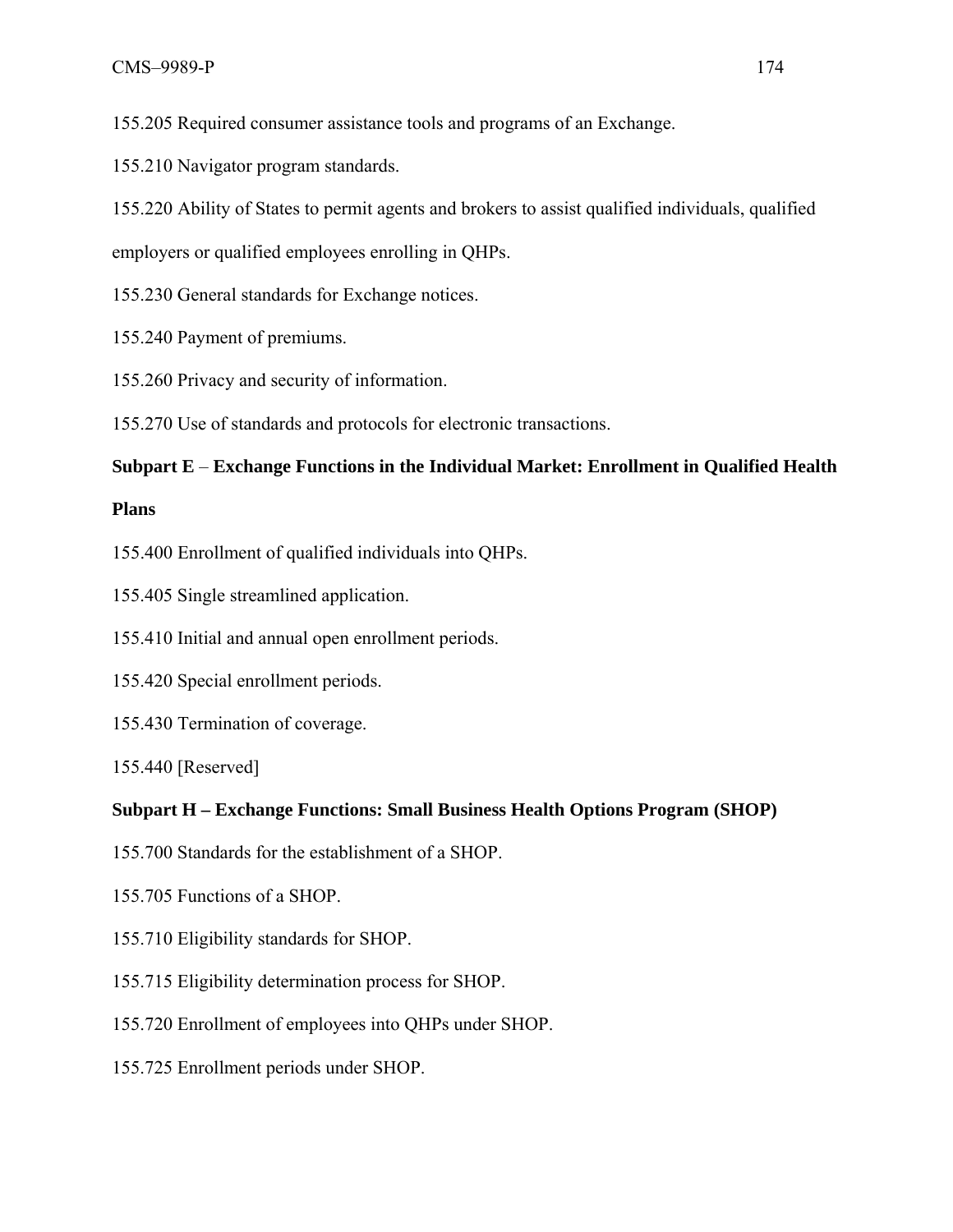155.730 Application standards for SHOP.

# **Subpart K – Exchange Functions: Certification of Qualified Health Plans**

- 155.1000 Certification standards for QHPs.
- 155.1010 Certification process for QHPs.
- 155.1020 QHP issuer rate and benefit information.
- 155.1040 Transparency in coverage.
- 155.1045 Accreditation timeline.
- 155.1050 Establishment of Exchange network adequacy standards.
- 155.1055 Service area of a QHP.
- 155.1065 Stand-alone dental plans.
- 155.1075 Recertification of QHPs.
- 155.1080 Decertification of QHPs.

Authority: Title I of the Affordable Care Act, sections 1301, 1302, 1303, 1304, 1311,

1312, 1313, 1321, 1322, 1331, 1334, 1341, 1342,1343, 1402, 1411, 1412,-1413.

# **Subpart A** – **General Provisions**

# **§155.10 Basis and scope.**

(a) Basis*.* This part is based on the following sections of title I of the Affordable Care

Act:

- 1301. Qualified health plan defined
- 1302. Essential health benefits requirements
- 1303. Special rules
- 1304. Related definitions
- 1311. Affordable choices of health benefit plans.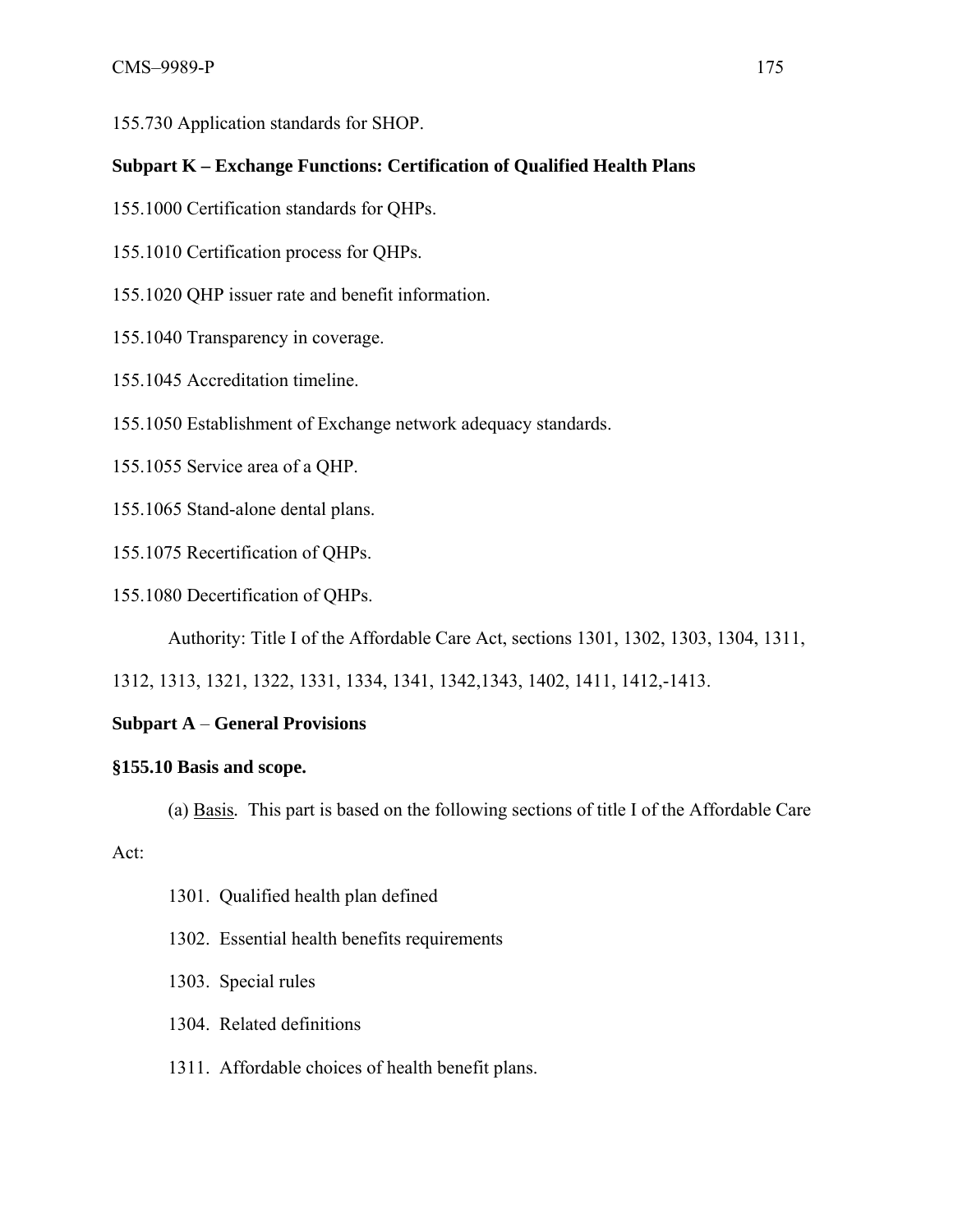1312. Consumer choice

1313. Financial integrity.

 1321. State flexibility in operation and enforcement of Exchanges and related requirements.

1322. Federal program to assist establishment and operation of nonprofit, member-run health insurance issuers.

1331. State flexibility to establish Basic Health Programs for low-income individuals not eligible for Medicaid.

1334. Multi-State plans.

1342. Establishment of risk corridors for plans in individual and small group markets.

1343. Risk adjustment.

1402. Reduced cost-sharing for individuals enrolling in QHPs.

1411. Procedures for determining eligibility for Exchange participation, advance premium tax credits and reduced cost sharing, and individual responsibility exemptions.

1412. Advance determination and payment of premium tax credits and cost-sharing reductions.

1413. Streamlining of procedures for enrollment through an exchange and State Medicaid, CHIP, and health subsidy programs.

 (b) Scope*.* This part establishes minimum standards for the establishment of an Exchange, minimum Exchange functions, eligibility determinations, enrollment periods, minimum SHOP functions, certification of QHPs, and health plan quality improvement.

#### **§155.20 Definitions.**

The following definitions apply to this part: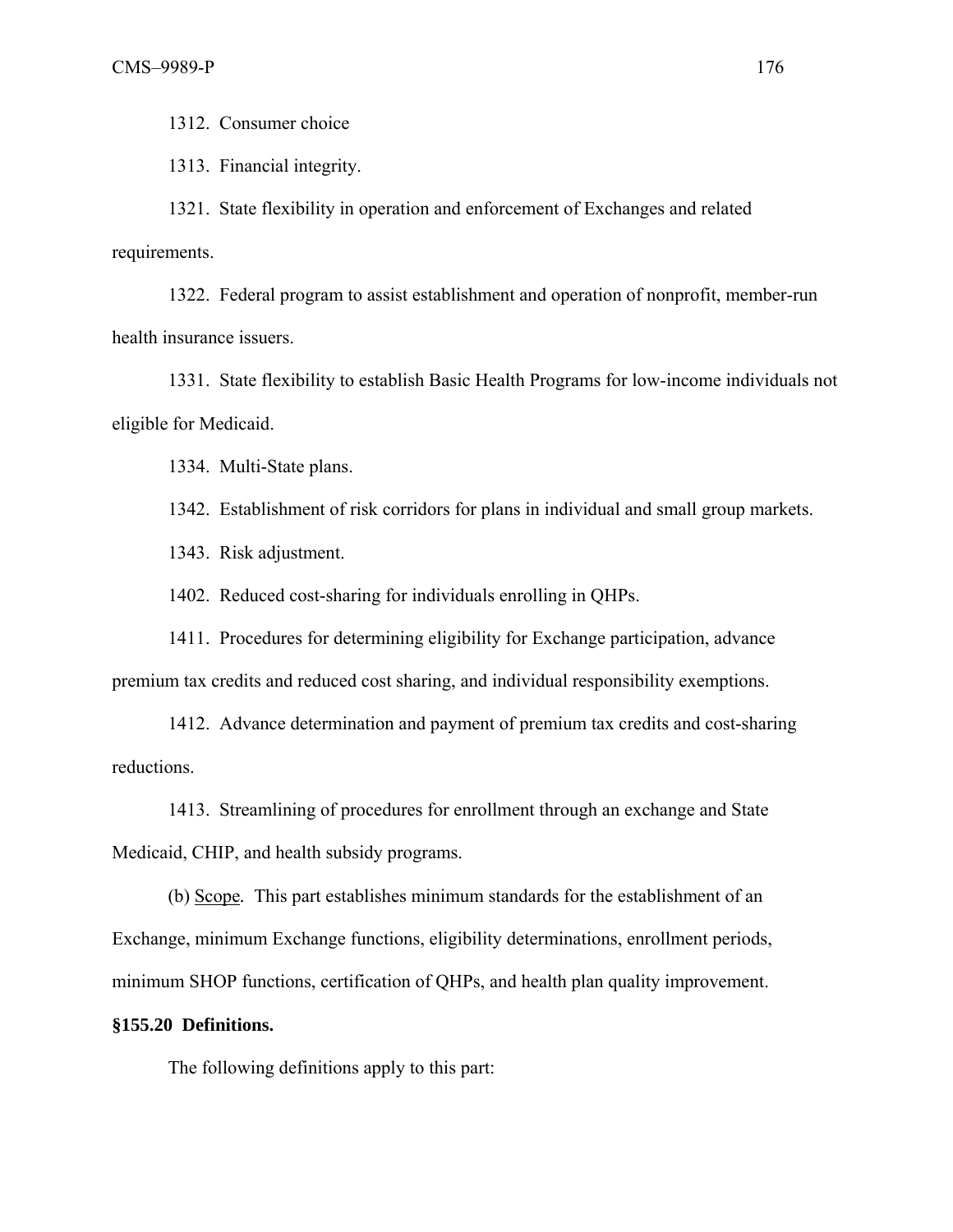Advance payments of the premium tax credit means payment of the tax credits specified in section 36B of the Code (as added by section 1401 of the Affordable Care Act) which are provided on an advance basis to an eligible individual of a QHP through an Exchange pursuant to sections 1402 and 1412 of the Affordable Care Act.

Affordable Care Act means the Patient Protection and Affordable Care Act of 2010 (P.L. 111-148), as amended by the Health Care and Education Reconciliation Act of 2010 (P.L. 111- 152).

Agent or broker means a person or entity licensed by the State as an agent, broker or insurance producer.

Annual open enrollment period means the period each year during which a qualified individual may enroll or change coverage in a QHP through the Exchange.

Applicant means:

(1) An individual who is seeking eligibility through an application to the Exchange for at least one of the following:

(i) Enrollment in a QHP through the Exchange;

(ii) Advance payments of the premium tax credit and cost-sharing reductions; or

(iii) Medicaid, CHIP, and the BHP, if applicable.

(2) An employer or employee seeking eligibility for enrollment in a QHP through the SHOP, where applicable.

Benefit year means a calendar year for which a health plan provides coverage for health benefits.

Code means the Internal Revenue Code of 1986.

Cost sharing means any expenditure required by or on behalf of an enrollee with respect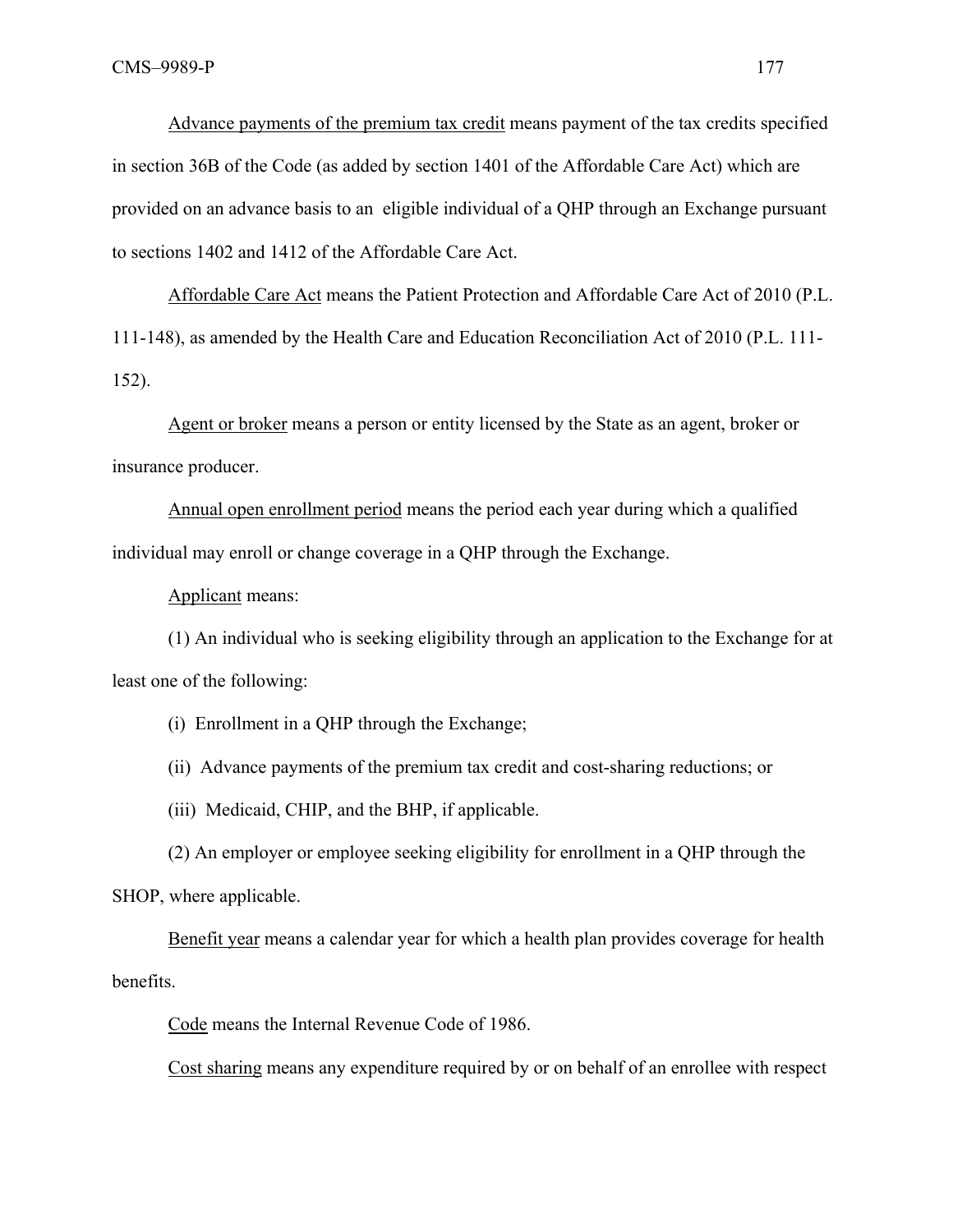to essential health benefits; such term includes deductibles, coinsurance, copayments, or similar charges, but excludes premiums, balance billing amounts for non-network providers, and spending for non-covered services.

 Cost-sharing reductions means reductions in cost sharing for an eligible individual enrolled in a silver level plan in the Exchange or for an individual who is an Indian who is enrolled in a QHP in the Exchange.

 Eligible employer-sponsored plan means, with respect to any employee, a group health plan or group health insurance coverage offered by an employer to the employee which is –

(1) A governmental plan (within the meaning of section 2791(d)(8) of the PHS Act); or

 (2) Any other plan or coverage offered in the small or large group market within a State. Such term shall include a grandfathered health plan offered in the group market.

Employee has the meaning given to the term in section 2791 of the PHS Act.

Employer has the meaning given to the term in section 2791 of the PHS Act, except that such term must include employers with one or more employees. All persons treated as a single employer under subsection (b), (c), (m), or (o) of section 414 of the Code must be treated as one employer.

Employer contributions means any financial contributions towards an employer sponsored health plan, or other eligible employer-sponsored benefit made by the employer including those made by salary reduction agreement that is excluded from gross income.

Enrollee means a qualified individual or qualified employee enrolled in a QHP.

Exchange means a governmental agency or non-profit entity that meets the applicable requirements of this part and makes QHPs available to qualified individuals and qualified employers. Unless otherwise identified, this term refers to State Exchanges, regional Exchanges,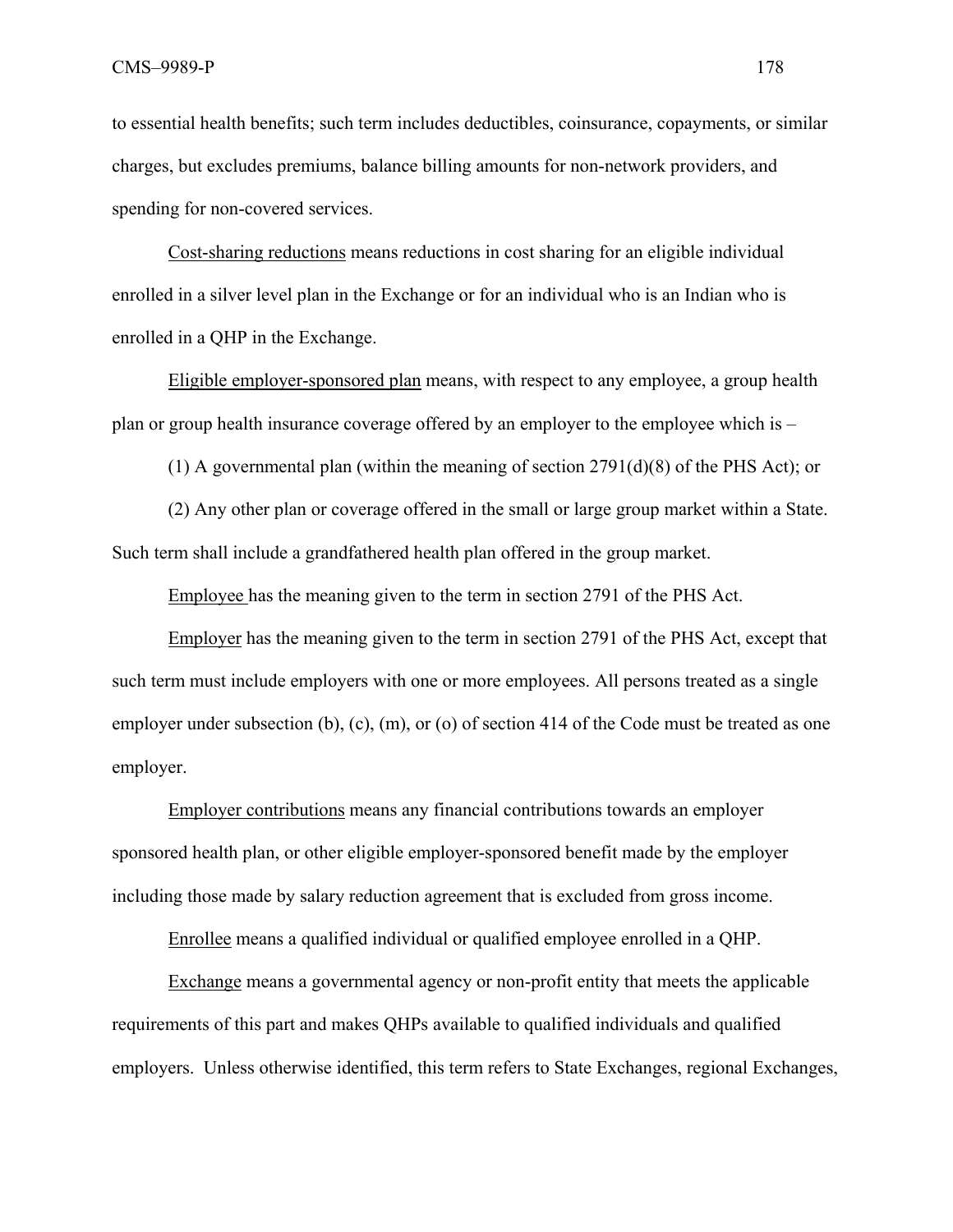subsidiary Exchanges, and a Federally-facilitated Exchange.

 Exchange service area means the area in which the Exchange is certified to operate, in accordance with the requirements specified in subpart B of this part.

 Grandfathered health plan means coverage provided by a group health plan, or a health insurance issuer as provided in accordance with requirements under §147.140.

Group health plan has the meaning given to the term in §144.103.

Health insurance coverage has the meaning given to the term in §144.103.

Health insurance issuer or issuer has the meaning given to the term in §144.103.

Health plan means health insurance coverage and a group health plan. It does not include a group health plan or multiple employer welfare arrangement to the extent the plan or arrangement is not subject to State insurance regulation under section 514 of the Employee Retirement Income Security Act of 1974.

Individual market means the market for health insurance coverage offered to individuals other than in connection with a group health plan.

Initial enrollment period means the period during which a qualified individual may enroll in coverage through the Exchange for coverage during the 2014 benefit year.

Large employer means, in connection with a group health plan with respect to a calendar year and a plan year, an employer who employed an average of at least 101 employees on business days during the preceding calendar year and who employs at least 1 employee on the first day of the plan year. In the case of plan years beginning before January 1, 2016, a State may elect to define large employer by substituting ''51 employees'' for ''101 employees.''

Lawfully present has the meaning given the term in §152.2 of this subtitle.

Minimum essential coverage has the meaning given in section 5000A(f) of the Code.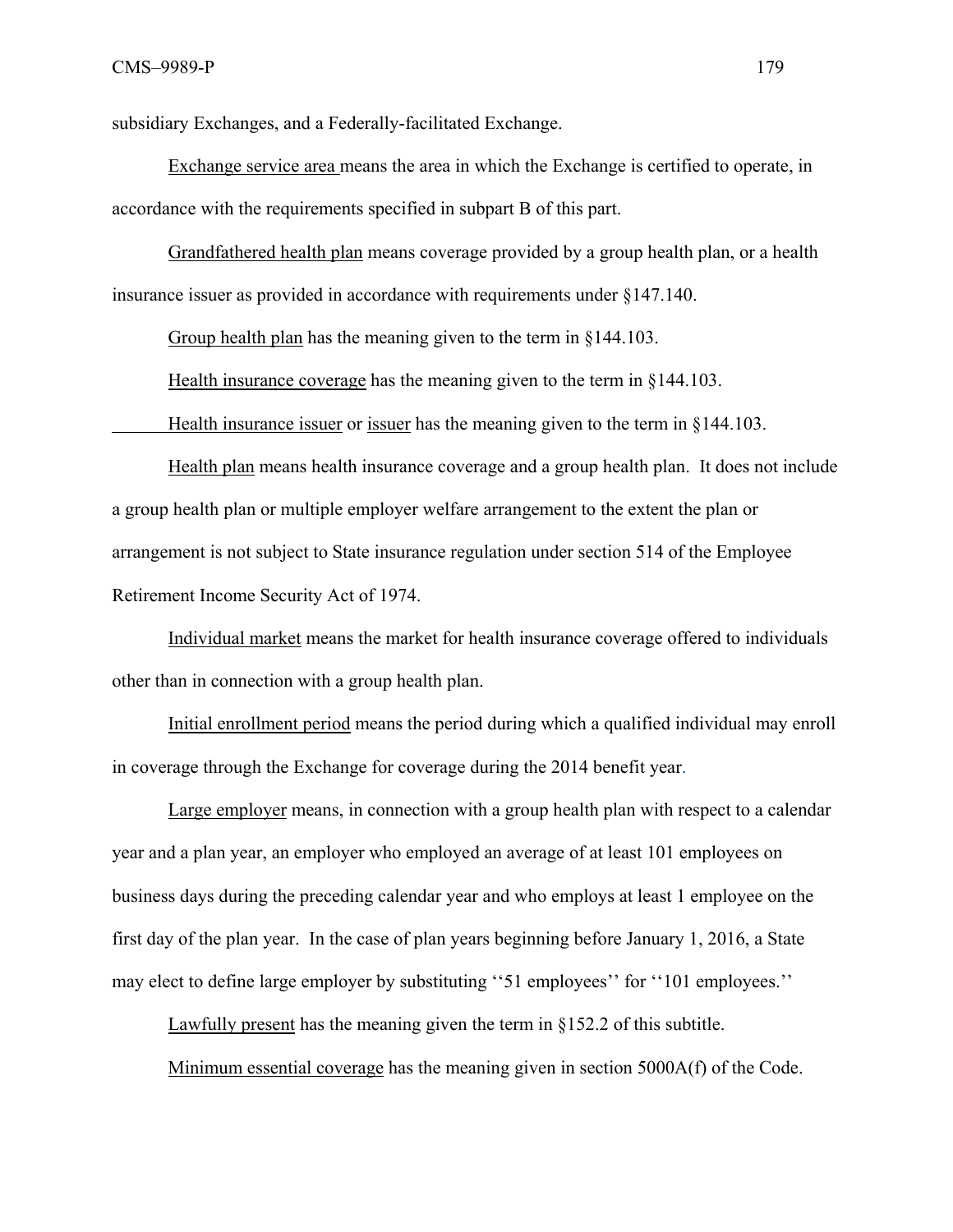Navigator means a private or public entity or individual that is qualified, and licensed, if appropriate, to engage in the activities and meet the requirements described in §155.210.

Plain language means language that the intended audience, including individuals with limited English proficiency, can readily understand and use because that language is concise, well organized, and follows other best practices of plain language writing.

Plan year means a consecutive 12 month period during which a health plan provides coverage for health benefits. A plan year may be a calendar year or otherwise.

Qualified employee means an individual employed by a qualified employer who has been offered health insurance coverage by such qualified employer through the SHOP.

Qualified employer means a small employer that elects to make, at a minimum, all fulltime employees of such employer eligible for one or more QHPs in the small group market offered through a SHOP. Beginning in 2017, if a State allows large employers to purchase coverage through the SHOP, the term "qualified employer" shall include a large employer that elects to make all full-time employees of such employer eligible for one or more QHPs in the large group market offered through the SHOP.

Qualified health plan or QHP means a health plan that has in effect a certification that it meets the standards described in subpart C of part 156 issued or recognized by each Exchange through which such plan is offered pursuant to the process described in subpart K of part 155.

Qualified health plan issuer or QHP issuer means a health insurance issuer that offers, pursuant to a certification from an Exchange, a QHP.

Qualified individual means, with respect to an Exchange, an individual who has been determined eligible to enroll in a QHP in the individual market offered through the Exchange.

SHOP means a Small Business Health Options Program operated by an Exchange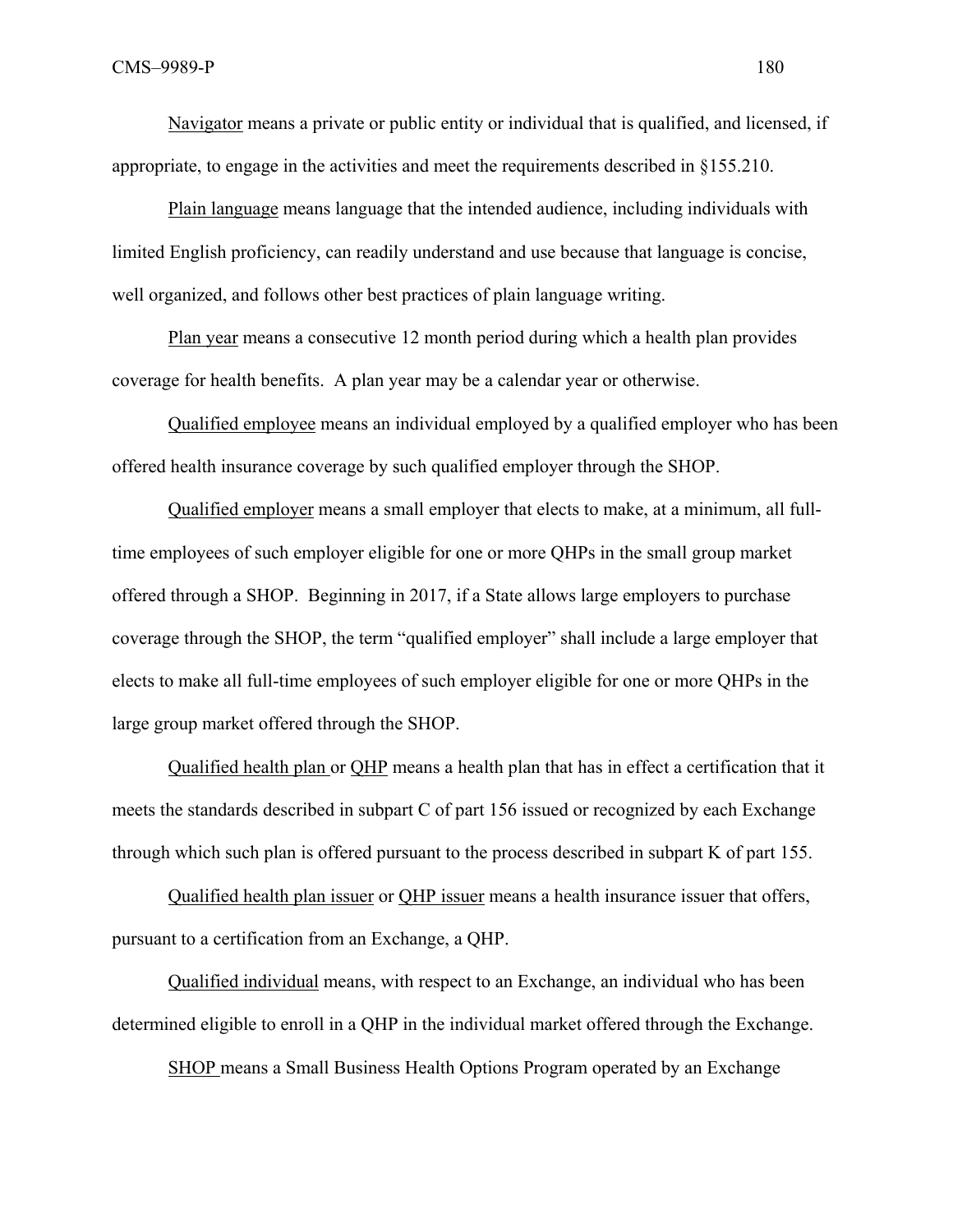CMS–9989-P 181

through which a qualified employer can provide its employees and their dependents with access to one or more QHPs.

Small employer means, in connection with a group health plan with respect to a calendar year and a plan year, an employer who employed an average of at least 1 but not more than 100 employees on business days during the preceding calendar year and who employs at least 1 employee on the first day of the plan year. In the case of plan years beginning before January 1, 2016, a State may elect to define small employer by substituting ''50 employees'' for ''100 employees."

Small group market means the health insurance market under which individuals obtain health insurance coverage (directly or through any arrangement) on behalf of themselves (and their dependents) through a group health plan maintained by a small employer (as defined in this section).

Special enrollment period means a period during which a qualified individual or enrollee who experiences certain qualifying events may enroll in, or change enrollment in, a OHP through the Exchange outside of the initial and annual open enrollment periods.

State means each of the 50 States and the District of Columbia.

## **Subpart B – General Standards Related to the Establishment of an Exchange by a State §155.100 Establishment of a State Exchange.**

(a) General requirements. Each State may elect to establish an Exchange that facilitates the purchase of health insurance coverage in QHPs and provides for the establishment of a SHOP.

(b) Eligible Exchange entities. The Exchange must be a governmental agency or nonprofit entity established by a State, consistent with §155.110.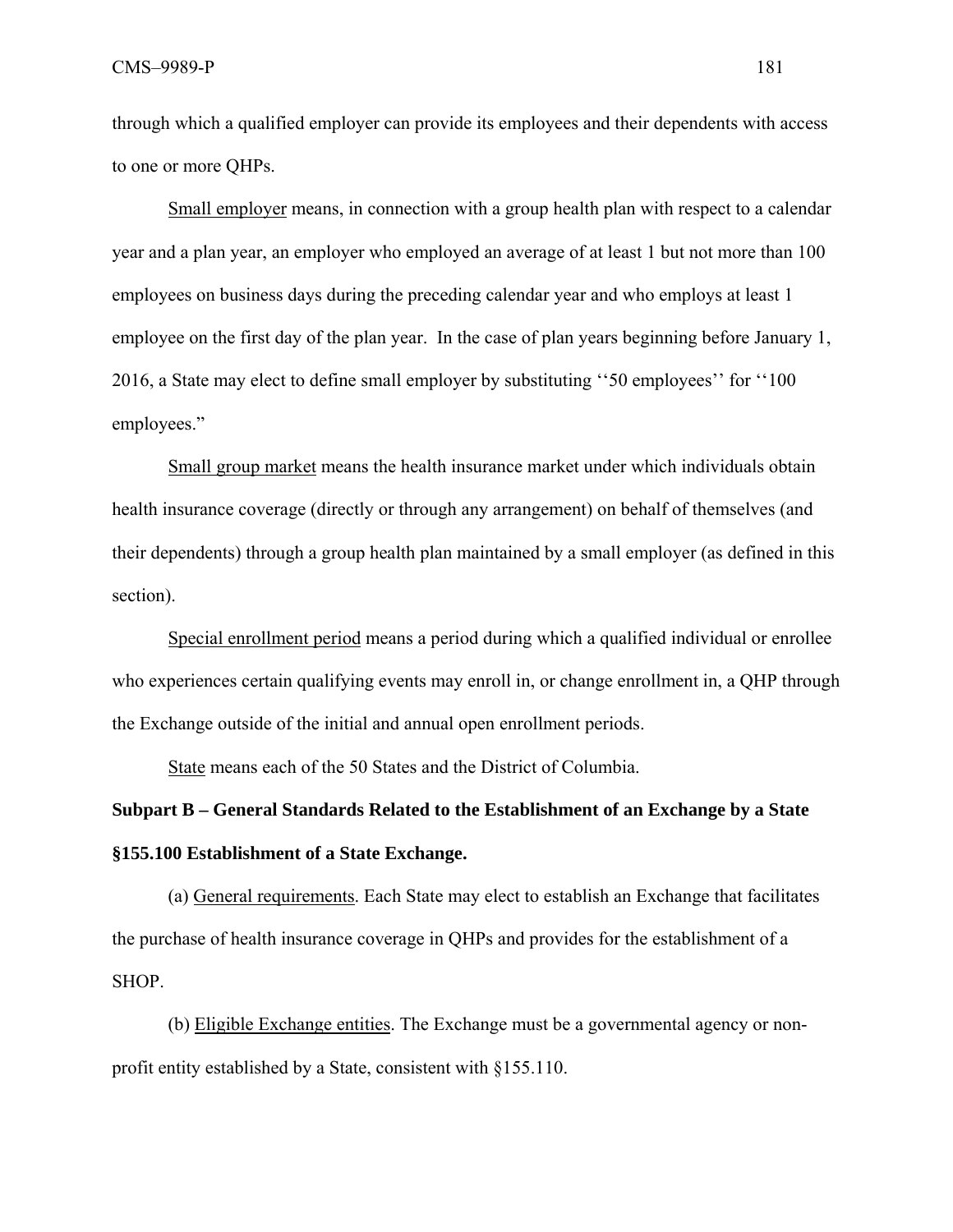## **§155.105 Approval of a State Exchange.**

(a) State Exchange approval requirement*.* Each State Exchange must be approved by HHS by no later than January 1, 2013 in order to begin offering QHPs on January 1, 2014.

(b) State Exchange approval standards*.* HHS will approve the operation of an Exchange established by a State provided that it meets the following standards:

(1) The Exchange is able to carry out the required functions of an Exchange consistent with subparts  $C$ ,  $E$ ,  $H$ , and  $K$  of this part;

(2) The Exchange is capable of carrying out the information requirements pursuant to section 36B of the Code;

(3) The State agrees to perform the responsibilities related to the operation of a reinsurance program pursuant to standards set forth in part 153 of this chapter; and

(4) The entire geographic area of the State is covered by one or more State Exchanges.

(c) State Exchange approval process. In order to have its Exchange approved, a State must:

(1) Elect to establish an Exchange by submitting, in a form and manner specified by HHS, an Exchange Plan that sets forth how the Exchange meets the standards outlined in paragraph (b) of this section; and

(2) Demonstrate operational readiness to execute its Exchange Plan through a readiness assessment conducted by HHS.

(d) State Exchange approval. Each Exchange must receive written approval or conditional approval of its Exchange Plan and its performance under the operational readiness assessment consistent with paragraph (c) of this section in order to be considered an approved Exchange.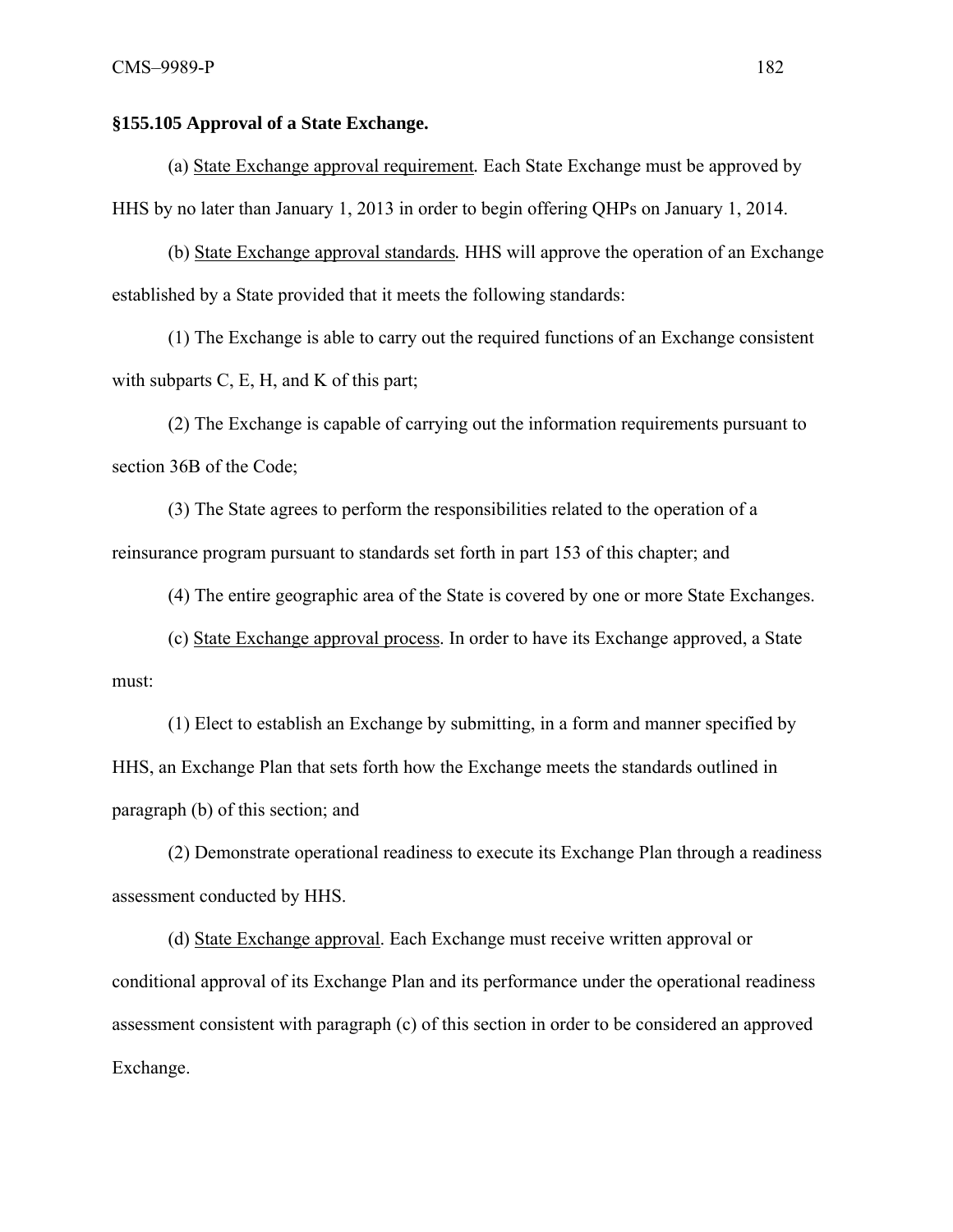(e) Significant changes to Exchange Plan. The State must notify HHS in writing before making a significant change to its Exchange Plan; no significant change to an Exchange Plan may be effective until it is approved by HHS in writing.

(f) HHS operation of an Exchange. If a State is not an electing State under §155.100(a) or an electing State does not have an approved or conditionally approved Exchange by January 1, 2013, HHS must (directly or through agreement with a not-for-profit entity) establish and operate such Exchange within the State. In the case of a Federally-facilitated Exchange, the requirements in §155.130 and subparts C, E, H, and K of this part will apply.

#### **§155.106 Election to operate an Exchange after 2014.**

(a) Election to operate an Exchange after 2014. A State electing to seek initial approval of its Exchange later than January 1, 2013 must:

(1) Comply with the State Exchange approval requirements and process set forth in §155.105;

(2) Have in effect an approved, or conditionally approved, Exchange Plan and operational readiness assessment at least 12 months prior to the Exchange's first effective date of coverage; and

(3) Develop a plan jointly with HHS to facilitate the transition from a Federallyfacilitated Exchange to a State Exchange.

(b) Transition process for State Exchanges that cease operations. A State that ceases operations of its Exchange after January 1, 2014 must:

(1) Notify HHS that it will no longer operate an Exchange at least 12 months prior to ceasing operations; and

(2) Coordinate with HHS on a transition plan to be developed jointly between HHS and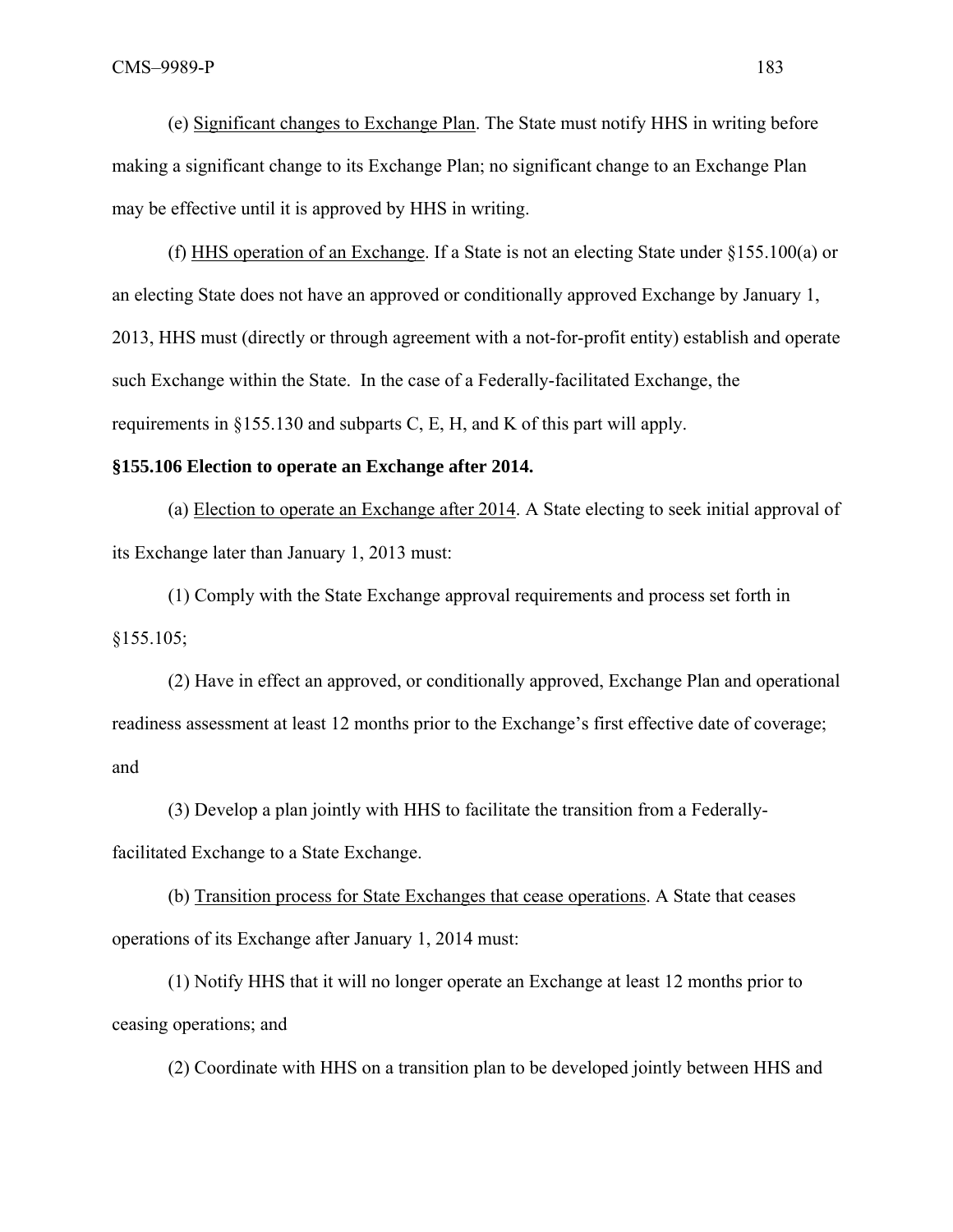the State.

## **§155.110 Entities eligible to carry out Exchange functions.**

(a) Eligible contracting entities. The State may elect to authorize an Exchange established by the State to enter into an agreement with an eligible entity to carry out one or more responsibilities of the Exchange. Eligible entities are:

(1) An entity:

(i) Incorporated under, and subject to the laws of, one or more States;

(ii) That has demonstrated experience on a State or regional basis in the individual and small group health insurance markets and in benefits coverage; and

(iii) Is not a health insurance issuer or treated as a health insurance issuer under subsection (a) or (b) of section 52 of the Code of 1986 as a member of the same controlled group of corporations (or under common control with) as a health insurance issuer; or

(2) The State Medicaid agency.

(b) Responsibility. To the extent that an Exchange establishes such arrangements, the Exchange remains responsible for ensuring that all Federal requirements related to contracted functions are met.

(c) Governing board structure*.* If the Exchange is an independent State agency or a nonprofit entity established by the State, the State must ensure that the Exchange has in place a clearly-defined governing board that:

(1) Is administered under a formal, publicly-adopted operating charter or by-laws;

(2) Holds regular public governing board meetings that are announced in advance;

(3) Represents consumer interests by ensuring that overall governing board membership is not made up of a majority of voting representatives with a conflict of interest, including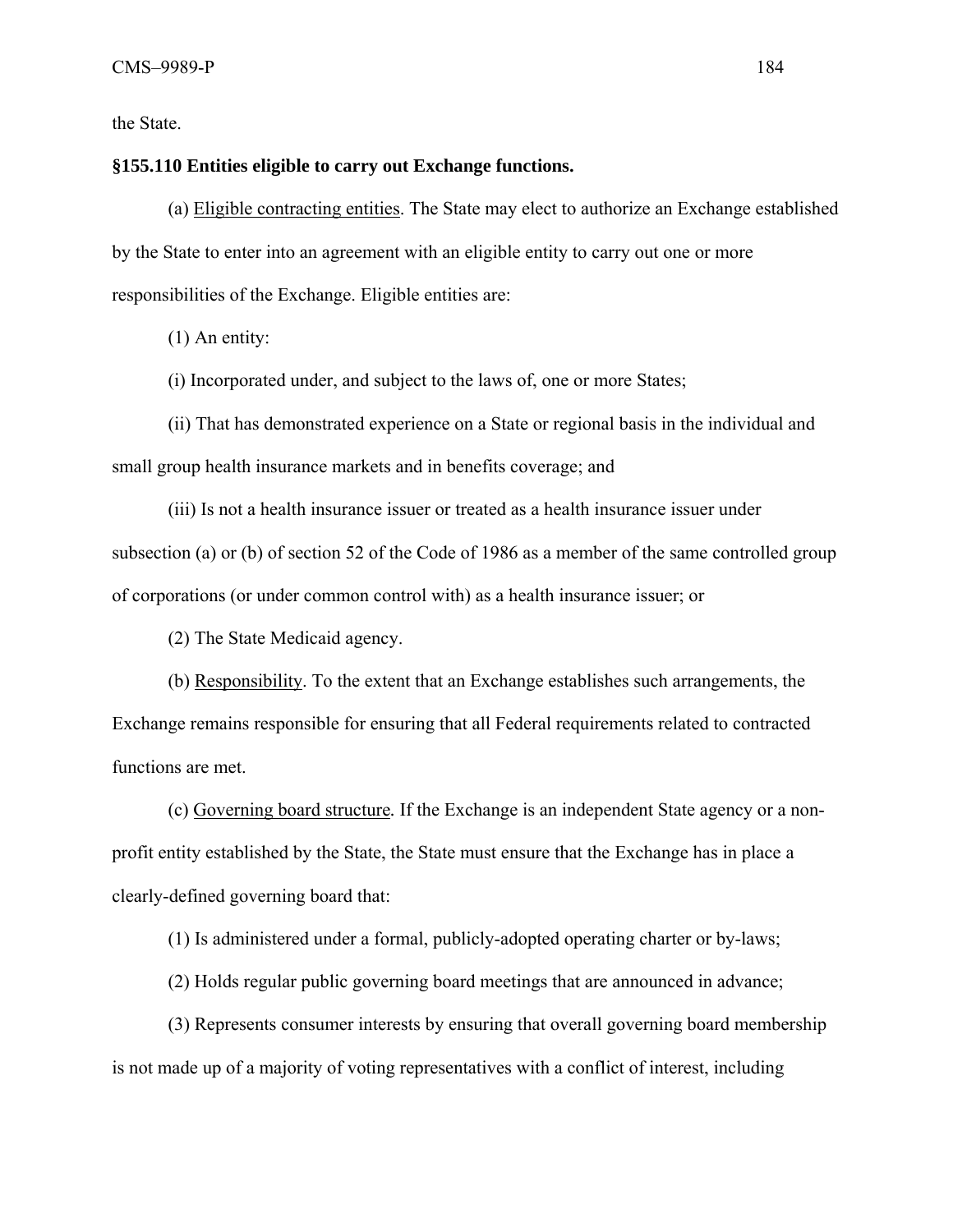representatives of health insurance issuers or agents or brokers, or any other individual licensed to sell health insurance; and

(4) Ensures that a majority of the voting members on its governing board have relevant experience in health benefits administration, health care finance, health plan purchasing, health care delivery system administration, public health, or health policy issues related to the small group and individual markets and the uninsured.

(d) Governance principles*.*

(1) The Exchange must have in place and make publicly available a set of guiding governance principles that include ethics, conflict of interest standards, accountability and transparency standards, and disclosure of financial interest.

(2) The Exchange must implement procedures for disclosure of financial interests by members of the Exchange board or governance structure.

(e) SHOP independent governance.

(1) A State may elect to create an independent governance and administrative structure for the SHOP, consistent with this section, if the State ensures that the SHOP coordinates and shares relevant information with the Exchange operating in the same service area.

(2) If a State chooses to operate its Exchange and SHOP under a single governance or administrative structure, it must ensure that the Exchange has adequate resources to assist individuals and small employers in the Exchange.

(f) HHS review*.* HHS may periodically review the accountability structure and governance principles of a State Exchange.

## **§155.120 Non-interference with Federal law and non-discrimination standards.**

(a) Non-interference with Federal law. An Exchange must not establish rules that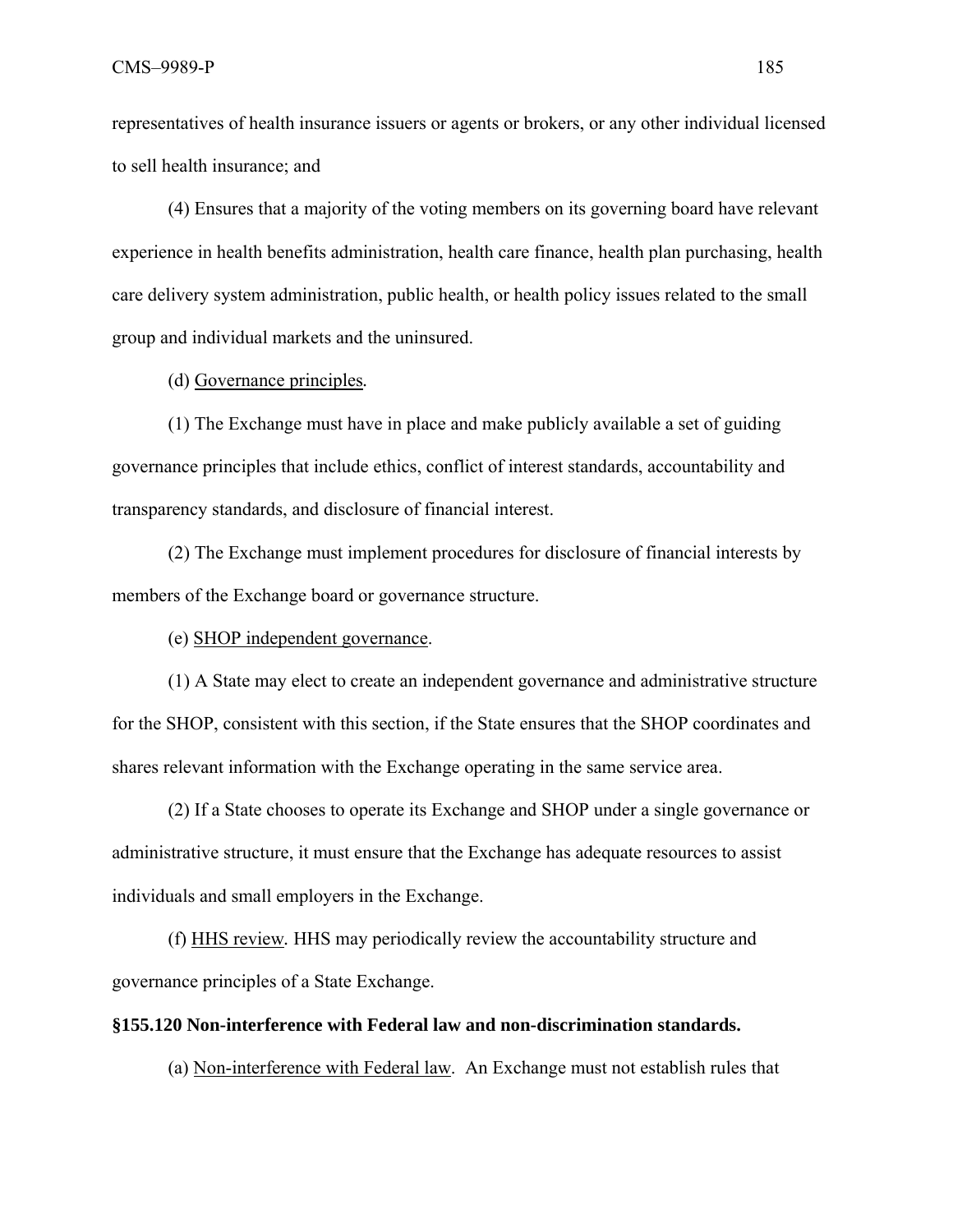conflict with or prevent the application of regulations promulgated by HHS under subtitle D of title I of the Affordable Care Act.

 (b) Non-interference with State law. Nothing in parts 155 or 156 of this subtitle shall be construed to preempt any State law that does not prevent the application of the provisions of title I of the Affordable Care Act.

 (c) Non-discrimination. In carrying out the requirements of this part, the State and the Exchange must:

(1) Comply with applicable non-discrimination statutes; and

(2) Not discriminate based on race, color, national origin, disability, age, sex, gender identity or sexual orientation.

#### **§155.130 Stakeholder consultation.**

The Exchange must regularly consult on an ongoing basis with the following stakeholders:

(a) Educated health care consumers who are enrollees in QHPs;

(b) Individuals and entities with experience in facilitating enrollment in health coverage;

(c) Advocates for enrolling hard to reach populations, which include individuals with a

mental health or substance abuse disorder;

(d) Small businesses and self-employed individuals;

(e) State Medicaid and CHIP agencies;

(f) Federally-recognized Tribes, as defined in the Federally Recognized Indian Tribe List

Act of 1994, 25 USC §479a, that are located within such Exchange's geographic area;

(g) Public health experts;

(h) Health care providers;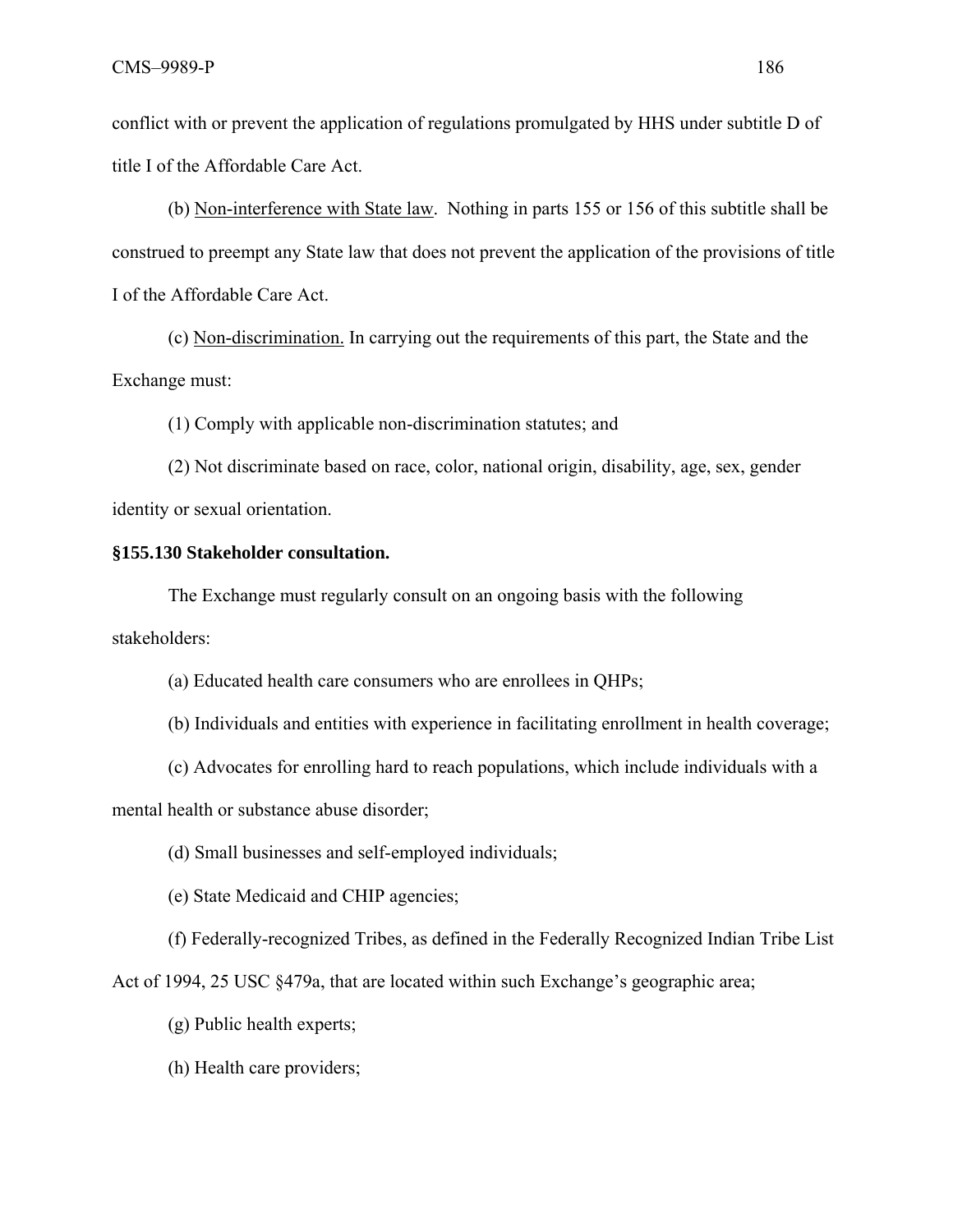(i) Large employers;

(j) Health insurance issuers; and

(k) Agents and brokers.

#### **§155.140 Establishment of a regional Exchange or subsidiary Exchange.**

(a) Regional Exchange. A State may participate in a regional Exchange if:

(1) The Exchange spans two or more States, regardless of whether the States are contiguous; and

(2) The regional Exchange submits a single Exchange Plan and is approved to operate consistent with  $§155.105(c)$ .

(b) Subsidiary Exchange. A State may establish one or more subsidiary Exchanges within the State if:

(1) Each such Exchange serves a geographically distinct area; and

(2) The area served by each subsidiary Exchange is at least as large as a rating area described in section 2701(a) of the PHS Act.

(c) Exchange standards. Each regional or subsidiary Exchange must:

(1) Otherwise meet the requirements of an Exchange consistent with this part; and

(2) Meet the following standards for SHOP:

 (i) Perform the functions of a SHOP for its area in accordance with subpart H of this part; and

 (ii) If a State elects to operate its individual market Exchange and SHOP under two governance or administrative structures as described in §155.110(e), the SHOP must encompass a geographic area that matches the geographic area of the regional or subsidiary Exchange.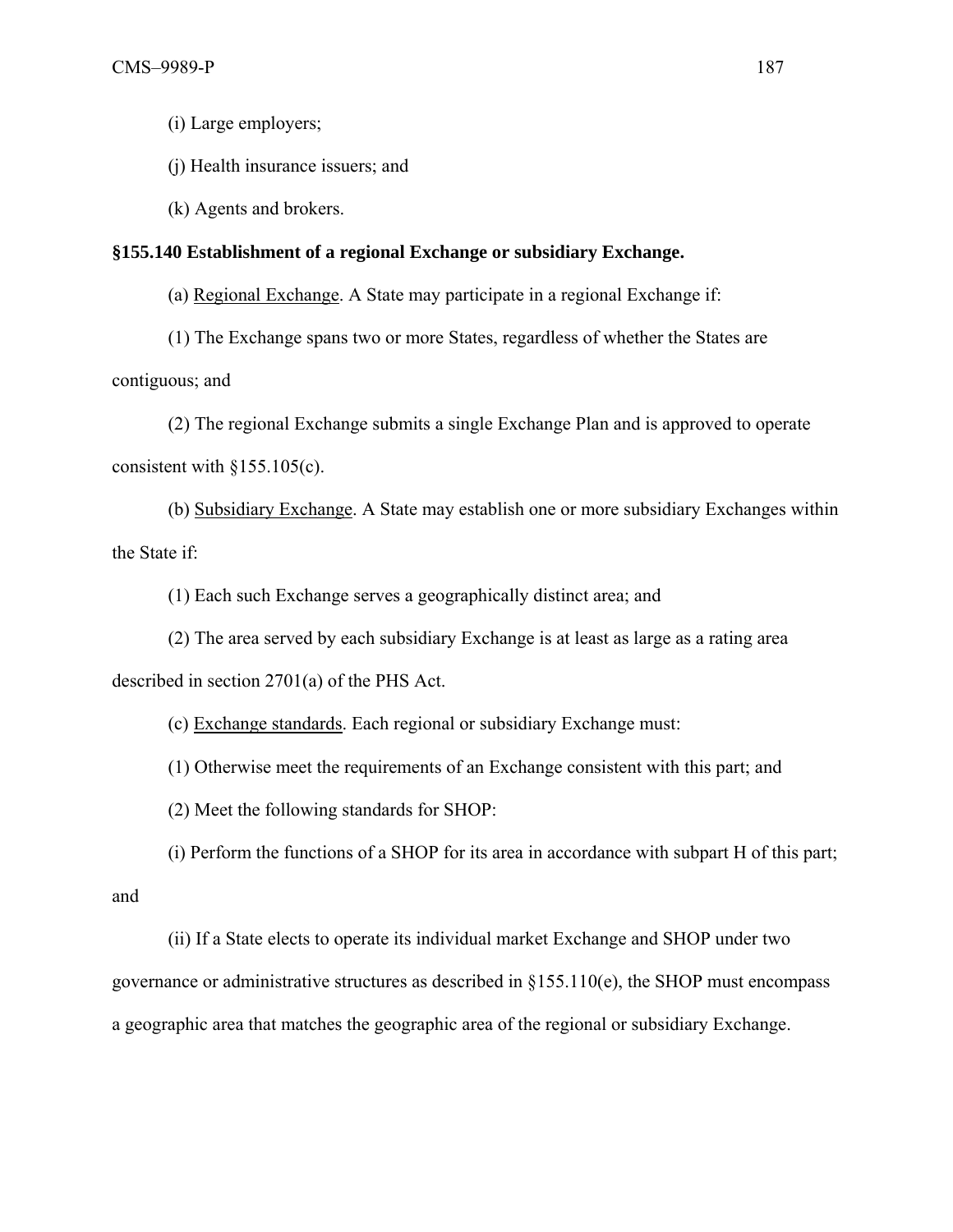#### **§155.150 Transition process for existing State health insurance exchanges.**

(a) Presumption*.* Unless an exchange is determined to be non-compliant through the process in paragraph (b) of this section, HHS will otherwise presume that an existing State Exchange meets the standards under this part if:

(1) The Exchange was in operation prior to January 1, 2010; and

(2) The State has insured a percentage of its population not less than the percentage of the population projected to be covered nationally after the implementation of the Affordable Care Act.

 (b) Process for determining non-compliance*.* Any State described in paragraph (a) must work with HHS to identify areas of non-compliance with the standards under this part.

#### **§155.160 Financial support for continued operations.**

(a) Definition. For purposes of this section, participating issuers has the meaning provided in §156.50.

(b) Funding for ongoing operations*.* A State must ensure that its Exchange has sufficient funding in order to support its ongoing operations beginning January 1, 2015, as follows:

 (1) The State may fund Exchange operations by charging assessments or user fees on participating issuers;

(2) States may otherwise generate funding for Exchange operations;

(3) No Federal funds will be provided for State Exchange operations after January 1, 2015; and

(4) The State Exchange must announce the user fees to participating issuers in advance of the plan year.

## **Subpart C** – **General Functions of an Exchange**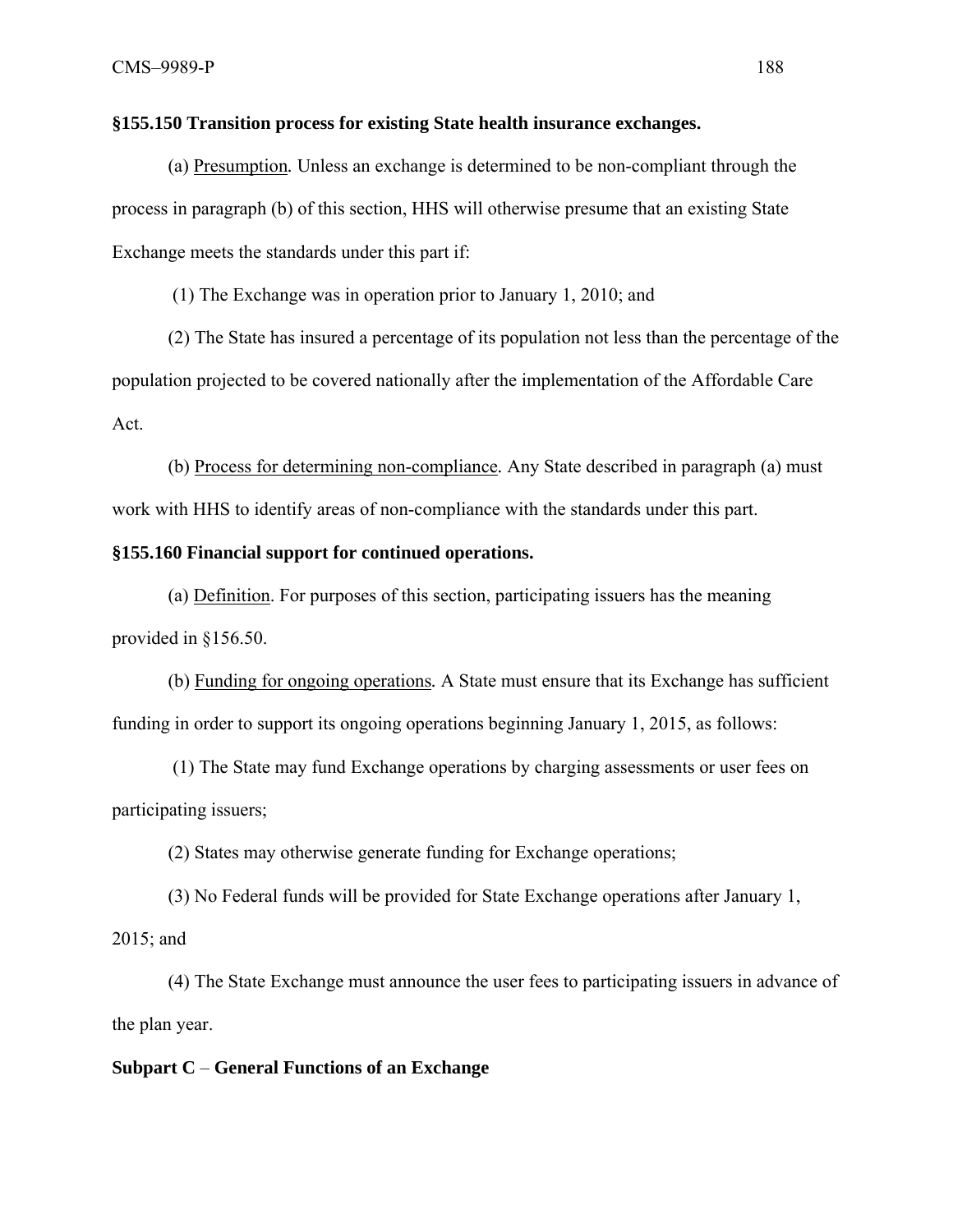## **§155.200 Functions of an Exchange.**

(a) General requirements. The Exchange must perform the minimum functions described in this subpart and in subparts E, H, and K of this part.

(b) Certificates of exemption*.* The Exchange must issue certificates of exemption consistent with section 1311(d)(4)(H) and 1411 of the Affordable Care Act.

(c) Eligibility determinations. The Exchange must perform eligibility determinations.

(d) Appeals of individual eligibility determinations*.* The Exchange must establish an appeals process for eligibility determinations.

(e) Oversight and financial integrity. The Exchange must perform required functions related to oversight and financial integrity requirements in accordance with section 1313 of the Affordable Care Act.

(f) Quality Activities. The Exchange must evaluate quality improvement strategies and oversee implementation of enrollee satisfaction surveys, assessment and ratings of health care quality and outcomes, information disclosures, and data reporting pursuant to sections 1311(c)(1), 1311(c)(3), and 1311(c)(4) of the Affordable Care Act.

## **§155.205 Required consumer assistance tools and programs of an Exchange.**

(a) Call center. The Exchange must provide for operation of a toll-free call center that addresses the needs of consumers requesting assistance.

(b) Internet website*.* The Exchange must maintain an up-to-date Internet website that:

(1) Provides standardized comparative information on each available QHP, including at a minimum:

(i) Premium and cost-sharing information;

(ii) The summary of benefits and coverage established under section 2715 of the PHS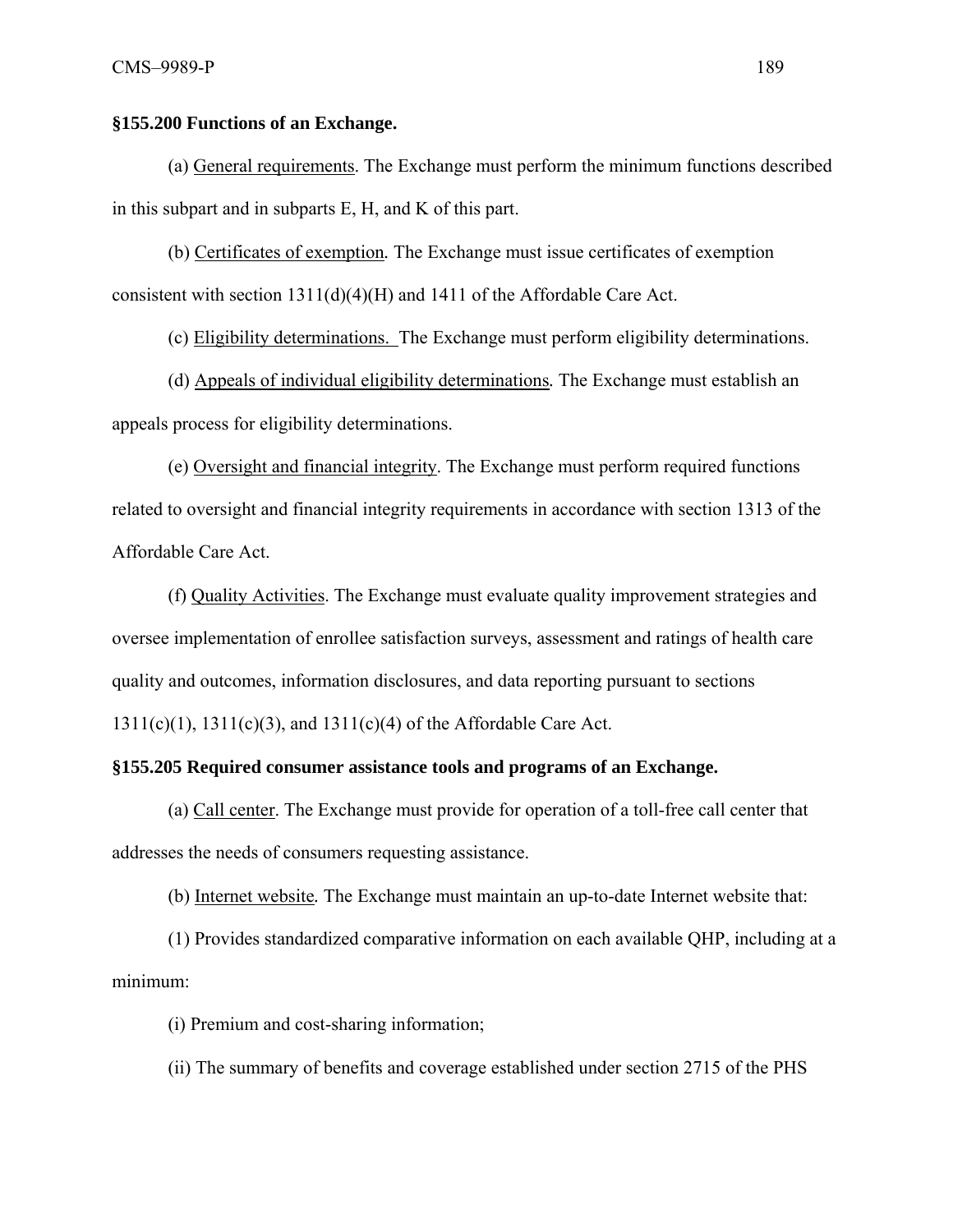Act;

(iii) Identification of whether the QHP is a bronze, silver, gold, or platinum level plan as defined by section 1302(d) of the Affordable Care Act, or a catastrophic plan as defined by section 1302(e) of the Affordable Care Act;

(iv) The results of enrollee satisfaction survey, described in section  $1311(c)(4)$  of the Affordable Care Act;

(v) Quality ratings assigned pursuant to section  $1311(c)(3)$  of the Affordable Care Act;

(vi) Medical loss ratio information as reported to HHS in accordance with 45 CFR 158;

(vii) Transparency of coverage measures reported to the Exchange during certification in §155.1040; and

(viii) The provider directory made available to the Exchange pursuant to §156.230.

(2) Is accessible to people with disabilities in accordance with the Americans with Disabilities Act and section 504 of the Rehabilitation Act and provides meaningful access for persons with limited English proficiency.

(3) Publishes the following financial information:

(i) The average costs of licensing required by the Exchange;

(ii) Any regulatory fees required by the Exchange;

(iii) Any payments required by the Exchange in addition to fees under (i) and (ii) of this paragraph;

(iv) Administrative costs of such Exchange; and

(v) Monies lost to waste, fraud, and abuse.

(4) Provides applicants with information about Navigators as described in §155.210 and other consumer assistance services, including the toll-free telephone number of the Exchange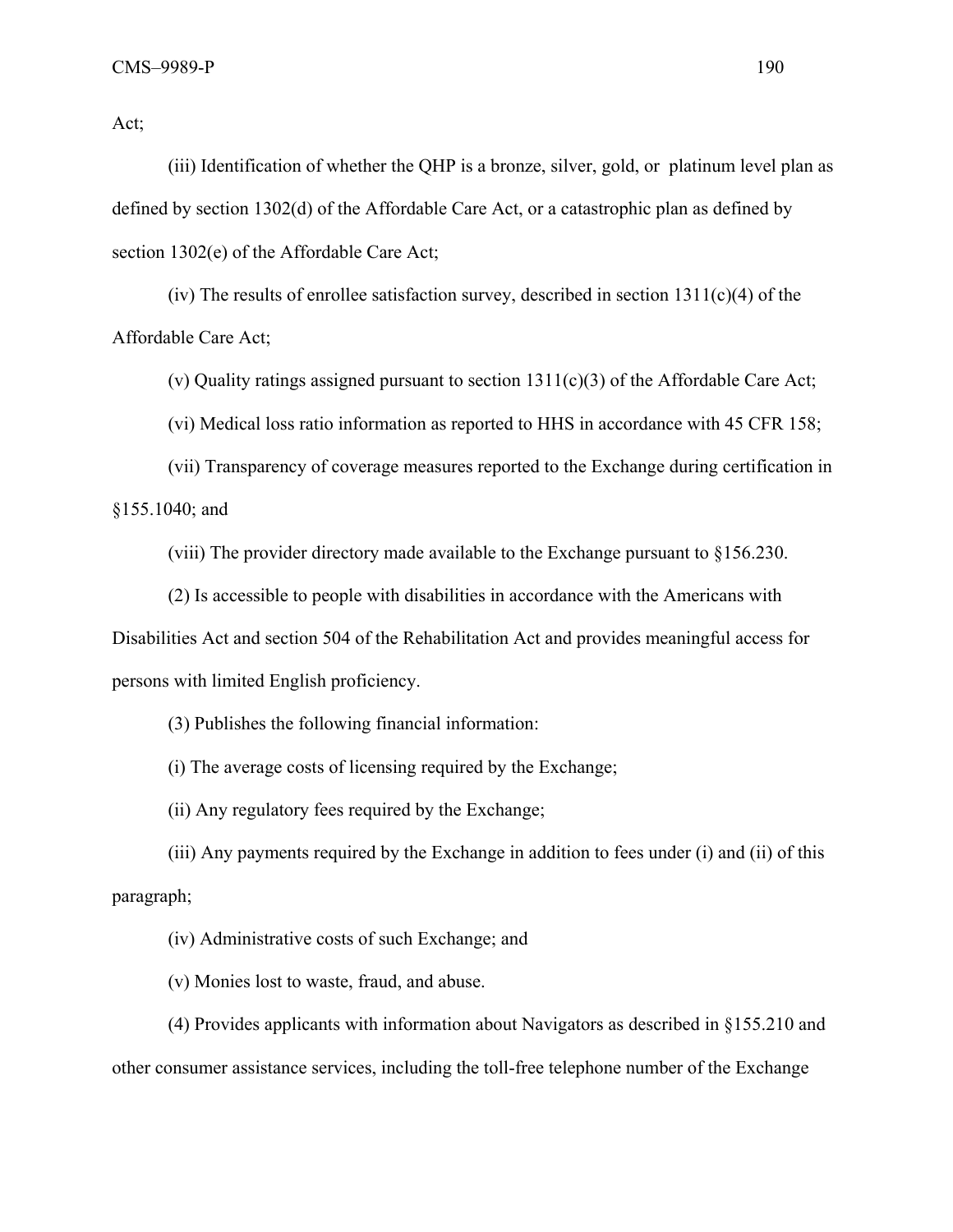call center required in paragraph (a) of this section.

(5) Allows for an eligibility determination to be made pursuant to  $\S 155.200(c)$  of this subpart.

(6) Allows for enrollment in coverage in accordance with subpart E of this part.

 (c) Exchange calculator. The Exchange must establish and make available by electronic means a calculator to facilitate the comparison of available QHPs after the application of any advance payments of the premium tax credit and any cost-sharing reductions.

(d) Consumer assistance. The Exchange must have a consumer assistance function, including the Navigator program described in §155.210, and must refer consumers to consumer assistance programs in the State when available and appropriate.

(e) Outreach and education. The Exchange must conduct outreach and education activities to educate consumers about the Exchange and to encourage participation.

## **§155.210 Navigator program standards.**

(a) General Requirements. The Exchange must establish a Navigator program consistent with this section through which it awards grants to eligible public or private entities described in paragraph (b) of this section.

(b) Entities eligible to be a Navigator*.* 

(1) To receive a Navigator grant, an entity must –

(i) Be capable of carrying out at least those duties described in paragraph (d) of this section;

(ii) Demonstrate to the Exchange that the entity has existing relationships, or could readily establish relationships, with employers and employees, consumers (including uninsured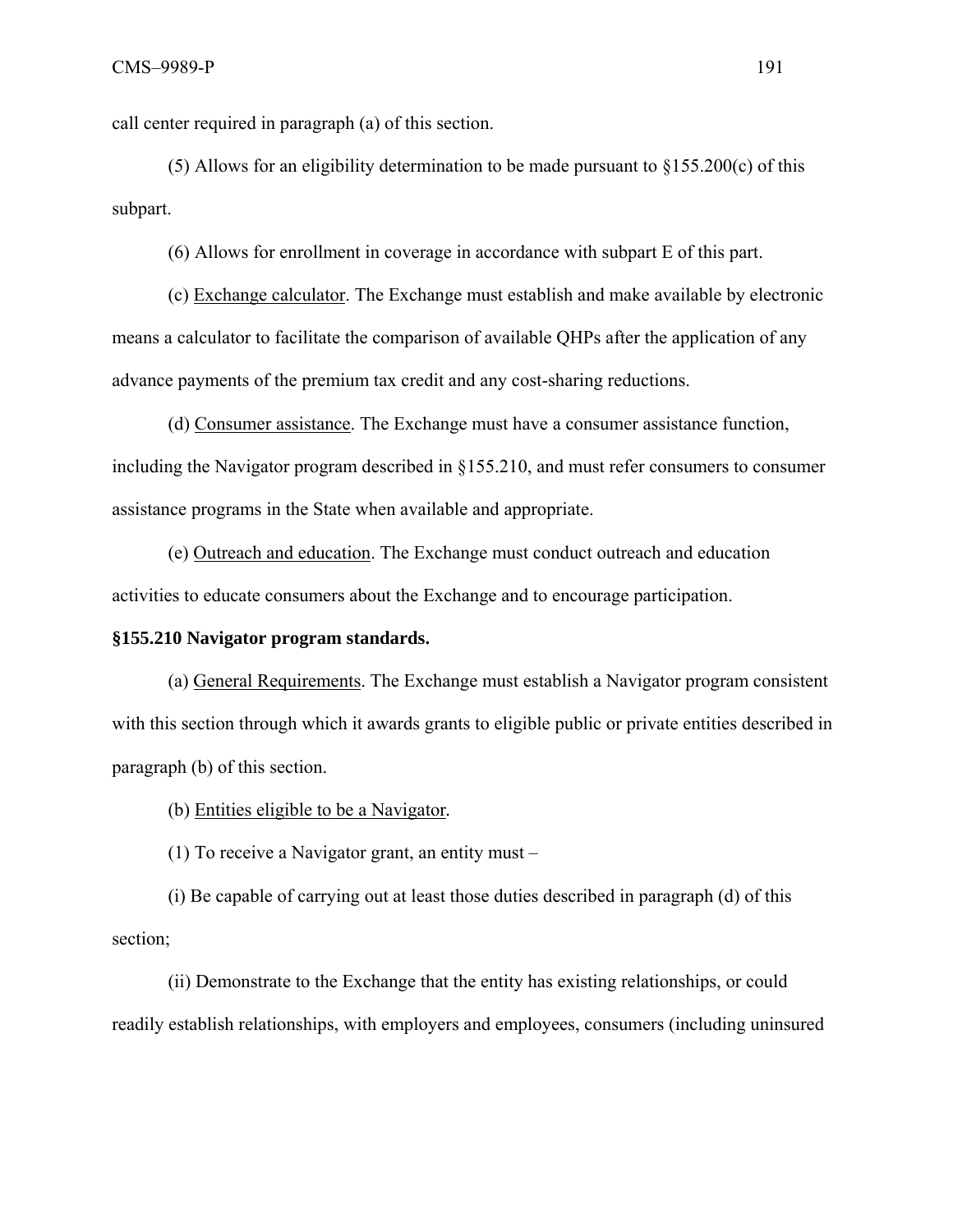and underinsured consumers), or self-employed individuals likely to be eligible for enrollment in a QHP;

(iii) Meet any licensing, certification or other standards prescribed by the State or

Exchange, if applicable; and

(iv) Not have a conflict of interest during the term as Navigator.

(2) The Exchange must include entities from at least two of the following categories for receipt of a Navigator grant:

(i) Community and consumer-focused nonprofit groups;

(ii) Trade, industry, and professional associations;

(iii) Commercial fishing industry organizations, ranching and farming organizations;

(iv) Chambers of commerce;

(v) Unions;

(vi) Resource partners of the Small Business Administration;

(vii) Licensed agents and brokers; and

(viii) Other public or private entities that meet the requirements of this section. Other entities may include but are not limited to Indian tribes, tribal organizations, urban Indian organizations, and State or local human service agencies.

(c) Prohibition on Navigator conduct. The Exchange must ensure that a Navigator must not –

(1) Be a health insurance issuer; or

(2) Receive any consideration directly or indirectly from any health insurance issuer in connection with the enrollment of any qualified individuals or qualified employees in a QHP.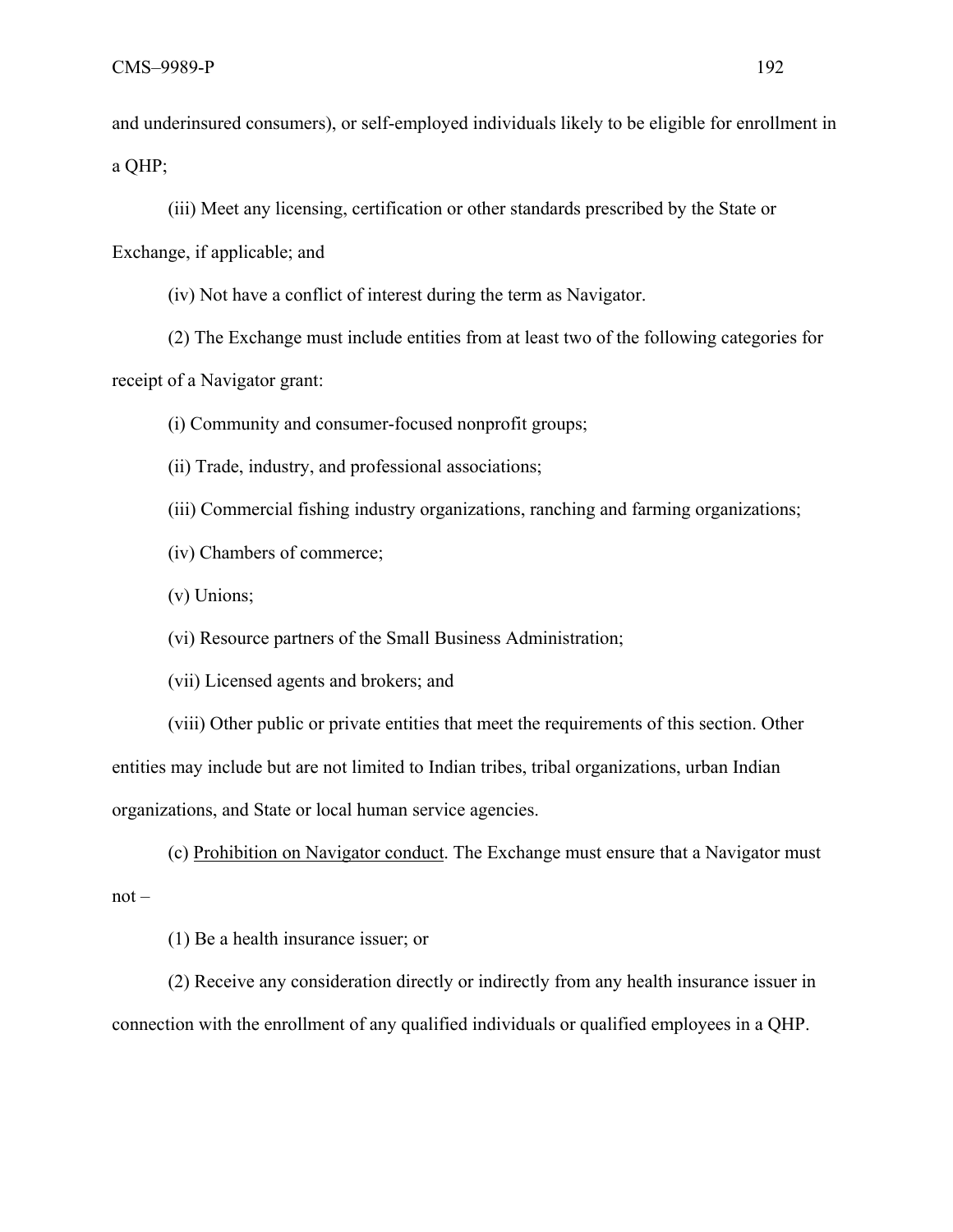(d) Duties of a Navigator*.* An entity that serves as a Navigator must carry out at least the following duties:

(1) Maintain expertise in eligibility, enrollment, and program specifications and conduct public education activities to raise awareness about the Exchange;

(2) Provide information and services in a fair, accurate and impartial manner. Such information must acknowledge other health programs;

(3) Facilitate enrollment in QHPs;

(4) Provide referrals to any applicable office of health insurance consumer assistance or health insurance ombudsman established under section 2793 of the PHS Act, or any other appropriate State agency or agencies, for any enrollee with a grievance, complaint, or question regarding their health plan, coverage, or a determination under such plan or coverage; and

(5) Provide information in a manner that is culturally and linguistically appropriate to the needs of the population being served by the Exchange, including individuals with limited English proficiency, and ensure accessibility and usability of Navigator tools and functions for individuals with disabilities in accordance with the Americans with Disabilities Act and section 504 of the Rehabilitation Act.

(e) Funding for Navigator grants*.* Funding for Navigator grants may not be from Federal funds received by the State to establish the Exchange.

**§155.220 Ability of States to permit agents and brokers to assist qualified individuals, qualified employers, or qualified employees enrolling in QHPs.** 

(a) General rule*.* A State may choose to permit agents and brokers to –

(1) Enroll qualified individuals, qualified employers or qualified employees in any QHPs in the individual or small group market as soon as the QHP is offered through an Exchange in the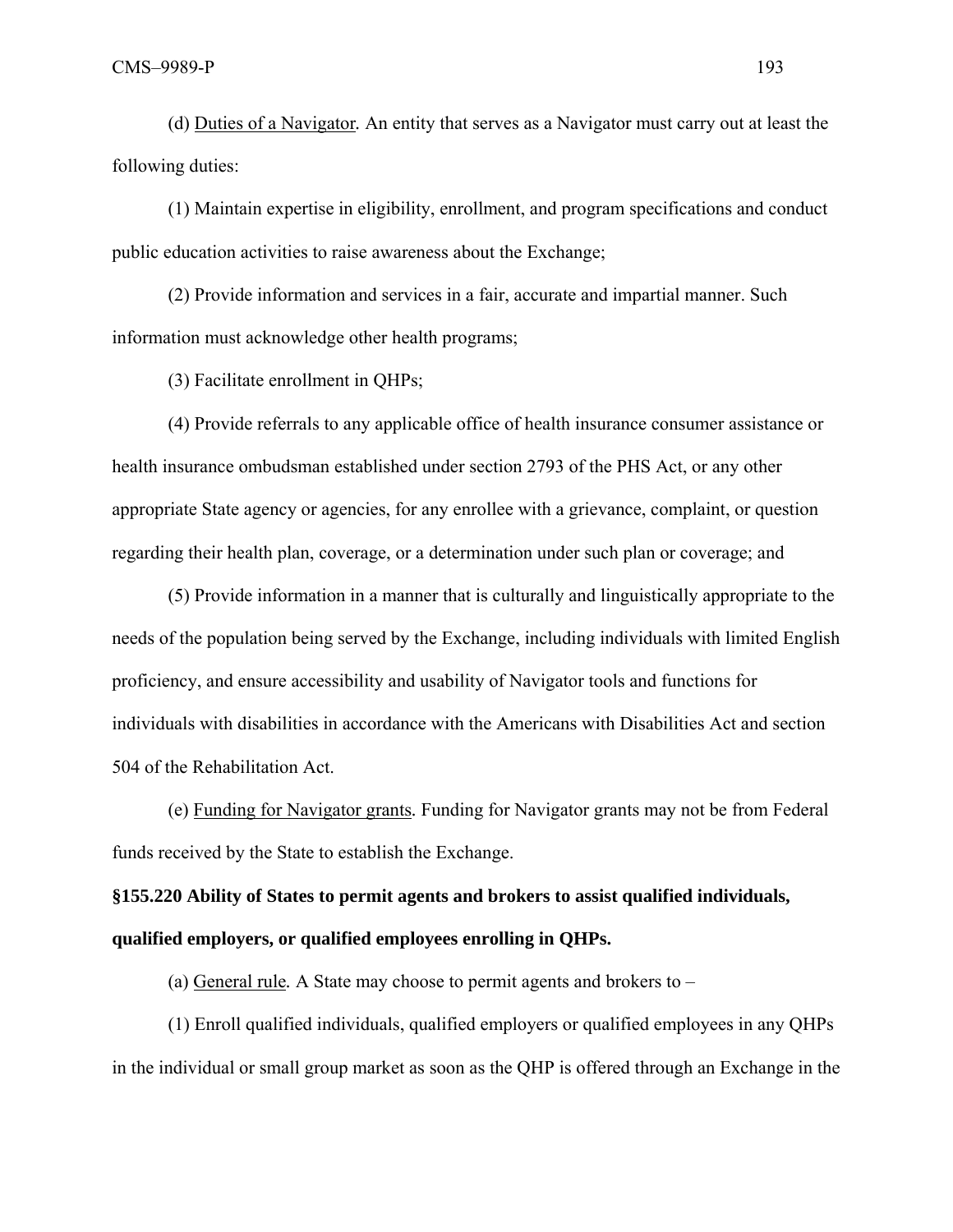State; and

(2) Assist individuals in applying for advance payments of the premium tax credit and cost-sharing reductions for QHPs.

(b) Website disclosure*.* The Exchange may elect to provide information regarding licensed agents and brokers on its website for the convenience of consumers seeking insurance through that Exchange.

## **§155.230 General standards for Exchange notices.**

(a) General requirement*.* Any notice required to be sent by an Exchange to applicants, qualified individuals, qualified employees, qualified employers, and enrollees must be in writing and include:

(1) Contact information for available customer service resources;

(2) An explanation of appeal rights, if applicable; and

(3) A citation to or identification of the specific regulation supporting the action.

(b) Accessibility and readability requirements. All applications, forms, and notices must be written in plain language and provided in a manner that:

(1) Provides meaningful access to limited English proficient individuals; and

(2) Ensures effective communication for people with disabilities.

 (c) Re-evaluation of appropriateness and usability*.* The Exchange must re-evaluate the appropriateness and usability of applications, forms, and notices on an annual basis and in consultation with HHS in instances when changes are made.

## **§155.240 Payment of premiums.**

(a) Payment by individuals*.* The Exchange must allow a qualified individual to pay any applicable premium owed by such individual directly to the QHP issuer.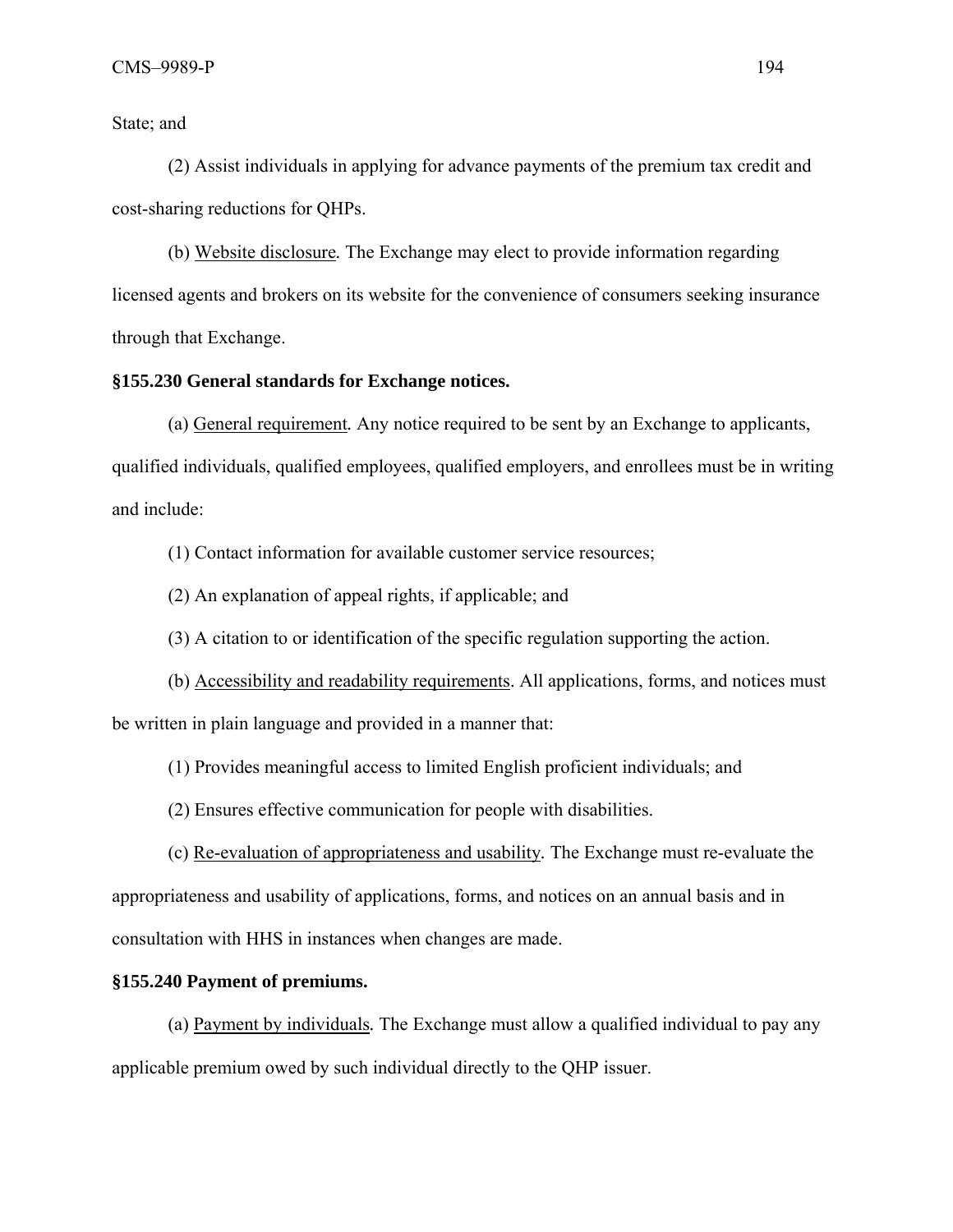(b) Payment by tribes, tribal organizations, and urban Indian organizations. The Exchange may permit Indian tribes, tribal organizations and urban Indian organizations to pay QHP premiums on behalf of qualified individuals, subject to terms and conditions determined by the Exchange.

 (c) Payment by qualified employers. The Exchange must accept payment of an aggregate premium by a qualified employer pursuant to §155.705(b)(4).

 (d) Payment facilitation. The Exchange may establish a process to facilitate through electronic means the collection and payment of premiums.

(e) Required standards. In conducting an electronic transaction with a QHP that involves the payment of premiums or an electronic funds transfer, the Exchange must use the standards and operating rules referenced in §155.260 and §155.270.

#### **§155.260 Privacy and security of information.**

(a) Definitions*.* For purposes of this section, the following term has the following meaning:

Personally identifiable information means information that there is a reasonable basis to believe, alone or when combined with other personal or identifying information which is linked or linkable to a specific individual, can be used to distinguish or trace an individual's identity. Specifically, the term applies to information collected, received or used by the Exchange as part of its operations.

(b) Use and disclosure.

(1) The Exchange must not collect, use, or disclose personally identifiable information unless:

(i) The collection, use, or disclosure is specifically required or permitted by this section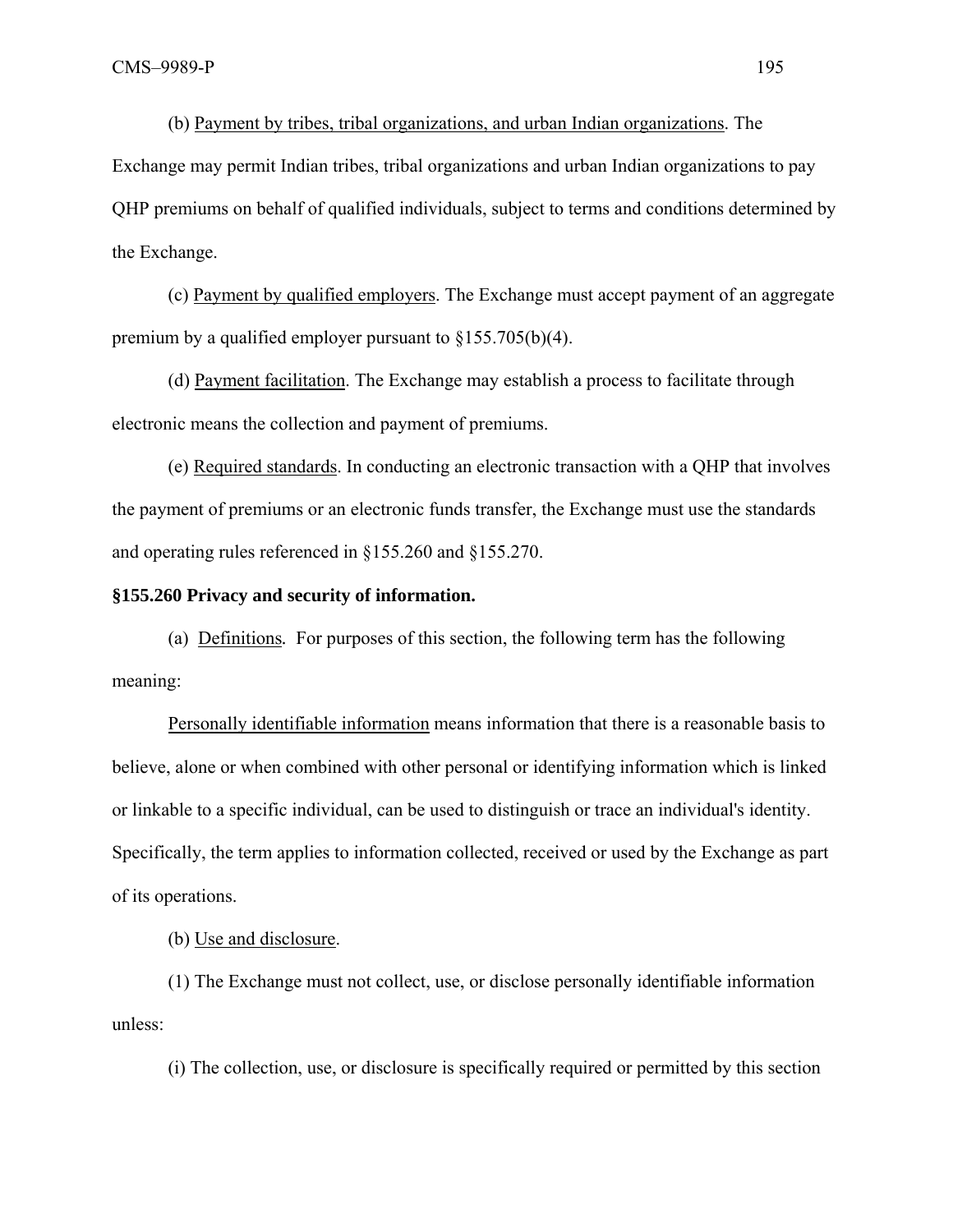or by other applicable law; or

(ii) The collection, use, or disclosure is made pursuant to subpart E of this part, while the Exchange is fulfilling its responsibilities in accordance with §155.200(c) of this subpart, or pursuant to section 1942(b) of the Act as described in paragraph (c) of this section.

 (2) Exchanges must establish and follow security standards for collection, use, disclosure and disposal of personally identifiable information that provide administrative, physical, and technical safeguards for the information that are consistent with the security standards required for covered entities by 45 CFR 164.306, 164.308, 164.310, 164.312 and 164.314.

(3) Exchanges must establish and follow privacy standards consistent with applicable law and that establish acceptable parameters for proper collection, use, disclosure and disposal of personally identifiable information.

(4) Policies and procedures regarding the use, disclosure and disposal of personally identifiable information must, at minimum:

(i) Be in writing, and available to the Secretary of HHS upon request;

(ii) Identify applicable law governing use, disclosure and disposal of personally identifiable information; and

(5) In any contract or agreement with a contractor, require that personally identifiable information provided to, created by, received by, used by, or subsequently disposed of by a contractor of the Exchange or any of its subcontractors, pursuant to an agreement with the Exchange or on behalf of the Exchange, be protected by privacy and security standards that are the same as or more stringent than those described in this section.

 (c) Other applicable law. Data matching and sharing arrangements made between the Exchange and agencies administering Medicaid, CHIP or the BHP for the exchange of eligibility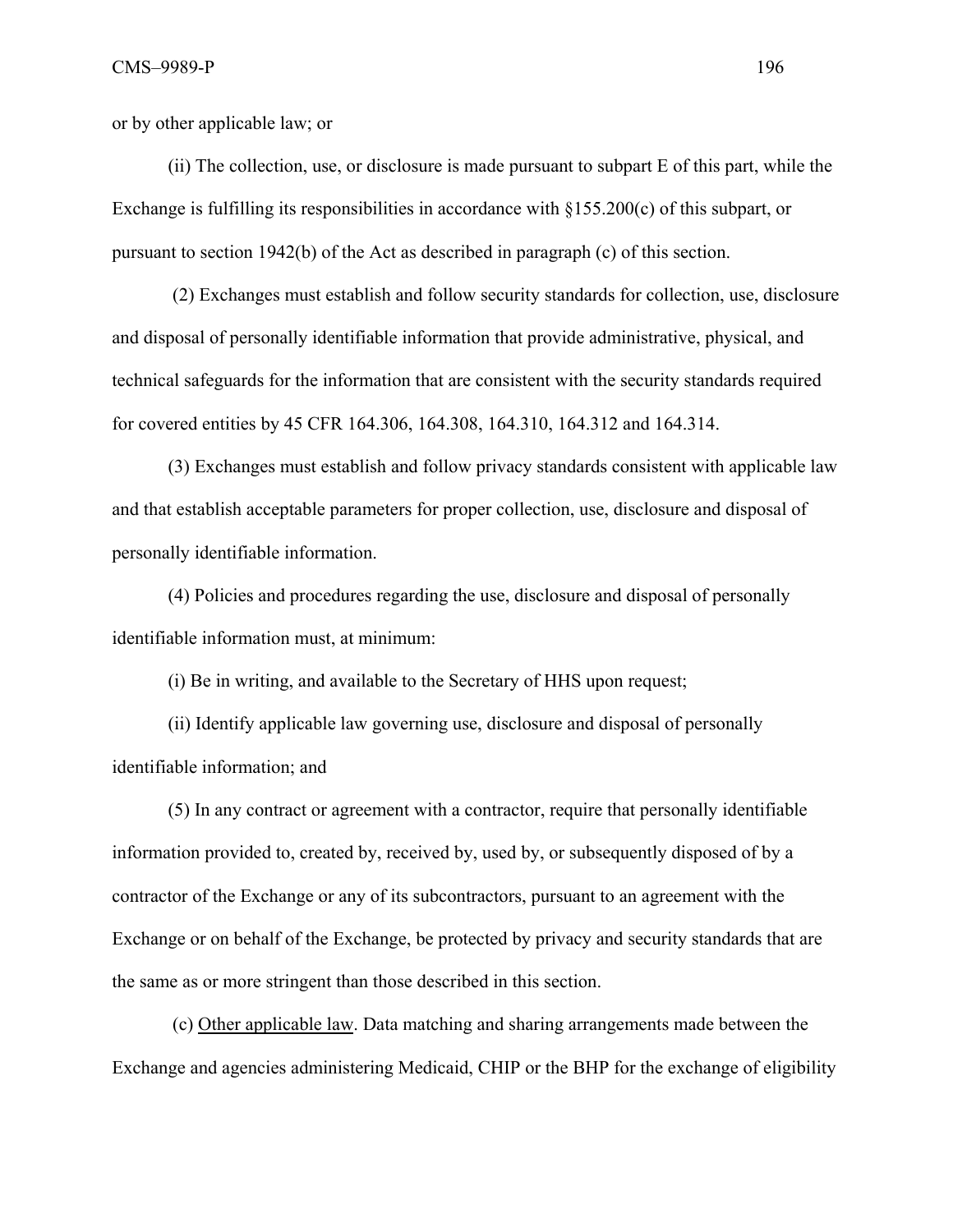information must be consistent with other applicable laws, including section 1942 of the Act.

(d) Compliance with the Code. Tax returns and return information must be kept confidential and disclosed only in accordance with section 6103(l)(21) of the Code.

(e) Improper use and disclosure of information. Any person who knowingly and willfully uses or discloses information in violation of section 1411(g) of the Affordable Care Act will be subject to a civil penalty of not more than \$25,000 per person or entity, per disclosure, in addition to other penalties that may be prescribed by law.

#### **§155.270 Use of standards and protocols for electronic transactions.**

(a) HIPAA administrative simplification. To the extent that the Exchange performs electronic transactions with a covered entity, the Exchange must use standards, implementation specifications and code sets adopted by the Secretary in 45 CFR parts 160 and 162.

(b) HIT enrollment standards and protocols. The Exchange must incorporate interoperable and secure standards and protocols developed by the Secretary pursuant to section 3021 of the PHS Act. Such standards and protocols must be incorporated within Exchange information technology systems.

**Subpart E – Exchange Functions in the Individual Market: Enrollment in Qualified Health Plans.** 

#### **§155.400 Enrollment of qualified individuals into QHPs.**

(a) General requirements. The Exchange must accept a QHP selection from an applicant who is determined eligible for enrollment in a QHP in accordance with the standards established in accordance with  $\S 155.200(c)$  of this subpart, and must –

(1) Notify the issuer of the applicant's selected QHP; and

(2) Transmit information necessary to enable the QHP issuer to enroll the applicant.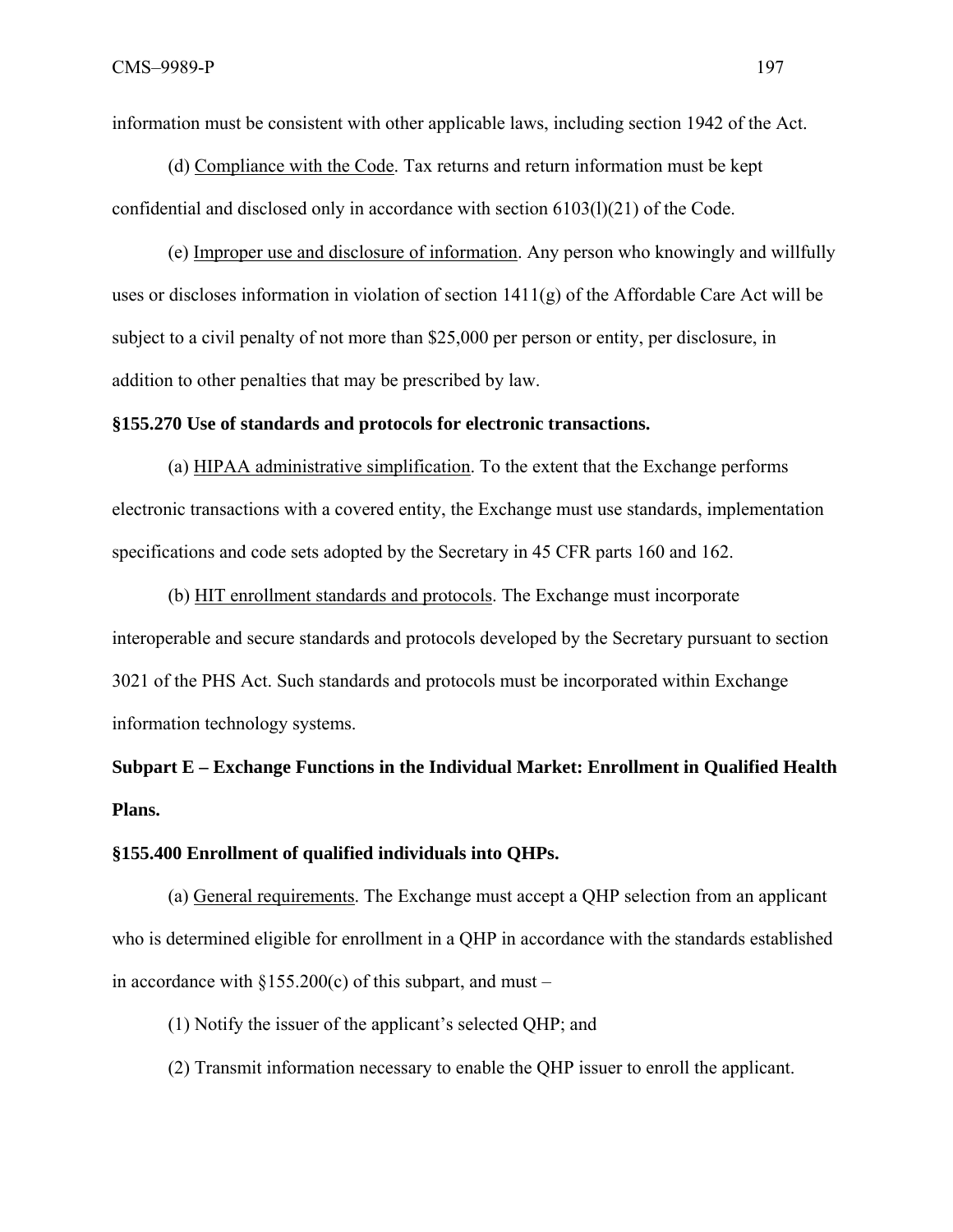(b) Timing of data exchange. The Exchange must:

(1) Send eligibility and enrollment information to QHP issuers on a timely basis; and

(2) Establish a process by which a QHP issuer verifies and acknowledges the receipt of such information.

(c) Records. The Exchange must maintain records of all enrollments in QHPs through the Exchange and submit enrollment information to HHS on a monthly basis.

 (d) Reconcile files. The Exchange must reconcile enrollment information with QHP issuers no less than on a monthly basis.

#### **§155.405 Single streamlined application.**

(a) The application*.* The Exchange must use a single streamlined application to determine eligibility and to collect information necessary for enrollment for –

(1) QHPs;

(2) Advance payments of the premium tax credit;

(3) Cost-sharing reductions; and

(4) Medicaid, CHIP, or the BHP, where applicable.

(b) Alternative application*.* If the Exchange seeks to use an alternative application, such application, as approved by HHS, must request the minimum information necessary for the purposes identified in paragraph (a) of this section.

(c) Filing the single streamlined application*.* The Exchange must-

(1) Accept the single streamlined application from

(i) An applicant;

(ii) An authorized representative; or,

(iii) Someone acting responsibly for the applicant.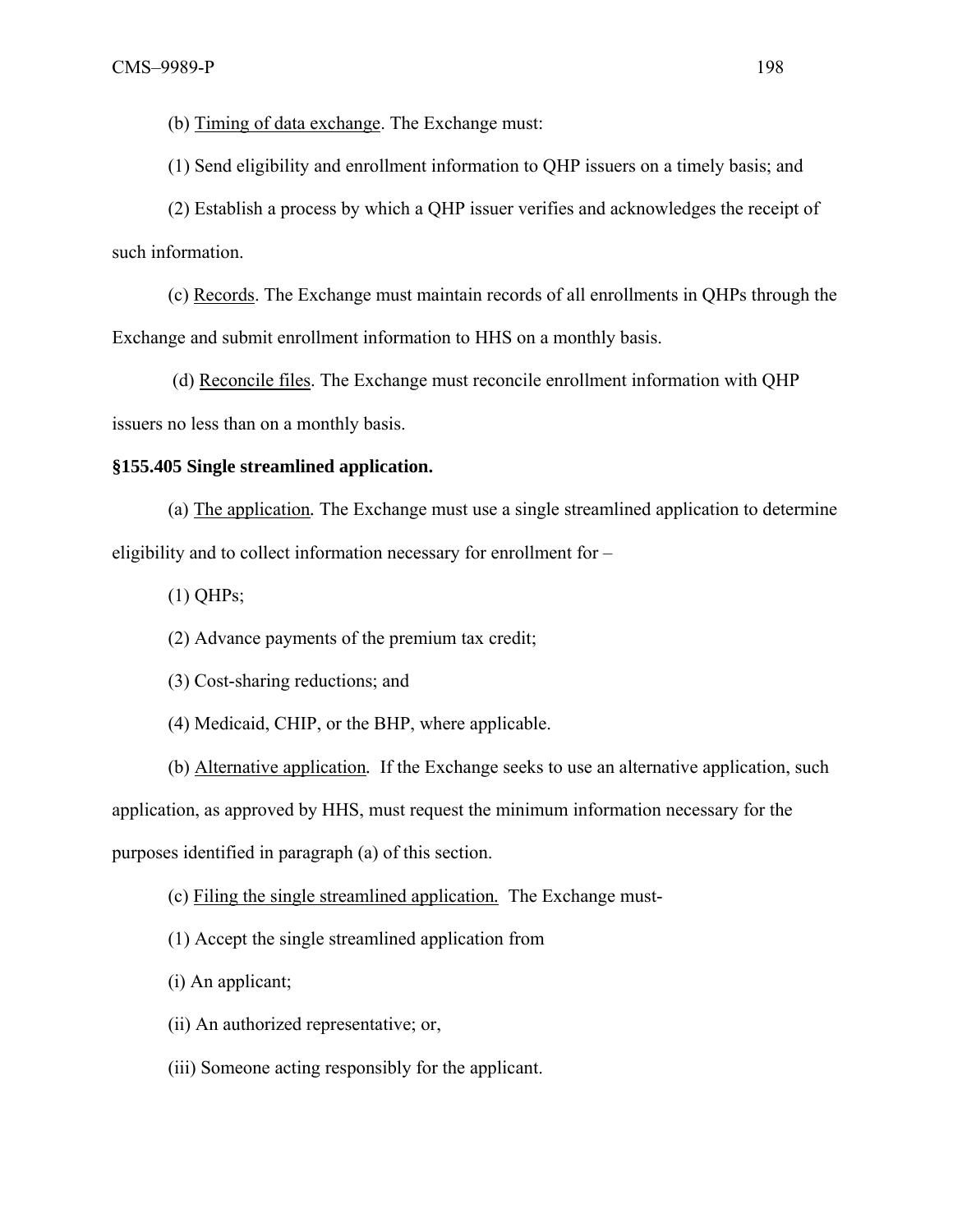- (2) Provide the tools to allow for an applicant to file an application –
- (i) Via an Internet portal;
- (ii) By telephone through a call center;
- (iii) By mail; and
- (iv) In person.
- (d) [Reserved]
- (e) [Reserved]

## **§155.410 Initial and annual open enrollment periods.**

(a) General requirements.

(1) The Exchange must provide an initial open enrollment period and annual open enrollment periods consistent with this section, during which qualified individuals may enroll in a QHP or enrollees may change QHPs.

(2) The Exchange may only permit a qualified individual to enroll in a QHP or an enrollee to change QHPs during the initial open enrollment period specified in paragraph (b) of this section, the annual open enrollment period specified in paragraph (e) of this section, or a special enrollment period described in §155.420 of this subpart for which the qualified individual or enrollee has been determined eligible.

(b) Initial open enrollment period. The initial open enrollment period begins October 1, 2013 and extends through February 28, 2014.

(c) Effective coverage dates for initial open enrollment period. For QHP selections received by the Exchange from a qualified individual –

(1) On or before December 22, 2013, the Exchange must ensure a coverage effective date of January 1, 2014; and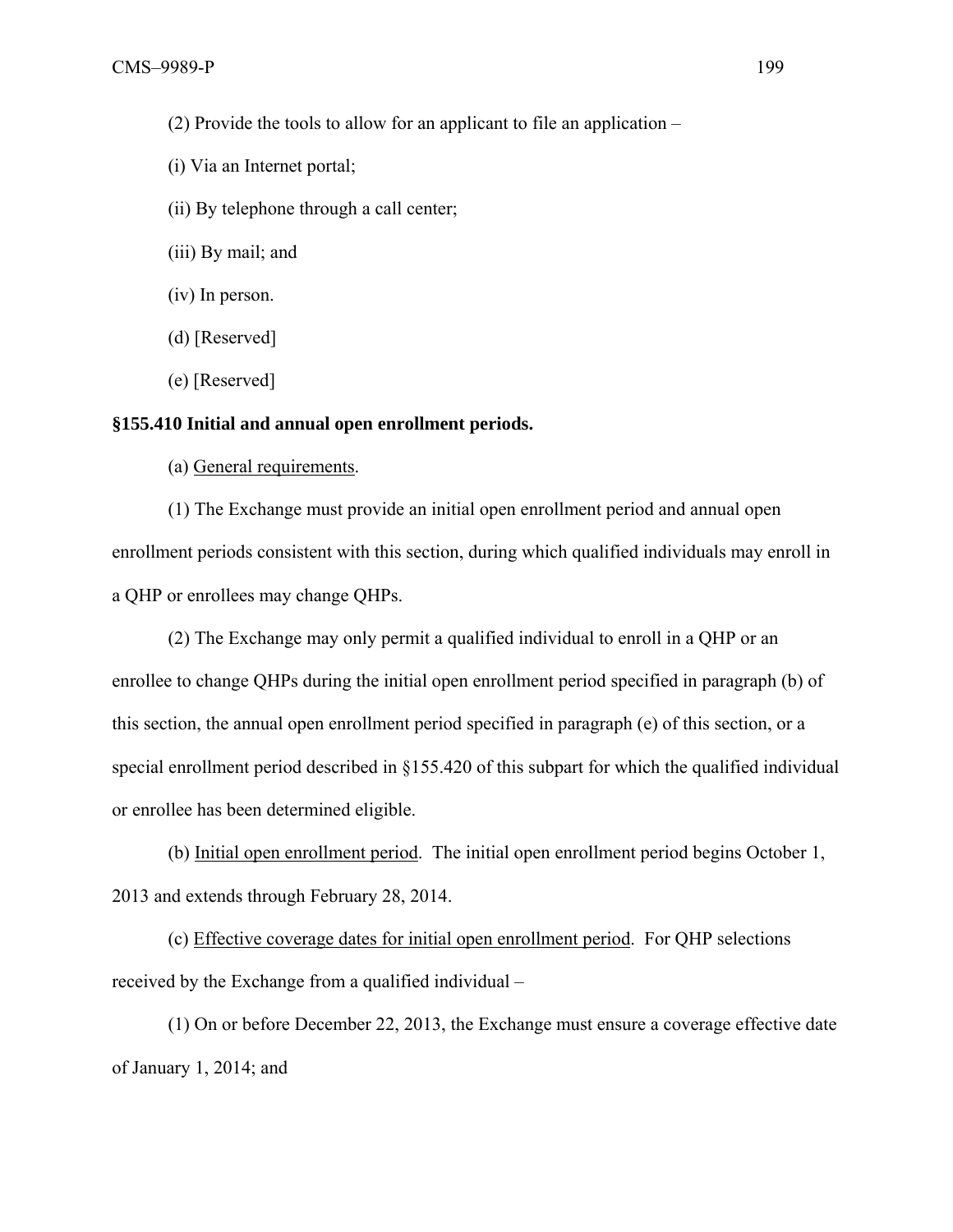(2) Between the first and twenty-second day of any subsequent month during the initial open enrollment period, the Exchange must ensure a coverage effective date of the first day of the following month; and

(3) Between the twenty-third and last day of the month for any month between December 2013 and February 28, 2014, the Exchange must ensure a coverage effective date of either the first day of the following month or the first day of the second following month.

(d) Notice of annual open enrollment period. Starting in 2014, the Exchange must provide advance written notification to each enrollee about annual open enrollment.

 (e) Annual open enrollment period. For benefit years beginning on or after January 1, 2015, the annual open enrollment period begins October 15 and extends through December 7 of the preceding calendar year.

(f) Effective date for coverage after the annual open enrollment period. The Exchange must ensure coverage is effective as of the first day of the following benefit year for a qualified individual who has made a QHP selection during the annual open enrollment period.

(g) [Reserved]

## **§155.420 Special enrollment periods.**

(a) General requirements*.* The Exchange must provide special enrollment periods consistent with this section, during which qualified individuals and enrollees may enroll in QHPs or change enrollment from one QHP to another.

(b) Effective dates*.* Once a qualified individual is determined eligible for a special enrollment period, the Exchange must ensure that the qualified individual's effective date of coverage is: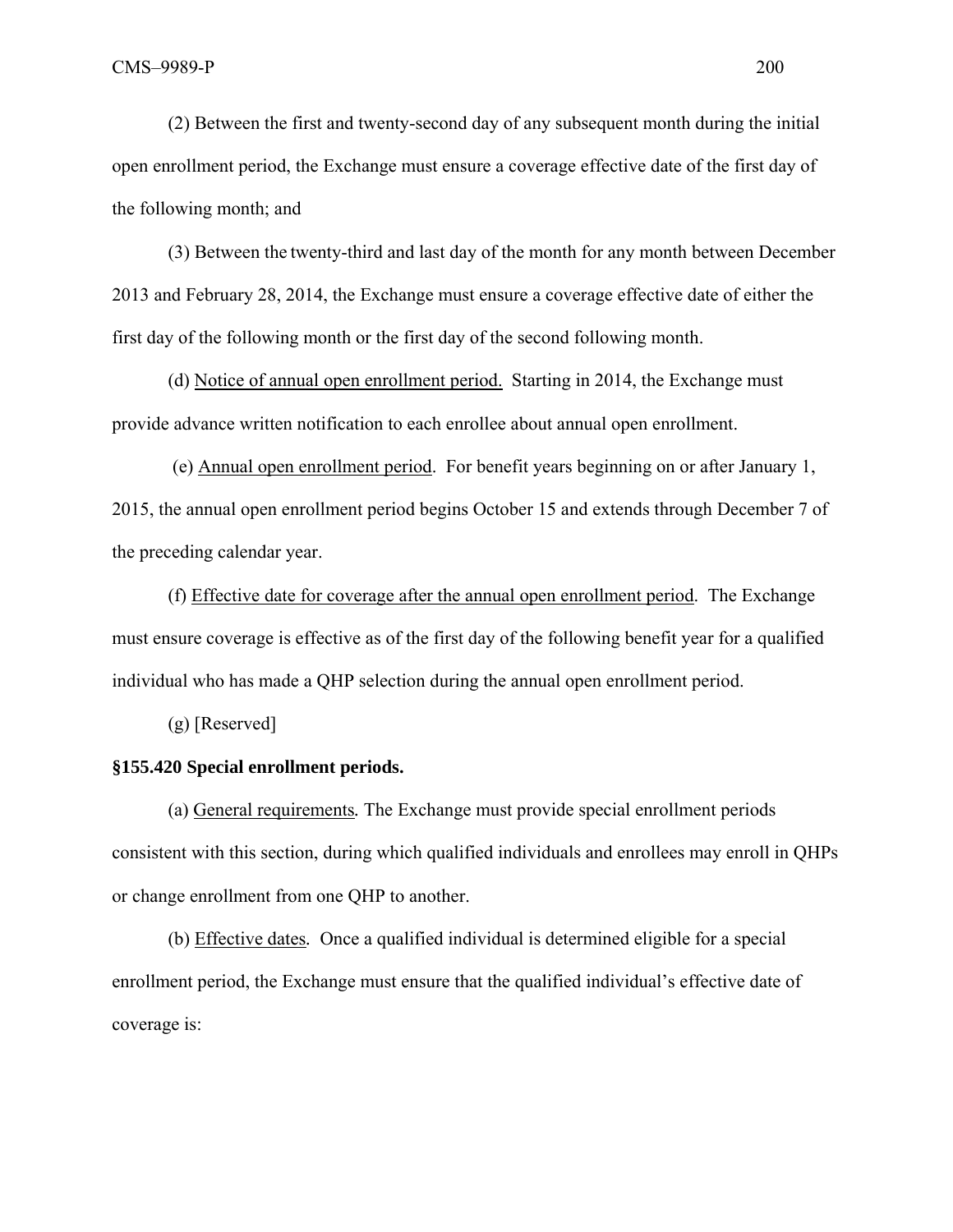(1) On the first day of the following month for all QHP selections made by the  $22<sup>nd</sup>$  of the previous month,

(2) On either the first day of the following month or the first day of the second following month for all QHP selections made between the 23<sup>rd</sup> and last day of a given month, or

(3) In the case of birth, adoption or placement for adoption effective on the date of birth, adoption, or placement for adoption.

(c) Length of special enrollment periods*.* Unless specifically stated otherwise herein, a qualified individual or enrollee has 60 days from the date of a triggering event to select a qualified health plan.

(d) Special enrollment periods*.* The Exchange must allow qualified individuals and enrollees to enroll in or change from one QHP to another as a result of the following triggering events:

(1) A qualified individual or dependent loses minimum essential coverage;

(2) A qualified individual gains a dependent or becomes a dependent through marriage, birth, adoption or placement for adoption;

(3) An individual, who was not previously a citizen, national, or lawfully present individual gains such status;

(4) A qualified individual's enrollment or non-enrollment in a QHP is unintentional, inadvertent, or erroneous and is the result of the error, misrepresentation, or inaction of an officer, employee, or agent of the Exchange or HHS, or its instrumentalities as evaluated and determined by the Exchange. In such cases, the Exchange may take such action as may be necessary to correct or eliminate the effects of such error, misrepresentation, or inaction;

(5) An enrollee adequately demonstrates to the Exchange that the QHP in which he or she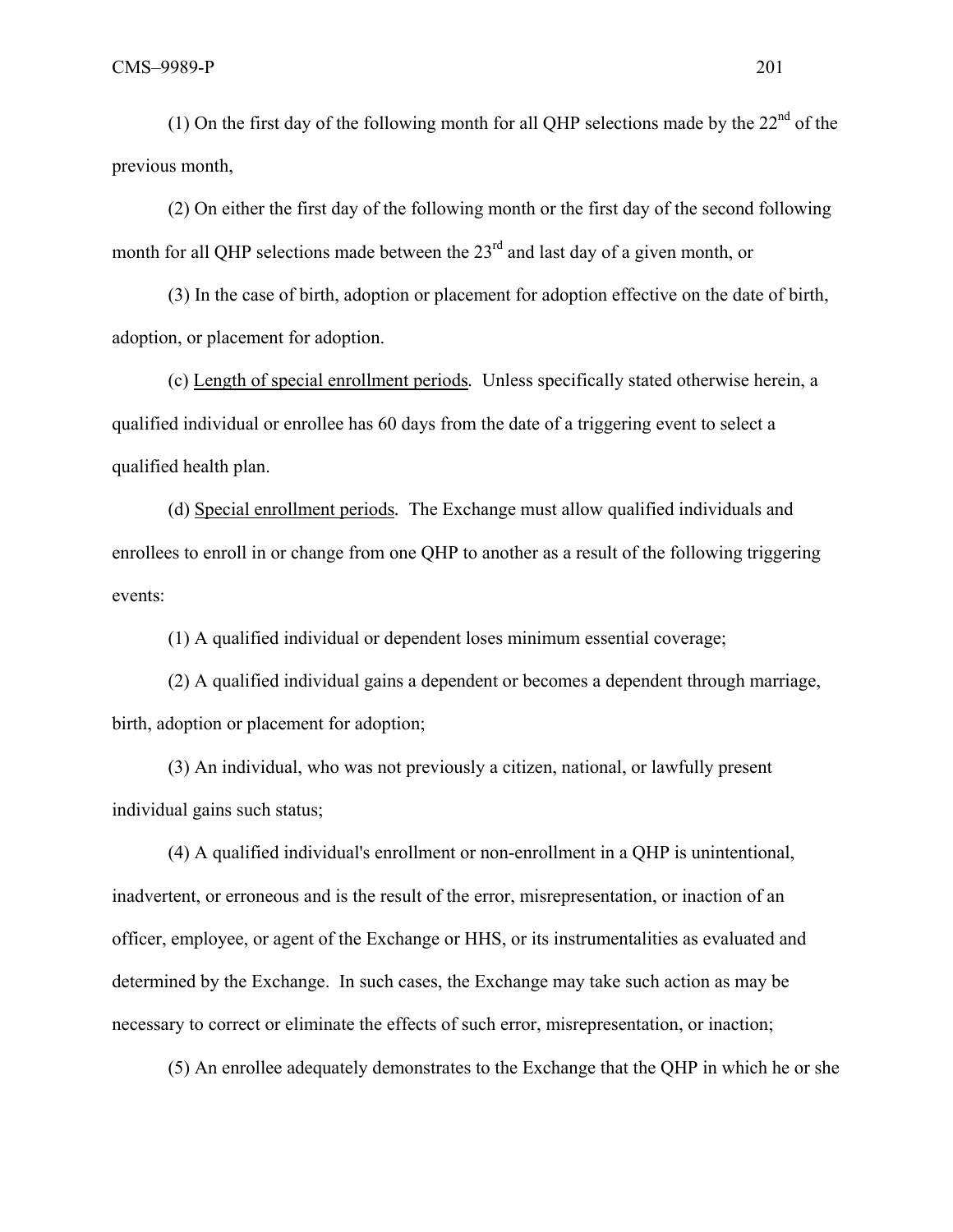is enrolled substantially violated a material provision of its contract in relation to the individual;

(6) An individual is determined newly eligible or newly ineligible for advance payments of the premium tax credit or has a change in eligibility for cost-sharing reductions, regardless of whether such individual is already enrolled in a QHP. The Exchange must permit an individual whose existing coverage through an eligible employer-sponsored plan will no longer be affordable or provide minimum value for his or her employer's upcoming plan year to access this special enrollment period prior to the end of his or her coverage through such eligible employersponsored plan;

(7) A qualified individual or enrollee gains access to new QHPs as a result of a permanent move;

(8) An Indian, as defined by section 4 of the Indian Health Care Improvement Act, may enroll in a QHP or change from one QHP to another 1 time per month; and

(9) A qualified individual or enrollee meets other exceptional circumstances as the Exchange or HHS may provide.

(e) Loss of coverage. Loss of coverage does not include termination or loss due to –

(1) Failure to pay premiums on a timely basis, including COBRA premiums prior to expiration of COBRA coverage, or

(2) Situations allowing for a rescission as specified in 45 CFR 147.128, Rules Regarding Rescissions.

(f) Limits on special enrollment periods. An enrollee may only move to a different plan at the same level of coverage, as described in section 1302(d)(1) of the Affordable Care Act, excluding paragraph (d)(6) of this section.

#### **§155.430 Termination of coverage.**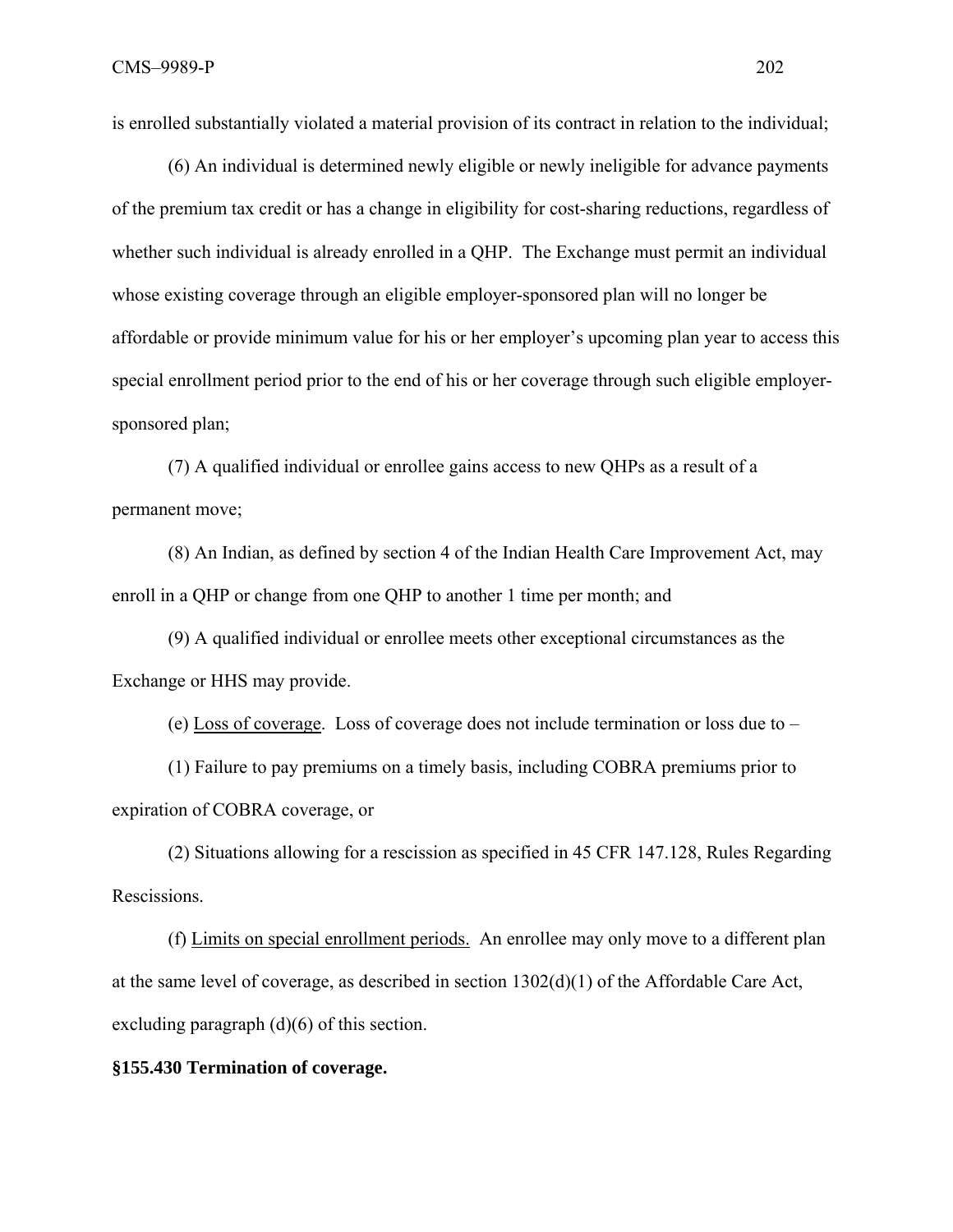(a) General requirements*.* The Exchange must determine the form and manner in which coverage in a QHP may be terminated.

(b) Termination events.

(1) The Exchange must permit an enrollee to terminate his or her coverage in a QHP with appropriate notice to the Exchange or the QHP.

(2) The Exchange may terminate an enrollee's coverage in a QHP, and must permit a QHP issuer to terminate such coverage, in the following circumstances:

(i) The enrollee is no longer eligible for coverage in a QHP through the Exchange;

(ii) The enrollee becomes covered in other minimum essential coverage;

(iii) Payments of premiums for coverage of the enrollee cease, provided that the grace period required by §156.270 of this subtitle has expired;

(iv) The enrollee's coverage is rescinded in accordance with §147.128 of this subtitle;

(v) The QHP terminates or is decertified as described in §155.1080; or

(vi) The enrollee changes from one QHP to another during an annual open enrollment period or special enrollment period in accordance with §155.410 or §155.420.

(c) Termination of coverage tracking and approval*.* The Exchange must –

(1) Establish mandatory procedures for issuers of QHPs to maintain records of termination of coverage;

(2) Track number of coverage terminations and submit that information to HHS on a monthly basis;

(3) Establish standards for termination of coverage that require issuers of QHPs to provide reasonable accommodations to individuals with mental or cognitive conditions, including mental and substance use disorders, Alzheimer's disease, and developmental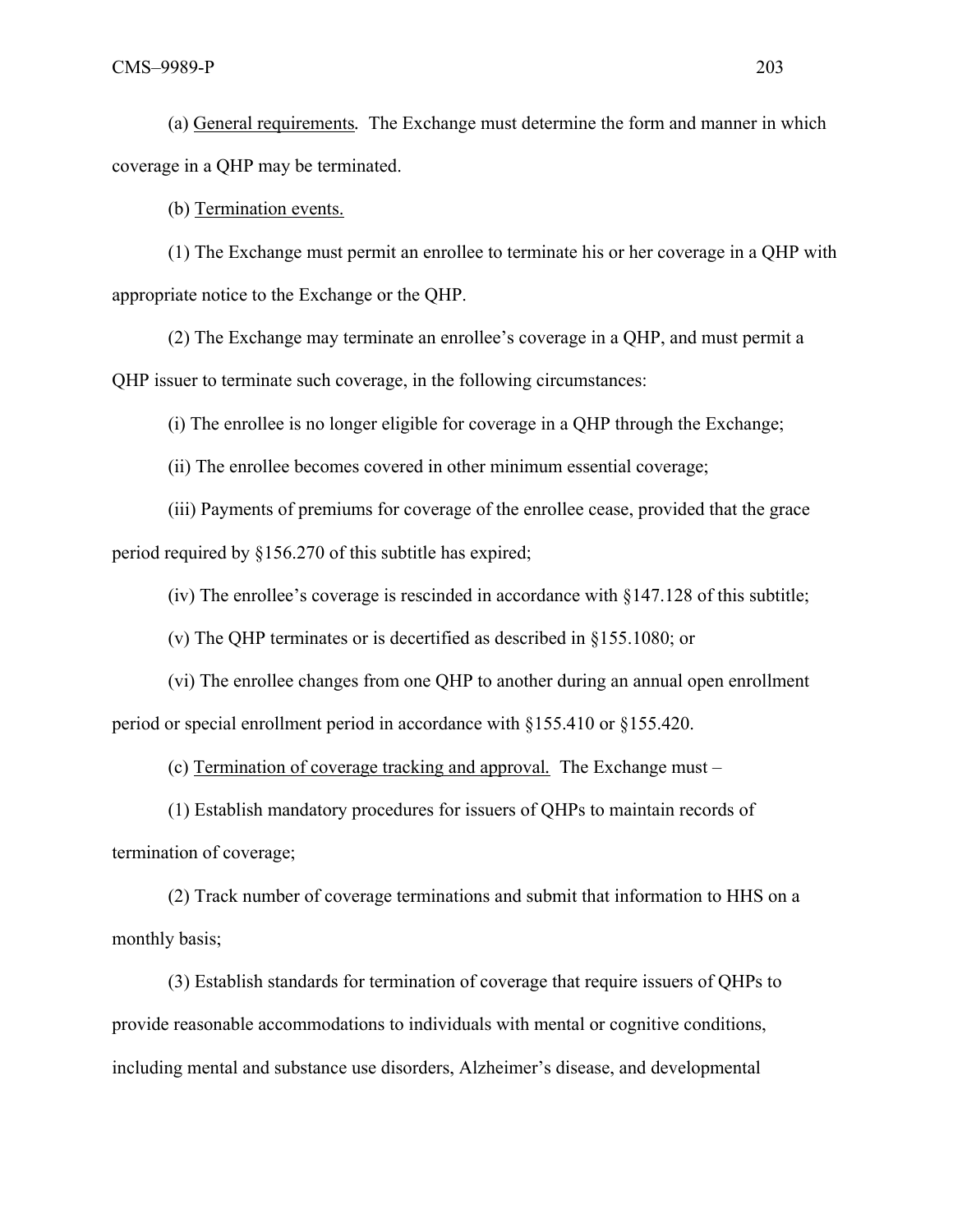disabilities before terminating coverage for such individuals; and

(4) Retain records in order to facilitate audit functions.

(d) Effective dates for termination of coverage.

(1) In the case of a termination in accordance with paragraph  $(b)(1)$  of this section, the last day of coverage is the termination date specified by the enrollee, if the Exchange and QHP have a reasonable amount of time from the date on which the enrollee provides notice to terminate his or her coverage. If the Exchange or the QHP do not have a reasonable amount of time from the date on which the enrollee provides notice to terminate his or her coverage, the last day of coverage is the first day after such reasonable amount of time has passed.

(2) In the case of a termination in accordance with paragraph  $(b)(2)(ii)$  of this section, the last day of coverage is the day before the effective date of an enrollee's coverage for new minimum essential coverage.

(3) In the case of a termination in accordance with paragraph  $(b)(2)(vi)$  of this section, the last day of coverage in an enrollee's prior QHP is the day before the effective date of coverage in his or her new QHP.

(4) In cases other than those described in paragraphs  $(d)(1) - (3)$  of this section, the last day of coverage is:

(i) The fourteenth day of the month if the notice of termination is sent by the Exchange or termination is initiated by the QHP no later than the fourteenth day of the previous month; or

(ii) The last day of the month if the notice of termination is sent by the Exchange or termination is initiated by the QHP no later than the last day of the previous month.

#### **§155.440 [Reserved]**

**Subpart H – Exchange Functions: Small Business Health Options Program (SHOP)**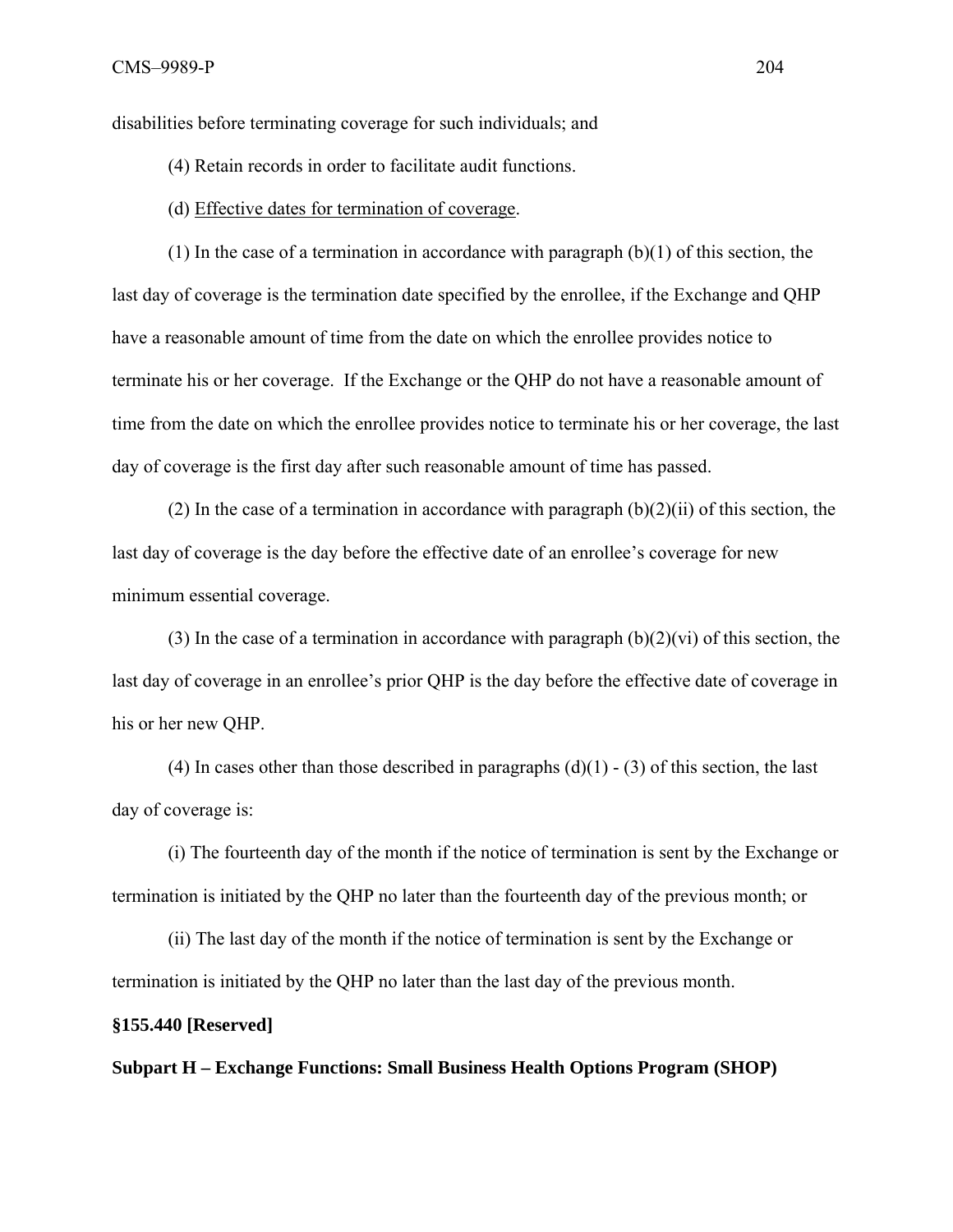#### **§155.700 Standards for the establishment of a SHOP.**

General requirement. An Exchange must provide for the establishment of a SHOP that meets the requirements of this subpart and is designed to assist qualified employers and facilitate the enrollment of qualified employees into qualified health plans.

#### **§155.705 Functions of a SHOP.**

(a) Exchange functions that apply to SHOP. The SHOP must carry out all the required functions of an Exchange described in this subpart and in subparts C, E, H, and K of this part, except:

(1) Requirements related to individual eligibility determinations in §155.200(c) and appeals of such determinations in §155.200(d).

(2) Requirements related to enrollment of qualified individuals described in subpart E of this part;

(3) The requirement to create a premium tax credit calculator pursuant to §155.205(c);

(4) The requirement to certify exemptions from the individual coverage requirement pursuant to  $§155.200(b);$ 

(5) Requirements related to the payment of premiums by individuals, Indian tribes, tribal organizations and urban Indian organizations under §155.240.

(b) Unique functions of a SHOP. The SHOP must also provide the following unique functions:

(1) Enrollment and eligibility functions. The SHOP must adhere to the requirements outlined in §§155.710, 155.715, 155.720, 155.725, and 155.730. In addition, the SHOP must at a minimum facilitate the special enrollment periods described in §156.285(b)(2) of this subtitle.

(2) Employer choice requirements. With regard to QHPs offered through the SHOP, the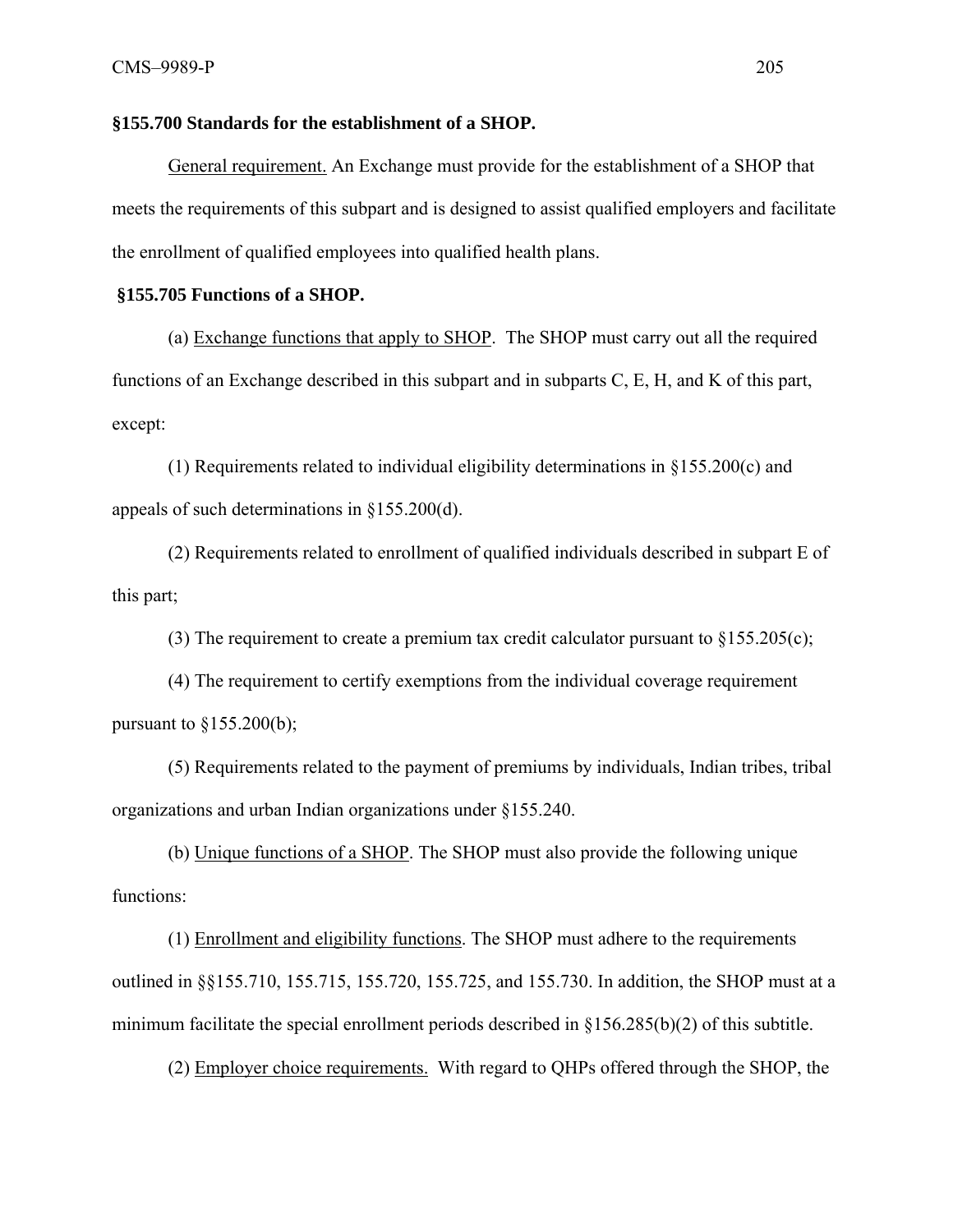SHOP must allow a qualified employer to select a level of coverage as described in section 1302(d)(1) of the Affordable Care Act, in which all QHPs within that level are made available to the qualified employees of the employer.

(3) SHOP options with respect to employer choice requirements. With regard to QHPs offered through the SHOP, the SHOP may allow a qualified employer to make one or more QHPs available to qualified employees by a method other than the method described in paragraph (b)(2) of this section.

(4) Premium aggregation. The SHOP must perform the following functions related to premium payment administration:

(i) Provide each qualified employer with a bill on a monthly basis that identifies the total amount that is due to the QHP issuers from the qualified employer; and

 (ii) Collect from each employer the total amount due and make payments to QHP issuers in the SHOP for all qualified enrollees.

(5) QHP Certification. With respect to certification of QHPs in the small group market, the SHOP must ensure QHPs meet the requirements specified in §156.285 of this subtitle.

(6) Rates and rate changes. The SHOP must –

(i) Require all QHP issuers to make any change to rates at a uniform time that is either quarterly, monthly, or annually; and

(ii) Not vary rates for a qualified employer during its plan year.

(7) QHP availability in merged markets. If a State merges the individual market and the small group market risk pools pursuant to section  $1312(c)(3)$  of the Affordable Care Act, the SHOP may permit a qualified employee to enroll in any QHP meeting the following requirements of the small group market: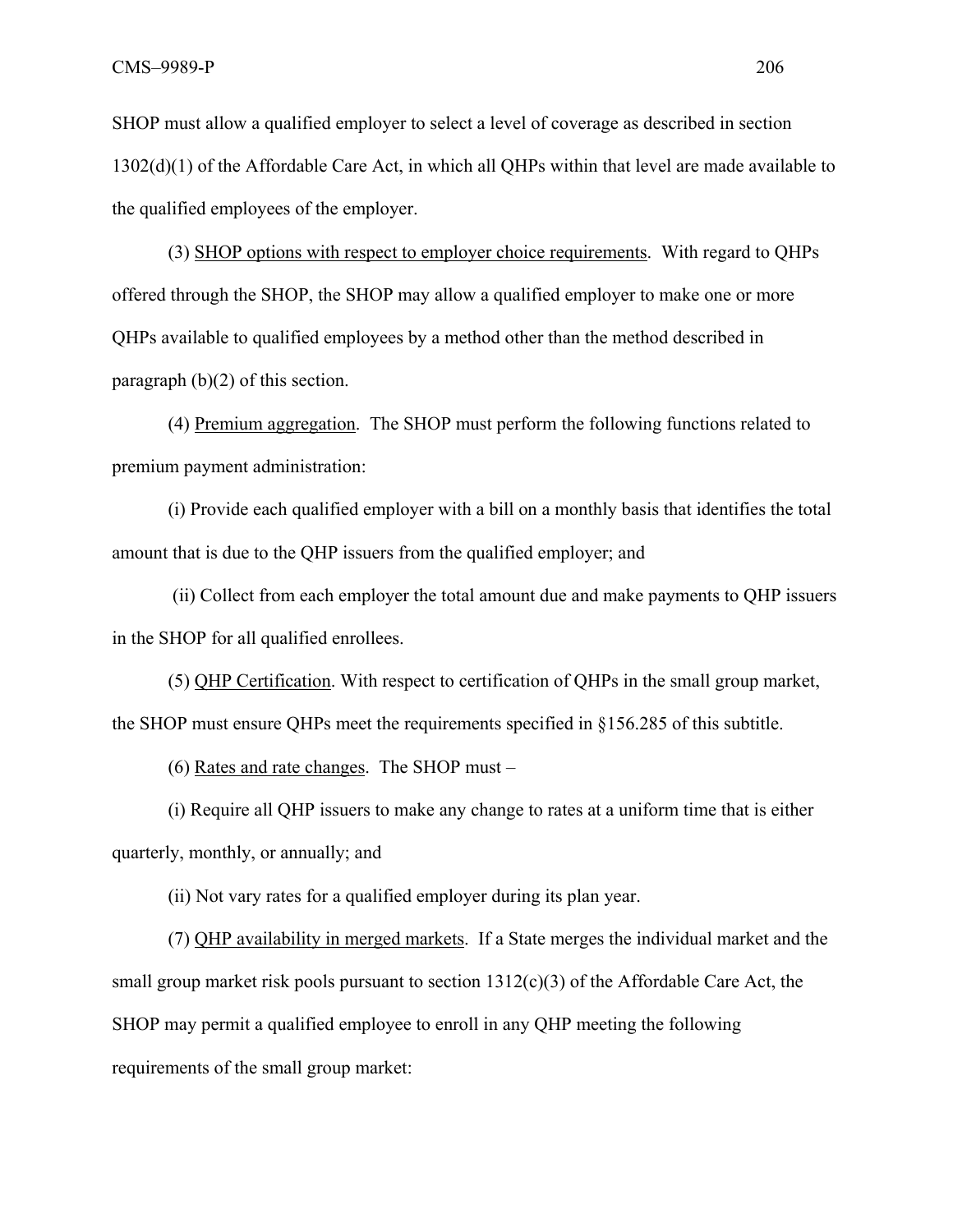(i) Deductible maximums described in section 1302(c) of the Affordable Care Act; and

(ii) Levels of coverage described in  $\S 155.705(b)(2)$ .

(8) QHP availability in unmerged markets. If a State does not merge the individual and small group market risk pools, the SHOP must permit each qualified employee to enroll only in QHPs in the small group market.

(9) SHOP expansion to large group market. If a State elects to expand the SHOP to the large group market, a SHOP must allow issuers of health insurance coverage in the large group market in the State to offer QHPs in such market through a SHOP beginning in 2017, provided that a large employer meets the qualified employer requirements by electing to make all full-time employees of such employer eligible for one or more QHPs offered in the large group market through a SHOP.

#### **§155.710 Eligibility standards for SHOP.**

(a) General requirement. The SHOP must permit qualified employers to purchase coverage for qualified employees through the SHOP.

(b) Employer eligibility requirements. An employer is a qualified employer eligible to purchase coverage through a SHOP if such employer –

(1) Is a small employer;

(2) Elects to offer, at a minimum, all full-time employees coverage in a QHP through a SHOP; and

 $(3)$  Either –

(i) Has its principal business address in the Exchange service area and offers coverage to all its employees through that SHOP; or

(ii) Offers coverage to each eligible employee through the SHOP serving that employee's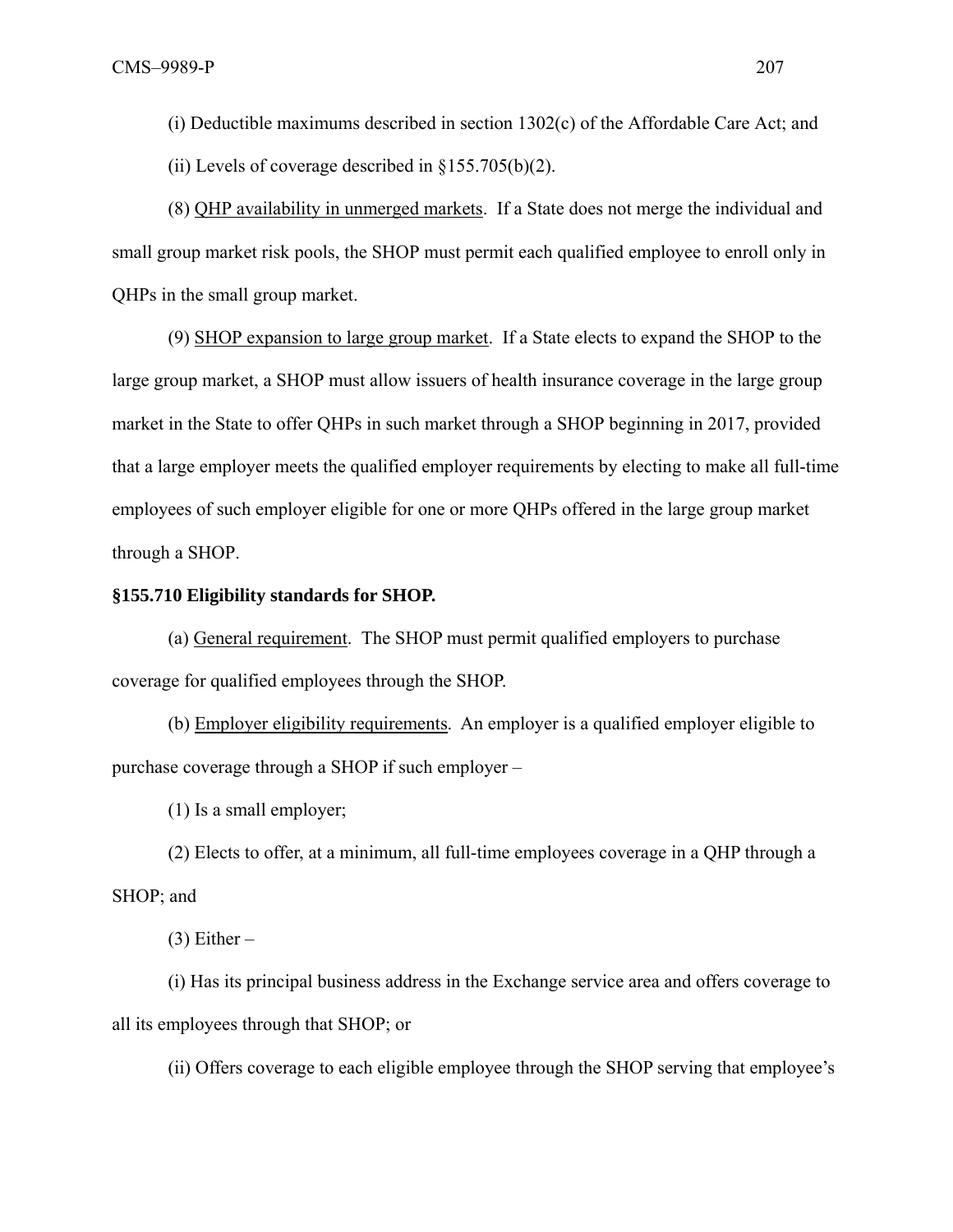primary worksite.

(c) Participating in multiple SHOPs. If an employer meets the criteria in (b) above and makes the election described in paragraph  $(b)(3)(ii)$  of this section, a SHOP shall allow the employer to offer coverage to those employees whose primary worksite is in the SHOP's service area.

(d) Continuing eligibility. The SHOP must treat a qualified employer which ceases to be a small employer solely by reason of an increase in the number of employees of such employer as a qualified employer until the qualified employer otherwise fails to meet the eligibility criteria of this section or elects to no longer purchase coverage for qualified employees through the SHOP.

(e) Employee eligibility requirements. An employee is a qualified employee eligible to enroll in coverage through a SHOP if such employee receives an offer of coverage from a qualified employer.

#### **§155.715 Eligibility determination process for SHOP.**

(a) General requirement. Before permitting the purchase of coverage in a QHP, the SHOP must determine that the employer or individual who requests coverage is eligible in accordance with the requirements of §155.710.

(b) Applications. The SHOP must accept a SHOP single employer application form from employers and the SHOP single employee application form from employees wishing to elect coverage through the SHOP in accordance with the relevant standards of §155.730.

(c) Verification of application. For the purpose of verifying information within the employer and employee applications, the SHOP –

(1) Must verify that an individual applicant is identified by the employer as an employee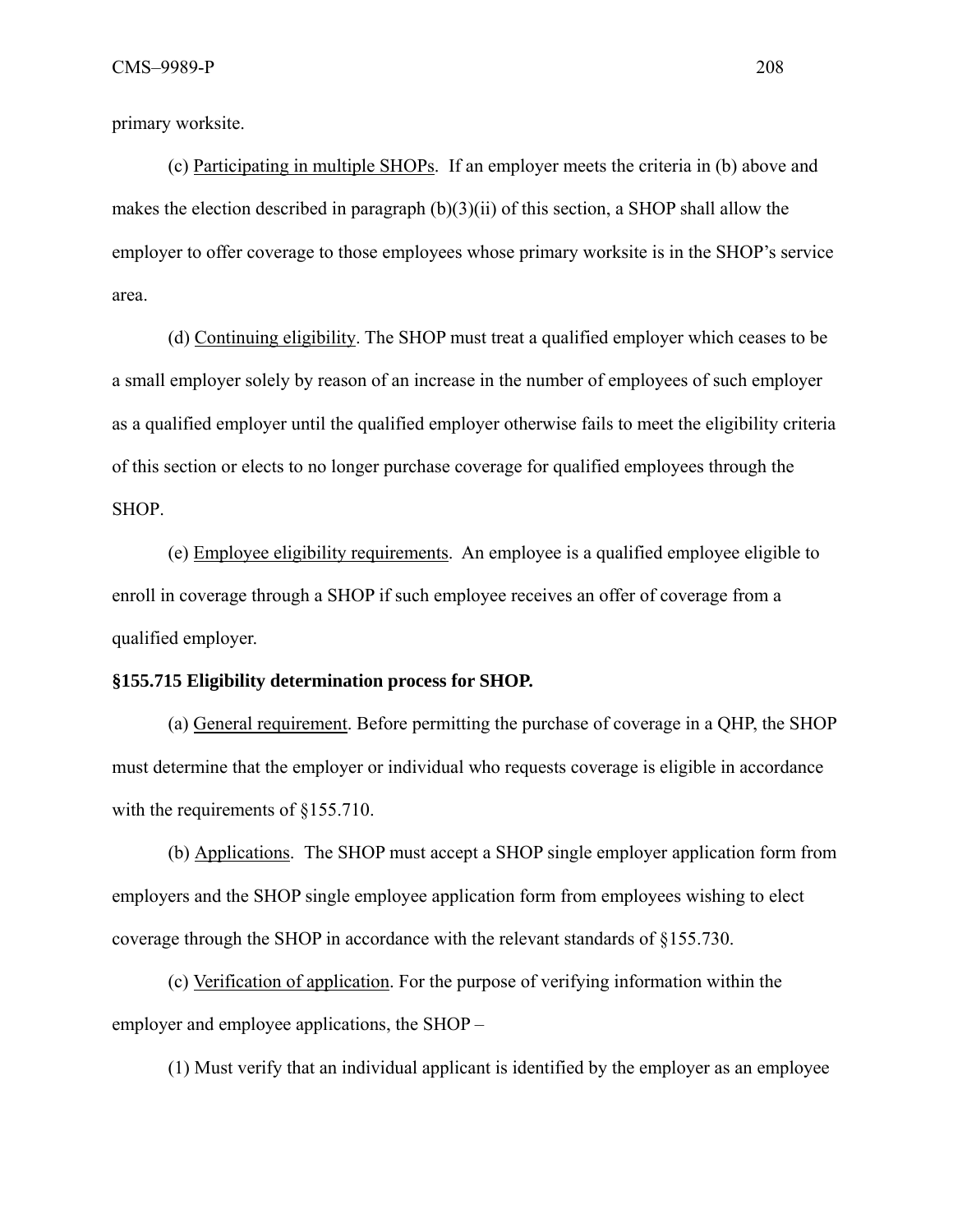to whom the qualified employer has offered coverage and must otherwise accept the information attested to within the application unless the SHOP has a reason to doubt the information's veracity; and

(2) May establish, in addition to or in lieu of reliance on the application, additional methods to verify the information provided by the applicant on the applicable application.

(d) Eligibility adjustment period.

(1) For an employer requesting to purchase coverage through the SHOP for which the SHOP has a reason to doubt the information on the application submitted by the employer, the SHOP must –

(i) Make a reasonable effort to identify and address the causes of such reason to doubt, including through typographical or other clerical errors;

(ii) Notify the employer of the reason;

(iii) Provide the employer with a period of 30 days from the date on which the notice described in paragraph  $(d)(1)(i)$  of this section is sent to the employer to either present satisfactory documentary evidence to support the employer's application, or resolve the inconsistency; and

(iv) If, after the 30-day period described in paragraph  $(d)(1)(iii)$  of this section, the SHOP has not received satisfactory documentary evidence, the SHOP must –

(A) Notify the employer of its denial of eligibility pursuant to paragraph (e) of this section; and

(B) If the employer was enrolled pending the confirmation or verification of eligibility information, discontinue the employer's participation in the SHOP at the end of the month following the month in which the notice is sent.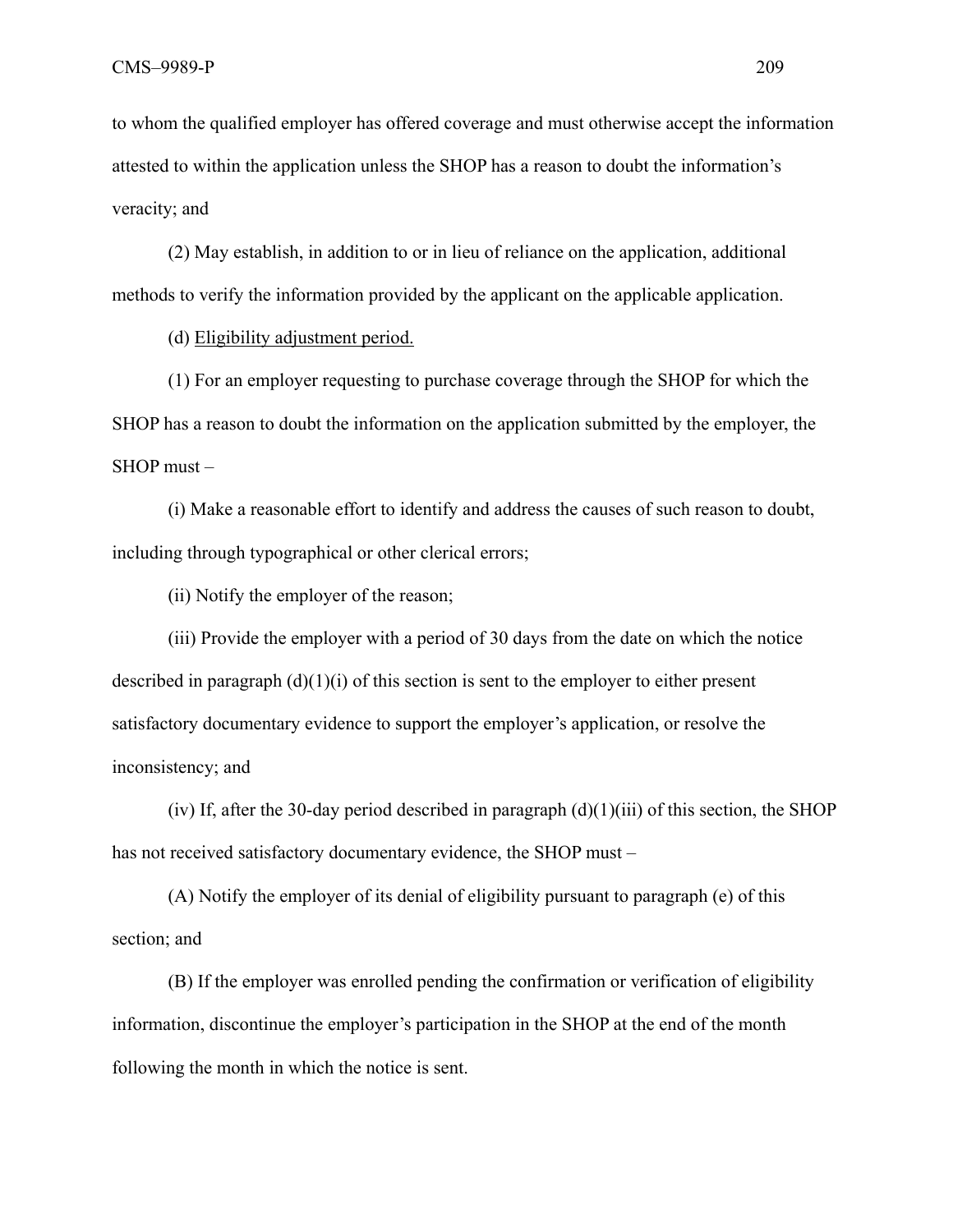(2) For an individual requesting eligibility to enroll in a QHP through the SHOP for whom the SHOP has a reason to doubt the information on the application submitted by the individual, the SHOP must –

(i) Make a reasonable effort to identify and address the causes of such inconsistency, including through typographical or other clerical errors;

(ii) Notify the individual of the inability to substantiate his or her employee status;

(iii) Provide the employee with a period of 30 days from the date on which the notice described in paragraph  $(d)(2)(ii)$  of this section is sent to the employee to either present satisfactory documentary evidence to support the employee's application, or resolve the inconsistency; and

(iv) If, after the 30-day period described in paragraph  $(d)(2)(iii)$  of this section, the SHOP has not received satisfactory documentary evidence, the SHOP must notify the employee of its denial of eligibility pursuant to paragraph (f) of this section.

(e) Notification of employer eligibility. The SHOP must provide an employer requesting eligibility to purchase coverage with a notice of approval or denial of eligibility and the employer's right to appeal such eligibility determination.

(f) Notification of employee eligibility. The SHOP must notify an employee seeking to enroll in a QHP offered through the SHOP of the determination by the SHOP whether the individual is eligible in accordance with §155.710 and the employee's right to appeal such determination.

(g) Notification of employer withdrawal from SHOP. If a qualified employer ceases to purchase coverage through the SHOP, the SHOP must ensure that –

(1) Each QHP terminates the coverage of the employer's qualified employees enrolled in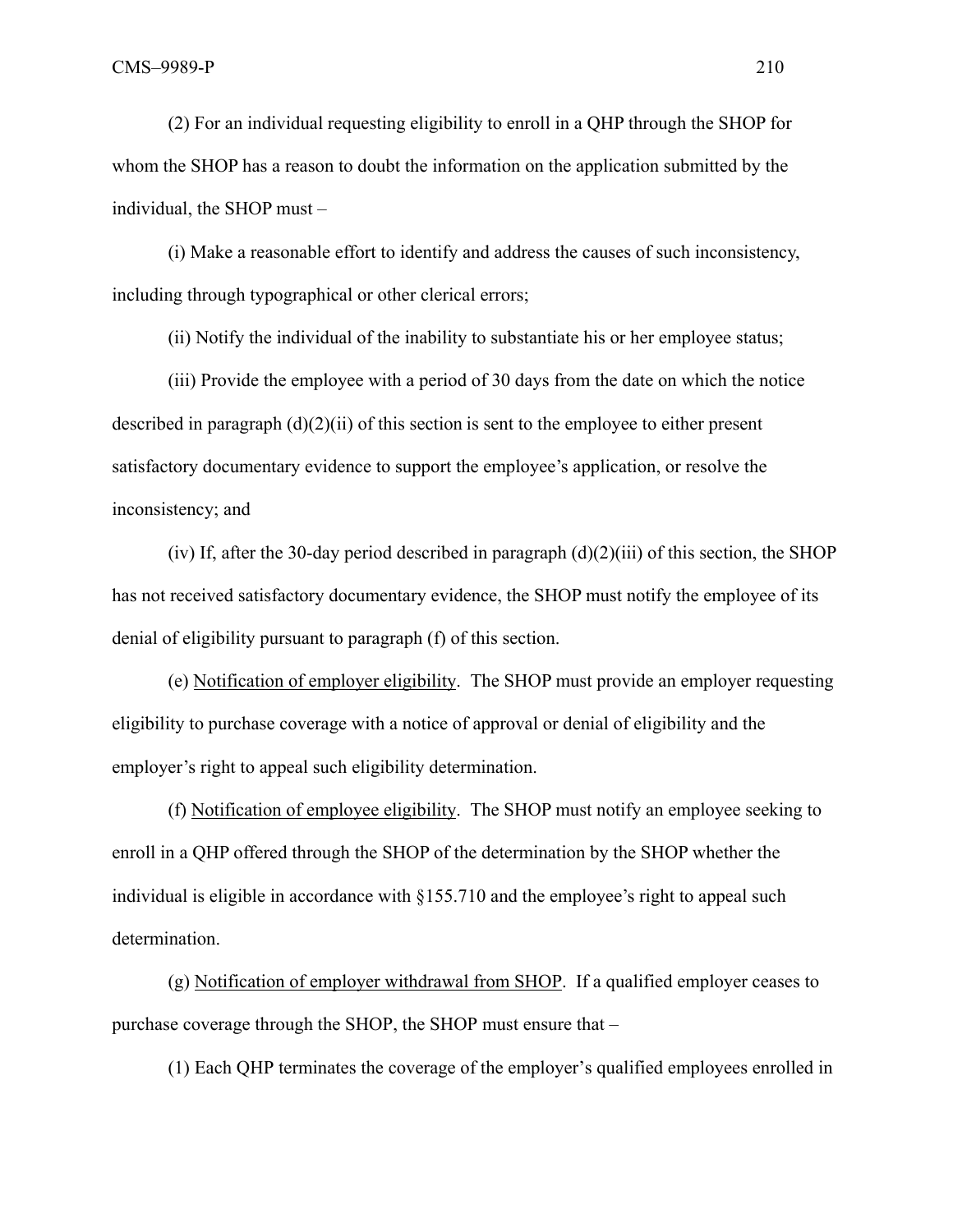the QHP through the SHOP; and

(2) Each of the employer's qualified employees enrolled in a QHP through the SHOP is notified of the termination of their coverage prior to such termination.

#### **§155.720 Enrollment of employees into QHPs under SHOP.**

(a) General requirements. The SHOP must process the SHOP single employee applications of qualified employees to the applicable QHP issuers and facilitate the enrollment of qualified employees in QHPs. All references to QHPs in this section refer to QHPs offered through the SHOP.

(b) Enrollment timeline and process. The SHOP must establish a uniform enrollment timeline and process that all QHP issuers and qualified employers comply with for the following activities to occur before the effective date of coverage for qualified employees:

(1) Determination of employer eligibility for purchase of coverage in the SHOP as described in §155.715;

(2) Qualified employer selection of QHPs offered through the SHOP to qualified employees, consistent with  $\S 155.705(b)(2)$  and (3);

(3) Provision of a specific timeframe during which the qualified employer can select the level of coverage or QHP offering, as appropriate;

(4) Provision of a specific timeframe for qualified employees to provide relevant information to complete the application process;

(5) Determination and verification of employee eligibility for enrollment through the SHOP;

(6) Processing enrollment of qualified employees into selected QHPs; and

(7) Establishment of effective dates of employee coverage.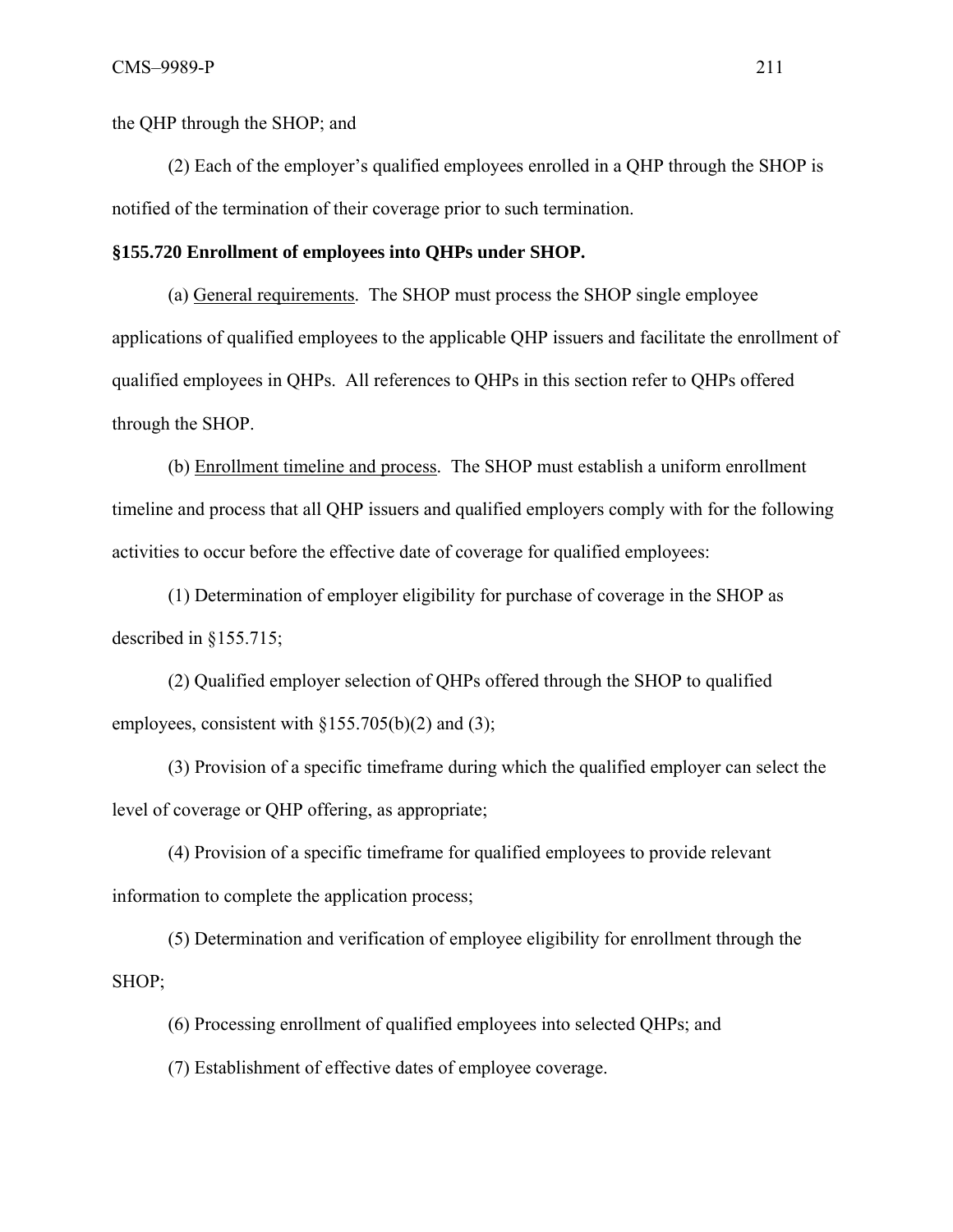(c) Transfer of enrollment information. In order to enroll qualified employees of a qualified employer participating in the SHOP, the SHOP must –

(1) Transmit enrollment information on of behalf of qualified employees to QHP issuers in accordance with the timeline described in paragraph (b) of this section; and

(2) Follow requirements set forth in  $\S 155.400(c)$  of this part.

(d) Payment. The SHOP must –

(1) Adhere to requirements set forth in §155.705(b)(4); and

(2) Terminate qualified employers that do not comply with the process established in  $§155.705(b)(4).$ 

(e) Notification of effective date. The SHOP must ensure that a qualified employee enrolled in a QHP is notified of the effective date of coverage consistent with §156.260(b) of this subtitle.

(f) Records. The SHOP must receive and maintain records of enrollment in QHPs, including identification of –

(1) Qualified employers participating in the SHOP, and

(2) Qualified employees enrolled in QHPs.

(g) Reconcile files. The SHOP must reconcile enrollment information and employer participation information with QHPs on no less than a monthly basis in accordance with standards established in §155.400(d).

(h) Employee termination of coverage from a QHP. If any employee terminates coverage from a QHP, the SHOP must notify the individual's employer.

## **§155.725 Enrollment periods under SHOP.**

(a) General requirements. The SHOP must –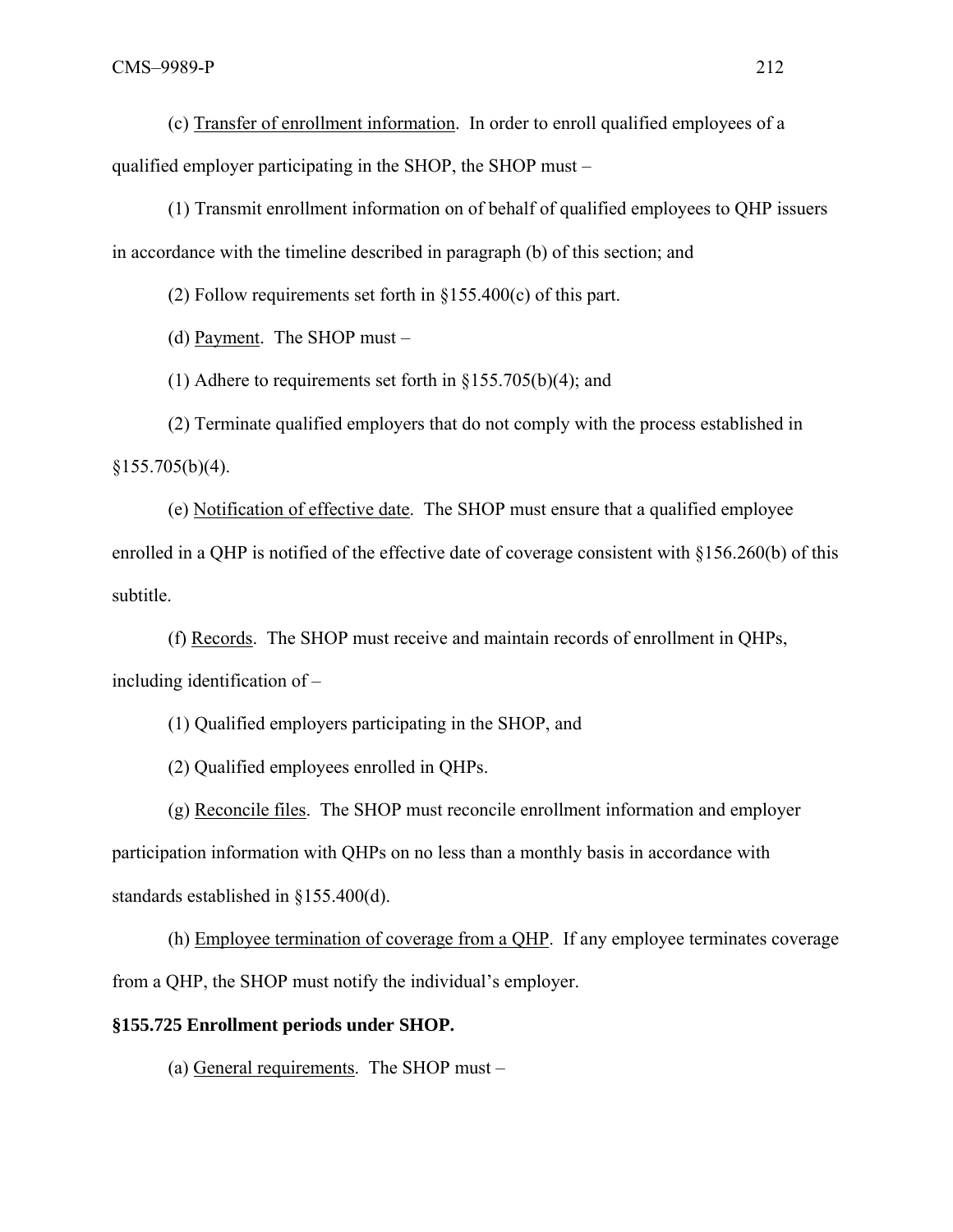(1) Adhere to the start of the initial open enrollment period set forth in §155.410; and

(2) Ensure that enrollment transactions are sent to QHP issuers and that such issuers adhere to coverage effective dates in accordance with §156.260 of this subtitle.

 (b) Rolling enrollment in the SHOP. The SHOP must permit a qualified employer to purchase coverage for its small group at any point during the year. The employer's plan year must consist of the 12-month period beginning with the qualified employer's effective date of coverage.

(c) Annual employer election period. The SHOP must provide qualified employers with a period prior to the completion of the employer's plan year and before the annual employee open enrollment period, in which the qualified employer may change its participation in the SHOP for the next plan year, including –

 (1) The method by which qualified employer makes QHPs available to qualified employees pursuant  $\S 155.705(b)(2)$  and (3);

(2) The employer contribution towards the premium cost of coverage;

(3) The level of coverage offered to qualified employees as described in §155.705(b)(2) and  $(3)$ ; or

(4) The QHP or plans offered to qualified employees pursuant to §155.705.

(d) Annual employer election period notice. The SHOP must provide notification to a qualified employer of the annual election period in advance of such period.

(e) Annual employee open enrollment period. The SHOP must establish an annual open enrollment period for qualified employees prior to the completion of the applicable qualified employer's plan year and after that employer's annual election period.

(f) Employees hired outside of the initial or annual open enrollment period. The SHOP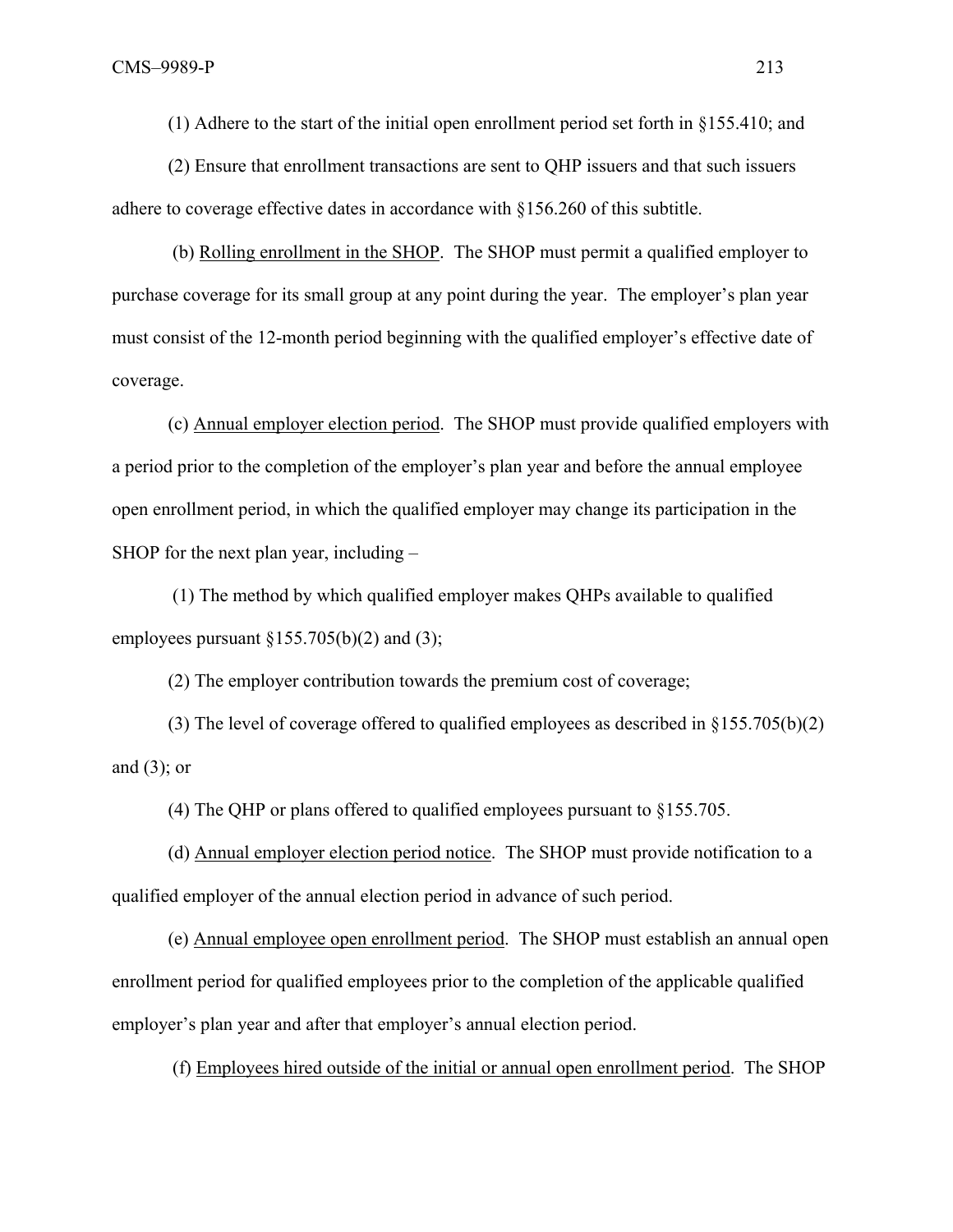must provide an employee hired outside of the initial or annual open enrollment period a specified period to seek coverage in a QHP beginning on the first day of employment.

(g) Effective dates. The SHOP must establish effective dates of coverage for qualified employees consistent with the effective dates of coverage described in §155.720.

(h) Renewal of coverage. If a qualified employee enrolled in a QHP through the SHOP remains eligible for coverage, such individual will remain in the plan selected the previous year unless –

(1) He or she disenrolls from such plan in accordance with standards identified in §155.430;

(2) He or she enrolls in another QHP if such option exists; or

(3) The QHP is no longer available to the qualified employee.

#### **§155.730 Application standards for SHOP.**

(a) General requirements. Application forms used by the SHOP must meet the requirements set forth in this section.

 (b) Single employer application. The SHOP must use a single application to determine employer eligibility and to collect information necessary for purchasing coverage. Such application must collect the following –

(1) Employer name and address of employer's locations;

(2) Number of employees;

(3) Employer Identification Number (EIN); and

(4) A list of qualified employees and their social security numbers.

(c) Single employee application. The SHOP must use a single application for eligibility determination, QHP selection and enrollment for qualified employees.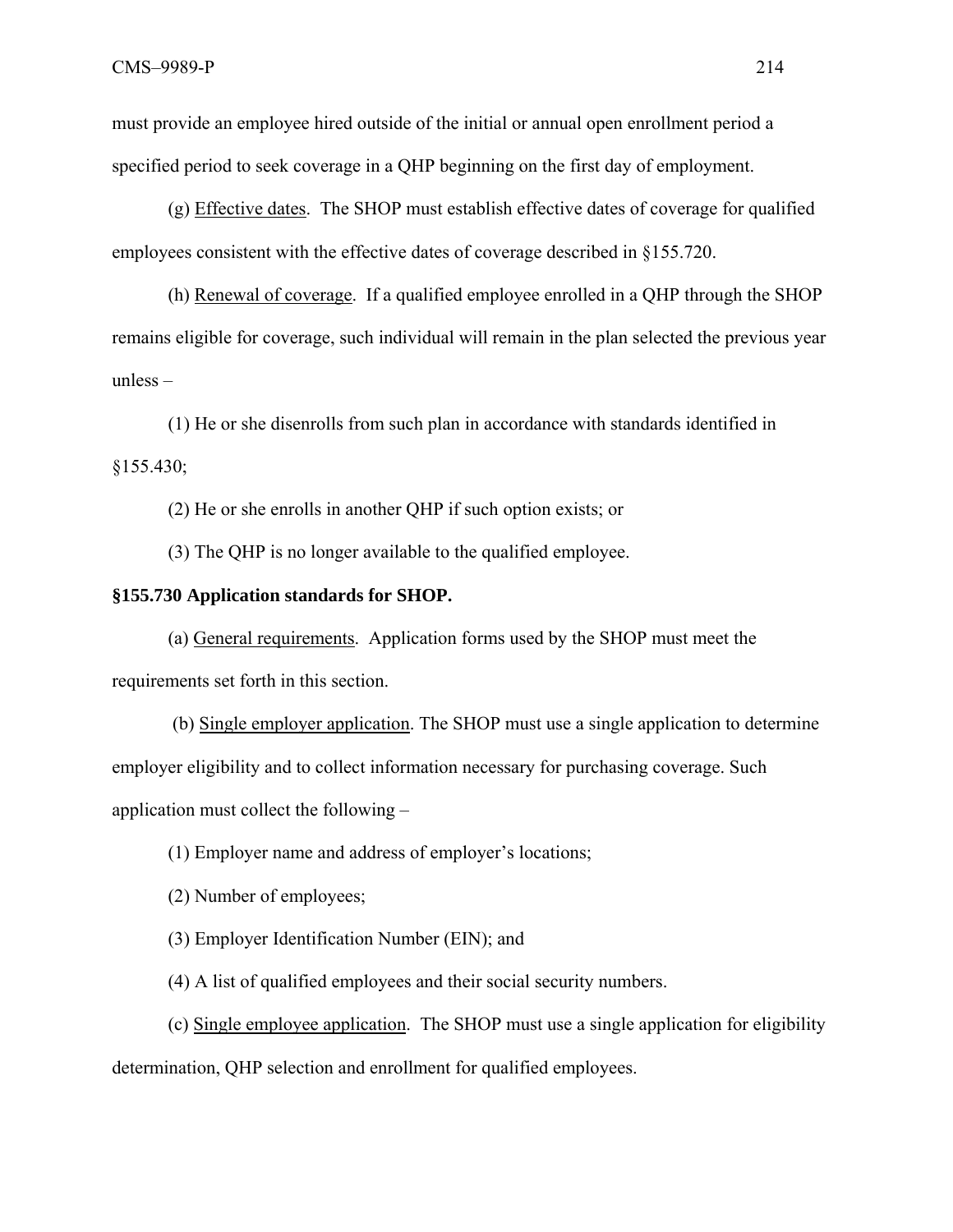(d) Model application. The SHOP may use the model single employer application and the model single employee application provided by HHS.

(e) Alternative employer application. The SHOP may use an alternative application if such application is approved by HHS and collects the following–

(1) In the case of the employer application, the information in described in paragraph (b) of this section; and

(2) In the case of the employee application, the information necessary to establish eligibility of the employee as a qualified employee and to complete the enrollment of a qualified employee, such as plan selection and identification of dependents to be enrolled.

(f) Filing. The SHOP must allow an employer to file the SHOP single employer application and employees to file the single employee application in the form and manner described in  $§155.405(c)$ .

# **Subpart K – Exchange Functions: Certification of Qualified Health Plans**

## **§155.1000 Certification standards for QHPs.**

(a) Definition. The following definition applies in this subpart:

Multi-State plan is a health plan offered by a health insurance issuer under contract with the U.S. Office of Personnel Management (OPM) to offer a multi-State QHP through the Exchange. The plan must offer a benefits package that is uniform in each State and consists of the benefit design standards described in section 1302 of the Affordable Care Act; meets all requirements for QHPs; and meets Federal rating requirements pursuant to section 2701 of the PHS Act, or a State's more restrictive rating requirements, if applicable.

(b) General requirement. The Exchange must offer only QHPs which have in effect a certification issued or recognized by the Exchange as QHPs. Any reference to QHPs must be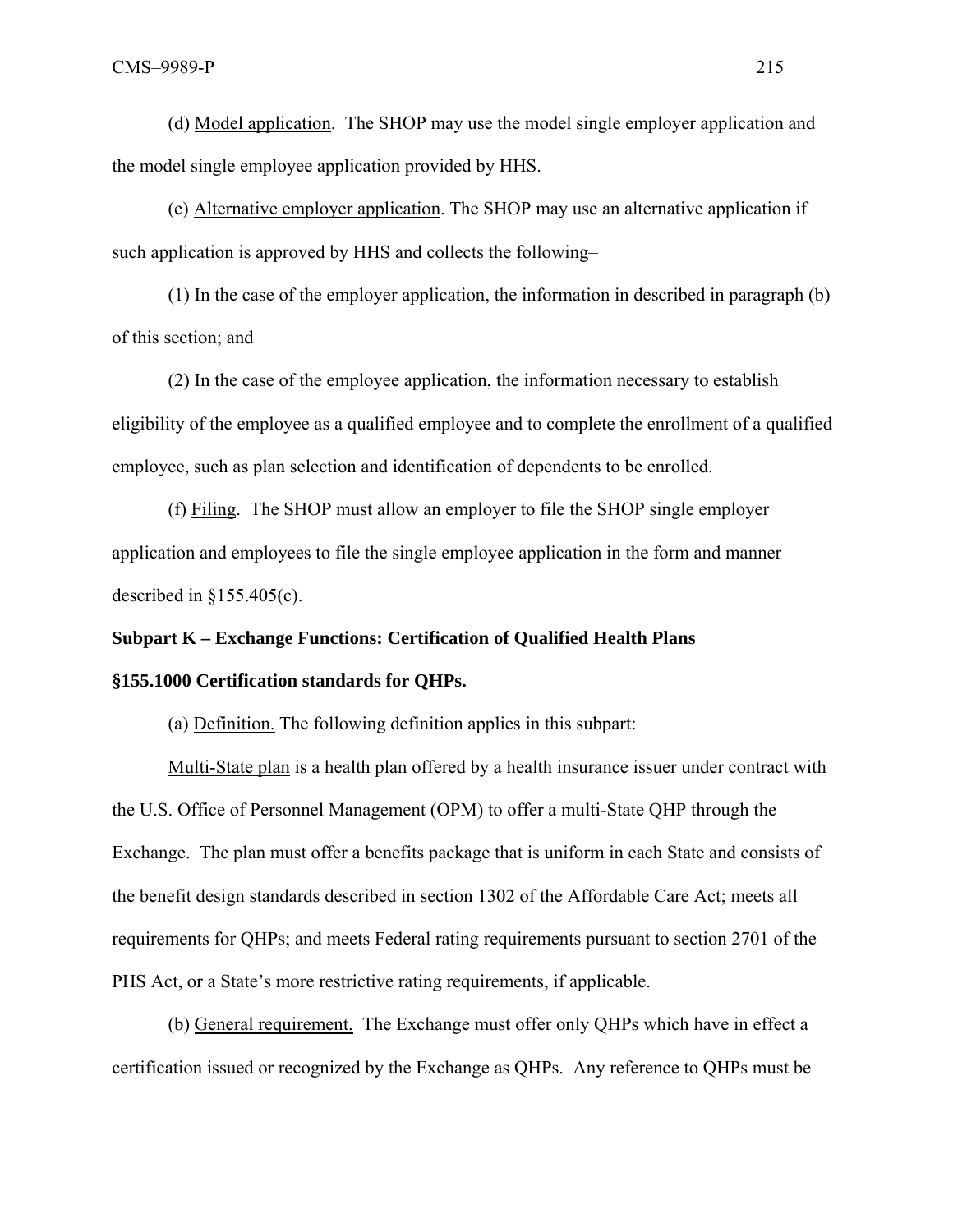deemed to include multi-State plans, unless specifically provided for otherwise.

(c) General certification criteria. The Exchange may certify a health plan as a QHP in the Exchange if –

(1) The health insurance issuer provides evidence during the certification process in §155.1010 that it complies with the minimum certification requirements outlined in subpart C of part 156 of this subtitle, as applicable; and

(2) The Exchange determines that making the health plan available is in the interest of the qualified individuals and qualified employers, except that the Exchange must not exclude a health plan –

(i) On the basis that such plan is a fee-for-service plan;

(ii) Through the imposition of premium price controls; or

(iii) On the basis that the health plan provides treatments necessary to prevent patients' deaths in circumstances the Exchange determines are inappropriate or too costly.

#### **§155.1010 Certification process for QHPs.**

(a) Certification procedures*.* The Exchange must establish procedures for the certification of QHPs consistent with §155.1000(c).

(b) Exemption from certification process*.* Notwithstanding paragraph (a) of this section, a multi-State plan is exempt from the certification process established by the Exchange and deemed as meeting the certification requirements for QHPs.

(c) Completion date*.* The Exchange must complete the certification of the QHPs prior to the open enrollment period as outlined in §155.410.

(d) Ongoing compliance. The Exchange must monitor the QHP issuers for demonstration of ongoing compliance with the certification requirements in §155.1000(c).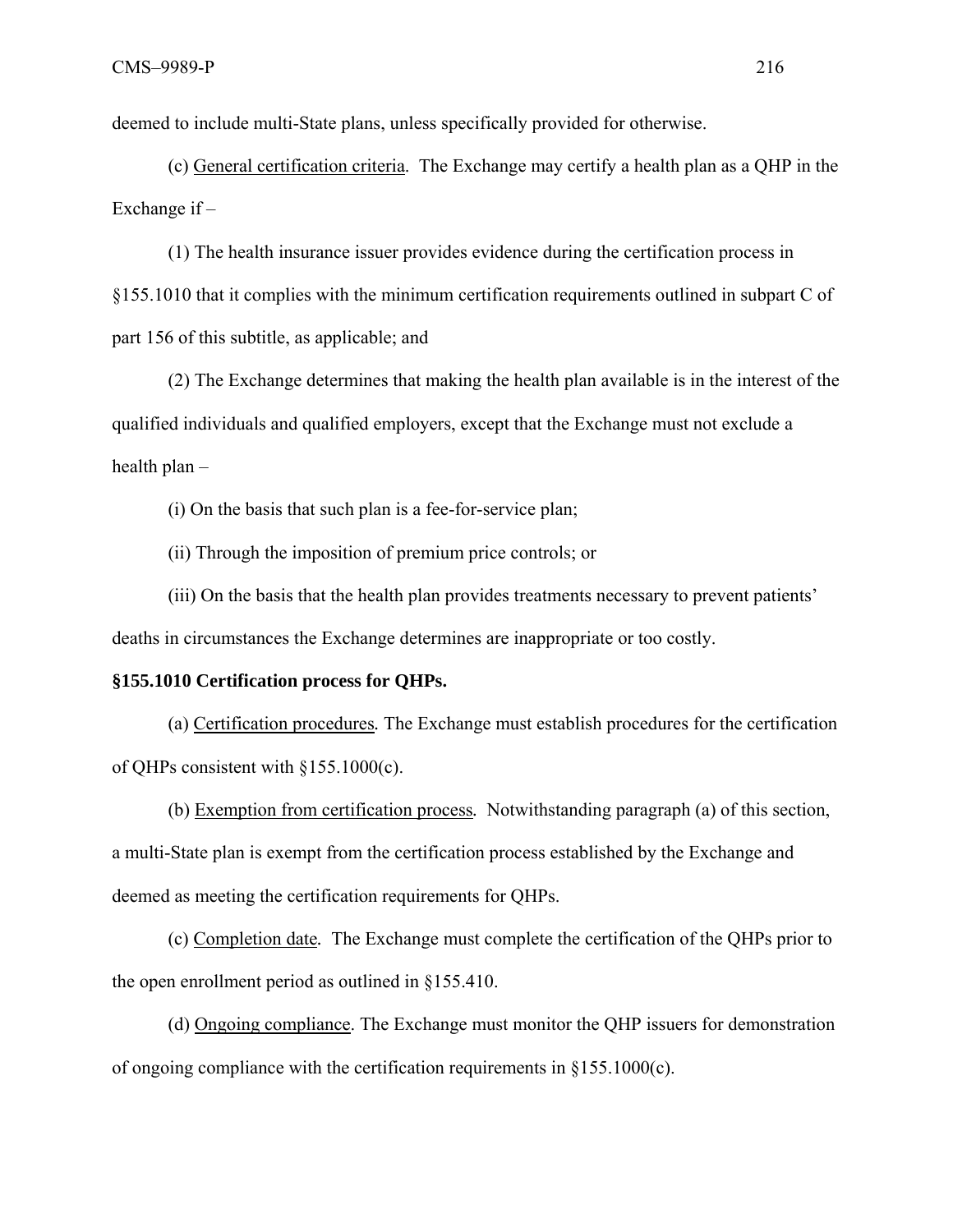#### **§155.1020 QHP issuer rate and benefit information.**

(a) Receipt and posting of rate increase justification*.* The Exchange must receive a justification for a rate increase for a QHP prior to the implementation of such an increase. The Exchange must ensure that the QHP issuer has prominently posted the justification on its website as required under §156.210 of this subtitle.

(b) Rate increase consideration. The Exchange must consider rate increases in accordance with section  $1311(e)(2)$  of the Affordable Care Act, which includes consideration of the following:

(1) A justification for a rate increase prior to the implementation of the increase;

(2) Recommendations provided to the Exchange by the State pursuant to section  $2794(b)(1)(B)$  of the PHS Act; and

(3) Any excess of rate growth outside the Exchange as compared to the rate of such growth inside the Exchange.

 (c) Benefit and rate information. The Exchange must receive the following information, at least annually, from QHP issuers for each QHP in a form and manner to be specified by HHS:

(1) Rates;

(2) Covered benefits; and

(3) Cost-sharing requirements.

#### **§155.1040 Transparency in coverage.**

(a) General requirement*.* The Exchange must collect information relating to coverage transparency as described in §156.220(a) of this subtitle from QHP issuers.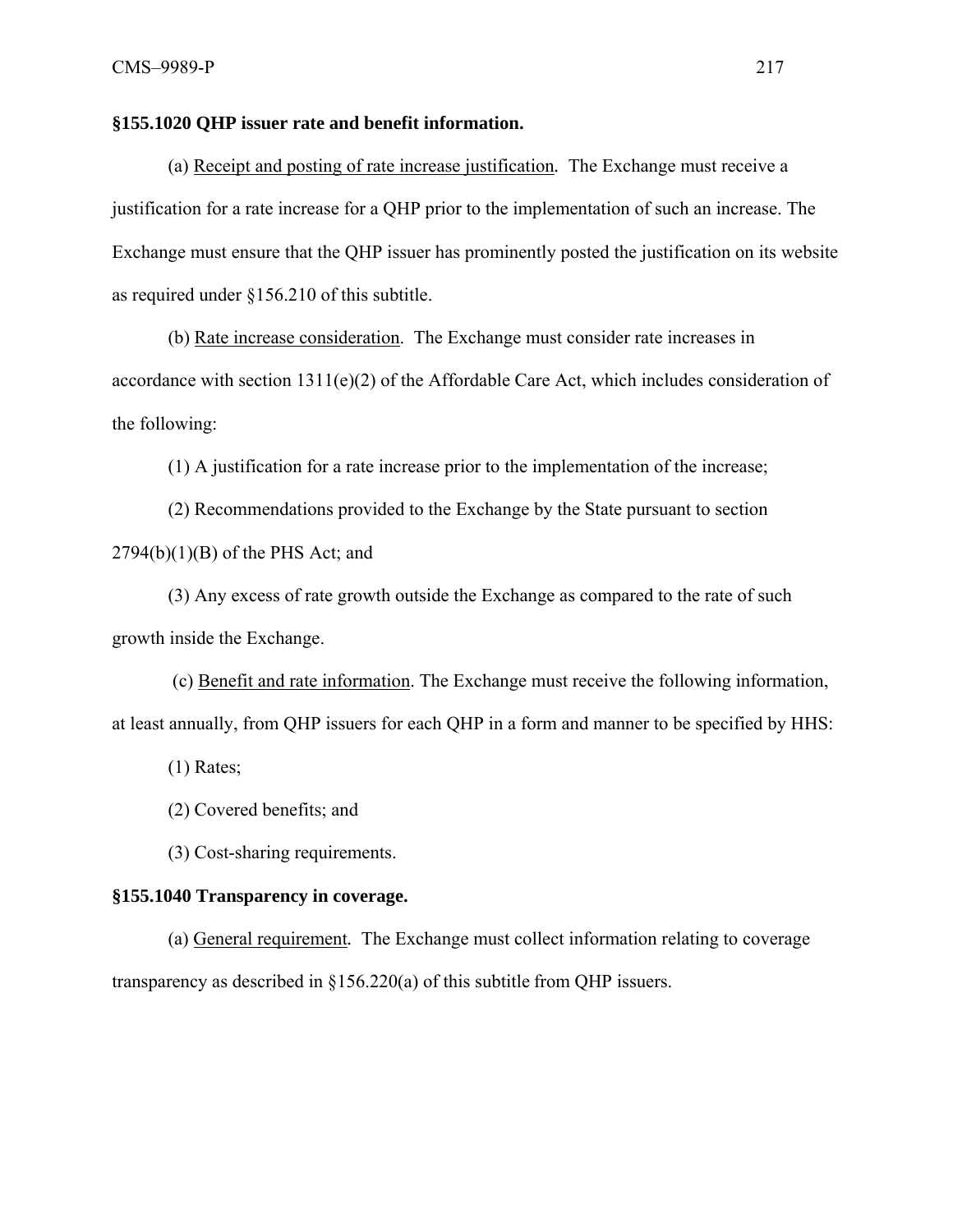(b) Use of plain language*.* The Exchange must determine whether the information required to be submitted and made available under paragraph (a) of this section is provided in plain language.

(c) Transparency of cost-sharing information*.* The Exchange must monitor whether a QHP issuer has made cost-sharing information available in a timely manner upon the request of an individual as required by §156.220(d) of this subtitle.

# **§155.1045 Accreditation timeline.**

The Exchange must establish a uniform period following certification of the QHP within which a QHP issuer that is not already accredited must become accredited as required by §156.275 of this subtitle.

#### **§155.1050 Establishment of Exchange network adequacy standards.**

An Exchange must ensure that the provider network of each QHP offers a sufficient choice of providers for enrollees.

#### **§155.1055 Service area of a QHP.**

The Exchange must have a process to establish or evaluate the service areas of QHPs to determine whether the following minimum criteria are met:

(a) The service area of a QHP covers a minimum geographical area that is at least the entire geographic area of a county, or a group of counties defined by the Exchange, unless the Exchange determines that serving a smaller geographic area is necessary, nondiscriminatory, and in the best interest of the qualified individuals and employers.

(b) The service area of a QHP has been established without regard to racial, ethnic, language, health status-related factors listed in section 2705(a) of the PHS Act, or other factors that exclude specific high utilizing, high cost or medically-underserved populations.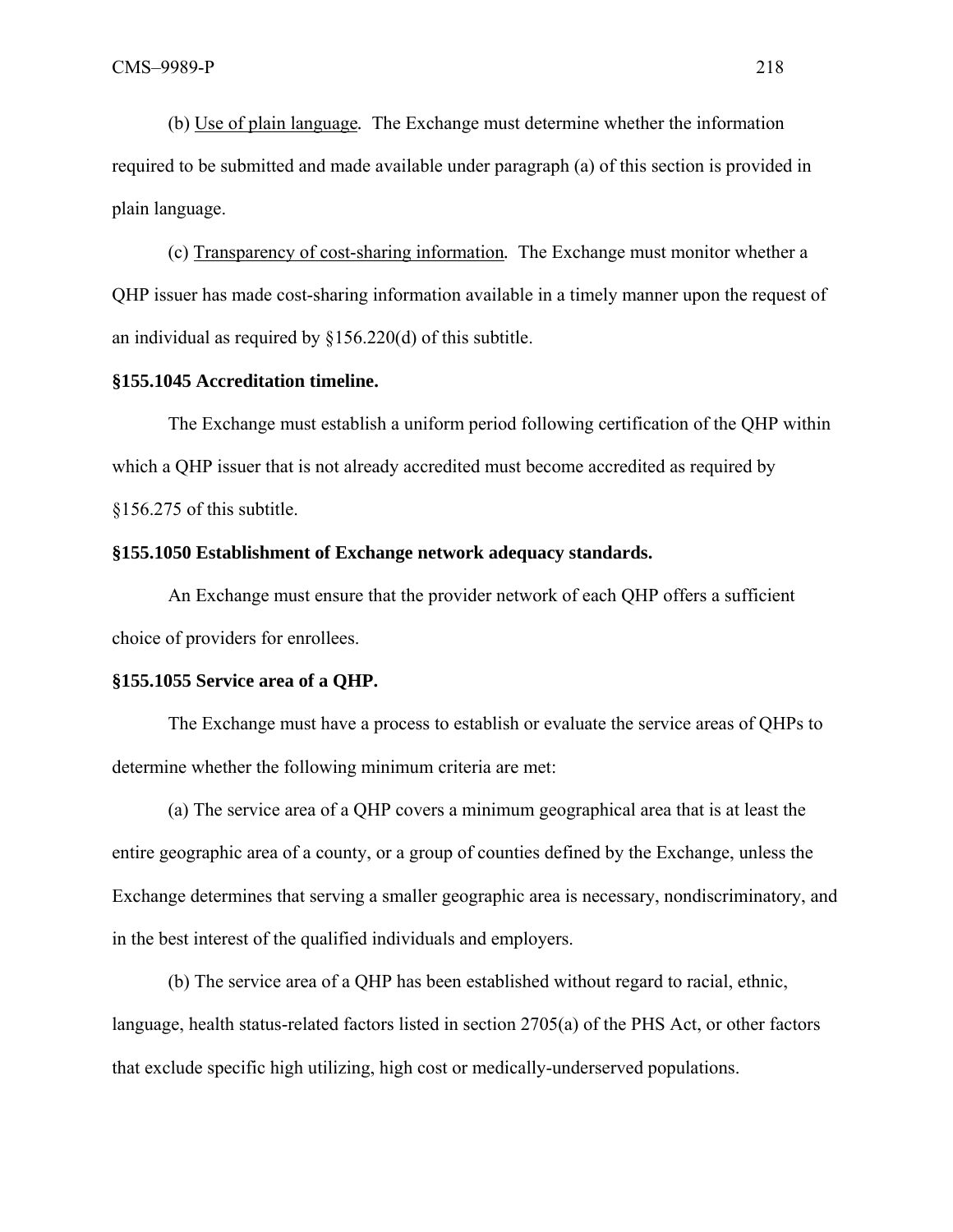## **§155.1065 Stand-alone dental plans.**

(a) General requirements*.* The Exchange must allow the offering of a limited scope dental benefits plan through the Exchange if –

(1) The plan meets the requirements of section  $9832(c)(2)(A)$  of the Code and  $2791(c)(2)(A)$  of the PHS Act; and

(2) The plan covers at least the pediatric dental essential health benefit as defined in section 1302(b)(1)(J) of the Affordable Care Act.

(b) Offering options*.* The Exchange may allow the dental plan to be offered –

(1) As a stand-alone dental plan; or

(2) In conjunction with a QHP.

(c) Certification standards*.* If a plan described in paragraph (a) is offered through an Exchange, another health plan offered through such Exchange must not fail to be treated as a QHP solely because the plan does not offer coverage of benefits offered through the stand-alone plan that are otherwise required under section  $1302(b)(1)(J)$  of the Affordable Care Act.

#### **§155.1075 Recertification of QHPs.**

(a) Recertification process. The Exchange must establish a process for recertification of QHPs that includes a review of the general certification criteria as outlined in §155.1000(c). Upon determining the recertification status of a QHP, the Exchange must notify the QHP issuer.

(b) Timing*.* The Exchange must complete the QHP recertification process on or before September 15 of the applicable calendar year.

#### **§155.1080 Decertification of QHPs.**

(a) Definition*.* The following definition applies to this section:

Decertification means the termination by the Exchange of the certification status and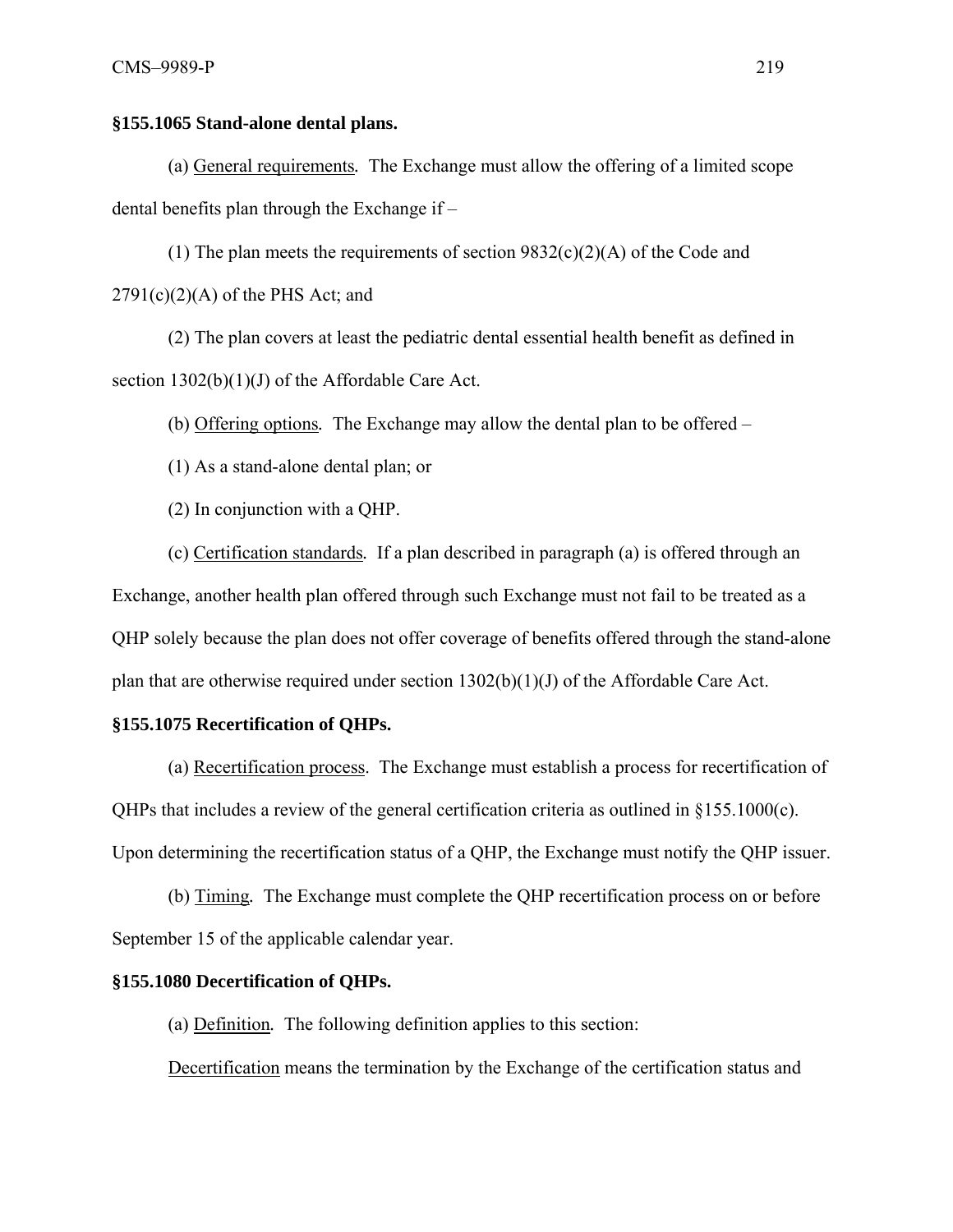offering of a QHP.

(b) Decertification process*.* The Exchange must establish a process for the decertification of QHPs which, at a minimum, meet the requirements in this section.

(c) Decertification by the Exchange*.* The Exchange may at any time decertify a health plan if the Exchange determines that the QHP issuer is no longer in compliance with the general certification criteria as outlined in §155.1000(c).

(d) Appeal of decertification*.* The Exchange must establish a process for the appeal of a decertification of a QHP.

(e) Notice of decertification*.* Upon decertification of a QHP, the Exchange must provide notice of decertification to all affected parties, including:

(1) The QHP issuer;

(2) Exchange enrollees in the QHP who must receive information about a special enrollment period, as described in §155.420;

(3) HHS; and

(4) The State department of insurance.

3. Part 156 is added as follows:

# **Part 156 – HEALTH INSURANCE ISSUER STANDARDS UNDER THE AFFORDABLE CARE ACT, INCLUDING STANDARDS RELATED TO EXCHANGES**

# **Subpart A – General Provisions**

Sec.

156.10 Basis and scope.

156.20 Definitions.

156.50 Financial support.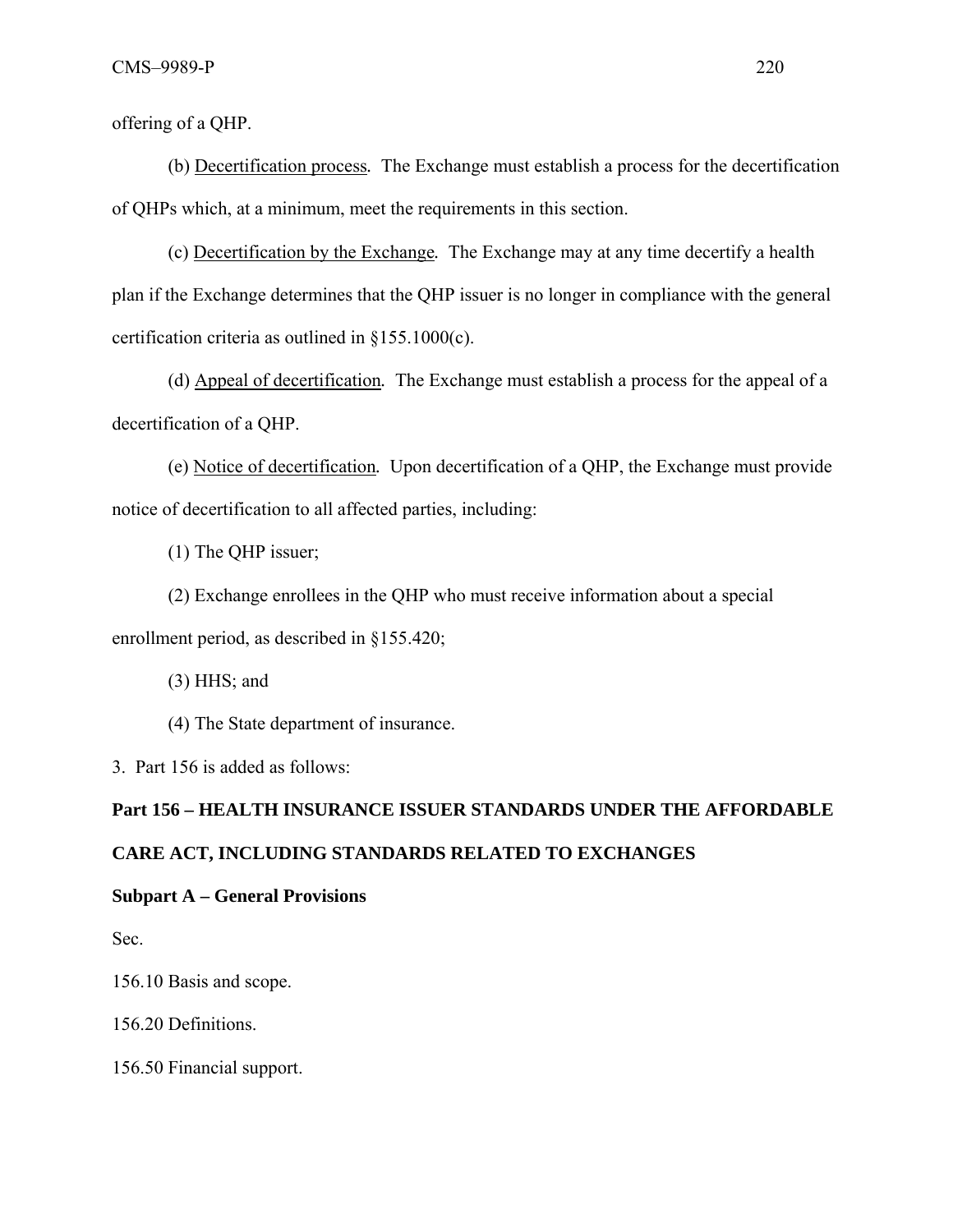# **Subpart B – [Reserved]**

# **Subpart C – Qualified Health Plan Minimum Certification Standards**

- 156.200 QHP issuer participation standards.
- 156.210 QHP rate and benefit information.
- 156.220 Transparency in coverage.
- 156.225 Marketing of QHPs.
- 156.230 Network adequacy standards.
- 156.235 Essential community providers.
- 156.245 Treatment of direct primary care medical homes.
- 156.250 Health plan applications and notices.

156.255 Rating variation.

- 156.260 Enrollment periods for qualified individuals.
- 156.265 Enrollment process for qualified individuals.
- 156.270 Termination of coverage for qualified individuals.
- 156.275 Accreditation of QHP issuers.
- 156.280 Segregation of funds for abortion services.
- 156.285 Additional standards specific to the SHOP.
- 156.290 Non-renewal and decertification of QHPs.
- 156.295 Prescription drug distribution and cost reporting.

Authority: Title I of the Affordable Care Act, Sections 1301-1304, 1311-1312, 1321, 1322, 1324,

1334, 1342-1343, and 1401-1402

# **Subpart A – General Provisions**

**§156.10 Basis and scope.**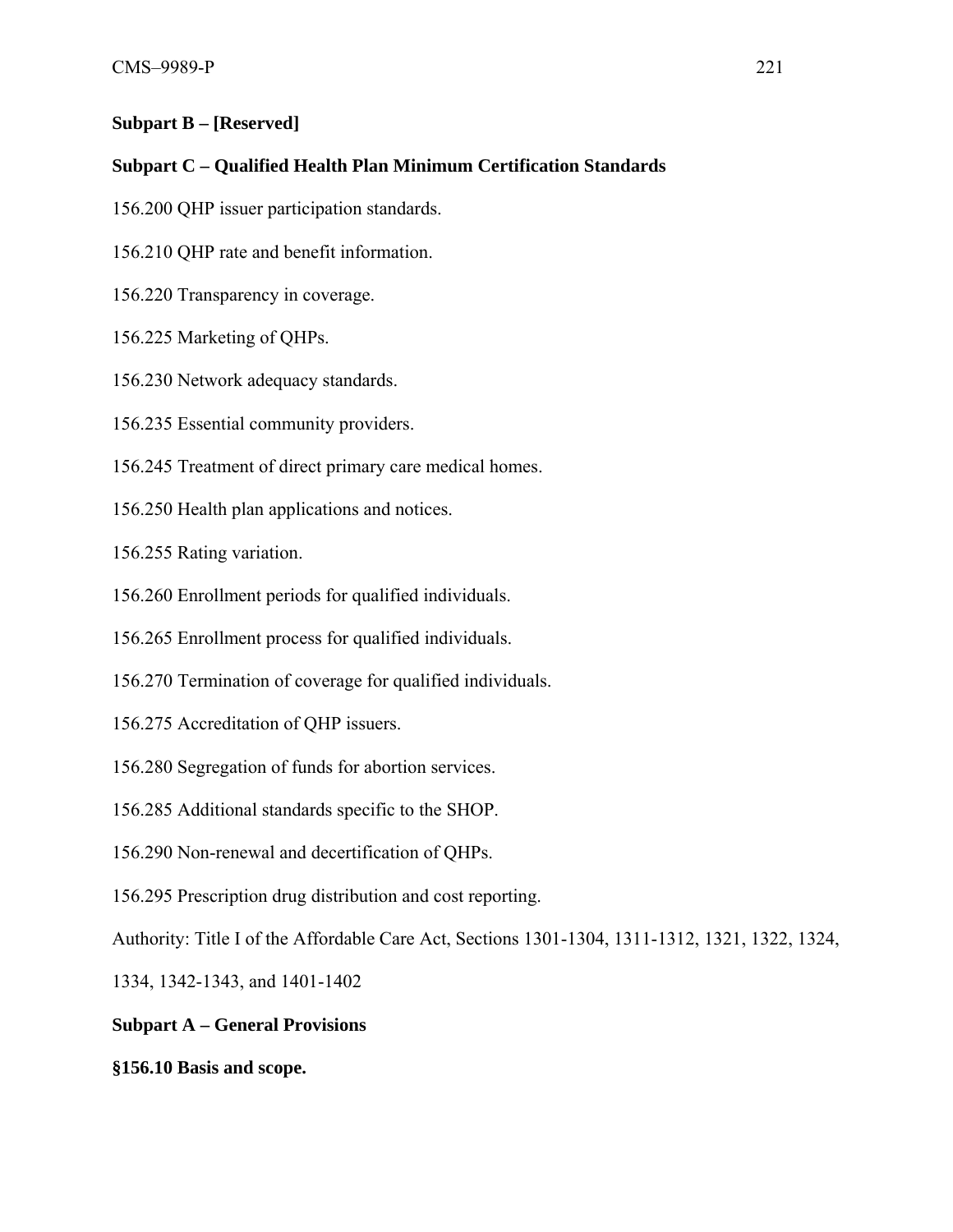(a) Basis*.* 

(1) This part is based on the following sections of title I of the Affordable Care Act:

1301. QHP defined.

1302. Essential health benefits requirements.

1303. Special rules.

1304. Related definitions.

1311. Affordable choices of health benefit plans.

1312. Consumer choice.

1313. Financial integrity.

1321. State flexibility in operation and enforcement of Exchanges and related requirements.

1322. Federal program to assist establishment and operation of nonprofit, member-run health insurance issuers.

1331. State flexibility to establish Basic Health Programs for low-income individuals not eligible for Medicaid.

1334. Multi-State plans.

1402. Reduced cost-sharing for individuals enrolling in QHPs.

1411. Procedures for determining eligibility for Exchange participation, advance premium tax credits and reduced cost sharing, and individual responsibility exemptions.

1412. Advance determination and payment of premium tax credits and cost-sharing reductions.

1413. Streamlining of procedures for enrollment through an Exchange and State, Medicaid, CHIP, and health subsidy programs.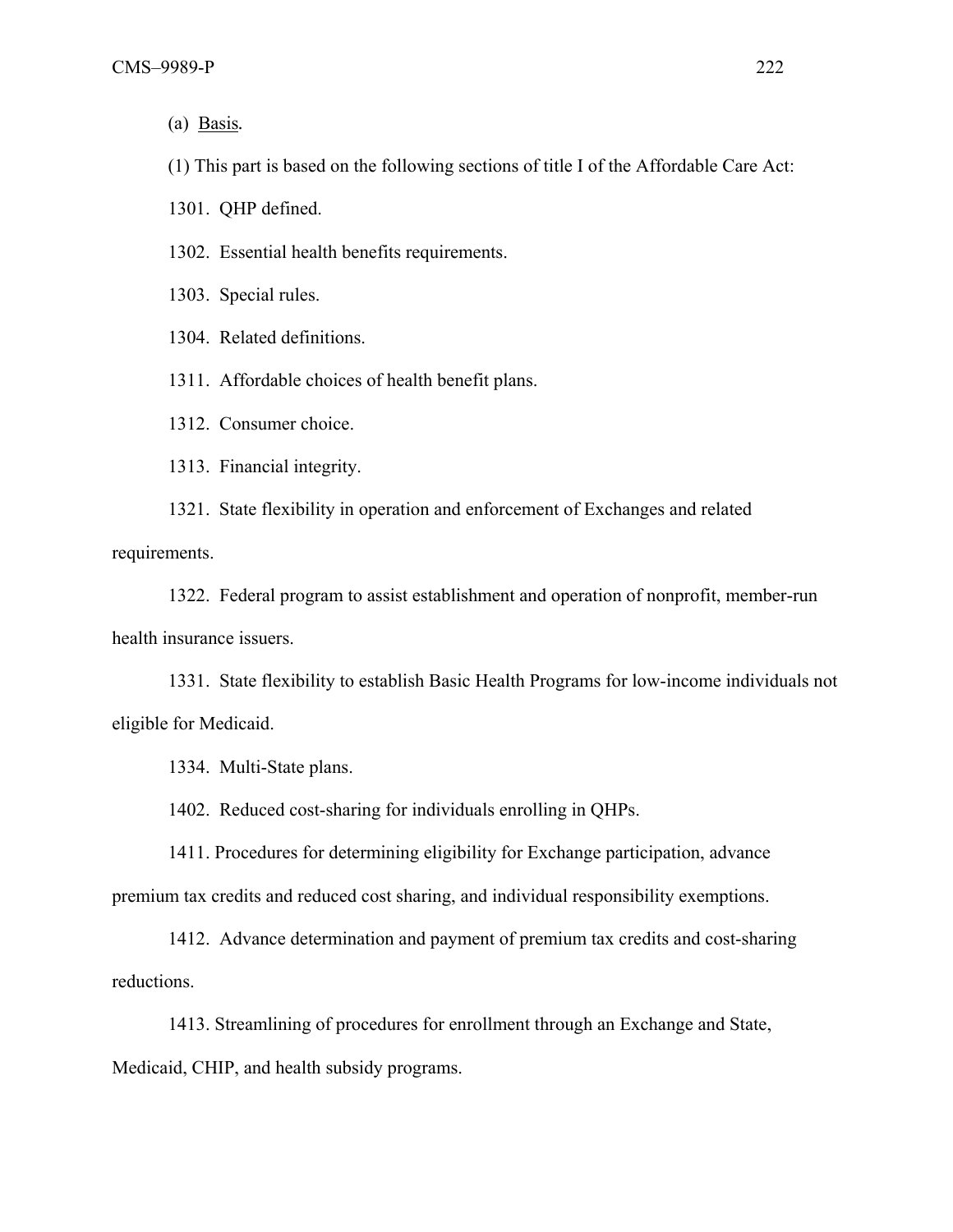(2) This part is based on the following sections of title I of the Act:

1150A. Pharmacy Benefit Managers Transparency Requirements

 (b) Scope*.* This part establishes standards for QHPs under Exchanges, and addresses other health insurance issuer requirements.

# **§156.20 Definitions.**

The following definitions apply to this part, unless the context indicates otherwise:

Applicant has the meaning given to the term in §155.20 of this subtitle.

Benefit design standards means coverage that provides for all of the following:

(1) The essential health benefits as described in section 1302(b) of the Affordable Care Act;

(2) Cost-sharing limits as described in section 1302(c) of the Affordable Care Act; and

(3) A bronze, silver, gold, or platinum level of coverage as described in section 1302(d) of the Affordable Care Act, or is a catastrophic plan as described in section 1302(e) of the Affordable Care Act.

Benefit year has the meaning given to the term in §155.20 of this subtitle.

Cost-sharing has the meaning given to the term in §155.20 of this subtitle.

Cost-sharing reductions has the meaning given to the term in §155.20 of this subtitle.

Group health plan has the meaning given to the term in §144.103 of this subtitle.

Health insurance coverage has the meaning given to the term in §144.103 of this subtitle.

Health insurance issuer or issuer has the meaning given to the term in §144.103 of this subtitle.

Level of coverage means one of four standardized actuarial values as defined by section 1302(d)(2) of the Affordable Care Act of plan coverage.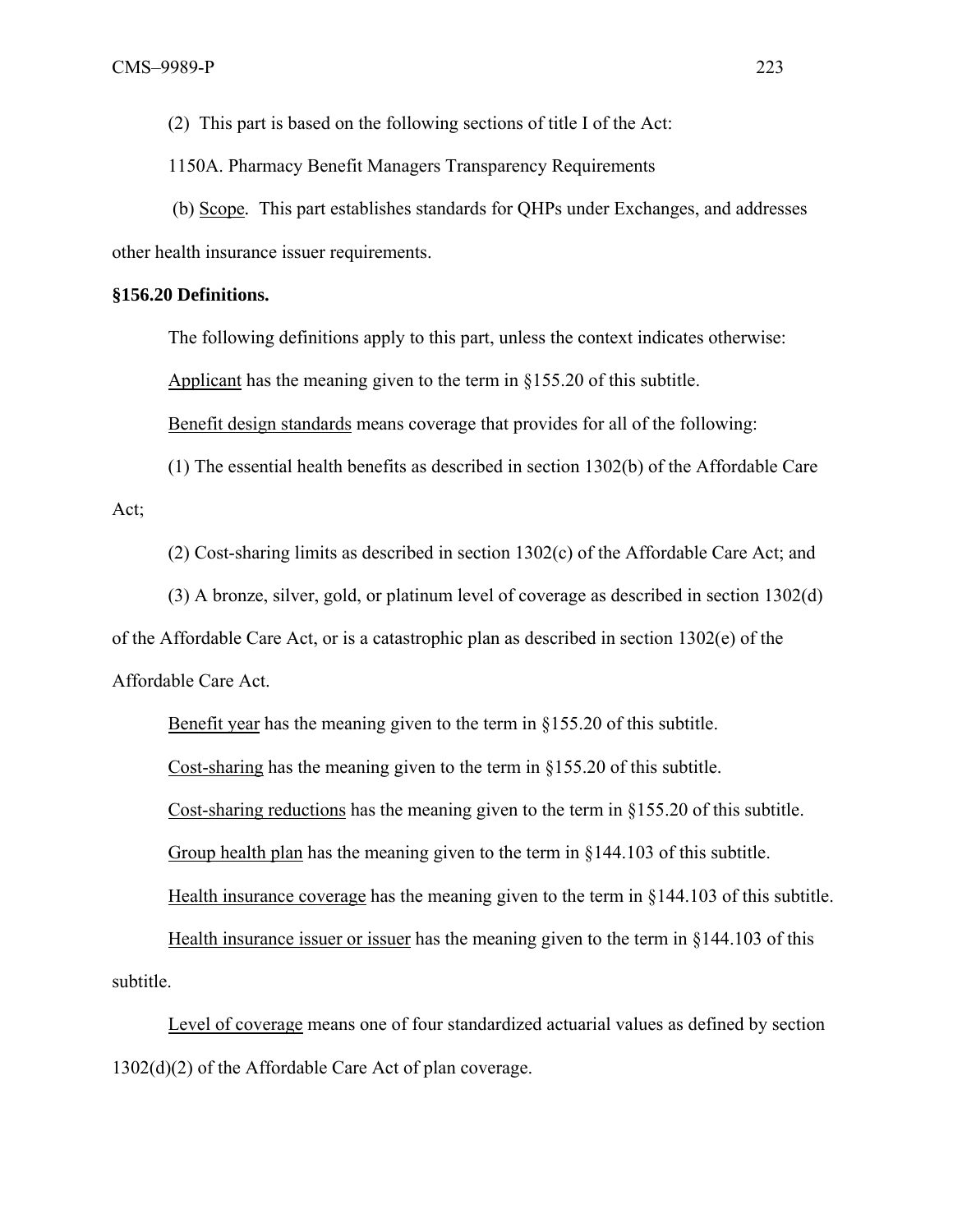Plan year has the meaning given to the term in §155.20 of this subtitle.

Qualified employer has the meaning given to the term in §155.20 of this subtitle.

Qualified health plan has the meaning given to the term in §155.20 of this subtitle.

Qualified health plan issuer has the meaning given to the term in §155.20 of this subtitle.

Qualified individual has the meaning given to the term in §155.20 of this subtitle.

#### **§156.50 Financial support.**

(a) Definitions. The following definitions apply for the purposes of this section:

Participating issuer means any issuer offering plans that participates in the specific function that is funded by user fees. This term may include: health insurance issuers, QHP issuers, issuers of multi-State plans (as defined in  $\S155.1000(a)$  of this subtitle), issuers of standalone dental plans (as described in §155.1065 of this subtitle), or other issuers identified by an Exchange.

(b) Requirement for State Exchanges. A participating issuer must remit user fee payments assessed by an Exchange under §155.160 of this subtitle.

#### **Subpart B – [Reserved]**

#### **Subpart C – Qualified Health Plan Minimum Certification Standards**

#### **§156.200 QHP issuer participation standards.**

(a) General requirement*.* In order to participate in an Exchange, a health insurance issuer must have in effect a certification issued or recognized by the Exchange to demonstrate that each health plan it offers in the Exchange is a QHP.

(b) QHP issuer requirement. A QHP issuer must –

(1) Comply with the requirements of this subpart with respect to each of its QHPs on an ongoing basis;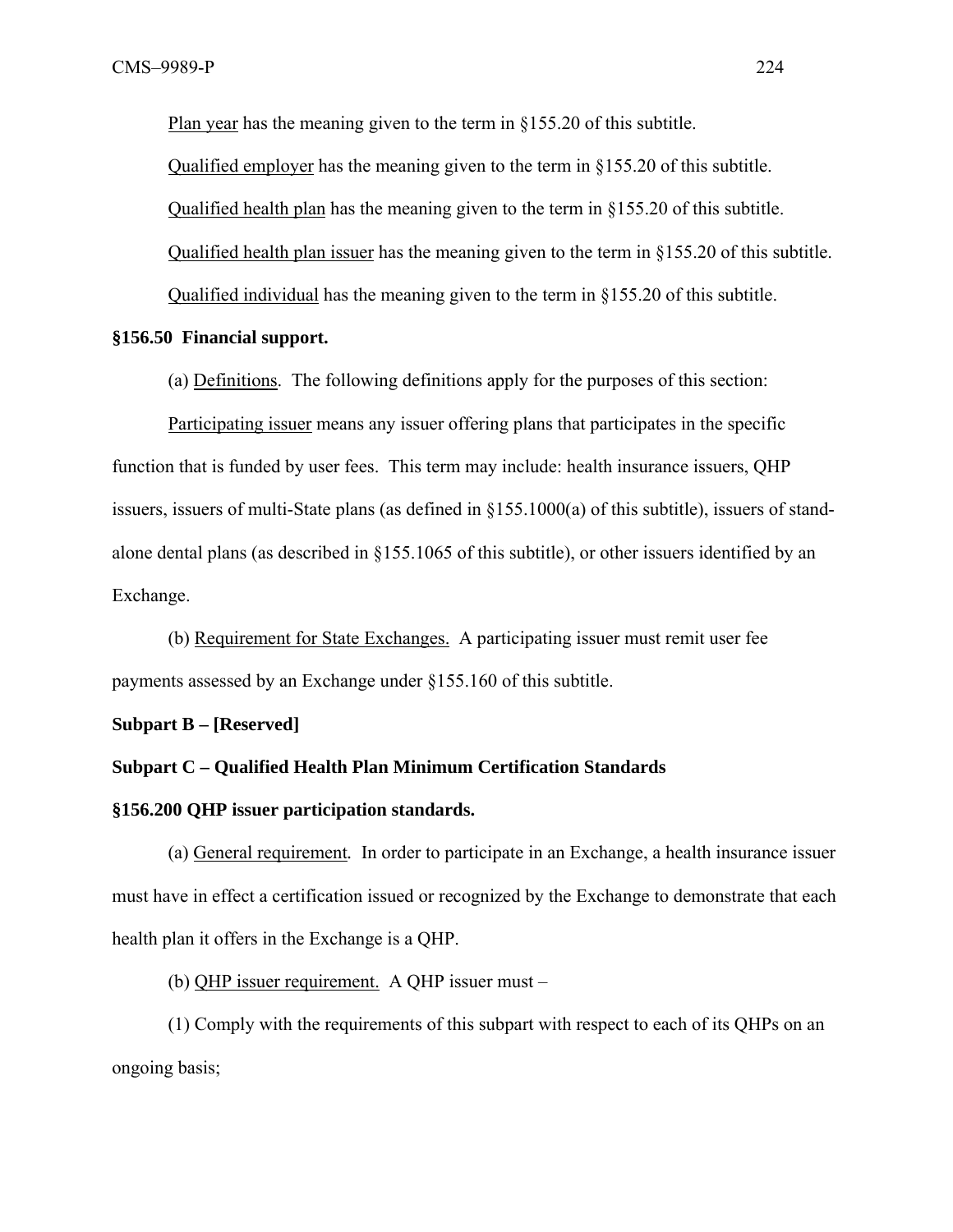(2) Comply with Exchange processes, procedures, and requirements set forth pursuant to subpart K of part 155 and, in the small group market, §155.705 of this subtitle;

(3) Ensure that each QHP complies with benefit design standards, as defined in §156.20;

(4) Be licensed and in good standing to offer health insurance coverage in each State in which the issuer offers health insurance coverage;

(5) Implement and report on a quality improvement strategy or strategies consistent with the standards of section 1311(g) of the Affordable Care Act, disclose and report information on health care quality and outcomes described in sections  $1311(c)(1)(H)$  and (I) of the Affordable Care Act, and implement appropriate enrollee satisfaction surveys consistent with section 1311(c)(4) of the Affordable Care Act; and

(6) Pay any applicable user fees assessed under §156.50; and

(7) Comply with the standards related to the risk adjustment program under 45 CFR part 153.

(c) Offering requirements. A QHP issuer must offer through the Exchange:

(1) At least one QHP in the silver coverage level and at least one QHP in the gold coverage level as described in section 1302(d)(1) of the Affordable Care Act;

(2) A child-only plan at the same level of coverage, as described in section 1302(d)(1) of the Affordable Care Act, as any QHP offered through the Exchange to individuals who, as of the beginning of the plan year, have not attained the age of 21; and

(3) A QHP at the same premium rate consistent with §156.255(b).

(d) State requirements. A QHP issuer participating in the Exchange must adhere to the requirements of this subpart and any provisions imposed by the Exchange, or a State in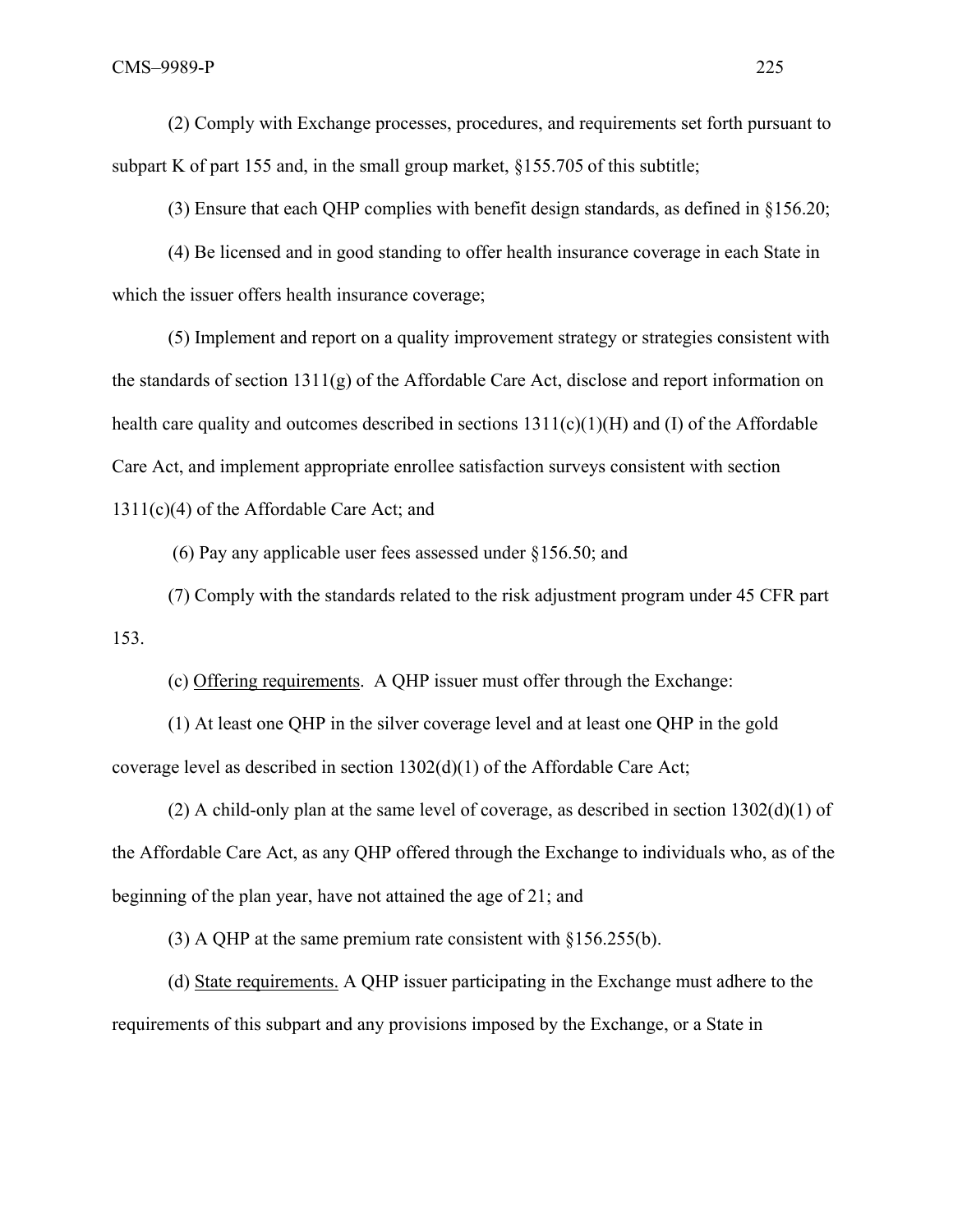connection with its Exchange, that are conditions of participation with respect to each of its QHPs.

(e) Non-discrimination. A QHP issuer must not, with respect to its QHP, discriminate on the basis of race, color, national origin, disability, age, sex, gender identity or sexual orientation.

# **§156.210 QHP rate and benefit information.**

(a) General rate requirement. A QHP issuer must set rates for an entire benefit year, or for the SHOP, plan year.

(b) Rate and benefit submission. A QHP issuer must submit rate and benefit information to the Exchange pursuant to §155.1020.

(c) Rate justification*.* A QHP issuer must submit a justification for a rate increase prior to the implementation of the increase. A QHP issuer must prominently post the justification on its website.

#### **§156.220 Transparency in coverage.**

(a) Required information*.* A QHP issuer must provide the following information in accordance with the standards in paragraph (b) of this section:

(1) Claims payment policies and practices;

(2) Periodic financial disclosures;

- (3) Data on enrollment;
- (4) Data on disenrollment;
- (5) Data on the number of claims that are denied;
- (6) Data on rating practices;

(7) Information on cost-sharing and payments with respect to any out-of-network coverage; and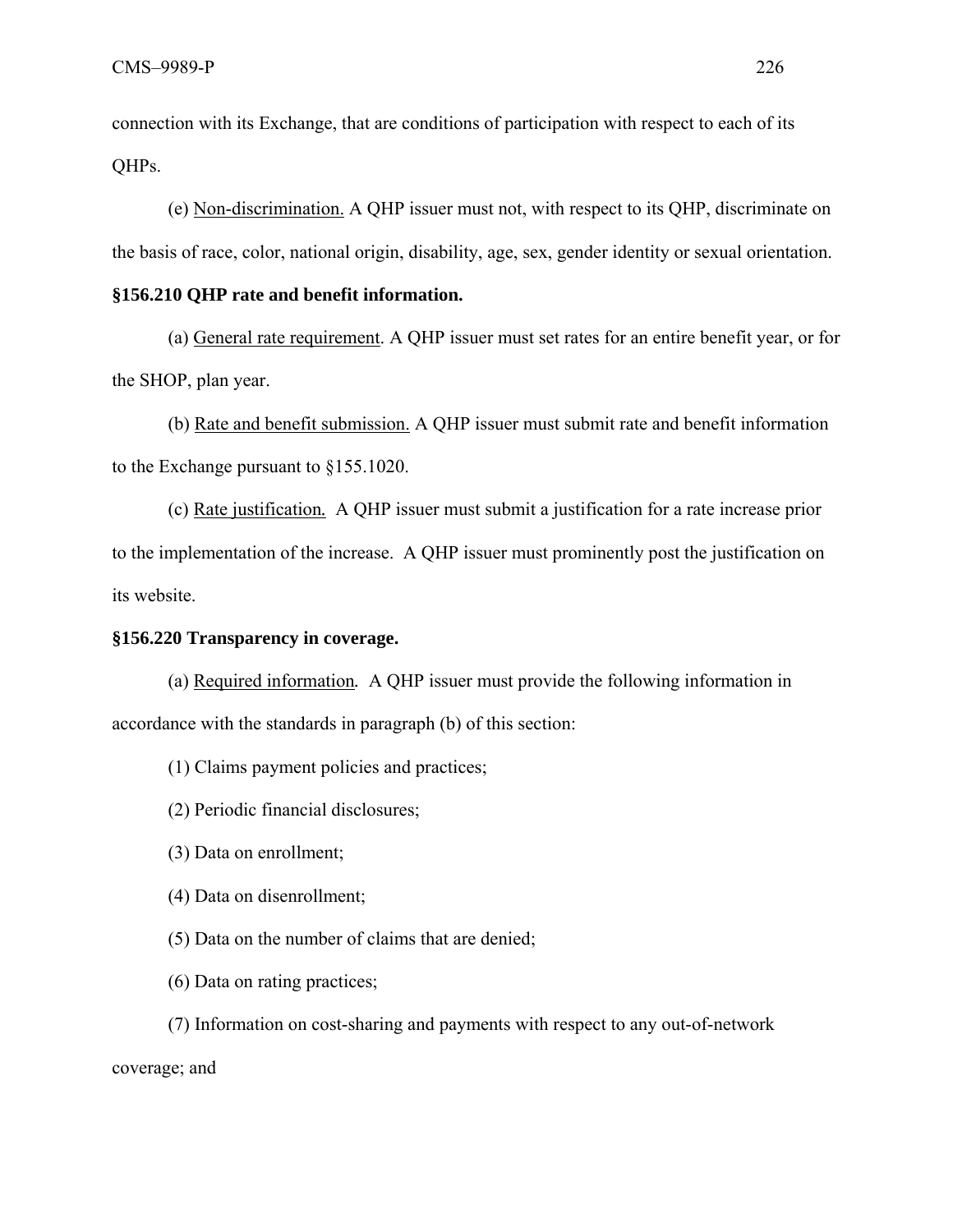(8) Information on enrollee rights under title I of the Affordable Care Act.

(b) Reporting requirement*.* A QHP issuer must submit, in an accurate and timely manner, to be determined by HHS, the information described in paragraph (a) of this section to the Exchange, HHS and the State insurance commissioner, and make the information described in paragraph (a) of this section available to the public.

(c) Use of plain language*.* A QHP issuer must make sure that the information submitted under paragraph (b) of this section is provided in plain language as defined under §155.20 of this subtitle.

(d) Enrollee cost-sharing transparency*.* A QHP issuer must make available the amount of enrollee cost sharing under the individual's plan or coverage with respect to the furnishing of a specific item or service by a participating provider in a timely manner upon the request of the individual. At a minimum, such information must be made available to such individual through an Internet website and such other means for individuals without access to the Internet.

#### **§156.225 Marketing of QHPs.**

A QHP issuer and its officials, employees, agents and representatives must –

(a) State law applies*.* Comply with any applicable State laws and regulations regarding marketing by health insurance issuers; and

(b) Non-discrimination. Not employ marketing practices that discourage the enrollment of individuals with significant health needs in QHPs.

#### **§156.230 Network adequacy standards.**

(a) General requirement*.* A QHP issuer must ensure that the provider network of each of its QHPs, as available to all enrollees, meets the following standards –

(1) Includes essential community providers in accordance with §156.235;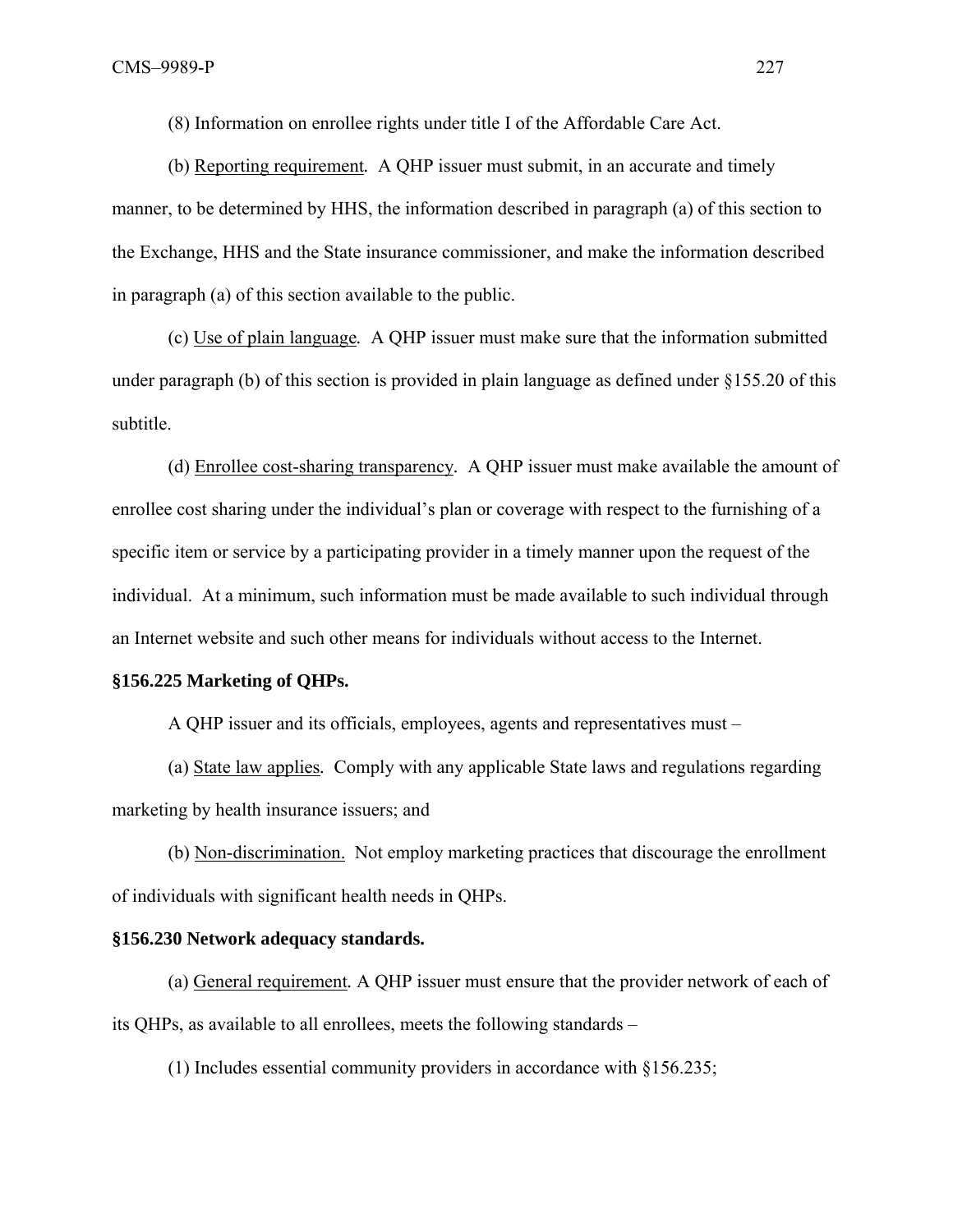(2) Complies with any network adequacy standards established by the Exchange consistent with §155.1050 of this section; and

(3) Is consistent with the network adequacy provisions of section 2702(c) of the PHS Act.

(b) Notice to applicants and enrollees. A QHP issuer must make its provider directory for a QHP available to the Exchange for publication online pursuant to guidance from the Exchange and to potential enrollees in hard copy upon request. In the provider directory, a QHP issuer must identify providers that are not accepting new patients.

#### **§156.235 Essential community providers.**

(a) General requirement. A QHP issuer must include within the provider network of the QHP a sufficient number of essential community providers, where available, that serve predominantly low-income, medically-underserved individuals. Nothing in this requirement shall be construed to require any health plan to provide coverage for any specific medical procedure provided by the essential community provider.

(b) Inclusion. Essential community providers under paragraph (a) of this section include:

(1) Health care providers defined in section 340B(a)(4) of the PHS Act; and

(2) Providers described in section  $1927(c)(1)(D)(i)(IV)$  of the Act as set forth by section 221 of P.L. 111-8.

#### **§156.245 Treatment of direct primary care medical homes.**

 A QHP issuer may provide coverage through a direct primary care medical home that meets criteria established by HHS, so long as the QHP meets all requirements that are otherwise applicable and the services covered by the direct primary care medical home are coordinated with the QHP issuer.

#### **§156.250 Health plan applications and notices.**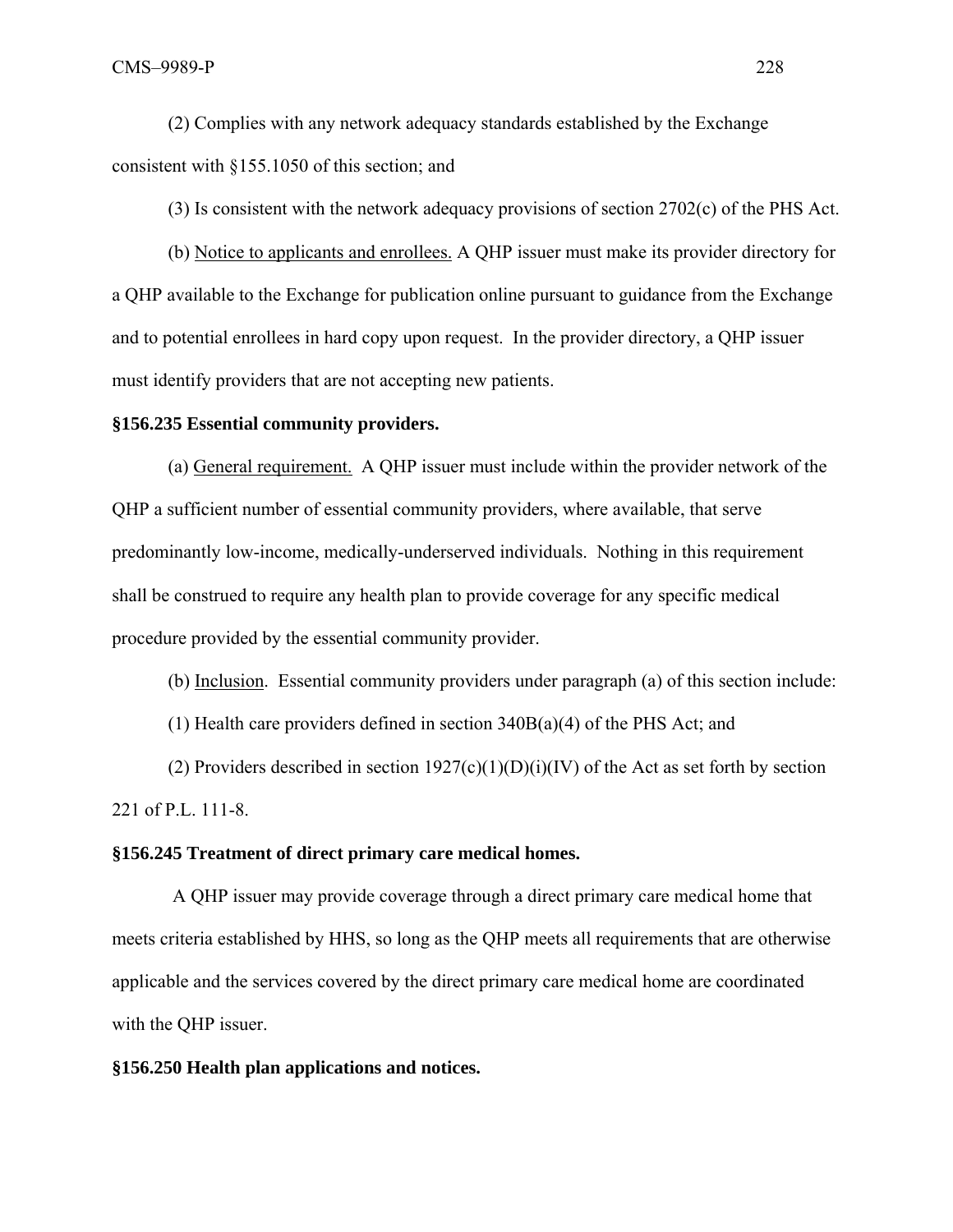QHP issuers must provide all applications and notices to enrollees in accordance with the standards described in §155.230(b) of this subtitle.

#### **§156.255 Rating variations.**

(a) Rating areas. A QHP issuer, including an issuer of a multi-State QHP, may vary premiums for a QHP or a multi-State QHP by the geographic rating area established under section  $2701(a)(2)$  of the PHS Act.

(b) Same premium rates. A QHP issuer must charge the same premium rate without regard to whether the plan is offered through an Exchange, or whether the plan is offered directly from the issuer or through an agent.

(c) Rating categories. A QHP issuer must cover all of the following groups using some combination of the following categories:

(1) Individuals;

(2) Two-adult families;

(3) One-adult families with a child or children; and

(4) All other families.

# **§156.260 Enrollment periods for qualified individuals.**

(a) Individual market requirement. A QHP issuer must:

(1) Enroll a qualified individual during the initial and annual open enrollment periods described in §155.410(b) and §155.410(e) of this subtitle, and abide by the effective dates of coverage established by the Exchange pursuant to the requirements described in §155.410(c) and §155.410(f) of this subtitle; and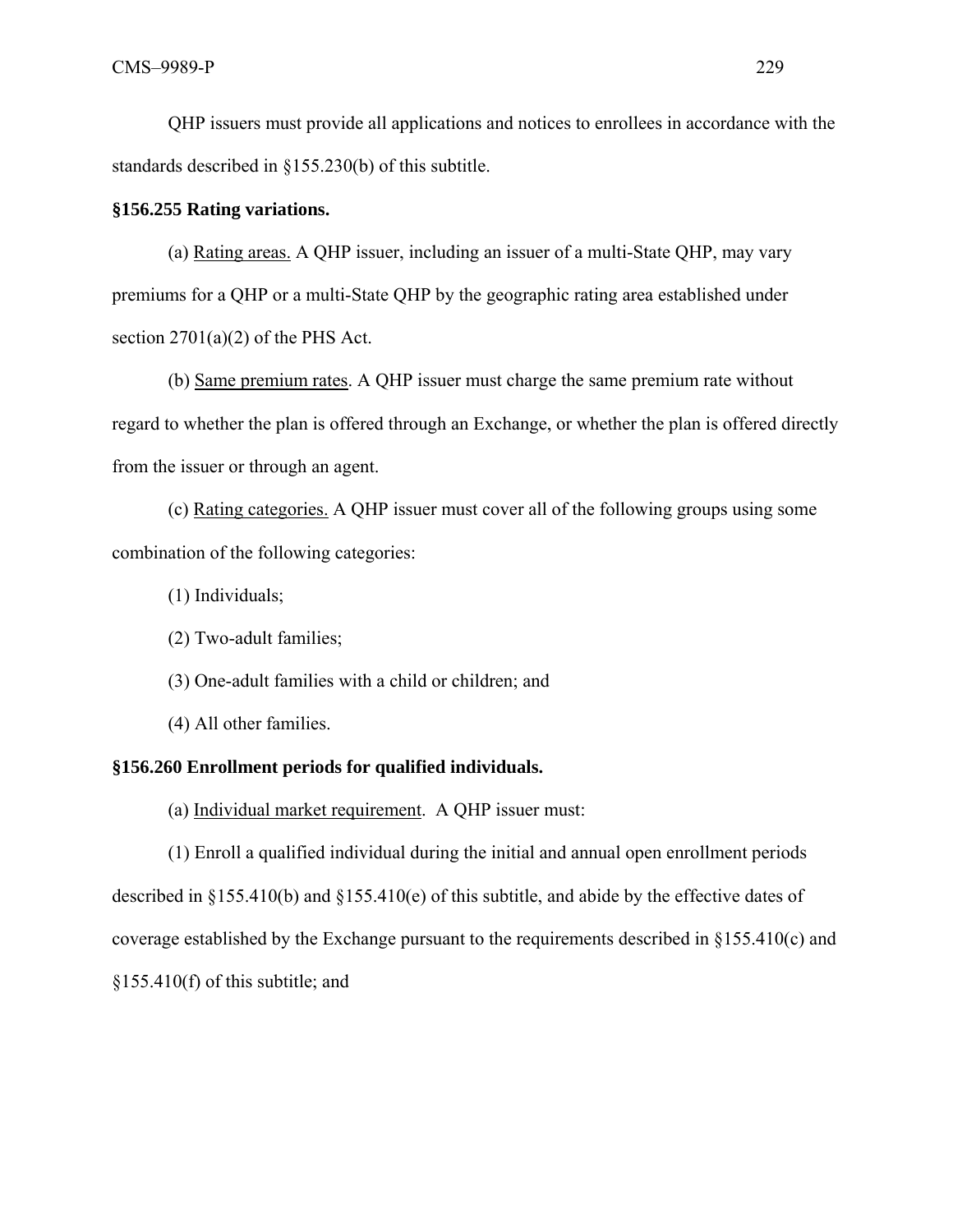(2) Make available, at a minimum, special enrollment periods described in §155.420(d), for QHPs and abide by the effective dates of coverage established by the Exchange pursuant to the requirements described in §155.420(b) of this subtitle.

(b) Notification of effective date*.* A QHP issuer must notify the qualified individual of his or her effective date of coverage in coordination with the standards established in §155.410(c), §155.410(f) and §155.420(b) of this subtitle.

# **§156.265 Enrollment process for qualified individuals.**

(a) General requirement. A QHP issuer must adhere to the following requirements for individuals seeking enrollment in a QHP.

(b) Enrollment information collection and transmission*.* If an applicant initiates enrollment directly with the issuer for enrollment in a QHP, the QHP issuer must –

(1) Collect enrollment information using the application adopted pursuant to §155.405 of this subtitle;

(2) Transmit the enrollment information to the Exchange consistent with the standards described in §155.260 and §155.270 of this subtitle to facilitate the eligibility determination process; and

(3) Enroll an individual only after receiving confirmation that the eligibility process is complete and the applicant has been determined eligible for enrollment in a QHP, in accordance with the standards established in §155.200(c) of this subtitle.

(c) Acceptance of enrollment information*.* A QHP issuer must accept enrollment information in an electronic format from the Exchange that is consistent with the requirements of §155.260 and §155.270 of this subtitle.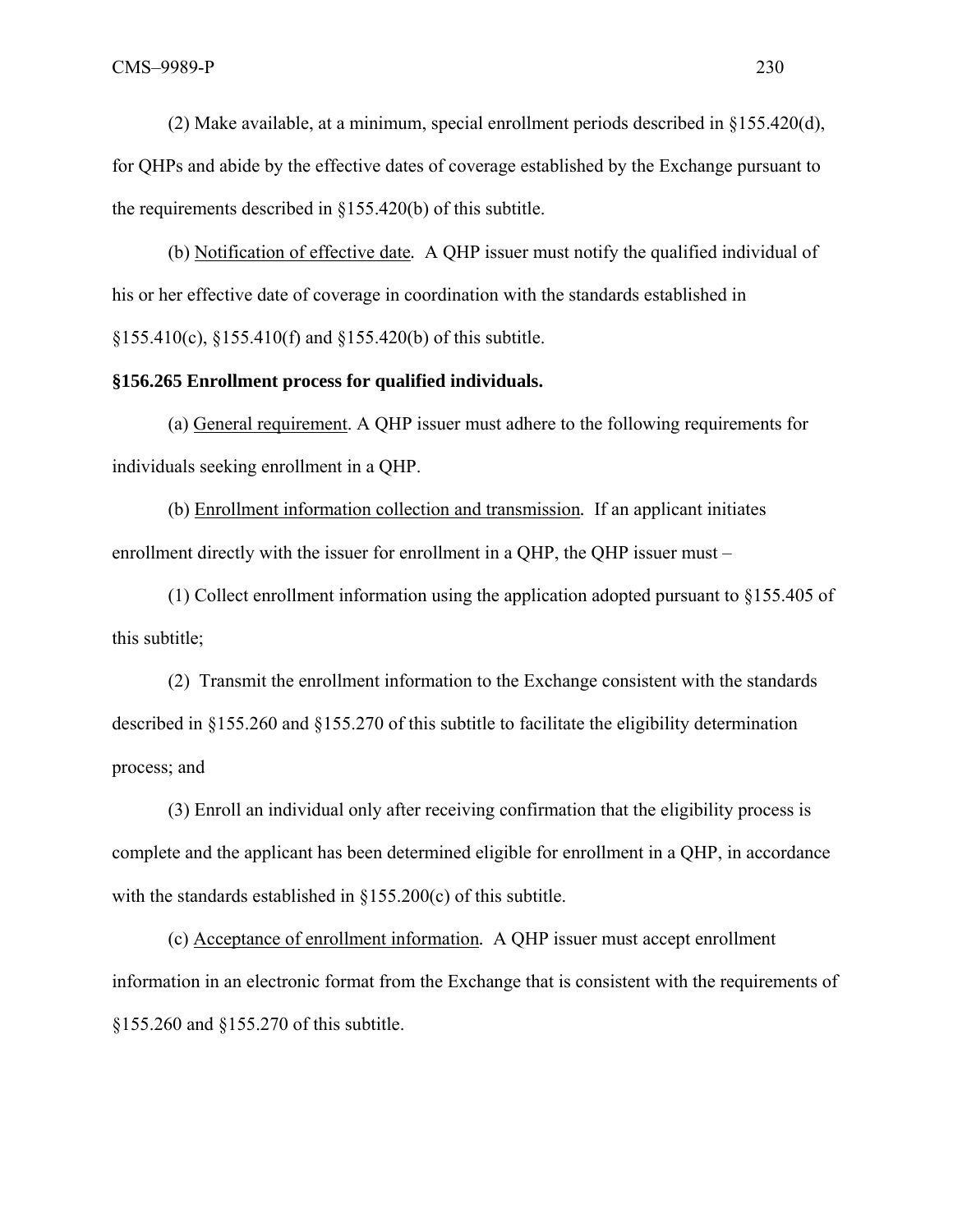(d) Premium payment. A QHP issuer must follow the premium payment process established by the Exchange pursuant to §155.240 of this subtitle.

(e) Enrollment information package. A QHP issuer must provide new enrollees an enrollment information package.

(f) Summary of benefits and coverage document*.* A QHP issuer must provide the summary of benefits and coverage document to enrollees as specified in 2715 of the PHS Act and prior to the start of the open enrollment period.

(g) Enrollment reconciliation. A QHP issuer must reconcile enrollment files with the Exchange no less than once a month in accordance with §155.400(d) of this subtitle.

(h) Enrollment acknowledgement. A QHP issuer must acknowledge receipt of enrollment information in accordance with Exchange standards established in §155.400(b)(2) of this subtitle.

#### **§156.270 Termination of coverage for qualified individuals.**

(a) General requirement. A QHP issuer may only terminate coverage as permitted by the Exchange pursuant to §155.430(b) of this subtitle.

(b) Termination of coverage notice requirement*.* If an enrollee's coverage with a QHP is terminated for any reason, the QHP issuer must provide the Exchange and the enrollee with a notice of termination of coverage which is consistent with the effective date established by the Exchange pursuant to  $\S 155.430(d)$  of this subtitle.

(c) Termination of coverage due to non-payment of premium. A QHP issuer must establish a standard policy for the termination of coverage of enrollees due to non-payment of premium as permitted by the Exchange in §155.430(b)(2)(iii) of this subtitle. This policy for the termination of coverage: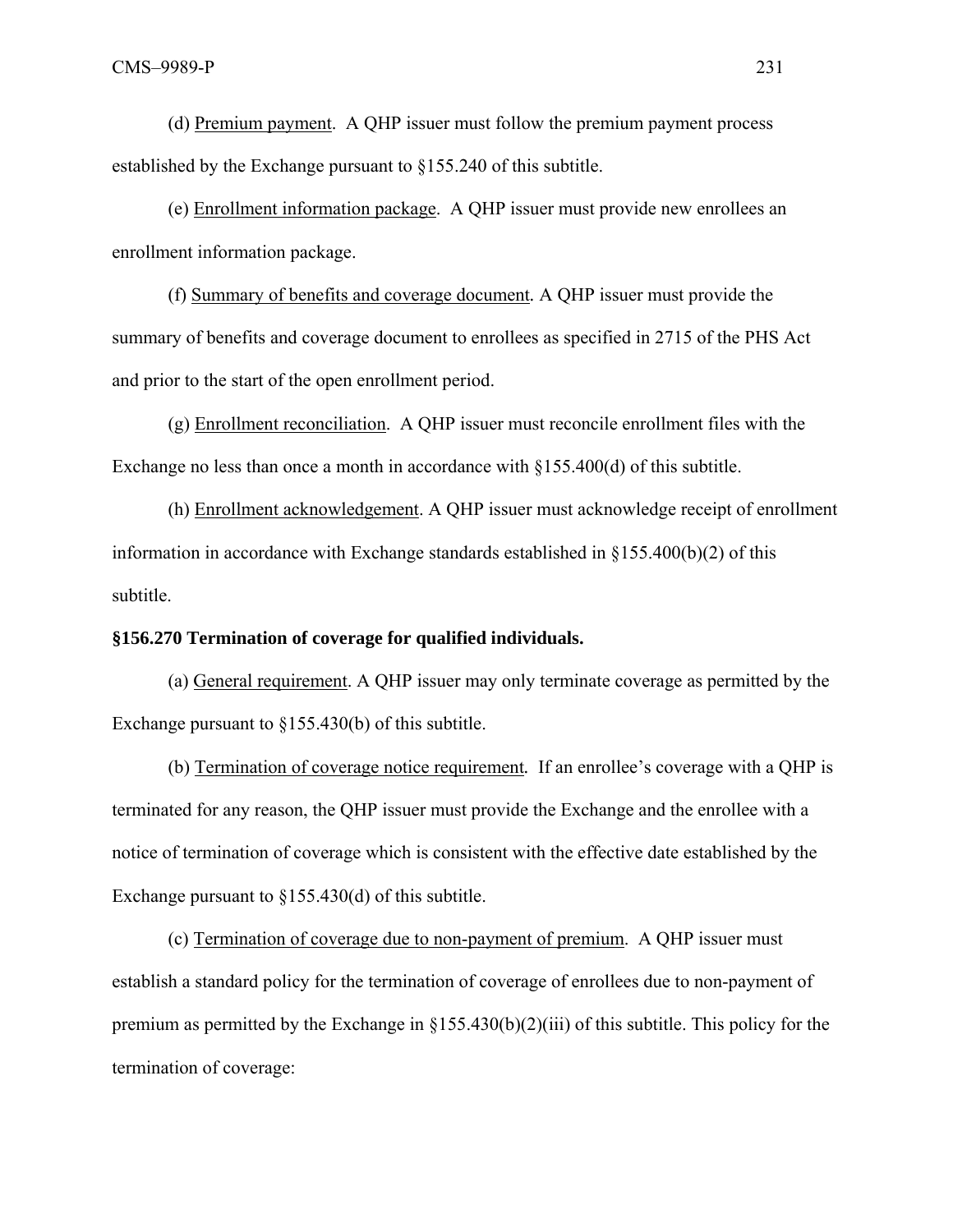(1) Must include the grace period for enrollees receiving advance payments of the premium tax credits as described in paragraph (d) of this section; and

(2) Must be applied uniformly to enrollees in similar circumstances.

(d) Payment grace period for recipients of advance payments of the premium tax credit. A QHP issuer must provide a grace period of at least three consecutive months if an enrollee receiving advance payments of the premium tax credit has previously paid at least one month's premium. During the grace period, the QHP issuer must:

(1) Pay all appropriate claims submitted on behalf of the enrollee;

(2) Apply all payments received during such period to the first billing cycle in which payment was delinquent; and

(3) Continue to collect advance payments of the premium tax credit on behalf of the enrollee from the Department of the Treasury.

(e) Notice of non-payment of premiums*.* If an enrollee is delinquent on premium payment, the QHP issuer must provide the enrollee with notice of such payment delinquency.

(f) Exhaustion of grace period. If an enrollee receiving advance payments of the premium tax credit exhausts the grace period in paragraph (d) of this section without submitting any premium payment, the QHP issuer may terminate the enrollee's coverage effective at the end of the payment grace period.

(g) Records of termination of coverage. QHP issuers must maintain records in accordance with Exchange standards established pursuant to §155.430(c) of this subtitle.

(h) Effective date of termination of coverage. QHP issuers must abide by the termination of coverage effective dates described in §155.430(d) of this subtitle.

#### **§156.275 Accreditation of QHP issuers.**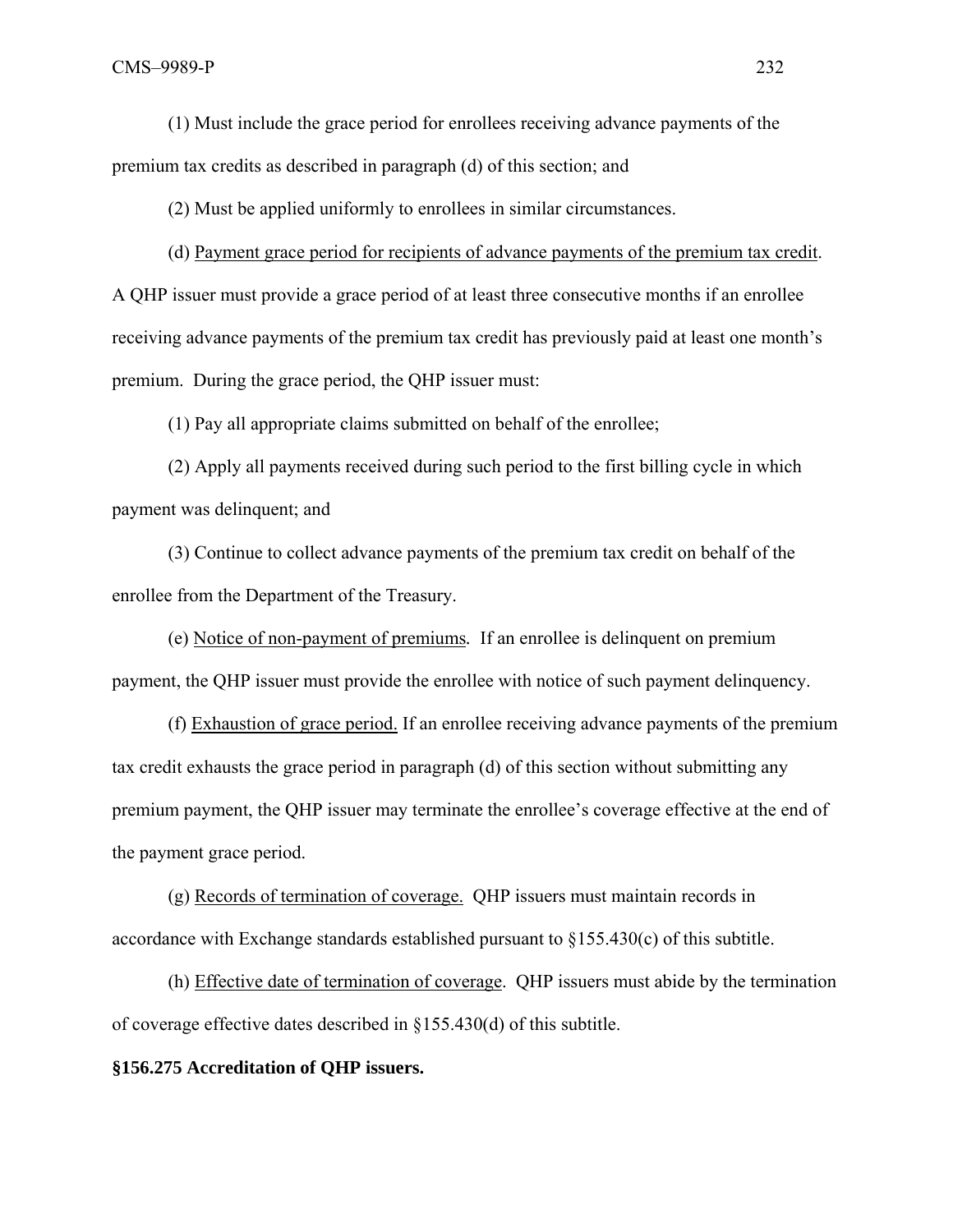(a) General requirement. A QHP issuer must:

(1) Be accredited on the basis of local performance of its QHPs in the following

categories by an accrediting entity recognized by HHS:

(i) Clinical quality measures, such as the Healthcare Effectiveness Data and Information

#### Set;

(ii) Patient experience ratings on a standardized CAHPS survey;

(iii) Consumer access;

(iv) Utilization management;

(v) Quality assurance;

(vi) Provider credentialing;

(vii) Complaints and appeals;

(viii) Network adequacy and access; and

(ix) Patient information programs, and

(2) Authorize the accrediting entity that accredits the QHP issuer to release to the Exchange and HHS a copy of its most recent accreditation survey, together with any surveyrelated information that HHS may require, such as corrective action plans and summaries of findings.

(b) Time frame for accreditation*.* A QHP issuer must be accredited within the timeframe established by the Exchange pursuant to §155.1045 of this subtitle. The QHP issuer must maintain accreditation so long as the QHP issuer offers QHPs.

# **§156.280 Segregation of funds for abortion services.**

(a) State opt-out of abortion coverage. QHP issuers must comply with State law, if such State enacts a law that prohibits abortion coverage in QHPs.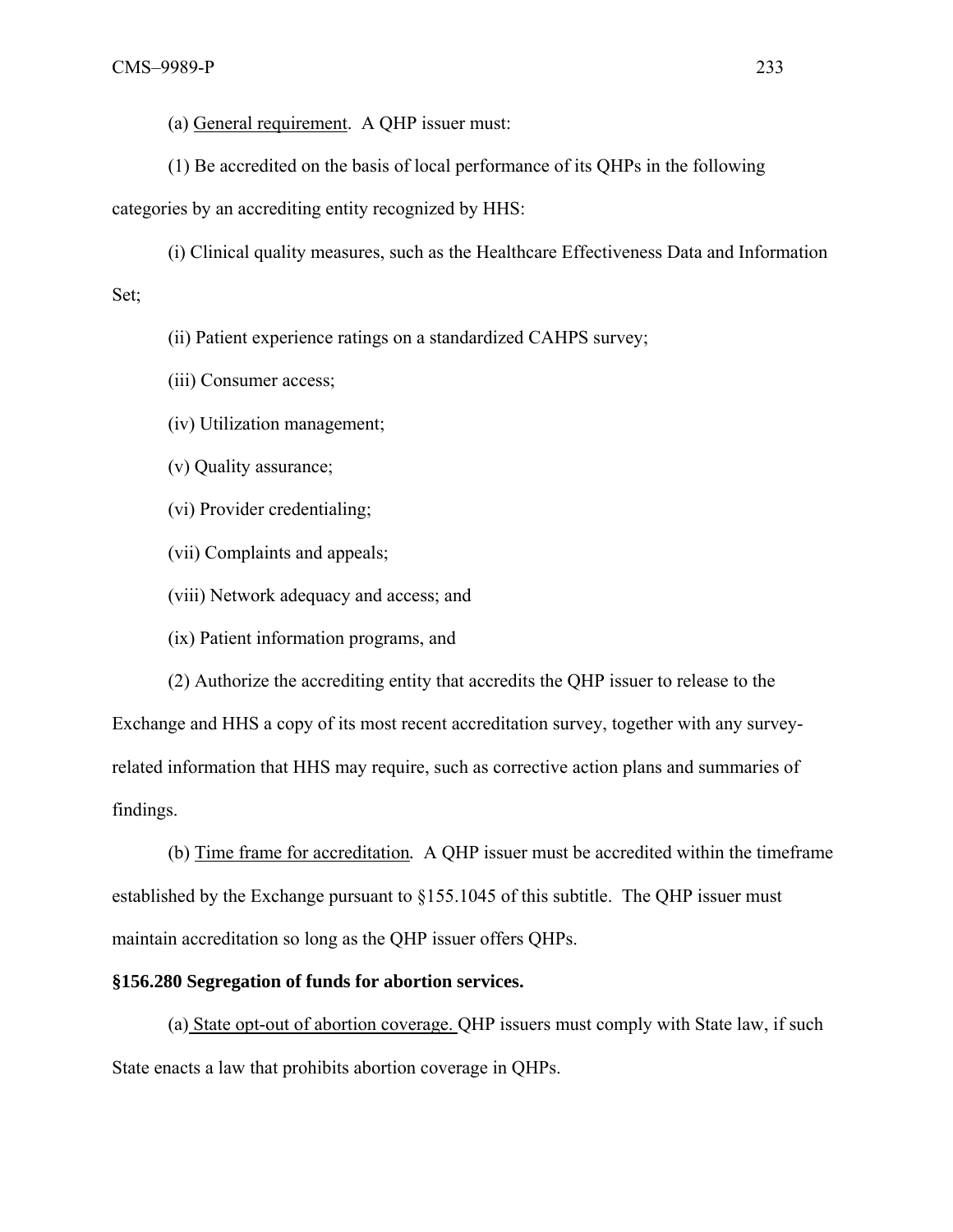(b) Termination of opt out. A QHP issuer may provide coverage of abortion services through the Exchange in a State described in paragraph (a) of this section if the State repeals such law.

(c) Voluntary choice of coverage of abortion services. Notwithstanding any other provision of title I of the Affordable Care Act (or any other amendment made under that title):

(1) Nothing in title I of the Affordable Care Act (or any amendments by that title) shall be construed to require a QHP issuer to provide coverage of services described in paragraph (d) of this section as part of its essential health benefits, as described in 1302(b) of the Affordable Care Act, for any plan year.

(2) Subject to paragraphs (a) and (b) of this section, the QHP issuer must determine whether or not the QHP provides coverage of services described in paragraph (d) of this section as part of such benefits for the plan year.

(d) Abortion services.

(1) Abortions for which public funding is prohibited – The services described in this paragraph (d)(1) are abortion services for which the expenditure of Federal funds appropriated for HHS is not permitted, based on the law as in effect as of the date that is 6 months before the beginning of the plan year involved.

(2) Abortions for which public funding is allowed – The services described in this paragraph (d)(2) are abortion services for which the expenditure of Federal funds appropriated for HHS is permitted, based on the law as in effect as of the date that is 6 months before the beginning of the plan year involved.

(e) Prohibition on the use of Federal funds.

(1) If a QHP provides coverage of services described in paragraph (d)(1) of this section,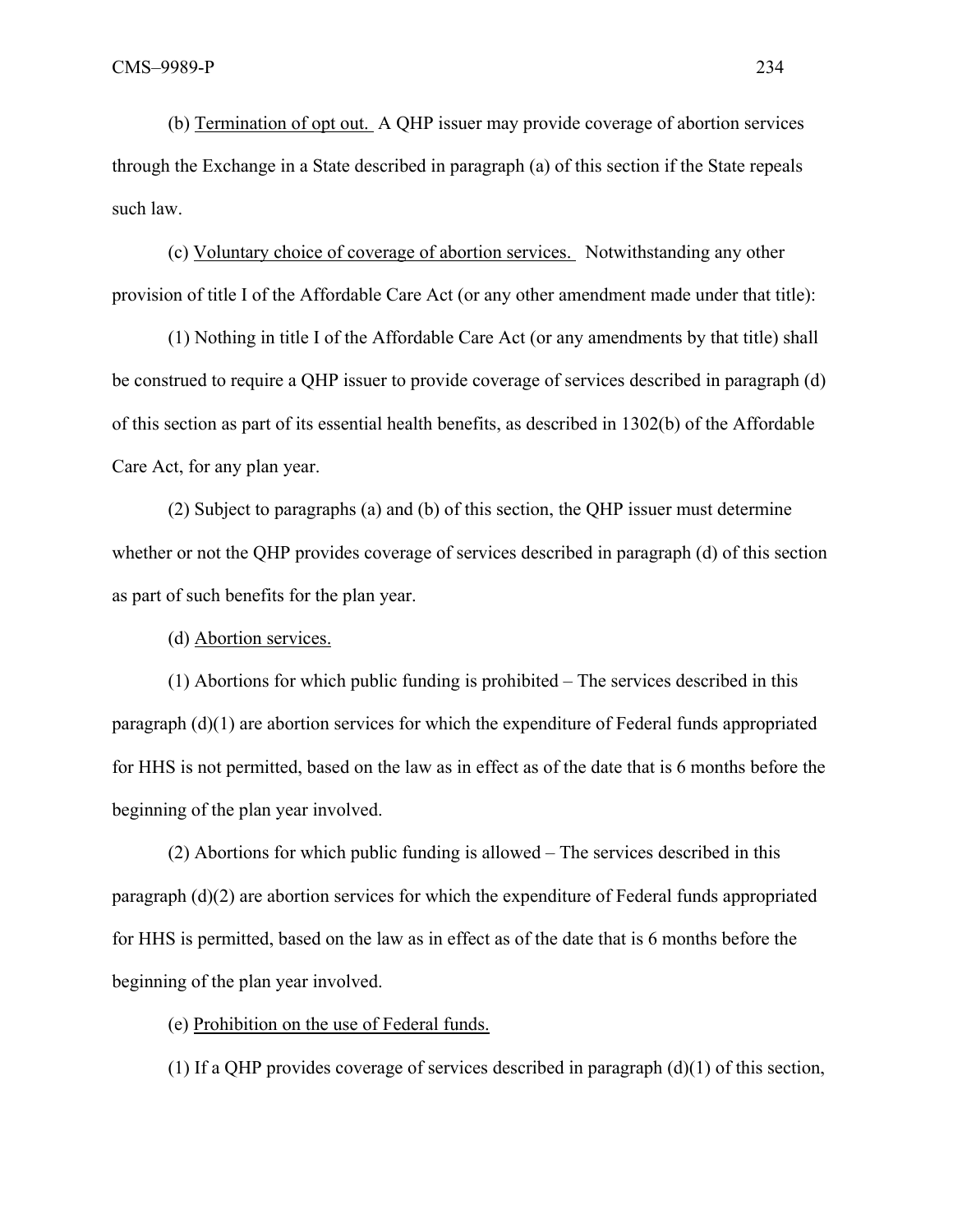the QHP issuer must not use any amount attributable to any of the following for the purposes of paying for such services:

 (i) The credit under section 36B of the Code and the amount (if any) of the advance payment of the credit under section 1412 of the Affordable Care Act;

(ii) Any cost-sharing reduction under section 1402 of the Affordable Care Act and the amount (if any) of the advance payments of the reduction under section 1412 of the Affordable Care Act.

(2) Establishment of allocation accounts. In the case of a OHP to which paragraph  $(e)(1)$ of this section applies, the QHP issuer must:

(i) Collect from each enrollee in the QHP (without regard to the enrollee's age, sex, or family status) a separate payment for each of the following:

(A) An amount equal to the portion of the premium to be paid directly by the enrollee for coverage under the QHP of services other than services described in paragraph (d)(1) of this section (after reductions for credits and cost-sharing reductions described in paragraph  $(e)(1)$  of this section); and

(B) An amount equal to the actuarial value of the coverage of services described in paragraph  $(d)(1)$  of this section.

(ii) Deposit all such separate payments into separate allocation accounts as provided in paragraph (e)(3) of this section. In the case of an enrollee whose premium for coverage under the QHP is paid through employee payroll deposit, the separate payments required under this subparagraph shall each be paid by a separate deposit.

(3) Segregation of funds.

(i) The QHP issuer to which paragraph  $(e)(1)$  of this section applies must establish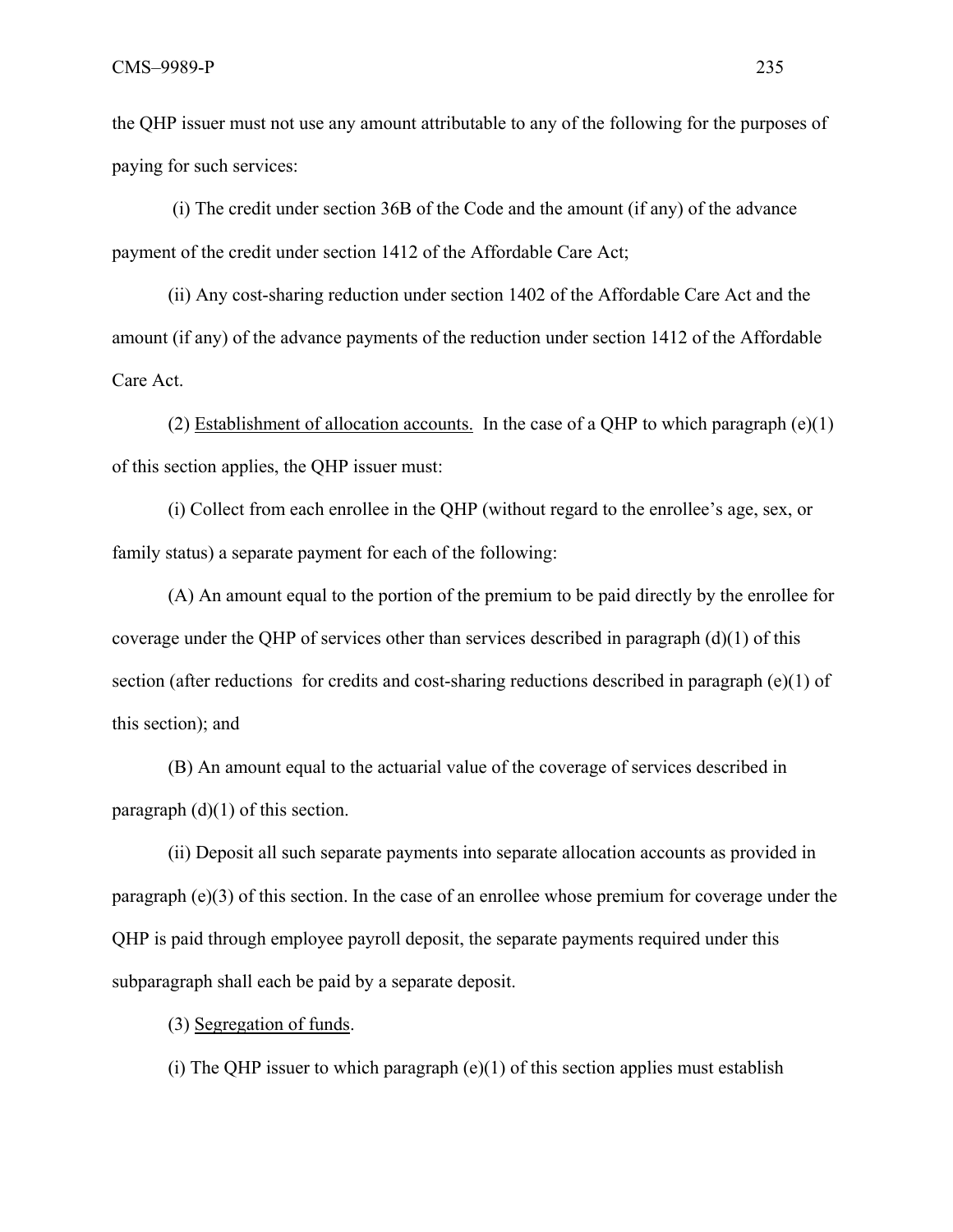allocation accounts described in paragraph  $(e)(3)(ii)$  for enrollees receiving the amounts described in paragraph (e)(1) of this section.

(ii) Allocation accounts. The OHP issuer to which paragraph  $(e)(1)$  of this section applies must deposit:

(A) All payments described in paragraph  $(e)(2)(i)(A)$  of this section into a separate account that consists solely of such payments and that is used exclusively to pay for services other than the services described in paragraph  $(d)(1)$ ;

 (B) All payments described in paragraph (e)(2)(i)(B) of this section into a separate account that consists solely of such payments and that is used exclusively to pay for services described in paragraph (d)(1) of this section.

(4) Actuarial value. The QHP issuer must estimate the basic per enrollee, per month cost, determined on an average actuarial basis, for including coverage under the QHP of services described in paragraph (d)(1) of this section. In making such an estimate, the QHP issuer:

(i) May take into account the impact on overall costs of the inclusion of such coverage, but may not take into account any cost reduction estimated to result from such services, including prenatal care, delivery, or postnatal care;

(ii) Must estimate such costs as if such coverage were included for the entire population covered; and

(iii) May not estimate such a cost at less than one dollar per enrollee, per month.

(5) Ensuring compliance with segregation requirements.

(i) Subject to paragraph  $(e)(5)(ii)$  of this section, the QHP issuer must comply with the efforts or direction of the State health insurance commissioner to ensure compliance with this section through the segregation of QHP funds in accordance with applicable provisions of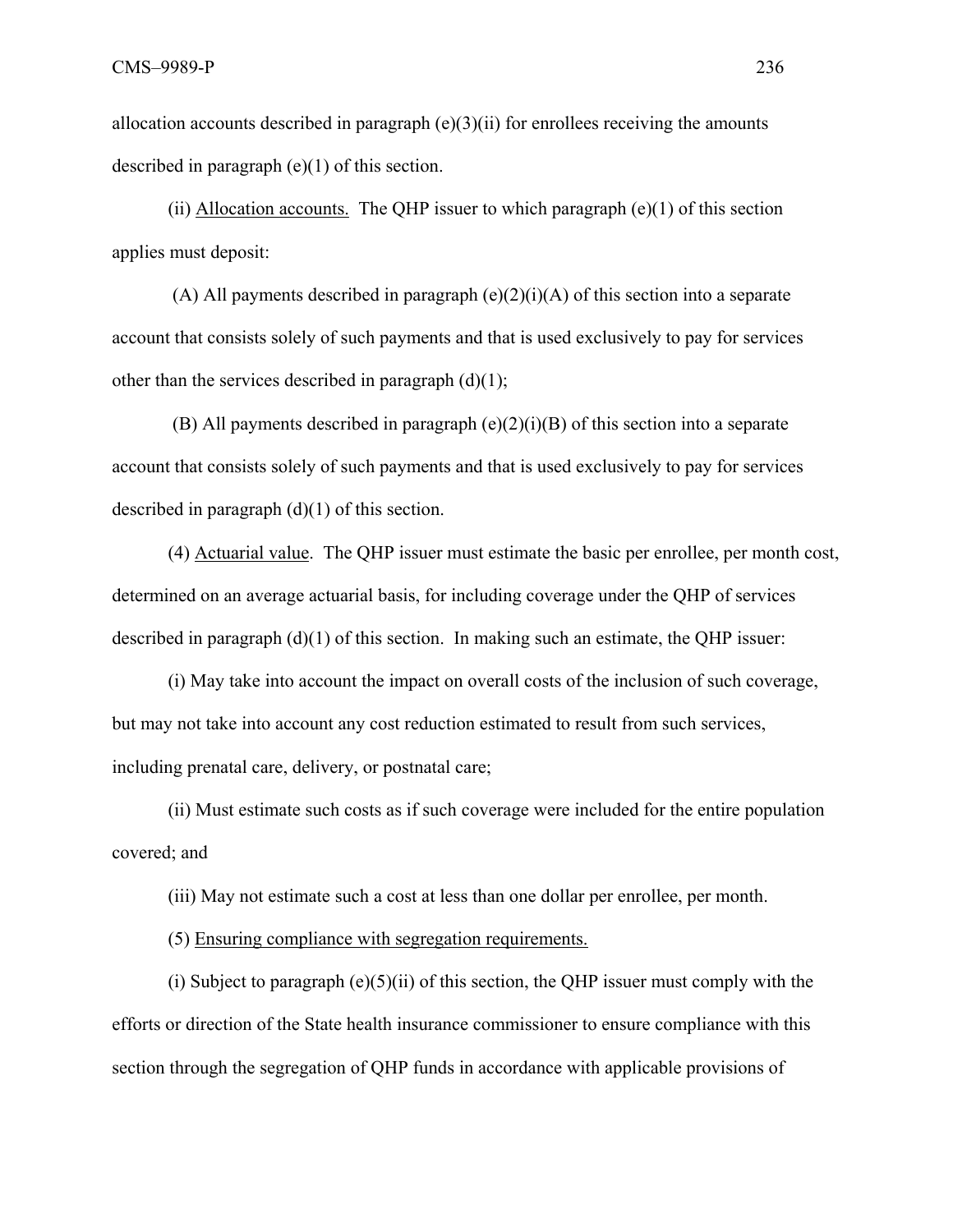generally accepted accounting requirements, circulars on funds management of the Office of Management and Budget and guidance on accounting of the Government Accountability Office.

(ii) Nothing in this clause shall prohibit the right of an individual or QHP issuer to appeal such action in courts of competent jurisdiction.

(f) Rules relating to notice.

(1) Notice. A QHP that provides for coverage of services in paragraph (d)(1) of this section, must provide a notice to enrollees, only as part of the summary of benefits and coverage explanation, at the time of enrollment, of such coverage.

(2) Rules relating to payments. The notice described in paragraph (f)(1) of this section, any advertising used by the QHP issuer with respect to the QHP, any information provided by the Exchange, and any other information specified by HHS must provide information only with respect to the total amount of the combined payments for services described in paragraph  $(d)(1)$ of this section and other services covered by the QHP.

(g) No discrimination on basis of provision of abortion. No QHP offered through an Exchange may discriminate against any individual health care provider or health care facility because of its unwillingness to provide, pay for, provide coverage of, or refer for abortions.

(h) Application of State and Federal laws regarding abortions.

(1) No preemption of State laws regarding abortion. Nothing in the Affordable Care Act shall be construed to preempt or otherwise have any effect on State laws regarding the prohibition of (or requirement of) coverage, funding, or procedural requirements on abortions, including parental notification or consent for the performance of an abortion on a minor.

(2) No effect on Federal laws regarding abortion. Nothing in the Affordable Care Act shall be construed to have any effect on Federal laws regarding: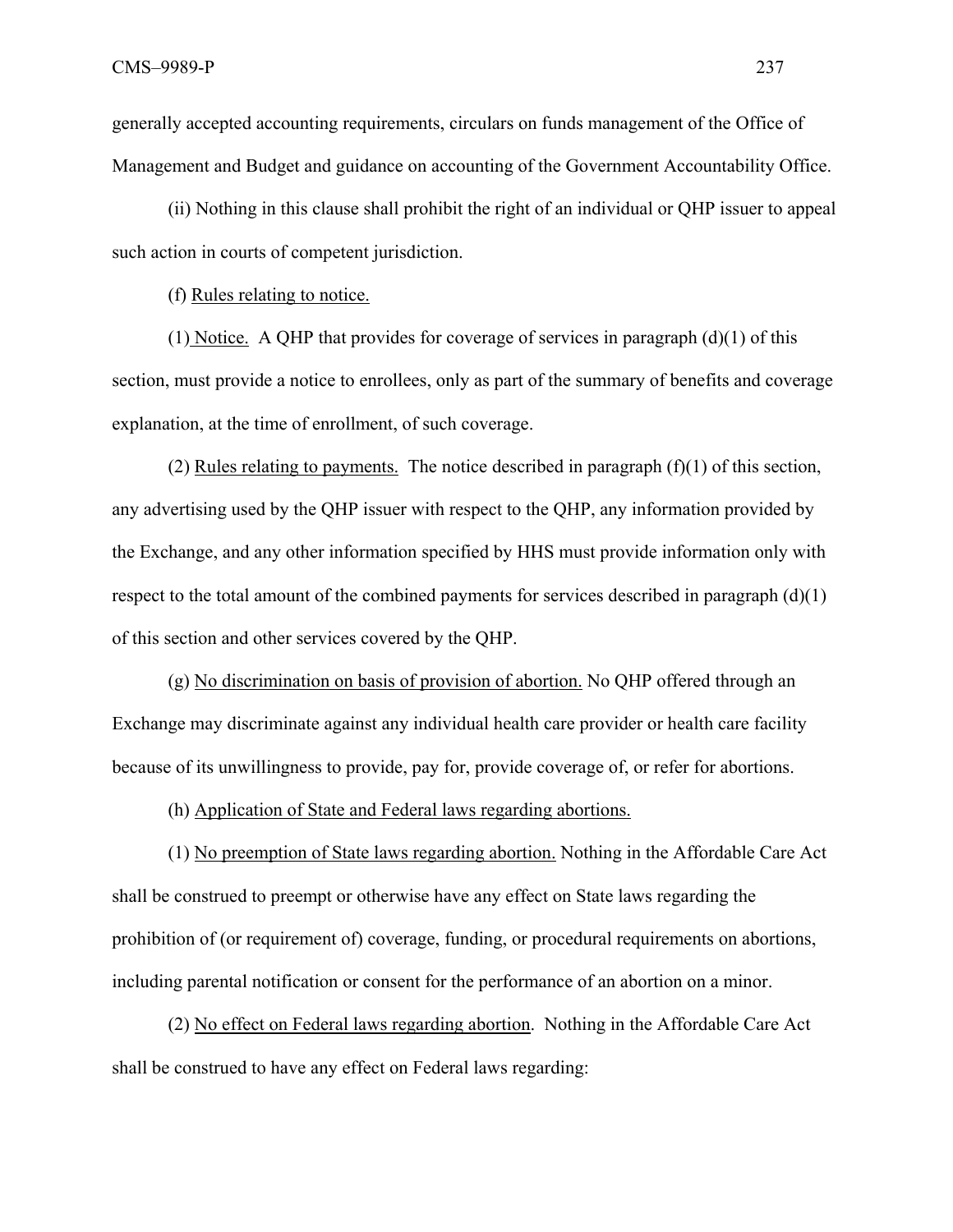(i) Conscience protection;

(ii) Willingness or refusal to provide abortion; and

(iii) Discrimination on the basis of the willingness or refusal to provide, pay for, cover, or refer for abortion or to provide or participate in training to provide abortion.

(3) No effect on Federal civil rights law. Nothing in section 1303(c) of the Affordable Care Act shall alter the rights and obligations of employees and employers under Title VII of the Civil Rights Act of 1964.

(i) Application of emergency services laws. Nothing in the Affordable Care Act shall be construed to relieve any health care provider from providing emergency services as required by State or Federal law, including section 1867 of the Act (popularly known as "EMTALA").

#### **§156.285 Additional standards specific to the SHOP.**

(a) SHOP rating and premium payment requirements. QHP issuers offering QHPs through a SHOP must:

(1) Accept payment from the SHOP on behalf of a qualified employer or an enrollee in accordance with §155.705(b)(4) of this subtitle;

(2) Adhere to the SHOP timeline for rate setting as established in  $\S 155.705(b)(5)$  of this subtitle; and

(3) Charge the same contract rate for a plan year.

(b) Enrollment periods for the SHOP*.* QHP issuers must:

(1) Enroll a qualified employee in accordance with the qualified employer's annual employee open enrollment period described in §155.725 of this subtitle;

(2) QHP issuers must provide special enrollment periods described in §155.420 of this subtitle excluding paragraphs  $(d)(3)$  and  $(d)(6)$ .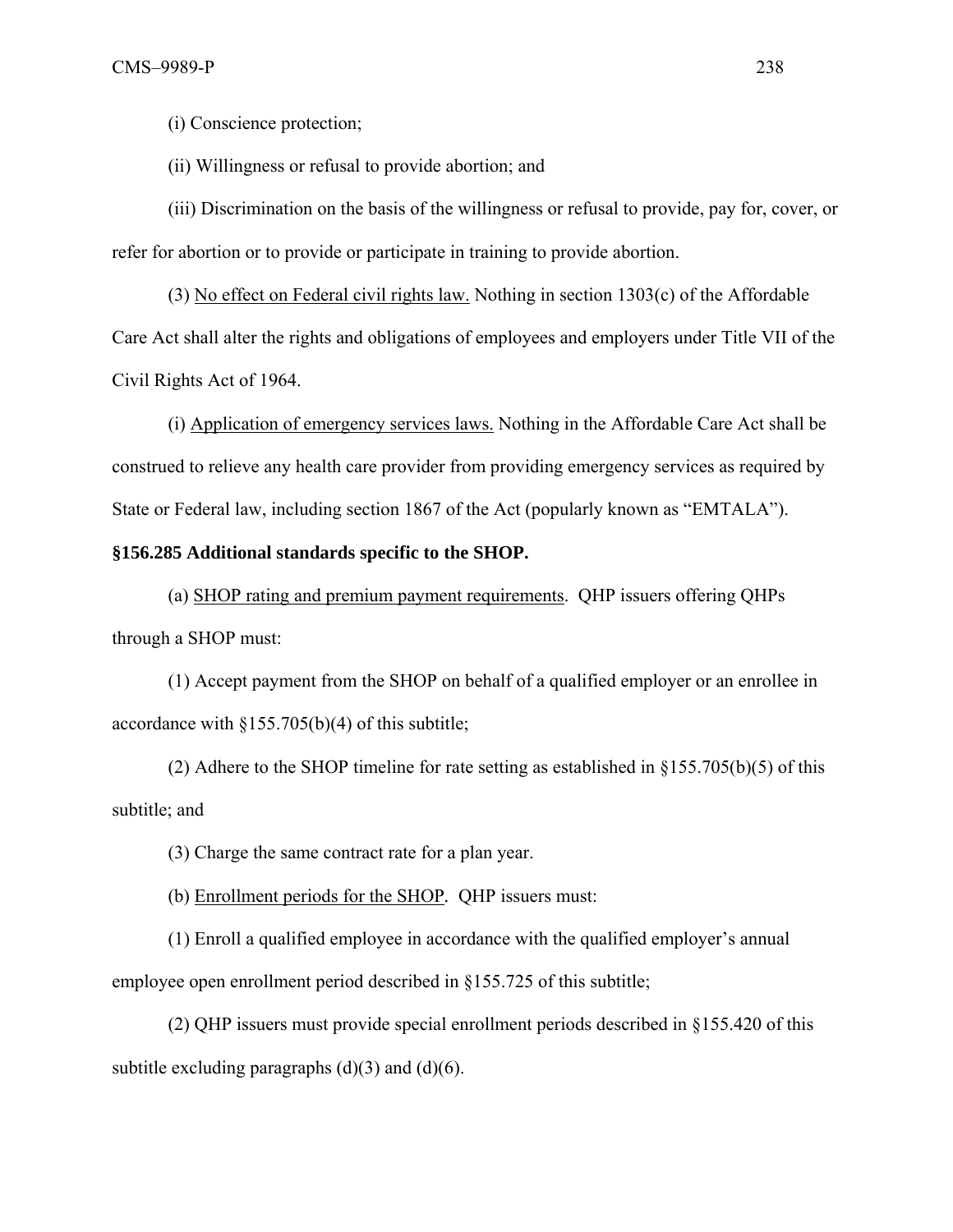(3) Establish an effective date of coverage in accordance with  $\S 155.410(c)$  of this subtitle.

(c) Enrollment process for the SHOP*.* A QHP issuer offering a QHP in the SHOP must:

(1) Adhere to the enrollment process timeline for SHOP Exchanges as described in  $$155.720(b)$  of this subtitle;

(2) Receive enrollment information in an electronic format, in accordance with the requirements in §155.260 and §155.270, from the SHOP frequently as described in §155.720(c) of this subtitle;

(3) Provide new enrollees with the enrollment information package as described in  $$156.265(f)$  of this subtitle;

(4) Provide the summary of benefits and coverage document to qualified employers and qualified employees as described in §156.265(g) of this subtitle;

(4) Reconcile enrollment files with the Exchange at least monthly;

(5) Acknowledge receipt of enrollment information in accordance with Exchange standards; and

(6) Enroll all qualified employees consistent with the plan year of the applicable qualified employer.

(d) Termination of coverage in the SHOP. QHP issuers must:

(1) Abide by the following requirements with respect to coverage termination of enrollees in the SHOP:

(i) General requirements regarding termination of coverage established in  $\S 156.270(a)$ ;

(ii) Requirements for notices to be provided to enrollees and qualified employers in

§156.270(b) and §156.290(b).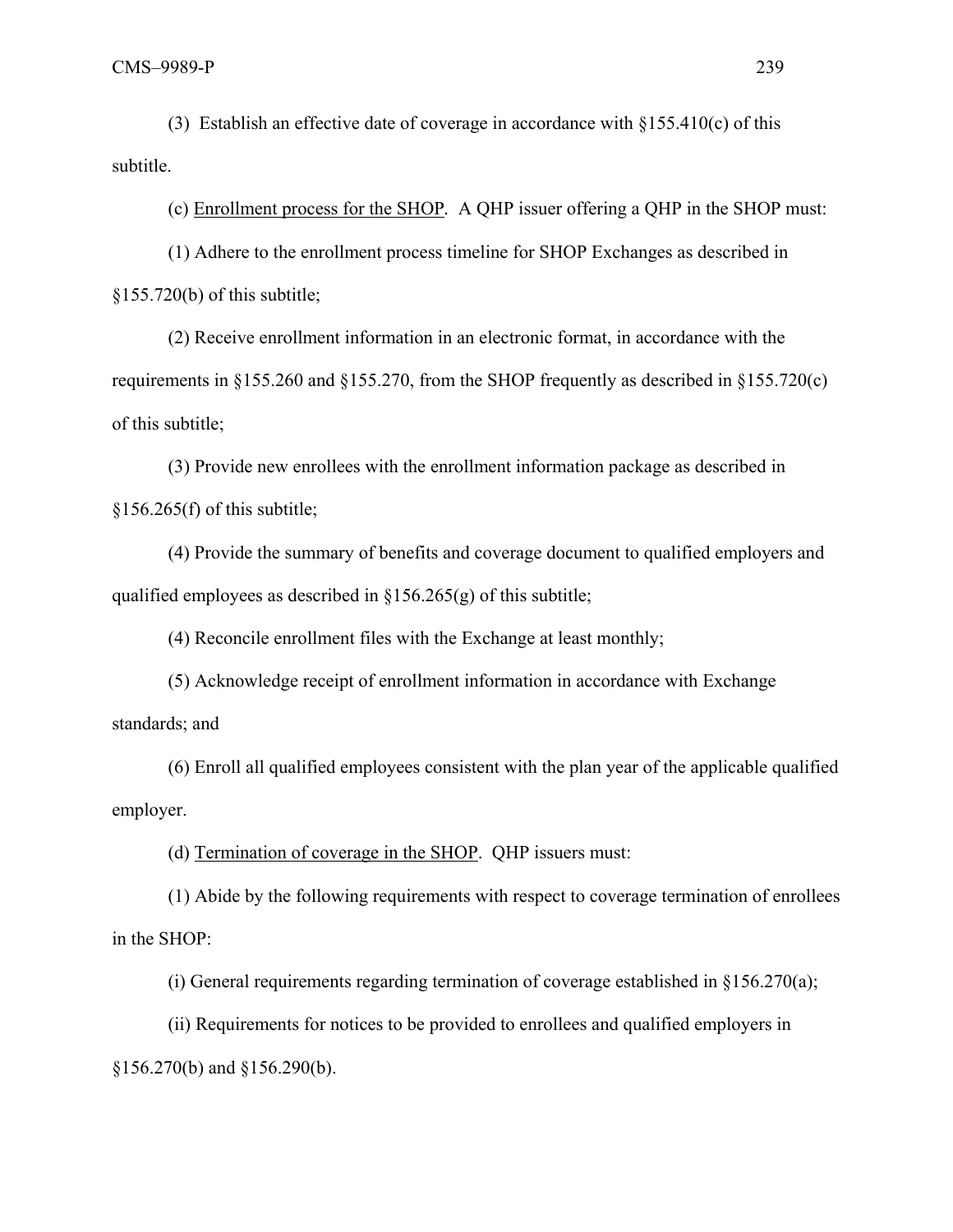(iii) Requirements regarding termination of coverage effective dates as set forth in  $§156.270(g).$ 

(2) If a qualified employer chooses to withdraw from participation in the SHOP, the QHP issuer must terminate coverage for all enrollees of the withdrawing qualified employer.

# **§156.290 Non-renewal and decertification of QHPs.**

(a) Non-renewal of recertification. If a QHP issuer elects not to seek recertification with the Exchange, the QHP issuer, at a minimum, must –

(1) Notify the Exchange of its decision prior to the beginning of the recertification process and procedures adopted by the Exchange pursuant to §155.1075 of this subtitle;

(2) Fulfill its obligation to cover benefits for each enrollee through the end of the plan or benefit year;

(3) Fulfill data reporting obligations from the last plan or benefit year;

(4) Provide notice to enrollees as described in paragraph (b) of this section; and

(5) Terminate coverage for enrollees in the QHP in accordance with §156.270, as applicable.

(b) Notice of QHP non-renewal*.* If a QHP issuer elects not to seek recertification with the Exchange for its QHP, the QHP issuer must provide written notice to each enrollee.

(c) Decertification. If a QHP is decertified by the Exchange, the QHP issuer must terminate coverage for enrollees only after:

(1) The Exchange has made notification as described in §155.1080 of this subtitle; and

(2) Enrollees have an opportunity to enroll in other coverage.

#### **§156.295 Prescription drug distribution and cost reporting.**

(a) General requirement. In a form and manner specified by HHS, a QHP issuer must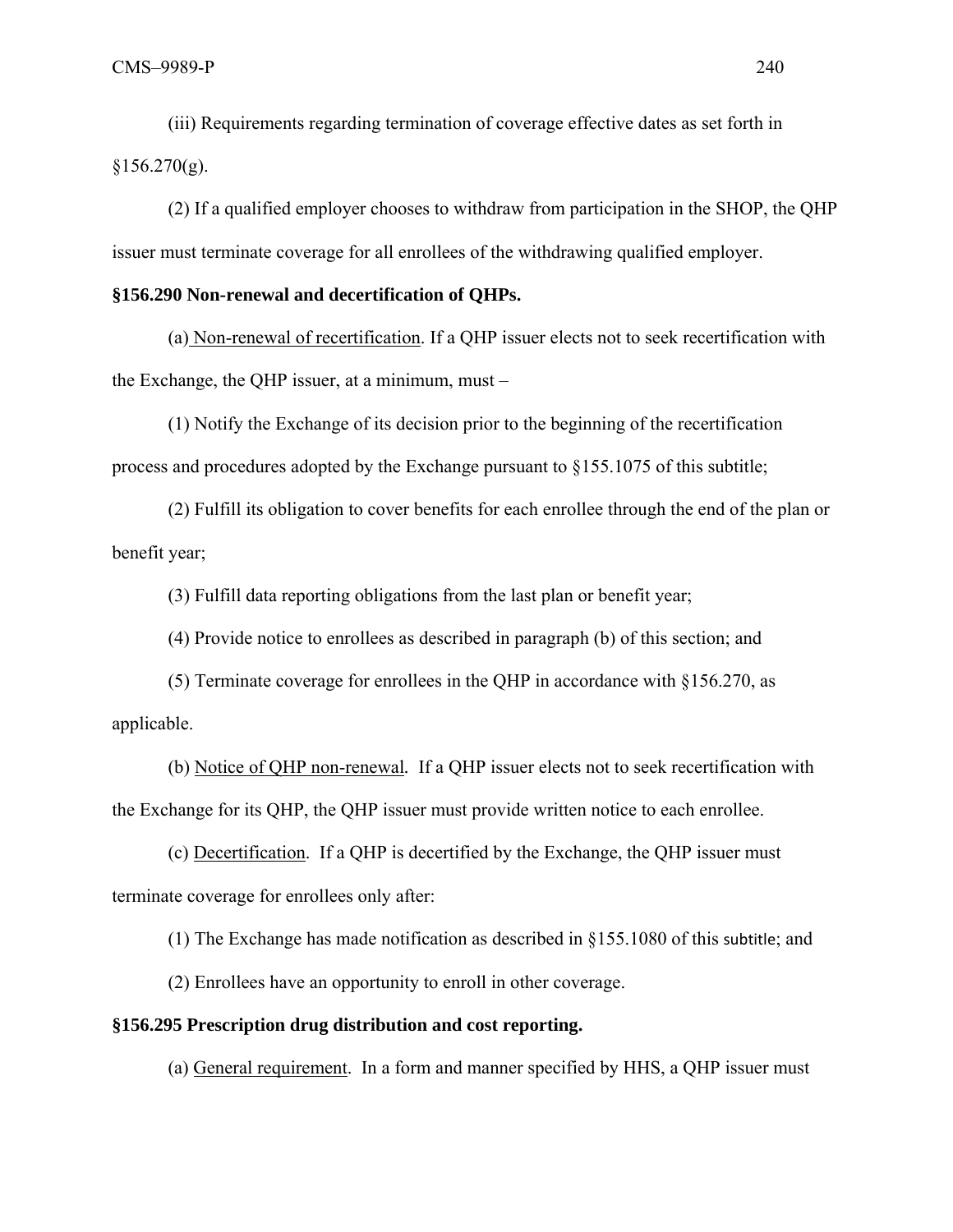provide to HHS the following information:

(1) The percentage of all prescriptions that were provided under the QHP through retail pharmacies compared to mail order pharmacies, and the percentage of prescriptions for which a generic drug was available and dispensed compared to all drugs dispensed, broken down by pharmacy type, which includes an independent pharmacy, supermarket pharmacy, or mass merchandiser pharmacy that is licensed as a pharmacy by the State and that dispenses medication to the general public), that is paid by the QHP issuer or the QHP issuer's contracted PBM;

(2) The aggregate amount, and the type of rebates, discounts or price concessions (excluding bona fide service fees, which include but are not limited to distribution service fees, inventory management fees, product stocking allowances, and fees associated with administrative services agreements and patient care programs (such as medication compliance programs and patient education programs)) that the QHP issuer or its contracted PBM negotiates that are attributable to patient utilization under the QHP, and the aggregate amount of the rebates, discounts, or price concessions that are passed through to the QHP issuer, and the total number of prescriptions that were dispensed.

(3) The aggregate amount of the difference between the amount the QHP issuer pays it's contracted PBM and the amounts that the PBM pays retail pharmacies, and mail order pharmacies, and the total number of prescriptions that were dispensed.

(b) Confidentiality*.* Information disclosed by a QHP issuer or a PBM under this section is confidential and shall not be disclosed by HHS or by a QHP receiving the information, except that HHS may disclose the information in a form which does not disclose the identity of a specific PBM, QHP, or prices charged for drugs, for the following purposes:

(1) As HHS determines to be necessary to carry out section 1150A or part D of title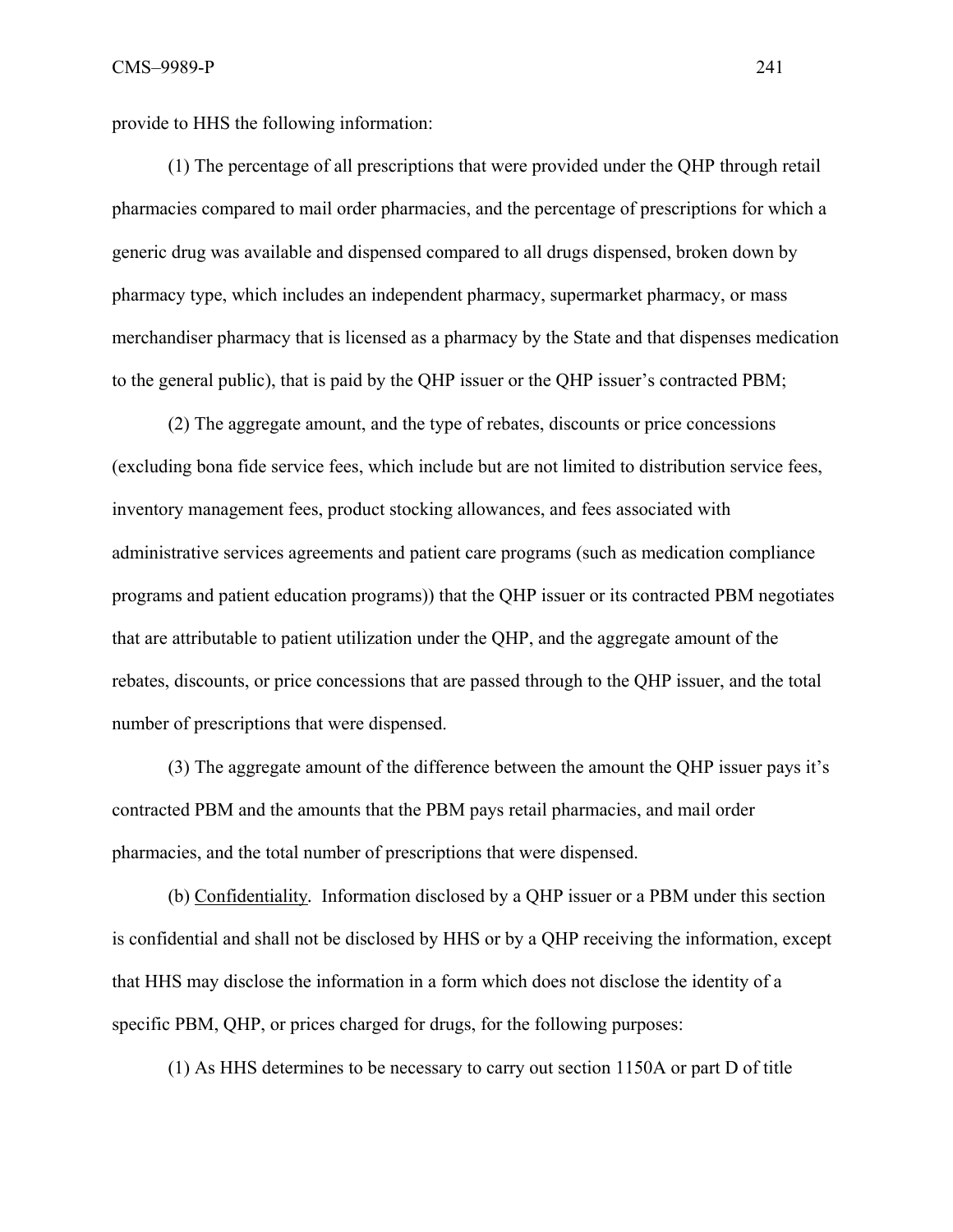XVIII of the Act;

(2) To permit the Comptroller General to review the information provided;

(3) To permit the Director of the Congressional Budget Office to review the information provided; or

(4) To States to carry out section 1311 of the Affordable Care Act.

(c) Penalties*.* A QHP issuer that fails to report the information described in paragraph (a) of this section to HHS or knowingly provides false information will be subject to the provisions of subsection (b)(3)(C) of section 1927 of the Act.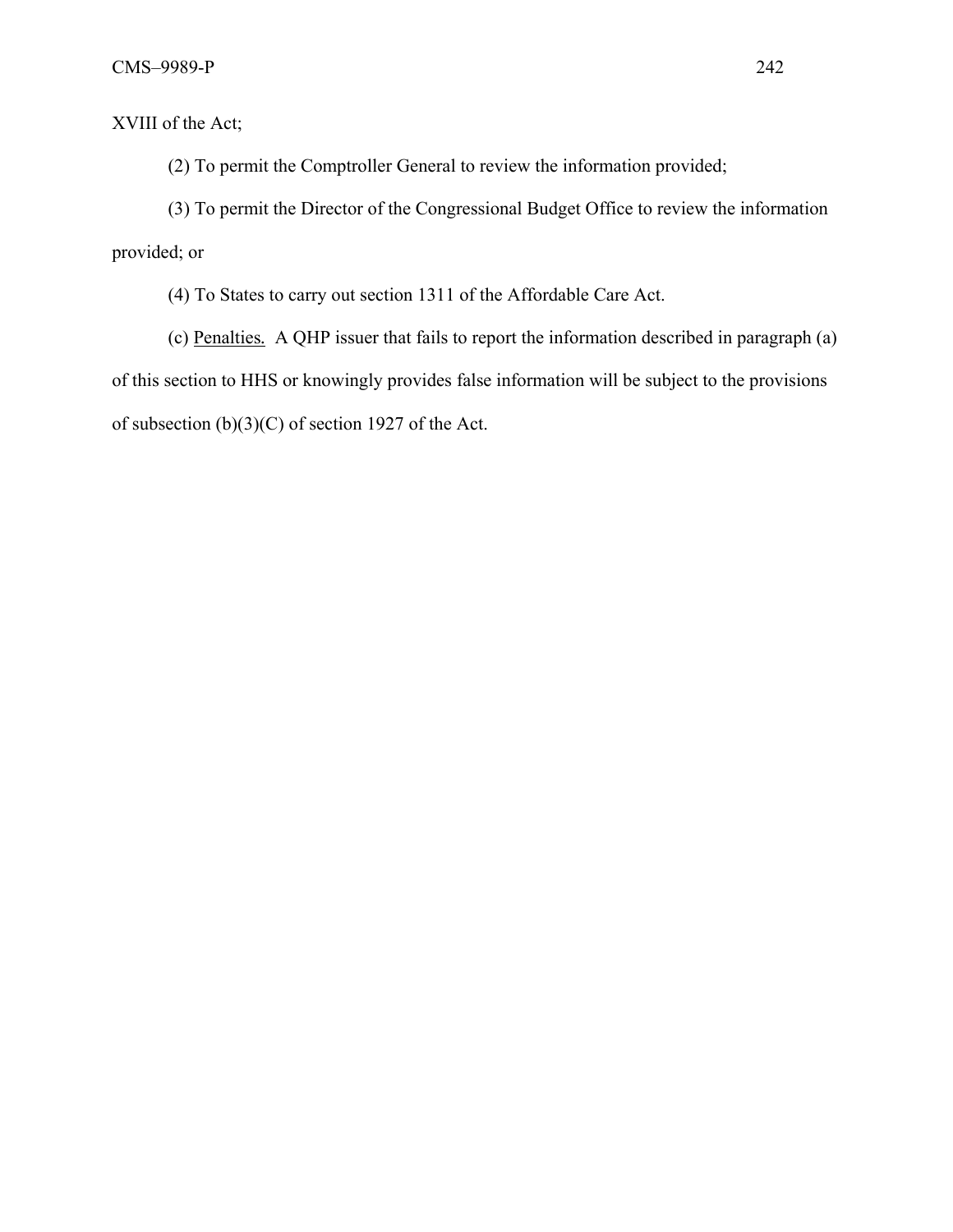(Catalog of Federal Domestic Assistance Program No. 93.773, Medicare—Hospital Insurance;

and Program No. 93.774, Medicare—Supplementary Medical Insurance Program)

 $\mathcal{L}_\text{max}$  and the contract of the contract of the contract of the contract of the contract of the contract of the contract of the contract of the contract of the contract of the contract of the contract of the contrac

 $\mathcal{L}_\text{max}$  and  $\mathcal{L}_\text{max}$  and  $\mathcal{L}_\text{max}$  and  $\mathcal{L}_\text{max}$  and  $\mathcal{L}_\text{max}$  and  $\mathcal{L}_\text{max}$ 

Dated: June 29, 2011

**Donald M. Berwick**

Administrator,

Centers for Medicare & Medicaid Services.

Dated: July 7, 2011

**Kathleen Sebelius,**

Secretary.

**BILLING CODE 4120-01-P**